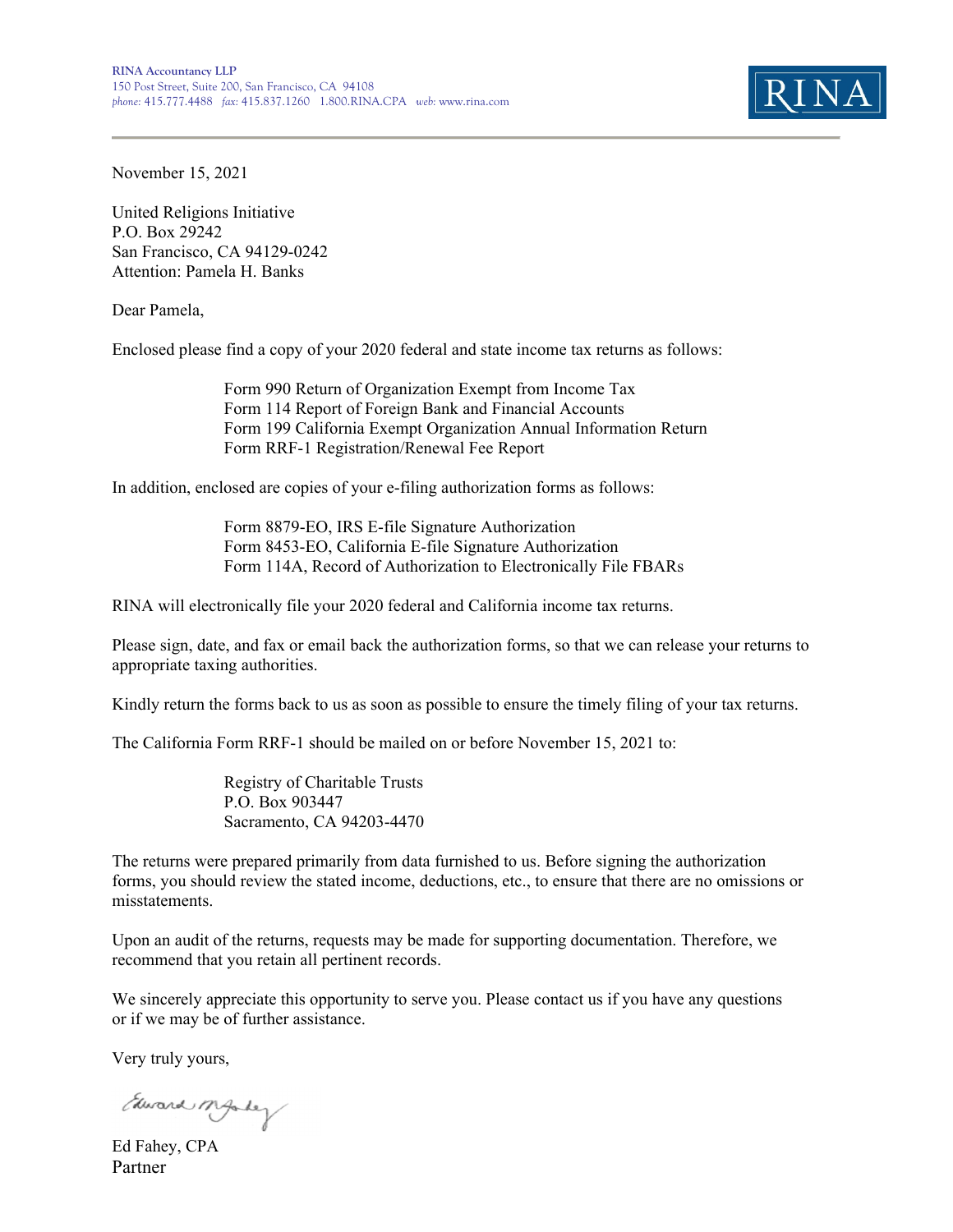# **TAX RETURN FILING INSTRUCTIONS**

REPORT OF FOREIGN BANK AND FINANCIAL ACCOUNTS

| <b>Prepared for</b>                   | United Religions<br>P.O. Box 29242<br>San Francisco, CA 94129-0242                                                                                              |
|---------------------------------------|-----------------------------------------------------------------------------------------------------------------------------------------------------------------|
| <b>Prepared by</b>                    | RINA ACCOUNTANCY LLP<br>150 POST STREET, STE 200<br>SAN FRANCISCO, CA 94108                                                                                     |
| Form must be<br>filed on<br>or before | Return Form 114A to us as soon as possible.                                                                                                                     |
| <b>Special</b><br><b>Instructions</b> | Form 114 has been prepared for electronic filing. Please sign,<br>date, and return Form 114A to our office. We will then transmit<br>your report to the FinCEN. |
|                                       |                                                                                                                                                                 |
|                                       |                                                                                                                                                                 |
|                                       |                                                                                                                                                                 |
|                                       |                                                                                                                                                                 |
|                                       |                                                                                                                                                                 |
|                                       |                                                                                                                                                                 |
|                                       |                                                                                                                                                                 |
|                                       |                                                                                                                                                                 |
|                                       |                                                                                                                                                                 |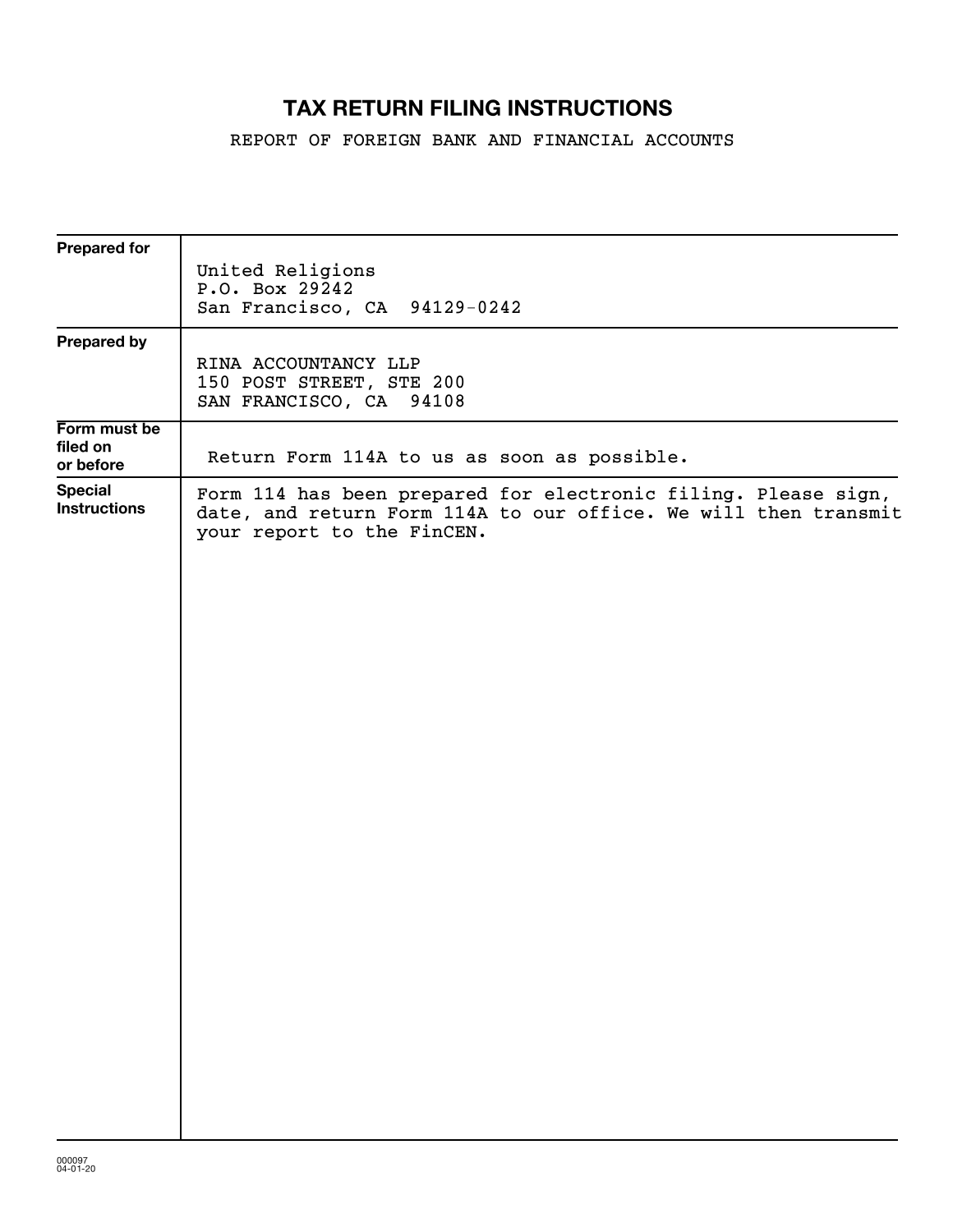# **TAX RETURN FILING INSTRUCTIONS**

### FORM 990

### **FOR THE YEAR ENDING**

December 31, 2020

| United Religions<br>P.O. Box 29242<br>San Francisco, CA 94129-0242                                                                                                                                                                                                                                                                  |
|-------------------------------------------------------------------------------------------------------------------------------------------------------------------------------------------------------------------------------------------------------------------------------------------------------------------------------------|
| RINA ACCOUNTANCY LLP<br>150 POST STREET, STE 200<br>SAN FRANCISCO, CA 94108                                                                                                                                                                                                                                                         |
| Not applicable                                                                                                                                                                                                                                                                                                                      |
| Not applicable                                                                                                                                                                                                                                                                                                                      |
| Not applicable                                                                                                                                                                                                                                                                                                                      |
| Not applicable                                                                                                                                                                                                                                                                                                                      |
| This return has qualified for electronic filing. After you<br>have reviewed the return for completeness and accuracy,<br>please sign, date and return Form 8879-EO to our office. We<br>will transmit the return electronically to the IRS and no<br>further action is required. Return Form 8879-EO to us by<br>November 15, 2021. |
|                                                                                                                                                                                                                                                                                                                                     |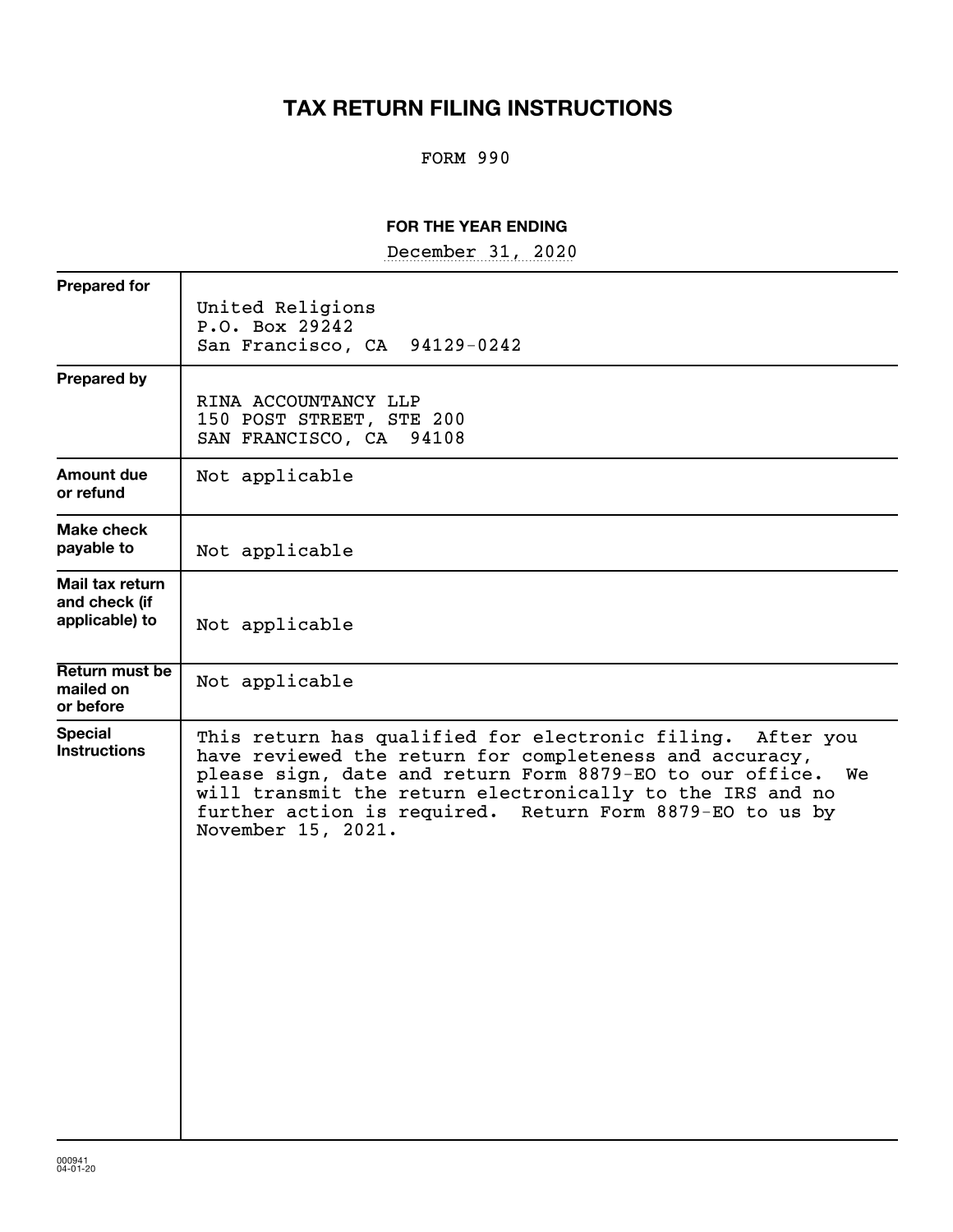| Form 114a                                                                                                                                                                                                                                                                                                                                                                                                                                                                                                                                                                                                                                                                                                                                                                                                                                                                                                                                                                                                                                                                                                                                                                                                                                                                                                                                                                                                                                                                                                                       |                                                                                                                                                                                                                                                                                                                                                                                                                                                                                                                                                                                                               | <b>Record of Authorization to</b>                         |      |                                     |                          |                 |        |                                |
|---------------------------------------------------------------------------------------------------------------------------------------------------------------------------------------------------------------------------------------------------------------------------------------------------------------------------------------------------------------------------------------------------------------------------------------------------------------------------------------------------------------------------------------------------------------------------------------------------------------------------------------------------------------------------------------------------------------------------------------------------------------------------------------------------------------------------------------------------------------------------------------------------------------------------------------------------------------------------------------------------------------------------------------------------------------------------------------------------------------------------------------------------------------------------------------------------------------------------------------------------------------------------------------------------------------------------------------------------------------------------------------------------------------------------------------------------------------------------------------------------------------------------------|---------------------------------------------------------------------------------------------------------------------------------------------------------------------------------------------------------------------------------------------------------------------------------------------------------------------------------------------------------------------------------------------------------------------------------------------------------------------------------------------------------------------------------------------------------------------------------------------------------------|-----------------------------------------------------------|------|-------------------------------------|--------------------------|-----------------|--------|--------------------------------|
| Department of the Treasury<br>Financial Crimes Enforcement                                                                                                                                                                                                                                                                                                                                                                                                                                                                                                                                                                                                                                                                                                                                                                                                                                                                                                                                                                                                                                                                                                                                                                                                                                                                                                                                                                                                                                                                      |                                                                                                                                                                                                                                                                                                                                                                                                                                                                                                                                                                                                               | <b>Electronically File FBARs</b>                          |      |                                     |                          |                 |        |                                |
| Network (FinCEN)                                                                                                                                                                                                                                                                                                                                                                                                                                                                                                                                                                                                                                                                                                                                                                                                                                                                                                                                                                                                                                                                                                                                                                                                                                                                                                                                                                                                                                                                                                                |                                                                                                                                                                                                                                                                                                                                                                                                                                                                                                                                                                                                               | (See instructions below for completion)                   |      |                                     |                          |                 |        |                                |
| May 2015                                                                                                                                                                                                                                                                                                                                                                                                                                                                                                                                                                                                                                                                                                                                                                                                                                                                                                                                                                                                                                                                                                                                                                                                                                                                                                                                                                                                                                                                                                                        |                                                                                                                                                                                                                                                                                                                                                                                                                                                                                                                                                                                                               | Do not send to FinCEN. Retain this form for your records. |      |                                     |                          |                 |        |                                |
| The form 114a may be digitally signed                                                                                                                                                                                                                                                                                                                                                                                                                                                                                                                                                                                                                                                                                                                                                                                                                                                                                                                                                                                                                                                                                                                                                                                                                                                                                                                                                                                                                                                                                           |                                                                                                                                                                                                                                                                                                                                                                                                                                                                                                                                                                                                               |                                                           |      |                                     |                          |                 |        | UNITEDR20200001                |
| Part I                                                                                                                                                                                                                                                                                                                                                                                                                                                                                                                                                                                                                                                                                                                                                                                                                                                                                                                                                                                                                                                                                                                                                                                                                                                                                                                                                                                                                                                                                                                          | Persons who have an obligation to file a Report of Foreign Bank and Financial Account(s)                                                                                                                                                                                                                                                                                                                                                                                                                                                                                                                      |                                                           |      |                                     |                          |                 |        |                                |
| 1. Owner last name or entity's legal name<br>UNITED RELIGIONS                                                                                                                                                                                                                                                                                                                                                                                                                                                                                                                                                                                                                                                                                                                                                                                                                                                                                                                                                                                                                                                                                                                                                                                                                                                                                                                                                                                                                                                                   |                                                                                                                                                                                                                                                                                                                                                                                                                                                                                                                                                                                                               |                                                           |      | 2. Owner first name                 |                          |                 |        | 3. Owner M.I.                  |
|                                                                                                                                                                                                                                                                                                                                                                                                                                                                                                                                                                                                                                                                                                                                                                                                                                                                                                                                                                                                                                                                                                                                                                                                                                                                                                                                                                                                                                                                                                                                 | 4. Spouse last name (if jointly filing FBAR - see instructions below)                                                                                                                                                                                                                                                                                                                                                                                                                                                                                                                                         |                                                           |      | 5. Spouse first name                |                          |                 |        | 6. Spouse M.I.                 |
| $1$ (enter number of accounts) foreign bank and financial account(s) for the<br>I/we declare that I/we have provided information concerning<br>filing year ending December 31, $\ 2020\ \ }$ to the preparer listed in Part II; that this information is to the best of my/our knowledge true, correct,<br>and complete; that I/we authorize the preparer listed in Part II to complete and submit to the Financial Crimes Enforcement Network (FinCEN) a<br>Report of Foreign Bank and Financial Accounts (FBAR) based on the information that I/we have provided; and that I/we authorize the preparer<br>listed in Part II to receive information from FinCEN, answer inquiries and resolve issues relating to this submission. I/we acknowledge that,<br>notwithstanding this declaration, it is my/our legal responsibility, not that of the preparer listed in Part II, to timely file an FBAR if required by law<br>to do so.                                                                                                                                                                                                                                                                                                                                                                                                                                                                                                                                                                                            |                                                                                                                                                                                                                                                                                                                                                                                                                                                                                                                                                                                                               |                                                           |      |                                     |                          |                 |        |                                |
|                                                                                                                                                                                                                                                                                                                                                                                                                                                                                                                                                                                                                                                                                                                                                                                                                                                                                                                                                                                                                                                                                                                                                                                                                                                                                                                                                                                                                                                                                                                                 | 7. Owner signature (Authorized representative if entity)                                                                                                                                                                                                                                                                                                                                                                                                                                                                                                                                                      | 8. Date                                                   |      | 9. Owner or entity TIN<br>680369482 |                          | 10. TIN<br>type | a<br>b | $\overline{X}$ EIN<br>SSN/ITIN |
| 11. Spouse signature                                                                                                                                                                                                                                                                                                                                                                                                                                                                                                                                                                                                                                                                                                                                                                                                                                                                                                                                                                                                                                                                                                                                                                                                                                                                                                                                                                                                                                                                                                            |                                                                                                                                                                                                                                                                                                                                                                                                                                                                                                                                                                                                               | DD<br>MМ<br>12. Date                                      | YYYY | 13. Spouse TIN                      |                          | <b>14. TIN</b>  | c<br>a | Foreign<br><b>EIN</b>          |
|                                                                                                                                                                                                                                                                                                                                                                                                                                                                                                                                                                                                                                                                                                                                                                                                                                                                                                                                                                                                                                                                                                                                                                                                                                                                                                                                                                                                                                                                                                                                 |                                                                                                                                                                                                                                                                                                                                                                                                                                                                                                                                                                                                               | DD<br>МM                                                  | YYYY |                                     |                          | type            | b<br>c | SSN/ITIN<br>Foreign            |
| <b>Part II</b>                                                                                                                                                                                                                                                                                                                                                                                                                                                                                                                                                                                                                                                                                                                                                                                                                                                                                                                                                                                                                                                                                                                                                                                                                                                                                                                                                                                                                                                                                                                  | Individual or Entity Authorized to File FBAR on behalf of Persons who have an obligation to file.                                                                                                                                                                                                                                                                                                                                                                                                                                                                                                             |                                                           |      |                                     |                          |                 |        |                                |
| 15. Preparer last name                                                                                                                                                                                                                                                                                                                                                                                                                                                                                                                                                                                                                                                                                                                                                                                                                                                                                                                                                                                                                                                                                                                                                                                                                                                                                                                                                                                                                                                                                                          |                                                                                                                                                                                                                                                                                                                                                                                                                                                                                                                                                                                                               | 16. Preparer first name                                   |      |                                     | 17. Preparer M.I.        |                 |        | 18. Preparer PTIN              |
| FAHEY                                                                                                                                                                                                                                                                                                                                                                                                                                                                                                                                                                                                                                                                                                                                                                                                                                                                                                                                                                                                                                                                                                                                                                                                                                                                                                                                                                                                                                                                                                                           |                                                                                                                                                                                                                                                                                                                                                                                                                                                                                                                                                                                                               | EDWARD                                                    |      |                                     |                          | м               |        | P00194561                      |
| 19. Address                                                                                                                                                                                                                                                                                                                                                                                                                                                                                                                                                                                                                                                                                                                                                                                                                                                                                                                                                                                                                                                                                                                                                                                                                                                                                                                                                                                                                                                                                                                     |                                                                                                                                                                                                                                                                                                                                                                                                                                                                                                                                                                                                               | 20. City                                                  |      |                                     | 21. State                |                 |        | 22. ZIP/postal code            |
| 150 POST STREET, STE 200                                                                                                                                                                                                                                                                                                                                                                                                                                                                                                                                                                                                                                                                                                                                                                                                                                                                                                                                                                                                                                                                                                                                                                                                                                                                                                                                                                                                                                                                                                        |                                                                                                                                                                                                                                                                                                                                                                                                                                                                                                                                                                                                               | <b>SAN FRANCISCO</b><br>CA                                |      |                                     |                          |                 | 94108  |                                |
| 23. Country                                                                                                                                                                                                                                                                                                                                                                                                                                                                                                                                                                                                                                                                                                                                                                                                                                                                                                                                                                                                                                                                                                                                                                                                                                                                                                                                                                                                                                                                                                                     | 24. Preparer's (item 15) employer's (Entity) name                                                                                                                                                                                                                                                                                                                                                                                                                                                                                                                                                             |                                                           |      | 25. Employer EIN                    | 26. Preparer's signature |                 |        |                                |
| code<br>US                                                                                                                                                                                                                                                                                                                                                                                                                                                                                                                                                                                                                                                                                                                                                                                                                                                                                                                                                                                                                                                                                                                                                                                                                                                                                                                                                                                                                                                                                                                      | RINA ACCOUNTANCY LLP                                                                                                                                                                                                                                                                                                                                                                                                                                                                                                                                                                                          |                                                           |      | ***0623                             |                          |                 |        | RINA ACCOUNTANCY LLP           |
|                                                                                                                                                                                                                                                                                                                                                                                                                                                                                                                                                                                                                                                                                                                                                                                                                                                                                                                                                                                                                                                                                                                                                                                                                                                                                                                                                                                                                                                                                                                                 | Instructions for completing the FBAR Signature Authorization Record<br>This record may be completed by the individual or entity granting such authorization (Part I) OR the individual/entity authorized to perform such<br>services. The completed record must be signed by the individual(s)/entity granting the authorization (Part I) and the individual/entity that will file the<br>FBAR. The Preparer/filing entity must be registered with FinCEN BSA E-File system. (See http://bsaefiling.fincen.treas.gov/main.html for registration).<br>Read and complete the account owner statement in Part I. |                                                           |      |                                     |                          |                 |        |                                |
|                                                                                                                                                                                                                                                                                                                                                                                                                                                                                                                                                                                                                                                                                                                                                                                                                                                                                                                                                                                                                                                                                                                                                                                                                                                                                                                                                                                                                                                                                                                                 | To authorize a third party to file the Foreign Bank and Financial Accounts Report (FBAR), the account owner should complete Part I, items 1 through                                                                                                                                                                                                                                                                                                                                                                                                                                                           |                                                           |      |                                     |                          |                 |        |                                |
| 3 (as required), sign and date the document in Part I, items 7/8 and complete items 9 and 10. Item 7 may be digitally signed.<br>Accounts Jointly Owned by Spouses (see exceptions in the FBAR instructions)<br>If the account owner is filing an FBAR jointly with his/her spouse, the spouse must also complete Part I, items 4 through 6. The spouse must also<br>sign and date the report in items 11/12, (item 11 may be digitally signed) and complete items 13 and 14. A third party preparer may be one of the<br>spouses of the jointly owned foreign account. In this case, both spouses must complete Part I of form 114a in its entirety. The third party preparer<br>(spouse) that will file the FBAR on behalf of both spouses will complete Part II in its entirety (do not use such terms as see above, or same as item<br>$number x$ ).<br>Complete Part II, items 15 through 18 with the preparer's information. The address, items 19 through 23, is that of the preparer or the preparer's<br>employer if the preparer is an employee. Record the employer's information (if any) in items 24 and 25. If the preparer does not have a PTIN, leave<br>item 18 blank. The third party preparer must sign in item 26 (digital signature acceptable) of Part II indicating that the FBAR will be filed as directed<br>by the authorizing authority.<br>The person(s) listed in Part I, and the person listed in Part II as authorized to file on behalf of the person(s) listed in Part I, should retain copies |                                                                                                                                                                                                                                                                                                                                                                                                                                                                                                                                                                                                               |                                                           |      |                                     |                          |                 |        |                                |
| 020011 04-01-20                                                                                                                                                                                                                                                                                                                                                                                                                                                                                                                                                                                                                                                                                                                                                                                                                                                                                                                                                                                                                                                                                                                                                                                                                                                                                                                                                                                                                                                                                                                 | of this record of authorization and the filing itself, both for a period of 5 years. See 31 CFR 1010. 430(d).<br>DO NOT SEND THIS RECORD TO FINCEN UNLESS REQUESTED TO DO SO.                                                                                                                                                                                                                                                                                                                                                                                                                                 |                                                           |      |                                     |                          |                 |        | Rev. 10.7 May 21, 2015         |

020011 04-01-20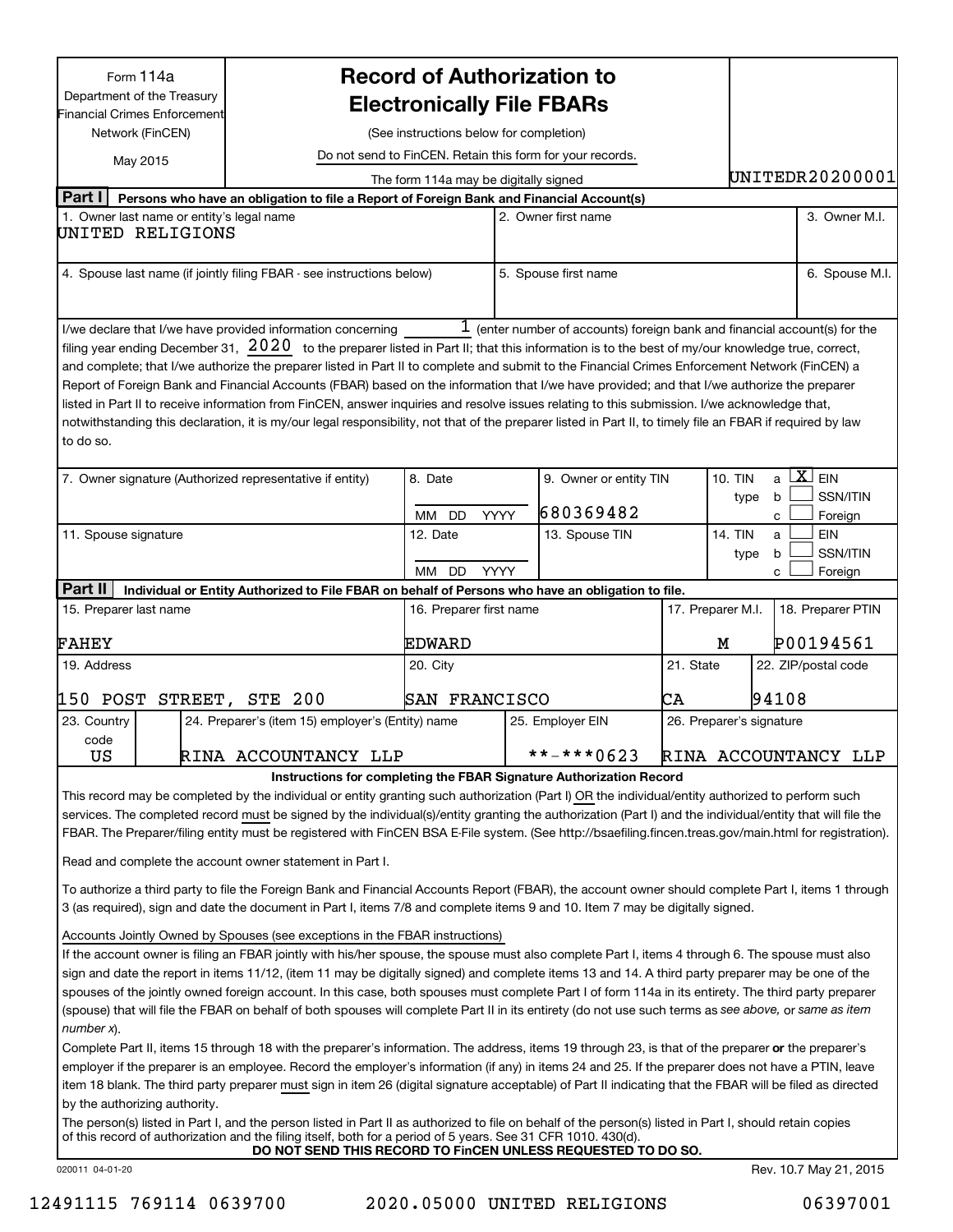| Form 8879-EO                                                                | <b>IRS e-file Signature Authorization</b><br>for an Exempt Organization                                                                                                                                                                                                                                                                                                                                                                                                                                                                                                                                                                                                                                                                                                                                                                           |                 | OMB No. 1545-0047                     |
|-----------------------------------------------------------------------------|---------------------------------------------------------------------------------------------------------------------------------------------------------------------------------------------------------------------------------------------------------------------------------------------------------------------------------------------------------------------------------------------------------------------------------------------------------------------------------------------------------------------------------------------------------------------------------------------------------------------------------------------------------------------------------------------------------------------------------------------------------------------------------------------------------------------------------------------------|-----------------|---------------------------------------|
|                                                                             | For calendar year 2020, or fiscal year beginning (2020, and ending state of the set of the set of the set of the set of the set of the set of the set of the set of the set of the set of the set of the set of the set of the                                                                                                                                                                                                                                                                                                                                                                                                                                                                                                                                                                                                                    |                 |                                       |
| Department of the Treasury<br><b>Internal Revenue Service</b>               | Do not send to the IRS. Keep for your records.<br>Go to www.irs.gov/Form8879EO for the latest information.                                                                                                                                                                                                                                                                                                                                                                                                                                                                                                                                                                                                                                                                                                                                        |                 | 2020                                  |
| Name of exempt organization or person subject to tax                        |                                                                                                                                                                                                                                                                                                                                                                                                                                                                                                                                                                                                                                                                                                                                                                                                                                                   |                 | <b>Taxpayer identification number</b> |
|                                                                             |                                                                                                                                                                                                                                                                                                                                                                                                                                                                                                                                                                                                                                                                                                                                                                                                                                                   |                 |                                       |
| UNITED RELIGIONS                                                            |                                                                                                                                                                                                                                                                                                                                                                                                                                                                                                                                                                                                                                                                                                                                                                                                                                                   |                 | **-***9482                            |
| Name and title of officer or person subject to tax<br><b>BAILEY BARNARD</b> |                                                                                                                                                                                                                                                                                                                                                                                                                                                                                                                                                                                                                                                                                                                                                                                                                                                   |                 |                                       |
| <b>ACTING EXEC DIRECTOR</b>                                                 |                                                                                                                                                                                                                                                                                                                                                                                                                                                                                                                                                                                                                                                                                                                                                                                                                                                   |                 |                                       |
| Part I                                                                      | Type of Return and Return Information (Whole Dollars Only)                                                                                                                                                                                                                                                                                                                                                                                                                                                                                                                                                                                                                                                                                                                                                                                        |                 |                                       |
|                                                                             | Check the box for the return for which you are using this Form 8879-EO and enter the applicable amount, if any, from the return. If you<br>check the box on line 1a, 2a, 3a, 4a, 5a, 6a, or 7a below, and the amount on that line for the return being filed with this form was<br>blank, then leave line 1b, 2b, 3b, 4b, 5b, 6b, or 7b, whichever is applicable, blank (do not enter -0-). But, if you entered -0- on the<br>return, then enter -0- on the applicable line below. Do not complete more than one line in Part I.                                                                                                                                                                                                                                                                                                                  |                 |                                       |
| 1a Form 990 check here $\blacktriangleright \boxed{X}$                      |                                                                                                                                                                                                                                                                                                                                                                                                                                                                                                                                                                                                                                                                                                                                                                                                                                                   |                 |                                       |
| 2a Form 990-EZ check here $\blacktriangleright$                             |                                                                                                                                                                                                                                                                                                                                                                                                                                                                                                                                                                                                                                                                                                                                                                                                                                                   |                 |                                       |
| 3a Form 1120-POL check here                                                 |                                                                                                                                                                                                                                                                                                                                                                                                                                                                                                                                                                                                                                                                                                                                                                                                                                                   |                 |                                       |
| 4a Form 990-PF check here<br>5a Form 8868 check here                        |                                                                                                                                                                                                                                                                                                                                                                                                                                                                                                                                                                                                                                                                                                                                                                                                                                                   |                 |                                       |
| 6a Form 990-T check here                                                    |                                                                                                                                                                                                                                                                                                                                                                                                                                                                                                                                                                                                                                                                                                                                                                                                                                                   |                 |                                       |
| 7a Form 4720 check here                                                     |                                                                                                                                                                                                                                                                                                                                                                                                                                                                                                                                                                                                                                                                                                                                                                                                                                                   |                 |                                       |
| Part II                                                                     | Declaration and Signature Authorization of Officer or Person Subject to Tax                                                                                                                                                                                                                                                                                                                                                                                                                                                                                                                                                                                                                                                                                                                                                                       |                 |                                       |
|                                                                             | Under penalties of perjury, I declare that $\boxed{\mathbf{X}}$ I am an officer of the above organization or $\boxed{\phantom{\mathbf{X}}}$ I am a person subject to tax with respect to                                                                                                                                                                                                                                                                                                                                                                                                                                                                                                                                                                                                                                                          |                 |                                       |
| (name of organization)                                                      | end that I have examined a copy of the state of the state of the state of the state of the state of the state of the state of the state of the state of the state of the state of the state of the state of the state of the s<br>of the 2020 electronic return and accompanying schedules and statements, and, to the best of my knowledge and belief, they are                                                                                                                                                                                                                                                                                                                                                                                                                                                                                  |                 |                                       |
| PIN: check one box only                                                     | Agent to initiate an electronic funds withdrawal (direct debit) entry to the financial institution account indicated in the tax preparation<br>software for payment of the federal taxes owed on this return, and the financial institution to debit the entry to this account. To revoke<br>a payment, I must contact the U.S. Treasury Financial Agent at 1-888-353-4537 no later than 2 business days prior to the payment<br>(settlement) date. I also authorize the financial institutions involved in the processing of the electronic payment of taxes to receive<br>confidential information necessary to answer inquiries and resolve issues related to the payment. I have selected a personal<br>identification number (PIN) as my signature for the electronic return and, if applicable, the consent to electronic funds withdrawal. |                 |                                       |
|                                                                             | $\boxed{\text{X}}$   authorize RINA ACCOUNTANCY LLP                                                                                                                                                                                                                                                                                                                                                                                                                                                                                                                                                                                                                                                                                                                                                                                               | to enter my PIN | 18029                                 |
|                                                                             | <b>ERO</b> firm name                                                                                                                                                                                                                                                                                                                                                                                                                                                                                                                                                                                                                                                                                                                                                                                                                              |                 | Enter five numbers, but               |
|                                                                             | as my signature on the tax year 2020 electronically filed return. If I have indicated within this return that a copy of the return is being filed with<br>a state agency(ies) regulating charities as part of the IRS Fed/State program, I also authorize the aforementioned ERO to enter my<br>PIN on the return's disclosure consent screen.<br>As an officer or person subject to tax with respect to the organization, I will enter my PIN as my signature on the tax year 2020<br>electronically filed return. If I have indicated within this return that a copy of the return is being filed with a state agency(ies)<br>regulating charities as part of the IRS Fed/State program, I will enter my PIN on the return's disclosure consent screen.                                                                                         |                 | do not enter all zeros                |
| Signature of officer or person subject to tax $\blacktriangleright$         |                                                                                                                                                                                                                                                                                                                                                                                                                                                                                                                                                                                                                                                                                                                                                                                                                                                   |                 | Date $\blacktriangleright$            |
| Part III                                                                    | <b>Certification and Authentication</b>                                                                                                                                                                                                                                                                                                                                                                                                                                                                                                                                                                                                                                                                                                                                                                                                           |                 |                                       |
|                                                                             | <b>ERO's EFIN/PIN.</b> Enter your six-digit electronic filing identification<br>94062676247<br>number (EFIN) followed by your five-digit self-selected PIN.<br>Do not enter all zeros                                                                                                                                                                                                                                                                                                                                                                                                                                                                                                                                                                                                                                                             |                 |                                       |
| IRS e-file Providers for Business Returns.                                  | I certify that the above numeric entry is my PIN, which is my signature on the 2020 electronically filed return indicated above. I confirm<br>that I am submitting this return in accordance with the requirements of Pub. 4163, Modernized e-File (MeF) Information for Authorized                                                                                                                                                                                                                                                                                                                                                                                                                                                                                                                                                               |                 |                                       |
|                                                                             | Date $\blacktriangleright$ 11/15/21<br>ERO's signature RINA ACCOUNTANCY LLP                                                                                                                                                                                                                                                                                                                                                                                                                                                                                                                                                                                                                                                                                                                                                                       |                 |                                       |
|                                                                             | <b>ERO Must Retain This Form - See Instructions</b><br>Do Not Submit This Form to the IRS Unless Requested To Do So                                                                                                                                                                                                                                                                                                                                                                                                                                                                                                                                                                                                                                                                                                                               |                 |                                       |
|                                                                             | LHA For Paperwork Reduction Act Notice, see instructions.                                                                                                                                                                                                                                                                                                                                                                                                                                                                                                                                                                                                                                                                                                                                                                                         |                 | Form 8879-EO (2020)                   |
| 023051 11-03-20                                                             |                                                                                                                                                                                                                                                                                                                                                                                                                                                                                                                                                                                                                                                                                                                                                                                                                                                   |                 |                                       |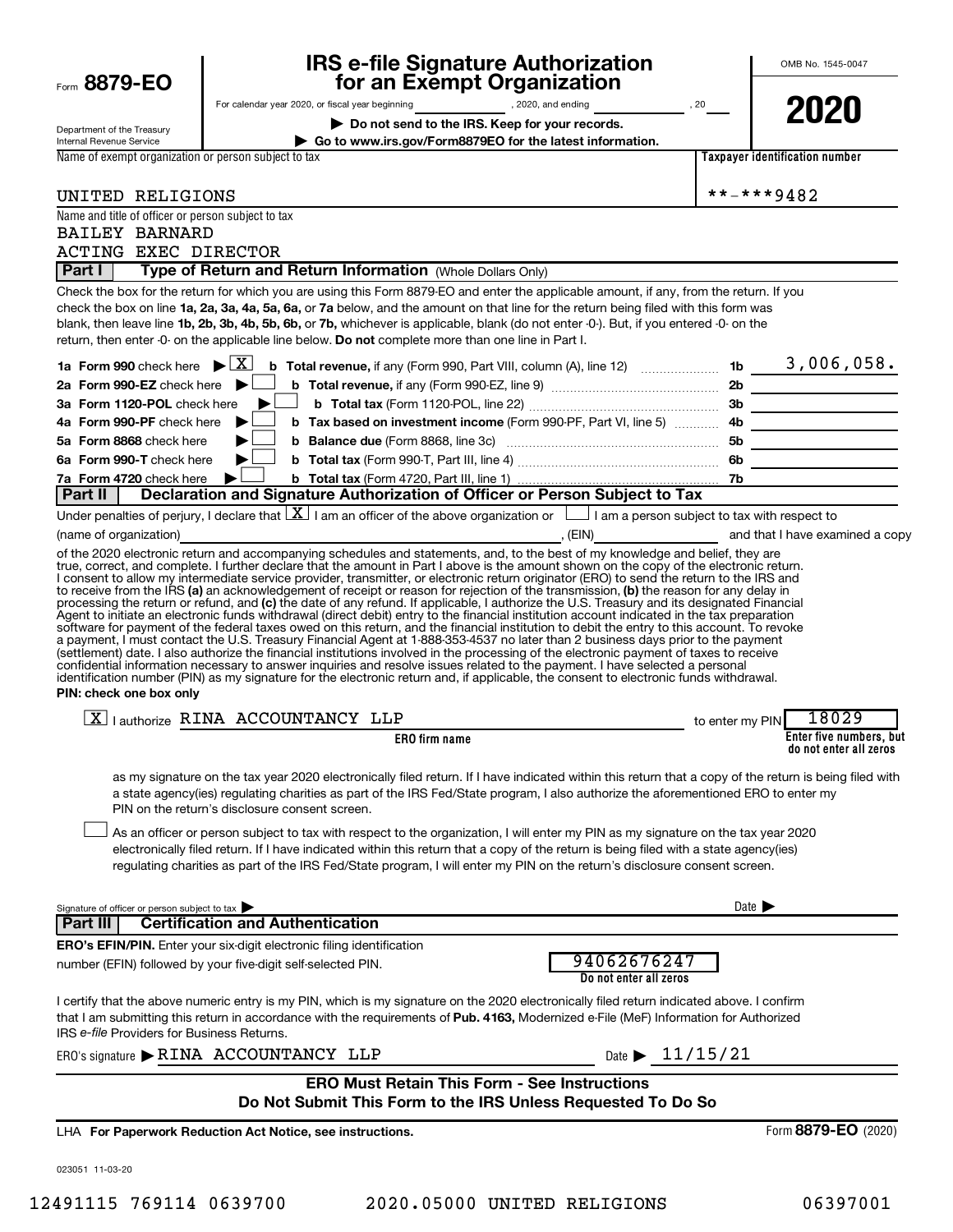### **FINANCIAL CRIMES ENFORCEMENT NETWORK**

# **BSA E-Filing - Report of Foreign Bank and Financial Accounts (FBAR)**

**FinCEN Form 114**

UNITEDR20200001

**Filing Name** UNITED RELIGIONS

**Submission Type** NEW

PIN NOT REQUIRED

Check here  $[\overline{\rm X}]$  if this report is submitted by an authorized third party, and complete the 3rd party preparer section on page one of the **report. The E-file system will auto complete item 46.**

NOTE: The FBAR must be received by the Department of the Treasury on or before April 15, 2021. An automatic extension to October 15, 2021 is available.

This report filed late for the following reason (Check only one):

- a.  $\Box$  Forgot to file
- b. Did not know that I had to file
- c. **Thought account balance was below reporting threshold**
- d. Did not know that my account qualified as foreign  $\Box$
- e. **EXECOUNTY** Account statement not received in time
- f. Account statement lost (Replacement requested)
- g. **Late receiving missing required account information**
- h. Unable to obtain joint spouse signature in time  $\Box$
- i. Unable to access BSA E-filing system  $\Box$
- z. **L** Other (please provide explanation below)

023151 04-01-20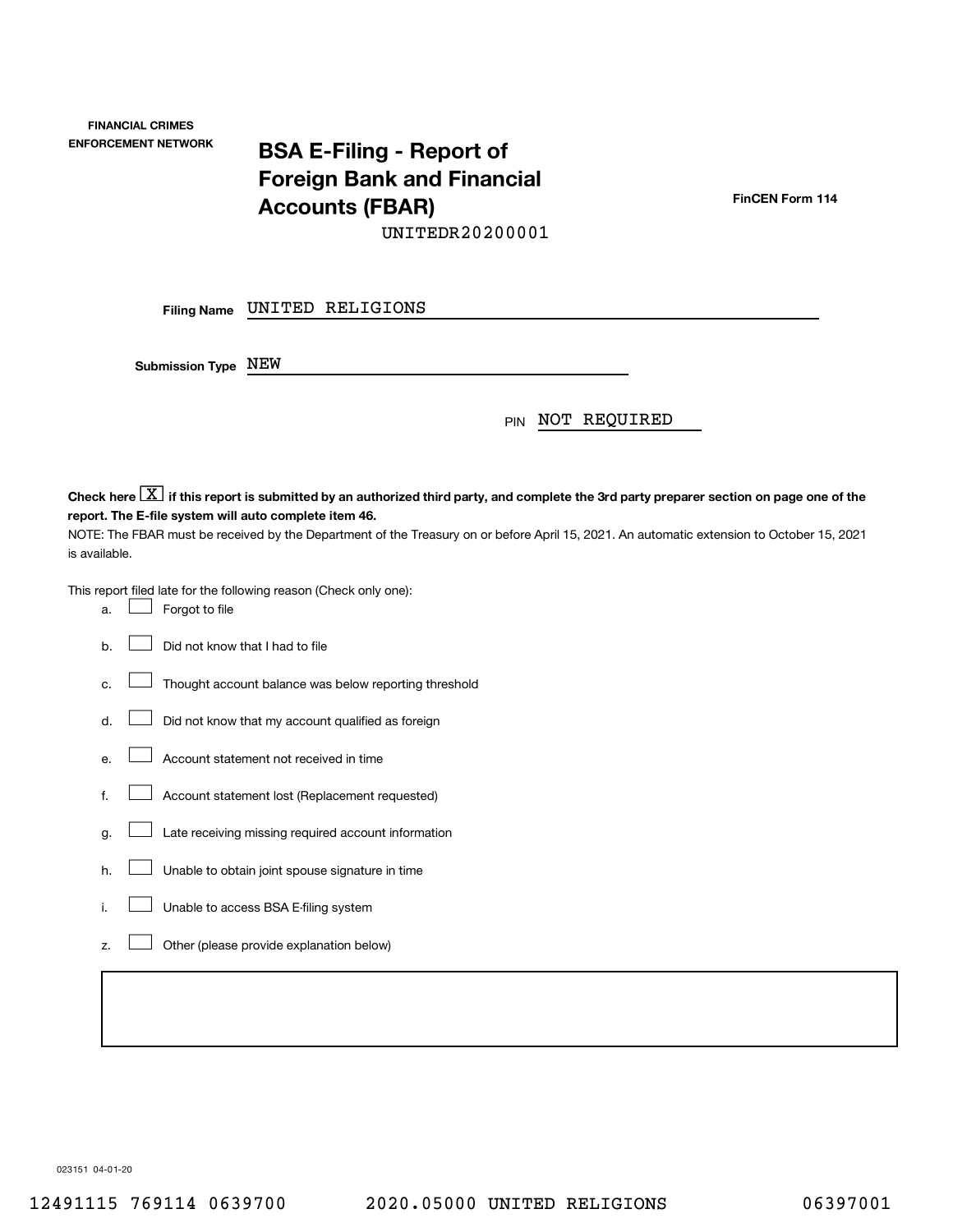**FinCEN Form 114**

## **REPORT OF FOREIGN BANK AND FINANCIAL ACCOUNTS**

**Do NOT file with your Federal Tax Return**

**Amended** † 1 This report is for calendar year ended 12/31 2020

| Part I                                                  | <b>Filer information</b>                                                                                 |                                                     |                                            |  | <b>UNITEDR20200001</b> |  |                                             |                |                                                                      |                                                                                                                                      |            |                                                   |
|---------------------------------------------------------|----------------------------------------------------------------------------------------------------------|-----------------------------------------------------|--------------------------------------------|--|------------------------|--|---------------------------------------------|----------------|----------------------------------------------------------------------|--------------------------------------------------------------------------------------------------------------------------------------|------------|---------------------------------------------------|
| 2 Type of filer                                         |                                                                                                          |                                                     |                                            |  |                        |  |                                             |                |                                                                      |                                                                                                                                      |            |                                                   |
| Individual<br>a                                         | Partnership c $\boxed{\textbf{X}}$ Corporation d Consolidated e $\boxed{\ }$<br>$\mathsf{b}$             |                                                     |                                            |  |                        |  |                                             |                | $\Box$ Fiduciary or other - Enter type                               |                                                                                                                                      |            |                                                   |
|                                                         | 3 U.S. Taxpayer Identification Number 3a TIN type                                                        |                                                     |                                            |  |                        |  |                                             |                | 4 Foreign identification (Complete only if item 3 is not applicable) | 5 Individual's date of birth                                                                                                         |            |                                                   |
| *********                                               |                                                                                                          | SSN/ITIN                                            | a Type: I                                  |  | Passport               |  | $\Box$ Foreign TIN                          |                | Other                                                                |                                                                                                                                      | MM/DD/YYYY |                                                   |
|                                                         | If filer has no U.S. Identification<br>number complete item 4                                            | $X$ EIN                                             | b Number<br>c Country of Issue             |  |                        |  |                                             |                |                                                                      |                                                                                                                                      |            |                                                   |
|                                                         | 6 Last name or organization name<br><b>UNITED RELIGIONS</b>                                              |                                                     |                                            |  |                        |  | 7 First name                                |                |                                                                      | 8 Middle initial                                                                                                                     |            | 8a Suffix                                         |
|                                                         | 9 Mailing address (number, street, and apt. or suite no.)                                                |                                                     |                                            |  |                        |  |                                             |                |                                                                      |                                                                                                                                      |            |                                                   |
| P.O. BOX 29242                                          |                                                                                                          |                                                     |                                            |  |                        |  |                                             |                |                                                                      |                                                                                                                                      |            |                                                   |
| 10 City                                                 |                                                                                                          |                                                     | 11 State                                   |  | 12 ZIP/Postal Code     |  | 13 Country                                  |                |                                                                      |                                                                                                                                      |            |                                                   |
| SAN FRANCISCO                                           |                                                                                                          |                                                     | CA                                         |  | 941290242              |  | USA                                         |                |                                                                      |                                                                                                                                      |            |                                                   |
| 14a                                                     | Does the filer have a financial interest in 25 or more financial accounts?                               |                                                     |                                            |  |                        |  |                                             |                |                                                                      |                                                                                                                                      |            |                                                   |
| Yes<br>$\mathbf{X}$<br>No.                              | Enter number of accounts                                                                                 |                                                     |                                            |  |                        |  |                                             |                |                                                                      | Do not complete Part II or Part III, but maintain records of the information.                                                        |            |                                                   |
| b)                                                      | Does the filer have signature authority over but no financial interest in 25 or more financial accounts? |                                                     |                                            |  |                        |  |                                             |                |                                                                      |                                                                                                                                      |            |                                                   |
| Yes                                                     | Enter number of accounts                                                                                 |                                                     |                                            |  |                        |  |                                             |                |                                                                      | Comp. Part IV, items 34 through 43 for each person on whose behalf the filer has sign. authority.                                    |            |                                                   |
| $\sqrt{X}$<br>No                                        |                                                                                                          |                                                     |                                            |  |                        |  |                                             |                |                                                                      |                                                                                                                                      |            |                                                   |
| <b>Part II</b>                                          | Information on financial account(s) owned separately                                                     |                                                     |                                            |  |                        |  |                                             |                |                                                                      |                                                                                                                                      |            |                                                   |
|                                                         | 15 Maximum value of account during calendar year                                                         |                                                     | 15a Amount 16 Type of account a<br>unknown |  |                        |  |                                             | Bank bl        | Securities cl                                                        |                                                                                                                                      |            | Other - Enter type below                          |
|                                                         | 17 Name of financial institution in which account is held                                                |                                                     |                                            |  |                        |  |                                             |                |                                                                      |                                                                                                                                      |            |                                                   |
|                                                         | 18 Account number or other designation                                                                   |                                                     |                                            |  |                        |  |                                             |                |                                                                      | 19 Mailing address (number, street, apt. or suite no.) of financial institution in which account is held                             |            |                                                   |
| 20 City                                                 |                                                                                                          | 21 State, if known                                  |                                            |  |                        |  | 22 Foreign postal code, if known 23 Country |                |                                                                      |                                                                                                                                      |            |                                                   |
| Signature                                               | 44a<br>Check here                                                                                        |                                                     |                                            |  |                        |  |                                             |                |                                                                      | $\lfloor \underline{X} \rfloor$ if this report is completed by a third party preparer and complete the third party preparer section. |            |                                                   |
| 44 Filer signature<br>The report will be electronically | signed when filed                                                                                        | 45 Filer title, if not reporting a personal account |                                            |  |                        |  |                                             |                |                                                                      | 46 Date (MM/DD/YYYY)<br>This date will auto-fill when the<br>FBAR is electronically signed                                           |            |                                                   |
|                                                         | 47 Preparer's last name<br><b>FAHEY</b>                                                                  | 48 First name<br><b>EDWARD</b>                      |                                            |  | 49 MI 50 Check<br>м    |  | self-employed P00194561                     | 151 TIN        |                                                                      | 51a TIN type<br>SSN/ITIN                                                                                                             | ΧI         | <b>PTIN</b>                                       |
| <b>Third Party</b><br>Preparer                          | 52 Contact phone no.<br>$(415)777 - 4488$                                                                | 52a Ext. 53 Firm's name                             | RINA ACCOUNTANCY LLP                       |  |                        |  |                                             | 54 Firm's TIN  | $*$ * - * * * 0623                                                   | 54a TIN type                                                                                                                         |            | Foreign<br>$\overline{\mathbf{X}}$ EIN<br>Foreign |
| <b>Use Only</b>                                         | 55 Mailing address (number, street, apt. or suite no.) 56 City<br>150 POST STREET, STE 200               |                                                     |                                            |  |                        |  | SAN FRANCISCO                               | 57 State<br>CA | 94108                                                                | 58 ZIP/Postal Code                                                                                                                   | US         | 59 Country                                        |

023141 04-01-20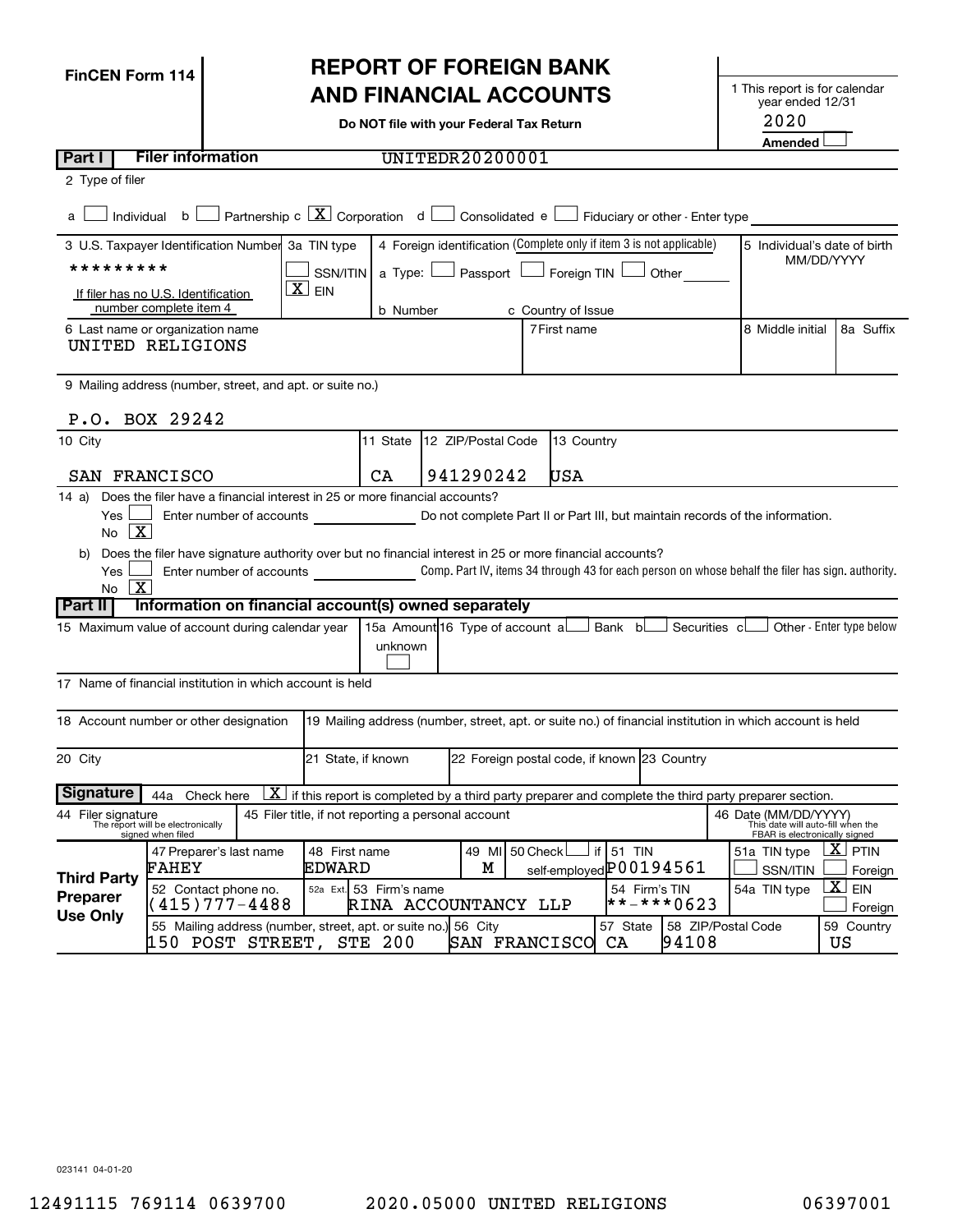| <b>Part IV</b>                                             | authority but no financial interest in the account(s) |                                   |                       | Information on financial account(s) where filer has signature or other                                    |                      |                     | FinCEN Form 114          |
|------------------------------------------------------------|-------------------------------------------------------|-----------------------------------|-----------------------|-----------------------------------------------------------------------------------------------------------|----------------------|---------------------|--------------------------|
| Complete a separate block for each account                 |                                                       |                                   |                       |                                                                                                           |                      |                     |                          |
|                                                            |                                                       |                                   |                       | Add an additional Part IV page as many times as necessary in order to provide information on all accounts |                      |                     |                          |
| 1 Filing for calendar<br>year                              | 3-4 Check appropriate identification number           |                                   |                       | 6 Last name or organization name                                                                          |                      |                     |                          |
|                                                            | $\mathbf{X}$ Taxpayer Identification Number           |                                   |                       | UNITED RELIGIONS                                                                                          |                      |                     |                          |
| 2020                                                       |                                                       | Foreign Identification Number     |                       |                                                                                                           |                      |                     |                          |
|                                                            | *********                                             | Enter identification number here: |                       |                                                                                                           |                      |                     |                          |
| 15 Maximum value of account during calendar year           |                                                       |                                   |                       | 15a Amount 16 Type of account $a\overline{X}$ Bank b                                                      |                      | Securities cl       | Other - Enter type below |
|                                                            | 24,165.                                               |                                   | unknown               |                                                                                                           |                      |                     |                          |
| 17 Name of financial institution in which account is held  |                                                       |                                   |                       |                                                                                                           |                      |                     |                          |
| HOUSING BANK TRADE & FINANCE                               |                                                       |                                   |                       |                                                                                                           |                      |                     |                          |
| 18 Account number or other designation<br>**************** |                                                       |                                   | P.O. BOX 7693         | 19 Mailing address (number, street, apt. or suite no.) of financial institution in which account is held  |                      |                     |                          |
| 20 City<br><b>AMMAN</b>                                    |                                                       |                                   | 21 State, if known    | 22 Foreign postal code, if known   23 Country<br>11118                                                    | UORDAN               |                     |                          |
| 34 Last name or organization name of account owner         |                                                       |                                   |                       | 35 Tax identification number of account owner                                                             |                      | 35a TIN type        |                          |
|                                                            |                                                       |                                   |                       |                                                                                                           |                      | <b>EIN</b>          | SSN/ITIN                 |
| UNITED RELIGIONS INITIATIVE MEN                            |                                                       |                                   |                       |                                                                                                           |                      |                     | Foreign                  |
| 36 First name                                              |                                                       | 37 Middle initial                 |                       | 37a Suffix 38 Mailing address (number, street, and apt. or suite no.)<br>WADI SAQRAH STREET               |                      |                     |                          |
| 39 City<br><b>AMMAN</b>                                    |                                                       | 40 State                          |                       | 41 ZIP/Postal Code                                                                                        | 42 Country<br>UORDAN |                     |                          |
| 43 Filer's title with this owner                           |                                                       |                                   |                       |                                                                                                           |                      |                     |                          |
| 15 Maximum value of account during calendar year           |                                                       |                                   | 15a Amount<br>unknown | Bank bl<br>16 Type of account $aL$                                                                        |                      | Securities cl       | Other - Enter type below |
| 17 Name of financial institution in which account is held  |                                                       |                                   |                       |                                                                                                           |                      |                     |                          |
| 18 Account number or other designation                     |                                                       |                                   |                       | 19 Mailing address (number, street, apt. or suite no.) of financial institution in which account is held  |                      |                     |                          |
| 20 City                                                    |                                                       |                                   | 21 State, if known    | 22 Foreign postal code, if known 23 Country                                                               |                      |                     |                          |
| 34 Last name or organization name of account owner         |                                                       |                                   |                       | 35 Tax identification number of account owner                                                             |                      | 35a TIN type<br>EIN | SSN/ITIN<br>Foreign      |
| 36 First name                                              |                                                       | 37 Middle initial                 |                       | 37a Suffix 38 Mailing address (number, street, and apt. or suite no.)                                     |                      |                     |                          |
| 39 City                                                    |                                                       | 40 State                          |                       | 41 ZIP/Postal Code                                                                                        | 42 Country           |                     |                          |
| 43 Filer's title with this owner                           |                                                       |                                   |                       |                                                                                                           |                      |                     |                          |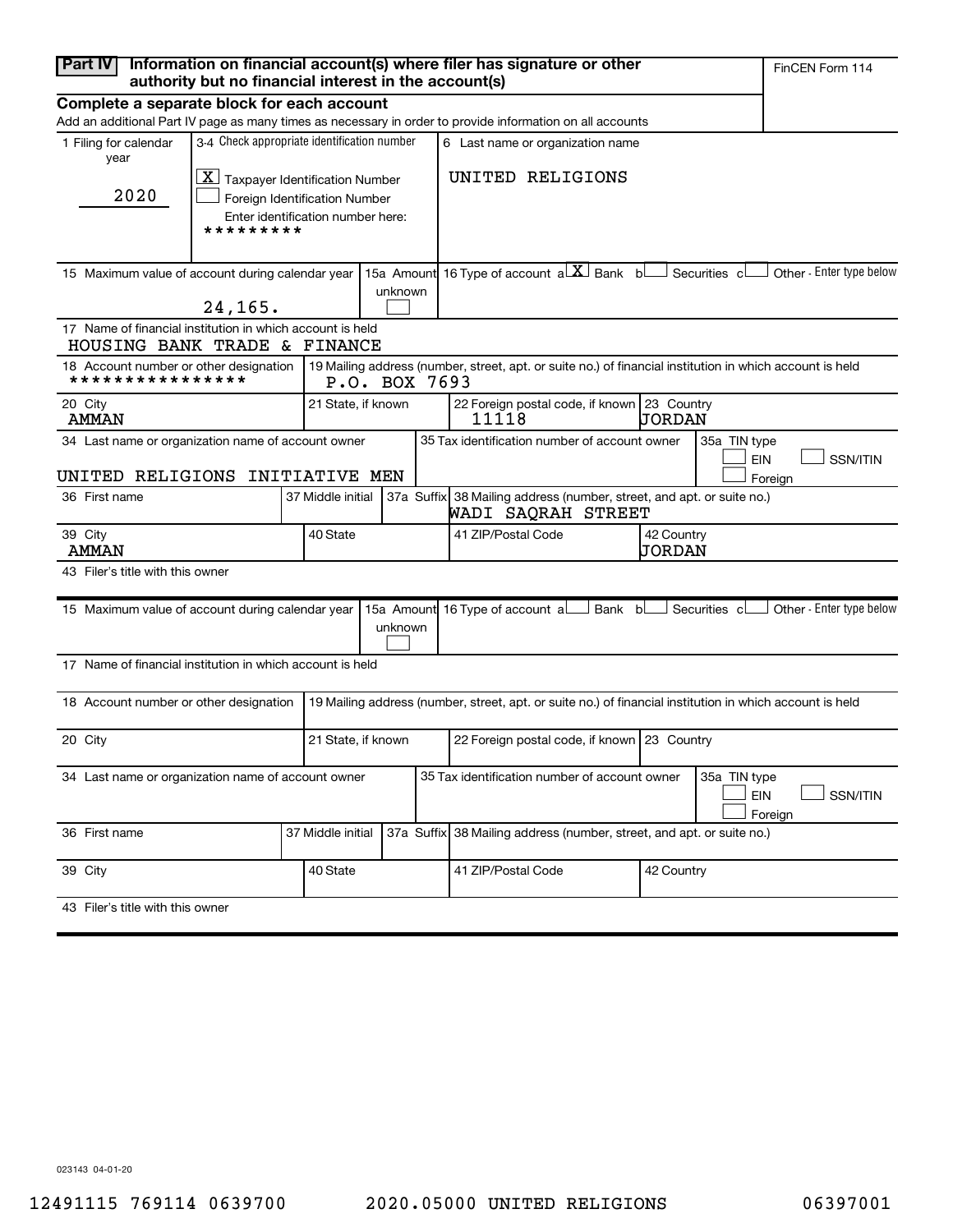| Form | $\Box$ |
|------|--------|
|      |        |

Department of the Treasury Internal Revenue Service

# Return of Organization Exempt From Income Tax<br>r section 501(c), 527, or 4947(a)(1) of the Internal Revenue Code (except private foundations)<br>**2020**

**Under section 501(c), 527, or 4947(a)(1) of the Internal Revenue Code (except private foundations)**

▶ Do not enter social security numbers on this form as it may be made public. <br>**● Go to www.irs.gov/Form990 for instructions and the latest information.** Inspection

**| Go to www.irs.gov/Form990 for instructions and the latest information. Inspection**



|                         |                               | A For the 2020 calendar year, or tax year beginning                                                                                                                               | and ending |                                                     |                                                                    |
|-------------------------|-------------------------------|-----------------------------------------------------------------------------------------------------------------------------------------------------------------------------------|------------|-----------------------------------------------------|--------------------------------------------------------------------|
|                         | <b>B</b> Check if applicable: | <b>C</b> Name of organization                                                                                                                                                     |            | D Employer identification number                    |                                                                    |
|                         | Address<br>change             | UNITED RELIGIONS                                                                                                                                                                  |            |                                                     |                                                                    |
|                         | Name<br>Change                | UNITED RELIGIONS INITIATIVE<br>Doing business as                                                                                                                                  |            | **-***9482                                          |                                                                    |
|                         | Initial<br>return             | Number and street (or P.O. box if mail is not delivered to street address)                                                                                                        | Room/suite | E Telephone number                                  |                                                                    |
|                         | Final<br>return/              | P.O. BOX 29242                                                                                                                                                                    |            | $415 - 561 - 2300$                                  |                                                                    |
|                         | termin-<br>ated               | City or town, state or province, country, and ZIP or foreign postal code                                                                                                          |            | G Gross receipts \$                                 | 3,058,652.                                                         |
|                         | Amended<br>return             | SAN FRANCISCO, CA 94129-0242                                                                                                                                                      |            | H(a) Is this a group return                         |                                                                    |
|                         | Applica-<br>pending           | F Name and address of principal officer: BAILEY BARNARD                                                                                                                           |            | for subordinates?                                   | $\sqrt{\mathsf{Yes}\mathord{\;\mathbb{X}}\mathord{\;\mathsf{No}}}$ |
|                         |                               | SAME AS C ABOVE                                                                                                                                                                   |            | H(b) Are all subordinates included? Ves             | ∣No                                                                |
|                         |                               | <b>I</b> Tax-exempt status: $X \ 501(c)(3)$<br>$4947(a)(1)$ or<br>$501(c)$ (<br>(insert no.)<br>$\rightarrow$                                                                     | 527        |                                                     | If "No," attach a list. See instructions                           |
|                         |                               | J Website: WWW.URI.ORG                                                                                                                                                            |            | $H(c)$ Group exemption number $\blacktriangleright$ |                                                                    |
|                         |                               | K Form of organization: $X$ Corporation<br>$\overline{Other}$<br>Trust<br>Association                                                                                             |            |                                                     | L Year of formation: 1995 M State of legal domicile: CA            |
|                         | Part I                        | Summary                                                                                                                                                                           |            |                                                     |                                                                    |
|                         | 1                             | Briefly describe the organization's mission or most significant activities: SINCE INCEPTION, URI'S NETWORK<br>HAS GROWN TO OVER 1,000-MEMBER GROUPS IN 112 COUNTRIES. EACH GROUP, |            |                                                     |                                                                    |
| Governance              |                               |                                                                                                                                                                                   |            |                                                     |                                                                    |
|                         | 2                             | Check this box $\blacktriangleright$ $\Box$ if the organization discontinued its operations or disposed of more than 25% of its net assets.                                       |            | 3                                                   | 34                                                                 |
|                         | з<br>4                        |                                                                                                                                                                                   |            | $\overline{\mathbf{4}}$                             | $\overline{32}$                                                    |
|                         |                               |                                                                                                                                                                                   |            | $\overline{5}$                                      | 16                                                                 |
|                         | 5                             |                                                                                                                                                                                   | $\bf 6$    | $\overline{0}$                                      |                                                                    |
| <b>Activities &amp;</b> |                               |                                                                                                                                                                                   |            | <b>7a</b>                                           | $\overline{0}$ .                                                   |
|                         |                               |                                                                                                                                                                                   |            | 7b                                                  | $\overline{0}$ .                                                   |
|                         |                               |                                                                                                                                                                                   |            | <b>Prior Year</b>                                   | <b>Current Year</b>                                                |
|                         | 8                             | Contributions and grants (Part VIII, line 1h)                                                                                                                                     |            | 3,336,543.                                          | 2,987,535.                                                         |
|                         | 9                             | Program service revenue (Part VIII, line 2g)                                                                                                                                      |            | 0.                                                  | σ.                                                                 |
| Revenue                 | 10                            |                                                                                                                                                                                   |            | 26,414.                                             | 10, 269.                                                           |
|                         | 11                            | Other revenue (Part VIII, column (A), lines 5, 6d, 8c, 9c, 10c, and 11e)                                                                                                          |            | 139,811.                                            | 8, 254.                                                            |
|                         | 12                            | Total revenue - add lines 8 through 11 (must equal Part VIII, column (A), line 12)                                                                                                |            | 3,502,768.                                          | 3,006,058.                                                         |
|                         | 13                            | Grants and similar amounts paid (Part IX, column (A), lines 1-3)                                                                                                                  |            | 699,044.                                            | 640, 840.                                                          |
|                         | 14                            |                                                                                                                                                                                   |            | О.                                                  | 0.                                                                 |
|                         | 15                            | Salaries, other compensation, employee benefits (Part IX, column (A), lines 5-10)                                                                                                 |            | 1,717,718.                                          | 1,669,630.                                                         |
| Expenses                |                               | 16a Professional fundraising fees (Part IX, column (A), line 11e)                                                                                                                 |            | 0.                                                  | 0.                                                                 |
|                         |                               | 396,880.<br><b>b</b> Total fundraising expenses (Part IX, column (D), line 25)<br>▶                                                                                               |            |                                                     |                                                                    |
|                         | 17                            |                                                                                                                                                                                   |            | 1,142,351.                                          | 805, 845.                                                          |
|                         | 18                            | Total expenses. Add lines 13-17 (must equal Part IX, column (A), line 25)                                                                                                         | 3,559,113. | 3, 116, 315.                                        |                                                                    |
|                         | 19                            |                                                                                                                                                                                   |            | $-56, 345.$                                         | $-110, 257.$                                                       |
| Net Assets or           |                               |                                                                                                                                                                                   |            | <b>Beginning of Current Year</b>                    | <b>End of Year</b>                                                 |
|                         | 20                            | Total assets (Part X, line 16)                                                                                                                                                    |            | $17,568,947$ .                                      | 18,484,247.                                                        |
|                         | 21                            | Total liabilities (Part X, line 26)                                                                                                                                               |            | 566, 565.                                           | 485,554.                                                           |
|                         | 22                            |                                                                                                                                                                                   |            | 17,002,382.                                         | 17,998,693.                                                        |

**Part II Signature Block**

Under penalties of perjury, I declare that I have examined this return, including accompanying schedules and statements, and to the best of my knowledge and belief, it is true, correct, and complete. Declaration of preparer (other than officer) is based on all information of which preparer has any knowledge.

| Sign<br>Here | Signature of officer<br>BAILEY BARNARD, ACTING EXEC. DIRECTOR<br>Type or print name and title                |                                                   | Date                                                                                       |  |  |  |  |  |  |
|--------------|--------------------------------------------------------------------------------------------------------------|---------------------------------------------------|--------------------------------------------------------------------------------------------|--|--|--|--|--|--|
| Paid         | Print/Type preparer's name<br>EDWARD M. FAHEY                                                                | Preparer's signature<br>EDWARD M.<br><b>FAHEY</b> | Date<br><b>PTIN</b><br>Check<br>P00194561<br>$11/15/21$ self-employed<br>$***$ $-***$ 0623 |  |  |  |  |  |  |
| Preparer     | RINA ACCOUNTANCY LLP<br>Firm's name                                                                          |                                                   | Firm's $EIN$                                                                               |  |  |  |  |  |  |
| Use Only     | Firm's address 150 POST STREET, STE 200                                                                      |                                                   |                                                                                            |  |  |  |  |  |  |
|              | SAN FRANCISCO, CA 94108                                                                                      |                                                   | Phone no. $(415)$ 777 – $4488$                                                             |  |  |  |  |  |  |
|              | x<br>No<br>Yes<br>May the IRS discuss this return with the preparer shown above? See instructions            |                                                   |                                                                                            |  |  |  |  |  |  |
|              | Form 990 (2020)<br>LHA For Paperwork Reduction Act Notice, see the separate instructions.<br>032001 12-23-20 |                                                   |                                                                                            |  |  |  |  |  |  |

SEE SCHEDULE O FOR ORGANIZATION MISSION STATEMENT CONTINUATION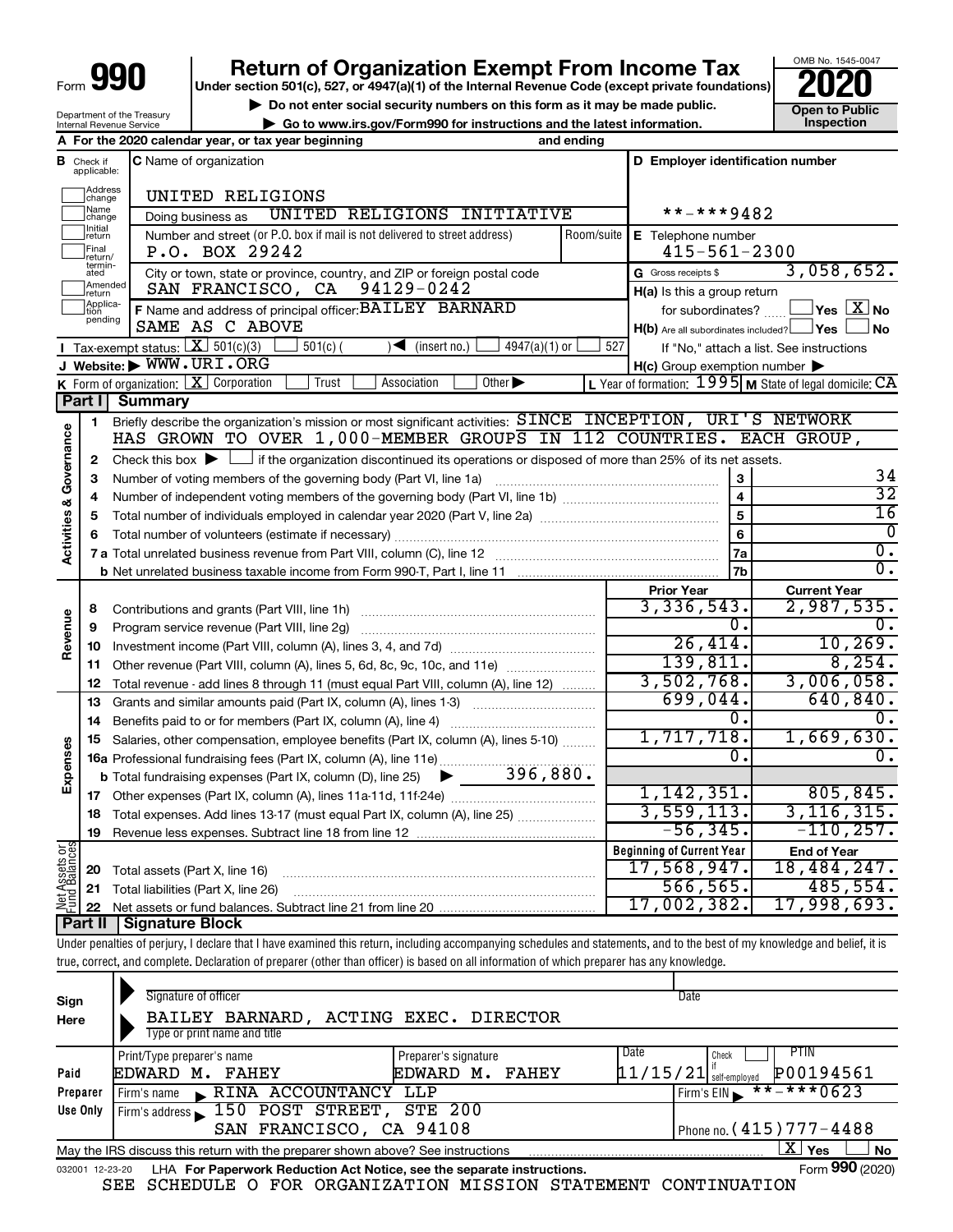|              | Page 2<br>Form 990 (2020)<br>Part III   Statement of Program Service Accomplishments                                                                        |
|--------------|-------------------------------------------------------------------------------------------------------------------------------------------------------------|
|              | $\boxed{\textbf{X}}$<br>Check if Schedule O contains a response or note to any line in this Part III                                                        |
| $\mathbf{1}$ | Briefly describe the organization's mission:                                                                                                                |
|              | FOUNDED IN 2000, UNITED RELIGIONS INITIATIVE (URI)<br>IS A $501(C)(3)$                                                                                      |
|              | INTERNATIONAL ORGANIZATION REGISTERED IN THE STATE<br><b>ITS</b><br>OF<br>CALIFORNIA.                                                                       |
|              | PURPOSE IS TO PROMOTE ENDURING, DAILY INTERFAITH COOPERATION BY                                                                                             |
|              | ENGAGING PEOPLE AT THE GRASSROOTS LEVEL TO BUILD BRIDGES OF                                                                                                 |
| $\mathbf{2}$ | Did the organization undertake any significant program services during the year which were not listed on the                                                |
|              | $\overline{\ }$ Yes $\overline{\rm \ }X$ No<br>prior Form 990 or 990-EZ?                                                                                    |
|              | If "Yes," describe these new services on Schedule O.                                                                                                        |
| 3            | $\overline{\ }$ Yes $\overline{\rm \ }X$ No<br>Did the organization cease conducting, or make significant changes in how it conducts, any program services? |
|              | If "Yes," describe these changes on Schedule O.                                                                                                             |
| 4            | Describe the organization's program service accomplishments for each of its three largest program services, as measured by expenses.                        |
|              | Section 501(c)(3) and 501(c)(4) organizations are required to report the amount of grants and allocations to others, the total expenses, and                |
|              | revenue, if any, for each program service reported.                                                                                                         |
| 4a           | 640,840.<br>1,555,529.<br>) (Revenue \$<br>including grants of \$<br>(Code:<br>(Expenses \$                                                                 |
|              | GLOBAL NETWORK DEVELOPMENT: IN 20 YEARS, URI HAS GROWN FROM 83 FOUNDING                                                                                     |
|              | MEMBER ORGANIZATIONS, CALLED COOPERATION CIRCLES (CCS),<br>TO SOME 1,050                                                                                    |
|              | MEMBER GROUPS IN OVER 110 COUNTRIES. COLLECTIVELY, CCS HAVE MORE THAN                                                                                       |
|              | 600,000 MEMBERS AND TOUCH THE LIVES OF MILLIONS OF PEOPLE AROUND THE                                                                                        |
|              | WORLD. URI'S UNIQUE GLOBAL NETWORK OF GRASSROOTS CCS CALLS FORTH                                                                                            |
|              | LOCALLY-INITIATED ACTIONS BY SELF-SUPPORTING GROUPS AND ORGANIZATIONS.                                                                                      |
|              | CCS CAN BE SMALL GROUPS ORGANIZING FOR THE FIRST TIME,<br>OR.                                                                                               |
|              | WELL-ESTABLISHED ORGANIZATIONS. EVERY CC MUST HAVE AT LEAST SEVEN                                                                                           |
|              | MEMBERS, AND MUST REPRESENT AT LEAST THREE DIFFERENT RELIGIONS,                                                                                             |
|              | SPIRITUAL EXPRESSIONS OR INDIGENOUS TRADITIONS.                                                                                                             |
|              | URI'S ORGANIZATIONAL STRUCTURE INCLUDES EIGHT REGIONS WHICH ARE STAFFED                                                                                     |
|              | 128, 459. including grants of \$                                                                                                                            |
| 4b           | (Code:<br>) (Expenses \$<br>) (Revenue \$<br>GLOBAL COUNCIL: THE GLOBAL COUNCIL IS URI'S GOVERNING BOARD OF                                                 |
|              | THREE GLOBAL COUNCIL TRUSTEES ARE ELECTED BY URI'S MEMBER CCS<br>TRUSTEES.                                                                                  |
|              | FROM EACH OF EIGHT REGIONS OF THE WORLD. THE GLOBAL COUNCIL CAN APPOINT                                                                                     |
|              | AT-LARGE TRUSTEES TO ENSURE GENDER, FAITH AND EXPERIENCE DIVERSITY.<br>THE                                                                                  |
|              | GLOBAL COUNCIL'S PRIMARY RESPONSIBILITIES INCLUDE BEING THE GOVERNING                                                                                       |
|              | BODY OF URI; CARRYING OUT URI'S MISSION AND PURPOSE; SELECTING,                                                                                             |
|              | SUPPORTING AND EVALUATING THE EXECUTIVE DIRECTOR; ENSURING EFFECTIVE                                                                                        |
|              | PLANNING AND ADEQUATE FINANCIAL RESOURCES; PROTECTING THE                                                                                                   |
|              | ORGANIZATION'S ASSETS AND PROVIDING FINANCIAL OVERSIGHT; AND ENSURING                                                                                       |
|              | LEGAL AND ETHICAL INTEGRITY. WITH TRUSTEES FROM 22 COUNTRIES                                                                                                |
|              | REPRESENTING DIVERSE RELIGIOUS AND INDIGENOUS TRADITIONS, THE GLOBAL                                                                                        |
|              | COUNCIL BRINGS ITS GRASSROOTS EXPERIENCE TO URI'S ONGOING STRATEGIC                                                                                         |
|              | 366,706. including grants of \$<br>) (Expenses \$<br>) (Revenue \$<br>4c (Code:                                                                             |
|              | URI'S INTERNATIONAL NETWORK RELIES ON A ROBUST<br>COMMUNICATIONS:                                                                                           |
|              | COMMUNICATION SYSTEM. URI'S GLOBAL WEBSITE, URI.ORG, IS DESIGNED TO                                                                                         |
|              | MAGNIFY URI'S IMPACT, HIGHLIGHT CC SUCCESSES, CONNECT CCS, PROVIDE                                                                                          |
|              | RESOURCE INFORMATION TO CCS, AND ENCOURAGE GLOBAL CAMPAIGNS FOR                                                                                             |
|              | COLLECTIVE GLOBAL ACTION AND MORE. ADDITIONALLY, URI PRODUCES AN ANNUAL                                                                                     |
|              | IMPACT REPORT, AS WELL AS OTHER PRINT, ONLINE AND MULTIMEDIA COLLATERAL                                                                                     |
|              | FOR THE NETWORK. IN THE DIGITAL MEDIA DOMAIN, URI IS ENHANCED BY                                                                                            |
|              | ENGAGING AUDIENCES ON FACEBOOK, TWITTER, INSTAGRAM, LINKEDIN, AND                                                                                           |
|              | YOUTUBE. RECENTLY, URI WAS ALSO AWARDED A MONTHLY GOOGLE AD GRANT TO                                                                                        |
|              | GALVANIZE ITS ONLINE CAMPAIGNS. GIVEN FAST-PACED TECHNOLOGICAL CHANGE,                                                                                      |
|              | URI'S COMMUNICATIONS TEAM STUDIES NEW SYSTEMS, MAKES RECOMMENDATIONS TO                                                                                     |
|              | URI, AND RECENTLY LAUNCHED A NEW WEBSITE AND INTEGRATED CONSTITUENT                                                                                         |
|              | 4d Other program services (Describe on Schedule O.)                                                                                                         |
|              | $271,558$ $\cdot$ including grants of \$<br>(Expenses \$<br>(Revenue \$                                                                                     |
|              | 2,322,252.<br>4e Total program service expenses                                                                                                             |
|              | Form 990 (2020)                                                                                                                                             |
|              | SEE SCHEDULE O FOR CONTINUATION(S)<br>032002 12-23-20                                                                                                       |
|              | 2                                                                                                                                                           |
|              | 12491115 769114 0639700<br>2020.05000 UNITED RELIGIONS<br>06397001                                                                                          |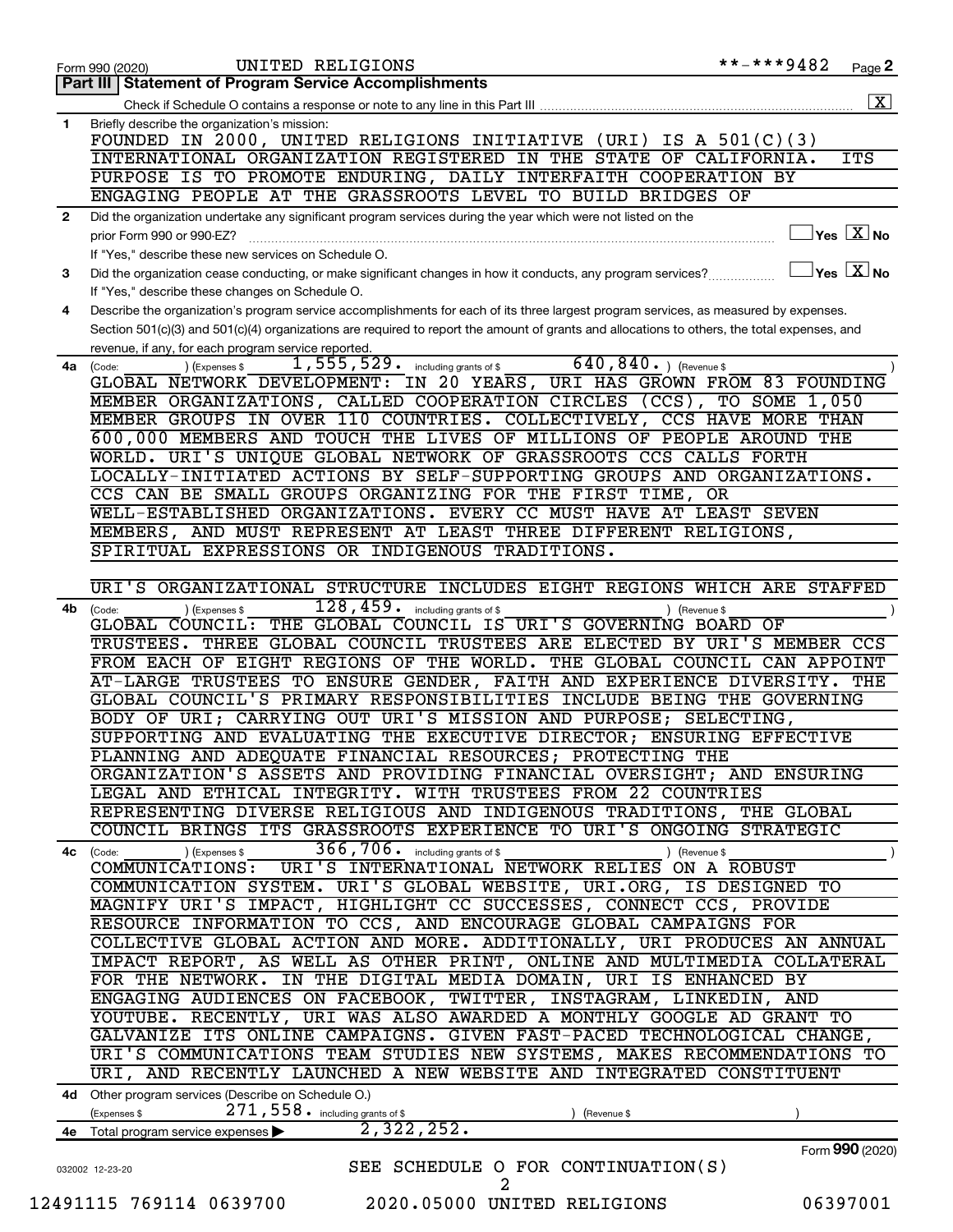|  | Form 990 (2020) |
|--|-----------------|

**Part IV Checklist of Required Schedules**

|     |                                                                                                                                       |                 | Yes                     | No                      |
|-----|---------------------------------------------------------------------------------------------------------------------------------------|-----------------|-------------------------|-------------------------|
| 1   | Is the organization described in section 501(c)(3) or 4947(a)(1) (other than a private foundation)?                                   |                 |                         |                         |
|     |                                                                                                                                       | 1               | х                       |                         |
| 2   |                                                                                                                                       | $\mathbf{2}$    | $\overline{\text{x}}$   |                         |
| З   | Did the organization engage in direct or indirect political campaign activities on behalf of or in opposition to candidates for       |                 |                         |                         |
|     | public office? If "Yes," complete Schedule C, Part I                                                                                  | 3               |                         | x                       |
| 4   | Section 501(c)(3) organizations. Did the organization engage in lobbying activities, or have a section 501(h) election in effect      | 4               |                         | х                       |
| 5   | Is the organization a section 501(c)(4), 501(c)(5), or 501(c)(6) organization that receives membership dues, assessments, or          |                 |                         |                         |
|     |                                                                                                                                       | 5               |                         | х                       |
| 6   | Did the organization maintain any donor advised funds or any similar funds or accounts for which donors have the right to             |                 |                         |                         |
|     | provide advice on the distribution or investment of amounts in such funds or accounts? If "Yes," complete Schedule D, Part I          | 6               |                         | х                       |
| 7   | Did the organization receive or hold a conservation easement, including easements to preserve open space,                             |                 |                         |                         |
|     |                                                                                                                                       | $\overline{7}$  |                         | х                       |
| 8   | Did the organization maintain collections of works of art, historical treasures, or other similar assets? If "Yes," complete          |                 |                         |                         |
|     |                                                                                                                                       | 8               |                         | x                       |
| 9   | Did the organization report an amount in Part X, line 21, for escrow or custodial account liability, serve as a custodian for         |                 |                         |                         |
|     | amounts not listed in Part X; or provide credit counseling, debt management, credit repair, or debt negotiation services?             |                 |                         |                         |
|     |                                                                                                                                       | 9               |                         | x                       |
| 10  | Did the organization, directly or through a related organization, hold assets in donor-restricted endowments                          |                 |                         |                         |
|     |                                                                                                                                       | 10              | х                       |                         |
| 11  | If the organization's answer to any of the following questions is "Yes," then complete Schedule D, Parts VI, VII, VIII, IX, or X      |                 |                         |                         |
|     | as applicable.                                                                                                                        |                 |                         |                         |
|     | a Did the organization report an amount for land, buildings, and equipment in Part X, line 10? If "Yes," complete Schedule D,         |                 |                         |                         |
|     |                                                                                                                                       | 11a             | х                       |                         |
|     | <b>b</b> Did the organization report an amount for investments - other securities in Part X, line 12, that is 5% or more of its total |                 |                         |                         |
|     |                                                                                                                                       | 11b             |                         | x                       |
|     | c Did the organization report an amount for investments - program related in Part X, line 13, that is 5% or more of its total         |                 |                         |                         |
|     |                                                                                                                                       | 11c             |                         | x                       |
|     | d Did the organization report an amount for other assets in Part X, line 15, that is 5% or more of its total assets reported in       |                 |                         |                         |
|     |                                                                                                                                       | 11d             | х                       |                         |
|     |                                                                                                                                       | 11 <sub>c</sub> | $\overline{\textbf{x}}$ |                         |
|     | f Did the organization's separate or consolidated financial statements for the tax year include a footnote that addresses             |                 |                         |                         |
|     | the organization's liability for uncertain tax positions under FIN 48 (ASC 740)? If "Yes," complete Schedule D, Part X                | 11f             |                         | x                       |
|     | 12a Did the organization obtain separate, independent audited financial statements for the tax year? If "Yes," complete               |                 |                         |                         |
|     |                                                                                                                                       | 12a             |                         | x                       |
|     | <b>b</b> Was the organization included in consolidated, independent audited financial statements for the tax year?                    |                 |                         |                         |
|     | If "Yes," and if the organization answered "No" to line 12a, then completing Schedule D, Parts XI and XII is optional                 | 12b             | х                       |                         |
| 13  |                                                                                                                                       | 13              |                         | $\overline{\mathbf{X}}$ |
| 14a |                                                                                                                                       | 14a             | х                       |                         |
|     | <b>b</b> Did the organization have aggregate revenues or expenses of more than \$10,000 from grantmaking, fundraising, business,      |                 |                         |                         |
|     | investment, and program service activities outside the United States, or aggregate foreign investments valued at \$100,000            |                 |                         |                         |
|     |                                                                                                                                       | 14b             | х                       |                         |
| 15  | Did the organization report on Part IX, column (A), line 3, more than \$5,000 of grants or other assistance to or for any             |                 |                         |                         |
|     |                                                                                                                                       | 15              | х                       |                         |
| 16  | Did the organization report on Part IX, column (A), line 3, more than \$5,000 of aggregate grants or other assistance to              |                 |                         |                         |
|     |                                                                                                                                       | 16              |                         | х                       |
| 17  | Did the organization report a total of more than \$15,000 of expenses for professional fundraising services on Part IX,               |                 |                         |                         |
|     |                                                                                                                                       | 17              |                         | x                       |
| 18  | Did the organization report more than \$15,000 total of fundraising event gross income and contributions on Part VIII, lines          |                 | х                       |                         |
|     | Did the organization report more than \$15,000 of gross income from gaming activities on Part VIII, line 9a? If "Yes,"                | 18              |                         |                         |
| 19  |                                                                                                                                       | 19              |                         | x                       |
|     |                                                                                                                                       | 20a             |                         | х                       |
|     |                                                                                                                                       | 20 <sub>b</sub> |                         |                         |
| 21  | Did the organization report more than \$5,000 of grants or other assistance to any domestic organization or                           |                 |                         |                         |
|     |                                                                                                                                       | 21              | X                       |                         |
|     | 032003 12-23-20                                                                                                                       |                 |                         | Form 990 (2020)         |

12491115 769114 0639700 2020.05000 UNITED RELIGIONS 06397001 3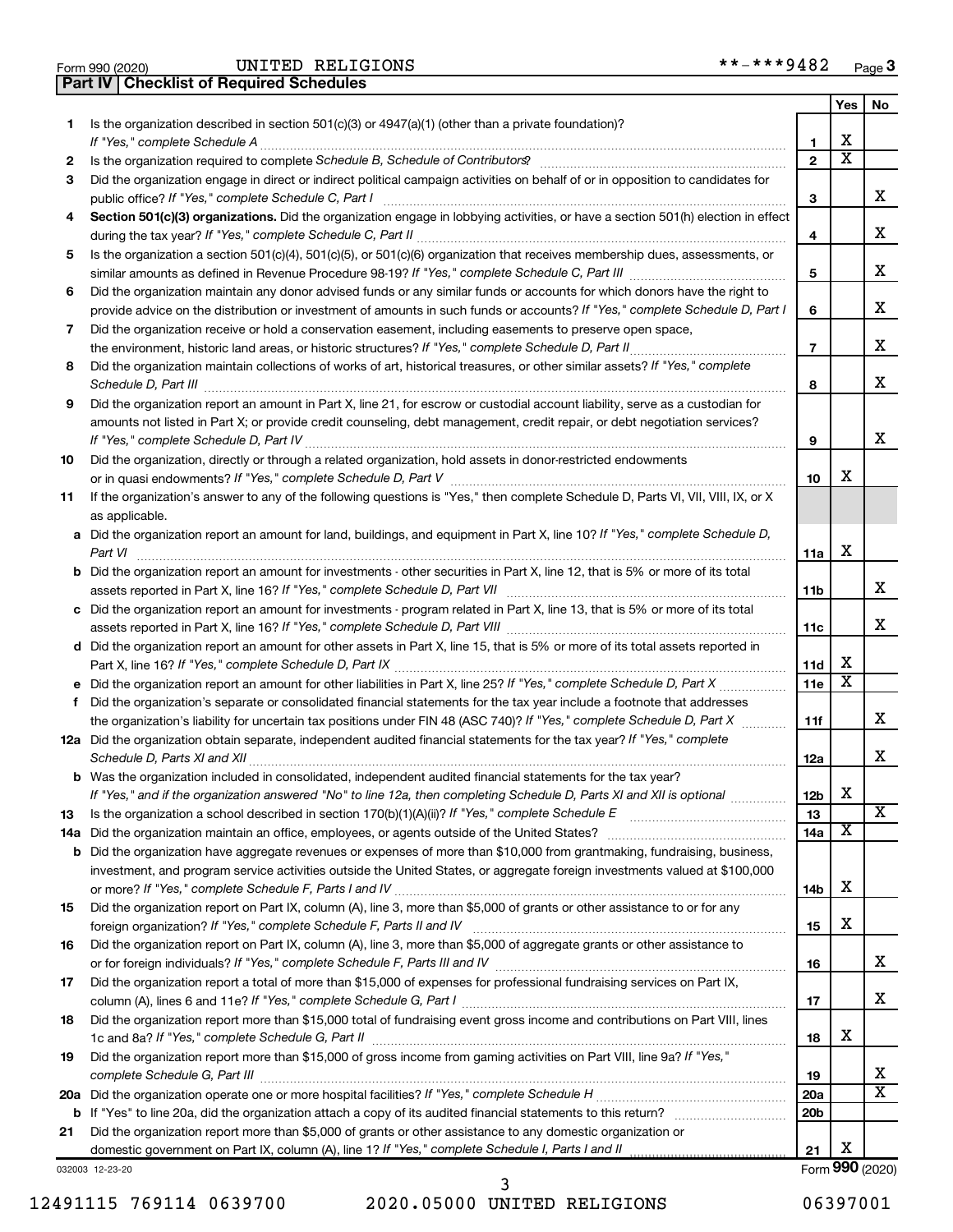|  | Form 990 (2020) |
|--|-----------------|
|  |                 |

*(continued)* **Part IV Checklist of Required Schedules**

|               |                                                                                                                                                                                  |                 | Yes                     | No                      |
|---------------|----------------------------------------------------------------------------------------------------------------------------------------------------------------------------------|-----------------|-------------------------|-------------------------|
| 22            | Did the organization report more than \$5,000 of grants or other assistance to or for domestic individuals on                                                                    |                 |                         |                         |
|               | Part IX, column (A), line 2? If "Yes," complete Schedule I, Parts I and III [11] [12] [12] [12] [12] Part IX, column (A), line 2? If "Yes," complete Schedule I, Parts I and III | 22              |                         | x                       |
| 23            | Did the organization answer "Yes" to Part VII, Section A, line 3, 4, or 5 about compensation of the organization's current                                                       |                 |                         |                         |
|               | and former officers, directors, trustees, key employees, and highest compensated employees? If "Yes," complete                                                                   |                 |                         |                         |
|               | Schedule J                                                                                                                                                                       | 23              | X                       |                         |
|               | 24a Did the organization have a tax-exempt bond issue with an outstanding principal amount of more than \$100,000 as of the                                                      |                 |                         |                         |
|               | last day of the year, that was issued after December 31, 2002? If "Yes," answer lines 24b through 24d and complete                                                               |                 |                         |                         |
|               | Schedule K. If "No," go to line 25a                                                                                                                                              | 24a             |                         | x                       |
|               | <b>b</b> Did the organization invest any proceeds of tax-exempt bonds beyond a temporary period exception?                                                                       | 24 <sub>b</sub> |                         |                         |
|               | c Did the organization maintain an escrow account other than a refunding escrow at any time during the year to defease                                                           |                 |                         |                         |
|               | any tax-exempt bonds?                                                                                                                                                            | 24c             |                         |                         |
|               | d Did the organization act as an "on behalf of" issuer for bonds outstanding at any time during the year?                                                                        | 24d             |                         |                         |
|               | 25a Section 501(c)(3), 501(c)(4), and 501(c)(29) organizations. Did the organization engage in an excess benefit                                                                 |                 |                         |                         |
|               |                                                                                                                                                                                  | 25a             |                         | x                       |
|               | b Is the organization aware that it engaged in an excess benefit transaction with a disqualified person in a prior year, and                                                     |                 |                         |                         |
|               | that the transaction has not been reported on any of the organization's prior Forms 990 or 990-EZ? If "Yes," complete                                                            |                 |                         |                         |
|               | Schedule L, Part I                                                                                                                                                               | 25b             |                         | x                       |
| 26            | Did the organization report any amount on Part X, line 5 or 22, for receivables from or payables to any current                                                                  |                 |                         |                         |
|               | or former officer, director, trustee, key employee, creator or founder, substantial contributor, or 35%                                                                          |                 |                         |                         |
|               | controlled entity or family member of any of these persons? If "Yes," complete Schedule L, Part II                                                                               | 26              |                         | x                       |
| 27            | Did the organization provide a grant or other assistance to any current or former officer, director, trustee, key employee,                                                      |                 |                         |                         |
|               | creator or founder, substantial contributor or employee thereof, a grant selection committee member, or to a 35% controlled                                                      |                 |                         | x                       |
|               | entity (including an employee thereof) or family member of any of these persons? If "Yes," complete Schedule L, Part III                                                         | 27              |                         |                         |
| 28            | Was the organization a party to a business transaction with one of the following parties (see Schedule L, Part IV                                                                |                 |                         |                         |
|               | instructions, for applicable filing thresholds, conditions, and exceptions):                                                                                                     |                 |                         |                         |
|               | a A current or former officer, director, trustee, key employee, creator or founder, or substantial contributor? If                                                               |                 |                         | x                       |
|               |                                                                                                                                                                                  | 28a             |                         | $\overline{\mathtt{x}}$ |
|               | c A 35% controlled entity of one or more individuals and/or organizations described in lines 28a or 28b?If                                                                       | 28b             |                         |                         |
|               |                                                                                                                                                                                  | 28c             |                         | X                       |
| 29            | Did the organization receive more than \$25,000 in non-cash contributions? If "Yes," complete Schedule M                                                                         | 29              | х                       |                         |
| 30            | Did the organization receive contributions of art, historical treasures, or other similar assets, or qualified conservation                                                      |                 |                         |                         |
|               |                                                                                                                                                                                  | 30              |                         | X                       |
| 31            | Did the organization liquidate, terminate, or dissolve and cease operations? If "Yes," complete Schedule N, Part I                                                               | 31              |                         | $\overline{\mathbf{x}}$ |
| 32            | Did the organization sell, exchange, dispose of, or transfer more than 25% of its net assets? If "Yes," complete                                                                 |                 |                         |                         |
|               | Schedule N, Part II                                                                                                                                                              | 32              |                         | х                       |
| 33            | Did the organization own 100% of an entity disregarded as separate from the organization under Regulations                                                                       |                 |                         |                         |
|               |                                                                                                                                                                                  | 33              |                         | X                       |
| 34            | Was the organization related to any tax-exempt or taxable entity? If "Yes," complete Schedule R, Part II, III, or IV, and                                                        |                 |                         |                         |
|               | Part V, line 1                                                                                                                                                                   | 34              | Χ                       |                         |
|               | 35a Did the organization have a controlled entity within the meaning of section 512(b)(13)?                                                                                      | 35a             | $\overline{\textbf{X}}$ |                         |
|               | b If "Yes" to line 35a, did the organization receive any payment from or engage in any transaction with a controlled entity                                                      |                 |                         |                         |
|               |                                                                                                                                                                                  | 35b             |                         | x                       |
| 36            | Section 501(c)(3) organizations. Did the organization make any transfers to an exempt non-charitable related organization?                                                       |                 |                         |                         |
|               |                                                                                                                                                                                  | 36              |                         | x                       |
| 37            | Did the organization conduct more than 5% of its activities through an entity that is not a related organization                                                                 |                 |                         |                         |
|               | and that is treated as a partnership for federal income tax purposes? If "Yes," complete Schedule R, Part VI                                                                     | 37              |                         | x                       |
| 38            | Did the organization complete Schedule O and provide explanations in Schedule O for Part VI, lines 11b and 19?                                                                   |                 |                         |                         |
|               |                                                                                                                                                                                  | 38              | X                       |                         |
| <b>Part V</b> | <b>Statements Regarding Other IRS Filings and Tax Compliance</b>                                                                                                                 |                 |                         |                         |
|               | Check if Schedule O contains a response or note to any line in this Part V [11] [12] Check if Schedule O contains a response or note to any line in this Part V                  |                 |                         |                         |
|               |                                                                                                                                                                                  |                 | Yes                     | No                      |
|               | 1a                                                                                                                                                                               |                 |                         |                         |
|               | <b>b</b> Enter the number of Forms W-2G included in line 1a. Enter -0- if not applicable<br>1b                                                                                   |                 |                         |                         |
|               | c Did the organization comply with backup withholding rules for reportable payments to vendors and reportable gaming                                                             |                 |                         |                         |
|               |                                                                                                                                                                                  | 1c              |                         |                         |
|               | 032004 12-23-20                                                                                                                                                                  |                 |                         | Form 990 (2020)         |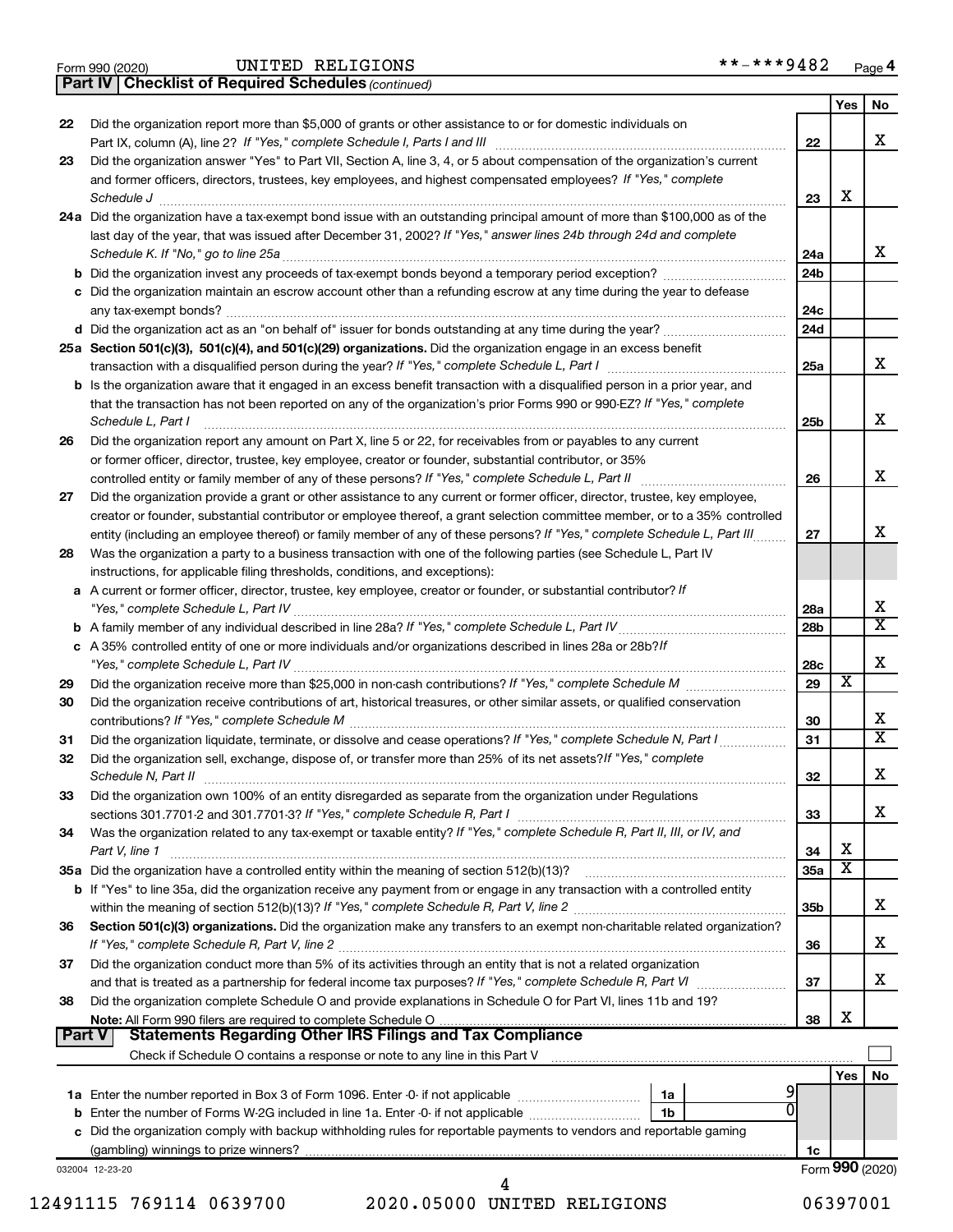| Form 990 (2020) |  | UNITED RELIGIONS | **-***9482 | Page 5 |
|-----------------|--|------------------|------------|--------|
|-----------------|--|------------------|------------|--------|

| UNITED RELIGIONS | **-***9482 |
|------------------|------------|
|------------------|------------|

| Yes<br>No<br>2a Enter the number of employees reported on Form W-3, Transmittal of Wage and Tax Statements,<br>16<br>filed for the calendar year ending with or within the year covered by this return<br>2a<br>X<br>2b<br>х<br>3a Did the organization have unrelated business gross income of \$1,000 or more during the year?<br>За<br>Зb<br>b<br>4a At any time during the calendar year, did the organization have an interest in, or a signature or other authority over, a<br>X<br>financial account in a foreign country (such as a bank account, securities account, or other financial account)?<br>4a<br><b>b</b> If "Yes," enter the name of the foreign country $\triangleright$ JORDAN<br>See instructions for filing requirements for FinCEN Form 114, Report of Foreign Bank and Financial Accounts (FBAR).<br>х<br>5a<br>5a<br>X<br>5b<br>b<br>5c<br>с<br>6a Does the organization have annual gross receipts that are normally greater than \$100,000, and did the organization solicit<br>x<br>6a<br><b>b</b> If "Yes," did the organization include with every solicitation an express statement that such contributions or gifts<br>6b<br>Organizations that may receive deductible contributions under section 170(c).<br>7<br>x<br>Did the organization receive a payment in excess of \$75 made partly as a contribution and partly for goods and services provided to the payor?<br>7a<br>а<br>7b<br>b<br>Did the organization sell, exchange, or otherwise dispose of tangible personal property for which it was required<br>с<br>x<br>7c<br>7d<br>Did the organization receive any funds, directly or indirectly, to pay premiums on a personal benefit contract?<br>7е<br>е<br>7f<br>f.<br>If the organization received a contribution of qualified intellectual property, did the organization file Form 8899 as required?<br>7g<br>g<br>If the organization received a contribution of cars, boats, airplanes, or other vehicles, did the organization file a Form 1098-C?<br>7h<br>h<br>Sponsoring organizations maintaining donor advised funds. Did a donor advised fund maintained by the<br>8<br>8<br>Sponsoring organizations maintaining donor advised funds.<br>9<br>Did the sponsoring organization make any taxable distributions under section 4966?<br>9а<br>а<br>9b<br>b<br>Section 501(c)(7) organizations. Enter:<br>10<br>10a<br>а<br>10 <sub>b</sub><br>b Gross receipts, included on Form 990, Part VIII, line 12, for public use of club facilities<br>Section 501(c)(12) organizations. Enter:<br>11<br>11a<br>а<br>b Gross income from other sources (Do not net amounts due or paid to other sources against<br>11b<br>12a Section 4947(a)(1) non-exempt charitable trusts. Is the organization filing Form 990 in lieu of Form 1041?<br>12a<br><b>b</b> If "Yes," enter the amount of tax-exempt interest received or accrued during the year<br>12b<br>Section 501(c)(29) qualified nonprofit health insurance issuers.<br>13<br>Is the organization licensed to issue qualified health plans in more than one state?<br>13a<br>а<br>Note: See the instructions for additional information the organization must report on Schedule O.<br><b>b</b> Enter the amount of reserves the organization is required to maintain by the states in which the<br>13b<br>13 <sub>c</sub><br>с<br>x<br>Did the organization receive any payments for indoor tanning services during the tax year?<br>14a<br>14a<br>If "Yes," has it filed a Form 720 to report these payments? If "No," provide an explanation on Schedule O<br>14b<br>b<br>Is the organization subject to the section 4960 tax on payment(s) of more than \$1,000,000 in remuneration or<br>15<br>x<br>15<br>If "Yes," see instructions and file Form 4720, Schedule N.<br>х<br>Is the organization an educational institution subject to the section 4968 excise tax on net investment income?<br>16<br>16 | Part V | Statements Regarding Other IRS Filings and Tax Compliance (continued) |  |  |  |  |  |  |  |  |  |  |
|-------------------------------------------------------------------------------------------------------------------------------------------------------------------------------------------------------------------------------------------------------------------------------------------------------------------------------------------------------------------------------------------------------------------------------------------------------------------------------------------------------------------------------------------------------------------------------------------------------------------------------------------------------------------------------------------------------------------------------------------------------------------------------------------------------------------------------------------------------------------------------------------------------------------------------------------------------------------------------------------------------------------------------------------------------------------------------------------------------------------------------------------------------------------------------------------------------------------------------------------------------------------------------------------------------------------------------------------------------------------------------------------------------------------------------------------------------------------------------------------------------------------------------------------------------------------------------------------------------------------------------------------------------------------------------------------------------------------------------------------------------------------------------------------------------------------------------------------------------------------------------------------------------------------------------------------------------------------------------------------------------------------------------------------------------------------------------------------------------------------------------------------------------------------------------------------------------------------------------------------------------------------------------------------------------------------------------------------------------------------------------------------------------------------------------------------------------------------------------------------------------------------------------------------------------------------------------------------------------------------------------------------------------------------------------------------------------------------------------------------------------------------------------------------------------------------------------------------------------------------------------------------------------------------------------------------------------------------------------------------------------------------------------------------------------------------------------------------------------------------------------------------------------------------------------------------------------------------------------------------------------------------------------------------------------------------------------------------------------------------------------------------------------------------------------------------------------------------------------------------------------------------------------------------------------------------------------------------------------------------------------------------------------------------------------------------------------------------------------------------------------------------------------------------------------------------------------------------------------------------------------------------------------------------------|--------|-----------------------------------------------------------------------|--|--|--|--|--|--|--|--|--|--|
|                                                                                                                                                                                                                                                                                                                                                                                                                                                                                                                                                                                                                                                                                                                                                                                                                                                                                                                                                                                                                                                                                                                                                                                                                                                                                                                                                                                                                                                                                                                                                                                                                                                                                                                                                                                                                                                                                                                                                                                                                                                                                                                                                                                                                                                                                                                                                                                                                                                                                                                                                                                                                                                                                                                                                                                                                                                                                                                                                                                                                                                                                                                                                                                                                                                                                                                                                                                                                                                                                                                                                                                                                                                                                                                                                                                                                                                                                                                         |        |                                                                       |  |  |  |  |  |  |  |  |  |  |
|                                                                                                                                                                                                                                                                                                                                                                                                                                                                                                                                                                                                                                                                                                                                                                                                                                                                                                                                                                                                                                                                                                                                                                                                                                                                                                                                                                                                                                                                                                                                                                                                                                                                                                                                                                                                                                                                                                                                                                                                                                                                                                                                                                                                                                                                                                                                                                                                                                                                                                                                                                                                                                                                                                                                                                                                                                                                                                                                                                                                                                                                                                                                                                                                                                                                                                                                                                                                                                                                                                                                                                                                                                                                                                                                                                                                                                                                                                                         |        |                                                                       |  |  |  |  |  |  |  |  |  |  |
|                                                                                                                                                                                                                                                                                                                                                                                                                                                                                                                                                                                                                                                                                                                                                                                                                                                                                                                                                                                                                                                                                                                                                                                                                                                                                                                                                                                                                                                                                                                                                                                                                                                                                                                                                                                                                                                                                                                                                                                                                                                                                                                                                                                                                                                                                                                                                                                                                                                                                                                                                                                                                                                                                                                                                                                                                                                                                                                                                                                                                                                                                                                                                                                                                                                                                                                                                                                                                                                                                                                                                                                                                                                                                                                                                                                                                                                                                                                         |        |                                                                       |  |  |  |  |  |  |  |  |  |  |
|                                                                                                                                                                                                                                                                                                                                                                                                                                                                                                                                                                                                                                                                                                                                                                                                                                                                                                                                                                                                                                                                                                                                                                                                                                                                                                                                                                                                                                                                                                                                                                                                                                                                                                                                                                                                                                                                                                                                                                                                                                                                                                                                                                                                                                                                                                                                                                                                                                                                                                                                                                                                                                                                                                                                                                                                                                                                                                                                                                                                                                                                                                                                                                                                                                                                                                                                                                                                                                                                                                                                                                                                                                                                                                                                                                                                                                                                                                                         |        |                                                                       |  |  |  |  |  |  |  |  |  |  |
|                                                                                                                                                                                                                                                                                                                                                                                                                                                                                                                                                                                                                                                                                                                                                                                                                                                                                                                                                                                                                                                                                                                                                                                                                                                                                                                                                                                                                                                                                                                                                                                                                                                                                                                                                                                                                                                                                                                                                                                                                                                                                                                                                                                                                                                                                                                                                                                                                                                                                                                                                                                                                                                                                                                                                                                                                                                                                                                                                                                                                                                                                                                                                                                                                                                                                                                                                                                                                                                                                                                                                                                                                                                                                                                                                                                                                                                                                                                         |        |                                                                       |  |  |  |  |  |  |  |  |  |  |
|                                                                                                                                                                                                                                                                                                                                                                                                                                                                                                                                                                                                                                                                                                                                                                                                                                                                                                                                                                                                                                                                                                                                                                                                                                                                                                                                                                                                                                                                                                                                                                                                                                                                                                                                                                                                                                                                                                                                                                                                                                                                                                                                                                                                                                                                                                                                                                                                                                                                                                                                                                                                                                                                                                                                                                                                                                                                                                                                                                                                                                                                                                                                                                                                                                                                                                                                                                                                                                                                                                                                                                                                                                                                                                                                                                                                                                                                                                                         |        |                                                                       |  |  |  |  |  |  |  |  |  |  |
|                                                                                                                                                                                                                                                                                                                                                                                                                                                                                                                                                                                                                                                                                                                                                                                                                                                                                                                                                                                                                                                                                                                                                                                                                                                                                                                                                                                                                                                                                                                                                                                                                                                                                                                                                                                                                                                                                                                                                                                                                                                                                                                                                                                                                                                                                                                                                                                                                                                                                                                                                                                                                                                                                                                                                                                                                                                                                                                                                                                                                                                                                                                                                                                                                                                                                                                                                                                                                                                                                                                                                                                                                                                                                                                                                                                                                                                                                                                         |        |                                                                       |  |  |  |  |  |  |  |  |  |  |
|                                                                                                                                                                                                                                                                                                                                                                                                                                                                                                                                                                                                                                                                                                                                                                                                                                                                                                                                                                                                                                                                                                                                                                                                                                                                                                                                                                                                                                                                                                                                                                                                                                                                                                                                                                                                                                                                                                                                                                                                                                                                                                                                                                                                                                                                                                                                                                                                                                                                                                                                                                                                                                                                                                                                                                                                                                                                                                                                                                                                                                                                                                                                                                                                                                                                                                                                                                                                                                                                                                                                                                                                                                                                                                                                                                                                                                                                                                                         |        |                                                                       |  |  |  |  |  |  |  |  |  |  |
|                                                                                                                                                                                                                                                                                                                                                                                                                                                                                                                                                                                                                                                                                                                                                                                                                                                                                                                                                                                                                                                                                                                                                                                                                                                                                                                                                                                                                                                                                                                                                                                                                                                                                                                                                                                                                                                                                                                                                                                                                                                                                                                                                                                                                                                                                                                                                                                                                                                                                                                                                                                                                                                                                                                                                                                                                                                                                                                                                                                                                                                                                                                                                                                                                                                                                                                                                                                                                                                                                                                                                                                                                                                                                                                                                                                                                                                                                                                         |        |                                                                       |  |  |  |  |  |  |  |  |  |  |
|                                                                                                                                                                                                                                                                                                                                                                                                                                                                                                                                                                                                                                                                                                                                                                                                                                                                                                                                                                                                                                                                                                                                                                                                                                                                                                                                                                                                                                                                                                                                                                                                                                                                                                                                                                                                                                                                                                                                                                                                                                                                                                                                                                                                                                                                                                                                                                                                                                                                                                                                                                                                                                                                                                                                                                                                                                                                                                                                                                                                                                                                                                                                                                                                                                                                                                                                                                                                                                                                                                                                                                                                                                                                                                                                                                                                                                                                                                                         |        |                                                                       |  |  |  |  |  |  |  |  |  |  |
|                                                                                                                                                                                                                                                                                                                                                                                                                                                                                                                                                                                                                                                                                                                                                                                                                                                                                                                                                                                                                                                                                                                                                                                                                                                                                                                                                                                                                                                                                                                                                                                                                                                                                                                                                                                                                                                                                                                                                                                                                                                                                                                                                                                                                                                                                                                                                                                                                                                                                                                                                                                                                                                                                                                                                                                                                                                                                                                                                                                                                                                                                                                                                                                                                                                                                                                                                                                                                                                                                                                                                                                                                                                                                                                                                                                                                                                                                                                         |        |                                                                       |  |  |  |  |  |  |  |  |  |  |
|                                                                                                                                                                                                                                                                                                                                                                                                                                                                                                                                                                                                                                                                                                                                                                                                                                                                                                                                                                                                                                                                                                                                                                                                                                                                                                                                                                                                                                                                                                                                                                                                                                                                                                                                                                                                                                                                                                                                                                                                                                                                                                                                                                                                                                                                                                                                                                                                                                                                                                                                                                                                                                                                                                                                                                                                                                                                                                                                                                                                                                                                                                                                                                                                                                                                                                                                                                                                                                                                                                                                                                                                                                                                                                                                                                                                                                                                                                                         |        |                                                                       |  |  |  |  |  |  |  |  |  |  |
|                                                                                                                                                                                                                                                                                                                                                                                                                                                                                                                                                                                                                                                                                                                                                                                                                                                                                                                                                                                                                                                                                                                                                                                                                                                                                                                                                                                                                                                                                                                                                                                                                                                                                                                                                                                                                                                                                                                                                                                                                                                                                                                                                                                                                                                                                                                                                                                                                                                                                                                                                                                                                                                                                                                                                                                                                                                                                                                                                                                                                                                                                                                                                                                                                                                                                                                                                                                                                                                                                                                                                                                                                                                                                                                                                                                                                                                                                                                         |        |                                                                       |  |  |  |  |  |  |  |  |  |  |
|                                                                                                                                                                                                                                                                                                                                                                                                                                                                                                                                                                                                                                                                                                                                                                                                                                                                                                                                                                                                                                                                                                                                                                                                                                                                                                                                                                                                                                                                                                                                                                                                                                                                                                                                                                                                                                                                                                                                                                                                                                                                                                                                                                                                                                                                                                                                                                                                                                                                                                                                                                                                                                                                                                                                                                                                                                                                                                                                                                                                                                                                                                                                                                                                                                                                                                                                                                                                                                                                                                                                                                                                                                                                                                                                                                                                                                                                                                                         |        |                                                                       |  |  |  |  |  |  |  |  |  |  |
|                                                                                                                                                                                                                                                                                                                                                                                                                                                                                                                                                                                                                                                                                                                                                                                                                                                                                                                                                                                                                                                                                                                                                                                                                                                                                                                                                                                                                                                                                                                                                                                                                                                                                                                                                                                                                                                                                                                                                                                                                                                                                                                                                                                                                                                                                                                                                                                                                                                                                                                                                                                                                                                                                                                                                                                                                                                                                                                                                                                                                                                                                                                                                                                                                                                                                                                                                                                                                                                                                                                                                                                                                                                                                                                                                                                                                                                                                                                         |        |                                                                       |  |  |  |  |  |  |  |  |  |  |
|                                                                                                                                                                                                                                                                                                                                                                                                                                                                                                                                                                                                                                                                                                                                                                                                                                                                                                                                                                                                                                                                                                                                                                                                                                                                                                                                                                                                                                                                                                                                                                                                                                                                                                                                                                                                                                                                                                                                                                                                                                                                                                                                                                                                                                                                                                                                                                                                                                                                                                                                                                                                                                                                                                                                                                                                                                                                                                                                                                                                                                                                                                                                                                                                                                                                                                                                                                                                                                                                                                                                                                                                                                                                                                                                                                                                                                                                                                                         |        |                                                                       |  |  |  |  |  |  |  |  |  |  |
|                                                                                                                                                                                                                                                                                                                                                                                                                                                                                                                                                                                                                                                                                                                                                                                                                                                                                                                                                                                                                                                                                                                                                                                                                                                                                                                                                                                                                                                                                                                                                                                                                                                                                                                                                                                                                                                                                                                                                                                                                                                                                                                                                                                                                                                                                                                                                                                                                                                                                                                                                                                                                                                                                                                                                                                                                                                                                                                                                                                                                                                                                                                                                                                                                                                                                                                                                                                                                                                                                                                                                                                                                                                                                                                                                                                                                                                                                                                         |        |                                                                       |  |  |  |  |  |  |  |  |  |  |
|                                                                                                                                                                                                                                                                                                                                                                                                                                                                                                                                                                                                                                                                                                                                                                                                                                                                                                                                                                                                                                                                                                                                                                                                                                                                                                                                                                                                                                                                                                                                                                                                                                                                                                                                                                                                                                                                                                                                                                                                                                                                                                                                                                                                                                                                                                                                                                                                                                                                                                                                                                                                                                                                                                                                                                                                                                                                                                                                                                                                                                                                                                                                                                                                                                                                                                                                                                                                                                                                                                                                                                                                                                                                                                                                                                                                                                                                                                                         |        |                                                                       |  |  |  |  |  |  |  |  |  |  |
|                                                                                                                                                                                                                                                                                                                                                                                                                                                                                                                                                                                                                                                                                                                                                                                                                                                                                                                                                                                                                                                                                                                                                                                                                                                                                                                                                                                                                                                                                                                                                                                                                                                                                                                                                                                                                                                                                                                                                                                                                                                                                                                                                                                                                                                                                                                                                                                                                                                                                                                                                                                                                                                                                                                                                                                                                                                                                                                                                                                                                                                                                                                                                                                                                                                                                                                                                                                                                                                                                                                                                                                                                                                                                                                                                                                                                                                                                                                         |        |                                                                       |  |  |  |  |  |  |  |  |  |  |
|                                                                                                                                                                                                                                                                                                                                                                                                                                                                                                                                                                                                                                                                                                                                                                                                                                                                                                                                                                                                                                                                                                                                                                                                                                                                                                                                                                                                                                                                                                                                                                                                                                                                                                                                                                                                                                                                                                                                                                                                                                                                                                                                                                                                                                                                                                                                                                                                                                                                                                                                                                                                                                                                                                                                                                                                                                                                                                                                                                                                                                                                                                                                                                                                                                                                                                                                                                                                                                                                                                                                                                                                                                                                                                                                                                                                                                                                                                                         |        |                                                                       |  |  |  |  |  |  |  |  |  |  |
|                                                                                                                                                                                                                                                                                                                                                                                                                                                                                                                                                                                                                                                                                                                                                                                                                                                                                                                                                                                                                                                                                                                                                                                                                                                                                                                                                                                                                                                                                                                                                                                                                                                                                                                                                                                                                                                                                                                                                                                                                                                                                                                                                                                                                                                                                                                                                                                                                                                                                                                                                                                                                                                                                                                                                                                                                                                                                                                                                                                                                                                                                                                                                                                                                                                                                                                                                                                                                                                                                                                                                                                                                                                                                                                                                                                                                                                                                                                         |        |                                                                       |  |  |  |  |  |  |  |  |  |  |
|                                                                                                                                                                                                                                                                                                                                                                                                                                                                                                                                                                                                                                                                                                                                                                                                                                                                                                                                                                                                                                                                                                                                                                                                                                                                                                                                                                                                                                                                                                                                                                                                                                                                                                                                                                                                                                                                                                                                                                                                                                                                                                                                                                                                                                                                                                                                                                                                                                                                                                                                                                                                                                                                                                                                                                                                                                                                                                                                                                                                                                                                                                                                                                                                                                                                                                                                                                                                                                                                                                                                                                                                                                                                                                                                                                                                                                                                                                                         |        |                                                                       |  |  |  |  |  |  |  |  |  |  |
|                                                                                                                                                                                                                                                                                                                                                                                                                                                                                                                                                                                                                                                                                                                                                                                                                                                                                                                                                                                                                                                                                                                                                                                                                                                                                                                                                                                                                                                                                                                                                                                                                                                                                                                                                                                                                                                                                                                                                                                                                                                                                                                                                                                                                                                                                                                                                                                                                                                                                                                                                                                                                                                                                                                                                                                                                                                                                                                                                                                                                                                                                                                                                                                                                                                                                                                                                                                                                                                                                                                                                                                                                                                                                                                                                                                                                                                                                                                         |        |                                                                       |  |  |  |  |  |  |  |  |  |  |
|                                                                                                                                                                                                                                                                                                                                                                                                                                                                                                                                                                                                                                                                                                                                                                                                                                                                                                                                                                                                                                                                                                                                                                                                                                                                                                                                                                                                                                                                                                                                                                                                                                                                                                                                                                                                                                                                                                                                                                                                                                                                                                                                                                                                                                                                                                                                                                                                                                                                                                                                                                                                                                                                                                                                                                                                                                                                                                                                                                                                                                                                                                                                                                                                                                                                                                                                                                                                                                                                                                                                                                                                                                                                                                                                                                                                                                                                                                                         |        |                                                                       |  |  |  |  |  |  |  |  |  |  |
|                                                                                                                                                                                                                                                                                                                                                                                                                                                                                                                                                                                                                                                                                                                                                                                                                                                                                                                                                                                                                                                                                                                                                                                                                                                                                                                                                                                                                                                                                                                                                                                                                                                                                                                                                                                                                                                                                                                                                                                                                                                                                                                                                                                                                                                                                                                                                                                                                                                                                                                                                                                                                                                                                                                                                                                                                                                                                                                                                                                                                                                                                                                                                                                                                                                                                                                                                                                                                                                                                                                                                                                                                                                                                                                                                                                                                                                                                                                         |        |                                                                       |  |  |  |  |  |  |  |  |  |  |
|                                                                                                                                                                                                                                                                                                                                                                                                                                                                                                                                                                                                                                                                                                                                                                                                                                                                                                                                                                                                                                                                                                                                                                                                                                                                                                                                                                                                                                                                                                                                                                                                                                                                                                                                                                                                                                                                                                                                                                                                                                                                                                                                                                                                                                                                                                                                                                                                                                                                                                                                                                                                                                                                                                                                                                                                                                                                                                                                                                                                                                                                                                                                                                                                                                                                                                                                                                                                                                                                                                                                                                                                                                                                                                                                                                                                                                                                                                                         |        |                                                                       |  |  |  |  |  |  |  |  |  |  |
|                                                                                                                                                                                                                                                                                                                                                                                                                                                                                                                                                                                                                                                                                                                                                                                                                                                                                                                                                                                                                                                                                                                                                                                                                                                                                                                                                                                                                                                                                                                                                                                                                                                                                                                                                                                                                                                                                                                                                                                                                                                                                                                                                                                                                                                                                                                                                                                                                                                                                                                                                                                                                                                                                                                                                                                                                                                                                                                                                                                                                                                                                                                                                                                                                                                                                                                                                                                                                                                                                                                                                                                                                                                                                                                                                                                                                                                                                                                         |        |                                                                       |  |  |  |  |  |  |  |  |  |  |
|                                                                                                                                                                                                                                                                                                                                                                                                                                                                                                                                                                                                                                                                                                                                                                                                                                                                                                                                                                                                                                                                                                                                                                                                                                                                                                                                                                                                                                                                                                                                                                                                                                                                                                                                                                                                                                                                                                                                                                                                                                                                                                                                                                                                                                                                                                                                                                                                                                                                                                                                                                                                                                                                                                                                                                                                                                                                                                                                                                                                                                                                                                                                                                                                                                                                                                                                                                                                                                                                                                                                                                                                                                                                                                                                                                                                                                                                                                                         |        |                                                                       |  |  |  |  |  |  |  |  |  |  |
|                                                                                                                                                                                                                                                                                                                                                                                                                                                                                                                                                                                                                                                                                                                                                                                                                                                                                                                                                                                                                                                                                                                                                                                                                                                                                                                                                                                                                                                                                                                                                                                                                                                                                                                                                                                                                                                                                                                                                                                                                                                                                                                                                                                                                                                                                                                                                                                                                                                                                                                                                                                                                                                                                                                                                                                                                                                                                                                                                                                                                                                                                                                                                                                                                                                                                                                                                                                                                                                                                                                                                                                                                                                                                                                                                                                                                                                                                                                         |        |                                                                       |  |  |  |  |  |  |  |  |  |  |
|                                                                                                                                                                                                                                                                                                                                                                                                                                                                                                                                                                                                                                                                                                                                                                                                                                                                                                                                                                                                                                                                                                                                                                                                                                                                                                                                                                                                                                                                                                                                                                                                                                                                                                                                                                                                                                                                                                                                                                                                                                                                                                                                                                                                                                                                                                                                                                                                                                                                                                                                                                                                                                                                                                                                                                                                                                                                                                                                                                                                                                                                                                                                                                                                                                                                                                                                                                                                                                                                                                                                                                                                                                                                                                                                                                                                                                                                                                                         |        |                                                                       |  |  |  |  |  |  |  |  |  |  |
|                                                                                                                                                                                                                                                                                                                                                                                                                                                                                                                                                                                                                                                                                                                                                                                                                                                                                                                                                                                                                                                                                                                                                                                                                                                                                                                                                                                                                                                                                                                                                                                                                                                                                                                                                                                                                                                                                                                                                                                                                                                                                                                                                                                                                                                                                                                                                                                                                                                                                                                                                                                                                                                                                                                                                                                                                                                                                                                                                                                                                                                                                                                                                                                                                                                                                                                                                                                                                                                                                                                                                                                                                                                                                                                                                                                                                                                                                                                         |        |                                                                       |  |  |  |  |  |  |  |  |  |  |
|                                                                                                                                                                                                                                                                                                                                                                                                                                                                                                                                                                                                                                                                                                                                                                                                                                                                                                                                                                                                                                                                                                                                                                                                                                                                                                                                                                                                                                                                                                                                                                                                                                                                                                                                                                                                                                                                                                                                                                                                                                                                                                                                                                                                                                                                                                                                                                                                                                                                                                                                                                                                                                                                                                                                                                                                                                                                                                                                                                                                                                                                                                                                                                                                                                                                                                                                                                                                                                                                                                                                                                                                                                                                                                                                                                                                                                                                                                                         |        |                                                                       |  |  |  |  |  |  |  |  |  |  |
|                                                                                                                                                                                                                                                                                                                                                                                                                                                                                                                                                                                                                                                                                                                                                                                                                                                                                                                                                                                                                                                                                                                                                                                                                                                                                                                                                                                                                                                                                                                                                                                                                                                                                                                                                                                                                                                                                                                                                                                                                                                                                                                                                                                                                                                                                                                                                                                                                                                                                                                                                                                                                                                                                                                                                                                                                                                                                                                                                                                                                                                                                                                                                                                                                                                                                                                                                                                                                                                                                                                                                                                                                                                                                                                                                                                                                                                                                                                         |        |                                                                       |  |  |  |  |  |  |  |  |  |  |
|                                                                                                                                                                                                                                                                                                                                                                                                                                                                                                                                                                                                                                                                                                                                                                                                                                                                                                                                                                                                                                                                                                                                                                                                                                                                                                                                                                                                                                                                                                                                                                                                                                                                                                                                                                                                                                                                                                                                                                                                                                                                                                                                                                                                                                                                                                                                                                                                                                                                                                                                                                                                                                                                                                                                                                                                                                                                                                                                                                                                                                                                                                                                                                                                                                                                                                                                                                                                                                                                                                                                                                                                                                                                                                                                                                                                                                                                                                                         |        |                                                                       |  |  |  |  |  |  |  |  |  |  |
|                                                                                                                                                                                                                                                                                                                                                                                                                                                                                                                                                                                                                                                                                                                                                                                                                                                                                                                                                                                                                                                                                                                                                                                                                                                                                                                                                                                                                                                                                                                                                                                                                                                                                                                                                                                                                                                                                                                                                                                                                                                                                                                                                                                                                                                                                                                                                                                                                                                                                                                                                                                                                                                                                                                                                                                                                                                                                                                                                                                                                                                                                                                                                                                                                                                                                                                                                                                                                                                                                                                                                                                                                                                                                                                                                                                                                                                                                                                         |        |                                                                       |  |  |  |  |  |  |  |  |  |  |
|                                                                                                                                                                                                                                                                                                                                                                                                                                                                                                                                                                                                                                                                                                                                                                                                                                                                                                                                                                                                                                                                                                                                                                                                                                                                                                                                                                                                                                                                                                                                                                                                                                                                                                                                                                                                                                                                                                                                                                                                                                                                                                                                                                                                                                                                                                                                                                                                                                                                                                                                                                                                                                                                                                                                                                                                                                                                                                                                                                                                                                                                                                                                                                                                                                                                                                                                                                                                                                                                                                                                                                                                                                                                                                                                                                                                                                                                                                                         |        |                                                                       |  |  |  |  |  |  |  |  |  |  |
|                                                                                                                                                                                                                                                                                                                                                                                                                                                                                                                                                                                                                                                                                                                                                                                                                                                                                                                                                                                                                                                                                                                                                                                                                                                                                                                                                                                                                                                                                                                                                                                                                                                                                                                                                                                                                                                                                                                                                                                                                                                                                                                                                                                                                                                                                                                                                                                                                                                                                                                                                                                                                                                                                                                                                                                                                                                                                                                                                                                                                                                                                                                                                                                                                                                                                                                                                                                                                                                                                                                                                                                                                                                                                                                                                                                                                                                                                                                         |        |                                                                       |  |  |  |  |  |  |  |  |  |  |
|                                                                                                                                                                                                                                                                                                                                                                                                                                                                                                                                                                                                                                                                                                                                                                                                                                                                                                                                                                                                                                                                                                                                                                                                                                                                                                                                                                                                                                                                                                                                                                                                                                                                                                                                                                                                                                                                                                                                                                                                                                                                                                                                                                                                                                                                                                                                                                                                                                                                                                                                                                                                                                                                                                                                                                                                                                                                                                                                                                                                                                                                                                                                                                                                                                                                                                                                                                                                                                                                                                                                                                                                                                                                                                                                                                                                                                                                                                                         |        |                                                                       |  |  |  |  |  |  |  |  |  |  |
|                                                                                                                                                                                                                                                                                                                                                                                                                                                                                                                                                                                                                                                                                                                                                                                                                                                                                                                                                                                                                                                                                                                                                                                                                                                                                                                                                                                                                                                                                                                                                                                                                                                                                                                                                                                                                                                                                                                                                                                                                                                                                                                                                                                                                                                                                                                                                                                                                                                                                                                                                                                                                                                                                                                                                                                                                                                                                                                                                                                                                                                                                                                                                                                                                                                                                                                                                                                                                                                                                                                                                                                                                                                                                                                                                                                                                                                                                                                         |        |                                                                       |  |  |  |  |  |  |  |  |  |  |
|                                                                                                                                                                                                                                                                                                                                                                                                                                                                                                                                                                                                                                                                                                                                                                                                                                                                                                                                                                                                                                                                                                                                                                                                                                                                                                                                                                                                                                                                                                                                                                                                                                                                                                                                                                                                                                                                                                                                                                                                                                                                                                                                                                                                                                                                                                                                                                                                                                                                                                                                                                                                                                                                                                                                                                                                                                                                                                                                                                                                                                                                                                                                                                                                                                                                                                                                                                                                                                                                                                                                                                                                                                                                                                                                                                                                                                                                                                                         |        |                                                                       |  |  |  |  |  |  |  |  |  |  |
|                                                                                                                                                                                                                                                                                                                                                                                                                                                                                                                                                                                                                                                                                                                                                                                                                                                                                                                                                                                                                                                                                                                                                                                                                                                                                                                                                                                                                                                                                                                                                                                                                                                                                                                                                                                                                                                                                                                                                                                                                                                                                                                                                                                                                                                                                                                                                                                                                                                                                                                                                                                                                                                                                                                                                                                                                                                                                                                                                                                                                                                                                                                                                                                                                                                                                                                                                                                                                                                                                                                                                                                                                                                                                                                                                                                                                                                                                                                         |        |                                                                       |  |  |  |  |  |  |  |  |  |  |
|                                                                                                                                                                                                                                                                                                                                                                                                                                                                                                                                                                                                                                                                                                                                                                                                                                                                                                                                                                                                                                                                                                                                                                                                                                                                                                                                                                                                                                                                                                                                                                                                                                                                                                                                                                                                                                                                                                                                                                                                                                                                                                                                                                                                                                                                                                                                                                                                                                                                                                                                                                                                                                                                                                                                                                                                                                                                                                                                                                                                                                                                                                                                                                                                                                                                                                                                                                                                                                                                                                                                                                                                                                                                                                                                                                                                                                                                                                                         |        |                                                                       |  |  |  |  |  |  |  |  |  |  |
|                                                                                                                                                                                                                                                                                                                                                                                                                                                                                                                                                                                                                                                                                                                                                                                                                                                                                                                                                                                                                                                                                                                                                                                                                                                                                                                                                                                                                                                                                                                                                                                                                                                                                                                                                                                                                                                                                                                                                                                                                                                                                                                                                                                                                                                                                                                                                                                                                                                                                                                                                                                                                                                                                                                                                                                                                                                                                                                                                                                                                                                                                                                                                                                                                                                                                                                                                                                                                                                                                                                                                                                                                                                                                                                                                                                                                                                                                                                         |        |                                                                       |  |  |  |  |  |  |  |  |  |  |
|                                                                                                                                                                                                                                                                                                                                                                                                                                                                                                                                                                                                                                                                                                                                                                                                                                                                                                                                                                                                                                                                                                                                                                                                                                                                                                                                                                                                                                                                                                                                                                                                                                                                                                                                                                                                                                                                                                                                                                                                                                                                                                                                                                                                                                                                                                                                                                                                                                                                                                                                                                                                                                                                                                                                                                                                                                                                                                                                                                                                                                                                                                                                                                                                                                                                                                                                                                                                                                                                                                                                                                                                                                                                                                                                                                                                                                                                                                                         |        |                                                                       |  |  |  |  |  |  |  |  |  |  |
|                                                                                                                                                                                                                                                                                                                                                                                                                                                                                                                                                                                                                                                                                                                                                                                                                                                                                                                                                                                                                                                                                                                                                                                                                                                                                                                                                                                                                                                                                                                                                                                                                                                                                                                                                                                                                                                                                                                                                                                                                                                                                                                                                                                                                                                                                                                                                                                                                                                                                                                                                                                                                                                                                                                                                                                                                                                                                                                                                                                                                                                                                                                                                                                                                                                                                                                                                                                                                                                                                                                                                                                                                                                                                                                                                                                                                                                                                                                         |        |                                                                       |  |  |  |  |  |  |  |  |  |  |
|                                                                                                                                                                                                                                                                                                                                                                                                                                                                                                                                                                                                                                                                                                                                                                                                                                                                                                                                                                                                                                                                                                                                                                                                                                                                                                                                                                                                                                                                                                                                                                                                                                                                                                                                                                                                                                                                                                                                                                                                                                                                                                                                                                                                                                                                                                                                                                                                                                                                                                                                                                                                                                                                                                                                                                                                                                                                                                                                                                                                                                                                                                                                                                                                                                                                                                                                                                                                                                                                                                                                                                                                                                                                                                                                                                                                                                                                                                                         |        |                                                                       |  |  |  |  |  |  |  |  |  |  |
|                                                                                                                                                                                                                                                                                                                                                                                                                                                                                                                                                                                                                                                                                                                                                                                                                                                                                                                                                                                                                                                                                                                                                                                                                                                                                                                                                                                                                                                                                                                                                                                                                                                                                                                                                                                                                                                                                                                                                                                                                                                                                                                                                                                                                                                                                                                                                                                                                                                                                                                                                                                                                                                                                                                                                                                                                                                                                                                                                                                                                                                                                                                                                                                                                                                                                                                                                                                                                                                                                                                                                                                                                                                                                                                                                                                                                                                                                                                         |        |                                                                       |  |  |  |  |  |  |  |  |  |  |
|                                                                                                                                                                                                                                                                                                                                                                                                                                                                                                                                                                                                                                                                                                                                                                                                                                                                                                                                                                                                                                                                                                                                                                                                                                                                                                                                                                                                                                                                                                                                                                                                                                                                                                                                                                                                                                                                                                                                                                                                                                                                                                                                                                                                                                                                                                                                                                                                                                                                                                                                                                                                                                                                                                                                                                                                                                                                                                                                                                                                                                                                                                                                                                                                                                                                                                                                                                                                                                                                                                                                                                                                                                                                                                                                                                                                                                                                                                                         |        |                                                                       |  |  |  |  |  |  |  |  |  |  |
|                                                                                                                                                                                                                                                                                                                                                                                                                                                                                                                                                                                                                                                                                                                                                                                                                                                                                                                                                                                                                                                                                                                                                                                                                                                                                                                                                                                                                                                                                                                                                                                                                                                                                                                                                                                                                                                                                                                                                                                                                                                                                                                                                                                                                                                                                                                                                                                                                                                                                                                                                                                                                                                                                                                                                                                                                                                                                                                                                                                                                                                                                                                                                                                                                                                                                                                                                                                                                                                                                                                                                                                                                                                                                                                                                                                                                                                                                                                         |        |                                                                       |  |  |  |  |  |  |  |  |  |  |
|                                                                                                                                                                                                                                                                                                                                                                                                                                                                                                                                                                                                                                                                                                                                                                                                                                                                                                                                                                                                                                                                                                                                                                                                                                                                                                                                                                                                                                                                                                                                                                                                                                                                                                                                                                                                                                                                                                                                                                                                                                                                                                                                                                                                                                                                                                                                                                                                                                                                                                                                                                                                                                                                                                                                                                                                                                                                                                                                                                                                                                                                                                                                                                                                                                                                                                                                                                                                                                                                                                                                                                                                                                                                                                                                                                                                                                                                                                                         |        |                                                                       |  |  |  |  |  |  |  |  |  |  |
|                                                                                                                                                                                                                                                                                                                                                                                                                                                                                                                                                                                                                                                                                                                                                                                                                                                                                                                                                                                                                                                                                                                                                                                                                                                                                                                                                                                                                                                                                                                                                                                                                                                                                                                                                                                                                                                                                                                                                                                                                                                                                                                                                                                                                                                                                                                                                                                                                                                                                                                                                                                                                                                                                                                                                                                                                                                                                                                                                                                                                                                                                                                                                                                                                                                                                                                                                                                                                                                                                                                                                                                                                                                                                                                                                                                                                                                                                                                         |        |                                                                       |  |  |  |  |  |  |  |  |  |  |
|                                                                                                                                                                                                                                                                                                                                                                                                                                                                                                                                                                                                                                                                                                                                                                                                                                                                                                                                                                                                                                                                                                                                                                                                                                                                                                                                                                                                                                                                                                                                                                                                                                                                                                                                                                                                                                                                                                                                                                                                                                                                                                                                                                                                                                                                                                                                                                                                                                                                                                                                                                                                                                                                                                                                                                                                                                                                                                                                                                                                                                                                                                                                                                                                                                                                                                                                                                                                                                                                                                                                                                                                                                                                                                                                                                                                                                                                                                                         |        |                                                                       |  |  |  |  |  |  |  |  |  |  |
|                                                                                                                                                                                                                                                                                                                                                                                                                                                                                                                                                                                                                                                                                                                                                                                                                                                                                                                                                                                                                                                                                                                                                                                                                                                                                                                                                                                                                                                                                                                                                                                                                                                                                                                                                                                                                                                                                                                                                                                                                                                                                                                                                                                                                                                                                                                                                                                                                                                                                                                                                                                                                                                                                                                                                                                                                                                                                                                                                                                                                                                                                                                                                                                                                                                                                                                                                                                                                                                                                                                                                                                                                                                                                                                                                                                                                                                                                                                         |        |                                                                       |  |  |  |  |  |  |  |  |  |  |
|                                                                                                                                                                                                                                                                                                                                                                                                                                                                                                                                                                                                                                                                                                                                                                                                                                                                                                                                                                                                                                                                                                                                                                                                                                                                                                                                                                                                                                                                                                                                                                                                                                                                                                                                                                                                                                                                                                                                                                                                                                                                                                                                                                                                                                                                                                                                                                                                                                                                                                                                                                                                                                                                                                                                                                                                                                                                                                                                                                                                                                                                                                                                                                                                                                                                                                                                                                                                                                                                                                                                                                                                                                                                                                                                                                                                                                                                                                                         |        | If "Yes," complete Form 4720, Schedule O.                             |  |  |  |  |  |  |  |  |  |  |

Form (2020) **990**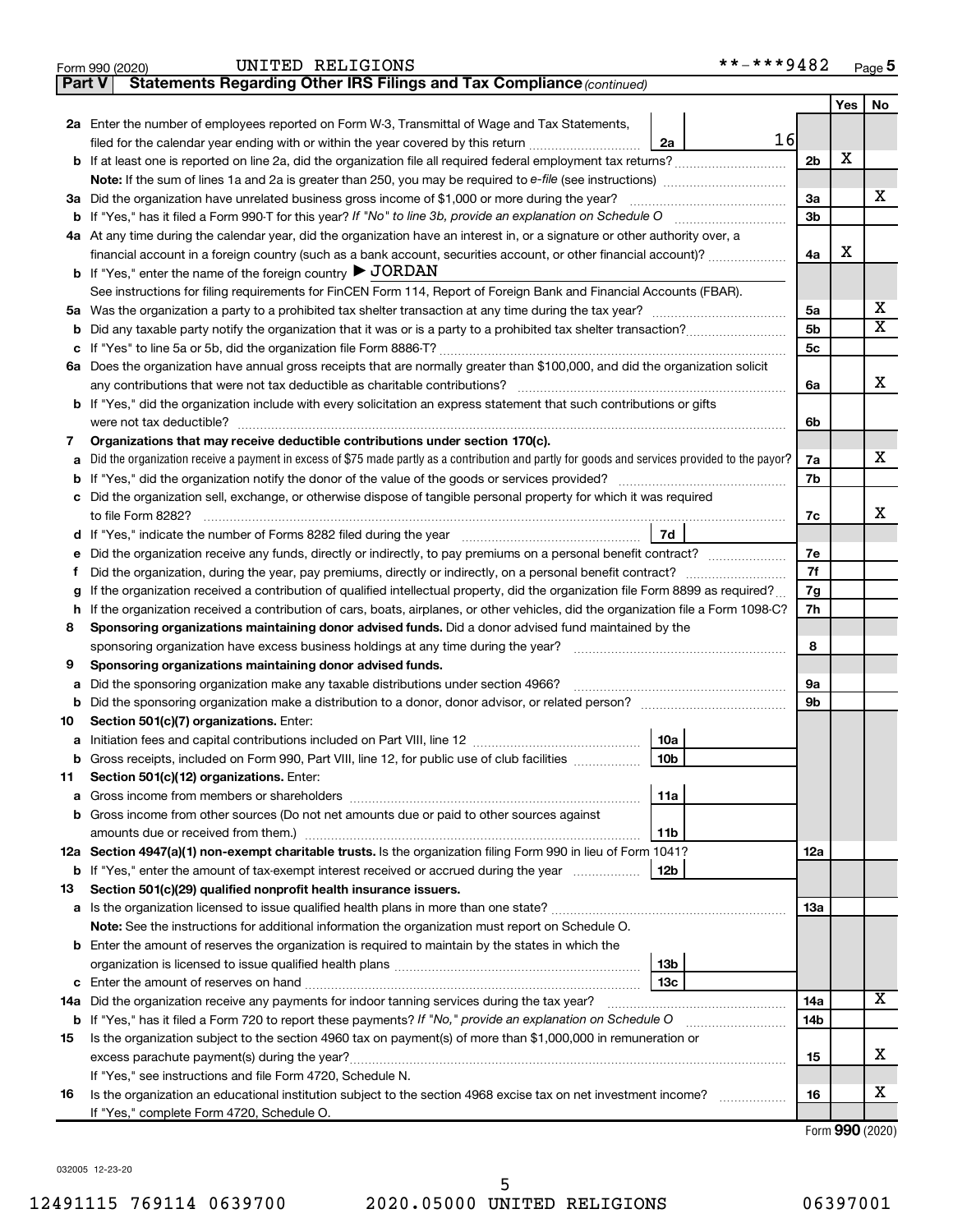Form 990 (2020) UNITED RELIGIONS \*\*-\*\*\*9482 <sub>Page</sub>

**Part VI** Governance, Management, and Disclosure For each "Yes" response to lines 2 through 7b below, and for a "No" response *to line 8a, 8b, or 10b below, describe the circumstances, processes, or changes on Schedule O. See instructions.*

|     | Check if Schedule O contains a response or note to any line in this Part VI                                                                                                                           |    |    |                 |                         | $\overline{\mathbf{x}}$ |
|-----|-------------------------------------------------------------------------------------------------------------------------------------------------------------------------------------------------------|----|----|-----------------|-------------------------|-------------------------|
|     | <b>Section A. Governing Body and Management</b>                                                                                                                                                       |    |    |                 |                         |                         |
|     |                                                                                                                                                                                                       |    |    |                 | <b>Yes</b>              | No                      |
|     | 1a Enter the number of voting members of the governing body at the end of the tax year <i>manument</i>                                                                                                | 1a | 34 |                 |                         |                         |
|     | If there are material differences in voting rights among members of the governing body, or if the governing                                                                                           |    |    |                 |                         |                         |
|     | body delegated broad authority to an executive committee or similar committee, explain on Schedule O.                                                                                                 |    |    |                 |                         |                         |
| b   | Enter the number of voting members included on line 1a, above, who are independent                                                                                                                    | 1b | 32 |                 |                         |                         |
| 2   | Did any officer, director, trustee, or key employee have a family relationship or a business relationship with any other                                                                              |    |    |                 |                         |                         |
|     | officer, director, trustee, or key employee?                                                                                                                                                          |    |    | $\mathbf{2}$    |                         | x                       |
| 3   | Did the organization delegate control over management duties customarily performed by or under the direct supervision                                                                                 |    |    |                 |                         |                         |
|     |                                                                                                                                                                                                       |    |    | 3               |                         | х                       |
| 4   | Did the organization make any significant changes to its governing documents since the prior Form 990 was filed?                                                                                      |    |    | $\overline{4}$  |                         | $\overline{\textbf{x}}$ |
| 5   |                                                                                                                                                                                                       |    |    | 5               |                         | $\overline{\mathtt{x}}$ |
| 6   |                                                                                                                                                                                                       |    |    | 6               | $\overline{\mathbf{x}}$ |                         |
| 7a  | Did the organization have members, stockholders, or other persons who had the power to elect or appoint one or                                                                                        |    |    |                 |                         |                         |
|     |                                                                                                                                                                                                       |    |    | 7a              | X                       |                         |
| b   | Are any governance decisions of the organization reserved to (or subject to approval by) members, stockholders, or                                                                                    |    |    |                 |                         |                         |
|     | persons other than the governing body?                                                                                                                                                                |    |    | 7b              |                         | x                       |
| 8   | Did the organization contemporaneously document the meetings held or written actions undertaken during the year by the following:                                                                     |    |    |                 |                         |                         |
|     |                                                                                                                                                                                                       |    |    |                 | х                       |                         |
| а   |                                                                                                                                                                                                       |    |    | 8а              | $\overline{\mathbf{x}}$ |                         |
| b   |                                                                                                                                                                                                       |    |    | 8b              |                         |                         |
| 9   | Is there any officer, director, trustee, or key employee listed in Part VII, Section A, who cannot be reached at the                                                                                  |    |    |                 |                         | x                       |
|     |                                                                                                                                                                                                       |    |    | 9               |                         |                         |
|     | <b>Section B. Policies</b> (This Section B requests information about policies not required by the Internal Revenue Code.)                                                                            |    |    |                 |                         |                         |
|     |                                                                                                                                                                                                       |    |    |                 | Yes                     | No                      |
|     |                                                                                                                                                                                                       |    |    | 10a             | х                       |                         |
|     | <b>b</b> If "Yes," did the organization have written policies and procedures governing the activities of such chapters, affiliates,                                                                   |    |    |                 |                         |                         |
|     |                                                                                                                                                                                                       |    |    | 10 <sub>b</sub> | X                       |                         |
|     | 11a Has the organization provided a complete copy of this Form 990 to all members of its governing body before filing the form?                                                                       |    |    | 11a             | $\overline{\textbf{x}}$ |                         |
|     | Describe in Schedule O the process, if any, used by the organization to review this Form 990.                                                                                                         |    |    |                 |                         |                         |
| 12a |                                                                                                                                                                                                       |    |    | 12a             | х                       |                         |
|     | Were officers, directors, or trustees, and key employees required to disclose annually interests that could give rise to conflicts?                                                                   |    |    | 12 <sub>b</sub> | $\overline{\textbf{x}}$ |                         |
| с   | Did the organization regularly and consistently monitor and enforce compliance with the policy? If "Yes," describe                                                                                    |    |    |                 |                         |                         |
|     | in Schedule O how this was done <i>maching and accordination of the schedule O</i> how this was done                                                                                                  |    |    | 12c             | х                       |                         |
| 13  |                                                                                                                                                                                                       |    |    | 13              | $\overline{\textbf{x}}$ |                         |
| 14  |                                                                                                                                                                                                       |    |    | 14              | $\overline{\textbf{x}}$ |                         |
| 15  | Did the process for determining compensation of the following persons include a review and approval by independent                                                                                    |    |    |                 |                         |                         |
|     | persons, comparability data, and contemporaneous substantiation of the deliberation and decision?                                                                                                     |    |    |                 |                         |                         |
| а   |                                                                                                                                                                                                       |    |    | 15a             | х                       |                         |
|     |                                                                                                                                                                                                       |    |    | 15 <sub>b</sub> | $\overline{\textbf{x}}$ |                         |
|     | If "Yes" to line 15a or 15b, describe the process in Schedule O (see instructions).                                                                                                                   |    |    |                 |                         |                         |
|     | 16a Did the organization invest in, contribute assets to, or participate in a joint venture or similar arrangement with a                                                                             |    |    |                 |                         |                         |
|     |                                                                                                                                                                                                       |    |    |                 |                         | X                       |
|     | taxable entity during the year?                                                                                                                                                                       |    |    | 16a             |                         |                         |
|     | b If "Yes," did the organization follow a written policy or procedure requiring the organization to evaluate its participation                                                                        |    |    |                 |                         |                         |
|     | in joint venture arrangements under applicable federal tax law, and take steps to safeguard the organization's                                                                                        |    |    |                 |                         |                         |
|     | exempt status with respect to such arrangements?                                                                                                                                                      |    |    | 16b             |                         |                         |
|     | <b>Section C. Disclosure</b>                                                                                                                                                                          |    |    |                 |                         |                         |
| 17  | List the states with which a copy of this Form 990 is required to be filed $\blacktriangleright$ CA                                                                                                   |    |    |                 |                         |                         |
| 18  | Section 6104 requires an organization to make its Forms 1023 (1024 or 1024-A, if applicable), 990, and 990-T (Section 501(c)(3)s only) available                                                      |    |    |                 |                         |                         |
|     | for public inspection. Indicate how you made these available. Check all that apply.<br>$\lfloor x \rfloor$ Upon request<br><b>X</b> Own website<br>Another's website<br>Other (explain on Schedule O) |    |    |                 |                         |                         |
| 19  | Describe on Schedule O whether (and if so, how) the organization made its governing documents, conflict of interest policy, and financial                                                             |    |    |                 |                         |                         |
|     | statements available to the public during the tax year.                                                                                                                                               |    |    |                 |                         |                         |
| 20  | State the name, address, and telephone number of the person who possesses the organization's books and records                                                                                        |    |    |                 |                         |                         |
|     | PAMELA H. BANKS - (415)561-2300                                                                                                                                                                       |    |    |                 |                         |                         |
|     | POST OFFICE BOX 29242, SAN FRANCISCO, CA<br>94129                                                                                                                                                     |    |    |                 |                         |                         |
|     |                                                                                                                                                                                                       |    |    |                 |                         |                         |
|     | 032006 12-23-20<br>6                                                                                                                                                                                  |    |    |                 | Form 990 (2020)         |                         |
|     |                                                                                                                                                                                                       |    |    |                 |                         |                         |
|     | 12491115 769114 0639700<br>2020.05000 UNITED RELIGIONS                                                                                                                                                |    |    |                 | 06397001                |                         |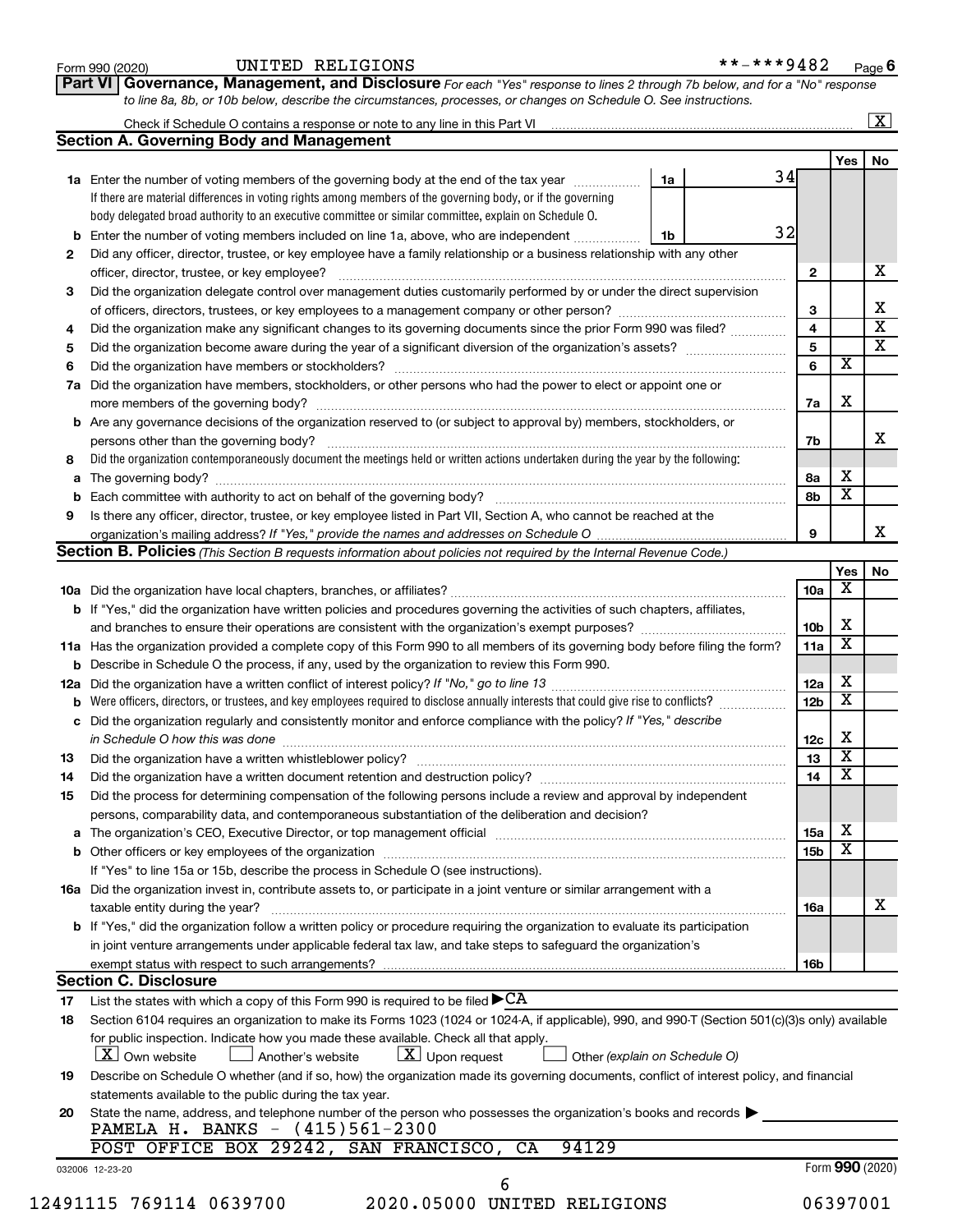$\Box$ 

| Part VII Compensation of Officers, Directors, Trustees, Key Employees, Highest Compensated |  |  |
|--------------------------------------------------------------------------------------------|--|--|
| <b>Employees, and Independent Contractors</b>                                              |  |  |

Check if Schedule O contains a response or note to any line in this Part VII

**Section A. Officers, Directors, Trustees, Key Employees, and Highest Compensated Employees**

**1a**  Complete this table for all persons required to be listed. Report compensation for the calendar year ending with or within the organization's tax year.  $\bullet$  List all of the organization's current officers, directors, trustees (whether individuals or organizations), regardless of amount of compensation.

Enter -0- in columns (D), (E), and (F) if no compensation was paid.

**•** List all of the organization's current key employees, if any. See instructions for definition of "key employee."

• List the organization's five *current* highest compensated employees (other than an officer, director, trustee, or key employee) who received reportable compensation (Box 5 of Form W-2 and/or Box 7 of Form 1099-MISC) of more than \$100,000 from the organization and any related organizations.

 $\bullet$  List all of the organization's former officers, key employees, and highest compensated employees who received more than \$100,000 of reportable compensation from the organization and any related organizations.

**•** List all of the organization's former directors or trustees that received, in the capacity as a former director or trustee of the organization, more than \$10,000 of reportable compensation from the organization and any related organizations.

See instructions for the order in which to list the persons above.

Check this box if neither the organization nor any related organization compensated any current officer, director, or trustee.  $\Box$ 

| Position<br>Name and title<br>Reportable<br>Reportable<br>Average<br>Estimated<br>(do not check more than one<br>hours per<br>compensation<br>compensation<br>amount of<br>box, unless person is both an<br>officer and a director/trustee)<br>week<br>from<br>from related<br>other<br>Individual trustee or director<br>(list any<br>the<br>organizations<br>compensation<br>(W-2/1099-MISC)<br>hours for<br>organization<br>from the<br>  Highest compensated<br>  employee<br>nstitutional trustee<br>related<br>(W-2/1099-MISC)<br>organization<br>Key employee<br>organizations<br>and related<br>below<br>organizations<br>Former<br>Officer<br>line)<br>39.00<br>REV. VICTOR H. KAZANJIAN, JR.<br>(1)<br>$\mathbf x$<br>$\mathbf X$<br>133,438.<br>0.<br>1.00<br>137,588.<br>EXECUTIVE DIRECTOR<br>39.00<br>REV. WILLIAM E. SWING<br>(2)<br>139,674.<br>11,737.<br>$1.00$ X<br>$\mathbf X$<br>0.<br>PRESIDENT<br>10.00<br>KIRAN BALI<br>(3)<br>X<br>X<br>$\mathbf 0$ .<br>0.<br>0.<br>CHAIRPERSON<br>3.00<br><b>BECKY BURAD</b><br>(4)<br>$\mathbf X$<br>X<br>$\mathbf 0$ .<br>$\mathbf 0$ .<br>$\mathbf 0$ .<br>TREASURER<br>3.00<br>(5)<br>RAVINDRA KANDAGE<br>$\mathbf X$<br>X<br>$\mathbf 0$ .<br>$\mathbf 0$ .<br>$\mathbf 0$ .<br><b>ASSISTANT TREASURER</b><br>3.00<br>SALETTE AQUINO<br>(6)<br>$\mathbf X$<br>$\mathbf 0$ .<br>$\mathbf 0$ .<br>$\mathbf 0$ .<br><b>TRUSTEE</b><br>3.00<br>(7)<br>POTRE DIRAMPTAN-DIAMPUAN<br>X<br>$\mathbf 0$ .<br>$\mathbf 0$ .<br>$\mathbf 0$ .<br>TRUSTEE<br>3.00<br>NAOUFAL EL HAMMOUMI<br>(8)<br>X<br>$\mathbf 0$ .<br>$\mathbf 0$ .<br>$\mathbf 0$ .<br>TRUSTEE<br>3.00<br>DANIEL EROR<br>(9)<br>0.<br>$\mathbf 0$ .<br>$\mathbf X$<br>$\mathbf 0$ .<br><b>TRUSTEE</b><br>3.00<br>(10) FRED FIELDING<br>$\mathbf 0$ .<br>$\mathbf 0$ .<br>0.<br>X<br><b>TRUSTEE</b><br>3.00<br>(11) PETAR GRAMATIKOV<br>0.<br>$\mathbf 0$<br>$\mathbf 0$ .<br>X<br><b>TRUSTEE</b><br>3.00<br>(12) MARIANNE HORLING<br>$\mathbf X$<br>$\mathbf 0$ .<br>$\mathbf 0$ .<br>0.<br>TRUSTEE<br>3.00<br>(13) KALYAN KUMAR KISKU<br>$\mathbf X$<br>$\mathbf 0$ .<br>$\mathbf 0$ .<br>$\mathbf 0$ .<br><b>TRUSTEE</b><br>3.00<br>(14) CHIEF PHILIP LANE<br>$\mathbf X$<br>0.<br>$\mathbf 0$ .<br>$\mathbf 0$ .<br>TRUSTEE<br>3.00<br>(15) PETER MOUSAFERIADIS<br>$\mathbf X$<br>$\mathbf 0$ .<br>0.<br>$\mathbf 0$ .<br>TRUSTEE<br>3.00<br>(16) WAMBUI NGIGE<br>0.<br>$\mathbf 0$ .<br>$\mathbf 0$ .<br>$\mathbf X$<br>TRUSTEE<br>3.00<br>(17) JOHN NG'OMA<br>0.<br>$\mathbf 0$ .<br>$0$ .<br>X<br>TRUSTEE<br>Form 990 (2020)<br>032007 12-23-20 | (A) | (B) |  | (C) |  | (D) | (E) | (F) |
|-------------------------------------------------------------------------------------------------------------------------------------------------------------------------------------------------------------------------------------------------------------------------------------------------------------------------------------------------------------------------------------------------------------------------------------------------------------------------------------------------------------------------------------------------------------------------------------------------------------------------------------------------------------------------------------------------------------------------------------------------------------------------------------------------------------------------------------------------------------------------------------------------------------------------------------------------------------------------------------------------------------------------------------------------------------------------------------------------------------------------------------------------------------------------------------------------------------------------------------------------------------------------------------------------------------------------------------------------------------------------------------------------------------------------------------------------------------------------------------------------------------------------------------------------------------------------------------------------------------------------------------------------------------------------------------------------------------------------------------------------------------------------------------------------------------------------------------------------------------------------------------------------------------------------------------------------------------------------------------------------------------------------------------------------------------------------------------------------------------------------------------------------------------------------------------------------------------------------------------------------------------------------------------------------------------------------------------------------------------------------------------------------------------------------------------------------------------------------------------------------------------------------------------------------------------------------------|-----|-----|--|-----|--|-----|-----|-----|
|                                                                                                                                                                                                                                                                                                                                                                                                                                                                                                                                                                                                                                                                                                                                                                                                                                                                                                                                                                                                                                                                                                                                                                                                                                                                                                                                                                                                                                                                                                                                                                                                                                                                                                                                                                                                                                                                                                                                                                                                                                                                                                                                                                                                                                                                                                                                                                                                                                                                                                                                                                               |     |     |  |     |  |     |     |     |
|                                                                                                                                                                                                                                                                                                                                                                                                                                                                                                                                                                                                                                                                                                                                                                                                                                                                                                                                                                                                                                                                                                                                                                                                                                                                                                                                                                                                                                                                                                                                                                                                                                                                                                                                                                                                                                                                                                                                                                                                                                                                                                                                                                                                                                                                                                                                                                                                                                                                                                                                                                               |     |     |  |     |  |     |     |     |
|                                                                                                                                                                                                                                                                                                                                                                                                                                                                                                                                                                                                                                                                                                                                                                                                                                                                                                                                                                                                                                                                                                                                                                                                                                                                                                                                                                                                                                                                                                                                                                                                                                                                                                                                                                                                                                                                                                                                                                                                                                                                                                                                                                                                                                                                                                                                                                                                                                                                                                                                                                               |     |     |  |     |  |     |     |     |
|                                                                                                                                                                                                                                                                                                                                                                                                                                                                                                                                                                                                                                                                                                                                                                                                                                                                                                                                                                                                                                                                                                                                                                                                                                                                                                                                                                                                                                                                                                                                                                                                                                                                                                                                                                                                                                                                                                                                                                                                                                                                                                                                                                                                                                                                                                                                                                                                                                                                                                                                                                               |     |     |  |     |  |     |     |     |
|                                                                                                                                                                                                                                                                                                                                                                                                                                                                                                                                                                                                                                                                                                                                                                                                                                                                                                                                                                                                                                                                                                                                                                                                                                                                                                                                                                                                                                                                                                                                                                                                                                                                                                                                                                                                                                                                                                                                                                                                                                                                                                                                                                                                                                                                                                                                                                                                                                                                                                                                                                               |     |     |  |     |  |     |     |     |
|                                                                                                                                                                                                                                                                                                                                                                                                                                                                                                                                                                                                                                                                                                                                                                                                                                                                                                                                                                                                                                                                                                                                                                                                                                                                                                                                                                                                                                                                                                                                                                                                                                                                                                                                                                                                                                                                                                                                                                                                                                                                                                                                                                                                                                                                                                                                                                                                                                                                                                                                                                               |     |     |  |     |  |     |     |     |
|                                                                                                                                                                                                                                                                                                                                                                                                                                                                                                                                                                                                                                                                                                                                                                                                                                                                                                                                                                                                                                                                                                                                                                                                                                                                                                                                                                                                                                                                                                                                                                                                                                                                                                                                                                                                                                                                                                                                                                                                                                                                                                                                                                                                                                                                                                                                                                                                                                                                                                                                                                               |     |     |  |     |  |     |     |     |
|                                                                                                                                                                                                                                                                                                                                                                                                                                                                                                                                                                                                                                                                                                                                                                                                                                                                                                                                                                                                                                                                                                                                                                                                                                                                                                                                                                                                                                                                                                                                                                                                                                                                                                                                                                                                                                                                                                                                                                                                                                                                                                                                                                                                                                                                                                                                                                                                                                                                                                                                                                               |     |     |  |     |  |     |     |     |
|                                                                                                                                                                                                                                                                                                                                                                                                                                                                                                                                                                                                                                                                                                                                                                                                                                                                                                                                                                                                                                                                                                                                                                                                                                                                                                                                                                                                                                                                                                                                                                                                                                                                                                                                                                                                                                                                                                                                                                                                                                                                                                                                                                                                                                                                                                                                                                                                                                                                                                                                                                               |     |     |  |     |  |     |     |     |
|                                                                                                                                                                                                                                                                                                                                                                                                                                                                                                                                                                                                                                                                                                                                                                                                                                                                                                                                                                                                                                                                                                                                                                                                                                                                                                                                                                                                                                                                                                                                                                                                                                                                                                                                                                                                                                                                                                                                                                                                                                                                                                                                                                                                                                                                                                                                                                                                                                                                                                                                                                               |     |     |  |     |  |     |     |     |
|                                                                                                                                                                                                                                                                                                                                                                                                                                                                                                                                                                                                                                                                                                                                                                                                                                                                                                                                                                                                                                                                                                                                                                                                                                                                                                                                                                                                                                                                                                                                                                                                                                                                                                                                                                                                                                                                                                                                                                                                                                                                                                                                                                                                                                                                                                                                                                                                                                                                                                                                                                               |     |     |  |     |  |     |     |     |
|                                                                                                                                                                                                                                                                                                                                                                                                                                                                                                                                                                                                                                                                                                                                                                                                                                                                                                                                                                                                                                                                                                                                                                                                                                                                                                                                                                                                                                                                                                                                                                                                                                                                                                                                                                                                                                                                                                                                                                                                                                                                                                                                                                                                                                                                                                                                                                                                                                                                                                                                                                               |     |     |  |     |  |     |     |     |
|                                                                                                                                                                                                                                                                                                                                                                                                                                                                                                                                                                                                                                                                                                                                                                                                                                                                                                                                                                                                                                                                                                                                                                                                                                                                                                                                                                                                                                                                                                                                                                                                                                                                                                                                                                                                                                                                                                                                                                                                                                                                                                                                                                                                                                                                                                                                                                                                                                                                                                                                                                               |     |     |  |     |  |     |     |     |
|                                                                                                                                                                                                                                                                                                                                                                                                                                                                                                                                                                                                                                                                                                                                                                                                                                                                                                                                                                                                                                                                                                                                                                                                                                                                                                                                                                                                                                                                                                                                                                                                                                                                                                                                                                                                                                                                                                                                                                                                                                                                                                                                                                                                                                                                                                                                                                                                                                                                                                                                                                               |     |     |  |     |  |     |     |     |
|                                                                                                                                                                                                                                                                                                                                                                                                                                                                                                                                                                                                                                                                                                                                                                                                                                                                                                                                                                                                                                                                                                                                                                                                                                                                                                                                                                                                                                                                                                                                                                                                                                                                                                                                                                                                                                                                                                                                                                                                                                                                                                                                                                                                                                                                                                                                                                                                                                                                                                                                                                               |     |     |  |     |  |     |     |     |
|                                                                                                                                                                                                                                                                                                                                                                                                                                                                                                                                                                                                                                                                                                                                                                                                                                                                                                                                                                                                                                                                                                                                                                                                                                                                                                                                                                                                                                                                                                                                                                                                                                                                                                                                                                                                                                                                                                                                                                                                                                                                                                                                                                                                                                                                                                                                                                                                                                                                                                                                                                               |     |     |  |     |  |     |     |     |
|                                                                                                                                                                                                                                                                                                                                                                                                                                                                                                                                                                                                                                                                                                                                                                                                                                                                                                                                                                                                                                                                                                                                                                                                                                                                                                                                                                                                                                                                                                                                                                                                                                                                                                                                                                                                                                                                                                                                                                                                                                                                                                                                                                                                                                                                                                                                                                                                                                                                                                                                                                               |     |     |  |     |  |     |     |     |
|                                                                                                                                                                                                                                                                                                                                                                                                                                                                                                                                                                                                                                                                                                                                                                                                                                                                                                                                                                                                                                                                                                                                                                                                                                                                                                                                                                                                                                                                                                                                                                                                                                                                                                                                                                                                                                                                                                                                                                                                                                                                                                                                                                                                                                                                                                                                                                                                                                                                                                                                                                               |     |     |  |     |  |     |     |     |
|                                                                                                                                                                                                                                                                                                                                                                                                                                                                                                                                                                                                                                                                                                                                                                                                                                                                                                                                                                                                                                                                                                                                                                                                                                                                                                                                                                                                                                                                                                                                                                                                                                                                                                                                                                                                                                                                                                                                                                                                                                                                                                                                                                                                                                                                                                                                                                                                                                                                                                                                                                               |     |     |  |     |  |     |     |     |
|                                                                                                                                                                                                                                                                                                                                                                                                                                                                                                                                                                                                                                                                                                                                                                                                                                                                                                                                                                                                                                                                                                                                                                                                                                                                                                                                                                                                                                                                                                                                                                                                                                                                                                                                                                                                                                                                                                                                                                                                                                                                                                                                                                                                                                                                                                                                                                                                                                                                                                                                                                               |     |     |  |     |  |     |     |     |
|                                                                                                                                                                                                                                                                                                                                                                                                                                                                                                                                                                                                                                                                                                                                                                                                                                                                                                                                                                                                                                                                                                                                                                                                                                                                                                                                                                                                                                                                                                                                                                                                                                                                                                                                                                                                                                                                                                                                                                                                                                                                                                                                                                                                                                                                                                                                                                                                                                                                                                                                                                               |     |     |  |     |  |     |     |     |
|                                                                                                                                                                                                                                                                                                                                                                                                                                                                                                                                                                                                                                                                                                                                                                                                                                                                                                                                                                                                                                                                                                                                                                                                                                                                                                                                                                                                                                                                                                                                                                                                                                                                                                                                                                                                                                                                                                                                                                                                                                                                                                                                                                                                                                                                                                                                                                                                                                                                                                                                                                               |     |     |  |     |  |     |     |     |
|                                                                                                                                                                                                                                                                                                                                                                                                                                                                                                                                                                                                                                                                                                                                                                                                                                                                                                                                                                                                                                                                                                                                                                                                                                                                                                                                                                                                                                                                                                                                                                                                                                                                                                                                                                                                                                                                                                                                                                                                                                                                                                                                                                                                                                                                                                                                                                                                                                                                                                                                                                               |     |     |  |     |  |     |     |     |
|                                                                                                                                                                                                                                                                                                                                                                                                                                                                                                                                                                                                                                                                                                                                                                                                                                                                                                                                                                                                                                                                                                                                                                                                                                                                                                                                                                                                                                                                                                                                                                                                                                                                                                                                                                                                                                                                                                                                                                                                                                                                                                                                                                                                                                                                                                                                                                                                                                                                                                                                                                               |     |     |  |     |  |     |     |     |
|                                                                                                                                                                                                                                                                                                                                                                                                                                                                                                                                                                                                                                                                                                                                                                                                                                                                                                                                                                                                                                                                                                                                                                                                                                                                                                                                                                                                                                                                                                                                                                                                                                                                                                                                                                                                                                                                                                                                                                                                                                                                                                                                                                                                                                                                                                                                                                                                                                                                                                                                                                               |     |     |  |     |  |     |     |     |
|                                                                                                                                                                                                                                                                                                                                                                                                                                                                                                                                                                                                                                                                                                                                                                                                                                                                                                                                                                                                                                                                                                                                                                                                                                                                                                                                                                                                                                                                                                                                                                                                                                                                                                                                                                                                                                                                                                                                                                                                                                                                                                                                                                                                                                                                                                                                                                                                                                                                                                                                                                               |     |     |  |     |  |     |     |     |
|                                                                                                                                                                                                                                                                                                                                                                                                                                                                                                                                                                                                                                                                                                                                                                                                                                                                                                                                                                                                                                                                                                                                                                                                                                                                                                                                                                                                                                                                                                                                                                                                                                                                                                                                                                                                                                                                                                                                                                                                                                                                                                                                                                                                                                                                                                                                                                                                                                                                                                                                                                               |     |     |  |     |  |     |     |     |
|                                                                                                                                                                                                                                                                                                                                                                                                                                                                                                                                                                                                                                                                                                                                                                                                                                                                                                                                                                                                                                                                                                                                                                                                                                                                                                                                                                                                                                                                                                                                                                                                                                                                                                                                                                                                                                                                                                                                                                                                                                                                                                                                                                                                                                                                                                                                                                                                                                                                                                                                                                               |     |     |  |     |  |     |     |     |
|                                                                                                                                                                                                                                                                                                                                                                                                                                                                                                                                                                                                                                                                                                                                                                                                                                                                                                                                                                                                                                                                                                                                                                                                                                                                                                                                                                                                                                                                                                                                                                                                                                                                                                                                                                                                                                                                                                                                                                                                                                                                                                                                                                                                                                                                                                                                                                                                                                                                                                                                                                               |     |     |  |     |  |     |     |     |
|                                                                                                                                                                                                                                                                                                                                                                                                                                                                                                                                                                                                                                                                                                                                                                                                                                                                                                                                                                                                                                                                                                                                                                                                                                                                                                                                                                                                                                                                                                                                                                                                                                                                                                                                                                                                                                                                                                                                                                                                                                                                                                                                                                                                                                                                                                                                                                                                                                                                                                                                                                               |     |     |  |     |  |     |     |     |
|                                                                                                                                                                                                                                                                                                                                                                                                                                                                                                                                                                                                                                                                                                                                                                                                                                                                                                                                                                                                                                                                                                                                                                                                                                                                                                                                                                                                                                                                                                                                                                                                                                                                                                                                                                                                                                                                                                                                                                                                                                                                                                                                                                                                                                                                                                                                                                                                                                                                                                                                                                               |     |     |  |     |  |     |     |     |
|                                                                                                                                                                                                                                                                                                                                                                                                                                                                                                                                                                                                                                                                                                                                                                                                                                                                                                                                                                                                                                                                                                                                                                                                                                                                                                                                                                                                                                                                                                                                                                                                                                                                                                                                                                                                                                                                                                                                                                                                                                                                                                                                                                                                                                                                                                                                                                                                                                                                                                                                                                               |     |     |  |     |  |     |     |     |
|                                                                                                                                                                                                                                                                                                                                                                                                                                                                                                                                                                                                                                                                                                                                                                                                                                                                                                                                                                                                                                                                                                                                                                                                                                                                                                                                                                                                                                                                                                                                                                                                                                                                                                                                                                                                                                                                                                                                                                                                                                                                                                                                                                                                                                                                                                                                                                                                                                                                                                                                                                               |     |     |  |     |  |     |     |     |
|                                                                                                                                                                                                                                                                                                                                                                                                                                                                                                                                                                                                                                                                                                                                                                                                                                                                                                                                                                                                                                                                                                                                                                                                                                                                                                                                                                                                                                                                                                                                                                                                                                                                                                                                                                                                                                                                                                                                                                                                                                                                                                                                                                                                                                                                                                                                                                                                                                                                                                                                                                               |     |     |  |     |  |     |     |     |
|                                                                                                                                                                                                                                                                                                                                                                                                                                                                                                                                                                                                                                                                                                                                                                                                                                                                                                                                                                                                                                                                                                                                                                                                                                                                                                                                                                                                                                                                                                                                                                                                                                                                                                                                                                                                                                                                                                                                                                                                                                                                                                                                                                                                                                                                                                                                                                                                                                                                                                                                                                               |     |     |  |     |  |     |     |     |
|                                                                                                                                                                                                                                                                                                                                                                                                                                                                                                                                                                                                                                                                                                                                                                                                                                                                                                                                                                                                                                                                                                                                                                                                                                                                                                                                                                                                                                                                                                                                                                                                                                                                                                                                                                                                                                                                                                                                                                                                                                                                                                                                                                                                                                                                                                                                                                                                                                                                                                                                                                               |     |     |  |     |  |     |     |     |
|                                                                                                                                                                                                                                                                                                                                                                                                                                                                                                                                                                                                                                                                                                                                                                                                                                                                                                                                                                                                                                                                                                                                                                                                                                                                                                                                                                                                                                                                                                                                                                                                                                                                                                                                                                                                                                                                                                                                                                                                                                                                                                                                                                                                                                                                                                                                                                                                                                                                                                                                                                               |     |     |  |     |  |     |     |     |
|                                                                                                                                                                                                                                                                                                                                                                                                                                                                                                                                                                                                                                                                                                                                                                                                                                                                                                                                                                                                                                                                                                                                                                                                                                                                                                                                                                                                                                                                                                                                                                                                                                                                                                                                                                                                                                                                                                                                                                                                                                                                                                                                                                                                                                                                                                                                                                                                                                                                                                                                                                               |     |     |  |     |  |     |     |     |
|                                                                                                                                                                                                                                                                                                                                                                                                                                                                                                                                                                                                                                                                                                                                                                                                                                                                                                                                                                                                                                                                                                                                                                                                                                                                                                                                                                                                                                                                                                                                                                                                                                                                                                                                                                                                                                                                                                                                                                                                                                                                                                                                                                                                                                                                                                                                                                                                                                                                                                                                                                               |     |     |  |     |  |     |     |     |
|                                                                                                                                                                                                                                                                                                                                                                                                                                                                                                                                                                                                                                                                                                                                                                                                                                                                                                                                                                                                                                                                                                                                                                                                                                                                                                                                                                                                                                                                                                                                                                                                                                                                                                                                                                                                                                                                                                                                                                                                                                                                                                                                                                                                                                                                                                                                                                                                                                                                                                                                                                               |     |     |  |     |  |     |     |     |
|                                                                                                                                                                                                                                                                                                                                                                                                                                                                                                                                                                                                                                                                                                                                                                                                                                                                                                                                                                                                                                                                                                                                                                                                                                                                                                                                                                                                                                                                                                                                                                                                                                                                                                                                                                                                                                                                                                                                                                                                                                                                                                                                                                                                                                                                                                                                                                                                                                                                                                                                                                               |     |     |  |     |  |     |     |     |
|                                                                                                                                                                                                                                                                                                                                                                                                                                                                                                                                                                                                                                                                                                                                                                                                                                                                                                                                                                                                                                                                                                                                                                                                                                                                                                                                                                                                                                                                                                                                                                                                                                                                                                                                                                                                                                                                                                                                                                                                                                                                                                                                                                                                                                                                                                                                                                                                                                                                                                                                                                               |     |     |  |     |  |     |     |     |
|                                                                                                                                                                                                                                                                                                                                                                                                                                                                                                                                                                                                                                                                                                                                                                                                                                                                                                                                                                                                                                                                                                                                                                                                                                                                                                                                                                                                                                                                                                                                                                                                                                                                                                                                                                                                                                                                                                                                                                                                                                                                                                                                                                                                                                                                                                                                                                                                                                                                                                                                                                               |     |     |  |     |  |     |     |     |
|                                                                                                                                                                                                                                                                                                                                                                                                                                                                                                                                                                                                                                                                                                                                                                                                                                                                                                                                                                                                                                                                                                                                                                                                                                                                                                                                                                                                                                                                                                                                                                                                                                                                                                                                                                                                                                                                                                                                                                                                                                                                                                                                                                                                                                                                                                                                                                                                                                                                                                                                                                               |     |     |  |     |  |     |     |     |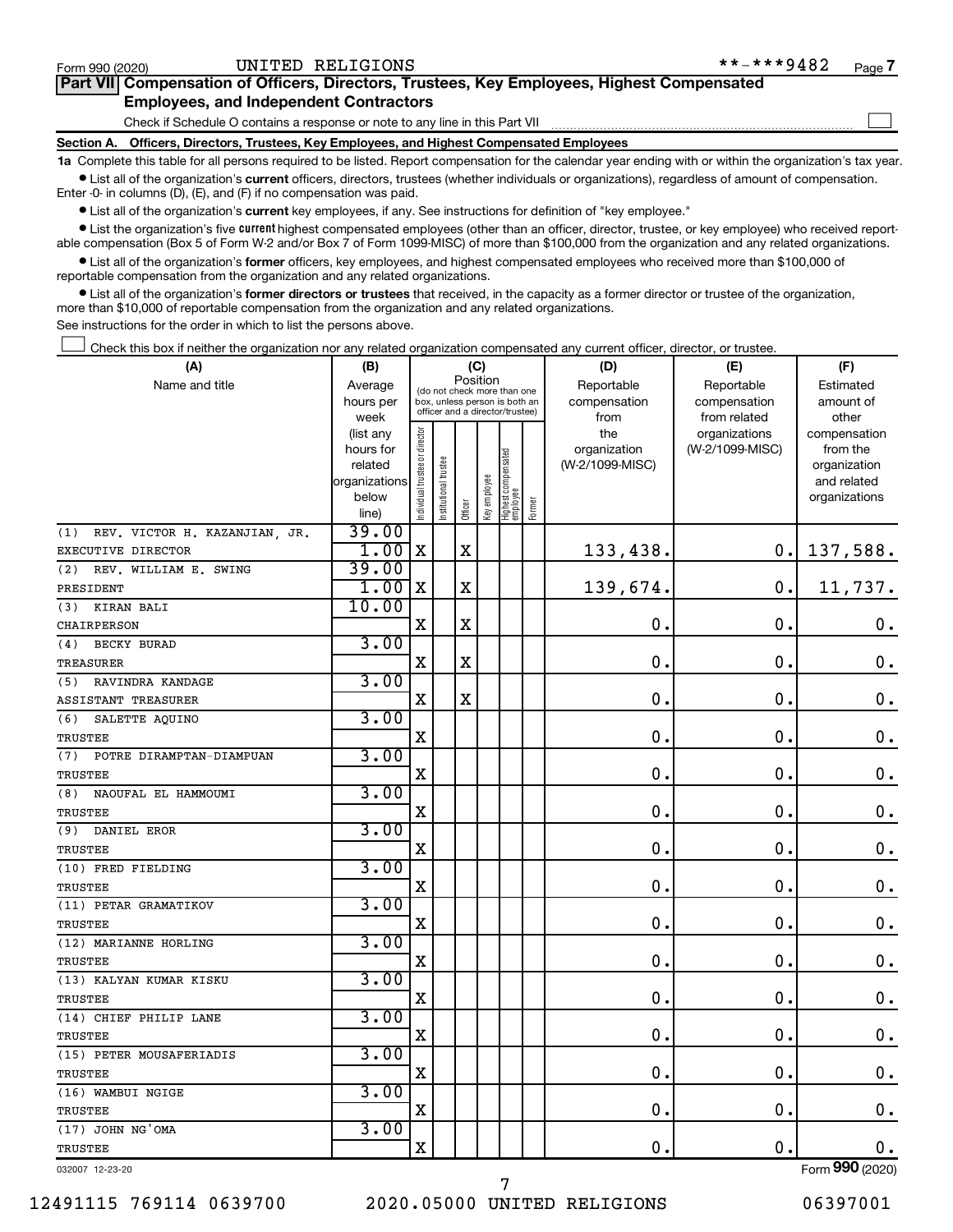| Form 990 (2020 |  |
|----------------|--|

| Part VII Section A. Officers, Directors, Trustees, Key Employees, and Highest Compensated Employees (continued)                           |                        |                                |                       |          |              |                                  |        |                         |                 |   |                             |                  |
|-------------------------------------------------------------------------------------------------------------------------------------------|------------------------|--------------------------------|-----------------------|----------|--------------|----------------------------------|--------|-------------------------|-----------------|---|-----------------------------|------------------|
| (A)                                                                                                                                       | (B)                    |                                |                       |          | (C)          |                                  |        | (D)                     | (E)             |   | (F)                         |                  |
| Name and title                                                                                                                            | Average                |                                |                       | Position |              | (do not check more than one      |        | Reportable              | Reportable      |   | Estimated                   |                  |
|                                                                                                                                           | hours per              |                                |                       |          |              | box, unless person is both an    |        | compensation            | compensation    |   | amount of                   |                  |
|                                                                                                                                           | week                   |                                |                       |          |              | officer and a director/trustee)  |        | from                    | from related    |   | other                       |                  |
|                                                                                                                                           | (list any<br>hours for |                                |                       |          |              |                                  |        | the                     | organizations   |   | compensation                |                  |
|                                                                                                                                           | related                |                                |                       |          |              |                                  |        | organization            | (W-2/1099-MISC) |   | from the                    |                  |
|                                                                                                                                           | organizations          |                                |                       |          |              |                                  |        | (W-2/1099-MISC)         |                 |   | organization<br>and related |                  |
|                                                                                                                                           | below                  |                                |                       |          |              |                                  |        |                         |                 |   | organizations               |                  |
|                                                                                                                                           | line)                  | Individual trustee or director | Institutional trustee | Officer  | Key employee | Highest compensated<br> employee | Former |                         |                 |   |                             |                  |
| (18) MACLEORD BAKER OCHOLA II                                                                                                             | 3.00                   |                                |                       |          |              |                                  |        |                         |                 |   |                             |                  |
| TRUSTEE                                                                                                                                   |                        | Χ                              |                       |          |              |                                  |        | 0.                      | О.              |   |                             | 0.               |
| (19) C.N.N. RAJU                                                                                                                          | 3.00                   |                                |                       |          |              |                                  |        |                         |                 |   |                             |                  |
| TRUSTEE                                                                                                                                   |                        | х                              |                       |          |              |                                  |        | 0.                      | О.              |   |                             | 0.               |
| (20) SWAMINI ADITYANANDA SARASWATI                                                                                                        | 3.00                   |                                |                       |          |              |                                  |        |                         |                 |   |                             |                  |
| TRUSTEE                                                                                                                                   |                        | х                              |                       |          |              |                                  |        | 0.                      | О.              |   |                             | 0.               |
| (21) SOK SIDON                                                                                                                            | 3.00                   |                                |                       |          |              |                                  |        |                         |                 |   |                             |                  |
| TRUSTEE                                                                                                                                   |                        | X                              |                       |          |              |                                  |        | 0.                      | О.              |   |                             | $\mathbf 0$ .    |
| (22) VALERIA VERGANI                                                                                                                      | 3.00                   |                                |                       |          |              |                                  |        |                         |                 |   |                             |                  |
| TRUSTEE                                                                                                                                   |                        | X                              |                       |          |              |                                  |        | 0.                      | О.              |   |                             | $\mathbf 0$ .    |
| (23) STEPHEN L VILLAESTER                                                                                                                 | 3.00                   |                                |                       |          |              |                                  |        |                         |                 |   |                             |                  |
| TRUSTEE                                                                                                                                   |                        | X                              |                       |          |              |                                  |        | 0.                      | О.              |   |                             | $\mathbf 0$ .    |
| (24) ELISHA BUBA YERO                                                                                                                     | 3.00                   |                                |                       |          |              |                                  |        |                         |                 |   |                             |                  |
| <b>TRUSTEE</b>                                                                                                                            |                        | х                              |                       |          |              |                                  |        | 0.                      | О.              |   |                             | $\mathbf 0$ .    |
| (25) GENEVA BLACKMER                                                                                                                      | 3.00                   |                                |                       |          |              |                                  |        |                         |                 |   |                             |                  |
| TRUSTEE                                                                                                                                   |                        | х                              |                       |          |              |                                  |        | 0.                      | $\mathbf 0$ .   |   |                             | 0.               |
| (26) ANWAR DAHAK                                                                                                                          | 3.00                   |                                |                       |          |              |                                  |        |                         |                 |   |                             |                  |
| TRUSTEE                                                                                                                                   |                        | $\mathbf X$                    |                       |          |              |                                  |        | 0.                      | О.              |   |                             | 0.               |
| 1b Subtotal                                                                                                                               |                        |                                |                       |          |              |                                  |        | 273, 112.               | σ.              |   | 149, 325.                   |                  |
| c Total from continuation sheets to Part VII, Section A [11, 11, 11, 11, 11]                                                              |                        |                                |                       |          |              |                                  |        | 0.                      | σ.              |   |                             | $\overline{0}$ . |
|                                                                                                                                           |                        |                                |                       |          |              |                                  |        | 273, 112.               | σ.              |   | 149,325.                    |                  |
| Total number of individuals (including but not limited to those listed above) who received more than \$100,000 of reportable<br>2         |                        |                                |                       |          |              |                                  |        |                         |                 |   |                             |                  |
| compensation from the organization                                                                                                        |                        |                                |                       |          |              |                                  |        |                         |                 |   |                             | 2                |
|                                                                                                                                           |                        |                                |                       |          |              |                                  |        |                         |                 |   | Yes                         | No               |
| Did the organization list any former officer, director, trustee, key employee, or highest compensated employee on<br>3                    |                        |                                |                       |          |              |                                  |        |                         |                 |   |                             |                  |
| line 1a? If "Yes," complete Schedule J for such individual [11] [11] [12] [12] [12] [12] [13] [13] [13] [13] [                            |                        |                                |                       |          |              |                                  |        |                         |                 | 3 |                             | х                |
| For any individual listed on line 1a, is the sum of reportable compensation and other compensation from the organization<br>4             |                        |                                |                       |          |              |                                  |        |                         |                 |   |                             |                  |
| and related organizations greater than \$150,000? If "Yes," complete Schedule J for such individual                                       |                        |                                |                       |          |              |                                  |        |                         |                 | 4 | X                           |                  |
| Did any person listed on line 1a receive or accrue compensation from any unrelated organization or individual for services<br>5           |                        |                                |                       |          |              |                                  |        |                         |                 |   |                             |                  |
|                                                                                                                                           |                        |                                |                       |          |              |                                  |        |                         |                 | 5 |                             | x                |
| <b>Section B. Independent Contractors</b>                                                                                                 |                        |                                |                       |          |              |                                  |        |                         |                 |   |                             |                  |
| Complete this table for your five highest compensated independent contractors that received more than \$100,000 of compensation from<br>1 |                        |                                |                       |          |              |                                  |        |                         |                 |   |                             |                  |
| the organization. Report compensation for the calendar year ending with or within the organization's tax year.                            |                        |                                |                       |          |              |                                  |        |                         |                 |   |                             |                  |
| (A)                                                                                                                                       |                        |                                |                       |          |              |                                  |        | (B)                     |                 |   | (C)                         |                  |
| Name and business address                                                                                                                 |                        |                                | <b>NONE</b>           |          |              |                                  |        | Description of services |                 |   | Compensation                |                  |
|                                                                                                                                           |                        |                                |                       |          |              |                                  |        |                         |                 |   |                             |                  |
|                                                                                                                                           |                        |                                |                       |          |              |                                  |        |                         |                 |   |                             |                  |
|                                                                                                                                           |                        |                                |                       |          |              |                                  |        |                         |                 |   |                             |                  |
|                                                                                                                                           |                        |                                |                       |          |              |                                  |        |                         |                 |   |                             |                  |
|                                                                                                                                           |                        |                                |                       |          |              |                                  |        |                         |                 |   |                             |                  |
|                                                                                                                                           |                        |                                |                       |          |              |                                  |        |                         |                 |   |                             |                  |
|                                                                                                                                           |                        |                                |                       |          |              |                                  |        |                         |                 |   |                             |                  |
|                                                                                                                                           |                        |                                |                       |          |              |                                  |        |                         |                 |   |                             |                  |
|                                                                                                                                           |                        |                                |                       |          |              |                                  |        |                         |                 |   |                             |                  |
|                                                                                                                                           |                        |                                |                       |          |              |                                  |        |                         |                 |   |                             |                  |
| Total number of independent contractors (including but not limited to those listed above) who received more than<br>2                     |                        |                                |                       |          |              |                                  |        |                         |                 |   |                             |                  |
| \$100,000 of compensation from the organization<br>SEE PART VII, SECTION A CONTINUATION SHEETS                                            |                        |                                |                       |          |              | O                                |        |                         |                 |   |                             |                  |
|                                                                                                                                           |                        |                                |                       |          |              |                                  |        |                         |                 |   |                             | Form 990 (2020)  |
| 032008 12-23-20                                                                                                                           |                        |                                |                       |          |              |                                  |        |                         |                 |   |                             |                  |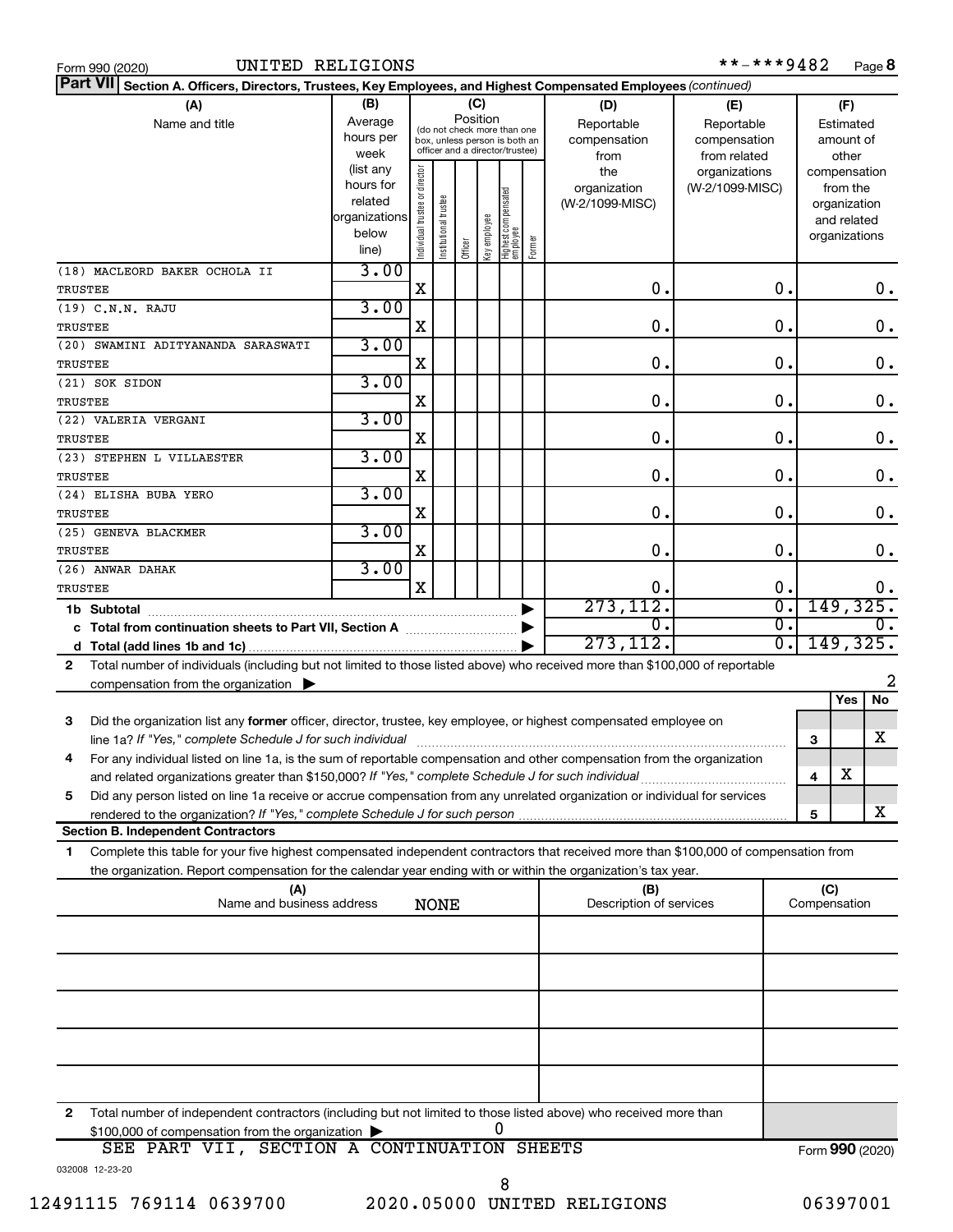| UNITED RELIGIONS<br>Form 990                                                                                              |                                                                     |             |                       |                |              |                              |        |                 | **-***9482                    |                       |
|---------------------------------------------------------------------------------------------------------------------------|---------------------------------------------------------------------|-------------|-----------------------|----------------|--------------|------------------------------|--------|-----------------|-------------------------------|-----------------------|
| <b>Part VII</b><br>Section A. Officers, Directors, Trustees, Key Employees, and Highest Compensated Employees (continued) |                                                                     |             |                       |                |              |                              |        |                 |                               |                       |
| (A)                                                                                                                       | (B)                                                                 |             |                       |                | (C)          |                              |        | (D)             | (E)                           | (F)                   |
| Name and title                                                                                                            | Average                                                             |             |                       | Position       |              |                              |        | Reportable      | Reportable                    | Estimated             |
|                                                                                                                           | hours                                                               |             |                       |                |              | (check all that apply)       |        | compensation    | compensation                  | amount of             |
|                                                                                                                           | per<br>week                                                         |             |                       |                |              |                              |        | from<br>the     | from related<br>organizations | other<br>compensation |
|                                                                                                                           |                                                                     |             |                       |                |              |                              |        | organization    | (W-2/1099-MISC)               | from the              |
|                                                                                                                           |                                                                     |             |                       |                |              |                              |        | (W-2/1099-MISC) |                               | organization          |
|                                                                                                                           |                                                                     |             |                       |                |              |                              |        |                 |                               | and related           |
|                                                                                                                           |                                                                     |             |                       |                |              |                              |        |                 |                               | organizations         |
|                                                                                                                           | (list any<br>hours for<br>leated<br>organizations<br>below<br>line) |             | Institutional trustee | <b>Officer</b> | Key employee | Highest compensated employee | Former |                 |                               |                       |
| (27) ROSA DELIA MACAS                                                                                                     | 3.00                                                                |             |                       |                |              |                              |        |                 |                               |                       |
| TRUSTEE                                                                                                                   |                                                                     | $\mathbf X$ |                       |                |              |                              |        | 0.              | 0.                            | $0$ .                 |
| (28) P.K. MCCARY                                                                                                          | 3.00                                                                |             |                       |                |              |                              |        |                 |                               |                       |
| TRUSTEE                                                                                                                   |                                                                     | $\mathbf X$ |                       |                |              |                              |        | 0.              | 0.                            | $\mathbf 0$ .         |
| (29) FRANCISCO MORALES                                                                                                    | 3.00                                                                |             |                       |                |              |                              |        |                 |                               |                       |
| <b>TRUSTEE</b>                                                                                                            |                                                                     | $\mathbf X$ |                       |                |              |                              |        | 0.              | 0.                            | $\mathbf 0$ .         |
| (30) MORGANA SYTHOVE                                                                                                      | 3.00                                                                |             |                       |                |              |                              |        |                 |                               |                       |
| TRUSTEE                                                                                                                   |                                                                     | $\mathbf X$ |                       |                |              |                              |        | $0$ .           | 0.                            | $\mathbf 0$ .         |
| (31) OMAR TAYEH                                                                                                           | 3.00                                                                |             |                       |                |              |                              |        |                 |                               |                       |
| TRUSTEE                                                                                                                   |                                                                     | $\mathbf X$ |                       |                |              |                              |        | 0.              | 0.                            | 0.                    |
| (32) ISSAC THOMAS                                                                                                         | 3.00                                                                | $\mathbf X$ |                       |                |              |                              |        | 0.              | 0.                            | 0.                    |
| TRUSTEE                                                                                                                   |                                                                     |             |                       |                |              |                              |        |                 |                               |                       |
|                                                                                                                           |                                                                     |             |                       |                |              |                              |        |                 |                               |                       |
|                                                                                                                           |                                                                     |             |                       |                |              |                              |        |                 |                               |                       |
|                                                                                                                           |                                                                     |             |                       |                |              |                              |        |                 |                               |                       |
|                                                                                                                           |                                                                     |             |                       |                |              |                              |        |                 |                               |                       |
|                                                                                                                           |                                                                     |             |                       |                |              |                              |        |                 |                               |                       |
|                                                                                                                           |                                                                     |             |                       |                |              |                              |        |                 |                               |                       |
|                                                                                                                           |                                                                     |             |                       |                |              |                              |        |                 |                               |                       |
|                                                                                                                           |                                                                     |             |                       |                |              |                              |        |                 |                               |                       |
|                                                                                                                           |                                                                     |             |                       |                |              |                              |        |                 |                               |                       |
|                                                                                                                           |                                                                     |             |                       |                |              |                              |        |                 |                               |                       |
|                                                                                                                           |                                                                     |             |                       |                |              |                              |        |                 |                               |                       |
|                                                                                                                           |                                                                     |             |                       |                |              |                              |        |                 |                               |                       |
|                                                                                                                           |                                                                     |             |                       |                |              |                              |        |                 |                               |                       |
|                                                                                                                           |                                                                     |             |                       |                |              |                              |        |                 |                               |                       |
|                                                                                                                           |                                                                     |             |                       |                |              |                              |        |                 |                               |                       |
|                                                                                                                           |                                                                     |             |                       |                |              |                              |        |                 |                               |                       |
|                                                                                                                           |                                                                     |             |                       |                |              |                              |        |                 |                               |                       |
|                                                                                                                           |                                                                     |             |                       |                |              |                              |        |                 |                               |                       |
|                                                                                                                           |                                                                     |             |                       |                |              |                              |        |                 |                               |                       |
|                                                                                                                           |                                                                     |             |                       |                |              |                              |        |                 |                               |                       |
|                                                                                                                           |                                                                     |             |                       |                |              |                              |        |                 |                               |                       |
|                                                                                                                           |                                                                     |             |                       |                |              |                              |        |                 |                               |                       |
|                                                                                                                           |                                                                     |             |                       |                |              |                              |        |                 |                               |                       |
|                                                                                                                           |                                                                     |             |                       |                |              |                              |        |                 |                               |                       |
|                                                                                                                           |                                                                     |             |                       |                |              |                              |        |                 |                               |                       |
| Total to Part VII, Section A, line 1c                                                                                     |                                                                     |             |                       |                |              |                              |        |                 |                               |                       |

032201 04-01-20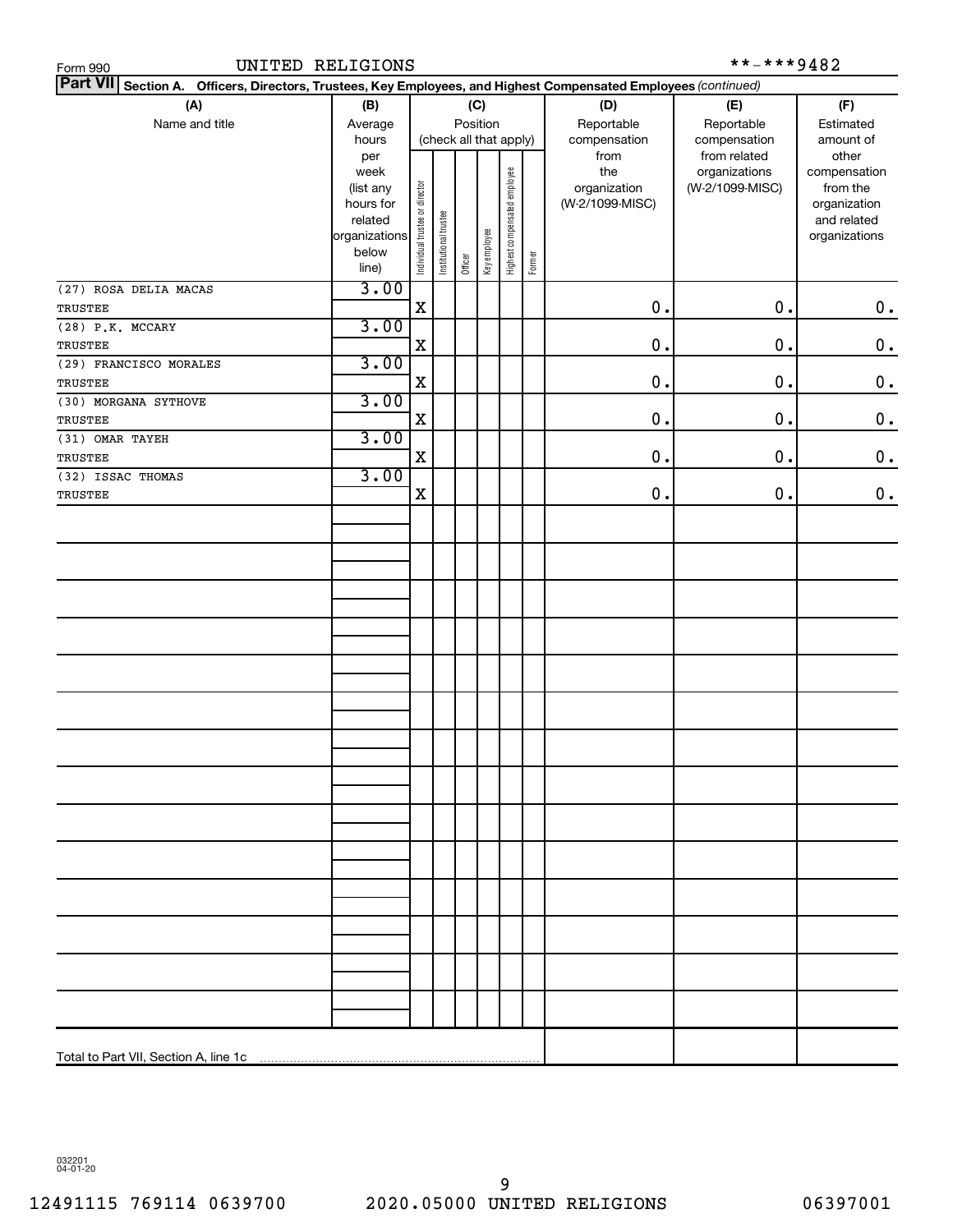| (B)<br>$\overline{C}$<br>(A)<br>(D)<br>Revenue excluded<br>Unrelated<br>Related or exempt<br>Total revenue<br>from tax under<br>function revenue business revenue<br>sections 512 - 514<br>Contributions, Gifts, Grants<br>and Other Similar Amounts<br>1 a Federated campaigns<br>1a<br>1 <sub>b</sub><br><b>b</b> Membership dues<br>130,550.<br>1 <sub>c</sub><br>c Fundraising events<br>1,444,128.<br>1 <sub>d</sub><br>d Related organizations<br>e Government grants (contributions)<br>1e<br>f All other contributions, gifts, grants, and<br>1,412,857.<br>similar amounts not included above<br>1f<br>36,085.<br>$1g$ s<br>Noncash contributions included in lines 1a-1f<br>$\overline{)2}$ ,987,535.<br><b>Business Code</b><br>Program Service<br>Revenue<br>2 a<br>b<br><u> 1980 - Jan Samuel Barbara, martin din shekara 1980 - An tsa mashrida a shekara 1980 - An tsa mashrida</u><br>C<br><u> 1989 - Johann Barbara, martxa alemaniar arg</u><br>d<br><u> 1980 - Johann Barbara, martxa alemaniar a</u><br>f<br>Investment income (including dividends, interest, and<br>3<br>9,641.<br>9,641.<br>Income from investment of tax-exempt bond proceeds<br>4<br>5<br>(ii) Personal<br>(i) Real<br>52, 393.<br> 6a<br>6 a Gross rents<br>σ.<br>6b<br><b>b</b> Less: rental expenses<br>52, 393.<br>6c<br>Rental income or (loss)<br>c<br>52, 393.<br>d Net rental income or (loss)<br>(i) Securities<br>(ii) Other<br>7 a Gross amount from sales of<br>9,078.<br>assets other than inventory<br>7a<br><b>b</b> Less: cost or other basis<br>Revenue<br>8,450.<br> 7b <br>and sales expenses<br>628.<br> 7c <br>c Gain or (loss)<br>628.<br>628.<br>৯<br><b>8 a</b> Gross income from fundraising events (not<br>ā<br>including $$ 130,550.$ of<br>contributions reported on line 1c). See<br>Ο.<br>8a<br>44, 144.<br>8b<br>$-44,144.$<br>$-44, 144$ .<br>c Net income or (loss) from fundraising events<br>.<br>9 a Gross income from gaming activities. See<br>9а<br>9 <sub>b</sub><br>c Net income or (loss) from gaming activities<br>10 a Gross sales of inventory, less returns<br> 10a<br><b>b</b> Less: cost of goods sold<br>10bl<br>c Net income or (loss) from sales of inventory<br><b>Business Code</b><br>Miscellaneous<br>Revenue<br>900099<br>MISCELLANEOUS INCOME<br>5.<br>5.<br>11 a<br>b<br>с<br>5.<br>18,518.<br> 3,006,058.<br>5.<br>$0$ .<br>Total revenue. See instructions<br>manufactures and the contract of the contract of the set in the contract of the contract of the contract of the contract of the contract of the contract of the contract of the contract of t<br>12<br>032009 12-23-20 | Part VIII | <b>Statement of Revenue</b> |  |  |                 |
|-------------------------------------------------------------------------------------------------------------------------------------------------------------------------------------------------------------------------------------------------------------------------------------------------------------------------------------------------------------------------------------------------------------------------------------------------------------------------------------------------------------------------------------------------------------------------------------------------------------------------------------------------------------------------------------------------------------------------------------------------------------------------------------------------------------------------------------------------------------------------------------------------------------------------------------------------------------------------------------------------------------------------------------------------------------------------------------------------------------------------------------------------------------------------------------------------------------------------------------------------------------------------------------------------------------------------------------------------------------------------------------------------------------------------------------------------------------------------------------------------------------------------------------------------------------------------------------------------------------------------------------------------------------------------------------------------------------------------------------------------------------------------------------------------------------------------------------------------------------------------------------------------------------------------------------------------------------------------------------------------------------------------------------------------------------------------------------------------------------------------------------------------------------------------------------------------------------------------------------------------------------------------------------------------------------------------------------------------------------------------------------------------------------------------------------------------------------------------------------------------------------------------------------------------------------------------------------------------------------------------------------------|-----------|-----------------------------|--|--|-----------------|
|                                                                                                                                                                                                                                                                                                                                                                                                                                                                                                                                                                                                                                                                                                                                                                                                                                                                                                                                                                                                                                                                                                                                                                                                                                                                                                                                                                                                                                                                                                                                                                                                                                                                                                                                                                                                                                                                                                                                                                                                                                                                                                                                                                                                                                                                                                                                                                                                                                                                                                                                                                                                                                           |           |                             |  |  |                 |
|                                                                                                                                                                                                                                                                                                                                                                                                                                                                                                                                                                                                                                                                                                                                                                                                                                                                                                                                                                                                                                                                                                                                                                                                                                                                                                                                                                                                                                                                                                                                                                                                                                                                                                                                                                                                                                                                                                                                                                                                                                                                                                                                                                                                                                                                                                                                                                                                                                                                                                                                                                                                                                           |           |                             |  |  |                 |
|                                                                                                                                                                                                                                                                                                                                                                                                                                                                                                                                                                                                                                                                                                                                                                                                                                                                                                                                                                                                                                                                                                                                                                                                                                                                                                                                                                                                                                                                                                                                                                                                                                                                                                                                                                                                                                                                                                                                                                                                                                                                                                                                                                                                                                                                                                                                                                                                                                                                                                                                                                                                                                           |           |                             |  |  |                 |
|                                                                                                                                                                                                                                                                                                                                                                                                                                                                                                                                                                                                                                                                                                                                                                                                                                                                                                                                                                                                                                                                                                                                                                                                                                                                                                                                                                                                                                                                                                                                                                                                                                                                                                                                                                                                                                                                                                                                                                                                                                                                                                                                                                                                                                                                                                                                                                                                                                                                                                                                                                                                                                           |           |                             |  |  |                 |
|                                                                                                                                                                                                                                                                                                                                                                                                                                                                                                                                                                                                                                                                                                                                                                                                                                                                                                                                                                                                                                                                                                                                                                                                                                                                                                                                                                                                                                                                                                                                                                                                                                                                                                                                                                                                                                                                                                                                                                                                                                                                                                                                                                                                                                                                                                                                                                                                                                                                                                                                                                                                                                           |           |                             |  |  |                 |
|                                                                                                                                                                                                                                                                                                                                                                                                                                                                                                                                                                                                                                                                                                                                                                                                                                                                                                                                                                                                                                                                                                                                                                                                                                                                                                                                                                                                                                                                                                                                                                                                                                                                                                                                                                                                                                                                                                                                                                                                                                                                                                                                                                                                                                                                                                                                                                                                                                                                                                                                                                                                                                           |           |                             |  |  |                 |
|                                                                                                                                                                                                                                                                                                                                                                                                                                                                                                                                                                                                                                                                                                                                                                                                                                                                                                                                                                                                                                                                                                                                                                                                                                                                                                                                                                                                                                                                                                                                                                                                                                                                                                                                                                                                                                                                                                                                                                                                                                                                                                                                                                                                                                                                                                                                                                                                                                                                                                                                                                                                                                           |           |                             |  |  |                 |
|                                                                                                                                                                                                                                                                                                                                                                                                                                                                                                                                                                                                                                                                                                                                                                                                                                                                                                                                                                                                                                                                                                                                                                                                                                                                                                                                                                                                                                                                                                                                                                                                                                                                                                                                                                                                                                                                                                                                                                                                                                                                                                                                                                                                                                                                                                                                                                                                                                                                                                                                                                                                                                           |           |                             |  |  |                 |
|                                                                                                                                                                                                                                                                                                                                                                                                                                                                                                                                                                                                                                                                                                                                                                                                                                                                                                                                                                                                                                                                                                                                                                                                                                                                                                                                                                                                                                                                                                                                                                                                                                                                                                                                                                                                                                                                                                                                                                                                                                                                                                                                                                                                                                                                                                                                                                                                                                                                                                                                                                                                                                           |           |                             |  |  |                 |
|                                                                                                                                                                                                                                                                                                                                                                                                                                                                                                                                                                                                                                                                                                                                                                                                                                                                                                                                                                                                                                                                                                                                                                                                                                                                                                                                                                                                                                                                                                                                                                                                                                                                                                                                                                                                                                                                                                                                                                                                                                                                                                                                                                                                                                                                                                                                                                                                                                                                                                                                                                                                                                           |           |                             |  |  |                 |
|                                                                                                                                                                                                                                                                                                                                                                                                                                                                                                                                                                                                                                                                                                                                                                                                                                                                                                                                                                                                                                                                                                                                                                                                                                                                                                                                                                                                                                                                                                                                                                                                                                                                                                                                                                                                                                                                                                                                                                                                                                                                                                                                                                                                                                                                                                                                                                                                                                                                                                                                                                                                                                           |           |                             |  |  |                 |
|                                                                                                                                                                                                                                                                                                                                                                                                                                                                                                                                                                                                                                                                                                                                                                                                                                                                                                                                                                                                                                                                                                                                                                                                                                                                                                                                                                                                                                                                                                                                                                                                                                                                                                                                                                                                                                                                                                                                                                                                                                                                                                                                                                                                                                                                                                                                                                                                                                                                                                                                                                                                                                           |           |                             |  |  |                 |
|                                                                                                                                                                                                                                                                                                                                                                                                                                                                                                                                                                                                                                                                                                                                                                                                                                                                                                                                                                                                                                                                                                                                                                                                                                                                                                                                                                                                                                                                                                                                                                                                                                                                                                                                                                                                                                                                                                                                                                                                                                                                                                                                                                                                                                                                                                                                                                                                                                                                                                                                                                                                                                           |           |                             |  |  |                 |
|                                                                                                                                                                                                                                                                                                                                                                                                                                                                                                                                                                                                                                                                                                                                                                                                                                                                                                                                                                                                                                                                                                                                                                                                                                                                                                                                                                                                                                                                                                                                                                                                                                                                                                                                                                                                                                                                                                                                                                                                                                                                                                                                                                                                                                                                                                                                                                                                                                                                                                                                                                                                                                           |           |                             |  |  |                 |
|                                                                                                                                                                                                                                                                                                                                                                                                                                                                                                                                                                                                                                                                                                                                                                                                                                                                                                                                                                                                                                                                                                                                                                                                                                                                                                                                                                                                                                                                                                                                                                                                                                                                                                                                                                                                                                                                                                                                                                                                                                                                                                                                                                                                                                                                                                                                                                                                                                                                                                                                                                                                                                           |           |                             |  |  |                 |
|                                                                                                                                                                                                                                                                                                                                                                                                                                                                                                                                                                                                                                                                                                                                                                                                                                                                                                                                                                                                                                                                                                                                                                                                                                                                                                                                                                                                                                                                                                                                                                                                                                                                                                                                                                                                                                                                                                                                                                                                                                                                                                                                                                                                                                                                                                                                                                                                                                                                                                                                                                                                                                           |           |                             |  |  |                 |
|                                                                                                                                                                                                                                                                                                                                                                                                                                                                                                                                                                                                                                                                                                                                                                                                                                                                                                                                                                                                                                                                                                                                                                                                                                                                                                                                                                                                                                                                                                                                                                                                                                                                                                                                                                                                                                                                                                                                                                                                                                                                                                                                                                                                                                                                                                                                                                                                                                                                                                                                                                                                                                           |           |                             |  |  |                 |
|                                                                                                                                                                                                                                                                                                                                                                                                                                                                                                                                                                                                                                                                                                                                                                                                                                                                                                                                                                                                                                                                                                                                                                                                                                                                                                                                                                                                                                                                                                                                                                                                                                                                                                                                                                                                                                                                                                                                                                                                                                                                                                                                                                                                                                                                                                                                                                                                                                                                                                                                                                                                                                           |           |                             |  |  |                 |
|                                                                                                                                                                                                                                                                                                                                                                                                                                                                                                                                                                                                                                                                                                                                                                                                                                                                                                                                                                                                                                                                                                                                                                                                                                                                                                                                                                                                                                                                                                                                                                                                                                                                                                                                                                                                                                                                                                                                                                                                                                                                                                                                                                                                                                                                                                                                                                                                                                                                                                                                                                                                                                           |           |                             |  |  |                 |
|                                                                                                                                                                                                                                                                                                                                                                                                                                                                                                                                                                                                                                                                                                                                                                                                                                                                                                                                                                                                                                                                                                                                                                                                                                                                                                                                                                                                                                                                                                                                                                                                                                                                                                                                                                                                                                                                                                                                                                                                                                                                                                                                                                                                                                                                                                                                                                                                                                                                                                                                                                                                                                           |           |                             |  |  |                 |
|                                                                                                                                                                                                                                                                                                                                                                                                                                                                                                                                                                                                                                                                                                                                                                                                                                                                                                                                                                                                                                                                                                                                                                                                                                                                                                                                                                                                                                                                                                                                                                                                                                                                                                                                                                                                                                                                                                                                                                                                                                                                                                                                                                                                                                                                                                                                                                                                                                                                                                                                                                                                                                           |           |                             |  |  |                 |
|                                                                                                                                                                                                                                                                                                                                                                                                                                                                                                                                                                                                                                                                                                                                                                                                                                                                                                                                                                                                                                                                                                                                                                                                                                                                                                                                                                                                                                                                                                                                                                                                                                                                                                                                                                                                                                                                                                                                                                                                                                                                                                                                                                                                                                                                                                                                                                                                                                                                                                                                                                                                                                           |           |                             |  |  |                 |
|                                                                                                                                                                                                                                                                                                                                                                                                                                                                                                                                                                                                                                                                                                                                                                                                                                                                                                                                                                                                                                                                                                                                                                                                                                                                                                                                                                                                                                                                                                                                                                                                                                                                                                                                                                                                                                                                                                                                                                                                                                                                                                                                                                                                                                                                                                                                                                                                                                                                                                                                                                                                                                           |           |                             |  |  |                 |
|                                                                                                                                                                                                                                                                                                                                                                                                                                                                                                                                                                                                                                                                                                                                                                                                                                                                                                                                                                                                                                                                                                                                                                                                                                                                                                                                                                                                                                                                                                                                                                                                                                                                                                                                                                                                                                                                                                                                                                                                                                                                                                                                                                                                                                                                                                                                                                                                                                                                                                                                                                                                                                           |           |                             |  |  |                 |
|                                                                                                                                                                                                                                                                                                                                                                                                                                                                                                                                                                                                                                                                                                                                                                                                                                                                                                                                                                                                                                                                                                                                                                                                                                                                                                                                                                                                                                                                                                                                                                                                                                                                                                                                                                                                                                                                                                                                                                                                                                                                                                                                                                                                                                                                                                                                                                                                                                                                                                                                                                                                                                           |           |                             |  |  |                 |
|                                                                                                                                                                                                                                                                                                                                                                                                                                                                                                                                                                                                                                                                                                                                                                                                                                                                                                                                                                                                                                                                                                                                                                                                                                                                                                                                                                                                                                                                                                                                                                                                                                                                                                                                                                                                                                                                                                                                                                                                                                                                                                                                                                                                                                                                                                                                                                                                                                                                                                                                                                                                                                           |           |                             |  |  |                 |
|                                                                                                                                                                                                                                                                                                                                                                                                                                                                                                                                                                                                                                                                                                                                                                                                                                                                                                                                                                                                                                                                                                                                                                                                                                                                                                                                                                                                                                                                                                                                                                                                                                                                                                                                                                                                                                                                                                                                                                                                                                                                                                                                                                                                                                                                                                                                                                                                                                                                                                                                                                                                                                           |           |                             |  |  |                 |
|                                                                                                                                                                                                                                                                                                                                                                                                                                                                                                                                                                                                                                                                                                                                                                                                                                                                                                                                                                                                                                                                                                                                                                                                                                                                                                                                                                                                                                                                                                                                                                                                                                                                                                                                                                                                                                                                                                                                                                                                                                                                                                                                                                                                                                                                                                                                                                                                                                                                                                                                                                                                                                           |           |                             |  |  |                 |
|                                                                                                                                                                                                                                                                                                                                                                                                                                                                                                                                                                                                                                                                                                                                                                                                                                                                                                                                                                                                                                                                                                                                                                                                                                                                                                                                                                                                                                                                                                                                                                                                                                                                                                                                                                                                                                                                                                                                                                                                                                                                                                                                                                                                                                                                                                                                                                                                                                                                                                                                                                                                                                           |           |                             |  |  | 52, 393.        |
|                                                                                                                                                                                                                                                                                                                                                                                                                                                                                                                                                                                                                                                                                                                                                                                                                                                                                                                                                                                                                                                                                                                                                                                                                                                                                                                                                                                                                                                                                                                                                                                                                                                                                                                                                                                                                                                                                                                                                                                                                                                                                                                                                                                                                                                                                                                                                                                                                                                                                                                                                                                                                                           |           |                             |  |  |                 |
|                                                                                                                                                                                                                                                                                                                                                                                                                                                                                                                                                                                                                                                                                                                                                                                                                                                                                                                                                                                                                                                                                                                                                                                                                                                                                                                                                                                                                                                                                                                                                                                                                                                                                                                                                                                                                                                                                                                                                                                                                                                                                                                                                                                                                                                                                                                                                                                                                                                                                                                                                                                                                                           |           |                             |  |  |                 |
|                                                                                                                                                                                                                                                                                                                                                                                                                                                                                                                                                                                                                                                                                                                                                                                                                                                                                                                                                                                                                                                                                                                                                                                                                                                                                                                                                                                                                                                                                                                                                                                                                                                                                                                                                                                                                                                                                                                                                                                                                                                                                                                                                                                                                                                                                                                                                                                                                                                                                                                                                                                                                                           |           |                             |  |  |                 |
|                                                                                                                                                                                                                                                                                                                                                                                                                                                                                                                                                                                                                                                                                                                                                                                                                                                                                                                                                                                                                                                                                                                                                                                                                                                                                                                                                                                                                                                                                                                                                                                                                                                                                                                                                                                                                                                                                                                                                                                                                                                                                                                                                                                                                                                                                                                                                                                                                                                                                                                                                                                                                                           |           |                             |  |  |                 |
|                                                                                                                                                                                                                                                                                                                                                                                                                                                                                                                                                                                                                                                                                                                                                                                                                                                                                                                                                                                                                                                                                                                                                                                                                                                                                                                                                                                                                                                                                                                                                                                                                                                                                                                                                                                                                                                                                                                                                                                                                                                                                                                                                                                                                                                                                                                                                                                                                                                                                                                                                                                                                                           |           |                             |  |  |                 |
|                                                                                                                                                                                                                                                                                                                                                                                                                                                                                                                                                                                                                                                                                                                                                                                                                                                                                                                                                                                                                                                                                                                                                                                                                                                                                                                                                                                                                                                                                                                                                                                                                                                                                                                                                                                                                                                                                                                                                                                                                                                                                                                                                                                                                                                                                                                                                                                                                                                                                                                                                                                                                                           |           |                             |  |  |                 |
|                                                                                                                                                                                                                                                                                                                                                                                                                                                                                                                                                                                                                                                                                                                                                                                                                                                                                                                                                                                                                                                                                                                                                                                                                                                                                                                                                                                                                                                                                                                                                                                                                                                                                                                                                                                                                                                                                                                                                                                                                                                                                                                                                                                                                                                                                                                                                                                                                                                                                                                                                                                                                                           |           |                             |  |  |                 |
|                                                                                                                                                                                                                                                                                                                                                                                                                                                                                                                                                                                                                                                                                                                                                                                                                                                                                                                                                                                                                                                                                                                                                                                                                                                                                                                                                                                                                                                                                                                                                                                                                                                                                                                                                                                                                                                                                                                                                                                                                                                                                                                                                                                                                                                                                                                                                                                                                                                                                                                                                                                                                                           |           |                             |  |  |                 |
|                                                                                                                                                                                                                                                                                                                                                                                                                                                                                                                                                                                                                                                                                                                                                                                                                                                                                                                                                                                                                                                                                                                                                                                                                                                                                                                                                                                                                                                                                                                                                                                                                                                                                                                                                                                                                                                                                                                                                                                                                                                                                                                                                                                                                                                                                                                                                                                                                                                                                                                                                                                                                                           |           |                             |  |  |                 |
|                                                                                                                                                                                                                                                                                                                                                                                                                                                                                                                                                                                                                                                                                                                                                                                                                                                                                                                                                                                                                                                                                                                                                                                                                                                                                                                                                                                                                                                                                                                                                                                                                                                                                                                                                                                                                                                                                                                                                                                                                                                                                                                                                                                                                                                                                                                                                                                                                                                                                                                                                                                                                                           |           |                             |  |  |                 |
|                                                                                                                                                                                                                                                                                                                                                                                                                                                                                                                                                                                                                                                                                                                                                                                                                                                                                                                                                                                                                                                                                                                                                                                                                                                                                                                                                                                                                                                                                                                                                                                                                                                                                                                                                                                                                                                                                                                                                                                                                                                                                                                                                                                                                                                                                                                                                                                                                                                                                                                                                                                                                                           |           |                             |  |  |                 |
|                                                                                                                                                                                                                                                                                                                                                                                                                                                                                                                                                                                                                                                                                                                                                                                                                                                                                                                                                                                                                                                                                                                                                                                                                                                                                                                                                                                                                                                                                                                                                                                                                                                                                                                                                                                                                                                                                                                                                                                                                                                                                                                                                                                                                                                                                                                                                                                                                                                                                                                                                                                                                                           |           |                             |  |  |                 |
|                                                                                                                                                                                                                                                                                                                                                                                                                                                                                                                                                                                                                                                                                                                                                                                                                                                                                                                                                                                                                                                                                                                                                                                                                                                                                                                                                                                                                                                                                                                                                                                                                                                                                                                                                                                                                                                                                                                                                                                                                                                                                                                                                                                                                                                                                                                                                                                                                                                                                                                                                                                                                                           |           |                             |  |  |                 |
|                                                                                                                                                                                                                                                                                                                                                                                                                                                                                                                                                                                                                                                                                                                                                                                                                                                                                                                                                                                                                                                                                                                                                                                                                                                                                                                                                                                                                                                                                                                                                                                                                                                                                                                                                                                                                                                                                                                                                                                                                                                                                                                                                                                                                                                                                                                                                                                                                                                                                                                                                                                                                                           |           |                             |  |  |                 |
|                                                                                                                                                                                                                                                                                                                                                                                                                                                                                                                                                                                                                                                                                                                                                                                                                                                                                                                                                                                                                                                                                                                                                                                                                                                                                                                                                                                                                                                                                                                                                                                                                                                                                                                                                                                                                                                                                                                                                                                                                                                                                                                                                                                                                                                                                                                                                                                                                                                                                                                                                                                                                                           |           |                             |  |  |                 |
|                                                                                                                                                                                                                                                                                                                                                                                                                                                                                                                                                                                                                                                                                                                                                                                                                                                                                                                                                                                                                                                                                                                                                                                                                                                                                                                                                                                                                                                                                                                                                                                                                                                                                                                                                                                                                                                                                                                                                                                                                                                                                                                                                                                                                                                                                                                                                                                                                                                                                                                                                                                                                                           |           |                             |  |  |                 |
|                                                                                                                                                                                                                                                                                                                                                                                                                                                                                                                                                                                                                                                                                                                                                                                                                                                                                                                                                                                                                                                                                                                                                                                                                                                                                                                                                                                                                                                                                                                                                                                                                                                                                                                                                                                                                                                                                                                                                                                                                                                                                                                                                                                                                                                                                                                                                                                                                                                                                                                                                                                                                                           |           |                             |  |  |                 |
|                                                                                                                                                                                                                                                                                                                                                                                                                                                                                                                                                                                                                                                                                                                                                                                                                                                                                                                                                                                                                                                                                                                                                                                                                                                                                                                                                                                                                                                                                                                                                                                                                                                                                                                                                                                                                                                                                                                                                                                                                                                                                                                                                                                                                                                                                                                                                                                                                                                                                                                                                                                                                                           |           |                             |  |  |                 |
|                                                                                                                                                                                                                                                                                                                                                                                                                                                                                                                                                                                                                                                                                                                                                                                                                                                                                                                                                                                                                                                                                                                                                                                                                                                                                                                                                                                                                                                                                                                                                                                                                                                                                                                                                                                                                                                                                                                                                                                                                                                                                                                                                                                                                                                                                                                                                                                                                                                                                                                                                                                                                                           |           |                             |  |  |                 |
|                                                                                                                                                                                                                                                                                                                                                                                                                                                                                                                                                                                                                                                                                                                                                                                                                                                                                                                                                                                                                                                                                                                                                                                                                                                                                                                                                                                                                                                                                                                                                                                                                                                                                                                                                                                                                                                                                                                                                                                                                                                                                                                                                                                                                                                                                                                                                                                                                                                                                                                                                                                                                                           |           |                             |  |  |                 |
|                                                                                                                                                                                                                                                                                                                                                                                                                                                                                                                                                                                                                                                                                                                                                                                                                                                                                                                                                                                                                                                                                                                                                                                                                                                                                                                                                                                                                                                                                                                                                                                                                                                                                                                                                                                                                                                                                                                                                                                                                                                                                                                                                                                                                                                                                                                                                                                                                                                                                                                                                                                                                                           |           |                             |  |  |                 |
|                                                                                                                                                                                                                                                                                                                                                                                                                                                                                                                                                                                                                                                                                                                                                                                                                                                                                                                                                                                                                                                                                                                                                                                                                                                                                                                                                                                                                                                                                                                                                                                                                                                                                                                                                                                                                                                                                                                                                                                                                                                                                                                                                                                                                                                                                                                                                                                                                                                                                                                                                                                                                                           |           |                             |  |  |                 |
|                                                                                                                                                                                                                                                                                                                                                                                                                                                                                                                                                                                                                                                                                                                                                                                                                                                                                                                                                                                                                                                                                                                                                                                                                                                                                                                                                                                                                                                                                                                                                                                                                                                                                                                                                                                                                                                                                                                                                                                                                                                                                                                                                                                                                                                                                                                                                                                                                                                                                                                                                                                                                                           |           |                             |  |  |                 |
|                                                                                                                                                                                                                                                                                                                                                                                                                                                                                                                                                                                                                                                                                                                                                                                                                                                                                                                                                                                                                                                                                                                                                                                                                                                                                                                                                                                                                                                                                                                                                                                                                                                                                                                                                                                                                                                                                                                                                                                                                                                                                                                                                                                                                                                                                                                                                                                                                                                                                                                                                                                                                                           |           |                             |  |  |                 |
|                                                                                                                                                                                                                                                                                                                                                                                                                                                                                                                                                                                                                                                                                                                                                                                                                                                                                                                                                                                                                                                                                                                                                                                                                                                                                                                                                                                                                                                                                                                                                                                                                                                                                                                                                                                                                                                                                                                                                                                                                                                                                                                                                                                                                                                                                                                                                                                                                                                                                                                                                                                                                                           |           |                             |  |  |                 |
|                                                                                                                                                                                                                                                                                                                                                                                                                                                                                                                                                                                                                                                                                                                                                                                                                                                                                                                                                                                                                                                                                                                                                                                                                                                                                                                                                                                                                                                                                                                                                                                                                                                                                                                                                                                                                                                                                                                                                                                                                                                                                                                                                                                                                                                                                                                                                                                                                                                                                                                                                                                                                                           |           |                             |  |  |                 |
|                                                                                                                                                                                                                                                                                                                                                                                                                                                                                                                                                                                                                                                                                                                                                                                                                                                                                                                                                                                                                                                                                                                                                                                                                                                                                                                                                                                                                                                                                                                                                                                                                                                                                                                                                                                                                                                                                                                                                                                                                                                                                                                                                                                                                                                                                                                                                                                                                                                                                                                                                                                                                                           |           |                             |  |  | Form 990 (2020) |

032009 12-23-20

12491115 769114 0639700 2020.05000 UNITED RELIGIONS 06397001 10

Form 990 (2020) Page UNITED RELIGIONS \*\*-\*\*\*9482

**Part VIII Statement Statement**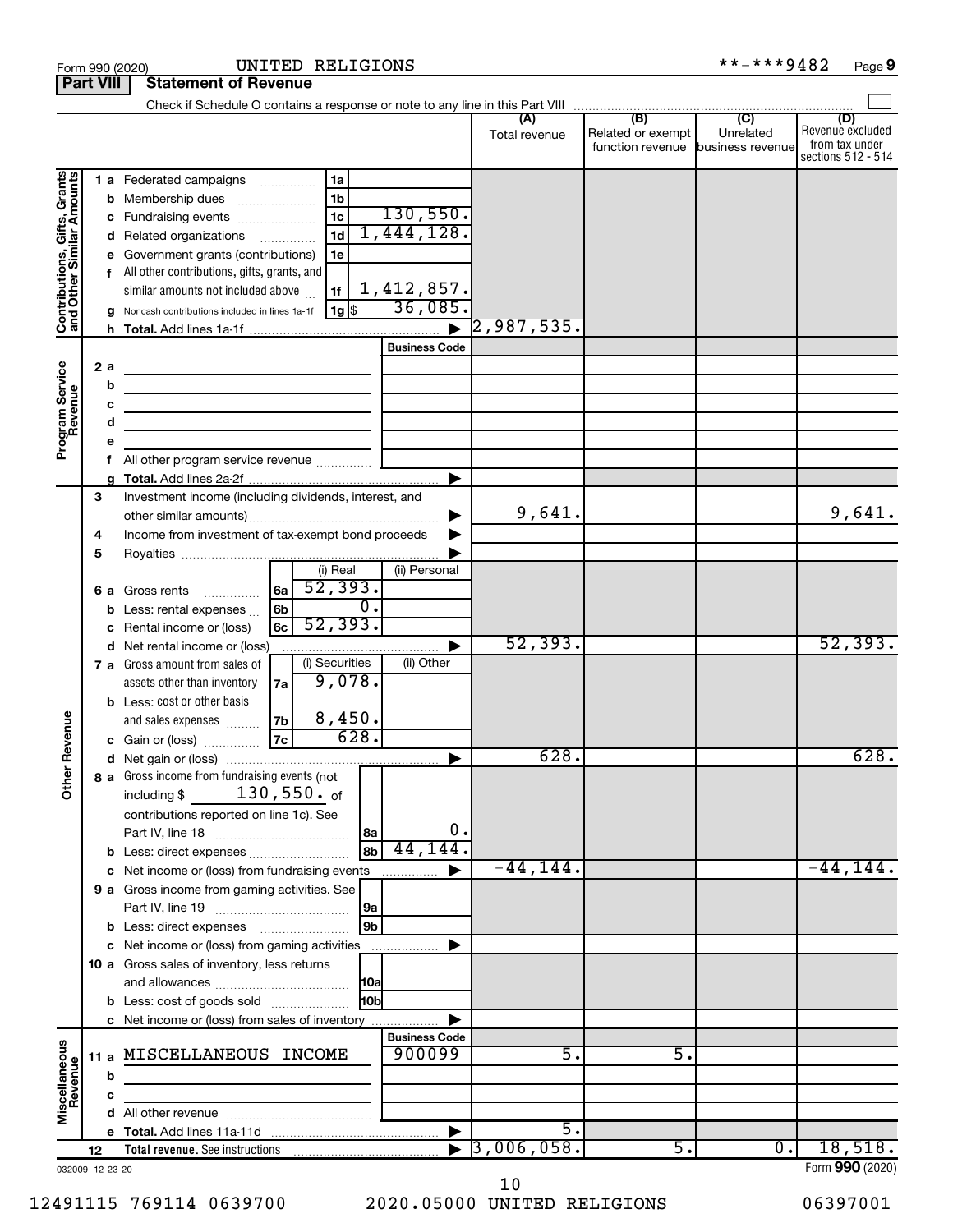### Form 990 (2020) UNITED RELIGIONS \* \* – \* \* \* 9 4 8 2 <sub>Page</sub>

**Part IX Statement of Functional Expenses**

*Section 501(c)(3) and 501(c)(4) organizations must complete all columns. All other organizations must complete column (A).*

|              | Check if Schedule O contains a response or note to any line in this Part IX                                                                                |                       |                                    |                                           |                                |
|--------------|------------------------------------------------------------------------------------------------------------------------------------------------------------|-----------------------|------------------------------------|-------------------------------------------|--------------------------------|
|              | Do not include amounts reported on lines 6b,<br>7b, 8b, 9b, and 10b of Part VIII.                                                                          | (A)<br>Total expenses | (B)<br>Program service<br>expenses | (C)<br>Management and<br>general expenses | (D)<br>Fundraising<br>expenses |
| 1.           | Grants and other assistance to domestic organizations                                                                                                      |                       |                                    |                                           |                                |
|              | and domestic governments. See Part IV, line 21                                                                                                             | 307,611.              | 307,611.                           |                                           |                                |
| $\mathbf{2}$ | Grants and other assistance to domestic                                                                                                                    |                       |                                    |                                           |                                |
|              | individuals. See Part IV, line 22                                                                                                                          |                       |                                    |                                           |                                |
| 3            | Grants and other assistance to foreign                                                                                                                     |                       |                                    |                                           |                                |
|              | organizations, foreign governments, and foreign                                                                                                            |                       |                                    |                                           |                                |
|              | individuals. See Part IV, lines 15 and 16                                                                                                                  | 333,229.              | 333,229.                           |                                           |                                |
| 4            | Benefits paid to or for members                                                                                                                            |                       |                                    |                                           |                                |
| 5            | Compensation of current officers, directors,                                                                                                               |                       |                                    |                                           |                                |
|              | trustees, and key employees                                                                                                                                | 422,437.              | 366,187.                           | 27,103.                                   | 29,147.                        |
| 6            | Compensation not included above to disqualified                                                                                                            |                       |                                    |                                           |                                |
|              | persons (as defined under section 4958(f)(1)) and                                                                                                          |                       |                                    |                                           |                                |
|              | persons described in section 4958(c)(3)(B)                                                                                                                 | 1,075,217.            | 676, 197.                          | 157,239.                                  | 241,781.                       |
| 7            |                                                                                                                                                            |                       |                                    |                                           |                                |
| 8            | Pension plan accruals and contributions (include                                                                                                           |                       |                                    |                                           |                                |
|              | section 401(k) and 403(b) employer contributions)                                                                                                          | 92, 265.              | 38,281.                            | 13, 110.                                  | 40,874.                        |
| 9<br>10      | Other employee benefits                                                                                                                                    | 79,711.               | 54,301.                            | 7,826.                                    | 17,584.                        |
| 11           | Fees for services (nonemployees):                                                                                                                          |                       |                                    |                                           |                                |
| a            |                                                                                                                                                            |                       |                                    |                                           |                                |
| b            |                                                                                                                                                            | 4,000.                |                                    | 4,000.                                    |                                |
| с            |                                                                                                                                                            | 33,000.               | 26, 244.                           | 2,912.                                    | 3,844.                         |
| d            |                                                                                                                                                            |                       |                                    |                                           |                                |
| е            | Professional fundraising services. See Part IV, line 17                                                                                                    |                       |                                    |                                           |                                |
| f            | Investment management fees                                                                                                                                 |                       |                                    |                                           |                                |
| g            | Other. (If line 11g amount exceeds 10% of line 25,                                                                                                         |                       |                                    |                                           |                                |
|              | column (A) amount, list line 11g expenses on Sch O.)                                                                                                       | 203,758.              | 162,282.                           | 29,745.                                   | 11,731.                        |
| 12           |                                                                                                                                                            |                       |                                    |                                           |                                |
| 13           |                                                                                                                                                            | 48,076.               | 27,617.                            | 11,575.                                   | 8,884.                         |
| 14           |                                                                                                                                                            |                       |                                    |                                           |                                |
| 15           |                                                                                                                                                            |                       |                                    |                                           |                                |
| 16           |                                                                                                                                                            | 204,902.              | 167,746.                           | 16,700.                                   | 20,456.                        |
| 17           |                                                                                                                                                            | 42,660.               | 40,960.                            | 1,650.                                    | 50.                            |
| 18           | Payments of travel or entertainment expenses                                                                                                               |                       |                                    |                                           |                                |
|              | for any federal, state, or local public officials                                                                                                          |                       |                                    |                                           |                                |
| 19           | Conferences, conventions, and meetings                                                                                                                     | 13,000.               | 10,000.                            |                                           | 3,000.                         |
| 20           | Interest                                                                                                                                                   |                       |                                    |                                           |                                |
| 21           |                                                                                                                                                            | 96,669.               |                                    | 96,669.                                   |                                |
| 22           | Depreciation, depletion, and amortization                                                                                                                  | 12,782.               | 8,771.                             | 1,379.                                    | 2,632.                         |
| 23           | Insurance<br>Other expenses. Itemize expenses not covered                                                                                                  |                       |                                    |                                           |                                |
| 24           | above (List miscellaneous expenses on line 24e. If<br>line 24e amount exceeds 10% of line 25, column (A)<br>amount, list line 24e expenses on Schedule O.) |                       |                                    |                                           |                                |
| a            | MISCELLANEOUS                                                                                                                                              | 104,583.              | 78,714.                            | 12,257.                                   | 13,612.                        |
| b            | PRINTING & COPYING                                                                                                                                         | 25,443.               | 22, 175.                           | 252.                                      | 3,016.                         |
|              | <b>BANK FEES</b>                                                                                                                                           | 14,486.               | 0.                                 | $14,319$ .                                | 167.                           |
| d            | WORKSHOPS,<br>TRAINING                                                                                                                                     | 2,486.                | 1,935.                             | 447.                                      | 104.                           |
|              | e All other expenses                                                                                                                                       |                       | $2\,$                              |                                           | $-2.$                          |
| 25           | Total functional expenses. Add lines 1 through 24e                                                                                                         | 3, 116, 315.          | 2,322,252.                         | 397, 183.                                 | 396,880.                       |
| 26           | Joint costs. Complete this line only if the organization                                                                                                   |                       |                                    |                                           |                                |
|              | reported in column (B) joint costs from a combined                                                                                                         |                       |                                    |                                           |                                |
|              | educational campaign and fundraising solicitation.                                                                                                         |                       |                                    |                                           |                                |
|              | Check here<br>if following SOP 98-2 (ASC 958-720)                                                                                                          |                       |                                    |                                           |                                |
|              | 032010 12-23-20                                                                                                                                            |                       |                                    |                                           | Form 990 (2020)                |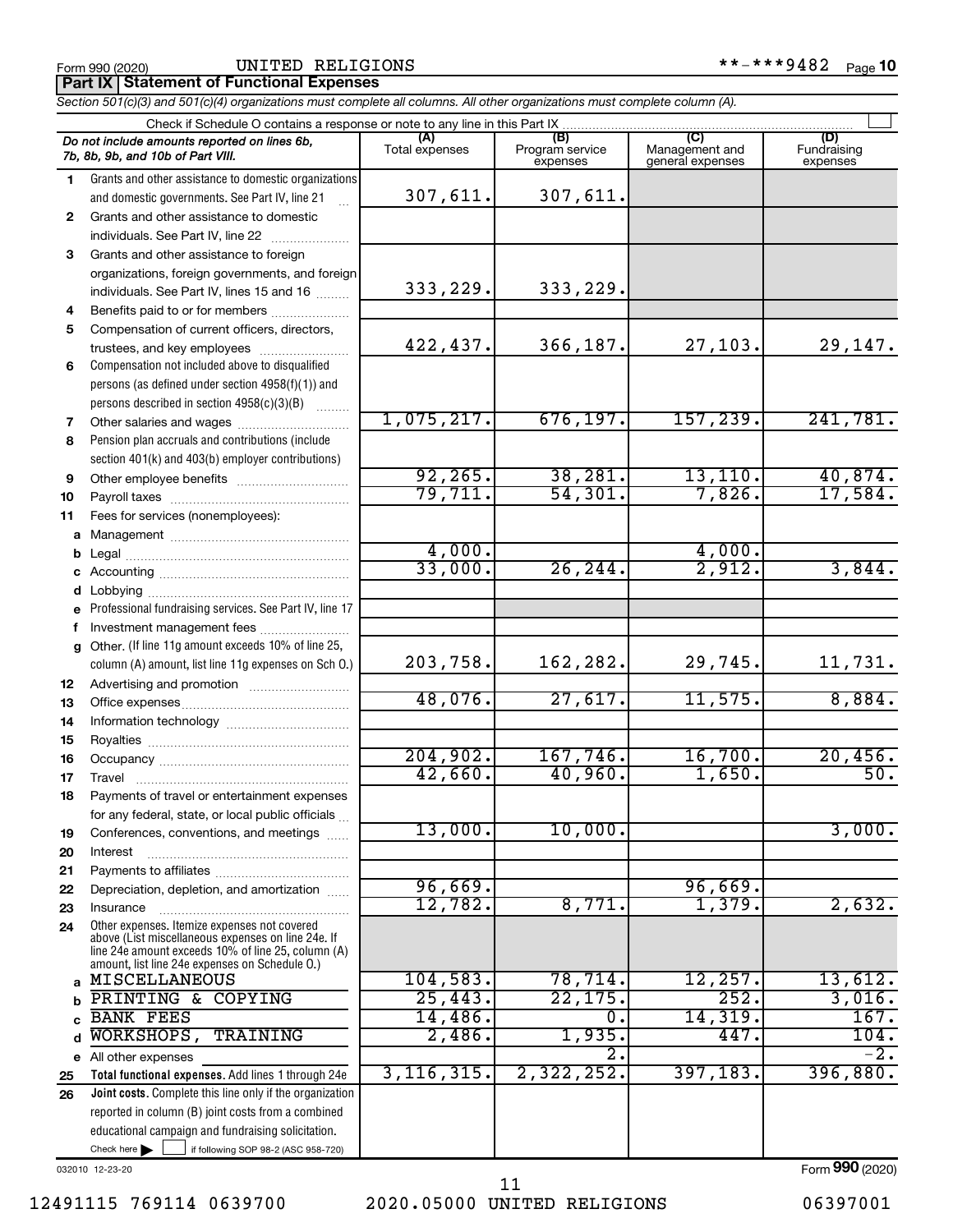|                             |    |                                                                                                        |                 |          | (A)<br>Beginning of year |                 | (B)<br>End of year |
|-----------------------------|----|--------------------------------------------------------------------------------------------------------|-----------------|----------|--------------------------|-----------------|--------------------|
|                             | 1  |                                                                                                        |                 |          | 939,571.                 | 1               | 782,948.           |
|                             | 2  |                                                                                                        |                 |          |                          | 2               |                    |
|                             | З  |                                                                                                        |                 |          | 560, 196.                | 3               | 280, 839.          |
|                             | 4  |                                                                                                        |                 |          |                          | 4               |                    |
|                             | 5  | Loans and other receivables from any current or former officer, director,                              |                 |          |                          |                 |                    |
|                             |    | trustee, key employee, creator or founder, substantial contributor, or 35%                             |                 |          |                          |                 |                    |
|                             |    | controlled entity or family member of any of these persons                                             |                 |          |                          | 5               |                    |
|                             | 6  | Loans and other receivables from other disqualified persons (as defined                                |                 |          |                          |                 |                    |
|                             |    | under section $4958(f)(1)$ , and persons described in section $4958(c)(3)(B)$                          |                 |          |                          | 6               |                    |
|                             | 7  |                                                                                                        |                 |          |                          | 7               |                    |
| Assets                      | 8  |                                                                                                        |                 |          |                          | 8               |                    |
|                             | 9  | Prepaid expenses and deferred charges                                                                  |                 |          | 47,824.                  | 9               | 73, 147.           |
|                             |    | 10a Land, buildings, and equipment: cost or other                                                      |                 |          |                          |                 |                    |
|                             |    | basis. Complete Part VI of Schedule D  10a                                                             |                 | 177,994. |                          |                 |                    |
|                             |    |                                                                                                        | 10 <sub>b</sub> | 170,807. | 639.                     | 10 <sub>c</sub> | 7,187.             |
|                             | 11 |                                                                                                        |                 |          | 23,524.                  | 11              | 542,680.           |
|                             | 12 |                                                                                                        |                 |          |                          | 12              |                    |
|                             | 13 |                                                                                                        |                 |          |                          | 13              |                    |
|                             | 14 |                                                                                                        |                 |          | 167,066.                 | 14              | 102,803.           |
|                             | 15 |                                                                                                        |                 |          | 15,830,127.              | 15              | 16,694,643.        |
|                             | 16 |                                                                                                        |                 |          | 17,568,947.              | 16              | 18,484,247.        |
|                             | 17 |                                                                                                        |                 |          | 164,654.                 | 17              | 196,942.           |
|                             | 18 |                                                                                                        |                 |          |                          | 18              |                    |
|                             | 19 |                                                                                                        |                 |          | 1,911.                   | 19              | 12,877.            |
|                             | 20 |                                                                                                        |                 |          |                          | 20              |                    |
|                             | 21 | Escrow or custodial account liability. Complete Part IV of Schedule D                                  |                 |          |                          | 21              |                    |
|                             | 22 | Loans and other payables to any current or former officer, director,                                   |                 |          |                          |                 |                    |
| Liabilities                 |    | trustee, key employee, creator or founder, substantial contributor, or 35%                             |                 |          |                          |                 |                    |
|                             |    |                                                                                                        |                 |          |                          | 22              |                    |
|                             | 23 | Secured mortgages and notes payable to unrelated third parties                                         |                 |          |                          | 23              |                    |
|                             | 24 | Unsecured notes and loans payable to unrelated third parties                                           |                 |          |                          | 24              |                    |
|                             | 25 | Other liabilities (including federal income tax, payables to related third                             |                 |          |                          |                 |                    |
|                             |    | parties, and other liabilities not included on lines 17-24). Complete Part X                           |                 |          | 400,000.                 |                 | 275,735.           |
|                             |    | of Schedule D<br>Total liabilities. Add lines 17 through 25                                            |                 |          | 566, 565.                | 25<br>26        | 485,554.           |
|                             | 26 | Organizations that follow FASB ASC 958, check here $\blacktriangleright \lfloor \underline{X} \rfloor$ |                 |          |                          |                 |                    |
|                             |    | and complete lines 27, 28, 32, and 33.                                                                 |                 |          |                          |                 |                    |
|                             | 27 | Net assets without donor restrictions                                                                  |                 |          | 11,497,226.              | 27              | 12, 135, 995.      |
|                             | 28 |                                                                                                        |                 |          | 5,505,156.               | 28              | 5,862,698.         |
|                             |    | Organizations that do not follow FASB ASC 958, check here $\blacktriangleright$                        |                 |          |                          |                 |                    |
|                             |    | and complete lines 29 through 33.                                                                      |                 |          |                          |                 |                    |
| Net Assets or Fund Balances | 29 |                                                                                                        |                 |          |                          | 29              |                    |
|                             | 30 | Paid-in or capital surplus, or land, building, or equipment fund                                       |                 |          |                          | 30              |                    |
|                             | 31 | Retained earnings, endowment, accumulated income, or other funds                                       |                 |          |                          | 31              |                    |
|                             | 32 |                                                                                                        |                 |          | 17,002,382.              | 32              | 17,998,693.        |
|                             | 33 |                                                                                                        |                 |          | 17,568,947.              | 33              | 18,484,247.        |
|                             |    |                                                                                                        |                 |          |                          |                 |                    |

Form (2020) **990**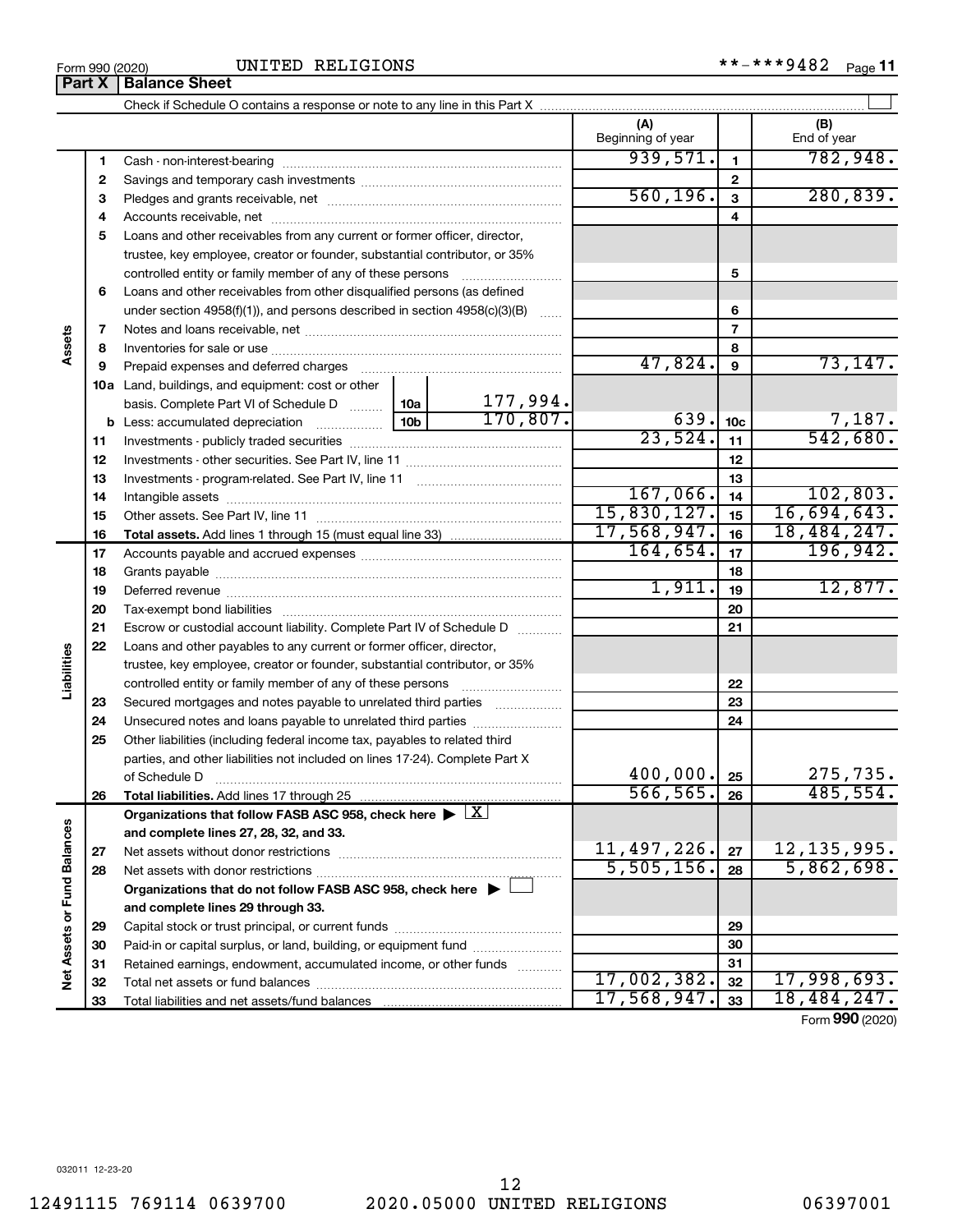|    | UNITED RELIGIONS<br>Form 990 (2020)                                                                                                                                                                                            |                         | **-***9482     |     | Page 12              |
|----|--------------------------------------------------------------------------------------------------------------------------------------------------------------------------------------------------------------------------------|-------------------------|----------------|-----|----------------------|
|    | Part XI<br><b>Reconciliation of Net Assets</b>                                                                                                                                                                                 |                         |                |     |                      |
|    |                                                                                                                                                                                                                                |                         |                |     | $\boxed{\mathbf{X}}$ |
|    |                                                                                                                                                                                                                                |                         |                |     |                      |
| 1  |                                                                                                                                                                                                                                | $\mathbf{1}$            |                |     | 3,006,058.           |
| 2  |                                                                                                                                                                                                                                | $\overline{2}$          |                |     | 3, 116, 315.         |
| 3  | Revenue less expenses. Subtract line 2 from line 1                                                                                                                                                                             | 3                       |                |     | $-110, 257.$         |
| 4  |                                                                                                                                                                                                                                | $\overline{\mathbf{4}}$ | 17,002,382.    |     |                      |
| 5  | Net unrealized gains (losses) on investments [111] matter in the contract of the contract of the contract of the contract of the contract of the contract of the contract of the contract of the contract of the contract of t | 5                       |                |     | 41,046.              |
| 6  |                                                                                                                                                                                                                                | 6                       |                |     |                      |
| 7  | Investment expenses www.communication.com/www.communication.com/www.communication.com/www.com                                                                                                                                  | $\overline{7}$          |                |     |                      |
| 8  |                                                                                                                                                                                                                                | 8                       |                |     |                      |
| 9  | Other changes in net assets or fund balances (explain on Schedule O)                                                                                                                                                           | 9                       |                |     | 1,065,522.           |
| 10 | Net assets or fund balances at end of year. Combine lines 3 through 9 (must equal Part X, line 32,                                                                                                                             |                         |                |     |                      |
|    |                                                                                                                                                                                                                                | 10                      | 17,998,693.    |     |                      |
|    | Part XII Financial Statements and Reporting                                                                                                                                                                                    |                         |                |     |                      |
|    |                                                                                                                                                                                                                                |                         |                |     | l X                  |
|    |                                                                                                                                                                                                                                |                         |                | Yes | No                   |
| 1  | $\lfloor \mathbf{X} \rfloor$ Accrual<br>Accounting method used to prepare the Form 990: [130] Cash<br>Other                                                                                                                    |                         |                |     |                      |
|    | If the organization changed its method of accounting from a prior year or checked "Other," explain in Schedule O.                                                                                                              |                         |                |     |                      |
|    |                                                                                                                                                                                                                                |                         | 2a             |     | x                    |
|    | If "Yes," check a box below to indicate whether the financial statements for the year were compiled or reviewed on a                                                                                                           |                         |                |     |                      |
|    | separate basis, consolidated basis, or both:                                                                                                                                                                                   |                         |                |     |                      |
|    | Both consolidated and separate basis<br>Separate basis<br>Consolidated basis                                                                                                                                                   |                         |                |     |                      |
|    |                                                                                                                                                                                                                                |                         | 2 <sub>b</sub> | х   |                      |
|    | If "Yes," check a box below to indicate whether the financial statements for the year were audited on a separate basis,                                                                                                        |                         |                |     |                      |
|    | consolidated basis, or both:                                                                                                                                                                                                   |                         |                |     |                      |
|    | $\boxed{\textbf{X}}$ Consolidated basis<br>Both consolidated and separate basis<br>Separate basis                                                                                                                              |                         |                |     |                      |
|    | c If "Yes" to line 2a or 2b, does the organization have a committee that assumes responsibility for oversight of the audit,                                                                                                    |                         |                |     |                      |
|    |                                                                                                                                                                                                                                |                         | 2c             | х   |                      |
|    | If the organization changed either its oversight process or selection process during the tax year, explain on Schedule O.                                                                                                      |                         |                |     |                      |
|    | 3a As a result of a federal award, was the organization required to undergo an audit or audits as set forth in the Single Audit                                                                                                |                         |                |     |                      |
|    |                                                                                                                                                                                                                                |                         | 3a             |     | X                    |
|    | <b>b</b> If "Yes," did the organization undergo the required audit or audits? If the organization did not undergo the required audit                                                                                           |                         |                |     |                      |
|    |                                                                                                                                                                                                                                |                         | 3b             |     | $000 \text{ hours}$  |

Form (2020) **990**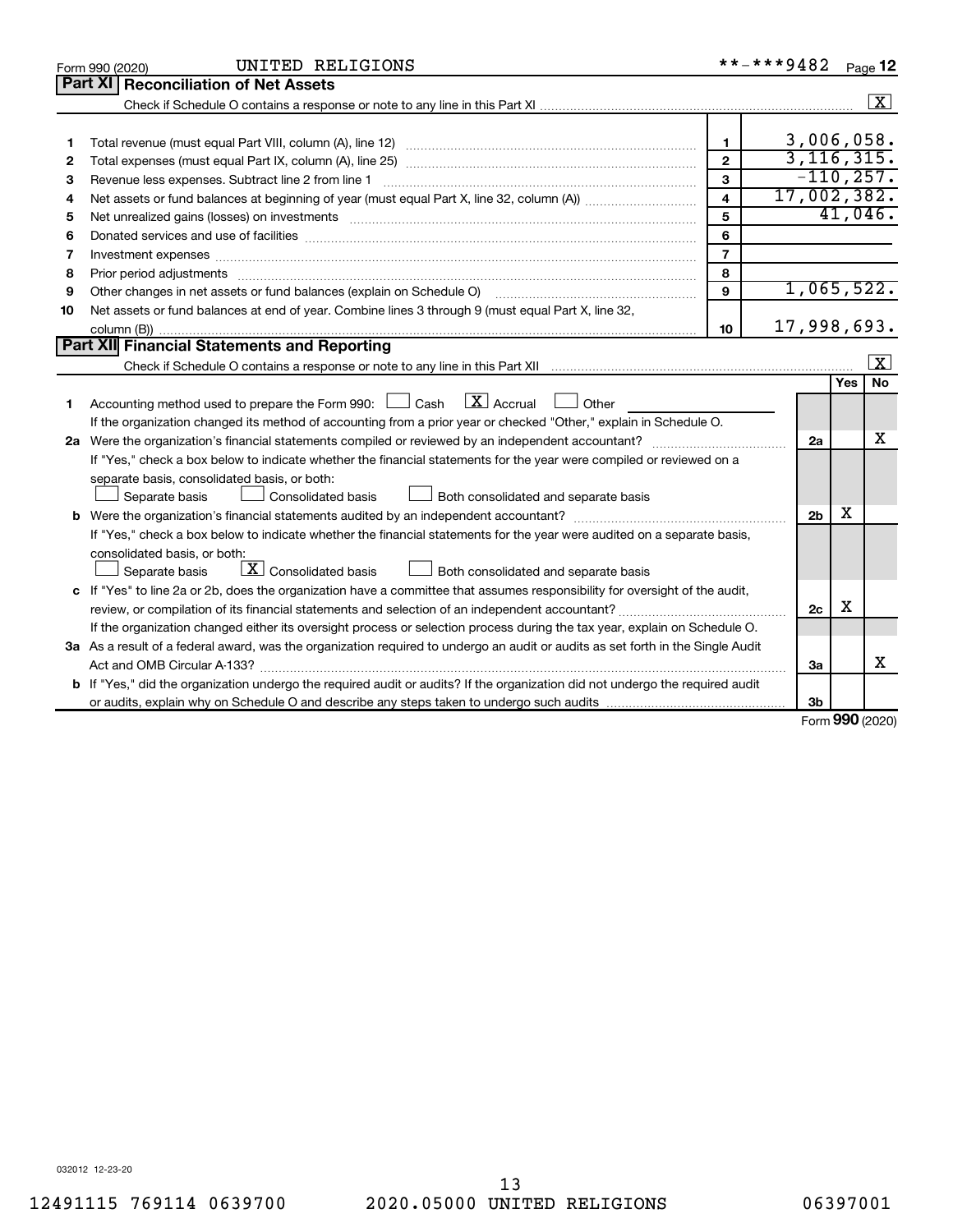**SCHEDULE A**

# Form 990 or 990-EZ) **Public Charity Status and Public Support**<br>
Complete if the organization is a section 501(c)(3) organization or a section<br> **2020**

**4947(a)(1) nonexempt charitable trust. | Attach to Form 990 or Form 990-EZ.** 

| <b>Open to Public</b><br>Inspection |
|-------------------------------------|
| er identification numbe             |

OMB No. 1545-0047

|        |              | Department of the Treasury<br>Internal Revenue Service |                                                                        | Attach to Form 990 or Form 990-EZ.<br>Go to www.irs.gov/Form990 for instructions and the latest information.                                                                                                                                                    |     |                                   |                            | <b>Open to Public</b><br><b>Inspection</b> |
|--------|--------------|--------------------------------------------------------|------------------------------------------------------------------------|-----------------------------------------------------------------------------------------------------------------------------------------------------------------------------------------------------------------------------------------------------------------|-----|-----------------------------------|----------------------------|--------------------------------------------|
|        |              | Name of the organization                               |                                                                        |                                                                                                                                                                                                                                                                 |     |                                   |                            | <b>Employer identification number</b>      |
|        |              |                                                        | UNITED RELIGIONS                                                       |                                                                                                                                                                                                                                                                 |     |                                   |                            | **-***9482                                 |
| Part I |              |                                                        |                                                                        | Reason for Public Charity Status. (All organizations must complete this part.) See instructions.                                                                                                                                                                |     |                                   |                            |                                            |
|        |              |                                                        |                                                                        | The organization is not a private foundation because it is: (For lines 1 through 12, check only one box.)                                                                                                                                                       |     |                                   |                            |                                            |
| 1      |              |                                                        |                                                                        | A church, convention of churches, or association of churches described in section 170(b)(1)(A)(i).                                                                                                                                                              |     |                                   |                            |                                            |
| 2      |              |                                                        |                                                                        | A school described in section 170(b)(1)(A)(ii). (Attach Schedule E (Form 990 or 990-EZ).)                                                                                                                                                                       |     |                                   |                            |                                            |
| 3      |              |                                                        |                                                                        | A hospital or a cooperative hospital service organization described in section 170(b)(1)(A)(iii).                                                                                                                                                               |     |                                   |                            |                                            |
| 4      |              |                                                        |                                                                        | A medical research organization operated in conjunction with a hospital described in section 170(b)(1)(A)(iii). Enter the hospital's name,                                                                                                                      |     |                                   |                            |                                            |
|        |              | city, and state:                                       |                                                                        |                                                                                                                                                                                                                                                                 |     |                                   |                            |                                            |
| 5      |              |                                                        |                                                                        | An organization operated for the benefit of a college or university owned or operated by a governmental unit described in                                                                                                                                       |     |                                   |                            |                                            |
|        |              |                                                        | section 170(b)(1)(A)(iv). (Complete Part II.)                          |                                                                                                                                                                                                                                                                 |     |                                   |                            |                                            |
| 6      |              |                                                        |                                                                        | A federal, state, or local government or governmental unit described in section 170(b)(1)(A)(v).                                                                                                                                                                |     |                                   |                            |                                            |
| 7      | $\mathbf{X}$ |                                                        |                                                                        | An organization that normally receives a substantial part of its support from a governmental unit or from the general public described in                                                                                                                       |     |                                   |                            |                                            |
|        |              |                                                        | section 170(b)(1)(A)(vi). (Complete Part II.)                          |                                                                                                                                                                                                                                                                 |     |                                   |                            |                                            |
| 8<br>9 |              |                                                        |                                                                        | A community trust described in section 170(b)(1)(A)(vi). (Complete Part II.)                                                                                                                                                                                    |     |                                   |                            |                                            |
|        |              |                                                        |                                                                        | An agricultural research organization described in section 170(b)(1)(A)(ix) operated in conjunction with a land-grant college<br>or university or a non-land-grant college of agriculture (see instructions). Enter the name, city, and state of the college or |     |                                   |                            |                                            |
|        |              | university:                                            |                                                                        |                                                                                                                                                                                                                                                                 |     |                                   |                            |                                            |
| 10     |              |                                                        |                                                                        | An organization that normally receives (1) more than 33 1/3% of its support from contributions, membership fees, and gross receipts from                                                                                                                        |     |                                   |                            |                                            |
|        |              |                                                        |                                                                        | activities related to its exempt functions, subject to certain exceptions; and (2) no more than 33 1/3% of its support from gross investment                                                                                                                    |     |                                   |                            |                                            |
|        |              |                                                        |                                                                        | income and unrelated business taxable income (less section 511 tax) from businesses acquired by the organization after June 30, 1975.                                                                                                                           |     |                                   |                            |                                            |
|        |              |                                                        | See section 509(a)(2). (Complete Part III.)                            |                                                                                                                                                                                                                                                                 |     |                                   |                            |                                            |
| 11     |              |                                                        |                                                                        | An organization organized and operated exclusively to test for public safety. See section 509(a)(4).                                                                                                                                                            |     |                                   |                            |                                            |
| 12     |              |                                                        |                                                                        | An organization organized and operated exclusively for the benefit of, to perform the functions of, or to carry out the purposes of one or                                                                                                                      |     |                                   |                            |                                            |
|        |              |                                                        |                                                                        | more publicly supported organizations described in section 509(a)(1) or section 509(a)(2). See section 509(a)(3). Check the box in                                                                                                                              |     |                                   |                            |                                            |
|        |              |                                                        |                                                                        | lines 12a through 12d that describes the type of supporting organization and complete lines 12e, 12f, and 12g.                                                                                                                                                  |     |                                   |                            |                                            |
| а      |              |                                                        |                                                                        | Type I. A supporting organization operated, supervised, or controlled by its supported organization(s), typically by giving                                                                                                                                     |     |                                   |                            |                                            |
|        |              |                                                        |                                                                        | the supported organization(s) the power to regularly appoint or elect a majority of the directors or trustees of the supporting                                                                                                                                 |     |                                   |                            |                                            |
|        |              |                                                        | organization. You must complete Part IV, Sections A and B.             |                                                                                                                                                                                                                                                                 |     |                                   |                            |                                            |
| b      |              |                                                        |                                                                        | Type II. A supporting organization supervised or controlled in connection with its supported organization(s), by having                                                                                                                                         |     |                                   |                            |                                            |
|        |              |                                                        |                                                                        | control or management of the supporting organization vested in the same persons that control or manage the supported                                                                                                                                            |     |                                   |                            |                                            |
|        |              |                                                        | organization(s). You must complete Part IV, Sections A and C.          |                                                                                                                                                                                                                                                                 |     |                                   |                            |                                            |
| с      |              |                                                        |                                                                        | Type III functionally integrated. A supporting organization operated in connection with, and functionally integrated with,                                                                                                                                      |     |                                   |                            |                                            |
|        |              |                                                        |                                                                        | its supported organization(s) (see instructions). You must complete Part IV, Sections A, D, and E.                                                                                                                                                              |     |                                   |                            |                                            |
| d      |              |                                                        |                                                                        | Type III non-functionally integrated. A supporting organization operated in connection with its supported organization(s)                                                                                                                                       |     |                                   |                            |                                            |
|        |              |                                                        |                                                                        | that is not functionally integrated. The organization generally must satisfy a distribution requirement and an attentiveness                                                                                                                                    |     |                                   |                            |                                            |
|        |              |                                                        |                                                                        | requirement (see instructions). You must complete Part IV, Sections A and D, and Part V.                                                                                                                                                                        |     |                                   |                            |                                            |
| е      |              |                                                        |                                                                        | Check this box if the organization received a written determination from the IRS that it is a Type I, Type II, Type III                                                                                                                                         |     |                                   |                            |                                            |
|        |              |                                                        |                                                                        | functionally integrated, or Type III non-functionally integrated supporting organization.                                                                                                                                                                       |     |                                   |                            |                                            |
| f      |              |                                                        | Provide the following information about the supported organization(s). |                                                                                                                                                                                                                                                                 |     |                                   |                            |                                            |
| g      |              | (i) Name of supported                                  | (ii) EIN                                                               | (iii) Type of organization                                                                                                                                                                                                                                      |     | (iv) Is the organization listed   | (v) Amount of monetary     | (vi) Amount of other                       |
|        |              | organization                                           |                                                                        | (described on lines 1-10<br>above (see instructions))                                                                                                                                                                                                           | Yes | in your governing document?<br>No | support (see instructions) | support (see instructions)                 |
|        |              |                                                        |                                                                        |                                                                                                                                                                                                                                                                 |     |                                   |                            |                                            |
|        |              |                                                        |                                                                        |                                                                                                                                                                                                                                                                 |     |                                   |                            |                                            |
|        |              |                                                        |                                                                        |                                                                                                                                                                                                                                                                 |     |                                   |                            |                                            |
|        |              |                                                        |                                                                        |                                                                                                                                                                                                                                                                 |     |                                   |                            |                                            |
|        |              |                                                        |                                                                        |                                                                                                                                                                                                                                                                 |     |                                   |                            |                                            |
|        |              |                                                        |                                                                        |                                                                                                                                                                                                                                                                 |     |                                   |                            |                                            |
|        |              |                                                        |                                                                        |                                                                                                                                                                                                                                                                 |     |                                   |                            |                                            |
|        |              |                                                        |                                                                        |                                                                                                                                                                                                                                                                 |     |                                   |                            |                                            |
|        |              |                                                        |                                                                        |                                                                                                                                                                                                                                                                 |     |                                   |                            |                                            |
|        |              |                                                        |                                                                        |                                                                                                                                                                                                                                                                 |     |                                   |                            |                                            |

LHA For Paperwork Reduction Act Notice, see the Instructions for Form 990 or 990-EZ. 032021 01-25-21 Schedule A (Form 990 or 990-EZ) 2020 14

**Total**

12491115 769114 0639700 2020.05000 UNITED RELIGIONS 06397001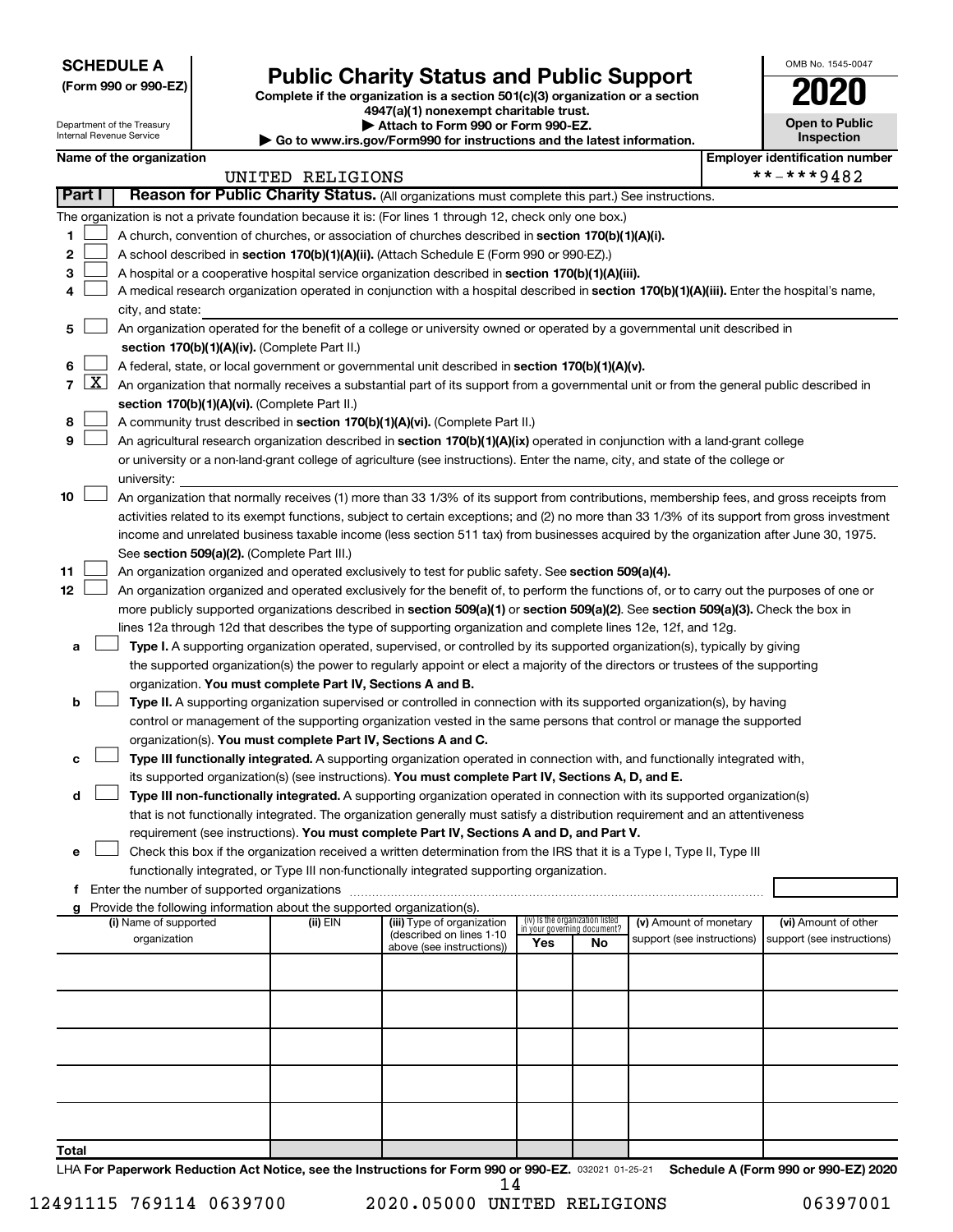### Schedule A (Form 990 or 990-EZ) 2020 Page UNITED RELIGIONS \*\*-\*\*\*9482

**Part II Support Schedule for Organizations Described in Sections 170(b)(1)(A)(iv) and 170(b)(1)(A)(vi)**

(Complete only if you checked the box on line 5, 7, or 8 of Part I or if the organization failed to qualify under Part III. If the organization fails to qualify under the tests listed below, please complete Part III.)

|    | <b>Section A. Public Support</b>                                                                                                                                                                                               |                        |            |                                  |              |                                      |                                |
|----|--------------------------------------------------------------------------------------------------------------------------------------------------------------------------------------------------------------------------------|------------------------|------------|----------------------------------|--------------|--------------------------------------|--------------------------------|
|    | Calendar year (or fiscal year beginning in)                                                                                                                                                                                    | (a) 2016               | (b) 2017   | $(c)$ 2018                       | $(d)$ 2019   | (e) 2020                             | (f) Total                      |
|    | 1 Gifts, grants, contributions, and                                                                                                                                                                                            |                        |            |                                  |              |                                      |                                |
|    | membership fees received. (Do not                                                                                                                                                                                              |                        |            |                                  |              |                                      |                                |
|    | include any "unusual grants.")                                                                                                                                                                                                 | 2,339,641.             | 1,736,634. | 3, 233, 481.                     | 3, 336, 543. | 2,987,535.                           | 13,633,834.                    |
|    | 2 Tax revenues levied for the organ-                                                                                                                                                                                           |                        |            |                                  |              |                                      |                                |
|    | ization's benefit and either paid to                                                                                                                                                                                           |                        |            |                                  |              |                                      |                                |
|    | or expended on its behalf                                                                                                                                                                                                      |                        |            |                                  |              |                                      |                                |
|    | 3 The value of services or facilities                                                                                                                                                                                          |                        |            |                                  |              |                                      |                                |
|    | furnished by a governmental unit to                                                                                                                                                                                            |                        |            |                                  |              |                                      |                                |
|    | the organization without charge                                                                                                                                                                                                |                        |            |                                  |              |                                      |                                |
|    | 4 Total. Add lines 1 through 3                                                                                                                                                                                                 | 2,339,641.             | 1,736,634  | 3, 233, 481.                     | 3, 336, 543. | 2,987,535.                           | 13,633,834.                    |
|    | 5 The portion of total contributions                                                                                                                                                                                           |                        |            |                                  |              |                                      |                                |
|    | by each person (other than a                                                                                                                                                                                                   |                        |            |                                  |              |                                      |                                |
|    | governmental unit or publicly                                                                                                                                                                                                  |                        |            |                                  |              |                                      |                                |
|    | supported organization) included                                                                                                                                                                                               |                        |            |                                  |              |                                      |                                |
|    | on line 1 that exceeds 2% of the                                                                                                                                                                                               |                        |            |                                  |              |                                      |                                |
|    | amount shown on line 11,                                                                                                                                                                                                       |                        |            |                                  |              |                                      |                                |
|    | column (f)                                                                                                                                                                                                                     |                        |            |                                  |              |                                      | 2,844,596.                     |
|    | 6 Public support. Subtract line 5 from line 4.                                                                                                                                                                                 |                        |            |                                  |              |                                      | 10,789,238.                    |
|    | <b>Section B. Total Support</b>                                                                                                                                                                                                |                        |            |                                  |              |                                      |                                |
|    | Calendar year (or fiscal year beginning in)                                                                                                                                                                                    | (a) 2016               | (b) 2017   | $(c)$ 2018                       | $(d)$ 2019   | (e) 2020                             | (f) Total                      |
|    | <b>7</b> Amounts from line 4                                                                                                                                                                                                   | $\overline{2,339,641}$ | 1,736,634  | 3, 233, 481                      | 3, 336, 543. | 2,987,535.                           | 13,633,834.                    |
| 8  | Gross income from interest,                                                                                                                                                                                                    |                        |            |                                  |              |                                      |                                |
|    | dividends, payments received on                                                                                                                                                                                                |                        |            |                                  |              |                                      |                                |
|    | securities loans, rents, royalties,                                                                                                                                                                                            |                        |            |                                  |              |                                      |                                |
|    | and income from similar sources                                                                                                                                                                                                | 983.                   | 924.       | 1,286.                           | 28,210.      | 9,641.                               | 41,044.                        |
|    | 9 Net income from unrelated business                                                                                                                                                                                           |                        |            |                                  |              |                                      |                                |
|    | activities, whether or not the                                                                                                                                                                                                 |                        |            |                                  |              |                                      |                                |
|    | business is regularly carried on                                                                                                                                                                                               |                        |            |                                  |              |                                      |                                |
|    | 10 Other income. Do not include gain                                                                                                                                                                                           |                        |            |                                  |              |                                      |                                |
|    | or loss from the sale of capital                                                                                                                                                                                               |                        |            |                                  |              |                                      |                                |
|    | assets (Explain in Part VI.)                                                                                                                                                                                                   |                        |            | $152, 238$ , 154, 295, 166, 205, | 240,677.     | 52, 397.                             | 765,812.                       |
|    | 11 Total support. Add lines 7 through 10                                                                                                                                                                                       |                        |            |                                  |              |                                      | 14,440,690.                    |
|    | 12 Gross receipts from related activities, etc. (see instructions)                                                                                                                                                             |                        |            |                                  |              | 12                                   |                                |
|    | 13 First 5 years. If the Form 990 is for the organization's first, second, third, fourth, or fifth tax year as a section 501(c)(3)                                                                                             |                        |            |                                  |              |                                      |                                |
|    | organization, check this box and stop here                                                                                                                                                                                     |                        |            |                                  |              |                                      |                                |
|    | <b>Section C. Computation of Public Support Percentage</b>                                                                                                                                                                     |                        |            |                                  |              |                                      |                                |
|    | 14 Public support percentage for 2020 (line 6, column (f), divided by line 11, column (f))                                                                                                                                     |                        |            |                                  |              | 14                                   | 74.71<br>%                     |
|    |                                                                                                                                                                                                                                |                        |            |                                  |              | 15                                   | 74.60<br>$\%$                  |
|    | 16a 33 1/3% support test - 2020. If the organization did not check the box on line 13, and line 14 is 33 1/3% or more, check this box and                                                                                      |                        |            |                                  |              |                                      |                                |
|    | stop here. The organization qualifies as a publicly supported organization manufactured content and the organization of the state of the state of the state of the state of the state of the state of the state of the state o |                        |            |                                  |              |                                      | $\blacktriangleright$ $\mid$ X |
|    | b 33 1/3% support test - 2019. If the organization did not check a box on line 13 or 16a, and line 15 is 33 1/3% or more, check this box                                                                                       |                        |            |                                  |              |                                      |                                |
|    |                                                                                                                                                                                                                                |                        |            |                                  |              |                                      |                                |
|    | 17a 10% -facts-and-circumstances test - 2020. If the organization did not check a box on line 13, 16a, or 16b, and line 14 is 10% or more,                                                                                     |                        |            |                                  |              |                                      |                                |
|    | and if the organization meets the facts-and-circumstances test, check this box and stop here. Explain in Part VI how the organization                                                                                          |                        |            |                                  |              |                                      |                                |
|    | meets the facts-and-circumstances test. The organization qualifies as a publicly supported organization                                                                                                                        |                        |            |                                  |              |                                      |                                |
|    | b 10% -facts-and-circumstances test - 2019. If the organization did not check a box on line 13, 16a, 16b, or 17a, and line 15 is 10% or                                                                                        |                        |            |                                  |              |                                      |                                |
|    | more, and if the organization meets the facts-and-circumstances test, check this box and stop here. Explain in Part VI how the                                                                                                 |                        |            |                                  |              |                                      |                                |
|    | organization meets the facts-and-circumstances test. The organization qualifies as a publicly supported organization                                                                                                           |                        |            |                                  |              |                                      |                                |
| 18 | Private foundation. If the organization did not check a box on line 13, 16a, 16b, 17a, or 17b, check this box and see instructions                                                                                             |                        |            |                                  |              |                                      |                                |
|    |                                                                                                                                                                                                                                |                        |            |                                  |              | Schodule A (Form 000 or 000 EZ) 2020 |                                |

**Schedule A (Form 990 or 990-EZ) 2020**

032022 01-25-21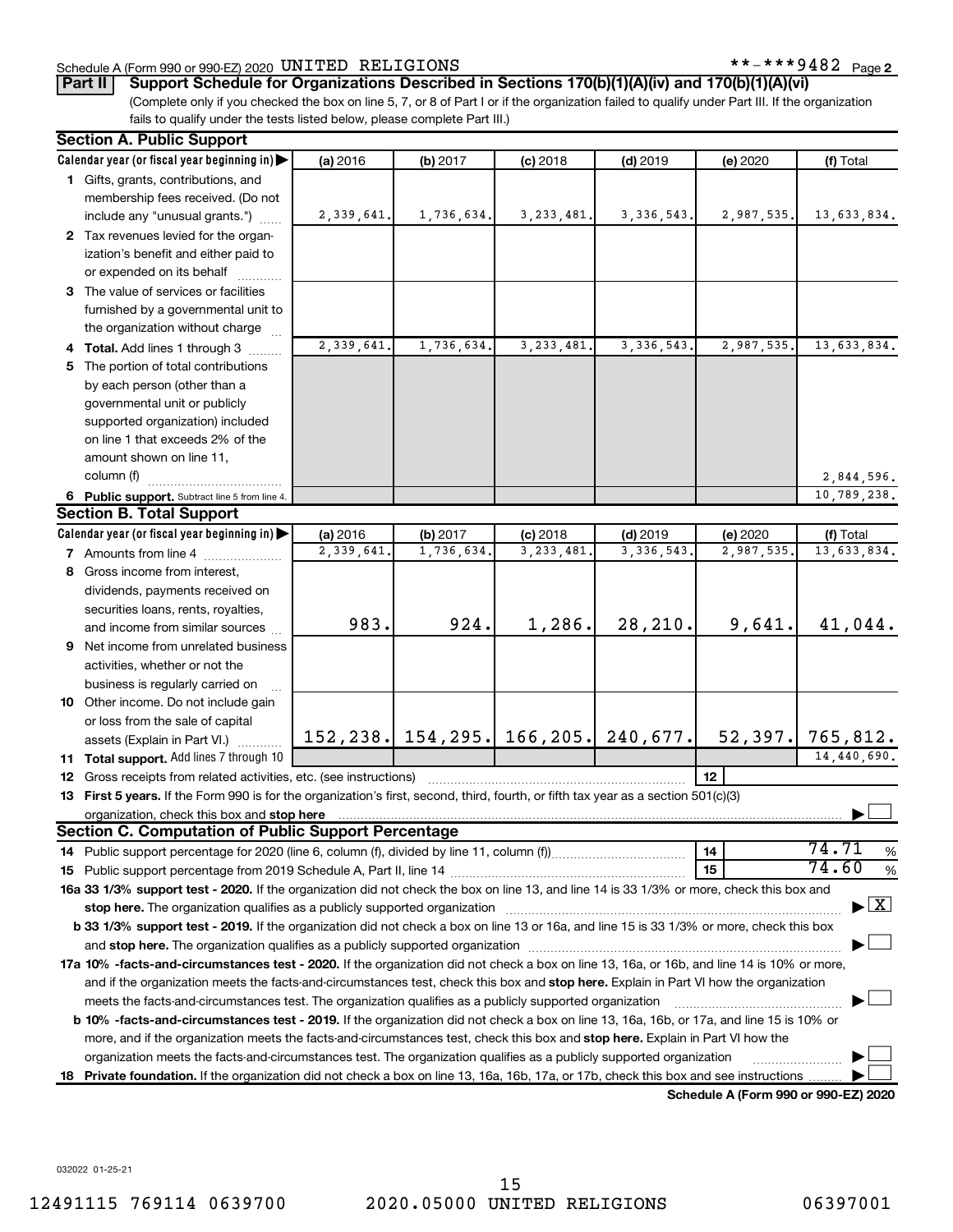### Schedule A (Form 990 or 990-EZ) 2020 Page UNITED RELIGIONS \*\*-\*\*\*9482

### **Part III Support Schedule for Organizations Described in Section 509(a)(2)**

 $***$   $***$  9482 Page 3

(Complete only if you checked the box on line 10 of Part I or if the organization failed to qualify under Part II. If the organization fails to qualify under the tests listed below, please complete Part II.)

| <b>Section A. Public Support</b>                                                                                                                                                         |          |          |            |            |          |                                      |
|------------------------------------------------------------------------------------------------------------------------------------------------------------------------------------------|----------|----------|------------|------------|----------|--------------------------------------|
| Calendar year (or fiscal year beginning in)                                                                                                                                              | (a) 2016 | (b) 2017 | $(c)$ 2018 | $(d)$ 2019 | (e) 2020 | (f) Total                            |
| 1 Gifts, grants, contributions, and                                                                                                                                                      |          |          |            |            |          |                                      |
| membership fees received. (Do not                                                                                                                                                        |          |          |            |            |          |                                      |
| include any "unusual grants.")                                                                                                                                                           |          |          |            |            |          |                                      |
| 2 Gross receipts from admissions,<br>merchandise sold or services per-<br>formed, or facilities furnished in<br>any activity that is related to the<br>organization's tax-exempt purpose |          |          |            |            |          |                                      |
| 3 Gross receipts from activities that                                                                                                                                                    |          |          |            |            |          |                                      |
| are not an unrelated trade or bus-                                                                                                                                                       |          |          |            |            |          |                                      |
| iness under section 513                                                                                                                                                                  |          |          |            |            |          |                                      |
| 4 Tax revenues levied for the organ-                                                                                                                                                     |          |          |            |            |          |                                      |
| ization's benefit and either paid to                                                                                                                                                     |          |          |            |            |          |                                      |
| or expended on its behalf                                                                                                                                                                |          |          |            |            |          |                                      |
| 5 The value of services or facilities                                                                                                                                                    |          |          |            |            |          |                                      |
| furnished by a governmental unit to                                                                                                                                                      |          |          |            |            |          |                                      |
| the organization without charge                                                                                                                                                          |          |          |            |            |          |                                      |
| <b>6 Total.</b> Add lines 1 through 5                                                                                                                                                    |          |          |            |            |          |                                      |
| 7a Amounts included on lines 1, 2, and                                                                                                                                                   |          |          |            |            |          |                                      |
| 3 received from disqualified persons                                                                                                                                                     |          |          |            |            |          |                                      |
| <b>b</b> Amounts included on lines 2 and 3 received<br>from other than disqualified persons that<br>exceed the greater of \$5,000 or 1% of the<br>amount on line 13 for the year         |          |          |            |            |          |                                      |
| c Add lines 7a and 7b                                                                                                                                                                    |          |          |            |            |          |                                      |
| 8 Public support. (Subtract line 7c from line 6.)                                                                                                                                        |          |          |            |            |          |                                      |
| <b>Section B. Total Support</b>                                                                                                                                                          |          |          |            |            |          |                                      |
| Calendar year (or fiscal year beginning in)                                                                                                                                              | (a) 2016 | (b) 2017 | (c) 2018   | $(d)$ 2019 | (e) 2020 | (f) Total                            |
| 9 Amounts from line 6                                                                                                                                                                    |          |          |            |            |          |                                      |
| <b>10a</b> Gross income from interest,<br>dividends, payments received on<br>securities loans, rents, royalties,<br>and income from similar sources                                      |          |          |            |            |          |                                      |
| <b>b</b> Unrelated business taxable income<br>(less section 511 taxes) from businesses<br>acquired after June 30, 1975<br>$\frac{1}{2}$                                                  |          |          |            |            |          |                                      |
| c Add lines 10a and 10b                                                                                                                                                                  |          |          |            |            |          |                                      |
| 11 Net income from unrelated business<br>activities not included in line 10b.<br>whether or not the business is<br>regularly carried on                                                  |          |          |            |            |          |                                      |
| <b>12</b> Other income. Do not include gain<br>or loss from the sale of capital<br>assets (Explain in Part VI.)                                                                          |          |          |            |            |          |                                      |
| <b>13</b> Total support. (Add lines 9, 10c, 11, and 12.)                                                                                                                                 |          |          |            |            |          |                                      |
| 14 First 5 years. If the Form 990 is for the organization's first, second, third, fourth, or fifth tax year as a section 501(c)(3) organization,                                         |          |          |            |            |          |                                      |
|                                                                                                                                                                                          |          |          |            |            |          |                                      |
| Section C. Computation of Public Support Percentage                                                                                                                                      |          |          |            |            |          |                                      |
|                                                                                                                                                                                          |          |          |            |            | 15       | %                                    |
| 16 Public support percentage from 2019 Schedule A, Part III, line 15                                                                                                                     |          |          |            |            | 16       | %                                    |
| Section D. Computation of Investment Income Percentage                                                                                                                                   |          |          |            |            |          |                                      |
|                                                                                                                                                                                          |          |          |            |            | 17       | %                                    |
| 18 Investment income percentage from 2019 Schedule A, Part III, line 17                                                                                                                  |          |          |            |            | 18       | %                                    |
| 19a 33 1/3% support tests - 2020. If the organization did not check the box on line 14, and line 15 is more than 33 1/3%, and line 17 is not                                             |          |          |            |            |          |                                      |
| more than 33 1/3%, check this box and stop here. The organization qualifies as a publicly supported organization                                                                         |          |          |            |            |          |                                      |
| b 33 1/3% support tests - 2019. If the organization did not check a box on line 14 or line 19a, and line 16 is more than 33 1/3%, and                                                    |          |          |            |            |          |                                      |
| line 18 is not more than 33 1/3%, check this box and stop here. The organization qualifies as a publicly supported organization                                                          |          |          |            |            |          |                                      |
|                                                                                                                                                                                          |          |          |            |            |          |                                      |
| 032023 01-25-21                                                                                                                                                                          |          |          |            |            |          | Schedule A (Form 990 or 990-EZ) 2020 |
|                                                                                                                                                                                          |          |          | 16         |            |          |                                      |

<sup>12491115 769114 0639700 2020.05000</sup> UNITED RELIGIONS 06397001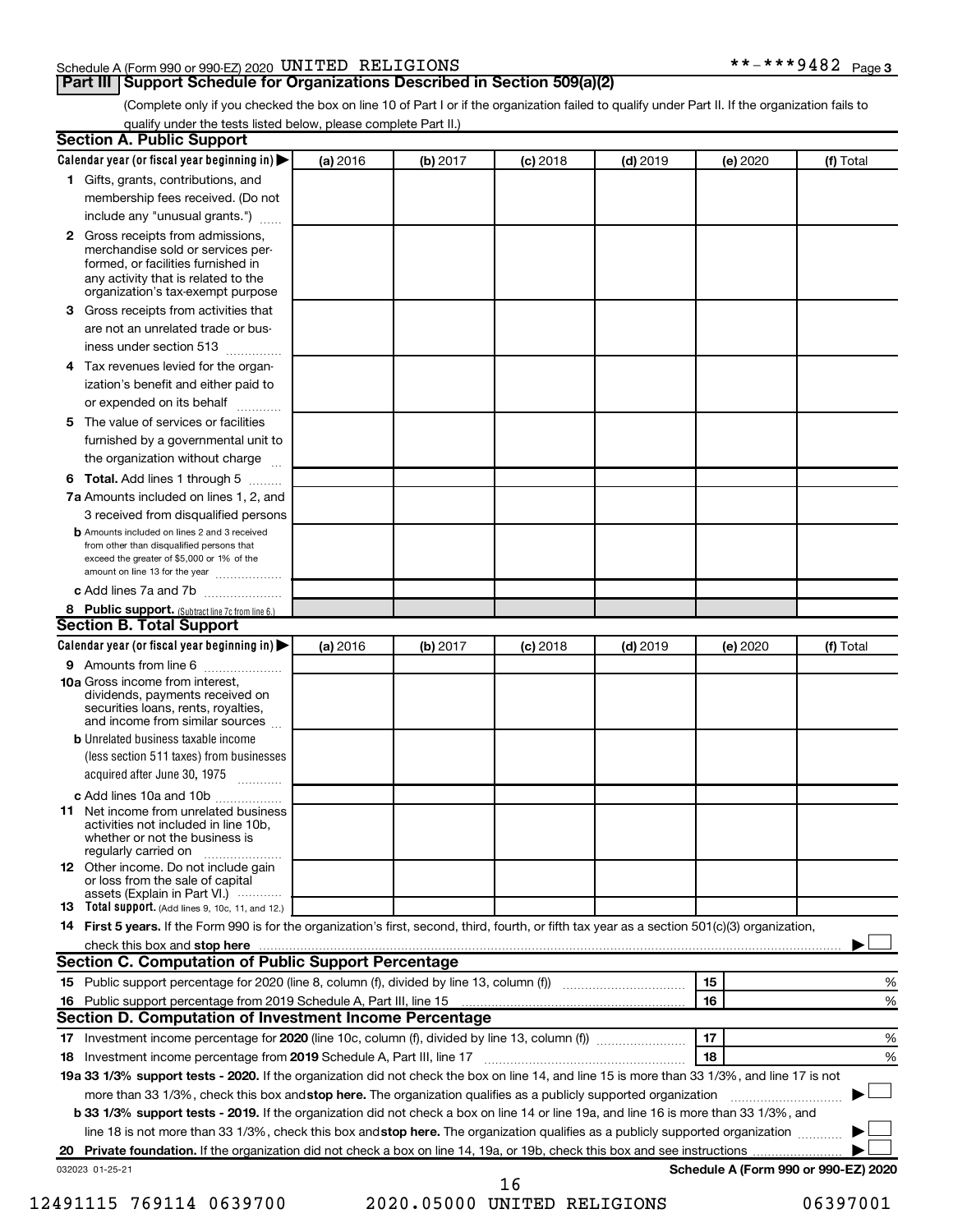**1**

**2**

**3a**

**3b**

**3c**

**4a**

**4b**

**4c**

**5a**

**5b 5c**

**6**

**7**

**8**

**9a**

**9b**

**9c**

**10a**

**10b**

**Yes No**

### **Part IV Supporting Organizations**

(Complete only if you checked a box in line 12 on Part I. If you checked box 12a, Part I, complete Sections A and B. If you checked box 12b, Part I, complete Sections A and C. If you checked box 12c, Part I, complete Sections A, D, and E. If you checked box 12d, Part I, complete Sections A and D, and complete Part V.)

### **Section A. All Supporting Organizations**

- **1** Are all of the organization's supported organizations listed by name in the organization's governing documents? If "No," describe in Part VI how the supported organizations are designated. If designated by *class or purpose, describe the designation. If historic and continuing relationship, explain.*
- **2** Did the organization have any supported organization that does not have an IRS determination of status under section 509(a)(1) or (2)? If "Yes," explain in Part **VI** how the organization determined that the supported *organization was described in section 509(a)(1) or (2).*
- **3a** Did the organization have a supported organization described in section 501(c)(4), (5), or (6)? If "Yes," answer *lines 3b and 3c below.*
- **b** Did the organization confirm that each supported organization qualified under section 501(c)(4), (5), or (6) and satisfied the public support tests under section 509(a)(2)? If "Yes," describe in Part VI when and how the *organization made the determination.*
- **c** Did the organization ensure that all support to such organizations was used exclusively for section 170(c)(2)(B) purposes? If "Yes," explain in Part VI what controls the organization put in place to ensure such use.
- **4 a** *If* Was any supported organization not organized in the United States ("foreign supported organization")? *"Yes," and if you checked box 12a or 12b in Part I, answer lines 4b and 4c below.*
- **b** Did the organization have ultimate control and discretion in deciding whether to make grants to the foreign supported organization? If "Yes," describe in Part VI how the organization had such control and discretion *despite being controlled or supervised by or in connection with its supported organizations.*
- **c** Did the organization support any foreign supported organization that does not have an IRS determination under sections 501(c)(3) and 509(a)(1) or (2)? If "Yes," explain in Part VI what controls the organization used *to ensure that all support to the foreign supported organization was used exclusively for section 170(c)(2)(B) purposes.*
- **5a** Did the organization add, substitute, or remove any supported organizations during the tax year? If "Yes," answer lines 5b and 5c below (if applicable). Also, provide detail in **Part VI,** including (i) the names and EIN *numbers of the supported organizations added, substituted, or removed; (ii) the reasons for each such action; (iii) the authority under the organization's organizing document authorizing such action; and (iv) how the action was accomplished (such as by amendment to the organizing document).*
- **b** Type I or Type II only. Was any added or substituted supported organization part of a class already designated in the organization's organizing document?
- **c Substitutions only.**  Was the substitution the result of an event beyond the organization's control?
- **6** Did the organization provide support (whether in the form of grants or the provision of services or facilities) to **Part VI.** support or benefit one or more of the filing organization's supported organizations? If "Yes," provide detail in anyone other than (i) its supported organizations, (ii) individuals that are part of the charitable class benefited by one or more of its supported organizations, or (iii) other supporting organizations that also
- **7** Did the organization provide a grant, loan, compensation, or other similar payment to a substantial contributor regard to a substantial contributor? If "Yes," complete Part I of Schedule L (Form 990 or 990-EZ). (as defined in section 4958(c)(3)(C)), a family member of a substantial contributor, or a 35% controlled entity with
- **8** Did the organization make a loan to a disqualified person (as defined in section 4958) not described in line 7? *If "Yes," complete Part I of Schedule L (Form 990 or 990-EZ).*
- **9 a** Was the organization controlled directly or indirectly at any time during the tax year by one or more in section 509(a)(1) or (2))? If "Yes," provide detail in **Part VI.** disqualified persons, as defined in section 4946 (other than foundation managers and organizations described
- **b** Did one or more disqualified persons (as defined in line 9a) hold a controlling interest in any entity in which the supporting organization had an interest? If "Yes," provide detail in Part VI.
- **c** Did a disqualified person (as defined in line 9a) have an ownership interest in, or derive any personal benefit from, assets in which the supporting organization also had an interest? If "Yes," provide detail in Part VI.
- **10 a** Was the organization subject to the excess business holdings rules of section 4943 because of section supporting organizations)? If "Yes," answer line 10b below. 4943(f) (regarding certain Type II supporting organizations, and all Type III non-functionally integrated
	- **b** Did the organization have any excess business holdings in the tax year? (Use Schedule C, Form 4720, to *determine whether the organization had excess business holdings.)*

032024 01-25-21

12491115 769114 0639700 2020.05000 UNITED RELIGIONS 06397001 17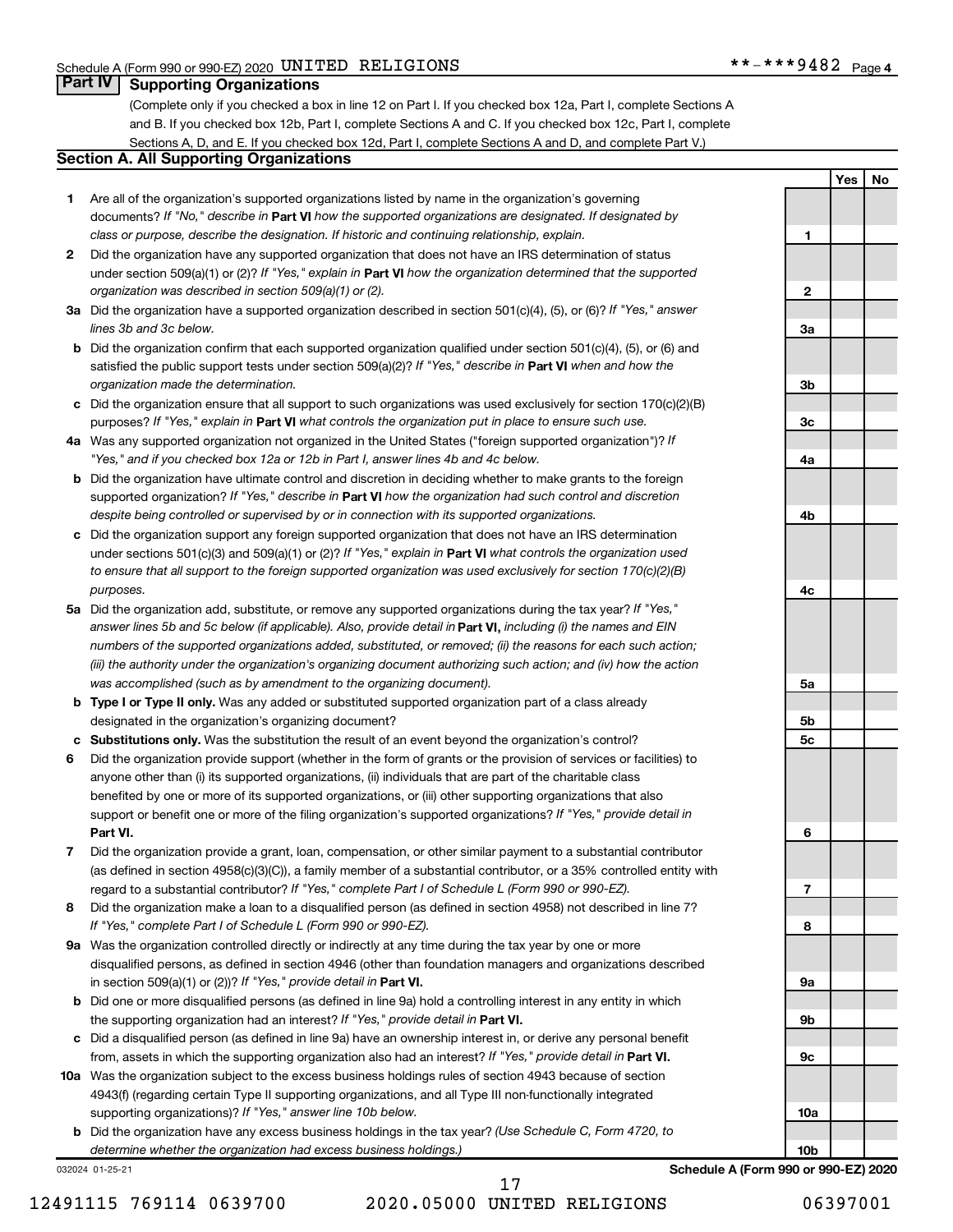|              | <b>Supporting Organizations (continued)</b><br>Part IV                                                                                                                                                                                                                                                                                                                                                                                                                                                                                                                                                                                                                                                                                                                   |                 |     |    |
|--------------|--------------------------------------------------------------------------------------------------------------------------------------------------------------------------------------------------------------------------------------------------------------------------------------------------------------------------------------------------------------------------------------------------------------------------------------------------------------------------------------------------------------------------------------------------------------------------------------------------------------------------------------------------------------------------------------------------------------------------------------------------------------------------|-----------------|-----|----|
|              |                                                                                                                                                                                                                                                                                                                                                                                                                                                                                                                                                                                                                                                                                                                                                                          |                 | Yes | No |
| 11           | Has the organization accepted a gift or contribution from any of the following persons?                                                                                                                                                                                                                                                                                                                                                                                                                                                                                                                                                                                                                                                                                  |                 |     |    |
|              | a A person who directly or indirectly controls, either alone or together with persons described in lines 11b and                                                                                                                                                                                                                                                                                                                                                                                                                                                                                                                                                                                                                                                         |                 |     |    |
|              | 11c below, the governing body of a supported organization?                                                                                                                                                                                                                                                                                                                                                                                                                                                                                                                                                                                                                                                                                                               | 11a             |     |    |
|              | <b>b</b> A family member of a person described in line 11a above?                                                                                                                                                                                                                                                                                                                                                                                                                                                                                                                                                                                                                                                                                                        | 11 <sub>b</sub> |     |    |
|              | c A 35% controlled entity of a person described in line 11a or 11b above?If "Yes" to line 11a, 11b, or 11c, provide                                                                                                                                                                                                                                                                                                                                                                                                                                                                                                                                                                                                                                                      |                 |     |    |
|              | detail in Part VI.                                                                                                                                                                                                                                                                                                                                                                                                                                                                                                                                                                                                                                                                                                                                                       | 11c             |     |    |
|              | <b>Section B. Type I Supporting Organizations</b>                                                                                                                                                                                                                                                                                                                                                                                                                                                                                                                                                                                                                                                                                                                        |                 |     |    |
|              |                                                                                                                                                                                                                                                                                                                                                                                                                                                                                                                                                                                                                                                                                                                                                                          |                 | Yes | No |
| 1            | Did the governing body, members of the governing body, officers acting in their official capacity, or membership of one or<br>more supported organizations have the power to regularly appoint or elect at least a majority of the organization's officers,<br>directors, or trustees at all times during the tax year? If "No," describe in Part VI how the supported organization(s)<br>effectively operated, supervised, or controlled the organization's activities. If the organization had more than one supported<br>organization, describe how the powers to appoint and/or remove officers, directors, or trustees were allocated among the<br>supported organizations and what conditions or restrictions, if any, applied to such powers during the tax year. | 1               |     |    |
| $\mathbf{2}$ | Did the organization operate for the benefit of any supported organization other than the supported                                                                                                                                                                                                                                                                                                                                                                                                                                                                                                                                                                                                                                                                      |                 |     |    |
|              | organization(s) that operated, supervised, or controlled the supporting organization? If "Yes," explain in                                                                                                                                                                                                                                                                                                                                                                                                                                                                                                                                                                                                                                                               |                 |     |    |
|              | Part VI how providing such benefit carried out the purposes of the supported organization(s) that operated.                                                                                                                                                                                                                                                                                                                                                                                                                                                                                                                                                                                                                                                              |                 |     |    |
|              | supervised, or controlled the supporting organization.                                                                                                                                                                                                                                                                                                                                                                                                                                                                                                                                                                                                                                                                                                                   | $\mathbf{2}$    |     |    |
|              | <b>Section C. Type II Supporting Organizations</b>                                                                                                                                                                                                                                                                                                                                                                                                                                                                                                                                                                                                                                                                                                                       |                 |     |    |
|              |                                                                                                                                                                                                                                                                                                                                                                                                                                                                                                                                                                                                                                                                                                                                                                          |                 | Yes | No |
| 1            | Were a majority of the organization's directors or trustees during the tax year also a majority of the directors                                                                                                                                                                                                                                                                                                                                                                                                                                                                                                                                                                                                                                                         |                 |     |    |
|              | or trustees of each of the organization's supported organization(s)? If "No," describe in Part VI how control                                                                                                                                                                                                                                                                                                                                                                                                                                                                                                                                                                                                                                                            |                 |     |    |
|              | or management of the supporting organization was vested in the same persons that controlled or managed                                                                                                                                                                                                                                                                                                                                                                                                                                                                                                                                                                                                                                                                   |                 |     |    |
|              | the supported organization(s).                                                                                                                                                                                                                                                                                                                                                                                                                                                                                                                                                                                                                                                                                                                                           | 1               |     |    |
|              | <b>Section D. All Type III Supporting Organizations</b>                                                                                                                                                                                                                                                                                                                                                                                                                                                                                                                                                                                                                                                                                                                  |                 |     |    |
|              |                                                                                                                                                                                                                                                                                                                                                                                                                                                                                                                                                                                                                                                                                                                                                                          |                 | Yes | No |
| 1            | Did the organization provide to each of its supported organizations, by the last day of the fifth month of the                                                                                                                                                                                                                                                                                                                                                                                                                                                                                                                                                                                                                                                           |                 |     |    |
|              | organization's tax year, (i) a written notice describing the type and amount of support provided during the prior tax                                                                                                                                                                                                                                                                                                                                                                                                                                                                                                                                                                                                                                                    |                 |     |    |
|              | year, (ii) a copy of the Form 990 that was most recently filed as of the date of notification, and (iii) copies of the                                                                                                                                                                                                                                                                                                                                                                                                                                                                                                                                                                                                                                                   |                 |     |    |
|              | organization's governing documents in effect on the date of notification, to the extent not previously provided?                                                                                                                                                                                                                                                                                                                                                                                                                                                                                                                                                                                                                                                         | 1               |     |    |
| $\mathbf{2}$ | Were any of the organization's officers, directors, or trustees either (i) appointed or elected by the supported                                                                                                                                                                                                                                                                                                                                                                                                                                                                                                                                                                                                                                                         |                 |     |    |
|              | organization(s) or (ii) serving on the governing body of a supported organization? If "No," explain in Part VI how                                                                                                                                                                                                                                                                                                                                                                                                                                                                                                                                                                                                                                                       |                 |     |    |
|              | the organization maintained a close and continuous working relationship with the supported organization(s).                                                                                                                                                                                                                                                                                                                                                                                                                                                                                                                                                                                                                                                              | $\mathbf{2}$    |     |    |
| 3            | By reason of the relationship described in line 2, above, did the organization's supported organizations have a                                                                                                                                                                                                                                                                                                                                                                                                                                                                                                                                                                                                                                                          |                 |     |    |
|              | significant voice in the organization's investment policies and in directing the use of the organization's                                                                                                                                                                                                                                                                                                                                                                                                                                                                                                                                                                                                                                                               |                 |     |    |
|              | income or assets at all times during the tax year? If "Yes," describe in Part VI the role the organization's                                                                                                                                                                                                                                                                                                                                                                                                                                                                                                                                                                                                                                                             |                 |     |    |
|              | supported organizations played in this regard.<br>Section E. Type III Functionally Integrated Supporting Organizations                                                                                                                                                                                                                                                                                                                                                                                                                                                                                                                                                                                                                                                   | 3               |     |    |
|              |                                                                                                                                                                                                                                                                                                                                                                                                                                                                                                                                                                                                                                                                                                                                                                          |                 |     |    |
| 1<br>a       | Check the box next to the method that the organization used to satisfy the Integral Part Test during the yealsee instructions).<br>The organization satisfied the Activities Test. Complete line 2 below.                                                                                                                                                                                                                                                                                                                                                                                                                                                                                                                                                                |                 |     |    |
|              | The organization is the parent of each of its supported organizations. Complete line 3 below.                                                                                                                                                                                                                                                                                                                                                                                                                                                                                                                                                                                                                                                                            |                 |     |    |
| b            |                                                                                                                                                                                                                                                                                                                                                                                                                                                                                                                                                                                                                                                                                                                                                                          |                 |     |    |
| c<br>2       | The organization supported a governmental entity. Describe in Part VI how you supported a governmental entity (see instructions).<br>Activities Test. Answer lines 2a and 2b below.                                                                                                                                                                                                                                                                                                                                                                                                                                                                                                                                                                                      |                 | Yes | No |
|              | Did substantially all of the organization's activities during the tax year directly further the exempt purposes of                                                                                                                                                                                                                                                                                                                                                                                                                                                                                                                                                                                                                                                       |                 |     |    |
| а            | the supported organization(s) to which the organization was responsive? If "Yes," then in Part VI identify                                                                                                                                                                                                                                                                                                                                                                                                                                                                                                                                                                                                                                                               |                 |     |    |
|              | those supported organizations and explain how these activities directly furthered their exempt purposes,                                                                                                                                                                                                                                                                                                                                                                                                                                                                                                                                                                                                                                                                 |                 |     |    |
|              | how the organization was responsive to those supported organizations, and how the organization determined                                                                                                                                                                                                                                                                                                                                                                                                                                                                                                                                                                                                                                                                |                 |     |    |
|              |                                                                                                                                                                                                                                                                                                                                                                                                                                                                                                                                                                                                                                                                                                                                                                          |                 |     |    |
|              | that these activities constituted substantially all of its activities.                                                                                                                                                                                                                                                                                                                                                                                                                                                                                                                                                                                                                                                                                                   | 2a              |     |    |
| b            | Did the activities described in line 2a, above, constitute activities that, but for the organization's involvement,<br>one or more of the organization's supported organization(s) would have been engaged in? If "Yes," explain in                                                                                                                                                                                                                                                                                                                                                                                                                                                                                                                                      |                 |     |    |
|              | Part VI the reasons for the organization's position that its supported organization(s) would have engaged in                                                                                                                                                                                                                                                                                                                                                                                                                                                                                                                                                                                                                                                             |                 |     |    |
|              | these activities but for the organization's involvement.                                                                                                                                                                                                                                                                                                                                                                                                                                                                                                                                                                                                                                                                                                                 | 2b              |     |    |
| з            | Parent of Supported Organizations. Answer lines 3a and 3b below.                                                                                                                                                                                                                                                                                                                                                                                                                                                                                                                                                                                                                                                                                                         |                 |     |    |
|              | a. Did the organization have the nower to requisity appoint or elect a majority of the officers, directors, or                                                                                                                                                                                                                                                                                                                                                                                                                                                                                                                                                                                                                                                           |                 |     |    |

**a** trustees of each of the supported organizations? If "Yes" or "No" provide details in Part VI. Did the organization have the power to regularly appoint or elect a majority of the officers, directors, or

**b** Did the organization exercise a substantial degree of direction over the policies, programs, and activities of each of its supported organizations? If "Yes," describe in Part VI the role played by the organization in this regard. **Schedule A (Form 990 or 990-EZ) 2020**

032025 01-25-21

**3a**

**3b**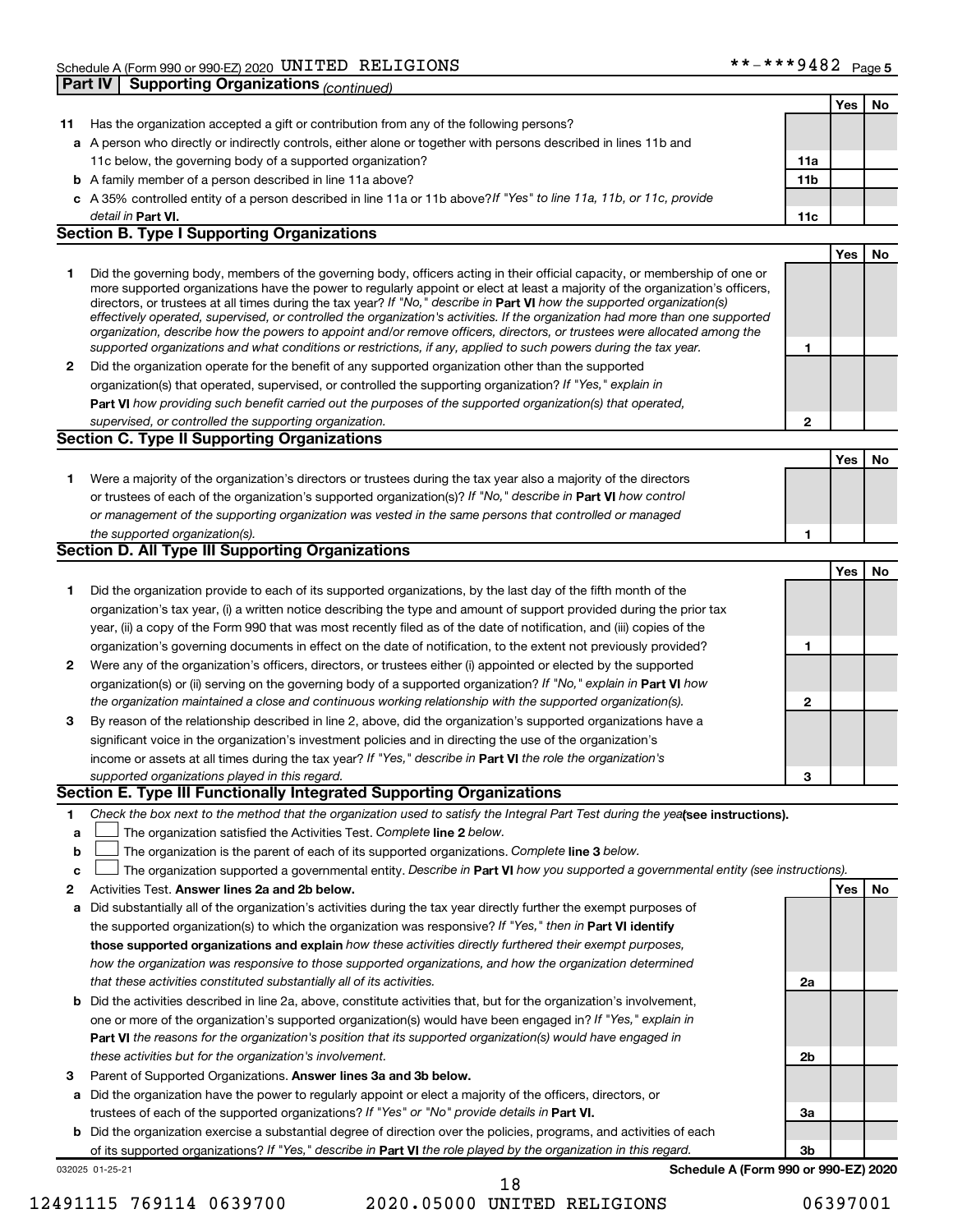Schedule A (Form 990 or 990-EZ) 2020 Page UNITED RELIGIONS \*\*-\*\*\*9482 **Part V Type III Non-Functionally Integrated 509(a)(3) Supporting Organizations** 

1 **Letter See instructions.** Check here if the organization satisfied the Integral Part Test as a qualifying trust on Nov. 20, 1970 (*explain in* Part **VI**). See instructions. All other Type III non-functionally integrated supporting organizations must complete Sections A through E.

|              | Section A - Adjusted Net Income                                             |                | (A) Prior Year | (B) Current Year<br>(optional) |
|--------------|-----------------------------------------------------------------------------|----------------|----------------|--------------------------------|
| 1            | Net short-term capital gain                                                 | 1              |                |                                |
| 2            | Recoveries of prior-year distributions                                      | $\mathbf{2}$   |                |                                |
| 3            | Other gross income (see instructions)                                       | 3              |                |                                |
| 4            | Add lines 1 through 3.                                                      | 4              |                |                                |
| 5            | Depreciation and depletion                                                  | 5              |                |                                |
| 6            | Portion of operating expenses paid or incurred for production or            |                |                |                                |
|              | collection of gross income or for management, conservation, or              |                |                |                                |
|              | maintenance of property held for production of income (see instructions)    | 6              |                |                                |
| 7            | Other expenses (see instructions)                                           | $\overline{7}$ |                |                                |
| 8            | Adjusted Net Income (subtract lines 5, 6, and 7 from line 4)                | 8              |                |                                |
|              | <b>Section B - Minimum Asset Amount</b>                                     |                | (A) Prior Year | (B) Current Year<br>(optional) |
| 1.           | Aggregate fair market value of all non-exempt-use assets (see               |                |                |                                |
|              | instructions for short tax year or assets held for part of year):           |                |                |                                |
|              | a Average monthly value of securities                                       | 1a             |                |                                |
|              | <b>b</b> Average monthly cash balances                                      | 1 <sub>b</sub> |                |                                |
|              | c Fair market value of other non-exempt-use assets                          | 1c             |                |                                |
|              | <b>d</b> Total (add lines 1a, 1b, and 1c)                                   | 1d             |                |                                |
|              | e Discount claimed for blockage or other factors                            |                |                |                                |
|              | (explain in detail in Part VI):                                             |                |                |                                |
| 2            | Acquisition indebtedness applicable to non-exempt-use assets                | $\mathbf{2}$   |                |                                |
| 3            | Subtract line 2 from line 1d.                                               | 3              |                |                                |
| 4            | Cash deemed held for exempt use. Enter 0.015 of line 3 (for greater amount, |                |                |                                |
|              | see instructions)                                                           | 4              |                |                                |
| 5            | Net value of non-exempt-use assets (subtract line 4 from line 3)            | 5              |                |                                |
| 6            | Multiply line 5 by 0.035.                                                   | 6              |                |                                |
| 7            | Recoveries of prior-year distributions                                      | $\overline{7}$ |                |                                |
| 8            | <b>Minimum Asset Amount (add line 7 to line 6)</b>                          | 8              |                |                                |
|              | <b>Section C - Distributable Amount</b>                                     |                |                | <b>Current Year</b>            |
| 1            | Adjusted net income for prior year (from Section A, line 8, column A)       | 1              |                |                                |
| $\mathbf{2}$ | Enter 0.85 of line 1.                                                       | $\mathbf{2}$   |                |                                |
| 3            | Minimum asset amount for prior year (from Section B, line 8, column A)      | 3              |                |                                |
| 4            | Enter greater of line 2 or line 3.                                          | 4              |                |                                |
| 5            | Income tax imposed in prior year                                            | 5              |                |                                |
| 6            | Distributable Amount. Subtract line 5 from line 4, unless subject to        |                |                |                                |
|              | emergency temporary reduction (see instructions).                           | 6              |                |                                |
|              |                                                                             |                |                |                                |

**7** Check here if the current year is the organization's first as a non-functionally integrated Type III supporting organization (see † instructions).

**Schedule A (Form 990 or 990-EZ) 2020**

032026 01-25-21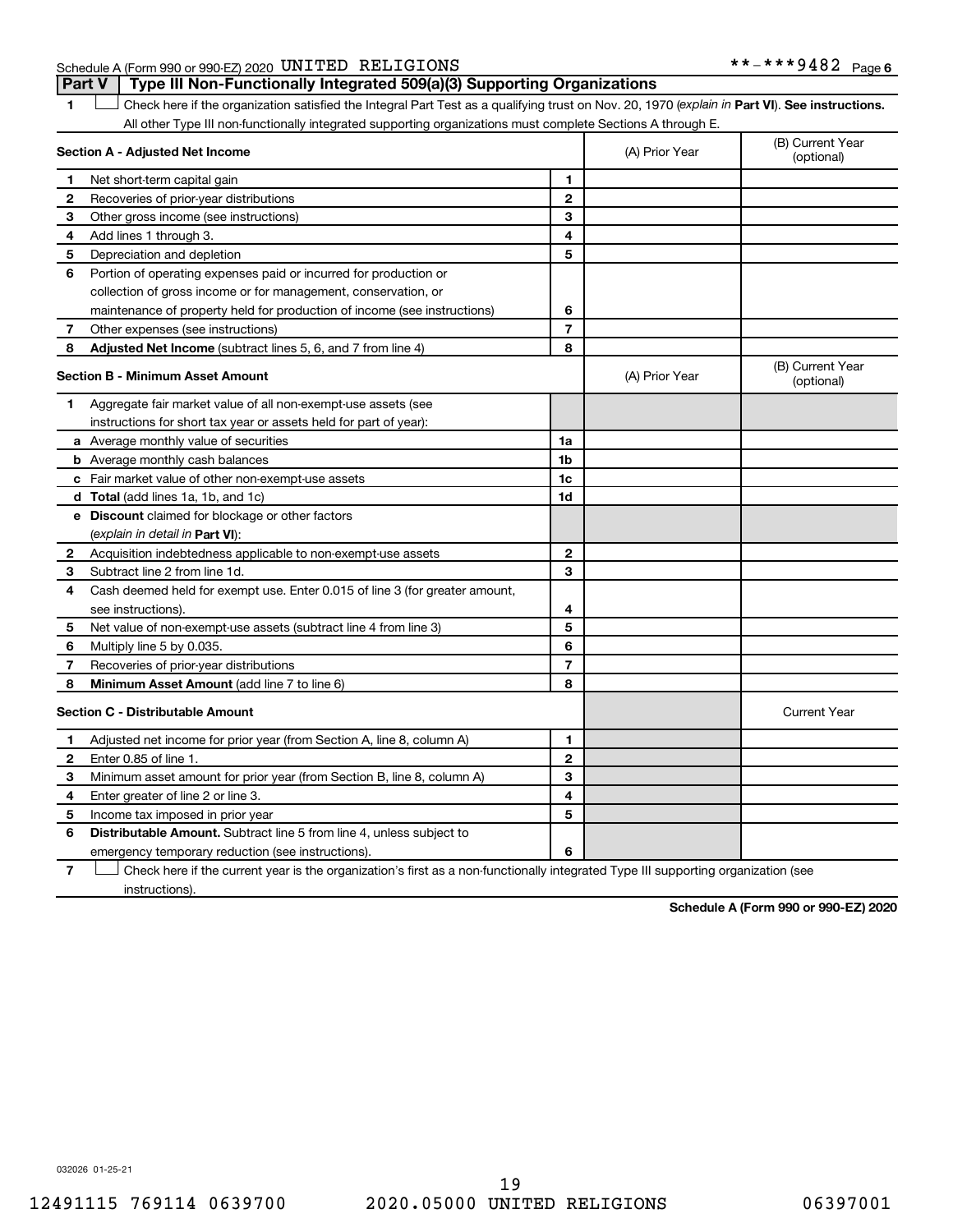| <b>Part V</b> | Type III Non-Functionally Integrated 509(a)(3) Supporting Organizations (continued)        |                                    |                                               |    |                                                  |
|---------------|--------------------------------------------------------------------------------------------|------------------------------------|-----------------------------------------------|----|--------------------------------------------------|
|               | <b>Section D - Distributions</b>                                                           |                                    |                                               |    | <b>Current Year</b>                              |
| 1             | Amounts paid to supported organizations to accomplish exempt purposes                      |                                    |                                               | 1  |                                                  |
| 2             | Amounts paid to perform activity that directly furthers exempt purposes of supported       |                                    |                                               |    |                                                  |
|               | organizations, in excess of income from activity                                           |                                    |                                               | 2  |                                                  |
| 3             | Administrative expenses paid to accomplish exempt purposes of supported organizations      |                                    |                                               | 3  |                                                  |
| 4             | Amounts paid to acquire exempt-use assets                                                  |                                    |                                               | 4  |                                                  |
| 5             | Qualified set-aside amounts (prior IRS approval required - provide details in Part VI)     |                                    |                                               | 5  |                                                  |
| 6             | Other distributions ( <i>describe in Part VI</i> ). See instructions.                      |                                    |                                               | 6  |                                                  |
| 7             | Total annual distributions. Add lines 1 through 6.                                         |                                    |                                               | 7  |                                                  |
| 8             | Distributions to attentive supported organizations to which the organization is responsive |                                    |                                               |    |                                                  |
|               | (provide details in Part VI). See instructions.                                            |                                    |                                               | 8  |                                                  |
| 9             | Distributable amount for 2020 from Section C, line 6                                       |                                    |                                               | 9  |                                                  |
| 10            | Line 8 amount divided by line 9 amount                                                     |                                    |                                               | 10 |                                                  |
|               | <b>Section E - Distribution Allocations (see instructions)</b>                             | (i)<br><b>Excess Distributions</b> | (ii)<br><b>Underdistributions</b><br>Pre-2020 |    | (iii)<br><b>Distributable</b><br>Amount for 2020 |
| 1             | Distributable amount for 2020 from Section C, line 6                                       |                                    |                                               |    |                                                  |
| 2             | Underdistributions, if any, for years prior to 2020 (reason-                               |                                    |                                               |    |                                                  |
|               | able cause required - explain in Part VI). See instructions.                               |                                    |                                               |    |                                                  |
| 3             | Excess distributions carryover, if any, to 2020                                            |                                    |                                               |    |                                                  |
|               | a From 2015                                                                                |                                    |                                               |    |                                                  |
|               | <b>b</b> From 2016                                                                         |                                    |                                               |    |                                                  |
|               | c From 2017                                                                                |                                    |                                               |    |                                                  |
|               | d From 2018                                                                                |                                    |                                               |    |                                                  |
|               | e From 2019                                                                                |                                    |                                               |    |                                                  |
|               | f Total of lines 3a through 3e                                                             |                                    |                                               |    |                                                  |
|               | g Applied to underdistributions of prior years                                             |                                    |                                               |    |                                                  |
|               | <b>h</b> Applied to 2020 distributable amount                                              |                                    |                                               |    |                                                  |
| Ť.            | Carryover from 2015 not applied (see instructions)                                         |                                    |                                               |    |                                                  |
|               | Remainder. Subtract lines 3g, 3h, and 3i from line 3f.                                     |                                    |                                               |    |                                                  |
| 4             | Distributions for 2020 from Section D,                                                     |                                    |                                               |    |                                                  |
|               | line $7:$                                                                                  |                                    |                                               |    |                                                  |
|               | a Applied to underdistributions of prior years                                             |                                    |                                               |    |                                                  |
|               | <b>b</b> Applied to 2020 distributable amount                                              |                                    |                                               |    |                                                  |
|               | c Remainder. Subtract lines 4a and 4b from line 4.                                         |                                    |                                               |    |                                                  |
| 5             | Remaining underdistributions for years prior to 2020, if                                   |                                    |                                               |    |                                                  |
|               | any. Subtract lines 3g and 4a from line 2. For result greater                              |                                    |                                               |    |                                                  |
|               | than zero, explain in Part VI. See instructions.                                           |                                    |                                               |    |                                                  |
| 6             | Remaining underdistributions for 2020. Subtract lines 3h                                   |                                    |                                               |    |                                                  |
|               | and 4b from line 1. For result greater than zero, explain in                               |                                    |                                               |    |                                                  |
|               | <b>Part VI.</b> See instructions.                                                          |                                    |                                               |    |                                                  |
| 7             | Excess distributions carryover to 2021. Add lines 3j                                       |                                    |                                               |    |                                                  |
|               | and 4c.                                                                                    |                                    |                                               |    |                                                  |
| 8             | Breakdown of line 7:                                                                       |                                    |                                               |    |                                                  |
|               | a Excess from 2016                                                                         |                                    |                                               |    |                                                  |
|               | <b>b</b> Excess from 2017                                                                  |                                    |                                               |    |                                                  |
|               | c Excess from 2018                                                                         |                                    |                                               |    |                                                  |
|               | d Excess from 2019                                                                         |                                    |                                               |    |                                                  |
|               | e Excess from 2020                                                                         |                                    |                                               |    |                                                  |

**Schedule A (Form 990 or 990-EZ) 2020**

032027 01-25-21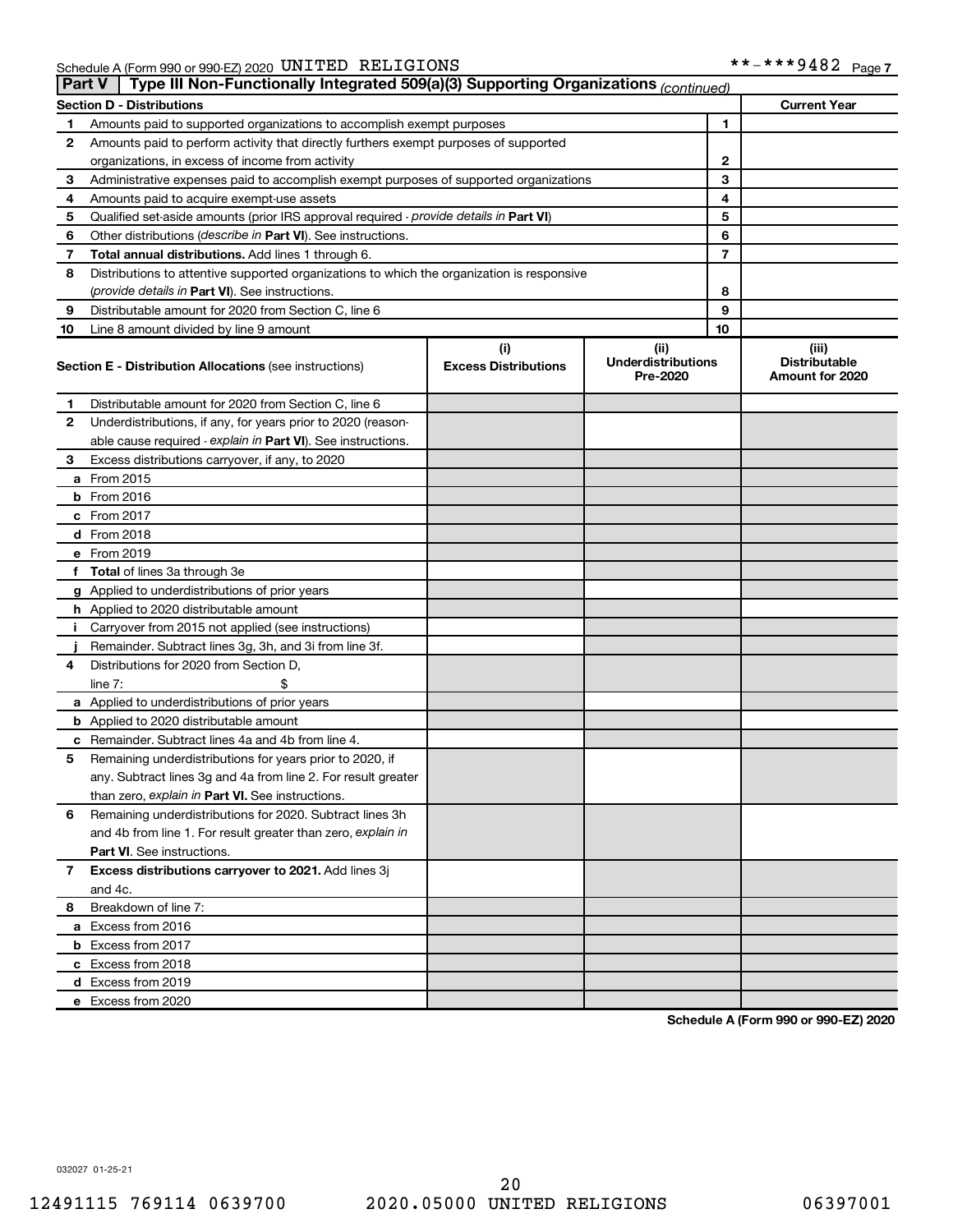### Schedule A (Form 990 or 990-EZ) 2020 UNITED RELIGIONS Associated a material of the state of the Page UNITED RELIGIONS \*\*-\*\*\*9482

| <b>Part VI</b>          | <b>Supplemental Information.</b> Provide the explanations required by Part II, line 10; Part II, line 17a or 17b; Part III, line 12;<br>Part IV, Section A, lines 1, 2, 3b, 3c, 4b, 4c, 5a, 6, 9a, 9b, 9c, 11a, 11b, and 11c; Part IV,<br>Section D, lines 5, 6, and 8; and Part V, Section E, lines 2, 5, and 6. Also complete this part for any additional information. |
|-------------------------|---------------------------------------------------------------------------------------------------------------------------------------------------------------------------------------------------------------------------------------------------------------------------------------------------------------------------------------------------------------------------|
| (See instructions.)     |                                                                                                                                                                                                                                                                                                                                                                           |
|                         |                                                                                                                                                                                                                                                                                                                                                                           |
|                         |                                                                                                                                                                                                                                                                                                                                                                           |
|                         |                                                                                                                                                                                                                                                                                                                                                                           |
|                         |                                                                                                                                                                                                                                                                                                                                                                           |
|                         |                                                                                                                                                                                                                                                                                                                                                                           |
|                         |                                                                                                                                                                                                                                                                                                                                                                           |
|                         |                                                                                                                                                                                                                                                                                                                                                                           |
|                         |                                                                                                                                                                                                                                                                                                                                                                           |
|                         |                                                                                                                                                                                                                                                                                                                                                                           |
|                         |                                                                                                                                                                                                                                                                                                                                                                           |
|                         |                                                                                                                                                                                                                                                                                                                                                                           |
|                         |                                                                                                                                                                                                                                                                                                                                                                           |
|                         |                                                                                                                                                                                                                                                                                                                                                                           |
|                         |                                                                                                                                                                                                                                                                                                                                                                           |
|                         |                                                                                                                                                                                                                                                                                                                                                                           |
|                         |                                                                                                                                                                                                                                                                                                                                                                           |
|                         |                                                                                                                                                                                                                                                                                                                                                                           |
|                         |                                                                                                                                                                                                                                                                                                                                                                           |
|                         |                                                                                                                                                                                                                                                                                                                                                                           |
|                         |                                                                                                                                                                                                                                                                                                                                                                           |
|                         |                                                                                                                                                                                                                                                                                                                                                                           |
|                         |                                                                                                                                                                                                                                                                                                                                                                           |
|                         |                                                                                                                                                                                                                                                                                                                                                                           |
|                         |                                                                                                                                                                                                                                                                                                                                                                           |
|                         |                                                                                                                                                                                                                                                                                                                                                                           |
|                         |                                                                                                                                                                                                                                                                                                                                                                           |
|                         |                                                                                                                                                                                                                                                                                                                                                                           |
|                         |                                                                                                                                                                                                                                                                                                                                                                           |
| 032028 01-25-21         | Schedule A (Form 990 or 990-EZ) 2020                                                                                                                                                                                                                                                                                                                                      |
| 12491115 769114 0639700 | 21<br>2020.05000 UNITED RELIGIONS<br>06397001                                                                                                                                                                                                                                                                                                                             |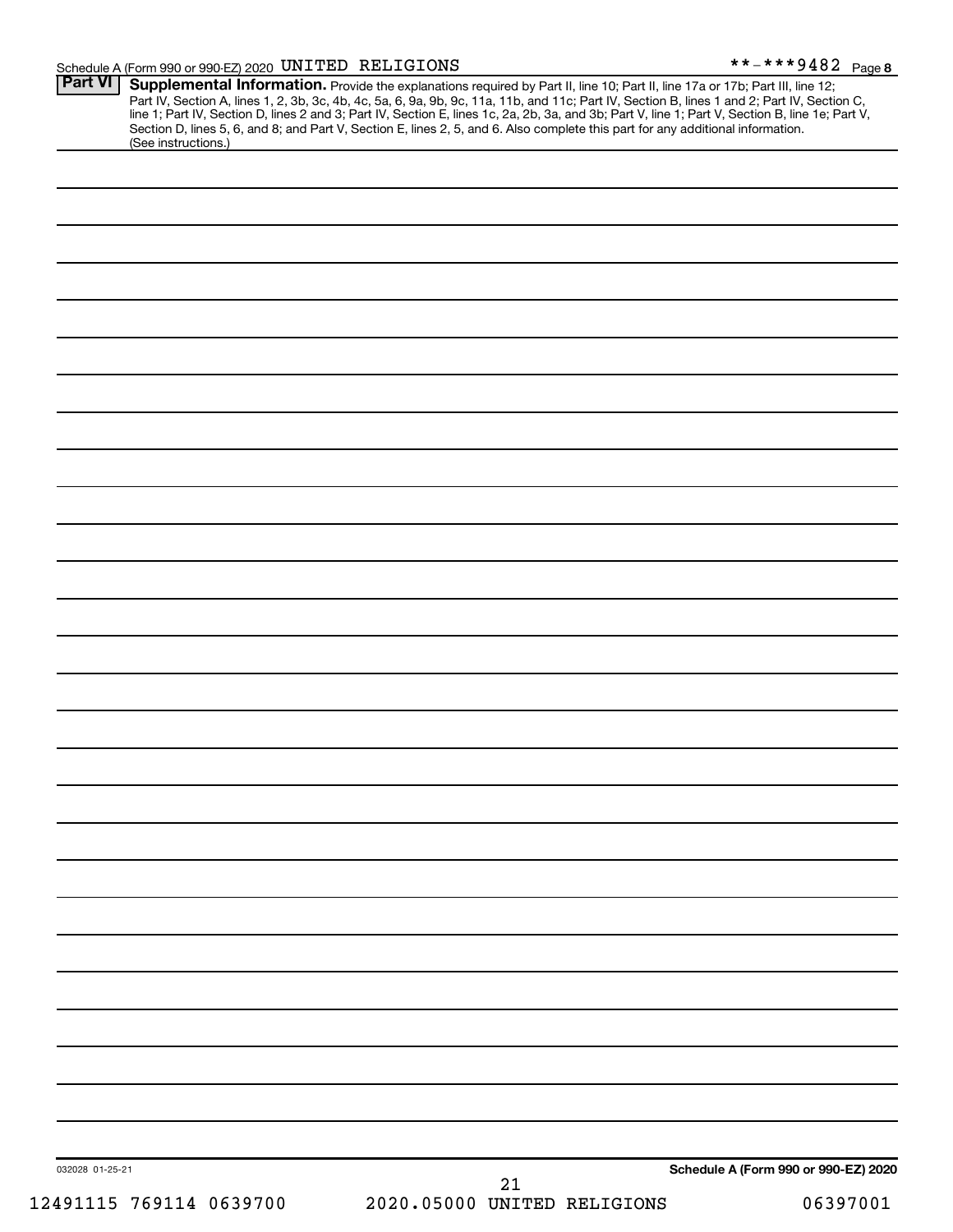## **Identification of Excess Contributions Included on Part II, Line 5 Schedule A <sup>2020</sup>**

### **\*\* Do Not File \*\* \*\*\* Not Open to Public Inspection \*\*\***

| <b>Contributor's Name</b>                                 | <b>Total</b><br><b>Contributions</b> | <b>Excess</b><br><b>Contributions</b> |
|-----------------------------------------------------------|--------------------------------------|---------------------------------------|
| STORM CASTLE FOUNDATION                                   | 310,000.                             | 21,186.                               |
| KRAMER FAMILY FOUNDATION                                  | 755,000.                             | 466,186.                              |
| RUPERT H. JOHNSON, JR. FOUNDATION                         | 723,666.                             | 434,852.                              |
| S. D. BECHTEL, JR. FOUNDATION                             | 1,500,000.                           | 1, 211, 186.                          |
| GEORGE MARCUS                                             | 1,000,000.                           | 711,186.                              |
|                                                           |                                      |                                       |
|                                                           |                                      |                                       |
|                                                           |                                      |                                       |
|                                                           |                                      |                                       |
|                                                           |                                      |                                       |
|                                                           |                                      |                                       |
|                                                           |                                      |                                       |
|                                                           |                                      |                                       |
|                                                           |                                      |                                       |
|                                                           |                                      |                                       |
|                                                           |                                      |                                       |
|                                                           |                                      |                                       |
|                                                           |                                      |                                       |
|                                                           |                                      |                                       |
|                                                           |                                      |                                       |
|                                                           |                                      |                                       |
|                                                           |                                      |                                       |
|                                                           |                                      |                                       |
| Total Excess Contributions to Schedule A, Part II, Line 5 |                                      | 2,844,596.                            |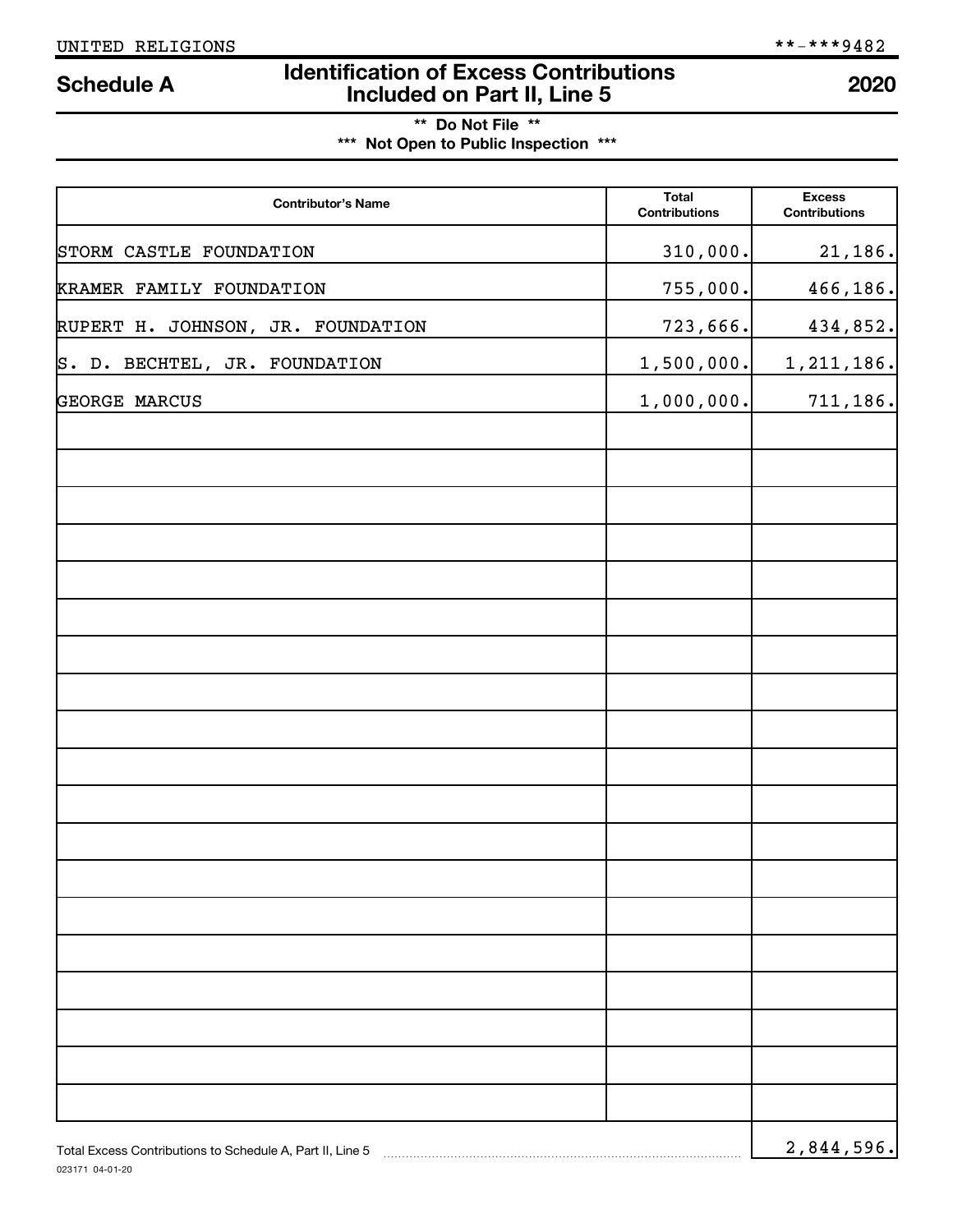Name of the organization

Department of the Treasury Internal Revenue Service

# **Schedule B Schedule of Contributors**

**or 990-PF) | Attach to Form 990, Form 990-EZ, or Form 990-PF. | Go to www.irs.gov/Form990 for the latest information.** OMB No. 1545-0047

**2020**

**Employer identification number**

| <b>Organization type (check one):</b> |                                                                                    |
|---------------------------------------|------------------------------------------------------------------------------------|
| Filers of:                            | Section:                                                                           |
| Form 990 or 990-EZ                    | $\lfloor x \rfloor$ 501(c)( 3) (enter number) organization                         |
|                                       | $4947(a)(1)$ nonexempt charitable trust <b>not</b> treated as a private foundation |
|                                       | 527 political organization                                                         |
| Form 990-PF                           | 501(c)(3) exempt private foundation                                                |
|                                       | 4947(a)(1) nonexempt charitable trust treated as a private foundation              |
|                                       | 501(c)(3) taxable private foundation                                               |
|                                       |                                                                                    |

Check if your organization is covered by the General Rule or a Special Rule.

**Note:**  Only a section 501(c)(7), (8), or (10) organization can check boxes for both the General Rule and a Special Rule. See instructions.

### **General Rule**

**K** For an organization filing Form 990, 990-EZ, or 990-PF that received, during the year, contributions totaling \$5,000 or more (in money or property) from any one contributor. Complete Parts I and II. See instructions for determining a contributor's total contributions.

### **Special Rules**

 $\Box$ 

- any one contributor, during the year, total contributions of the greater of (1) \$5,000; or (2) 2% of the amount on (i) Form 990, Part VIII, line 1h; For an organization described in section 501(c)(3) filing Form 990 or 990-EZ that met the 33 1/3% support test of the regulations under sections 509(a)(1) and 170(b)(1)(A)(vi), that checked Schedule A (Form 990 or 990-EZ), Part II, line 13, 16a, or 16b, and that received from or (ii) Form 990-EZ, line 1. Complete Parts I and II.  $\Box$
- For an organization described in section 501(c)(7), (8), or (10) filing Form 990 or 990-EZ that received from any one contributor, during the year, total contributions of more than \$1,000 exclusively for religious, charitable, scientific, literary, or educational purposes, or for the prevention of cruelty to children or animals. Complete Parts I (entering "N/A" in column (b) instead of the contributor name and address), II, and III.  $\Box$

purpose. Don't complete any of the parts unless the General Rule applies to this organization because it received nonexclusively year, contributions exclusively for religious, charitable, etc., purposes, but no such contributions totaled more than \$1,000. If this box is checked, enter here the total contributions that were received during the year for an exclusively religious, charitable, etc., For an organization described in section 501(c)(7), (8), or (10) filing Form 990 or 990-EZ that received from any one contributor, during the religious, charitable, etc., contributions totaling \$5,000 or more during the year  $~\ldots\ldots\ldots\ldots\ldots\ldots\ldots\ldots\blacktriangleright~$ \$

**Caution:**  An organization that isn't covered by the General Rule and/or the Special Rules doesn't file Schedule B (Form 990, 990-EZ, or 990-PF),  **must** but it answer "No" on Part IV, line 2, of its Form 990; or check the box on line H of its Form 990-EZ or on its Form 990-PF, Part I, line 2, to certify that it doesn't meet the filing requirements of Schedule B (Form 990, 990-EZ, or 990-PF).

**For Paperwork Reduction Act Notice, see the instructions for Form 990, 990-EZ, or 990-PF. Schedule B (Form 990, 990-EZ, or 990-PF) (2020)** LHA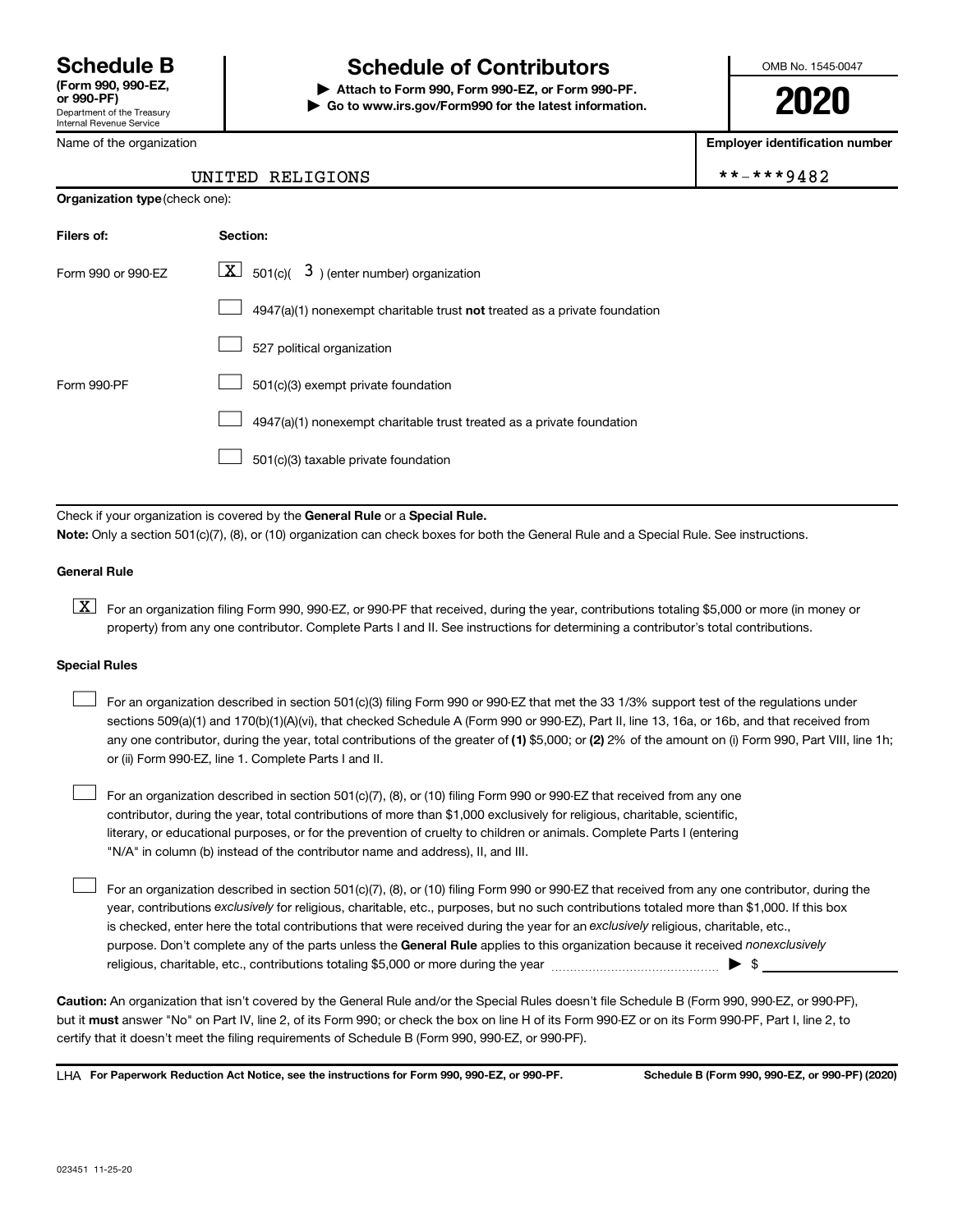Name of organization

**Employer identification number**

### UNITED RELIGIONS  $\begin{array}{ccc} & & & \ast \ast \ast \ast \ast & 9482 \\ \end{array}$

| Part I          | <b>Contributors</b> (see instructions). Use duplicate copies of Part I if additional space is needed.          |                                   |                                                                                                           |
|-----------------|----------------------------------------------------------------------------------------------------------------|-----------------------------------|-----------------------------------------------------------------------------------------------------------|
| (a)<br>No.      | (b)<br>Name, address, and ZIP + 4                                                                              | (c)<br><b>Total contributions</b> | (d)<br>Type of contribution                                                                               |
| 1               | MR. WILLIAM P. FULLER AND MS. JENNIFER<br><b>BECKETT</b><br>2076 VALLEJO STREET<br>SAN FRANCISCO, CA 94123     | 7,041.<br>$\frac{1}{2}$           | Person<br>Payroll<br>区<br>Noncash<br>(Complete Part II for<br>noncash contributions.)                     |
| (a)<br>No.      | (b)                                                                                                            | (c)<br><b>Total contributions</b> | (d)<br>Type of contribution                                                                               |
| 2               | Name, address, and ZIP + 4<br>COMMUNITY FOUNDATION OF GREATER<br>MEMPHIS                                       |                                   | $\mathbf{X}$<br>Person<br><b>Payroll</b>                                                                  |
|                 | 1900 UNION AVENUE<br>MEMPHIS, TN 38104                                                                         | 266,676.<br>$\frac{1}{2}$         | Noncash<br>(Complete Part II for<br>noncash contributions.)                                               |
| (a)<br>No.      | (b)<br>Name, address, and ZIP + 4                                                                              | (c)<br><b>Total contributions</b> | (d)<br>Type of contribution                                                                               |
| 3               | S. D. BECHTEL, JR. FOUNDATION<br>P. O. BOX 193809<br>SAN FRANCISCO, CA 94119-3809                              | 100,000.<br>$\frac{1}{2}$         | $\mathbf{X}$<br>Person<br>Payroll<br>Noncash<br>(Complete Part II for<br>noncash contributions.)          |
| (a)<br>No.      | (b)<br>Name, address, and ZIP + 4                                                                              | (c)<br><b>Total contributions</b> | (d)<br>Type of contribution                                                                               |
| 4               | JOHN AND MARCIA GOLDMAN PHILANTHROPIC<br><b>FUND</b><br>101 SECOND STREET, STE 1625<br>SAN FRANCISCO, CA 94105 | 10,000.<br>$\$\$                  | $\mathbf{X}$<br>Person<br>Payroll<br><b>Noncash</b><br>(Complete Part II for<br>noncash contributions.)   |
| (a)<br>No.      | (b)<br>Name, address, and ZIP + 4                                                                              | (c)<br><b>Total contributions</b> | (d)<br>Type of contribution                                                                               |
| 5               | MS. GWINNETH BEREXA AND MR.<br><b>STEVEN</b><br><b>BEREXA</b><br>2355 THOMAS AVE., #1602<br>DALLAS, TX 75201   | 11,100.<br>\$                     | $\overline{\text{X}}$<br>Person<br>Payroll<br>Noncash<br>(Complete Part II for<br>noncash contributions.) |
| (a)<br>No.      | (b)<br>Name, address, and ZIP + 4                                                                              | (c)<br><b>Total contributions</b> | (d)<br>Type of contribution                                                                               |
| 6               | ROSELYNE C. SWIG<br>MRS.<br>WASHINGTON STREET<br>3710<br>SAN FRANCISCO, CA 94118                               | 10,000.<br>\$                     | <u>x</u><br>Person<br>Payroll<br>Noncash<br>(Complete Part II for<br>noncash contributions.)              |
| 023452 11-25-20 |                                                                                                                |                                   | Schedule B (Form 990, 990-EZ, or 990-PF) (2020)                                                           |

12491115 769114 0639700 2020.05000 UNITED RELIGIONS 06397001 23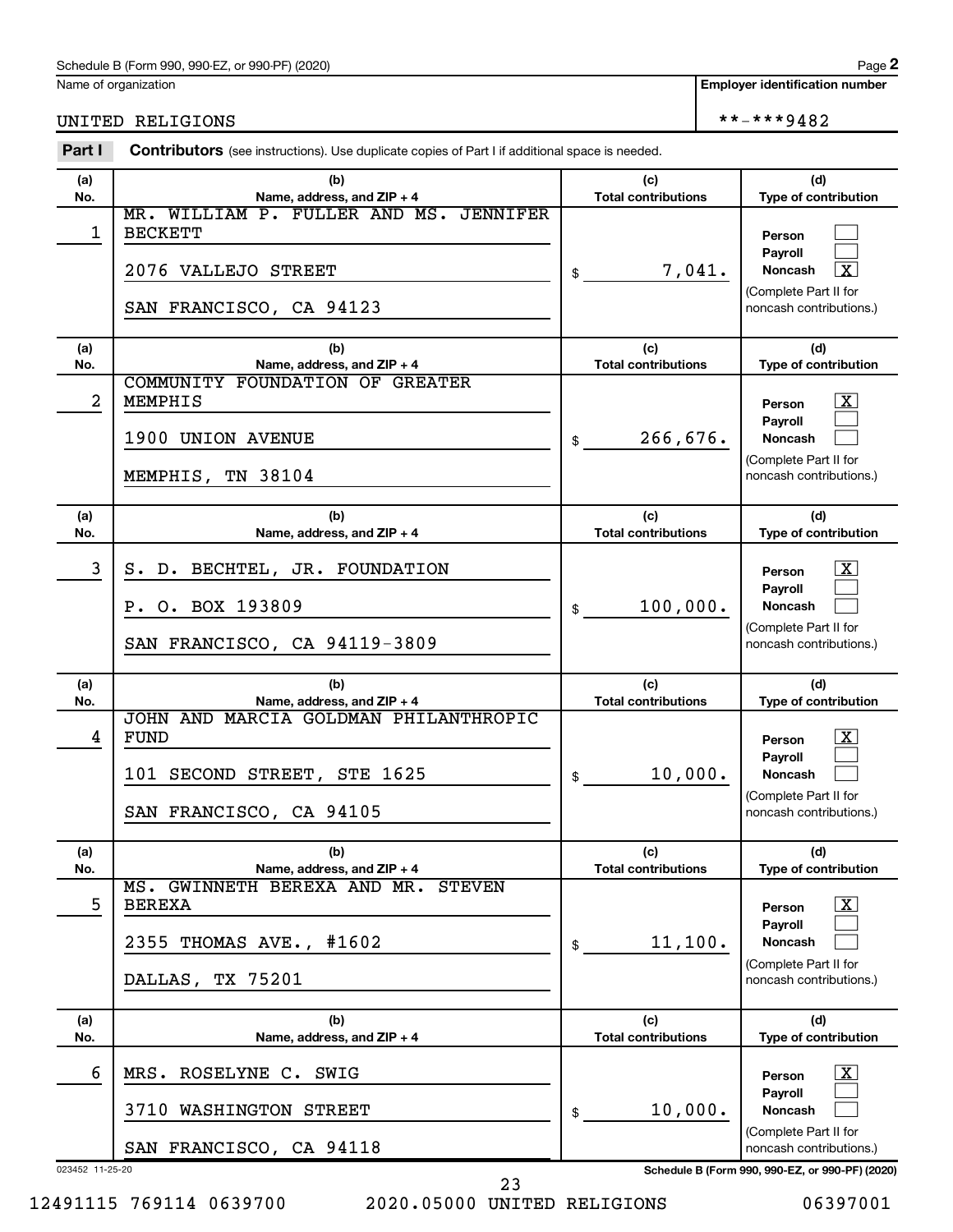Name of organization

UNITED RELIGIONS \*\*-\*\*\*9482

### 023452 11-25-20 **Schedule B (Form 990, 990-EZ, or 990-PF) (2020) (a) No. (b) Name, address, and ZIP + 4 (c) Total contributions (d) Type of contribution Person Payroll Noncash (a) No. (b) Name, address, and ZIP + 4 (c) Total contributions (d) Type of contribution Person Payroll Noncash (a) No. (b) Name, address, and ZIP + 4 (c) Total contributions (d) Type of contribution Person Payroll Noncash (a) No. (b) Name, address, and ZIP + 4 (c) Total contributions (d) Type of contribution Person Payroll Noncash (a) No. (b) Name, address, and ZIP + 4 (c) Total contributions (d) Type of contribution Person Payroll Noncash (a) No. (b) Name, address, and ZIP + 4 (c) Total contributions (d) Type of contribution Person Payroll Noncash Part I** Contributors (see instructions). Use duplicate copies of Part I if additional space is needed. \$ (Complete Part II for noncash contributions.) \$ (Complete Part II for noncash contributions.) \$ (Complete Part II for noncash contributions.) \$ (Complete Part II for noncash contributions.) \$ (Complete Part II for noncash contributions.) \$ (Complete Part II for noncash contributions.) †  $\Box$  $\Box$  $\overline{\mathbf{X}}$  $\Box$  $\Box$  $\boxed{\textbf{X}}$  $\Box$  $\Box$  $\boxed{\textbf{X}}$  $\Box$  $\Box$  $\boxed{\textbf{X}}$  $\Box$  $\Box$  $\boxed{\textbf{X}}$  $\Box$  $\Box$ 7 THE STEPHEN AND MARGARET GILL FAMILY FOUNDATION X  $32$  FLOOD CIRCLE  $\begin{array}{ccc} 32 & 30,000. \end{array}$ ATHERTON, CA 94027 8 | MARY CRANSTON P.O. BOX 29242  $\vert$  \$9,000. SAN FRANCISCO, CA 94129 9 | SUZANNE SISKEL P.O. BOX 29242 11,050. SAN FRANCISCO, CA 94129 10 JOHN WEISER X P.O. BOX 29242 11,000. SAN FRANCISCO, CA 94129 11 ENSEMBLE CAPITAL MGMT X **P.O.** BOX 29242  $\vert$  s 8,100. SAN FRANCISCO, CA 94129 12 LAURETTE VERBINSKI X P.O. BOX 29242 10,000. SAN FRANCISCO, CA 94129

12491115 769114 0639700 2020.05000 UNITED RELIGIONS 06397001

24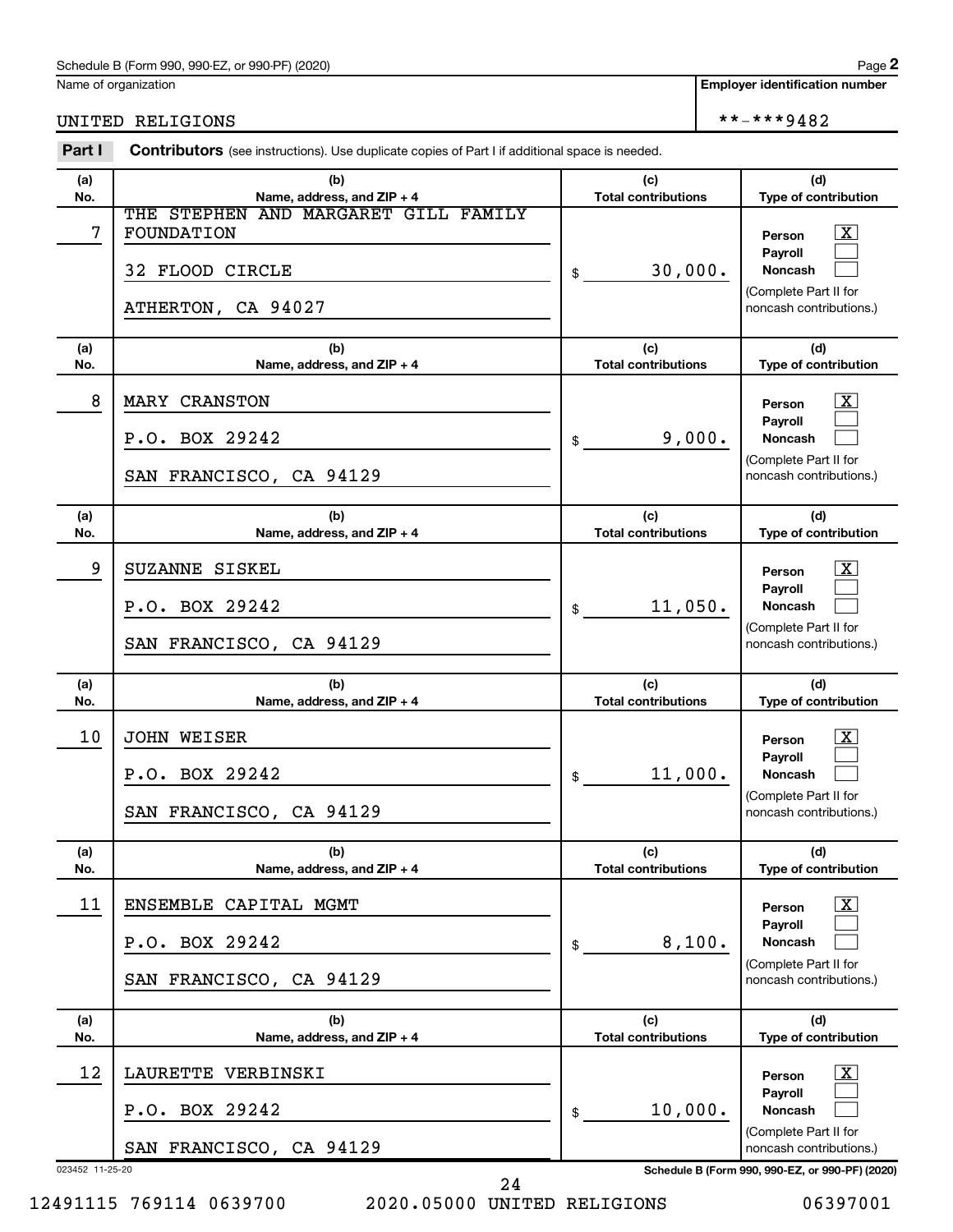### Schedule B (Form 990, 990-EZ, or 990-PF) (2020)

Name of organization

**Employer identification number**

|            | UNITED RELIGIONS                                                                                      |                                   | **-***9482                                                                                                                                    |
|------------|-------------------------------------------------------------------------------------------------------|-----------------------------------|-----------------------------------------------------------------------------------------------------------------------------------------------|
| Part I     | <b>Contributors</b> (see instructions). Use duplicate copies of Part I if additional space is needed. |                                   |                                                                                                                                               |
| (a)<br>No. | (b)<br>Name, address, and ZIP + 4                                                                     | (c)<br><b>Total contributions</b> | (d)<br>Type of contribution                                                                                                                   |
| 13         | GEORGE MARCUS<br>P.O. BOX 29242<br>SAN FRANCISCO, CA 94129                                            | 1,000,000.<br>\$                  | x<br>Person<br><b>Pavroll</b><br>Noncash<br>(Complete Part II for<br>noncash contributions.)                                                  |
| (a)<br>No. | (b)<br>Name, address, and ZIP + 4                                                                     | (c)<br><b>Total contributions</b> | (d)<br>Type of contribution                                                                                                                   |
| 14         | HERBST FOUNDATION<br>P.O. BOX 29242<br>SAN FRANCISCO, CA 94129                                        | 5,000.<br>\$                      | X<br>Person<br>Payroll<br><b>Noncash</b><br>(Complete Part II for<br>noncash contributions.)                                                  |
| (a)<br>No. | (b)<br>Name, address, and ZIP + 4                                                                     | (c)<br><b>Total contributions</b> | (d)<br>Type of contribution                                                                                                                   |
| 15         | J.R.<br><b>COLEMAN</b><br>P.O. BOX 29242<br>SAN FRANCISCO, CA 94129                                   | 27,007.<br>\$                     | $\overline{\mathbf{X}}$<br>Person<br>Payroll<br>$\overline{\mathbf{x}}$<br><b>Noncash</b><br>(Complete Part II for<br>noncash contributions.) |
| (a)<br>No. | (b)<br>Name, address, and ZIP + 4                                                                     | (c)<br><b>Total contributions</b> | (d)<br>Type of contribution                                                                                                                   |
| 16         | KRAMER FAMILY FOUNDATION<br>P.O. BOX 29242                                                            | 1,000,000.<br>\$                  | x<br>Person<br>Payroll<br><b>Noncash</b>                                                                                                      |

| 12491115 769114 0639700 |  |  |
|-------------------------|--|--|
|                         |  |  |

 $18$  | BOS INVEST

**(b) Name, address, and ZIP + 4**

SAN FRANCISCO, CA 94129

SAN FRANCISCO, CA 94129

SAN FRANCISCO, CA 94129

17 | THE STIFTUNG AUXILIUM FOUNDATION

**(b) Name, address, and ZIP + 4**

**P.O.** BOX 29242  $\frac{1}{3}$  22,300.

**P.O.** BOX 29242  $\vert \text{ }$  5,000.

**(a) No.**

**(a) No.**

023452 11-25-20 **Schedule B (Form 990, 990-EZ, or 990-PF) (2020)**

**(c) Total contributions**

\$

\$

**(c) Total contributions**

12491115 769114 0639700 2020.05000 UNITED RELIGIONS 06397001 25

 $\boxed{\text{X}}$  $\Box$  $\Box$ 

**(d) Type of contribution**

 $\boxed{\text{X}}$  $\Box$  $\Box$ 

(Complete Part II for noncash contributions.)

**(d) Type of contribution**

(Complete Part II for noncash contributions.)

**Person Payroll Noncash**

**Person Payroll Noncash**

(Complete Part II for noncash contributions.)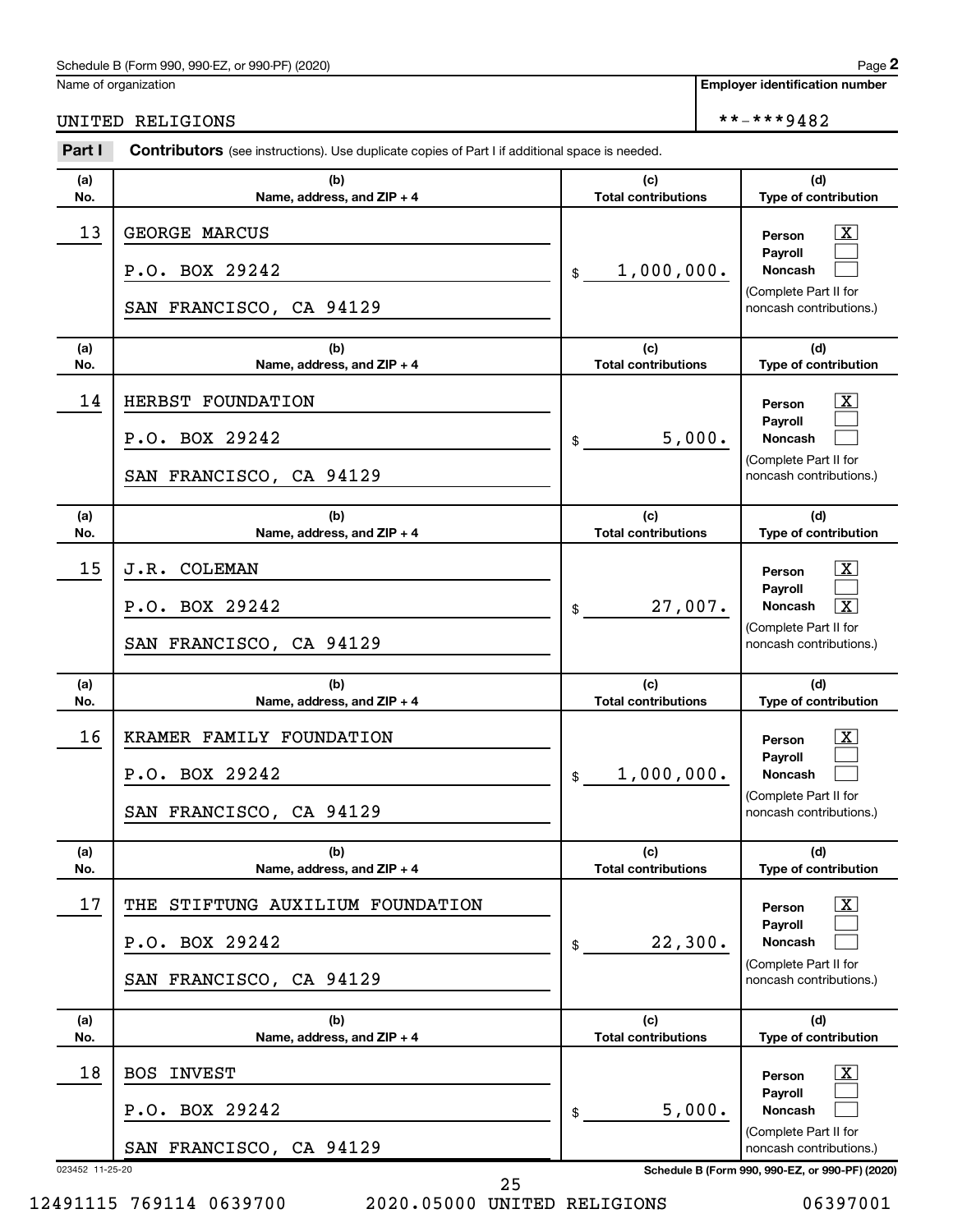### Schedule B (Form 990, 990-EZ, or 990-PF) (2020)

Name of organization

| Part I          | <b>Contributors</b> (see instructions). Use duplicate copies of Part I if additional space is needed.      |                                   |                                                                                                  |
|-----------------|------------------------------------------------------------------------------------------------------------|-----------------------------------|--------------------------------------------------------------------------------------------------|
| (a)             | (b)                                                                                                        | (c)<br><b>Total contributions</b> | (d)<br>Type of contribution                                                                      |
| No.<br>19       | Name, address, and ZIP + 4<br>NEIL JUBALI<br>1990 N. CALIFORNIA BLVD., 8TH FLOOR<br>WALNUT CREEK, CA 94596 | 5,000.<br>\$                      | $\mathbf{X}$<br>Person<br>Pavroll<br>Noncash<br>(Complete Part II for<br>noncash contributions.) |
| (a)             | (b)                                                                                                        | (c)<br><b>Total contributions</b> | (d)<br>Type of contribution                                                                      |
| No.<br>20       | Name, address, and ZIP + 4<br>PATRICK AND SHEILA GROSS<br>7401 GLENBROOK ROAD<br>BETHESDA, MD 20814        | 5,000.<br>\$                      | $\mathbf{X}$<br>Person<br>Payroll<br>Noncash<br>(Complete Part II for<br>noncash contributions.) |
| (a)<br>No.      | (b)<br>Name, address, and ZIP + 4                                                                          | (c)<br><b>Total contributions</b> | (d)<br>Type of contribution                                                                      |
| 21              | RICHARD LIVERMORE<br>P.O. BOX 7583<br>MENLO PARK, CA 94026                                                 | 5,000.<br>\$                      | $\mathbf{X}$<br>Person<br>Payroll<br>Noncash<br>(Complete Part II for<br>noncash contributions.) |
| (a)<br>No.      | (b)<br>Name, address, and ZIP + 4                                                                          | (c)<br><b>Total contributions</b> | (d)<br>Type of contribution                                                                      |
| 22              | WILLIAM AND MARY SWING<br>601 LAUREL AVENUE, APT. 802<br>SAN MATEO, CA 94401                               | 9,300.<br>\$                      | $\mathbf{X}$<br>Person<br>Payroll<br>Noncash<br>(Complete Part II for<br>noncash contributions.) |
| (a)<br>No.      | (b)<br>Name, address, and ZIP + 4                                                                          | (c)<br><b>Total contributions</b> | (d)<br>Type of contribution                                                                      |
| 23              | JUDITH GADALDI<br>61 SHORE VIEW AVENUE<br>SAN FRANCISCO, CA 94121                                          | 8,500.<br>\$                      | x<br>Person<br>Payroll<br><b>Noncash</b><br>(Complete Part II for<br>noncash contributions.)     |
| (a)<br>No.      | (b)<br>Name, address, and ZIP + 4                                                                          | (c)<br><b>Total contributions</b> | (d)<br>Type of contribution                                                                      |
| 24              | PETER AND JANE CARPENTER<br>140 FOREST LANE<br>MENLO PARK, CA 94025                                        | 10,000.<br>\$                     | х<br>Person<br>Payroll<br>Noncash<br>(Complete Part II for<br>noncash contributions.)            |
| 023452 11-25-20 |                                                                                                            |                                   | Schedule B (Form 990, 990-EZ, or 990-PF) (2020)                                                  |

12491115 769114 0639700 2020.05000 UNITED RELIGIONS 06397001 26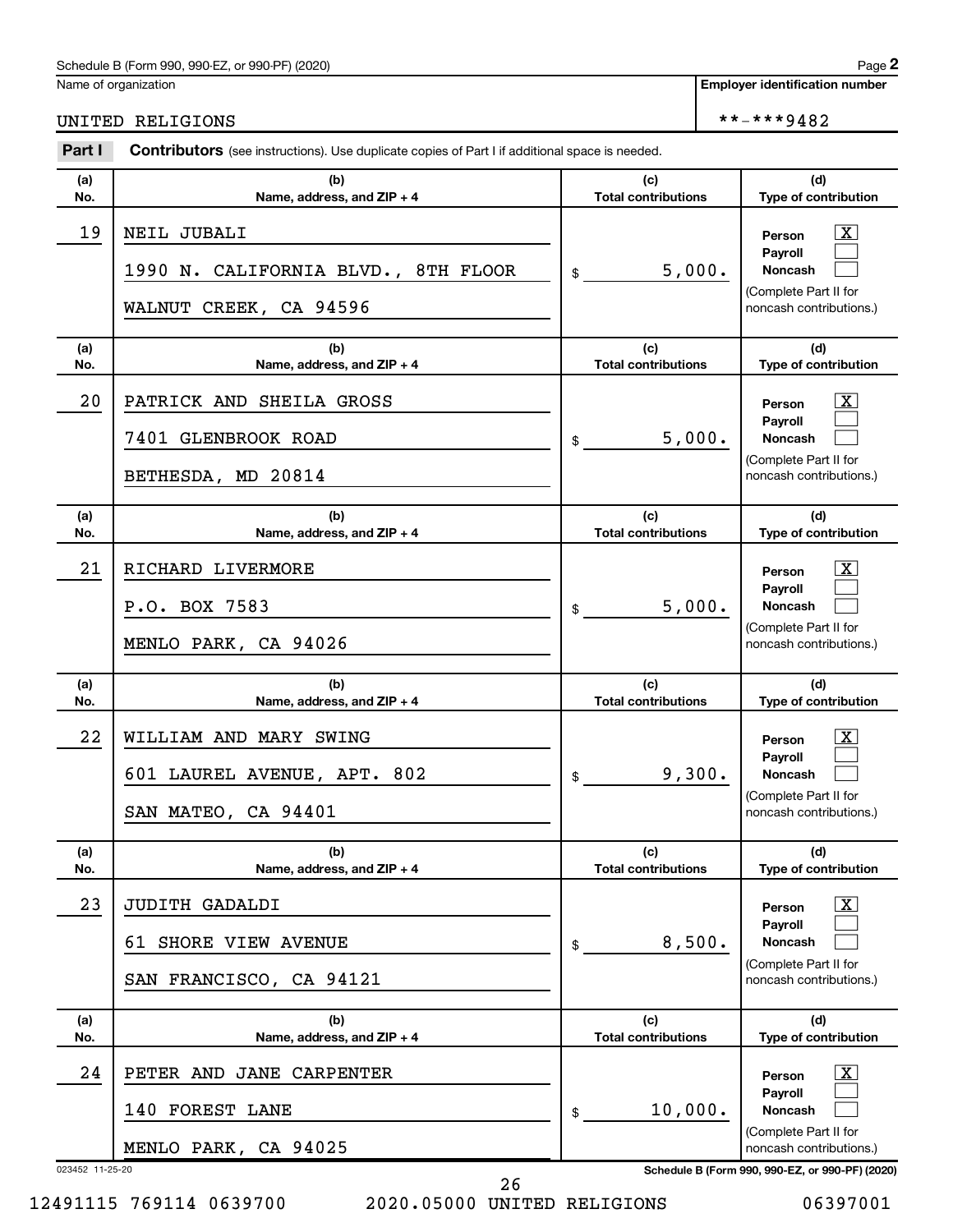### Schedule B (Form 990, 990-EZ, or 990-PF) (2020)

Name of organization

UNITED RELIGIONS \*\*-\*\*\*9482

| Part I          | Contributors (see instructions). Use duplicate copies of Part I if additional space is needed. |                                   |                                                                                                                                     |
|-----------------|------------------------------------------------------------------------------------------------|-----------------------------------|-------------------------------------------------------------------------------------------------------------------------------------|
| (a)<br>No.      | (b)<br>Name, address, and ZIP + 4                                                              | (c)<br><b>Total contributions</b> | (d)<br>Type of contribution                                                                                                         |
| 25              | <b>JAMES HORMEL</b><br>101 MISSION STREET, SUITE 1750<br>SAN FRANCISCO, CA 94105               | 12,000.<br>\$                     | $\mathbf{X}$<br>Person<br>Pavroll<br>Noncash<br>(Complete Part II for<br>noncash contributions.)                                    |
| (a)<br>No.      | (b)<br>Name, address, and ZIP + 4                                                              | (c)<br><b>Total contributions</b> | (d)<br>Type of contribution                                                                                                         |
| 26              | CHANDLER AND PAUL TAGLIABUE<br>5630 WISCONSIN AVENUE, APT. 503<br>CHEVY CHASE, MD 20815        | 25,000.<br>\$                     | $\mathbf{X}$<br>Person<br>Payroll<br><b>Noncash</b><br>(Complete Part II for<br>noncash contributions.)                             |
| (a)<br>No.      | (b)<br>Name, address, and ZIP + 4                                                              | (c)<br><b>Total contributions</b> | (d)<br>Type of contribution                                                                                                         |
| 27              | JOHN AND LESLIE MCQUOWN<br>19320 CARRIGER ROAD<br>SONOMA, CA 95476                             | 100,000.<br>\$                    | $\overline{\mathbf{X}}$<br>Person<br>Payroll<br><b>Noncash</b><br>(Complete Part II for<br>noncash contributions.)                  |
|                 | (b)                                                                                            |                                   |                                                                                                                                     |
| (a)<br>No.      | Name, address, and ZIP + 4                                                                     | (c)<br><b>Total contributions</b> | (d)<br>Type of contribution                                                                                                         |
| 28              | <b>ANONYMOUS</b><br>P.O. BOX 29242<br>SAN FRANCISCO, CA 94129                                  | 250,000.<br>\$                    | $\overline{\mathbf{X}}$<br>Person<br>Payroll<br><b>Noncash</b><br>(Complete Part II for<br>noncash contributions.)                  |
| (a)<br>No.      | (b)<br>Name, address, and ZIP + 4                                                              | (c)<br><b>Total contributions</b> | (d)<br>Type of contribution                                                                                                         |
|                 |                                                                                                | \$                                | Person<br>Payroll<br><b>Noncash</b><br>(Complete Part II for<br>noncash contributions.)                                             |
| (a)<br>No.      | (b)<br>Name, address, and ZIP + 4                                                              | (c)<br><b>Total contributions</b> | (d)<br>Type of contribution                                                                                                         |
| 023452 11-25-20 | 27                                                                                             | \$                                | Person<br>Payroll<br>Noncash<br>(Complete Part II for<br>noncash contributions.)<br>Schedule B (Form 990, 990-EZ, or 990-PF) (2020) |

12491115 769114 0639700 2020.05000 UNITED RELIGIONS 06397001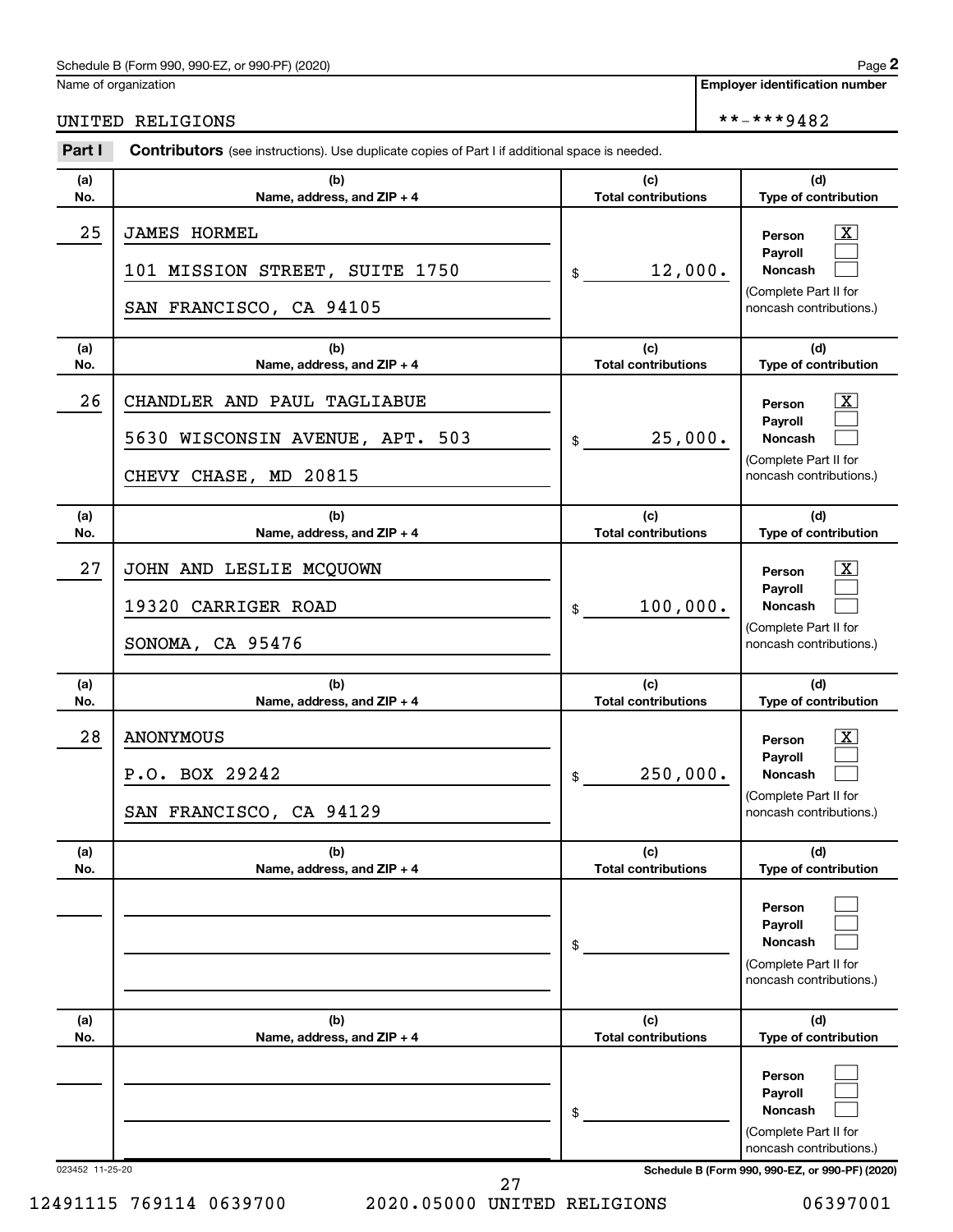| Schedule B (Form 990.<br>or 990-PF)<br>990-EZ<br>) (2020) | Page |
|-----------------------------------------------------------|------|
|                                                           |      |

Name of organization

**Employer identification number**

UNITED RELIGIONS \*\*-\*\*\*9482

| Part II                      | Noncash Property (see instructions). Use duplicate copies of Part II if additional space is needed. |                                                 |                                                 |
|------------------------------|-----------------------------------------------------------------------------------------------------|-------------------------------------------------|-------------------------------------------------|
| (a)<br>No.<br>from<br>Part I | (b)<br>Description of noncash property given                                                        | (c)<br>FMV (or estimate)<br>(See instructions.) | (d)<br>Date received                            |
|                              | <b>COMMON STOCK</b>                                                                                 |                                                 |                                                 |
| $\mathbf 1$                  |                                                                                                     |                                                 |                                                 |
|                              |                                                                                                     | 7,041.<br>\$                                    | 11/25/20                                        |
| (a)                          |                                                                                                     | (c)                                             |                                                 |
| No.<br>from                  | (b)<br>Description of noncash property given                                                        | FMV (or estimate)                               | (d)<br>Date received                            |
| Part I                       |                                                                                                     | (See instructions.)                             |                                                 |
|                              | <b>COMMON STOCK</b>                                                                                 |                                                 |                                                 |
| 15                           |                                                                                                     |                                                 |                                                 |
|                              |                                                                                                     | 27,007.<br>\$                                   | 02/28/20                                        |
|                              |                                                                                                     |                                                 |                                                 |
| (a)<br>No.                   |                                                                                                     | (c)                                             |                                                 |
| from                         | (b)<br>Description of noncash property given                                                        | FMV (or estimate)                               | (d)<br>Date received                            |
| Part I                       |                                                                                                     | (See instructions.)                             |                                                 |
|                              |                                                                                                     |                                                 |                                                 |
|                              |                                                                                                     |                                                 |                                                 |
|                              |                                                                                                     | \$                                              |                                                 |
|                              |                                                                                                     |                                                 |                                                 |
| (a)<br>No.                   | (b)                                                                                                 | (c)                                             | (d)                                             |
| from                         | Description of noncash property given                                                               | FMV (or estimate)<br>(See instructions.)        | Date received                                   |
| Part I                       |                                                                                                     |                                                 |                                                 |
|                              |                                                                                                     |                                                 |                                                 |
|                              |                                                                                                     |                                                 |                                                 |
|                              |                                                                                                     | \$                                              |                                                 |
|                              |                                                                                                     |                                                 |                                                 |
| (a)<br>No.                   | (b)                                                                                                 | (c)                                             | (d)                                             |
| from                         | Description of noncash property given                                                               | FMV (or estimate)<br>(See instructions.)        | Date received                                   |
| Part I                       |                                                                                                     |                                                 |                                                 |
|                              |                                                                                                     |                                                 |                                                 |
|                              |                                                                                                     |                                                 |                                                 |
|                              |                                                                                                     | \$                                              |                                                 |
|                              |                                                                                                     |                                                 |                                                 |
| (a)<br>No.                   | (b)                                                                                                 | (c)                                             | (d)                                             |
| from                         | Description of noncash property given                                                               | FMV (or estimate)<br>(See instructions.)        | Date received                                   |
| Part I                       |                                                                                                     |                                                 |                                                 |
|                              |                                                                                                     |                                                 |                                                 |
|                              |                                                                                                     |                                                 |                                                 |
|                              |                                                                                                     | \$                                              |                                                 |
| 023453 11-25-20              | 28                                                                                                  |                                                 | Schedule B (Form 990, 990-EZ, or 990-PF) (2020) |

12491115 769114 0639700 2020.05000 UNITED RELIGIONS 06397001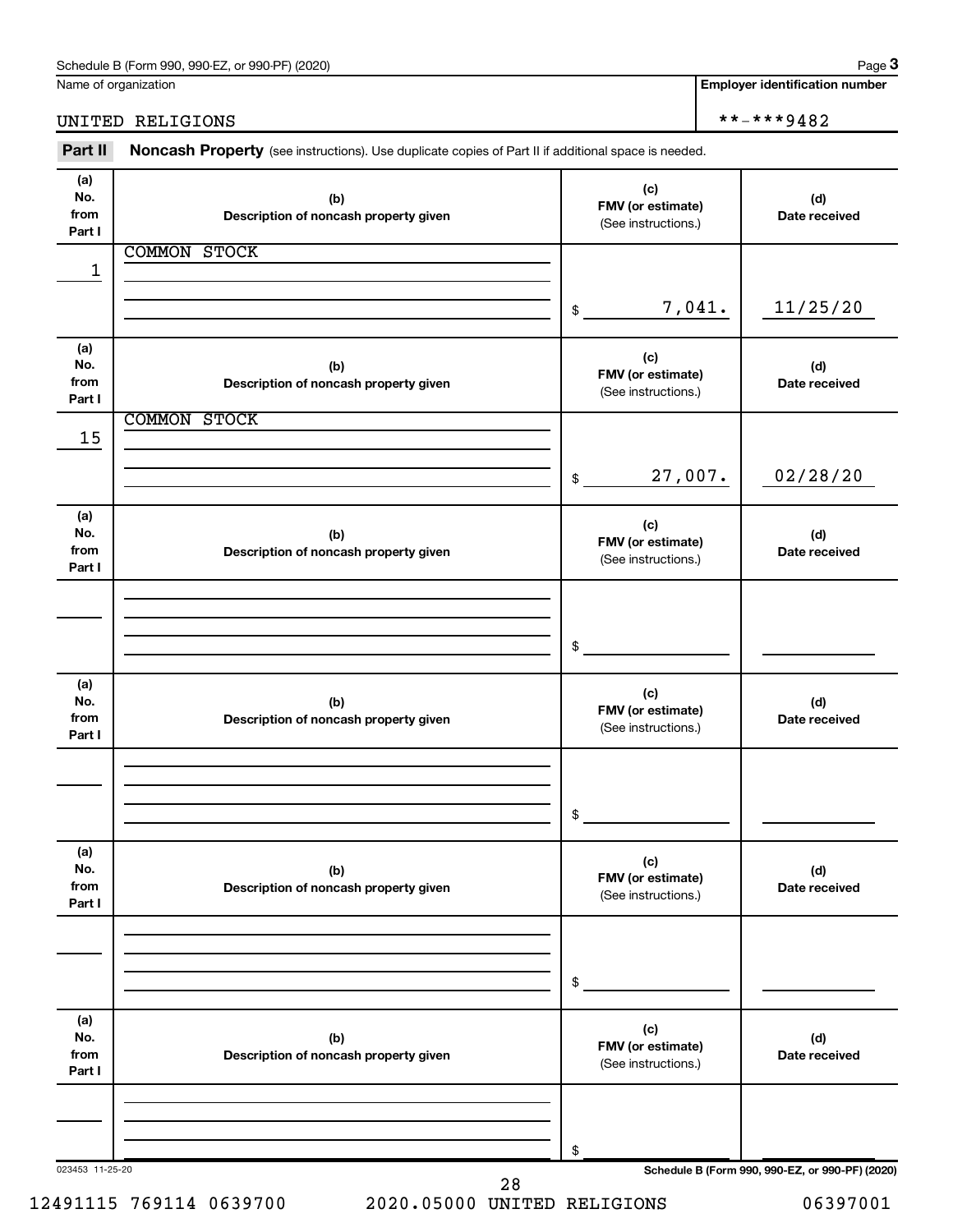**4**

|                           | Name of organization                                                                                                                                                                                                                                                                                                                      |                      | <b>Employer identification number</b>                                                                                                                          |
|---------------------------|-------------------------------------------------------------------------------------------------------------------------------------------------------------------------------------------------------------------------------------------------------------------------------------------------------------------------------------------|----------------------|----------------------------------------------------------------------------------------------------------------------------------------------------------------|
|                           | UNITED RELIGIONS                                                                                                                                                                                                                                                                                                                          |                      | **-***9482                                                                                                                                                     |
| Part III                  | from any one contributor. Complete columns (a) through (e) and the following line entry. For organizations<br>completing Part III, enter the total of exclusively religious, charitable, etc., contributions of \$1,000 or less for the year. (Enter this info. once.)<br>Use duplicate copies of Part III if additional space is needed. |                      | Exclusively religious, charitable, etc., contributions to organizations described in section 501(c)(7), (8), or (10) that total more than \$1,000 for the year |
| (a) No.<br>from<br>Part I | (b) Purpose of gift                                                                                                                                                                                                                                                                                                                       | (c) Use of gift      | (d) Description of how gift is held                                                                                                                            |
|                           |                                                                                                                                                                                                                                                                                                                                           |                      |                                                                                                                                                                |
|                           |                                                                                                                                                                                                                                                                                                                                           | (e) Transfer of gift |                                                                                                                                                                |
|                           | Transferee's name, address, and ZIP + 4                                                                                                                                                                                                                                                                                                   |                      | Relationship of transferor to transferee                                                                                                                       |
| (a) No.<br>from           | (b) Purpose of gift                                                                                                                                                                                                                                                                                                                       | (c) Use of gift      | (d) Description of how gift is held                                                                                                                            |
| Part I                    |                                                                                                                                                                                                                                                                                                                                           |                      |                                                                                                                                                                |
|                           |                                                                                                                                                                                                                                                                                                                                           | (e) Transfer of gift |                                                                                                                                                                |
|                           | Transferee's name, address, and ZIP + 4                                                                                                                                                                                                                                                                                                   |                      | Relationship of transferor to transferee                                                                                                                       |
| (a) No.<br>from           | (b) Purpose of gift                                                                                                                                                                                                                                                                                                                       | (c) Use of gift      | (d) Description of how gift is held                                                                                                                            |
| Part I                    |                                                                                                                                                                                                                                                                                                                                           |                      |                                                                                                                                                                |
|                           |                                                                                                                                                                                                                                                                                                                                           | (e) Transfer of gift |                                                                                                                                                                |
|                           | Transferee's name, address, and ZIP + 4                                                                                                                                                                                                                                                                                                   |                      | Relationship of transferor to transferee                                                                                                                       |
| (a) No.<br>from<br>Part I | (b) Purpose of gift                                                                                                                                                                                                                                                                                                                       | (c) Use of gift      | (d) Description of how gift is held                                                                                                                            |
|                           |                                                                                                                                                                                                                                                                                                                                           |                      |                                                                                                                                                                |
|                           |                                                                                                                                                                                                                                                                                                                                           | (e) Transfer of gift |                                                                                                                                                                |
|                           | Transferee's name, address, and ZIP + 4                                                                                                                                                                                                                                                                                                   |                      | Relationship of transferor to transferee                                                                                                                       |
|                           |                                                                                                                                                                                                                                                                                                                                           |                      |                                                                                                                                                                |
| 023454 11-25-20           |                                                                                                                                                                                                                                                                                                                                           | 29                   | Schedule B (Form 990, 990-EZ, or 990-PF) (2020)                                                                                                                |

12491115 769114 0639700 2020.05000 UNITED RELIGIONS 06397001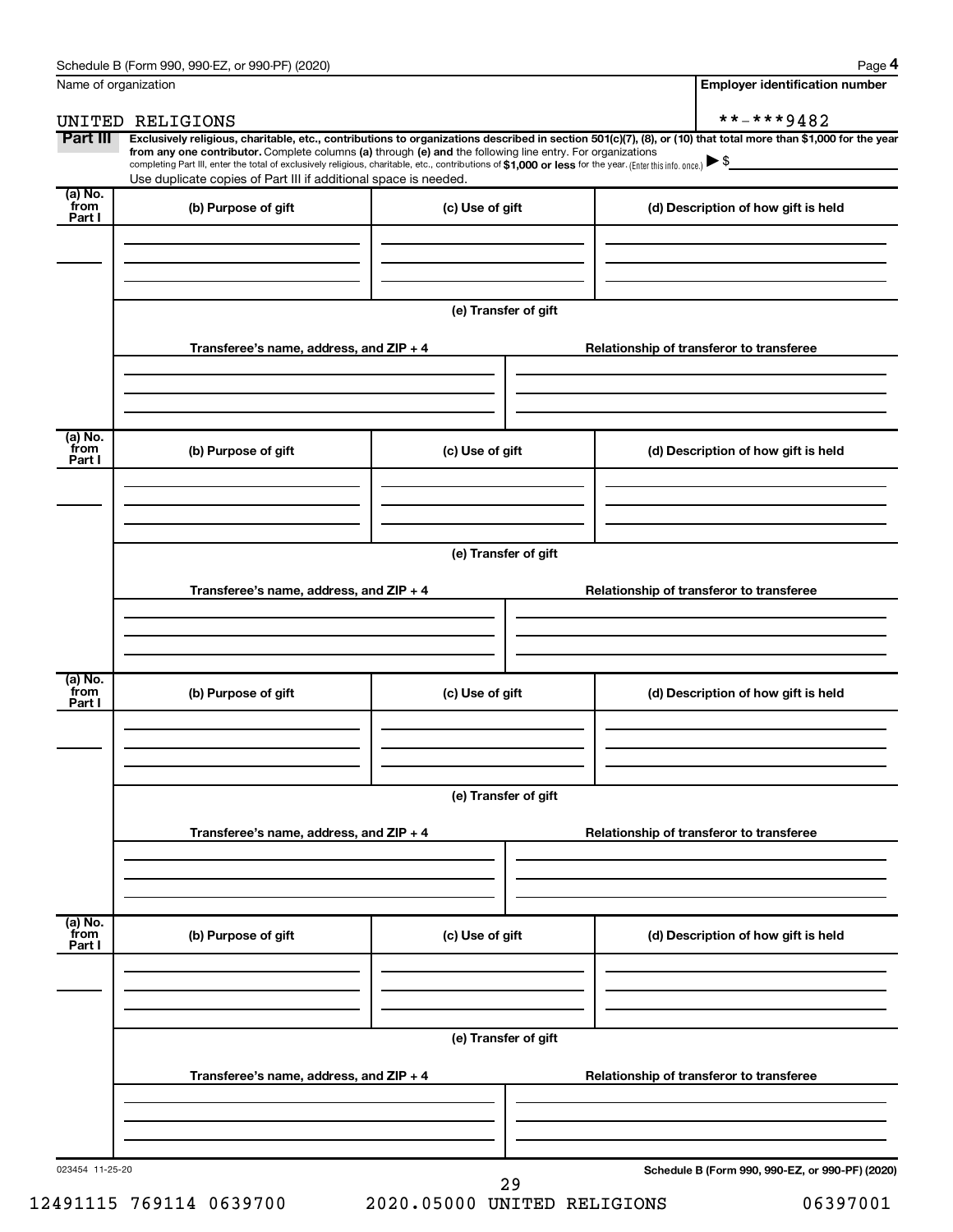| (Form 990) |  |
|------------|--|
|------------|--|

# **SCHEDULE D Supplemental Financial Statements**<br> **Form 990 2020**<br> **Part IV** line 6.7.8.9.10, 11a, 11b, 11d, 11d, 11d, 11d, 11d, 12a, 0r, 12b

**(Form 990) | Complete if the organization answered "Yes" on Form 990, Part IV, line 6, 7, 8, 9, 10, 11a, 11b, 11c, 11d, 11e, 11f, 12a, or 12b.**

**| Attach to Form 990. |Go to www.irs.gov/Form990 for instructions and the latest information.**



Department of the Treasury Internal Revenue Service

| UNITED RELIGIONS |  |
|------------------|--|
|                  |  |

**Name of the organization Employer identification number**  $***-***9482$ 

| Part I |                                                                                                                                                                 |                                                                                                   |                         |                                                | Organizations Maintaining Donor Advised Funds or Other Similar Funds or Accounts. Complete if the |
|--------|-----------------------------------------------------------------------------------------------------------------------------------------------------------------|---------------------------------------------------------------------------------------------------|-------------------------|------------------------------------------------|---------------------------------------------------------------------------------------------------|
|        |                                                                                                                                                                 | organization answered "Yes" on Form 990, Part IV, line 6.                                         |                         |                                                |                                                                                                   |
|        |                                                                                                                                                                 |                                                                                                   | (a) Donor advised funds |                                                | (b) Funds and other accounts                                                                      |
| 1      |                                                                                                                                                                 |                                                                                                   |                         |                                                |                                                                                                   |
| 2      | Aggregate value of contributions to (during year)                                                                                                               |                                                                                                   |                         |                                                |                                                                                                   |
| з      | Aggregate value of grants from (during year)                                                                                                                    |                                                                                                   |                         |                                                |                                                                                                   |
| 4      |                                                                                                                                                                 |                                                                                                   |                         |                                                |                                                                                                   |
| 5      | Did the organization inform all donors and donor advisors in writing that the assets held in donor advised funds                                                |                                                                                                   |                         |                                                |                                                                                                   |
|        |                                                                                                                                                                 |                                                                                                   |                         |                                                | Yes<br><b>No</b>                                                                                  |
| 6      | Did the organization inform all grantees, donors, and donor advisors in writing that grant funds can be used only                                               |                                                                                                   |                         |                                                |                                                                                                   |
|        | for charitable purposes and not for the benefit of the donor or donor advisor, or for any other purpose conferring                                              |                                                                                                   |                         |                                                |                                                                                                   |
|        | impermissible private benefit?                                                                                                                                  |                                                                                                   |                         |                                                | Yes<br>No                                                                                         |
|        | Part II                                                                                                                                                         | Conservation Easements. Complete if the organization answered "Yes" on Form 990, Part IV, line 7. |                         |                                                |                                                                                                   |
| 1      | Purpose(s) of conservation easements held by the organization (check all that apply).                                                                           |                                                                                                   |                         |                                                |                                                                                                   |
|        |                                                                                                                                                                 | Preservation of land for public use (for example, recreation or education)                        |                         |                                                | Preservation of a historically important land area                                                |
|        | Protection of natural habitat                                                                                                                                   |                                                                                                   |                         | Preservation of a certified historic structure |                                                                                                   |
|        | Preservation of open space                                                                                                                                      |                                                                                                   |                         |                                                |                                                                                                   |
| 2      | Complete lines 2a through 2d if the organization held a qualified conservation contribution in the form of a conservation easement on the last                  |                                                                                                   |                         |                                                |                                                                                                   |
|        | day of the tax year.                                                                                                                                            |                                                                                                   |                         |                                                | Held at the End of the Tax Year                                                                   |
| а      |                                                                                                                                                                 |                                                                                                   |                         |                                                | 2a                                                                                                |
|        |                                                                                                                                                                 |                                                                                                   |                         |                                                | 2 <sub>b</sub>                                                                                    |
| с      | Number of conservation easements on a certified historic structure included in (a) manufacture included in (a)                                                  |                                                                                                   |                         |                                                | 2c                                                                                                |
| d      | Number of conservation easements included in (c) acquired after 7/25/06, and not on a historic structure                                                        |                                                                                                   |                         |                                                |                                                                                                   |
|        |                                                                                                                                                                 |                                                                                                   |                         |                                                | 2d                                                                                                |
| 3      | Number of conservation easements modified, transferred, released, extinguished, or terminated by the organization during the tax                                |                                                                                                   |                         |                                                |                                                                                                   |
|        | year                                                                                                                                                            |                                                                                                   |                         |                                                |                                                                                                   |
| 4      | Number of states where property subject to conservation easement is located >                                                                                   |                                                                                                   |                         |                                                |                                                                                                   |
| 5      | Does the organization have a written policy regarding the periodic monitoring, inspection, handling of                                                          |                                                                                                   |                         |                                                |                                                                                                   |
|        | violations, and enforcement of the conservation easements it holds?                                                                                             |                                                                                                   |                         |                                                | Yes<br><b>No</b>                                                                                  |
| 6      | Staff and volunteer hours devoted to monitoring, inspecting, handling of violations, and enforcing conservation easements during the year                       |                                                                                                   |                         |                                                |                                                                                                   |
|        |                                                                                                                                                                 |                                                                                                   |                         |                                                |                                                                                                   |
| 7      | Amount of expenses incurred in monitoring, inspecting, handling of violations, and enforcing conservation easements during the year<br>$\blacktriangleright$ \$ |                                                                                                   |                         |                                                |                                                                                                   |
| 8      | Does each conservation easement reported on line 2(d) above satisfy the requirements of section 170(h)(4)(B)(i)                                                 |                                                                                                   |                         |                                                |                                                                                                   |
|        |                                                                                                                                                                 |                                                                                                   |                         |                                                | Yes<br>No                                                                                         |
| 9      | In Part XIII, describe how the organization reports conservation easements in its revenue and expense statement and                                             |                                                                                                   |                         |                                                |                                                                                                   |
|        | balance sheet, and include, if applicable, the text of the footnote to the organization's financial statements that describes the                               |                                                                                                   |                         |                                                |                                                                                                   |
|        | organization's accounting for conservation easements.                                                                                                           |                                                                                                   |                         |                                                |                                                                                                   |
|        | Part III                                                                                                                                                        | Organizations Maintaining Collections of Art, Historical Treasures, or Other Similar Assets.      |                         |                                                |                                                                                                   |
|        |                                                                                                                                                                 | Complete if the organization answered "Yes" on Form 990, Part IV, line 8.                         |                         |                                                |                                                                                                   |
|        | 1a If the organization elected, as permitted under FASB ASC 958, not to report in its revenue statement and balance sheet works                                 |                                                                                                   |                         |                                                |                                                                                                   |
|        | of art, historical treasures, or other similar assets held for public exhibition, education, or research in furtherance of public                               |                                                                                                   |                         |                                                |                                                                                                   |
|        | service, provide in Part XIII the text of the footnote to its financial statements that describes these items.                                                  |                                                                                                   |                         |                                                |                                                                                                   |
|        | <b>b</b> If the organization elected, as permitted under FASB ASC 958, to report in its revenue statement and balance sheet works of                            |                                                                                                   |                         |                                                |                                                                                                   |
|        | art, historical treasures, or other similar assets held for public exhibition, education, or research in furtherance of public service,                         |                                                                                                   |                         |                                                |                                                                                                   |
|        | provide the following amounts relating to these items:                                                                                                          |                                                                                                   |                         |                                                |                                                                                                   |
|        |                                                                                                                                                                 |                                                                                                   |                         |                                                | $\triangleright$ \$                                                                               |
|        | (ii) Assets included in Form 990, Part X                                                                                                                        |                                                                                                   |                         |                                                | $\blacktriangleright$ \$                                                                          |
| 2      | If the organization received or held works of art, historical treasures, or other similar assets for financial gain, provide                                    |                                                                                                   |                         |                                                |                                                                                                   |
|        | the following amounts required to be reported under FASB ASC 958 relating to these items:                                                                       |                                                                                                   |                         |                                                |                                                                                                   |
| а      |                                                                                                                                                                 |                                                                                                   |                         |                                                | -\$<br>▶                                                                                          |
|        |                                                                                                                                                                 |                                                                                                   |                         |                                                | $\blacktriangleright$ s                                                                           |
|        | LHA For Paperwork Reduction Act Notice, see the Instructions for Form 990.                                                                                      |                                                                                                   |                         |                                                | Schedule D (Form 990) 2020                                                                        |

|                         |  |                             | 30 |          |
|-------------------------|--|-----------------------------|----|----------|
| 12491115 769114 0639700 |  | 2020.05000 UNITED RELIGIONS |    | 06397001 |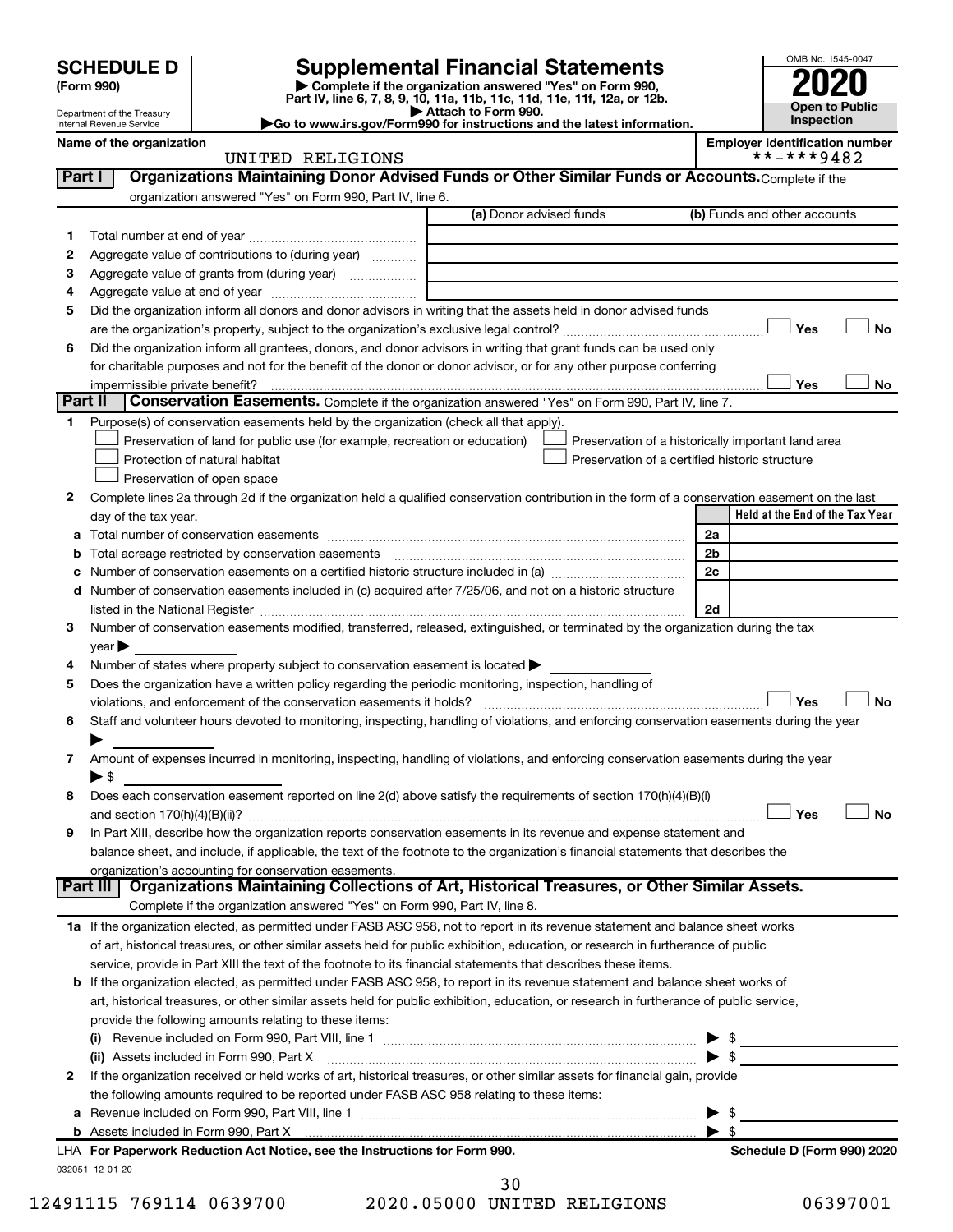|               | Schedule D (Form 990) 2020                                                                                                                                                                                                     | UNITED RELIGIONS   |                |                                                 |                 | **-***9482 Page 2          |                     |        |                         |
|---------------|--------------------------------------------------------------------------------------------------------------------------------------------------------------------------------------------------------------------------------|--------------------|----------------|-------------------------------------------------|-----------------|----------------------------|---------------------|--------|-------------------------|
|               | Part III<br>Organizations Maintaining Collections of Art, Historical Treasures, or Other Similar Assets(continued)                                                                                                             |                    |                |                                                 |                 |                            |                     |        |                         |
| З             | Using the organization's acquisition, accession, and other records, check any of the following that make significant use of its                                                                                                |                    |                |                                                 |                 |                            |                     |        |                         |
|               | collection items (check all that apply):                                                                                                                                                                                       |                    |                |                                                 |                 |                            |                     |        |                         |
| a             | Public exhibition                                                                                                                                                                                                              |                    |                | Loan or exchange program                        |                 |                            |                     |        |                         |
| b             | Scholarly research                                                                                                                                                                                                             | e                  | Other          |                                                 |                 |                            |                     |        |                         |
| c             | Preservation for future generations                                                                                                                                                                                            |                    |                |                                                 |                 |                            |                     |        |                         |
| 4             | Provide a description of the organization's collections and explain how they further the organization's exempt purpose in Part XIII.                                                                                           |                    |                |                                                 |                 |                            |                     |        |                         |
| 5             | During the year, did the organization solicit or receive donations of art, historical treasures, or other similar assets                                                                                                       |                    |                |                                                 |                 |                            |                     |        |                         |
|               |                                                                                                                                                                                                                                |                    |                |                                                 |                 |                            | Yes                 |        | No                      |
|               | <b>Part IV</b><br><b>Escrow and Custodial Arrangements.</b> Complete if the organization answered "Yes" on Form 990, Part IV, line 9, or<br>reported an amount on Form 990, Part X, line 21.                                   |                    |                |                                                 |                 |                            |                     |        |                         |
|               | 1a Is the organization an agent, trustee, custodian or other intermediary for contributions or other assets not included                                                                                                       |                    |                |                                                 |                 |                            |                     |        |                         |
|               |                                                                                                                                                                                                                                |                    |                |                                                 |                 |                            | Yes                 |        | No                      |
|               | b If "Yes," explain the arrangement in Part XIII and complete the following table:                                                                                                                                             |                    |                |                                                 |                 |                            |                     |        |                         |
|               |                                                                                                                                                                                                                                |                    |                |                                                 |                 |                            | Amount              |        |                         |
|               |                                                                                                                                                                                                                                |                    |                |                                                 | 1c              |                            |                     |        |                         |
|               |                                                                                                                                                                                                                                |                    |                |                                                 | 1d              |                            |                     |        |                         |
|               | e Distributions during the year manufactured and continuum and contact the year manufactured and contact the year manufactured and contact the year manufactured and contact the year manufactured and contact the year manufa |                    |                |                                                 | 1e              |                            |                     |        |                         |
|               |                                                                                                                                                                                                                                |                    |                |                                                 | 1f              |                            |                     |        |                         |
|               | 2a Did the organization include an amount on Form 990, Part X, line 21, for escrow or custodial account liability?                                                                                                             |                    |                |                                                 |                 |                            | Yes                 |        | No                      |
|               | <b>b</b> If "Yes," explain the arrangement in Part XIII. Check here if the explanation has been provided on Part XIII                                                                                                          |                    |                |                                                 |                 |                            |                     |        |                         |
| <b>Part V</b> | Endowment Funds. Complete if the organization answered "Yes" on Form 990, Part IV, line 10.                                                                                                                                    |                    |                |                                                 |                 |                            |                     |        |                         |
|               |                                                                                                                                                                                                                                | (a) Current year   | (b) Prior year | (c) Two years back $ $ (d) Three years back $ $ |                 |                            | (e) Four years back |        |                         |
|               | <b>1a</b> Beginning of year balance                                                                                                                                                                                            | 13,218,802.        | 2,716,054.     | 1,861,056.                                      |                 | 492,671                    |                     |        | 422,667.                |
|               |                                                                                                                                                                                                                                | 2, 371, 353.       | 10, 354, 179.  | 986,445.                                        |                 |                            |                     |        |                         |
|               | Net investment earnings, gains, and losses                                                                                                                                                                                     | 2,023,128.         | 439,528.       | $-129,676.$                                     |                 | 1,368,385.                 |                     |        | 70,004.                 |
|               |                                                                                                                                                                                                                                | 1,650,460.         |                |                                                 |                 |                            |                     |        |                         |
|               | e Other expenditures for facilities                                                                                                                                                                                            |                    |                |                                                 |                 |                            |                     |        |                         |
|               | and programs                                                                                                                                                                                                                   |                    |                |                                                 |                 |                            |                     |        |                         |
|               | f Administrative expenses                                                                                                                                                                                                      | 107,239.           | 290,959.       | 1,771.                                          |                 |                            |                     |        |                         |
| g             |                                                                                                                                                                                                                                | 15,855,584.        | 13, 218, 802.  | 2,716,054.                                      |                 | 1,861,056.                 |                     |        | 492,671.                |
| 2             | Provide the estimated percentage of the current year end balance (line 1g, column (a)) held as:                                                                                                                                | 75.0000            |                |                                                 |                 |                            |                     |        |                         |
|               | Board designated or quasi-endowment<br>Permanent endowment > 20.0000                                                                                                                                                           |                    | %              |                                                 |                 |                            |                     |        |                         |
| b             | 5.0000                                                                                                                                                                                                                         | %                  |                |                                                 |                 |                            |                     |        |                         |
|               | c Term endowment $\blacktriangleright$                                                                                                                                                                                         | %                  |                |                                                 |                 |                            |                     |        |                         |
|               | The percentages on lines 2a, 2b, and 2c should equal 100%.                                                                                                                                                                     |                    |                |                                                 |                 |                            |                     |        |                         |
|               | 3a Are there endowment funds not in the possession of the organization that are held and administered for the organization                                                                                                     |                    |                |                                                 |                 |                            |                     | Yes    | No                      |
|               | by:<br>(i)                                                                                                                                                                                                                     |                    |                |                                                 |                 |                            | 3a(i)               |        | $\overline{\mathbf{X}}$ |
|               |                                                                                                                                                                                                                                |                    |                |                                                 |                 |                            | 3a(ii)              | х      |                         |
|               |                                                                                                                                                                                                                                |                    |                |                                                 |                 |                            | 3b                  | X      |                         |
|               | Describe in Part XIII the intended uses of the organization's endowment funds.                                                                                                                                                 |                    |                |                                                 |                 |                            |                     |        |                         |
|               | Land, Buildings, and Equipment.<br>Part VI                                                                                                                                                                                     |                    |                |                                                 |                 |                            |                     |        |                         |
|               | Complete if the organization answered "Yes" on Form 990, Part IV, line 11a. See Form 990, Part X, line 10.                                                                                                                     |                    |                |                                                 |                 |                            |                     |        |                         |
|               | Description of property                                                                                                                                                                                                        | (a) Cost or other  |                | (b) Cost or other                               | (c) Accumulated |                            | (d) Book value      |        |                         |
|               |                                                                                                                                                                                                                                | basis (investment) |                | basis (other)                                   | depreciation    |                            |                     |        |                         |
|               |                                                                                                                                                                                                                                |                    |                |                                                 |                 |                            |                     |        |                         |
| b             |                                                                                                                                                                                                                                |                    |                |                                                 |                 |                            |                     |        |                         |
|               |                                                                                                                                                                                                                                |                    |                | 11,747.                                         | 11,747.         |                            |                     |        | $0$ .                   |
|               |                                                                                                                                                                                                                                |                    |                | 166, 247.                                       | 159,060.        |                            |                     | 7,187. |                         |
|               |                                                                                                                                                                                                                                |                    |                |                                                 |                 |                            |                     |        |                         |
|               | Total. Add lines 1a through 1e. (Column (d) must equal Form 990, Part X, column (B), line 10c.)                                                                                                                                |                    |                |                                                 |                 |                            |                     | 7,187. |                         |
|               |                                                                                                                                                                                                                                |                    |                |                                                 |                 | Schedule D (Form 990) 2020 |                     |        |                         |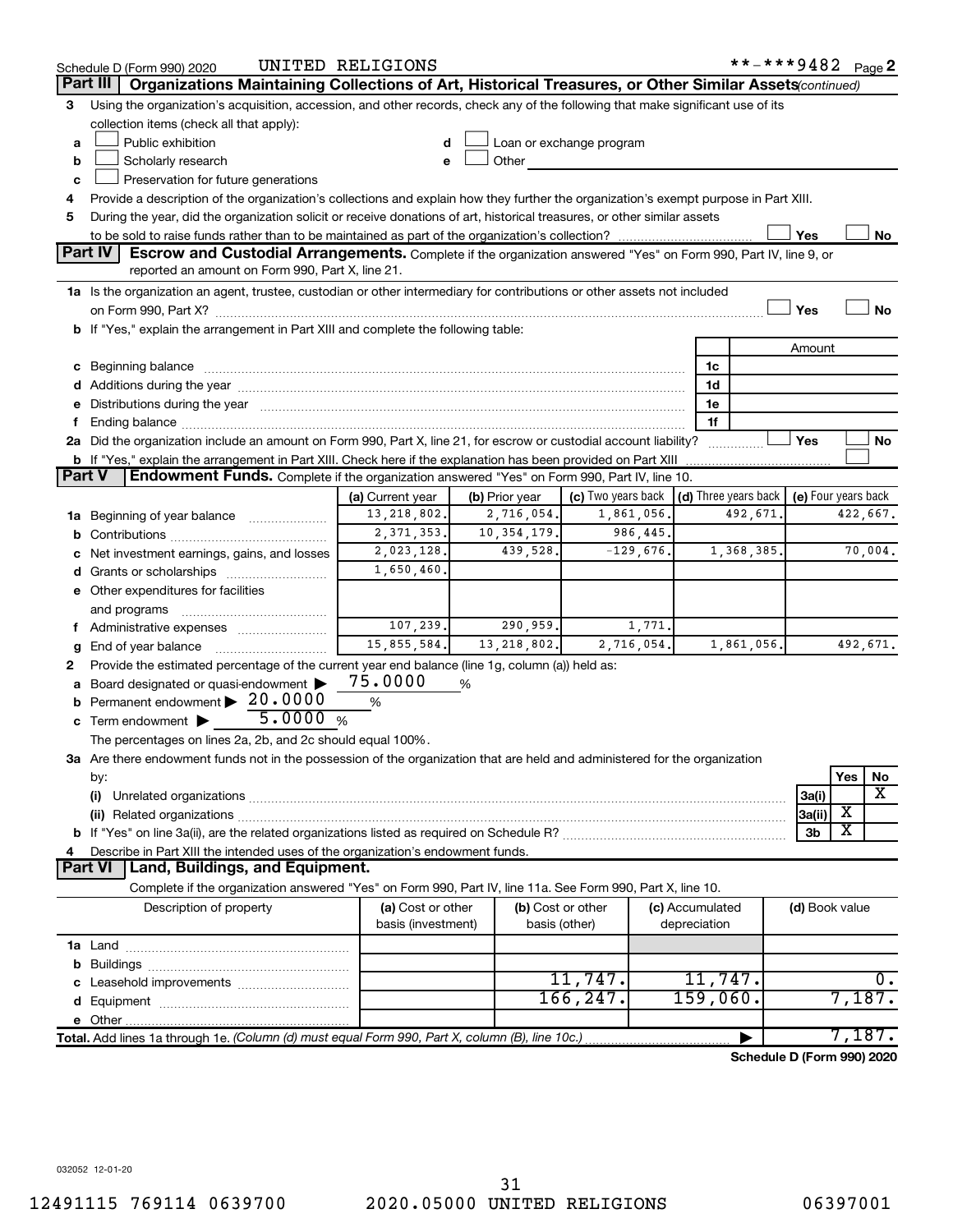| (b) Book value | (c) Method of valuation: Cost or end-of-year market value                                                         |                                                                                                                                                                                                                                                                                                            |
|----------------|-------------------------------------------------------------------------------------------------------------------|------------------------------------------------------------------------------------------------------------------------------------------------------------------------------------------------------------------------------------------------------------------------------------------------------------|
|                |                                                                                                                   |                                                                                                                                                                                                                                                                                                            |
|                |                                                                                                                   |                                                                                                                                                                                                                                                                                                            |
|                |                                                                                                                   |                                                                                                                                                                                                                                                                                                            |
|                |                                                                                                                   |                                                                                                                                                                                                                                                                                                            |
|                |                                                                                                                   |                                                                                                                                                                                                                                                                                                            |
|                |                                                                                                                   |                                                                                                                                                                                                                                                                                                            |
|                |                                                                                                                   |                                                                                                                                                                                                                                                                                                            |
|                |                                                                                                                   |                                                                                                                                                                                                                                                                                                            |
|                |                                                                                                                   |                                                                                                                                                                                                                                                                                                            |
|                |                                                                                                                   |                                                                                                                                                                                                                                                                                                            |
|                |                                                                                                                   |                                                                                                                                                                                                                                                                                                            |
|                |                                                                                                                   |                                                                                                                                                                                                                                                                                                            |
|                |                                                                                                                   |                                                                                                                                                                                                                                                                                                            |
|                |                                                                                                                   |                                                                                                                                                                                                                                                                                                            |
|                |                                                                                                                   |                                                                                                                                                                                                                                                                                                            |
| (b) Book value |                                                                                                                   |                                                                                                                                                                                                                                                                                                            |
|                |                                                                                                                   |                                                                                                                                                                                                                                                                                                            |
|                |                                                                                                                   |                                                                                                                                                                                                                                                                                                            |
|                |                                                                                                                   |                                                                                                                                                                                                                                                                                                            |
|                |                                                                                                                   |                                                                                                                                                                                                                                                                                                            |
|                |                                                                                                                   |                                                                                                                                                                                                                                                                                                            |
|                |                                                                                                                   |                                                                                                                                                                                                                                                                                                            |
|                |                                                                                                                   |                                                                                                                                                                                                                                                                                                            |
|                |                                                                                                                   |                                                                                                                                                                                                                                                                                                            |
|                |                                                                                                                   |                                                                                                                                                                                                                                                                                                            |
|                |                                                                                                                   |                                                                                                                                                                                                                                                                                                            |
|                |                                                                                                                   |                                                                                                                                                                                                                                                                                                            |
|                |                                                                                                                   |                                                                                                                                                                                                                                                                                                            |
|                |                                                                                                                   |                                                                                                                                                                                                                                                                                                            |
|                |                                                                                                                   | (b) Book value                                                                                                                                                                                                                                                                                             |
|                |                                                                                                                   | 17,094.                                                                                                                                                                                                                                                                                                    |
|                |                                                                                                                   | 16,677,549.                                                                                                                                                                                                                                                                                                |
|                |                                                                                                                   |                                                                                                                                                                                                                                                                                                            |
|                |                                                                                                                   |                                                                                                                                                                                                                                                                                                            |
|                |                                                                                                                   |                                                                                                                                                                                                                                                                                                            |
|                |                                                                                                                   |                                                                                                                                                                                                                                                                                                            |
|                |                                                                                                                   |                                                                                                                                                                                                                                                                                                            |
|                |                                                                                                                   |                                                                                                                                                                                                                                                                                                            |
|                |                                                                                                                   |                                                                                                                                                                                                                                                                                                            |
|                |                                                                                                                   |                                                                                                                                                                                                                                                                                                            |
|                |                                                                                                                   | 16,694,643.                                                                                                                                                                                                                                                                                                |
|                |                                                                                                                   |                                                                                                                                                                                                                                                                                                            |
|                |                                                                                                                   |                                                                                                                                                                                                                                                                                                            |
|                |                                                                                                                   |                                                                                                                                                                                                                                                                                                            |
|                | Complete if the organization answered "Yes" on Form 990, Part IV, line 11e or 11f. See Form 990, Part X, line 25. |                                                                                                                                                                                                                                                                                                            |
|                |                                                                                                                   | (b) Book value                                                                                                                                                                                                                                                                                             |
|                |                                                                                                                   |                                                                                                                                                                                                                                                                                                            |
|                |                                                                                                                   |                                                                                                                                                                                                                                                                                                            |
|                |                                                                                                                   |                                                                                                                                                                                                                                                                                                            |
|                |                                                                                                                   |                                                                                                                                                                                                                                                                                                            |
|                |                                                                                                                   |                                                                                                                                                                                                                                                                                                            |
|                |                                                                                                                   |                                                                                                                                                                                                                                                                                                            |
|                |                                                                                                                   |                                                                                                                                                                                                                                                                                                            |
|                |                                                                                                                   |                                                                                                                                                                                                                                                                                                            |
|                |                                                                                                                   | 275, 735.<br>275, 735.                                                                                                                                                                                                                                                                                     |
|                | (a) Description                                                                                                   | Complete if the organization answered "Yes" on Form 990, Part IV, line 11c. See Form 990, Part X, line 13.<br>(c) Method of valuation: Cost or end-of-year market value<br>Complete if the organization answered "Yes" on Form 990, Part IV, line 11d. See Form 990, Part X, line 15.<br>OF URI FOUNDATION |

Complete if the organization answered "Yes" on Form 990, Part IV, line 11b. See Form 990, Part X, line 12.

**2.** Liability for uncertain tax positions. In Part XIII, provide the text of the footnote to the organization's financial statements that reports the organization's liability for uncertain tax positions under FASB ASC 740. Check here if the text of the footnote has been provided in Part XIII ...  $\fbox{\bf X}$ 

**Schedule D (Form 990) 2020**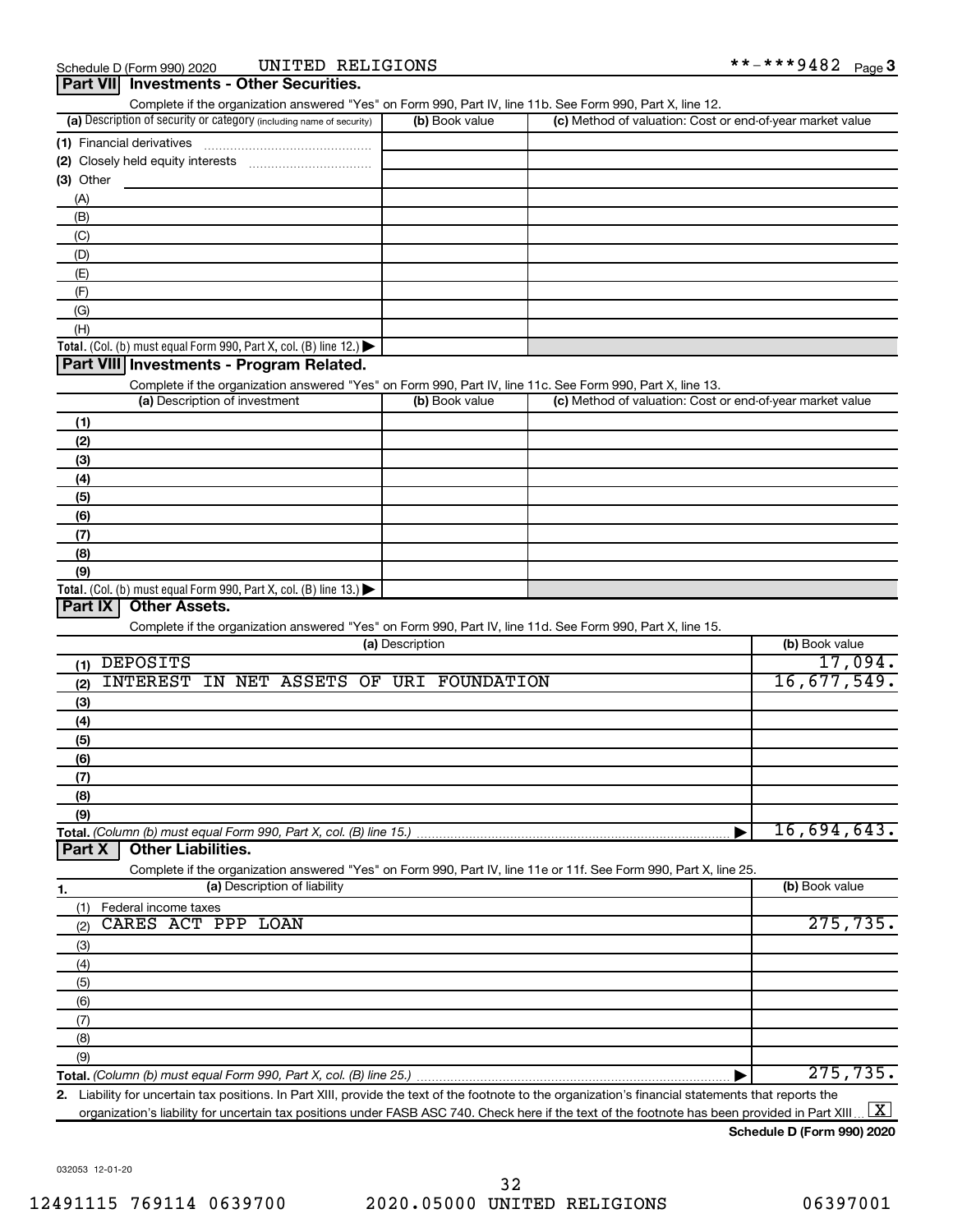|    | UNITED RELIGIONS<br>Schedule D (Form 990) 2020                                                                                                                                                                                       |                |            |                | **-***9482 Page 4 |
|----|--------------------------------------------------------------------------------------------------------------------------------------------------------------------------------------------------------------------------------------|----------------|------------|----------------|-------------------|
|    | Reconciliation of Revenue per Audited Financial Statements With Revenue per Return.<br>Part XI                                                                                                                                       |                |            |                |                   |
|    | Complete if the organization answered "Yes" on Form 990, Part IV, line 12a.                                                                                                                                                          |                |            |                |                   |
| 1  | Total revenue, gains, and other support per audited financial statements [[[[[[[[[[[[[[[[[[[[[[[]]]]]]]]]]]]]                                                                                                                        |                |            | $\blacksquare$ | 4,182,948.        |
| 2  | Amounts included on line 1 but not on Form 990, Part VIII, line 12:                                                                                                                                                                  |                |            |                |                   |
| a  |                                                                                                                                                                                                                                      | 2a             | 41,046.    |                |                   |
| b  |                                                                                                                                                                                                                                      | 2 <sub>b</sub> | 18,329.    |                |                   |
| c  | Recoveries of prior year grants [11,111] [12] Recoveries of prior year grants [14] [14] [14] [14] [14] [14] [1                                                                                                                       | 2 <sub>c</sub> |            |                |                   |
| d  | Other (Describe in Part XIII.)                                                                                                                                                                                                       | 2d             | 2,561,643. |                |                   |
| е  | Add lines 2a through 2d                                                                                                                                                                                                              |                |            | 2e             | 2,621,018.        |
| 3  |                                                                                                                                                                                                                                      |                |            | $\mathbf{a}$   | 1,561,930.        |
| 4  | Amounts included on Form 990, Part VIII, line 12, but not on line 1:                                                                                                                                                                 |                |            |                |                   |
|    | Investment expenses not included on Form 990, Part VIII, line 7b [100] [100] [100] [100] [100] [100] [100] [10                                                                                                                       | 4a             |            |                |                   |
| b  |                                                                                                                                                                                                                                      | 4 <sub>h</sub> | 1,444,128. |                |                   |
| C. | Add lines 4a and 4b                                                                                                                                                                                                                  |                |            | 4c             | 1,444,128.        |
| 5  |                                                                                                                                                                                                                                      |                |            | $5^{\circ}$    | 3,006,058.        |
|    | Part XII   Reconciliation of Expenses per Audited Financial Statements With Expenses per Return.                                                                                                                                     |                |            |                |                   |
|    | Complete if the organization answered "Yes" on Form 990, Part IV, line 12a.                                                                                                                                                          |                |            |                |                   |
| 1  |                                                                                                                                                                                                                                      |                |            | $\blacksquare$ | 3,186,637.        |
| 2  | Amounts included on line 1 but not on Form 990, Part IX, line 25:                                                                                                                                                                    |                |            |                |                   |
| a  |                                                                                                                                                                                                                                      | 2a             | 18,329.    |                |                   |
| b  |                                                                                                                                                                                                                                      | 2 <sub>b</sub> |            |                |                   |
| C. |                                                                                                                                                                                                                                      | 2с             |            |                |                   |
| d  |                                                                                                                                                                                                                                      | 2d             | 51,993.    |                |                   |
| е  | Add lines 2a through 2d <b>continuum continuum contract and all the contract of the contract of the contract of the contract of the contract of the contract of the contract of the contract of the contract of the contract of </b> |                |            | 2e             | <u>70,322.</u>    |
| 3  |                                                                                                                                                                                                                                      |                |            | 3              | 3, 116, 315.      |
| 4  | Amounts included on Form 990, Part IX, line 25, but not on line 1:                                                                                                                                                                   |                |            |                |                   |
| a  | Investment expenses not included on Form 990, Part VIII, line 7b                                                                                                                                                                     | 4a             |            |                |                   |
| b  | Other (Describe in Part XIII.) [100] [100] [100] [100] [100] [100] [100] [100] [100] [100] [100] [100] [100] [                                                                                                                       | 4h.            |            |                |                   |
| C. | Add lines 4a and 4b                                                                                                                                                                                                                  |                |            | 4c             |                   |
|    |                                                                                                                                                                                                                                      |                |            | 5              | 3,116,315.        |
|    | Part XIII Supplemental Information.                                                                                                                                                                                                  |                |            |                |                   |

Provide the descriptions required for Part II, lines 3, 5, and 9; Part III, lines 1a and 4; Part IV, lines 1b and 2b; Part V, line 4; Part X, line 2; Part XI, lines 2d and 4b; and Part XII, lines 2d and 4b. Also complete this part to provide any additional information.

#### PART V, LINE 4:

THE ENDOWMENT FUND IS HELD BY THE RELATED ORGANIZATION, UNITED RELIGIONS

INITIATIVE FOUNDATION, INC. FUNDS ARE USED FOR VARIOUS STRATEGIC

INITIATIVES AND IN ACCORDANCE WITH DONOR RESTRICTIONS.

PART X, LINE 2:

UNITED RELIGIONS IS RECOGNIZED AS A PUBLIC CHARITY EXEMPT FROM FEDERAL

INCOME TAXES UNDER SECTION  $501(C)(3)$  OF THE INTERNAL REVENUE CODE AND

RECOGNIZED AS A PUBLIC CHARITY EXEMPT FROM STATE INCOME TAXES UNDER

SECTION 23701 OF THE CALIFORNIA REVENUE AND TAXATION CODE. ACCORDINGLY, NO

PROVISION HAS BEEN MADE FOR SUCH TAXES IN THE ACCOMPANYING FINANCIAL

STATEMENTS.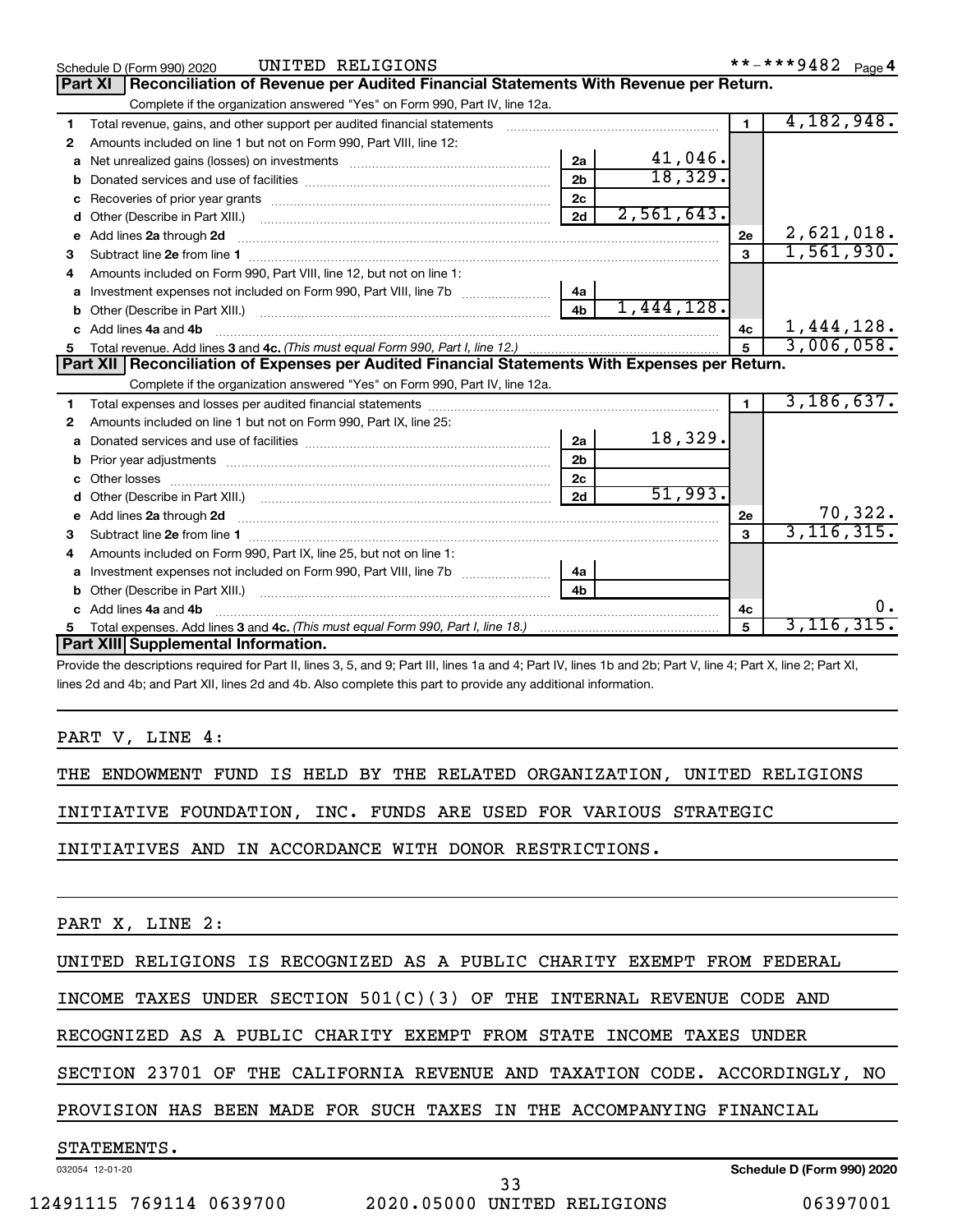PART XI, LINE 2D - OTHER ADJUSTMENTS:

INCOME ALLOCABLE TO URI FOUNDATION

PART XI, LINE 4B - OTHER ADJUSTMENTS:

GRANTS FROM URI FOUNDATION

PART XII, LINE 2D - OTHER ADJUSTMENTS:

EXPENSES ALLOCABLE TO URI FOUNDATION

PART XI, LINE 9

THIS AMOUNT REPRESENTS THE CURRENT YEAR NET INCREASE IN THE BENEFICIAL

INTEREST IN UNITED RELIGIONS FOUNDATION.

**Schedule D (Form 990) 2020**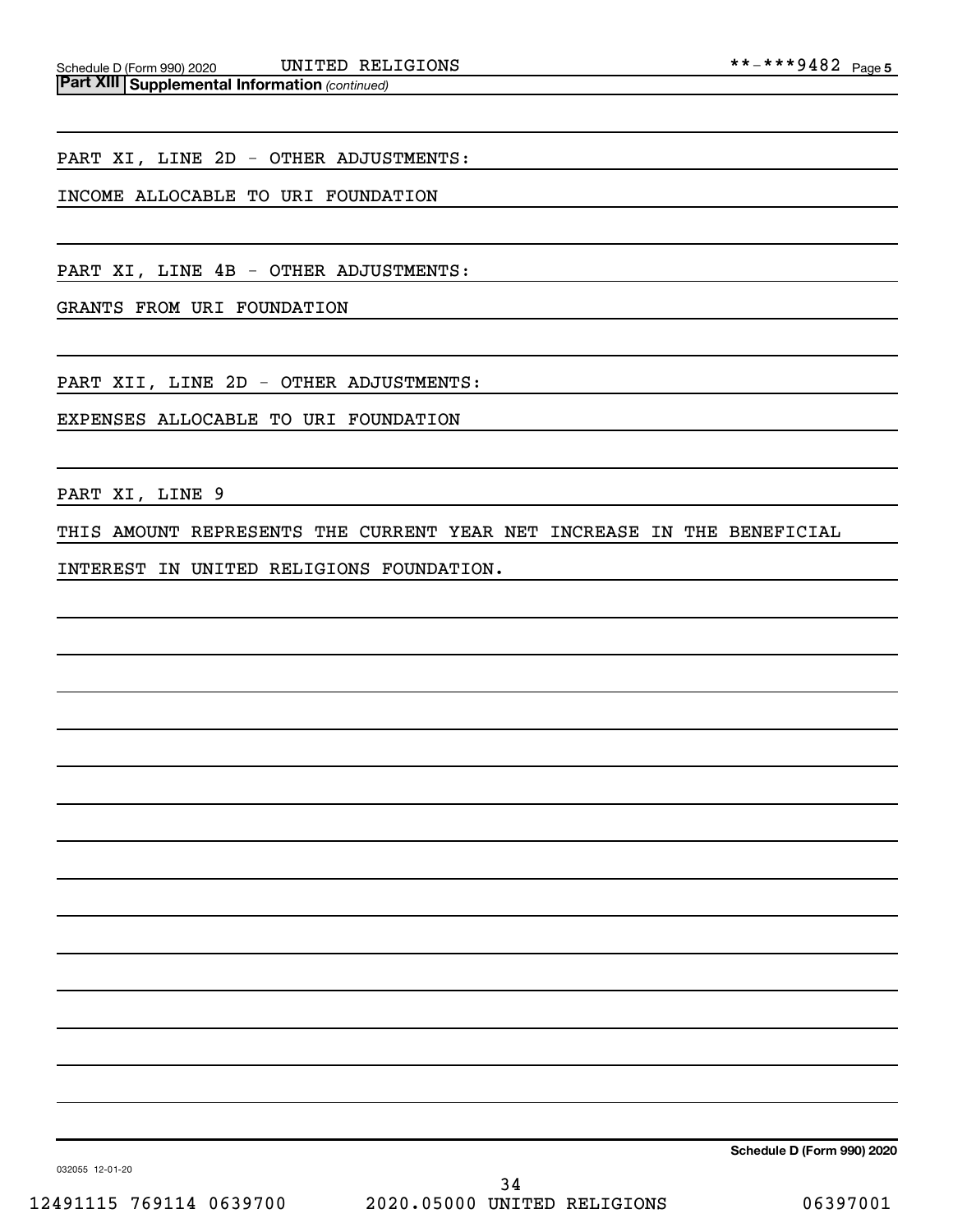|                                                                            |    |                             | INTERFAITH COOPERATION, |                                   |
|----------------------------------------------------------------------------|----|-----------------------------|-------------------------|-----------------------------------|
|                                                                            |    | PROGRAM SERVICES, GRANTS TO | COMMUNICATION, AND      |                                   |
| AFRICA                                                                     | 6  | RECIPIENTS.                 | REGIONAL COORDINATION.  | 214,731.                          |
|                                                                            |    |                             |                         |                                   |
|                                                                            |    |                             | INTERFAITH COOPERATION, |                                   |
|                                                                            |    | PROGRAM SERVICES, GRANTS TO | COMMUNICATION, AND      |                                   |
| EUROPE                                                                     |    | RECIPIENTS.                 | REGIONAL COORDINATION.  | 193,573.                          |
|                                                                            |    |                             |                         |                                   |
|                                                                            |    |                             |                         |                                   |
|                                                                            |    |                             |                         |                                   |
|                                                                            |    |                             |                         |                                   |
|                                                                            |    |                             |                         |                                   |
|                                                                            |    |                             |                         |                                   |
|                                                                            |    |                             |                         |                                   |
|                                                                            |    |                             |                         |                                   |
| 3 a Subtotal                                                               | 19 |                             |                         | 697,155.                          |
| <b>b</b> Total from continuation                                           |    |                             |                         |                                   |
| sheets to Part I                                                           |    |                             |                         | $\mathbf{0}$ .                    |
| c Totals (add lines 3a                                                     |    |                             |                         |                                   |
| and 3b)                                                                    | 19 |                             |                         | 697,155.                          |
| LHA For Paperwork Reduction Act Notice, see the Instructions for Form 990. |    |                             |                         | <b>Schedule F (Form 990) 2020</b> |
|                                                                            |    |                             |                         |                                   |

**3** Activities per Region. (The following Part I, line 3 table can be duplicated if additional space is needed.)

|                                                             | offices<br>in the region | employees,<br>agents, and<br>independent<br>contractors<br>in the region | (by type) (such as, fundraising, pro-<br>gram services, investments, grants to<br>recipients located in the region) | is a program service,<br>describe specific type<br>of service(s) in the region | expenditures<br>for and<br>investments<br>in the region |
|-------------------------------------------------------------|--------------------------|--------------------------------------------------------------------------|---------------------------------------------------------------------------------------------------------------------|--------------------------------------------------------------------------------|---------------------------------------------------------|
|                                                             |                          |                                                                          | PROGRAM SERVICES, GRANTS TO                                                                                         | INTERFAITH COOPERATION,<br>COMMUNICATION, AND                                  |                                                         |
| ASIA SOUTH                                                  | 6                        |                                                                          | RECIPIENTS.                                                                                                         | REGIONAL COORDINATION.                                                         | 147,850.                                                |
| EAST ASIA & PACIFIC                                         |                          |                                                                          | PROGRAM SERVICES, GRANTS TO<br>RECIPIENTS.                                                                          | INTERFAITH COOPERATION,<br>COMMUNICATION, AND<br>REGIONAL COORDINATION.        | 36,367.                                                 |
| CENTRAL<br><b>AMERICA/SOUTH</b><br><b>AMERICA/CARRIBEAN</b> | 2                        |                                                                          | PROGRAM SERVICES, GRANTS TO<br>RECIPIENTS.                                                                          | INTERFAITH COOPERATION,<br>COMMUNICATION, AND<br>REGIONAL COORDINATION.        | 50,797.                                                 |
| MIDDLE EAST, NORTH<br>AFRICA                                | 1                        |                                                                          | PROGRAM SERVICES, GRANTS TO<br>RECIPIENTS.                                                                          | INTERFAITH COOPERATION,<br>COMMUNICATION, AND<br>REGIONAL COORDINATION.        | 53,837.                                                 |
| AFRICA                                                      | 6                        |                                                                          | PROGRAM SERVICES, GRANTS TO<br>RECIPIENTS.                                                                          | INTERFAITH COOPERATION,<br>COMMUNICATION, AND<br>REGIONAL COORDINATION.        | 214,731.                                                |
| EUROPE                                                      |                          |                                                                          | PROGRAM SERVICES, GRANTS TO<br>RECIPIENTS.                                                                          | INTERFAITH COOPERATION,<br>COMMUNICATION, AND<br>REGIONAL COORDINATION.        | 193,573.                                                |
|                                                             |                          |                                                                          |                                                                                                                     |                                                                                |                                                         |
|                                                             |                          |                                                                          |                                                                                                                     |                                                                                |                                                         |
| 3 a Subtotal<br>.<br><b>b</b> Total from continuation       | 19                       | $\mathbf 0$                                                              |                                                                                                                     |                                                                                | 697,155.                                                |
|                                                             |                          |                                                                          |                                                                                                                     |                                                                                |                                                         |

Part I | General Information on Activities Outside the United States. Complete if the organization answered "Yes" on Form 990, Part IV, line 14b.

UNITED RELIGIONS \*\*-\*\*\*9482

- **1 For grantmakers.**  Does the organization maintain records to substantiate the amount of its grants and other assistance, **Yes No** the grantees' eligibility for the grants or assistance, and the selection criteria used to award the grants or assistance? ~~ † † X
- **2 For grantmakers.**  Describe in Part V the organization's procedures for monitoring the use of its grants and other assistance outside the United States.

**(a)** Region **a (b)** Number of **| (c)** Number of **| (d)** Activities conducted in the region **|** (e) If activity listed in (d) **| (f)** 

Department of the Treasury Internal Revenue Service Name of the organization

(a) Region (b) Number of

## **SCHEDULE F Statement of Activities Outside the United States 2020**

**| Complete if the organization answered "Yes" on Form 990, Part IV, line 14b, 15, or 16. | Attach to Form 990.**

**| Go to www.irs.gov/Form990 for instructions and the latest information. Open to Public** 



(f) Total expenditures for and investments

**Employer identification number**

(e) If activity listed in (d) is a program service, describe specific type

**(Form 990)**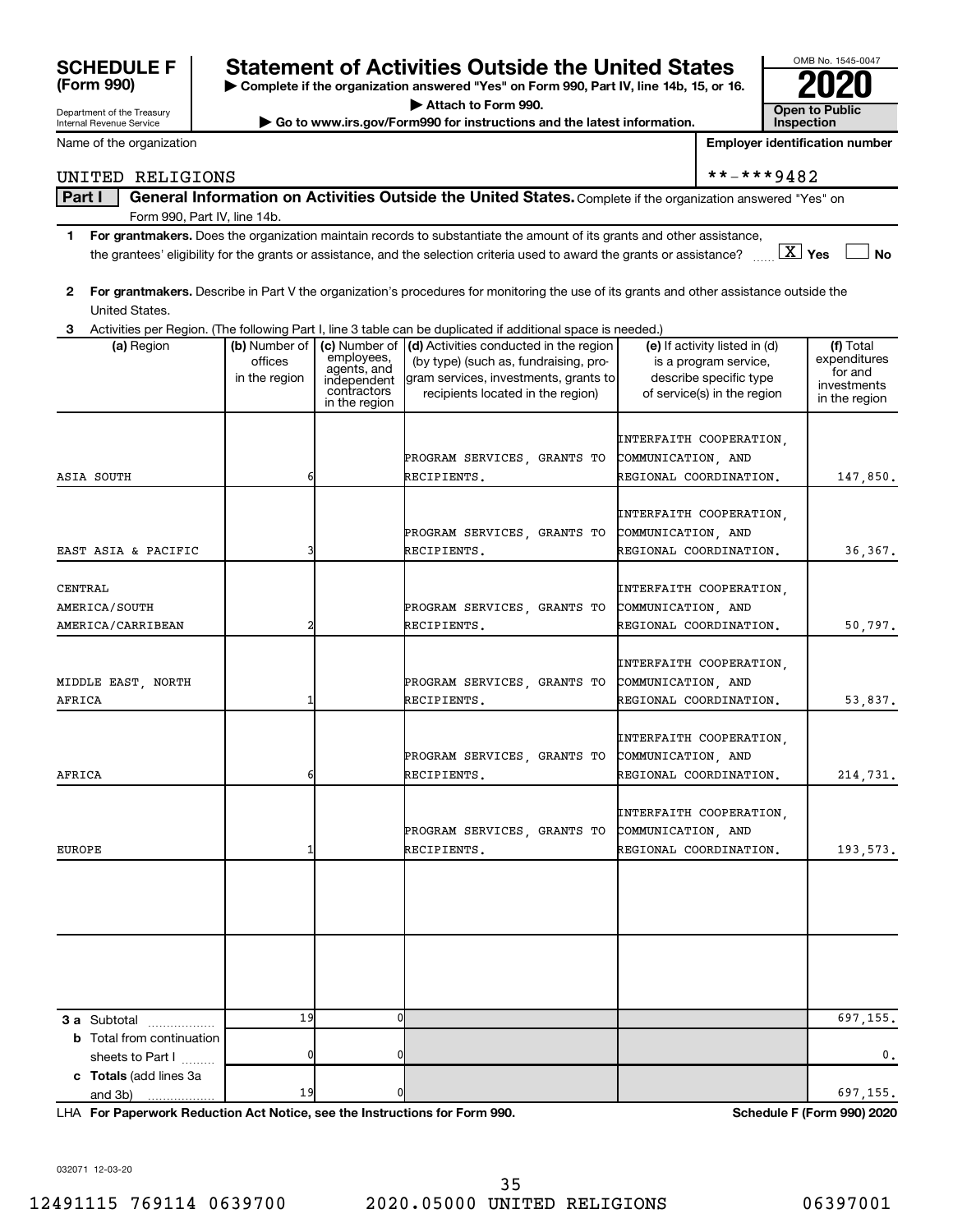Schedule F (Form 990) 2020 UNITED RELIGIONS \*\*-\*\*\*9482 \*\*-\*\*\*9482

**2**

Part II | Grants and Other Assistance to Organizations or Entities Outside the United States. Complete if the organization answered "Yes" on Form 990, Part IV, line 15, for any recipient who received more than \$5,000. Part II can be duplicated if additional space is needed.

| $\mathbf{1}$<br>(a) Name of organization                   | (b) IRS code section<br>and EIN (if applicable) | (c) Region                                | (d) Purpose of<br>grant                                                                                                                 | (e) Amount<br>of cash grant | (f) Manner of<br>cash disbursement | (g) Amount of<br>noncash<br>assistance | (h) Description<br>of noncash<br>assistance | (i) Method of<br>valuation (book, FMV,<br>appraisal, other) |
|------------------------------------------------------------|-------------------------------------------------|-------------------------------------------|-----------------------------------------------------------------------------------------------------------------------------------------|-----------------------------|------------------------------------|----------------------------------------|---------------------------------------------|-------------------------------------------------------------|
|                                                            |                                                 |                                           |                                                                                                                                         |                             |                                    |                                        |                                             |                                                             |
|                                                            |                                                 |                                           | INTERFAITH                                                                                                                              |                             |                                    |                                        |                                             |                                                             |
|                                                            |                                                 | AFRICA                                    | COOPERATION                                                                                                                             |                             | 117,741. WIRE TRANSFERS            | 96,590                                 |                                             |                                                             |
|                                                            |                                                 |                                           |                                                                                                                                         |                             |                                    |                                        |                                             |                                                             |
|                                                            |                                                 |                                           | <b>INTERFAITH</b>                                                                                                                       |                             |                                    |                                        |                                             |                                                             |
|                                                            |                                                 | EAST ASIA/PACIFIC COOPERATION             |                                                                                                                                         |                             | 10,200. WIRE TRANSFERS             | 26,167.                                |                                             |                                                             |
|                                                            |                                                 |                                           |                                                                                                                                         |                             |                                    |                                        |                                             |                                                             |
|                                                            |                                                 |                                           | INTERFAITH                                                                                                                              |                             |                                    |                                        |                                             |                                                             |
|                                                            |                                                 | <b>EUROPE</b>                             | COOPERATION                                                                                                                             |                             | 53,385. WIRE TRANSFERS             | 140,187.                               |                                             |                                                             |
|                                                            |                                                 |                                           |                                                                                                                                         |                             |                                    |                                        |                                             |                                                             |
|                                                            |                                                 |                                           | INTERFAITH                                                                                                                              |                             |                                    |                                        |                                             |                                                             |
|                                                            |                                                 | MIDDLE EAST                               | COOPERATION                                                                                                                             |                             | 34,083. WIRE TRANSFERS             | 19,754.                                |                                             |                                                             |
|                                                            |                                                 |                                           |                                                                                                                                         |                             |                                    |                                        |                                             |                                                             |
|                                                            |                                                 |                                           |                                                                                                                                         |                             |                                    |                                        |                                             |                                                             |
|                                                            |                                                 | SOUTH ASIA                                | INTERFAITH<br>COOPERATION                                                                                                               |                             | 90,164. WIRE TRANSFERS             | 57,686                                 |                                             |                                                             |
|                                                            |                                                 |                                           |                                                                                                                                         |                             |                                    |                                        |                                             |                                                             |
|                                                            |                                                 | CENTRAL                                   |                                                                                                                                         |                             |                                    |                                        |                                             |                                                             |
|                                                            |                                                 | <b>AMERICA/SOUTH</b><br>AMERICA/CARRIBEAN | INTERFAITH<br>COOPERATION                                                                                                               |                             | 27,656. WIRE TRANSFERS             | 23,141                                 |                                             |                                                             |
|                                                            |                                                 |                                           |                                                                                                                                         |                             |                                    |                                        |                                             |                                                             |
|                                                            |                                                 |                                           |                                                                                                                                         |                             |                                    |                                        |                                             |                                                             |
|                                                            |                                                 |                                           |                                                                                                                                         |                             |                                    |                                        |                                             |                                                             |
|                                                            |                                                 |                                           |                                                                                                                                         |                             |                                    |                                        |                                             |                                                             |
|                                                            |                                                 |                                           |                                                                                                                                         |                             |                                    |                                        |                                             |                                                             |
|                                                            |                                                 |                                           |                                                                                                                                         |                             |                                    |                                        |                                             |                                                             |
| 2                                                          |                                                 |                                           | Enter total number of recipient organizations listed above that are recognized as charities by the foreign country, recognized as a tax |                             |                                    |                                        |                                             |                                                             |
|                                                            |                                                 |                                           |                                                                                                                                         |                             |                                    |                                        |                                             |                                                             |
| Enter total number of other organizations or entities<br>3 |                                                 |                                           |                                                                                                                                         |                             |                                    |                                        |                                             |                                                             |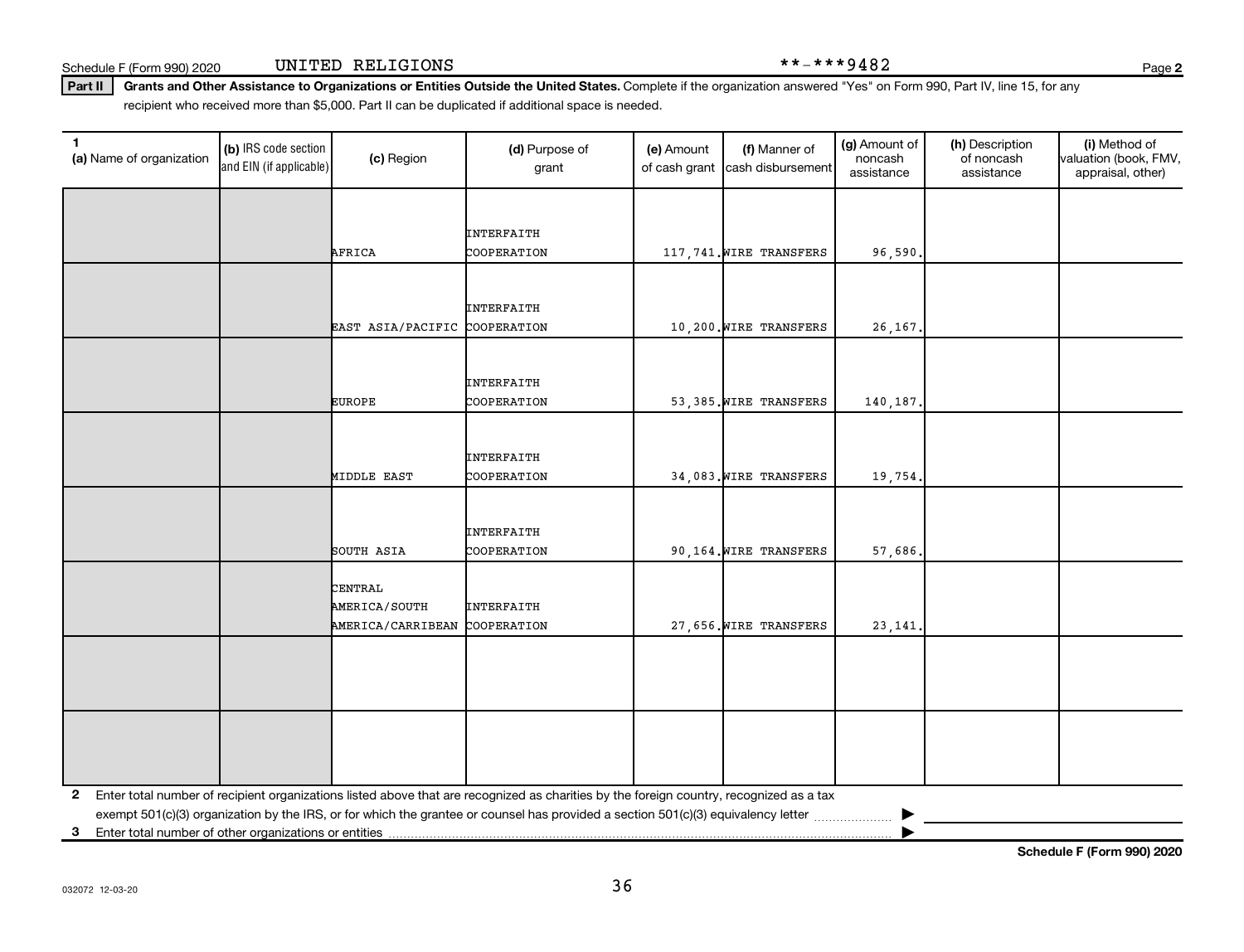Schedule F (Form 990) 2020 UNITED RELIGIONS \*\*-\*\*\*9482 \*\*-\*\*\*9482

**3**

| Part III |                                                           |  |  |                  | Grants and Other Assistance to Individuals Outside the United States. Complete if the organization answered "Yes" on Form 990, Part IV, line 16. |                                                                                                                                                                                                                                                                                                                                    |  |  |  |  |  |
|----------|-----------------------------------------------------------|--|--|------------------|--------------------------------------------------------------------------------------------------------------------------------------------------|------------------------------------------------------------------------------------------------------------------------------------------------------------------------------------------------------------------------------------------------------------------------------------------------------------------------------------|--|--|--|--|--|
|          | Part III can be duplicated if additional space is needed. |  |  |                  |                                                                                                                                                  |                                                                                                                                                                                                                                                                                                                                    |  |  |  |  |  |
|          |                                                           |  |  | $I = V \times V$ |                                                                                                                                                  | $\mathbf{f}$ $\mathbf{A}$ $\mathbf{A}$ $\mathbf{A}$ $\mathbf{A}$ $\mathbf{A}$ $\mathbf{A}$ $\mathbf{A}$ $\mathbf{A}$ $\mathbf{A}$ $\mathbf{A}$ $\mathbf{A}$ $\mathbf{A}$ $\mathbf{A}$ $\mathbf{A}$ $\mathbf{A}$ $\mathbf{A}$ $\mathbf{A}$ $\mathbf{A}$ $\mathbf{A}$ $\mathbf{A}$ $\mathbf{A}$ $\mathbf{A}$ $\mathbf{A}$ $\mathbf{$ |  |  |  |  |  |

| (a) Type of grant or assistance | (b) Region | (c) Number of<br>recipients | (d) Amount of<br>cash grant | (e) Manner of<br>cash disbursement | (f) Amount of<br>noncash<br>assistance | (g) Description of<br>noncash assistance | (h) Method of<br>valuation<br>(book, FMV,<br>appraisal, other) |
|---------------------------------|------------|-----------------------------|-----------------------------|------------------------------------|----------------------------------------|------------------------------------------|----------------------------------------------------------------|
|                                 |            |                             |                             |                                    |                                        |                                          |                                                                |
|                                 |            |                             |                             |                                    |                                        |                                          |                                                                |
|                                 |            |                             |                             |                                    |                                        |                                          |                                                                |
|                                 |            |                             |                             |                                    |                                        |                                          |                                                                |
|                                 |            |                             |                             |                                    |                                        |                                          |                                                                |
|                                 |            |                             |                             |                                    |                                        |                                          |                                                                |
|                                 |            |                             |                             |                                    |                                        |                                          |                                                                |
|                                 |            |                             |                             |                                    |                                        |                                          |                                                                |
|                                 |            |                             |                             |                                    |                                        |                                          |                                                                |

**Schedule F (Form 990) 2020**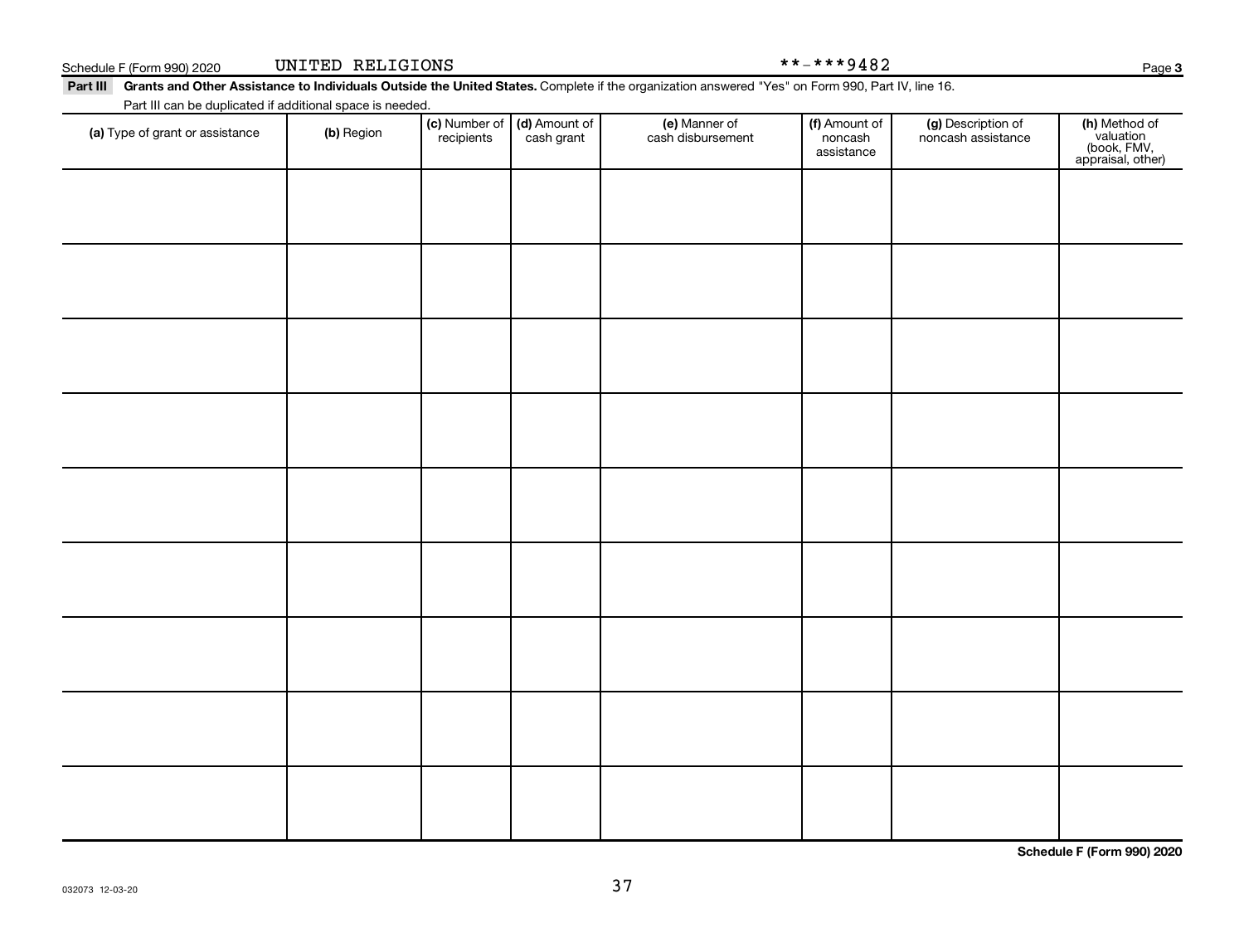| $\mathbf 1$    | Was the organization a U.S. transferor of property to a foreign corporation during the tax year? If "Yes,"<br>the organization may be required to file Form 926, Return by a U.S. Transferor of Property to a Foreign<br>Corporation (see Instructions for Form 926) manufactured controller controller than the control of the control of the control of the control of the control of the control of the control of the control of the control of the | Yes | $ X _{\mathsf{No}}$   |
|----------------|---------------------------------------------------------------------------------------------------------------------------------------------------------------------------------------------------------------------------------------------------------------------------------------------------------------------------------------------------------------------------------------------------------------------------------------------------------|-----|-----------------------|
| $\overline{2}$ | Did the organization have an interest in a foreign trust during the tax year? If "Yes," the organization may<br>be required to separately file Form 3520, Annual Return To Report Transactions With Foreign Trusts and<br>Receipt of Certain Foreign Gifts, and/or Form 3520-A, Annual Information Return of Foreign Trust With a                                                                                                                       | Yes | $X _{\text{No}}$      |
| 3              | Did the organization have an ownership interest in a foreign corporation during the tax year? If "Yes,"<br>the organization may be required to file Form 5471, Information Return of U.S. Persons With Respect to                                                                                                                                                                                                                                       | Yes | $X _{N_{\Omega}}$     |
| 4              | Was the organization a direct or indirect shareholder of a passive foreign investment company or a<br>qualified electing fund during the tax year? If "Yes," the organization may be required to file Form 8621,<br>Information Return by a Shareholder of a Passive Foreign Investment Company or Qualified Electing                                                                                                                                   | Yes | $\boxed{\text{X}}$ No |
| 5              | Did the organization have an ownership interest in a foreign partnership during the tax year? If "Yes,"<br>the organization may be required to file Form 8865, Return of U.S. Persons With Respect to Certain                                                                                                                                                                                                                                           | Yes | $X _{N_{\Omega}}$     |
| 6              | Did the organization have any operations in or related to any boycotting countries during the tax year? If<br>"Yes," the organization may be required to separately file Form 5713, International Boycott Report (see                                                                                                                                                                                                                                   | Yes |                       |

**Schedule F (Form 990) 2020**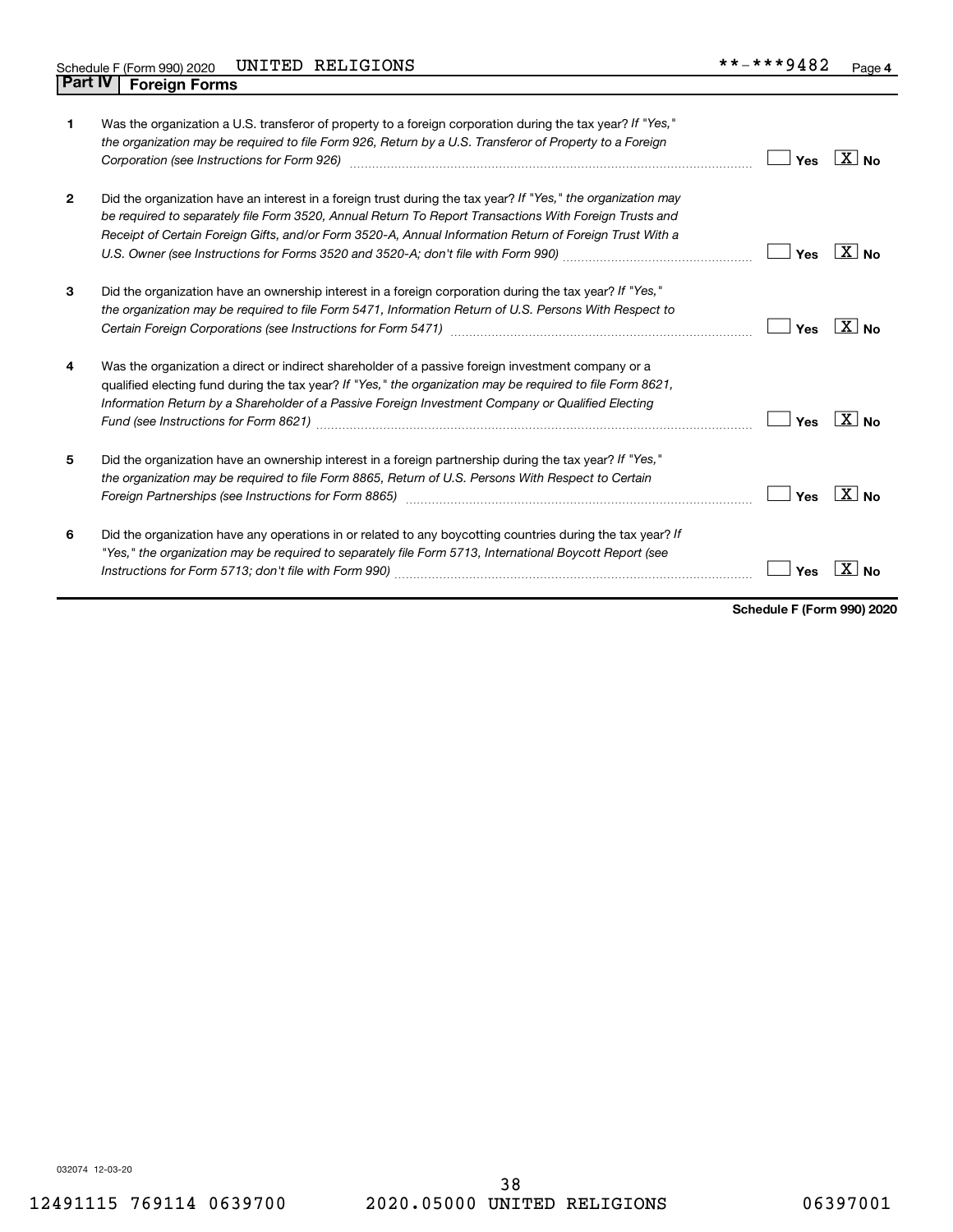### **Part V Supplemental Information**

Provide the information required by Part I, line 2 (monitoring of funds); Part I, line 3, column (f) (accounting method; amounts of investments vs. expenditures per region); Part II, line 1 (accounting method); Part III (accounting method); and Part III, column (c) (estimated number of recipients), as applicable. Also complete this part to provide any additional information. See instructions.

#### PART I, LINE 2:

### REPORTS OF EXPENSES AND SUPPORTING DOCUMENTS ARE REQUIRED AS A CONDITION

OF GRANT. ORGANIZATION REVIEWS REPORTS AND DOCUMENTS.

032075 12-03-20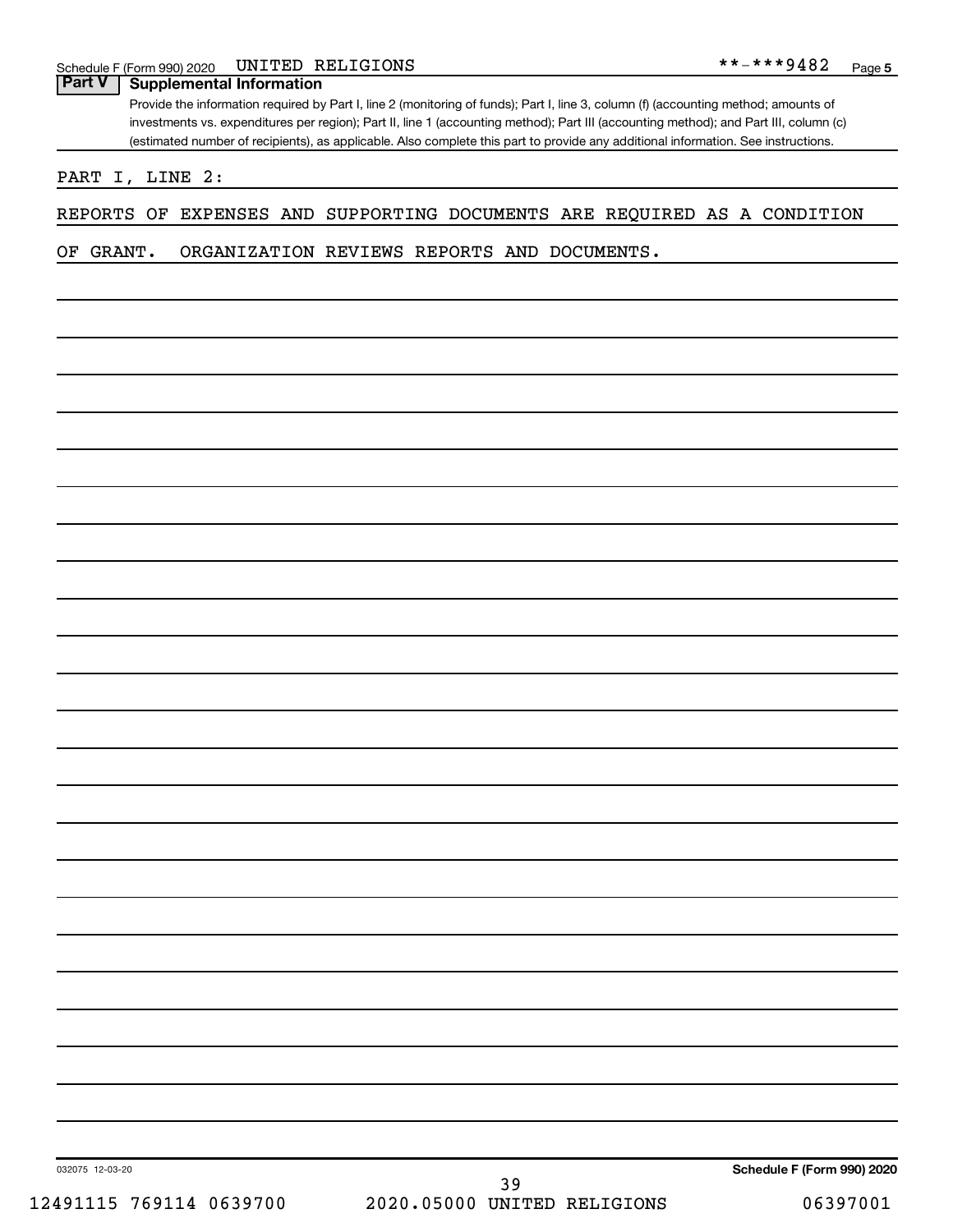| <b>SCHEDULE G</b>                                                                                                                                                                                                                                                                                                                                                                                                                                                                                                                                                                                                                                                                                                                                                                                                                  | <b>Supplemental Information Regarding Fundraising or Gaming Activities</b> |                                                                                                                                                                     | OMB No. 1545-0047                                         |               |                                      |  |                                                                            |                                                         |  |
|------------------------------------------------------------------------------------------------------------------------------------------------------------------------------------------------------------------------------------------------------------------------------------------------------------------------------------------------------------------------------------------------------------------------------------------------------------------------------------------------------------------------------------------------------------------------------------------------------------------------------------------------------------------------------------------------------------------------------------------------------------------------------------------------------------------------------------|----------------------------------------------------------------------------|---------------------------------------------------------------------------------------------------------------------------------------------------------------------|-----------------------------------------------------------|---------------|--------------------------------------|--|----------------------------------------------------------------------------|---------------------------------------------------------|--|
| (Form 990 or 990-EZ)                                                                                                                                                                                                                                                                                                                                                                                                                                                                                                                                                                                                                                                                                                                                                                                                               |                                                                            | Complete if the organization answered "Yes" on Form 990, Part IV, line 17, 18, or 19, or if the<br>organization entered more than \$15,000 on Form 990-EZ, line 6a. |                                                           |               |                                      |  |                                                                            |                                                         |  |
| Department of the Treasury                                                                                                                                                                                                                                                                                                                                                                                                                                                                                                                                                                                                                                                                                                                                                                                                         |                                                                            | Attach to Form 990 or Form 990-EZ.                                                                                                                                  |                                                           |               |                                      |  |                                                                            | <b>Open to Public</b>                                   |  |
| Internal Revenue Service                                                                                                                                                                                                                                                                                                                                                                                                                                                                                                                                                                                                                                                                                                                                                                                                           |                                                                            | Go to www.irs.gov/Form990 for instructions and the latest information.                                                                                              |                                                           |               |                                      |  |                                                                            | Inspection                                              |  |
| Name of the organization                                                                                                                                                                                                                                                                                                                                                                                                                                                                                                                                                                                                                                                                                                                                                                                                           |                                                                            | UNITED RELIGIONS                                                                                                                                                    |                                                           |               |                                      |  | **-***9482                                                                 | <b>Employer identification number</b>                   |  |
| Part I                                                                                                                                                                                                                                                                                                                                                                                                                                                                                                                                                                                                                                                                                                                                                                                                                             | required to complete this part.                                            | Fundraising Activities. Complete if the organization answered "Yes" on Form 990, Part IV, line 17. Form 990-EZ filers are not                                       |                                                           |               |                                      |  |                                                                            |                                                         |  |
| 1 Indicate whether the organization raised funds through any of the following activities. Check all that apply.<br>Mail solicitations<br>Solicitation of non-government grants<br>e<br>a<br>Internet and email solicitations<br>Solicitation of government grants<br>f<br>b<br>Phone solicitations<br>Special fundraising events<br>g<br>с<br>In-person solicitations<br>d<br>2 a Did the organization have a written or oral agreement with any individual (including officers, directors, trustees, or<br>Yes<br>No<br>key employees listed in Form 990, Part VII) or entity in connection with professional fundraising services?<br>b If "Yes," list the 10 highest paid individuals or entities (fundraisers) pursuant to agreements under which the fundraiser is to be<br>compensated at least \$5,000 by the organization. |                                                                            |                                                                                                                                                                     |                                                           |               |                                      |  |                                                                            |                                                         |  |
| (i) Name and address of individual<br>or entity (fundraiser)                                                                                                                                                                                                                                                                                                                                                                                                                                                                                                                                                                                                                                                                                                                                                                       |                                                                            | (ii) Activity                                                                                                                                                       | (iii) Did<br>fundraiser<br>have custody<br>contributions? | or control of | (iv) Gross receipts<br>from activity |  | (v) Amount paid<br>to (or retained by)<br>fundraiser<br>listed in col. (i) | (vi) Amount paid<br>to (or retained by)<br>organization |  |
|                                                                                                                                                                                                                                                                                                                                                                                                                                                                                                                                                                                                                                                                                                                                                                                                                                    |                                                                            |                                                                                                                                                                     | Yes                                                       | No            |                                      |  |                                                                            |                                                         |  |
|                                                                                                                                                                                                                                                                                                                                                                                                                                                                                                                                                                                                                                                                                                                                                                                                                                    |                                                                            |                                                                                                                                                                     |                                                           |               |                                      |  |                                                                            |                                                         |  |
|                                                                                                                                                                                                                                                                                                                                                                                                                                                                                                                                                                                                                                                                                                                                                                                                                                    |                                                                            |                                                                                                                                                                     |                                                           |               |                                      |  |                                                                            |                                                         |  |
|                                                                                                                                                                                                                                                                                                                                                                                                                                                                                                                                                                                                                                                                                                                                                                                                                                    |                                                                            |                                                                                                                                                                     |                                                           |               |                                      |  |                                                                            |                                                         |  |
|                                                                                                                                                                                                                                                                                                                                                                                                                                                                                                                                                                                                                                                                                                                                                                                                                                    |                                                                            |                                                                                                                                                                     |                                                           |               |                                      |  |                                                                            |                                                         |  |
|                                                                                                                                                                                                                                                                                                                                                                                                                                                                                                                                                                                                                                                                                                                                                                                                                                    |                                                                            |                                                                                                                                                                     |                                                           |               |                                      |  |                                                                            |                                                         |  |
|                                                                                                                                                                                                                                                                                                                                                                                                                                                                                                                                                                                                                                                                                                                                                                                                                                    |                                                                            |                                                                                                                                                                     |                                                           |               |                                      |  |                                                                            |                                                         |  |
|                                                                                                                                                                                                                                                                                                                                                                                                                                                                                                                                                                                                                                                                                                                                                                                                                                    |                                                                            |                                                                                                                                                                     |                                                           |               |                                      |  |                                                                            |                                                         |  |
|                                                                                                                                                                                                                                                                                                                                                                                                                                                                                                                                                                                                                                                                                                                                                                                                                                    |                                                                            |                                                                                                                                                                     |                                                           |               |                                      |  |                                                                            |                                                         |  |
|                                                                                                                                                                                                                                                                                                                                                                                                                                                                                                                                                                                                                                                                                                                                                                                                                                    |                                                                            |                                                                                                                                                                     |                                                           |               |                                      |  |                                                                            |                                                         |  |
| Total                                                                                                                                                                                                                                                                                                                                                                                                                                                                                                                                                                                                                                                                                                                                                                                                                              |                                                                            |                                                                                                                                                                     |                                                           |               |                                      |  |                                                                            |                                                         |  |
| or licensing.                                                                                                                                                                                                                                                                                                                                                                                                                                                                                                                                                                                                                                                                                                                                                                                                                      |                                                                            | 3 List all states in which the organization is registered or licensed to solicit contributions or has been notified it is exempt from registration                  |                                                           |               |                                      |  |                                                                            |                                                         |  |
|                                                                                                                                                                                                                                                                                                                                                                                                                                                                                                                                                                                                                                                                                                                                                                                                                                    |                                                                            |                                                                                                                                                                     |                                                           |               |                                      |  |                                                                            |                                                         |  |
|                                                                                                                                                                                                                                                                                                                                                                                                                                                                                                                                                                                                                                                                                                                                                                                                                                    |                                                                            |                                                                                                                                                                     |                                                           |               |                                      |  |                                                                            |                                                         |  |
|                                                                                                                                                                                                                                                                                                                                                                                                                                                                                                                                                                                                                                                                                                                                                                                                                                    |                                                                            |                                                                                                                                                                     |                                                           |               |                                      |  |                                                                            |                                                         |  |
|                                                                                                                                                                                                                                                                                                                                                                                                                                                                                                                                                                                                                                                                                                                                                                                                                                    |                                                                            |                                                                                                                                                                     |                                                           |               |                                      |  |                                                                            |                                                         |  |
|                                                                                                                                                                                                                                                                                                                                                                                                                                                                                                                                                                                                                                                                                                                                                                                                                                    |                                                                            |                                                                                                                                                                     |                                                           |               |                                      |  |                                                                            |                                                         |  |
|                                                                                                                                                                                                                                                                                                                                                                                                                                                                                                                                                                                                                                                                                                                                                                                                                                    |                                                                            |                                                                                                                                                                     |                                                           |               |                                      |  |                                                                            |                                                         |  |
|                                                                                                                                                                                                                                                                                                                                                                                                                                                                                                                                                                                                                                                                                                                                                                                                                                    |                                                                            |                                                                                                                                                                     |                                                           |               |                                      |  |                                                                            |                                                         |  |
|                                                                                                                                                                                                                                                                                                                                                                                                                                                                                                                                                                                                                                                                                                                                                                                                                                    |                                                                            |                                                                                                                                                                     |                                                           |               |                                      |  |                                                                            |                                                         |  |

**For Paperwork Reduction Act Notice, see the Instructions for Form 990 or 990-EZ. Schedule G (Form 990 or 990-EZ) 2020** LHA

032081 11-25-20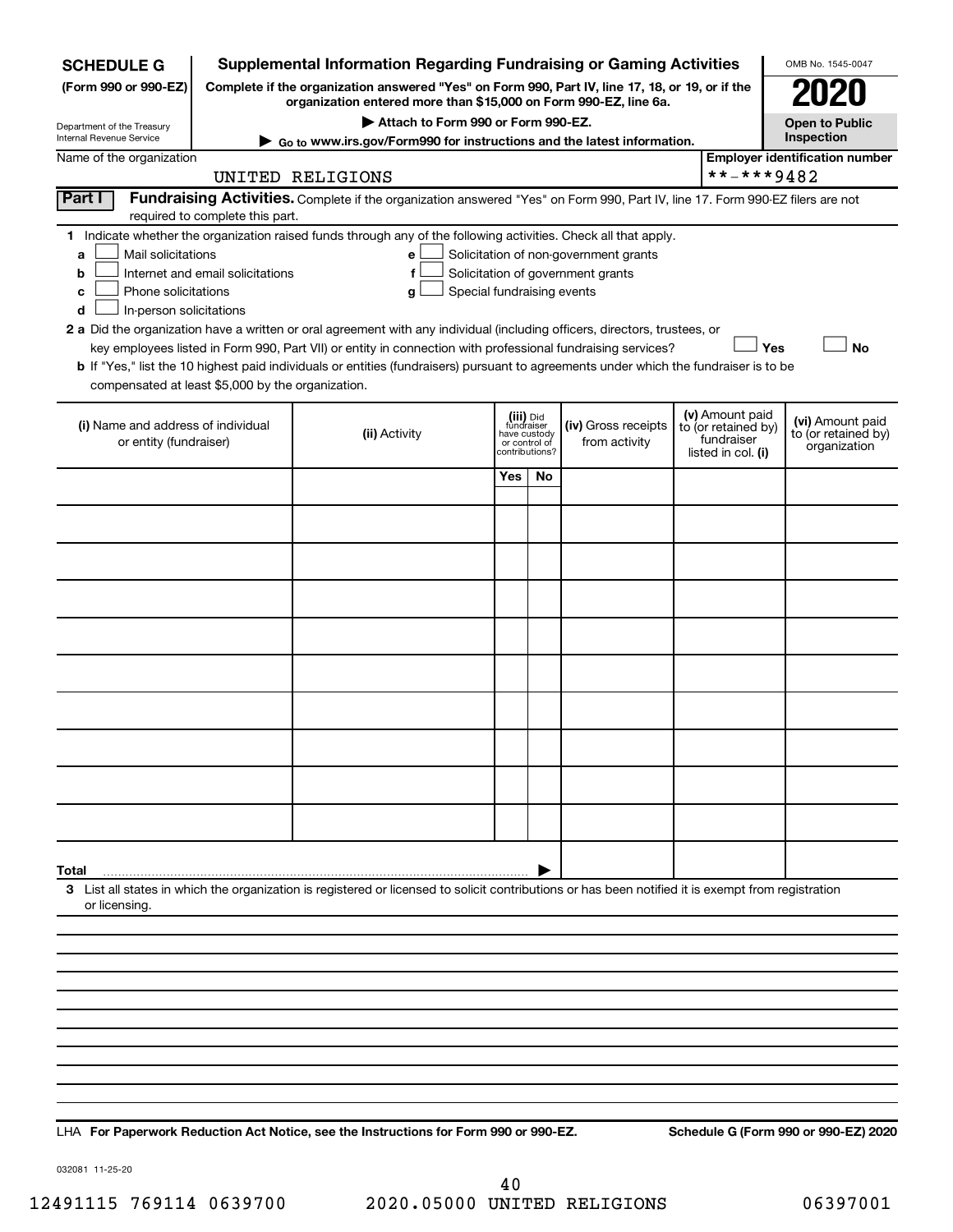#### Schedule G (Form 990 or 990-EZ) 2020  $\texttt{UNITED}$  RELIGIONS  $\texttt{***}\texttt{***}$ 9482  $_\texttt{Page}$

Part II | Fundraising Events. Complete if the organization answered "Yes" on Form 990, Part IV, line 18, or reported more than \$15,000

|                 |              | of fundraising event contributions and gross income on Form 990-EZ, lines 1 and 6b. List events with gross receipts greater than \$5,000.           |                |                         |                  |                                      |
|-----------------|--------------|-----------------------------------------------------------------------------------------------------------------------------------------------------|----------------|-------------------------|------------------|--------------------------------------|
|                 |              |                                                                                                                                                     | (a) Event $#1$ | (b) Event #2            | (c) Other events |                                      |
|                 |              |                                                                                                                                                     | CIRCLES OF     |                         | <b>NONE</b>      | (d) Total events                     |
|                 |              |                                                                                                                                                     | LIGHT          |                         |                  | (add col. (a) through                |
|                 |              |                                                                                                                                                     | (event type)   | (event type)            | (total number)   | col. (c))                            |
|                 |              |                                                                                                                                                     |                |                         |                  |                                      |
| Revenue         |              |                                                                                                                                                     | 130,550.       |                         |                  | 130,550.                             |
|                 | 1.           |                                                                                                                                                     |                |                         |                  |                                      |
|                 | $\mathbf{2}$ |                                                                                                                                                     | 130,550.       |                         |                  | 130,550.                             |
|                 |              |                                                                                                                                                     |                |                         |                  |                                      |
|                 | 3            | Gross income (line 1 minus line 2)                                                                                                                  |                |                         |                  |                                      |
|                 |              |                                                                                                                                                     |                |                         |                  |                                      |
|                 |              |                                                                                                                                                     |                |                         |                  |                                      |
|                 |              |                                                                                                                                                     |                |                         |                  |                                      |
|                 | 5            |                                                                                                                                                     |                |                         |                  |                                      |
|                 |              |                                                                                                                                                     |                |                         |                  |                                      |
| Direct Expenses | 6            |                                                                                                                                                     |                |                         |                  |                                      |
|                 |              |                                                                                                                                                     |                |                         |                  |                                      |
|                 | 7            | Food and beverages                                                                                                                                  |                |                         |                  |                                      |
|                 |              |                                                                                                                                                     |                |                         |                  |                                      |
|                 |              |                                                                                                                                                     |                |                         |                  |                                      |
|                 | 8<br>9       |                                                                                                                                                     | 44, 144.       |                         |                  | 44, 144.                             |
|                 | 10           | Direct expense summary. Add lines 4 through 9 in column (d)                                                                                         |                |                         |                  | 44, 144.                             |
|                 |              | 11 Net income summary. Subtract line 10 from line 3, column (d)                                                                                     |                |                         |                  | $-44, 144.$                          |
| <b>Part III</b> |              | Gaming. Complete if the organization answered "Yes" on Form 990, Part IV, line 19, or reported more than                                            |                |                         |                  |                                      |
|                 |              | \$15,000 on Form 990-EZ, line 6a.                                                                                                                   |                |                         |                  |                                      |
|                 |              |                                                                                                                                                     |                | (b) Pull tabs/instant   |                  | (d) Total gaming (add                |
| Revenue         |              |                                                                                                                                                     | (a) Bingo      | bingo/progressive bingo | (c) Other gaming | col. (a) through col. (c))           |
|                 |              |                                                                                                                                                     |                |                         |                  |                                      |
|                 |              |                                                                                                                                                     |                |                         |                  |                                      |
|                 | 1.           |                                                                                                                                                     |                |                         |                  |                                      |
|                 |              |                                                                                                                                                     |                |                         |                  |                                      |
|                 | $\mathbf{2}$ |                                                                                                                                                     |                |                         |                  |                                      |
| Direct Expenses | 3            |                                                                                                                                                     |                |                         |                  |                                      |
|                 |              |                                                                                                                                                     |                |                         |                  |                                      |
|                 |              |                                                                                                                                                     |                |                         |                  |                                      |
|                 | 4            |                                                                                                                                                     |                |                         |                  |                                      |
|                 |              |                                                                                                                                                     |                |                         |                  |                                      |
|                 |              |                                                                                                                                                     | %              | %                       |                  |                                      |
|                 |              |                                                                                                                                                     | Yes            | Yes                     | Yes<br>%         |                                      |
|                 |              | 6 Volunteer labor                                                                                                                                   | No             | No                      | No               |                                      |
|                 |              |                                                                                                                                                     |                |                         |                  |                                      |
|                 | 7            | Direct expense summary. Add lines 2 through 5 in column (d)                                                                                         |                |                         |                  |                                      |
|                 |              |                                                                                                                                                     |                |                         |                  |                                      |
|                 | 8            |                                                                                                                                                     |                |                         |                  |                                      |
|                 |              |                                                                                                                                                     |                |                         |                  |                                      |
| 9               |              | Enter the state(s) in which the organization conducts gaming activities:                                                                            |                |                         |                  | Yes<br><b>No</b>                     |
|                 |              |                                                                                                                                                     |                |                         |                  |                                      |
|                 |              | <b>b</b> If "No," explain:<br><u> 1989 - Johann Stoff, deutscher Stoff, der Stoff, der Stoff, der Stoff, der Stoff, der Stoff, der Stoff, der S</u> |                |                         |                  |                                      |
|                 |              |                                                                                                                                                     |                |                         |                  |                                      |
|                 |              |                                                                                                                                                     |                |                         |                  |                                      |
|                 |              |                                                                                                                                                     |                |                         |                  | Yes<br>No                            |
|                 |              |                                                                                                                                                     |                |                         |                  |                                      |
|                 |              |                                                                                                                                                     |                |                         |                  |                                      |
|                 |              |                                                                                                                                                     |                |                         |                  |                                      |
|                 |              | 032082 11-25-20                                                                                                                                     |                |                         |                  | Schedule G (Form 990 or 990-EZ) 2020 |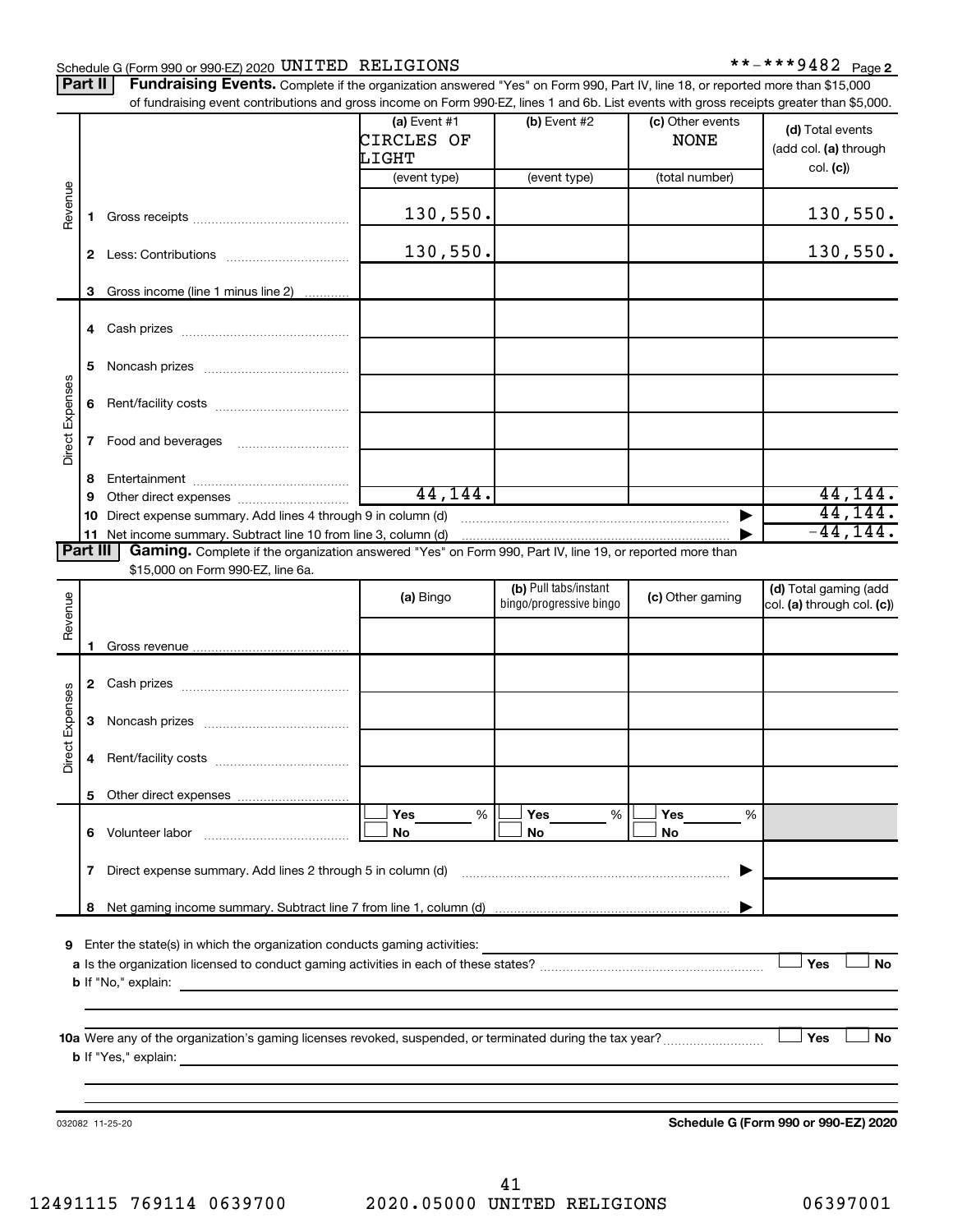|     | Schedule G (Form 990 or 990-EZ) 2020 UNITED RELIGIONS                                                                                                                                                               | **-***9482          | Page 3    |
|-----|---------------------------------------------------------------------------------------------------------------------------------------------------------------------------------------------------------------------|---------------------|-----------|
| 11. |                                                                                                                                                                                                                     | Yes                 | <b>No</b> |
|     | 12 Is the organization a grantor, beneficiary or trustee of a trust, or a member of a partnership or other entity formed                                                                                            | Yes                 | No        |
|     | <b>13</b> Indicate the percentage of gaming activity conducted in:                                                                                                                                                  |                     |           |
|     |                                                                                                                                                                                                                     | 13a                 | %         |
|     |                                                                                                                                                                                                                     | 13 <sub>b</sub>     | $\%$      |
|     | 14 Enter the name and address of the person who prepares the organization's gaming/special events books and records:                                                                                                |                     |           |
|     | Name $\blacktriangleright$<br><u> 1989 - Johann Barbara, martin amerikan basar dan berasal dan berasal dalam basar dalam basar dalam basar dala</u>                                                                 |                     |           |
|     |                                                                                                                                                                                                                     |                     |           |
|     |                                                                                                                                                                                                                     |                     | <b>No</b> |
|     | of gaming revenue retained by the third party $\triangleright$ \$                                                                                                                                                   |                     |           |
|     | c If "Yes," enter name and address of the third party:                                                                                                                                                              |                     |           |
|     | Name $\blacktriangleright$ $\blacksquare$                                                                                                                                                                           |                     |           |
|     |                                                                                                                                                                                                                     |                     |           |
| 16  | Gaming manager information:                                                                                                                                                                                         |                     |           |
|     | Name $\blacktriangleright$                                                                                                                                                                                          |                     |           |
|     | Gaming manager compensation > \$                                                                                                                                                                                    |                     |           |
|     | Description of services provided > example and the contract of the contract of the contract of the contract of                                                                                                      |                     |           |
|     |                                                                                                                                                                                                                     |                     |           |
|     | Director/officer<br>Employee<br>Independent contractor                                                                                                                                                              |                     |           |
|     | <b>17</b> Mandatory distributions:                                                                                                                                                                                  |                     |           |
|     | <b>a</b> Is the organization required under state law to make charitable distributions from the gaming proceeds to<br>retain the state gaming license?                                                              | $\Box$ Yes $\ \Box$ | $\Box$ No |
|     | <b>b</b> Enter the amount of distributions required under state law to be distributed to other exempt organizations or spent in the<br>organization's own exempt activities during the tax year $\triangleright$ \$ |                     |           |
|     | <b>Part IV</b><br>Supplemental Information. Provide the explanations required by Part I, line 2b, columns (iii) and (v); and Part III, lines 9, 9b, 10b,                                                            |                     |           |
|     | 15b, 15c, 16, and 17b, as applicable. Also provide any additional information. See instructions.                                                                                                                    |                     |           |
|     |                                                                                                                                                                                                                     |                     |           |
|     |                                                                                                                                                                                                                     |                     |           |
|     |                                                                                                                                                                                                                     |                     |           |
|     |                                                                                                                                                                                                                     |                     |           |
|     |                                                                                                                                                                                                                     |                     |           |
|     |                                                                                                                                                                                                                     |                     |           |
|     |                                                                                                                                                                                                                     |                     |           |
|     |                                                                                                                                                                                                                     |                     |           |
|     | Schedule G (Form 990 or 990-EZ) 2020<br>032083 11-25-20<br>1 ລ                                                                                                                                                      |                     |           |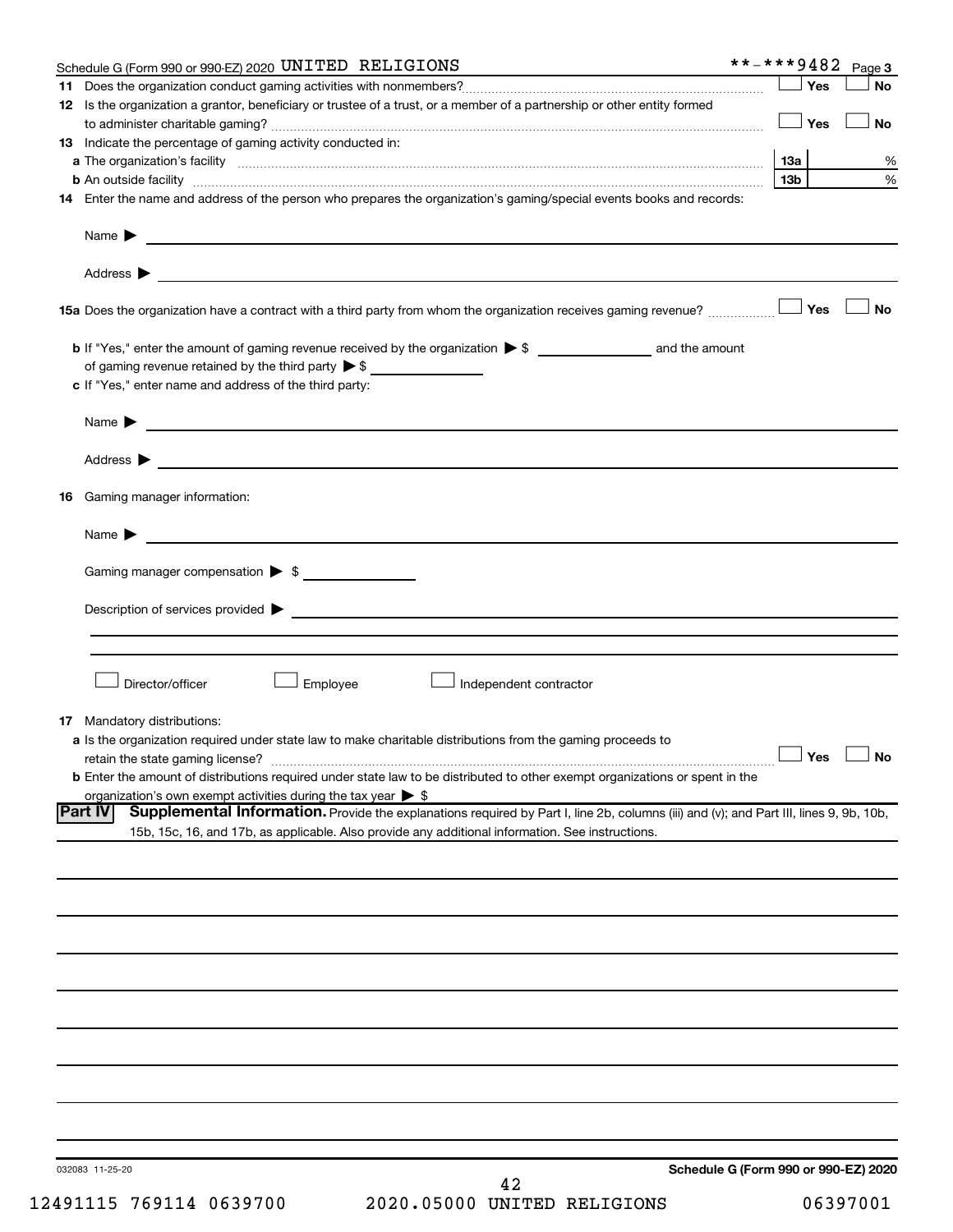| Schedule G (Form 990 or 990-EZ) |
|---------------------------------|

032084 04-01-20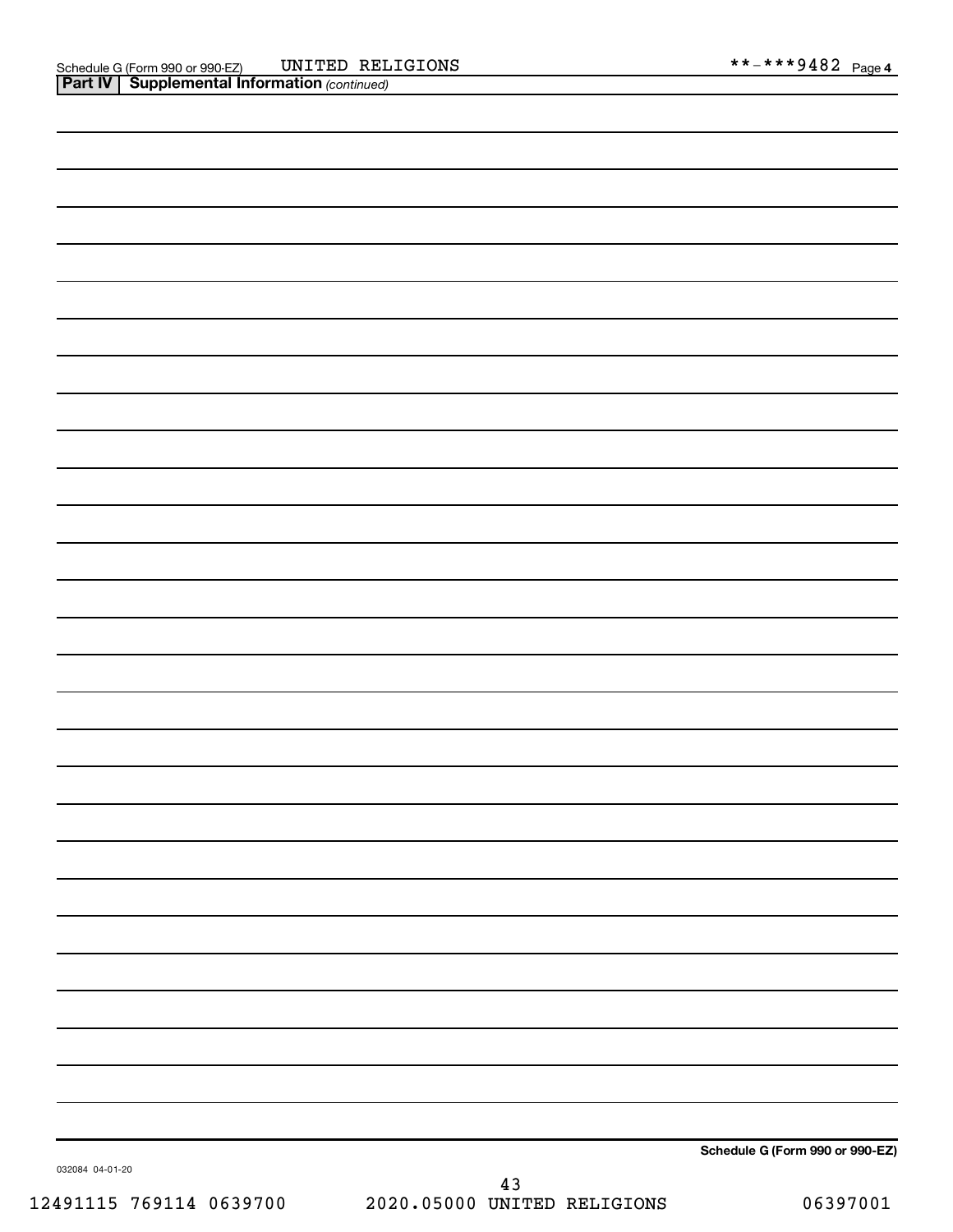| <b>SCHEDULE I</b><br>(Form 990) | Department of the Treasury                                                                                                                                                                                                                                                                         | <b>Grants and Other Assistance to Organizations,</b><br>Governments, and Individuals in the United States<br>Complete if the organization answered "Yes" on Form 990, Part IV, line 21 or 22.<br>Attach to Form 990.<br>Go to www.irs.gov/Form990 for the latest information.                                               |                 |         |   |  |  |                                       |                                                     |  |  |  |
|---------------------------------|----------------------------------------------------------------------------------------------------------------------------------------------------------------------------------------------------------------------------------------------------------------------------------------------------|-----------------------------------------------------------------------------------------------------------------------------------------------------------------------------------------------------------------------------------------------------------------------------------------------------------------------------|-----------------|---------|---|--|--|---------------------------------------|-----------------------------------------------------|--|--|--|
| Internal Revenue Service        |                                                                                                                                                                                                                                                                                                    |                                                                                                                                                                                                                                                                                                                             |                 |         |   |  |  |                                       | Inspection                                          |  |  |  |
|                                 | Name of the organization                                                                                                                                                                                                                                                                           | UNITED RELIGIONS                                                                                                                                                                                                                                                                                                            |                 |         |   |  |  |                                       | <b>Employer identification number</b><br>**-***9482 |  |  |  |
| Part I                          | <b>General Information on Grants and Assistance</b>                                                                                                                                                                                                                                                |                                                                                                                                                                                                                                                                                                                             |                 |         |   |  |  |                                       |                                                     |  |  |  |
| $\mathbf 1$<br>$\mathbf{2}$     |                                                                                                                                                                                                                                                                                                    | Does the organization maintain records to substantiate the amount of the grants or assistance, the grantees' eligibility for the grants or assistance, and the selection<br>$\boxed{\text{X}}$ Yes<br>l No<br>Describe in Part IV the organization's procedures for monitoring the use of grant funds in the United States. |                 |         |   |  |  |                                       |                                                     |  |  |  |
| Part II                         | Grants and Other Assistance to Domestic Organizations and Domestic Governments. Complete if the organization answered "Yes" on Form 990, Part IV, line 21, for any                                                                                                                                 |                                                                                                                                                                                                                                                                                                                             |                 |         |   |  |  |                                       |                                                     |  |  |  |
|                                 | recipient that received more than \$5,000. Part II can be duplicated if additional space is needed.                                                                                                                                                                                                |                                                                                                                                                                                                                                                                                                                             |                 |         |   |  |  |                                       |                                                     |  |  |  |
|                                 | (f) Method of<br>1 (a) Name and address of organization<br>(c) IRC section<br>(d) Amount of<br>(e) Amount of<br>(g) Description of<br>$(b)$ EIN<br>valuation (book,<br>(if applicable)<br>noncash assistance<br>or government<br>cash grant<br>non-cash<br>FMV, appraisal,<br>assistance<br>other) |                                                                                                                                                                                                                                                                                                                             |                 |         |   |  |  | (h) Purpose of grant<br>or assistance |                                                     |  |  |  |
| P.O. BOX 29242                  | URI MULTI-REGION<br>SAN FRANCISCO, CA 94129                                                                                                                                                                                                                                                        |                                                                                                                                                                                                                                                                                                                             | 170(B)(1(A)(VI) | 31,523. | 0 |  |  |                                       | <b>INTERFAITH COOPERATION</b>                       |  |  |  |
|                                 |                                                                                                                                                                                                                                                                                                    |                                                                                                                                                                                                                                                                                                                             |                 |         |   |  |  |                                       |                                                     |  |  |  |
| $\mathbf{2}$<br>3               | Enter total number of other organizations listed in the line 1 table                                                                                                                                                                                                                               |                                                                                                                                                                                                                                                                                                                             |                 |         |   |  |  | ▶                                     |                                                     |  |  |  |
|                                 |                                                                                                                                                                                                                                                                                                    |                                                                                                                                                                                                                                                                                                                             |                 |         |   |  |  |                                       |                                                     |  |  |  |

**For Paperwork Reduction Act Notice, see the Instructions for Form 990. Schedule I (Form 990) 2020** LHA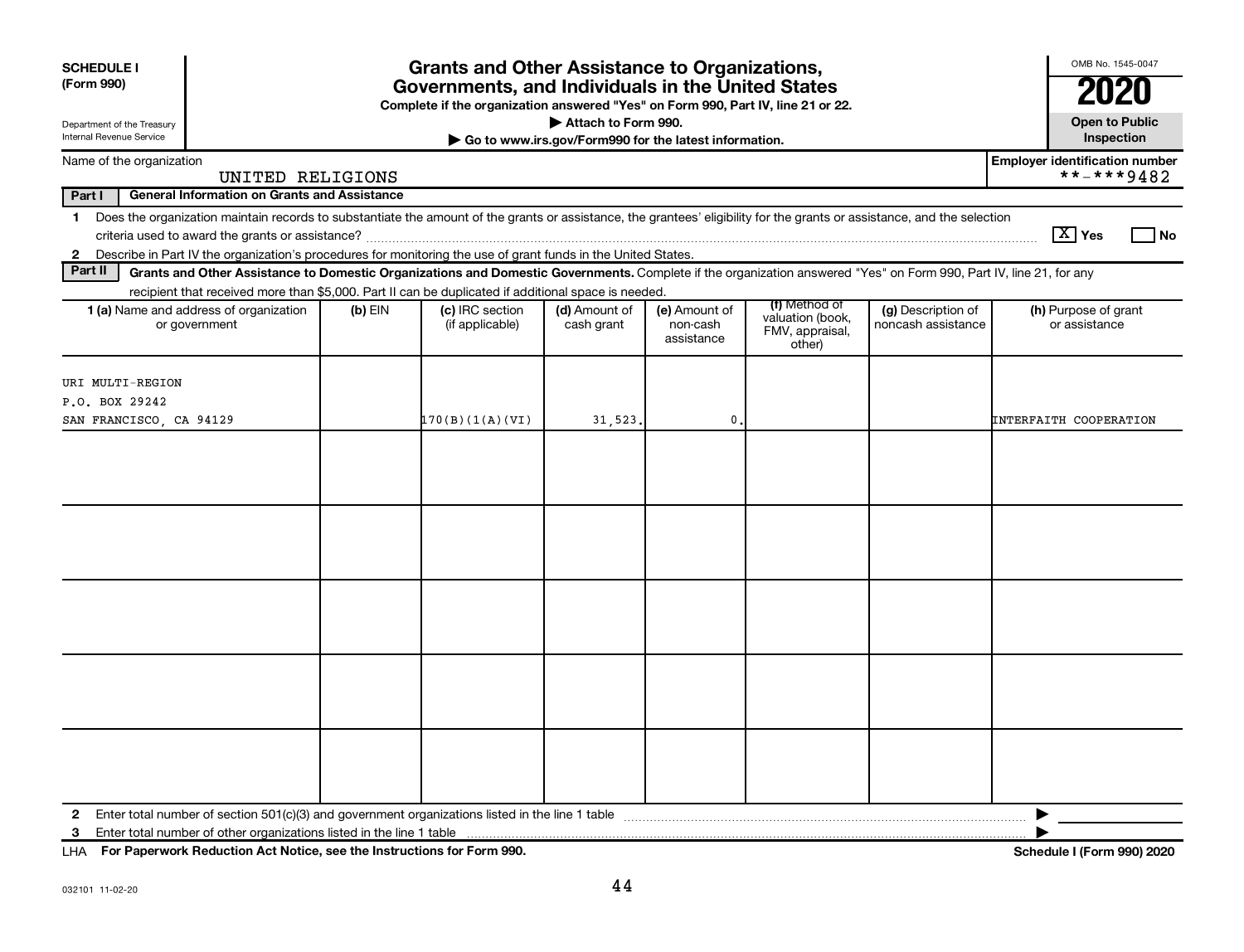Schedule I (Form 990) 2020 UNITED RELIGIONS \*\*-\*\*\*9482 UNITED RELIGIONS

**2**

Part III | Grants and Other Assistance to Domestic Individuals. Complete if the organization answered "Yes" on Form 990, Part IV, line 22. Part III can be duplicated if additional space is needed.

| (a) Type of grant or assistance | (b) Number of<br>recipients | (c) Amount of<br>cash grant | (d) Amount of non-<br>cash assistance | (e) Method of valuation<br>(book, FMV, appraisal, other) | (f) Description of noncash assistance |
|---------------------------------|-----------------------------|-----------------------------|---------------------------------------|----------------------------------------------------------|---------------------------------------|
|                                 |                             |                             |                                       |                                                          |                                       |
|                                 |                             |                             |                                       |                                                          |                                       |
|                                 |                             |                             |                                       |                                                          |                                       |
|                                 |                             |                             |                                       |                                                          |                                       |
|                                 |                             |                             |                                       |                                                          |                                       |
|                                 |                             |                             |                                       |                                                          |                                       |
|                                 |                             |                             |                                       |                                                          |                                       |
|                                 |                             |                             |                                       |                                                          |                                       |
|                                 |                             |                             |                                       |                                                          |                                       |
|                                 |                             |                             |                                       |                                                          |                                       |

Part IV | Supplemental Information. Provide the information required in Part I, line 2; Part III, column (b); and any other additional information.

PART I, LINE 2:

REPORTS OF EXPENSES AND SUPPORTING DOCUMENTS ARE REQUIRED AS A CONDITION OF

GRANT. ORGANIZATION REVIEWS REPORTS AND DOCUMENTS.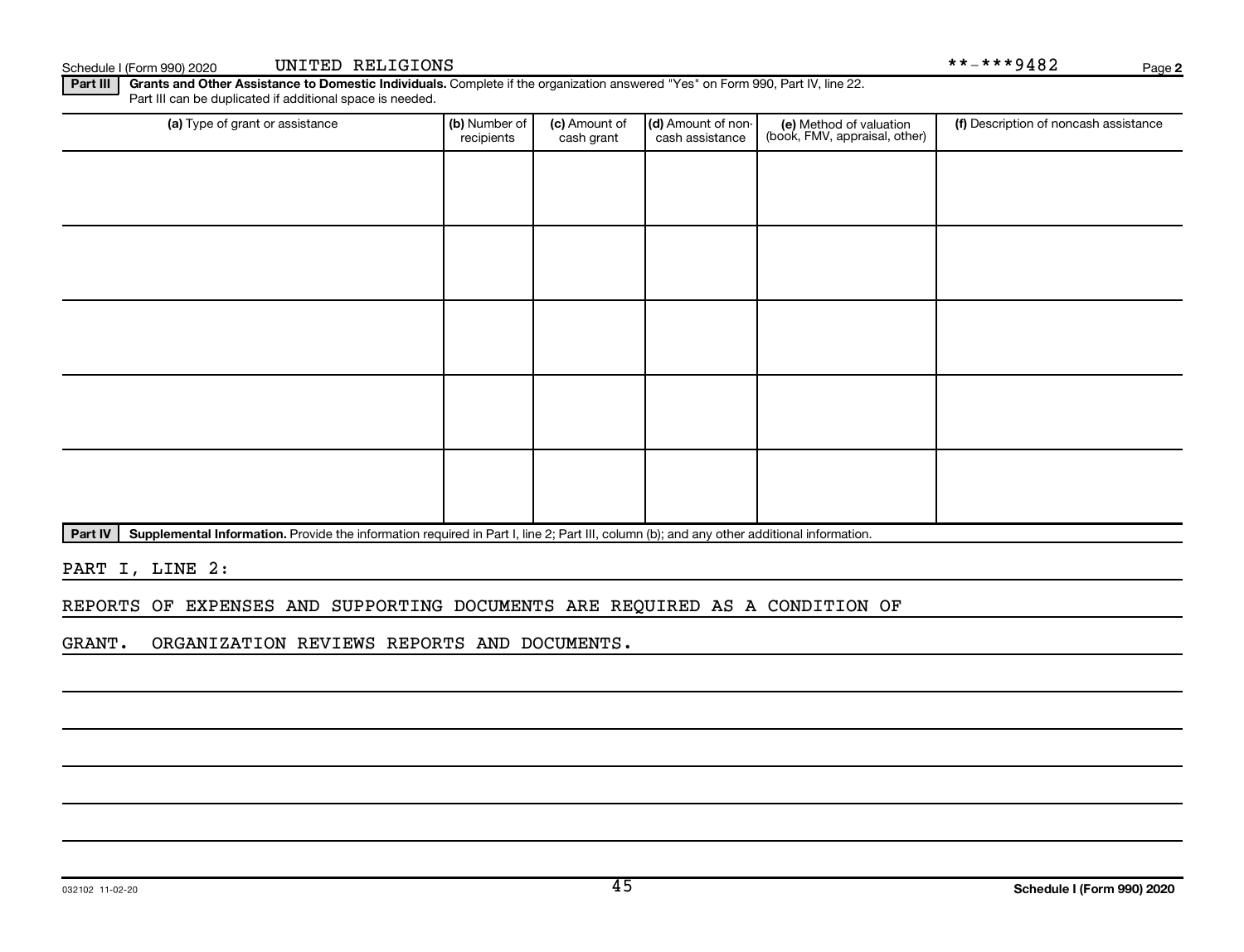|    | <b>Compensation Information</b><br><b>SCHEDULE J</b> |                                                                                                                           |                                       |                            |     |                              |  |
|----|------------------------------------------------------|---------------------------------------------------------------------------------------------------------------------------|---------------------------------------|----------------------------|-----|------------------------------|--|
|    | (Form 990)                                           | For certain Officers, Directors, Trustees, Key Employees, and Highest                                                     |                                       | 2020                       |     |                              |  |
|    |                                                      | <b>Compensated Employees</b><br>Complete if the organization answered "Yes" on Form 990, Part IV, line 23.                |                                       |                            |     |                              |  |
|    | Department of the Treasury                           | Attach to Form 990.                                                                                                       |                                       | <b>Open to Public</b>      |     |                              |  |
|    | Internal Revenue Service                             | Go to www.irs.gov/Form990 for instructions and the latest information.                                                    |                                       | Inspection                 |     |                              |  |
|    | Name of the organization                             |                                                                                                                           | <b>Employer identification number</b> |                            |     |                              |  |
|    |                                                      | UNITED RELIGIONS                                                                                                          |                                       | **-***9482                 |     |                              |  |
|    | Part I                                               | <b>Questions Regarding Compensation</b>                                                                                   |                                       |                            |     |                              |  |
|    |                                                      |                                                                                                                           |                                       |                            | Yes | No                           |  |
|    |                                                      | 1a Check the appropriate box(es) if the organization provided any of the following to or for a person listed on Form 990, |                                       |                            |     |                              |  |
|    |                                                      | Part VII, Section A, line 1a. Complete Part III to provide any relevant information regarding these items.                |                                       |                            |     |                              |  |
|    | First-class or charter travel                        | $\mathbf{X}$<br>Housing allowance or residence for personal use                                                           |                                       |                            |     |                              |  |
|    | Travel for companions                                | Payments for business use of personal residence                                                                           |                                       |                            |     |                              |  |
|    |                                                      | Health or social club dues or initiation fees<br>Tax indemnification and gross-up payments                                |                                       |                            |     |                              |  |
|    |                                                      | Discretionary spending account<br>Personal services (such as maid, chauffeur, chef)                                       |                                       |                            |     |                              |  |
|    |                                                      |                                                                                                                           |                                       |                            |     |                              |  |
|    |                                                      | <b>b</b> If any of the boxes on line 1a are checked, did the organization follow a written policy regarding payment or    |                                       |                            |     |                              |  |
|    |                                                      |                                                                                                                           |                                       | 1b                         | х   |                              |  |
| 2  |                                                      | Did the organization require substantiation prior to reimbursing or allowing expenses incurred by all directors,          |                                       |                            |     |                              |  |
|    |                                                      | trustees, and officers, including the CEO/Executive Director, regarding the items checked on line 1a?                     |                                       | $\mathbf{2}$               | х   |                              |  |
|    |                                                      |                                                                                                                           |                                       |                            |     |                              |  |
| з  |                                                      | Indicate which, if any, of the following the organization used to establish the compensation of the organization's        |                                       |                            |     |                              |  |
|    |                                                      | CEO/Executive Director. Check all that apply. Do not check any boxes for methods used by a related organization to        |                                       |                            |     |                              |  |
|    |                                                      | establish compensation of the CEO/Executive Director, but explain in Part III.                                            |                                       |                            |     |                              |  |
|    | $ \mathbf{X} $ Compensation committee                | Written employment contract                                                                                               |                                       |                            |     |                              |  |
|    |                                                      | $\underline{\mathbf{X}}$ Independent compensation consultant<br>$ \mathbf{X} $ Compensation survey or study               |                                       |                            |     |                              |  |
|    | $X$ Form 990 of other organizations                  | $\mathbf{X}$ Approval by the board or compensation committee                                                              |                                       |                            |     |                              |  |
|    |                                                      |                                                                                                                           |                                       |                            |     |                              |  |
| 4  |                                                      | During the year, did any person listed on Form 990, Part VII, Section A, line 1a, with respect to the filing              |                                       |                            |     |                              |  |
|    | organization or a related organization:              |                                                                                                                           |                                       |                            |     |                              |  |
| а  |                                                      | Receive a severance payment or change-of-control payment?                                                                 |                                       | 4a                         |     | х<br>$\overline{\textbf{x}}$ |  |
| b  |                                                      |                                                                                                                           |                                       | 4b                         |     | $\mathbf x$                  |  |
| с  |                                                      |                                                                                                                           |                                       | 4c                         |     |                              |  |
|    |                                                      | If "Yes" to any of lines 4a-c, list the persons and provide the applicable amounts for each item in Part III.             |                                       |                            |     |                              |  |
|    |                                                      |                                                                                                                           |                                       |                            |     |                              |  |
|    |                                                      | Only section 501(c)(3), 501(c)(4), and 501(c)(29) organizations must complete lines 5-9.                                  |                                       |                            |     |                              |  |
|    |                                                      | For persons listed on Form 990, Part VII, Section A, line 1a, did the organization pay or accrue any compensation         |                                       |                            |     |                              |  |
|    | contingent on the revenues of:                       |                                                                                                                           |                                       |                            |     | х                            |  |
|    |                                                      |                                                                                                                           |                                       | 5а                         |     | x                            |  |
|    |                                                      |                                                                                                                           |                                       | 5b                         |     |                              |  |
|    |                                                      | If "Yes" on line 5a or 5b, describe in Part III.                                                                          |                                       |                            |     |                              |  |
| 6. |                                                      | For persons listed on Form 990, Part VII, Section A, line 1a, did the organization pay or accrue any compensation         |                                       |                            |     |                              |  |
|    | contingent on the net earnings of:                   |                                                                                                                           |                                       |                            |     | х                            |  |
|    |                                                      |                                                                                                                           |                                       | 6a                         |     | x                            |  |
|    |                                                      |                                                                                                                           |                                       | 6b                         |     |                              |  |
|    |                                                      | If "Yes" on line 6a or 6b, describe in Part III.                                                                          |                                       |                            |     |                              |  |
|    |                                                      | 7 For persons listed on Form 990, Part VII, Section A, line 1a, did the organization provide any nonfixed payments        |                                       |                            |     |                              |  |
|    |                                                      |                                                                                                                           |                                       | 7                          |     | х                            |  |
| 8  |                                                      | Were any amounts reported on Form 990, Part VII, paid or accrued pursuant to a contract that was subject to the           |                                       |                            |     |                              |  |
|    |                                                      |                                                                                                                           |                                       | 8                          |     | х                            |  |
| 9  |                                                      | If "Yes" on line 8, did the organization also follow the rebuttable presumption procedure described in                    |                                       |                            |     |                              |  |
|    |                                                      |                                                                                                                           |                                       | 9                          |     |                              |  |
|    |                                                      | LHA For Paperwork Reduction Act Notice, see the Instructions for Form 990.                                                |                                       | Schedule J (Form 990) 2020 |     |                              |  |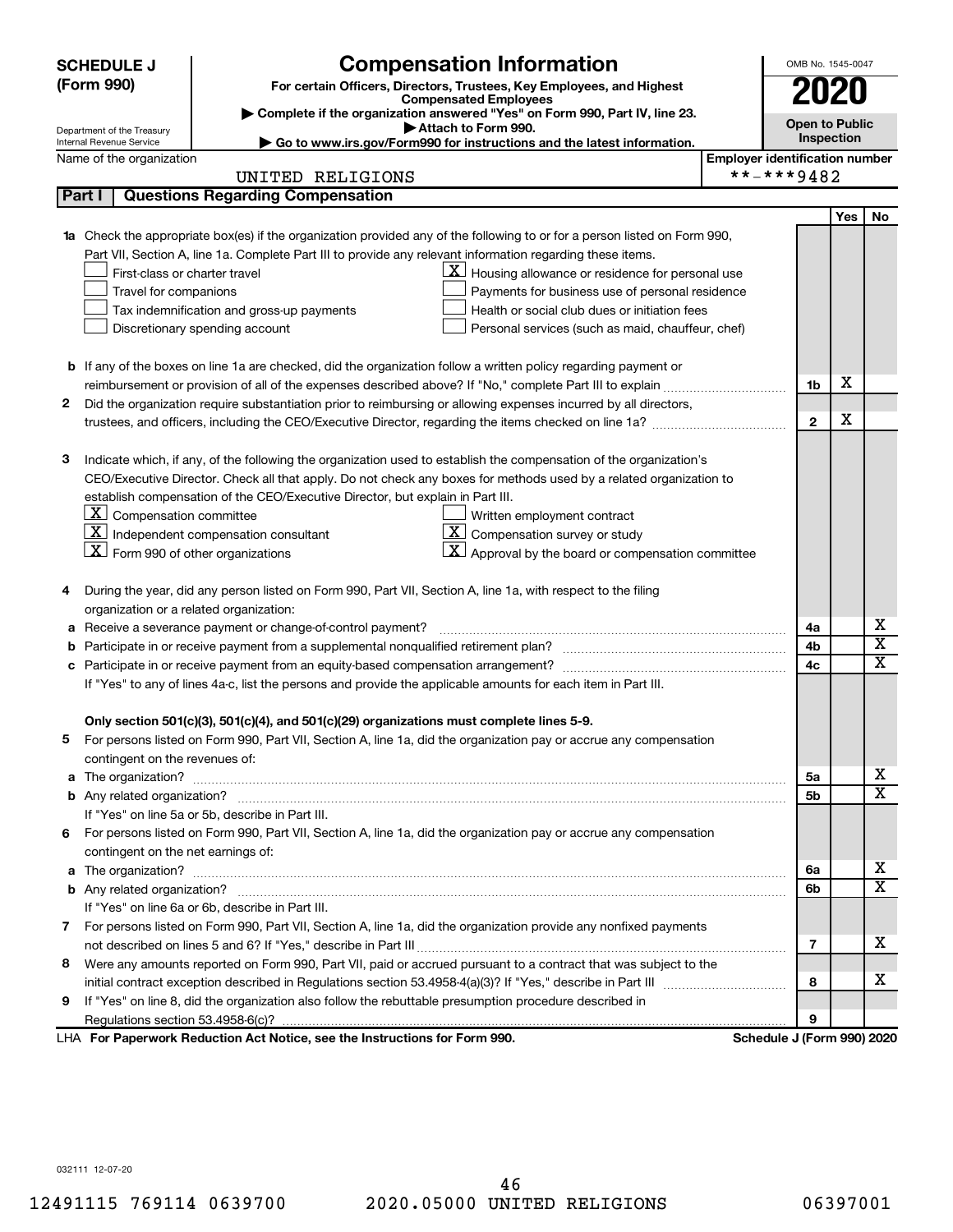#### Part II | Officers, Directors, Trustees, Key Employees, and Highest Compensated Employees. Use duplicate copies if additional space is needed.

For each individual whose compensation must be reported on Schedule J, report compensation from the organization on row (i) and from related organizations, described in the instructions, on row (ii). Do not list any individuals that aren't listed on Form 990, Part VII.

Note: The sum of columns (B)(i)-(iii) for each listed individual must equal the total amount of Form 990, Part VII, Section A, line 1a, applicable column (D) and (E) amounts for that individual.

|                                      |                    |                             | (B) Breakdown of W-2 and/or 1099-MISC compensation |                                           | (C) Retirement and             | (D) Nontaxable              | (E) Total of columns | (F) Compensation                                           |  |
|--------------------------------------|--------------------|-----------------------------|----------------------------------------------------|-------------------------------------------|--------------------------------|-----------------------------|----------------------|------------------------------------------------------------|--|
| (A) Name and Title                   |                    | (i) Base<br>compensation    | (ii) Bonus &<br>incentive<br>compensation          | (iii) Other<br>reportable<br>compensation | other deferred<br>compensation | benefits                    | $(B)(i)$ - $(D)$     | in column (B)<br>reported as deferred<br>on prior Form 990 |  |
| REV. VICTOR H. KAZANJIAN, JR.<br>(1) | (i)                | 133,438.                    | $\overline{0}$ .                                   | $\overline{0}$ .                          | 38,338.                        | 99,250                      | 271,026.             | $\overline{0}$ .                                           |  |
| EXECUTIVE DIRECTOR                   | (ii)               | $\overline{\mathfrak{o}}$ . | $\overline{0}$ .                                   | $\overline{0}$ .                          | $\overline{0}$ .               | $\overline{0}$ .            | $\overline{0}$ .     | $\overline{0}$ .                                           |  |
| REV. WILLIAM E. SWING<br>(2)         | (i)                | 139,674.                    | $\overline{0}$ .                                   | $\overline{0}$ .                          | $\overline{0}$ .               | 11,737.                     | 151,411.             | $\overline{0}$ .                                           |  |
| PRESIDENT                            | (ii)               | $\overline{0}$ .            | $\overline{0}$ .                                   | $\overline{0}$ .                          | $\overline{0}$ .               | $\overline{\mathfrak{o}}$ . | $\overline{0}$ .     | $\overline{0}$ .                                           |  |
|                                      | $(\sf{i})$         |                             |                                                    |                                           |                                |                             |                      |                                                            |  |
|                                      | (ii)               |                             |                                                    |                                           |                                |                             |                      |                                                            |  |
|                                      | $(\sf{i})$         |                             |                                                    |                                           |                                |                             |                      |                                                            |  |
|                                      | (ii)               |                             |                                                    |                                           |                                |                             |                      |                                                            |  |
|                                      | (i)                |                             |                                                    |                                           |                                |                             |                      |                                                            |  |
|                                      | (ii)               |                             |                                                    |                                           |                                |                             |                      |                                                            |  |
|                                      | (i)                |                             |                                                    |                                           |                                |                             |                      |                                                            |  |
|                                      | (i)                |                             |                                                    |                                           |                                |                             |                      |                                                            |  |
|                                      | (i)                |                             |                                                    |                                           |                                |                             |                      |                                                            |  |
|                                      | (i)                |                             |                                                    |                                           |                                |                             |                      |                                                            |  |
|                                      | (i)                |                             |                                                    |                                           |                                |                             |                      |                                                            |  |
|                                      | (i)                |                             |                                                    |                                           |                                |                             |                      |                                                            |  |
|                                      | (i)                |                             |                                                    |                                           |                                |                             |                      |                                                            |  |
|                                      | (i)                |                             |                                                    |                                           |                                |                             |                      |                                                            |  |
|                                      | $(\sf{i})$<br>(ii) |                             |                                                    |                                           |                                |                             |                      |                                                            |  |
|                                      | (i)                |                             |                                                    |                                           |                                |                             |                      |                                                            |  |
|                                      | (ii)               |                             |                                                    |                                           |                                |                             |                      |                                                            |  |
|                                      | (i)                |                             |                                                    |                                           |                                |                             |                      |                                                            |  |
|                                      | (i)                |                             |                                                    |                                           |                                |                             |                      |                                                            |  |
|                                      | (i)                |                             |                                                    |                                           |                                |                             |                      |                                                            |  |
|                                      | (i)                |                             |                                                    |                                           |                                |                             |                      |                                                            |  |
|                                      | (i)                |                             |                                                    |                                           |                                |                             |                      |                                                            |  |
|                                      | (ii)               |                             |                                                    |                                           |                                |                             |                      |                                                            |  |
|                                      | (i)                |                             |                                                    |                                           |                                |                             |                      |                                                            |  |
|                                      | (ii)               |                             |                                                    |                                           |                                |                             |                      |                                                            |  |
|                                      | (i)                |                             |                                                    |                                           |                                |                             |                      |                                                            |  |
|                                      | (ii)               |                             |                                                    |                                           |                                |                             |                      |                                                            |  |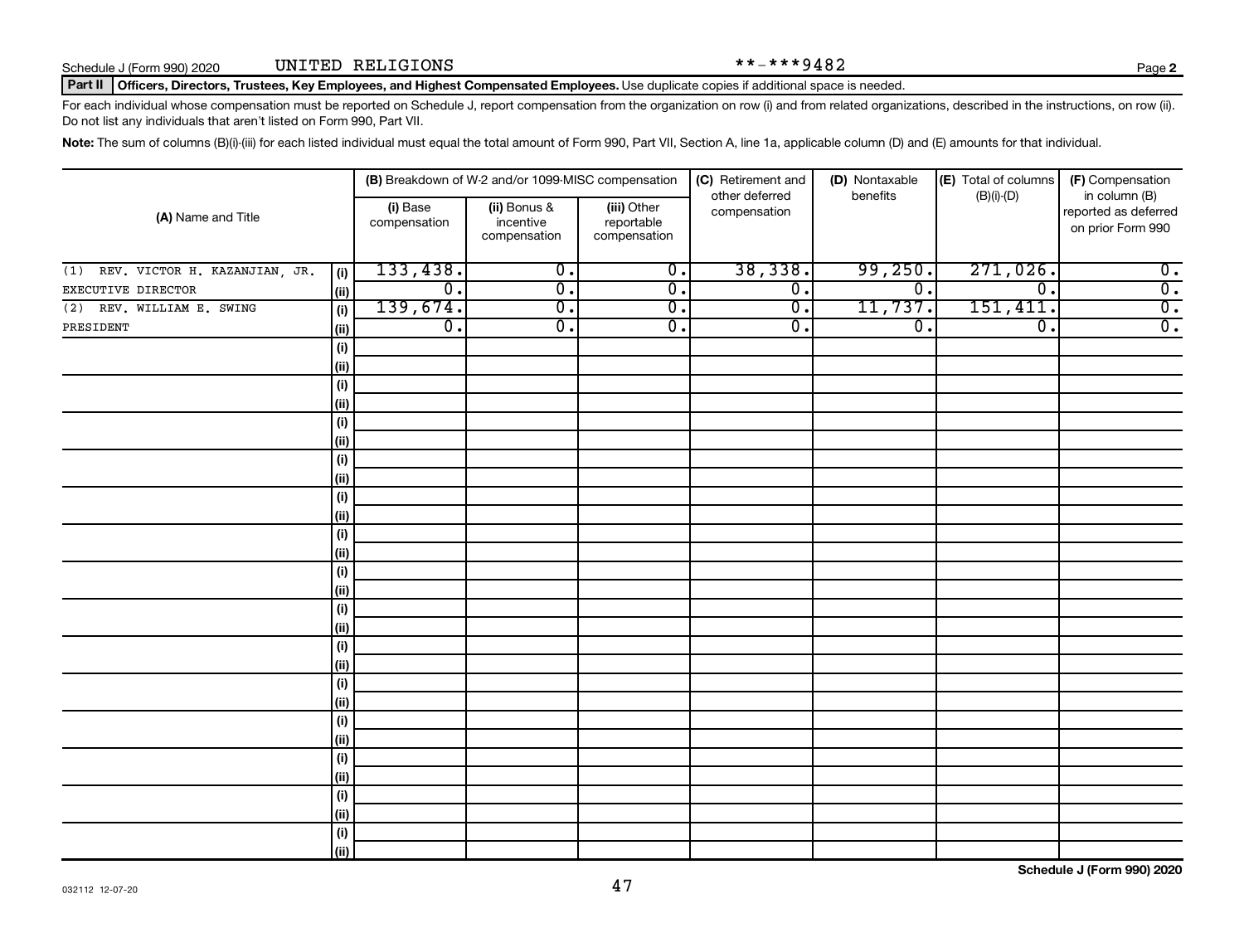#### **Part III Supplemental Information**

Provide the information, explanation, or descriptions required for Part I, lines 1a, 1b, 3, 4a, 4b, 4c, 5a, 5b, 6a, 6b, 7, and 8, and for Part II. Also complete this part for any additional information.

### PART I, LINE 1A:

EXECUTIVE DIRECTOR REVEREND VICTOR H. KAZANJIAN, JR. RECEIVES A NON-TAXABLE

### MINISTERIAL HOUSING ALLOWANCE.

**Schedule J (Form 990) 2020**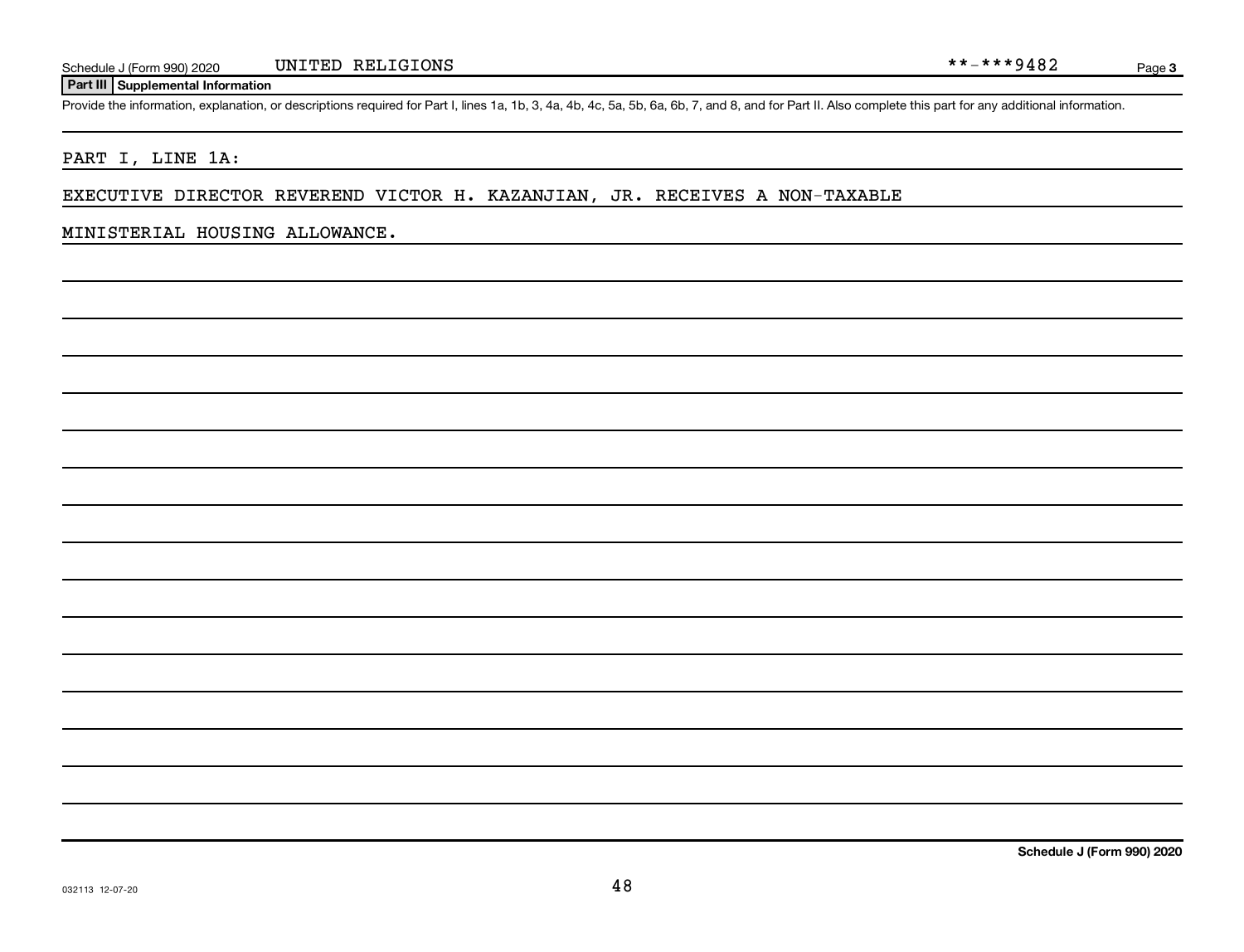#### **SCHEDULE M (Form 990)**

# **Noncash Contributions**

OMB No. 1545-0047

Department of the Treasury Internal Revenue Service

◆ Complete if the organizations answered "Yes" on Form 990, Part IV, lines 29 or 30.<br>● Complete if the organizations answered "Yes" on Form 990, Part IV, lines 29 or 30. **Attach to Form 990.**  $\blacktriangleright$ 

**Open to Public Inspection**

| Internal Revenue Service | ► Go to www.irs.gov/Form990 for instructions and the latest information. |
|--------------------------|--------------------------------------------------------------------------|
| Name of the organization |                                                                          |

**Employer identification number**  $***-***9482$ 

|  | UNITED RELIGIONS |  |
|--|------------------|--|
|  |                  |  |
|  |                  |  |

| <b>Part I</b> | <b>Types of Property</b>                                                                                                       |                               |                                      |                                                                                                      |                                                              |     |     |    |
|---------------|--------------------------------------------------------------------------------------------------------------------------------|-------------------------------|--------------------------------------|------------------------------------------------------------------------------------------------------|--------------------------------------------------------------|-----|-----|----|
|               |                                                                                                                                | (a)<br>Check if<br>applicable | (b)<br>Number of<br>contributions or | (c)<br>Noncash contribution<br>amounts reported on<br>items contributed Form 990, Part VIII, line 1g | (d)<br>Method of determining<br>noncash contribution amounts |     |     |    |
| 1.            |                                                                                                                                |                               |                                      |                                                                                                      |                                                              |     |     |    |
| 2             |                                                                                                                                |                               |                                      |                                                                                                      |                                                              |     |     |    |
| З             | Art - Fractional interests                                                                                                     |                               |                                      |                                                                                                      |                                                              |     |     |    |
| 4             |                                                                                                                                |                               |                                      |                                                                                                      |                                                              |     |     |    |
| 5             | Clothing and household goods                                                                                                   |                               |                                      |                                                                                                      |                                                              |     |     |    |
| 6             | Cars and other vehicles                                                                                                        |                               |                                      |                                                                                                      |                                                              |     |     |    |
| 7             |                                                                                                                                |                               |                                      |                                                                                                      |                                                              |     |     |    |
| 8             |                                                                                                                                |                               |                                      |                                                                                                      |                                                              |     |     |    |
| 9             | Securities - Publicly traded                                                                                                   | $\overline{\text{x}}$         | 4                                    | 36,085.FMV                                                                                           |                                                              |     |     |    |
| 10            | Securities - Closely held stock                                                                                                |                               |                                      |                                                                                                      |                                                              |     |     |    |
| 11            | Securities - Partnership, LLC, or<br>trust interests                                                                           |                               |                                      |                                                                                                      |                                                              |     |     |    |
| 12            | Securities - Miscellaneous                                                                                                     |                               |                                      |                                                                                                      |                                                              |     |     |    |
| 13            | Qualified conservation contribution -                                                                                          |                               |                                      |                                                                                                      |                                                              |     |     |    |
|               |                                                                                                                                |                               |                                      |                                                                                                      |                                                              |     |     |    |
| 14            | Qualified conservation contribution - Other                                                                                    |                               |                                      |                                                                                                      |                                                              |     |     |    |
| 15            | Real estate - Residential                                                                                                      |                               |                                      |                                                                                                      |                                                              |     |     |    |
| 16            | Real estate - Commercial                                                                                                       |                               |                                      |                                                                                                      |                                                              |     |     |    |
| 17            |                                                                                                                                |                               |                                      |                                                                                                      |                                                              |     |     |    |
| 18            |                                                                                                                                |                               |                                      |                                                                                                      |                                                              |     |     |    |
| 19            |                                                                                                                                |                               |                                      |                                                                                                      |                                                              |     |     |    |
| 20            | Drugs and medical supplies                                                                                                     |                               |                                      |                                                                                                      |                                                              |     |     |    |
| 21            |                                                                                                                                |                               |                                      |                                                                                                      |                                                              |     |     |    |
| 22            |                                                                                                                                |                               |                                      |                                                                                                      |                                                              |     |     |    |
| 23            |                                                                                                                                |                               |                                      |                                                                                                      |                                                              |     |     |    |
| 24            |                                                                                                                                |                               |                                      |                                                                                                      |                                                              |     |     |    |
| 25            | Other $\blacktriangleright$                                                                                                    |                               |                                      |                                                                                                      |                                                              |     |     |    |
| 26            | Other                                                                                                                          |                               |                                      |                                                                                                      |                                                              |     |     |    |
| 27            | Other                                                                                                                          |                               |                                      |                                                                                                      |                                                              |     |     |    |
| 28            | Other $\blacktriangleright$                                                                                                    |                               |                                      |                                                                                                      |                                                              |     |     |    |
| 29            | Number of Forms 8283 received by the organization during the tax year for contributions                                        |                               |                                      |                                                                                                      |                                                              |     |     |    |
|               | for which the organization completed Form 8283, Part V, Donee Acknowledgement                                                  |                               |                                      | 29                                                                                                   |                                                              |     |     |    |
|               |                                                                                                                                |                               |                                      |                                                                                                      |                                                              |     | Yes | No |
|               | 30a During the year, did the organization receive by contribution any property reported in Part I, lines 1 through 28, that it |                               |                                      |                                                                                                      |                                                              |     |     |    |
|               | must hold for at least three years from the date of the initial contribution, and which isn't required to be used for          |                               |                                      |                                                                                                      |                                                              |     |     |    |
|               |                                                                                                                                |                               |                                      |                                                                                                      |                                                              | 30a |     | х  |
|               | <b>b</b> If "Yes," describe the arrangement in Part II.                                                                        |                               |                                      |                                                                                                      |                                                              |     |     |    |
| 31            | Does the organization have a gift acceptance policy that requires the review of any nonstandard contributions?                 |                               |                                      |                                                                                                      |                                                              | 31  |     | х  |
|               | 32a Does the organization hire or use third parties or related organizations to solicit, process, or sell noncash              |                               |                                      |                                                                                                      |                                                              |     |     |    |
|               | contributions?                                                                                                                 |                               |                                      |                                                                                                      |                                                              | 32a |     | х  |
|               | <b>b</b> If "Yes," describe in Part II.                                                                                        |                               |                                      |                                                                                                      |                                                              |     |     |    |
| 33            | If the organization didn't report an amount in column (c) for a type of property for which column (a) is checked,              |                               |                                      |                                                                                                      |                                                              |     |     |    |
|               | describe in Part II.                                                                                                           |                               |                                      |                                                                                                      |                                                              |     |     |    |

**For Paperwork Reduction Act Notice, see the Instructions for Form 990. Schedule M (Form 990) 2020** LHA

032141 11-23-20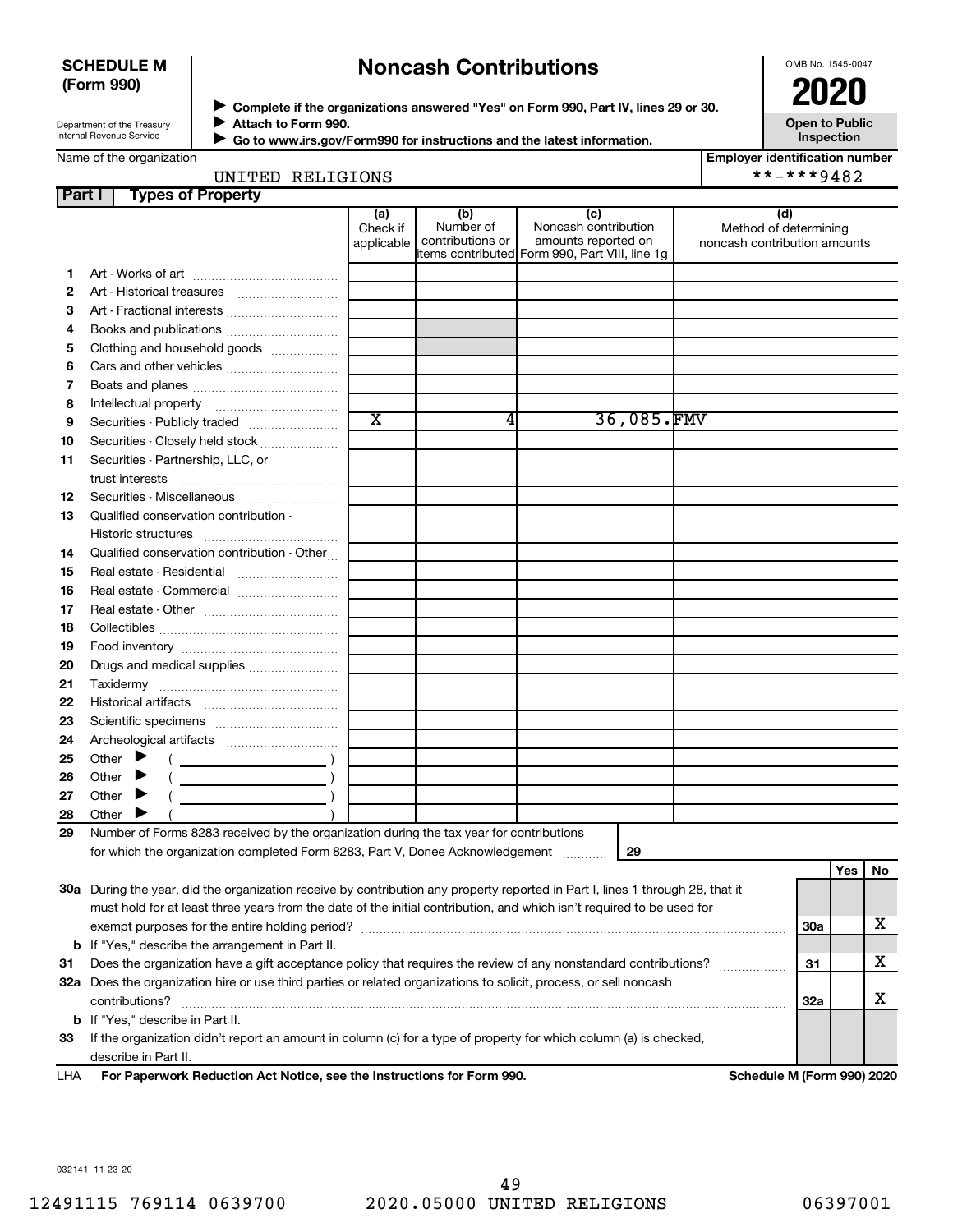Provide the information required by Part I, lines 30b, 32b, and 33, and whether the organization is reporting in Part I, column (b), the number of contributions, the number of items received, or a combination of both. Also complete this part for any additional information. **Part II Supplemental Information.** 

032142 11-23-20 **Schedule M (Form 990) 2020** 50

12491115 769114 0639700 2020.05000 UNITED RELIGIONS 06397001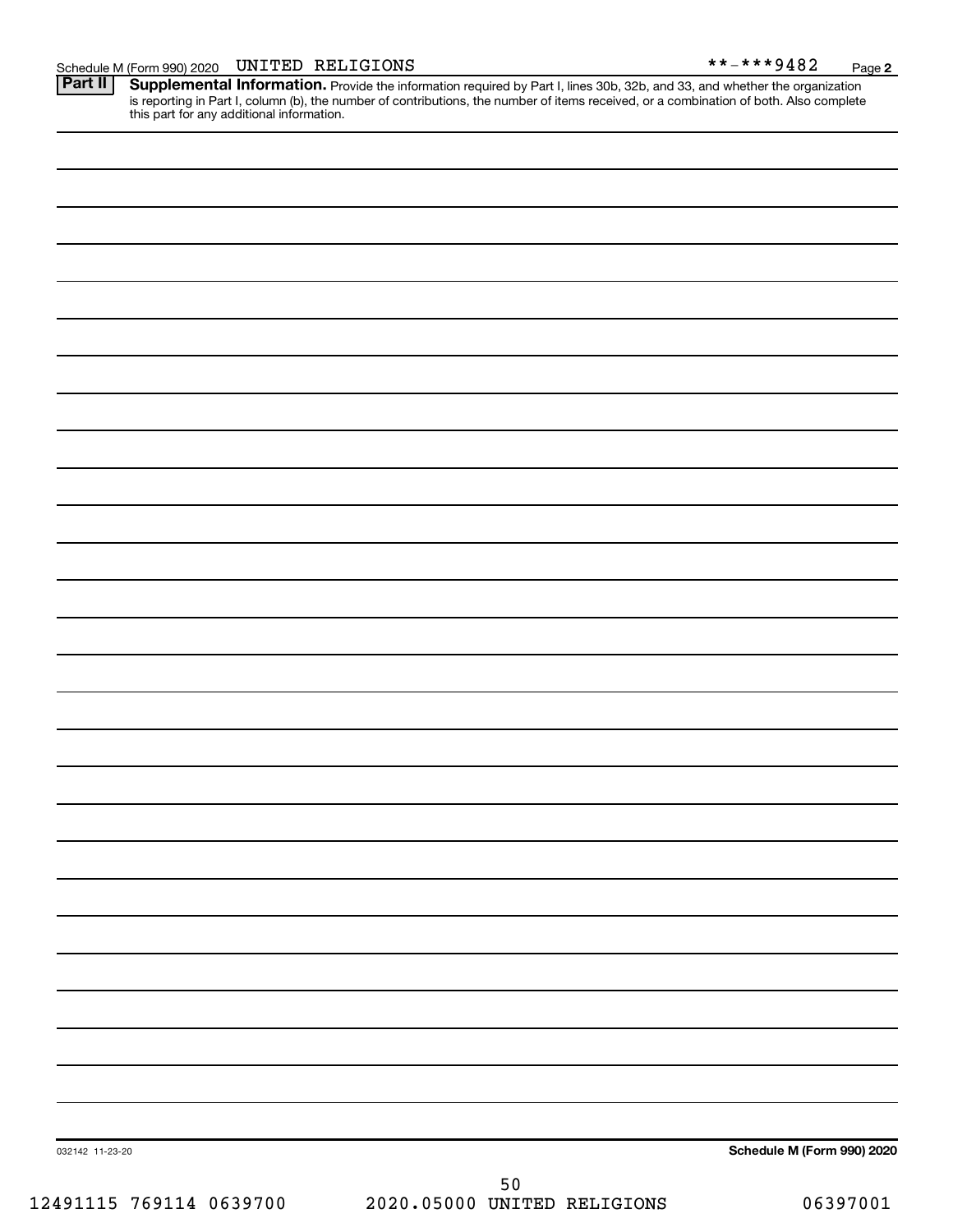Department of the Treasury **(Form 990 or 990-EZ)**

Name of the organization

Internal Revenue Service

**Complete to provide information for responses to specific questions on Form 990 or 990-EZ or to provide any additional information. | Attach to Form 990 or 990-EZ. | Go to www.irs.gov/Form990 for the latest information. SCHEDULE O Supplemental Information to Form 990 or 990-EZ 2020**<br>(Form 990 or 990-EZ) Complete to provide information for responses to specific questions on

OMB No. 1545-0047 **Open to Public Inspection**

UNITED RELIGIONS

**Employer identification number**<br>\*\*-\*\*\*9482

FORM 990, PART I, LINE 1, DESCRIPTION OF ORGANIZATION MISSION: CALLED COOPERATION CIRCLES (CCS), IS COMPRISED OF PEOPLE REPRESENTING AT LEAST THREE DIFFERENT RELIGIONS, TRADITIONS OR BELIEFS WILLING TO ENGAGE IN INTERFAITH DIALOGUE AND COLLABORATE ON HUMANITARIAN EFFORTS IN THEIR COMMUNITY. UTILIZING THIS DUAL STRATEGY APPROACH, THESE COOPERATION CIRCLES CARE FOR REFUGEES, EDUCATE CHILDREN, PREVENT VIOLENCE AGAINST WOMEN, CLEAN RIVERS, PROVIDE MEDICAL CARE, RESOLVE CONFLICTS, AND NEGOTIATE PEACE AMONG MANY OTHER LOCAL AND GLOBAL KEY ISSUE.

FORM 990, PART III, LINE 1, DESCRIPTION OF ORGANIZATION MISSION: UNDERSTANDING ACROSS RELIGIOUS AND CULTURAL DIFFERENCES AND WORK TOGETHER FOR THE GOOD OF THEIR COMMUNITIES AND THE WORLD. WE IMPLEMENT OUR MISSION BY CREATING A VITAL TRANSFORMATIVE NETWORK THAT CONNECTS, ENABLES, TRAINS AND AMPLIFIES THE WORK OF LOCALLY BASED GROUPS. URI'S NETWORK ENABLES GRASSROOTS LEADERS TO SELF-ORGANIZE IN ACCORD WITH URI'S PURPOSE AND PRINCIPLES, IMPLEMENT LOCAL INITIATIVES, EXCHANGE INSPIRATION, IDEAS AND KNOWLEDGE, AND DEEPEN MUTUAL UNDERSTANDING AND RESPECT THROUGH STRONG INTERPE

032211 11-20-20 **For Paperwork Reduction Act Notice, see the Instructions for Form 990 or 990-EZ. Schedule O (Form 990 or 990-EZ) 2020** LHA FORM 990, PART III, LINE 4A, PROGRAM SERVICE ACCOMPLISHMENTS: BY 18 REGIONAL COORDINATORS WHO SERVE CCS THROUGH PROGRAMMATIC APPROACHES, SUPERVISE REGIONAL TEAM MEMBERS, COORDINATE REGIONAL LEADERSHIP TEAMS AND MORE. THE PRIMARY WORK OF THE REGIONAL BASES IS TO PROVIDE DIRECT COMMUNICATION WITH AND NETWORK SUPPORT FOR CCS. NETWORK BENEFITS INCLUDE: HELPING CCS BUILD CAPACITY, RAISING VISIBILITY FOR 51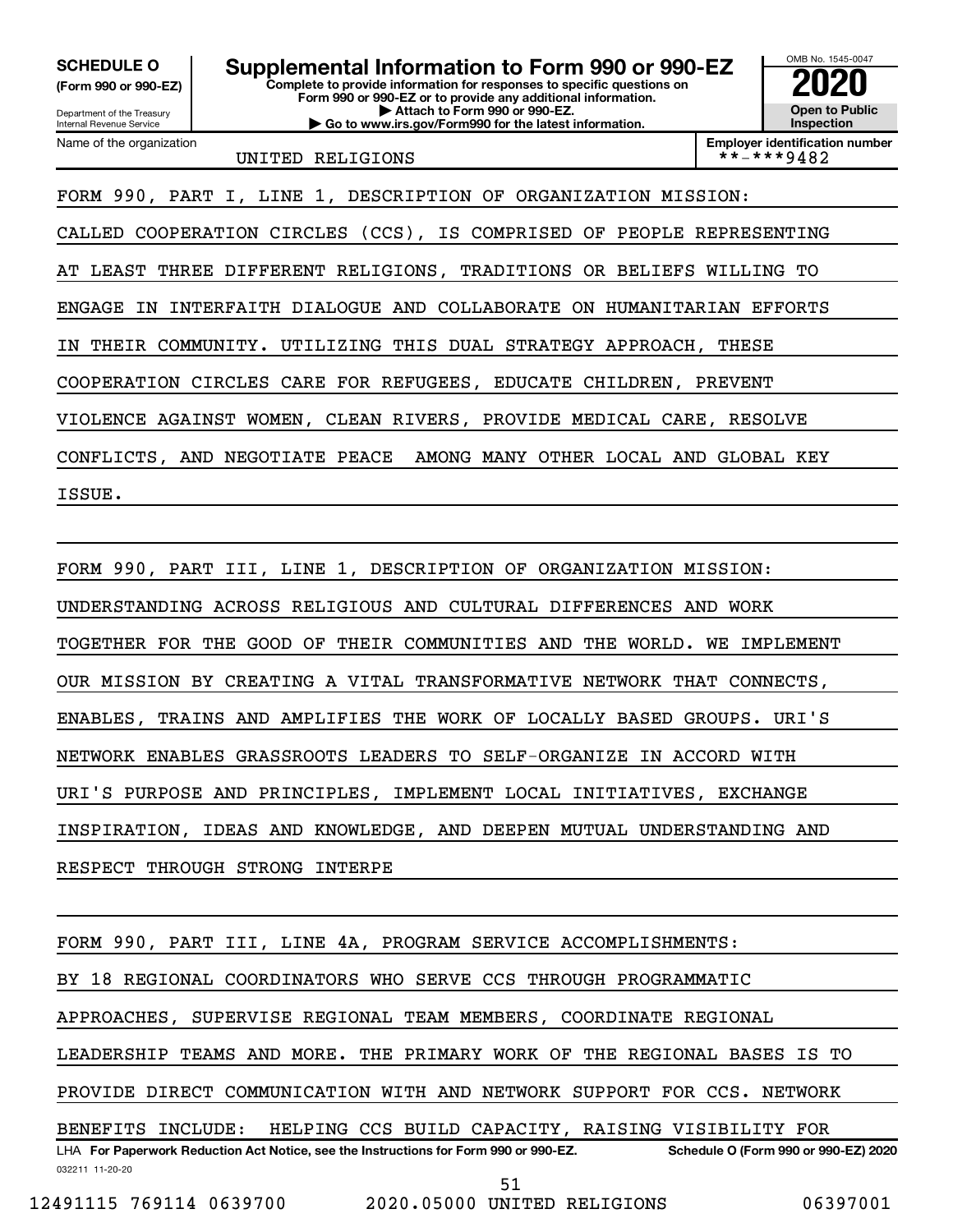| Schedule O (Form 990 or 990-EZ) 2020                                    | Page 2                                                    |
|-------------------------------------------------------------------------|-----------------------------------------------------------|
| Name of the organization<br>UNITED RELIGIONS                            | <b>Employer identification number</b><br>$***$ $***$ 9482 |
| CC WORK, ASSISTING CCS IN CREATING PARTNERSHIPS, CONNECTING WITH LOCAL  |                                                           |
| OFFICIALS, ORGANIZING LOCAL AND REGIONAL GATHERINGS AND TRAININGS, AND  |                                                           |
| INSPIRING THE DEVELOPMENT OF NEW CCS. CCS ARE INSPIRED AND SUSTAINED IN |                                                           |
| THEIR WORK BY ACTIVE PARTICIPATION IN URI'S VITAL NETWORK WITH OTHER    |                                                           |
| CCS WITH WHOM THEY GENERATE CONNECTION, COMMUNICATION, CO-MENTORING AND |                                                           |
| SHARED LEARNING. URI'S GLOBAL SUPPORT OFFICE, WHICH IS BASED IN SAN     |                                                           |
| FRANCISCO, PROVIDES ACCOUNTABILITY, TRAINING AND CONSULTATION FOR       |                                                           |
| REGIONAL COORDINATORS, AND REGIONAL TEAM MEMBERS.                       |                                                           |
| URI'S GLOBAL SUPPORT OFFICE OVERSEES THE OPERATIONS OF THE URI NETWORK, |                                                           |
| ENERGIZING THE NETWORK BY SUPPORTING REGIONAL LEADERSHIP TEAMS,         |                                                           |
| CREATING A FLOW OF QUALITY INFORMATION, MAINTAINING A CC MEMBER         |                                                           |
| DATABASE, MANAGING FINANCE, PUBLICIZING CC IMPACT WORLDWIDE, ENGAGING   |                                                           |
| IN FUNDRAISING, AND PROVIDING FOCUSED RESOURCE SUPPORT AND TRAINING IN  |                                                           |
| AREAS SUCH AS CONFLICT TRANSFORMATION, THE ENVIRONMENT, WOMEN'S         |                                                           |
| EMPOWERMENT, AND YOUTH LEADERSHIP. THE EXECUTIVE DIRECTOR, CHAIR OF THE |                                                           |
| URI GLOBAL COUNCIL AND URI'S PRESIDENT, WORKING ON BEHALF OF AN ELECTED |                                                           |
| 30 MEMBER GLOBAL COUNCIL, LEAD THE URI NETWORK AND ARE SUPPORTED BY 15  |                                                           |
| GLOBAL SUPPORT STAFF.                                                   |                                                           |
|                                                                         |                                                           |

| FORM 990, PART III, LINE 4B, PROGRAM SERVICE ACCOMPLISHMENTS:           |
|-------------------------------------------------------------------------|
| PLANNING, NETWORK DEVELOPMENT AND GLOBAL ENGAGEMENT AND SERVES TO       |
| INCREASE URI'S PRESENCE ALL OVER THE WORLD. THE GLOBAL COUNCIL          |
| TYPICALLY MEETS ONCE A YEAR IN PERSON, AND THREE TIMES A YEAR BY VIDEO  |
| CONFERENCE CALL. IN BETWEEN THESE MEETINGS, THE GLOBAL COUNCIL OPERATES |
| THROUGH WORKING COMMITTEES THAT ACTIVELY PARTICIPATE VIA EMAIL AND ZOOM |
| MEETINGS. MEMBERS OF THE GLOBAL COUNCIL ALSO REPRESENT REGIONS, AND SIT |
| ON REGIONAL LEADERSHIP TEAMS THAT PLAN AND IMPLEMENT REGIONAL           |
| STRATEGIES TO BUILD NETWORK BENEFITS TO MEMBER CCS AND DEVELOP          |
| Schedule O (Form 990 or 990-EZ) 2020<br>032212 11-20-20<br>52           |

12491115 769114 0639700 2020.05000 UNITED RELIGIONS 06397001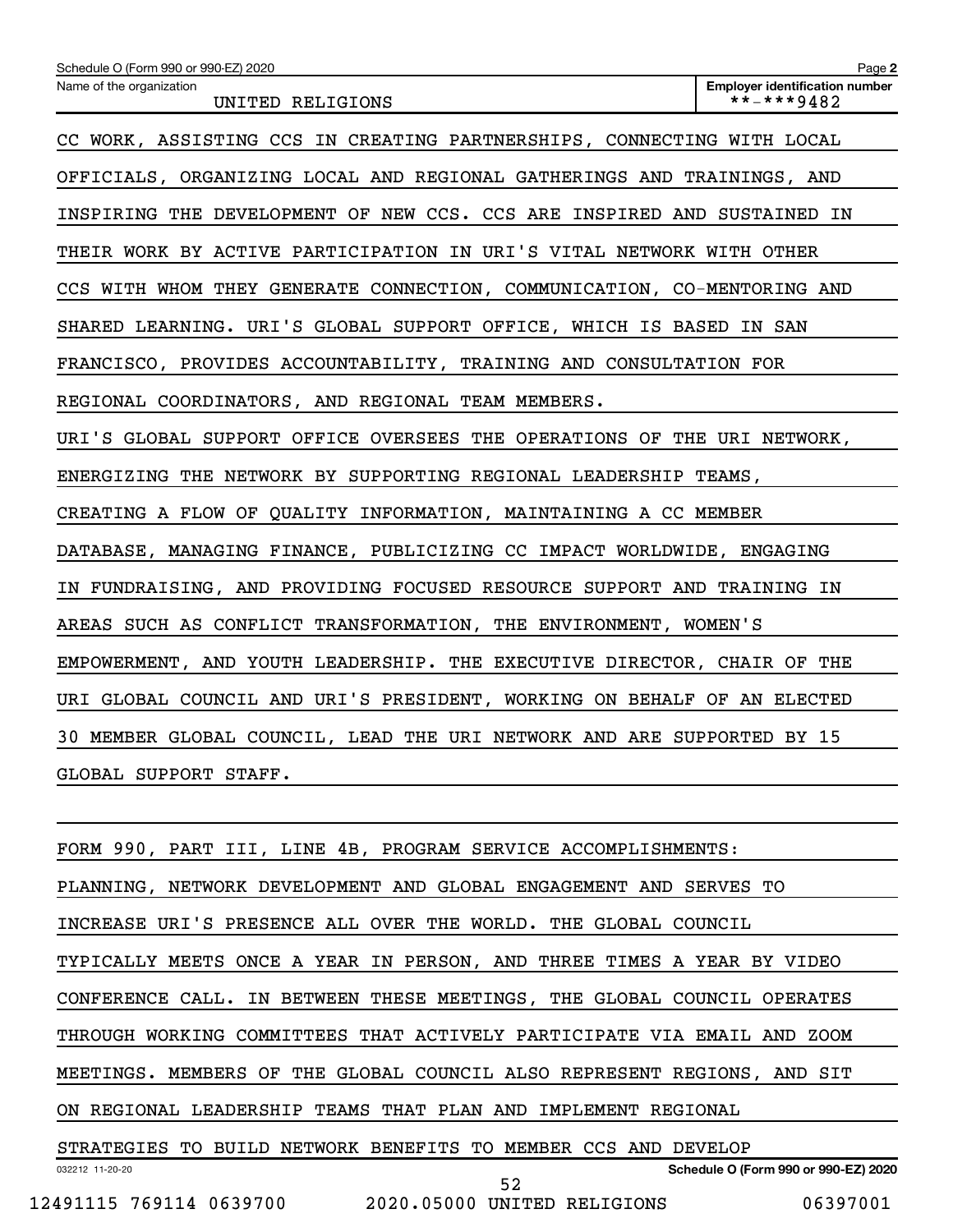UNITED RELIGIONS \*\*-\*\*\*9482

COLLECTIVE GLOBAL CAMPAIGNS, SUCH AS MOBILIZING CCS AROUND THE WORLD TO

PARTICIPATE IN THE INTERNATIONAL DAY OF PEACE ON SEPTEMBER 21.

FORM 990, PART III, LINE 4C, PROGRAM SERVICE ACCOMPLISHMENTS:

RELATIONSHIP MANAGEMENT PLATFORM (SALESFORCE).

FORM 990, PART III, LINE 4D, OTHER PROGRAM SERVICES:

EDUCATION AND OUTREACH: TO STRENGTHEN THE EFFECTIVENESS OF CCS TO ACCOMPLISH THEIR GOALS, EXCHANGES OF VARIOUS KINDS OF EXPERTISE TAKE PLACE AMONG CC MEMBERS. URI PROVIDES TRAINING TO HELP CCS EFFECTIVELY TAKE PART IN A GLOBAL NETWORK OF SUPPORT AND PROVIDES CCS WITH IN-DEPTH INTERVIEWS THAT DEEPEN UNDERSTANDING OF THEIR IMPACT AND POTENTIAL. URI DESIGNS LOCAL, NATIONAL AND REGIONAL GATHERINGS FOR CCS TO MEET FACE-TO-FACE TO SHARE RESOURCES, RECEIVE TRAINING, AND GIVE AND RECEIVE MUTUAL SUPPORT. URI COLLABORATES WITH MEMBER GROUPS WORLDWIDE TO ASSESS THE IMPACT OF BELONGING TO THE URI NETWORK AS BOTH CONTRIBUTORS TO THE NETWORK AND RECEIVERS OF BENEFITS.

032212 11-20-20 **Schedule O (Form 990 or 990-EZ) 2020** URI'S WEBSITE INCLUDES AN INTERFAITH TEACHERS' CURRICULUM FOR ELEMENTARY AND MIDDLE SCHOOL STUDENTS, AS WELL AS AN EXTENSIVE RESOURCE SECTION. IN ADDITION TO EDUCATIONAL SUPPORT, CC MEMBERS, STAFF AND THE GLOBAL COUNCIL ENGAGE IN STRATEGIC NETWORKING, BOTH TO SHARE URI'S WORK AND TO PROMOTE NEW PARTNERSHIPS TO SUPPORT THE DEVELOPMENT OF THAT WORK. EXTENSIVE WORK IS UNDERWAY IN SEVERAL REGIONS TO INCREASE PARTNERSHIPS BETWEEN CCS, OTHER NGOS, GOVERNMENT AND CIVIC GROUPS TO STRENGTHEN NETWORK SUPPORT AND RESOURCE SHARING. URI ACTIVELY WORKS WITH SEVERAL UNITED NATIONS AGENCIES AND OTHER LIKE-MINED NON-PROFITS TO BUILD EFFECTIVE PARTNERSHIPS BETWEEN UN DEVELOPMENT GOALS AND THE 12491115 769114 0639700 2020.05000 UNITED RELIGIONS 06397001 53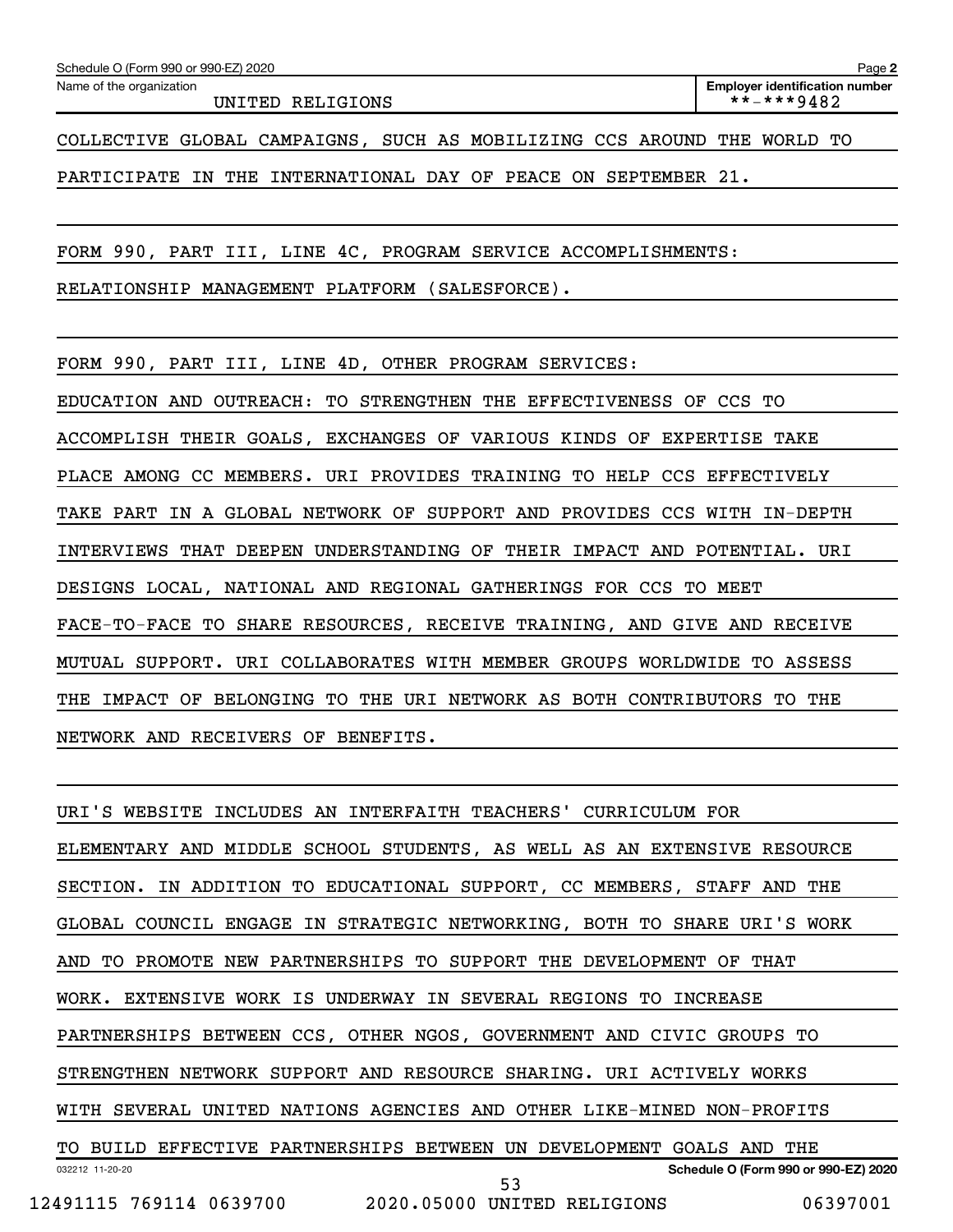| Schedule O (Form 990 or 990-EZ) 2020                                           | Page 2                                              |
|--------------------------------------------------------------------------------|-----------------------------------------------------|
| Name of the organization<br>UNITED RELIGIONS                                   | <b>Employer identification number</b><br>**-***9482 |
| WORK OF CCS THROUGHOUT THE WORLD. URI NOW HAS FORMAL MOUS (MEMORANDUMS         |                                                     |
| OF UNDERSTANDING) WITH THE OFFICE OF GENOCIDE PREVENTION AT THE UNITED         |                                                     |
| NATIONS, UNFPA (THE UNITED NATIONS POPULATION FUND), WEA (WOMEN'S EARTH        |                                                     |
| ALLIANCE), LAUNCHING LEADERS, THE WORLD TOLERANCE SUMMIT, AND UNITY            |                                                     |
| EARTH. URI HOSTED AN ACCELERATE PEACE CONFERENCE HELD ON JUNE 26 AND           |                                                     |
| 27, 2019 AT THE HOOVER INSTITUTION ON THE STANFORD UNIVERSITY CAMPUS IN        |                                                     |
| CALIFORNIA, USA. IT BROUGHT TOGETHER PEACEBUILDERS FROM AROUND THE             |                                                     |
| WORLD TO DISCUSS CHALLENGES TO PEACE, BOTH IN THEIR LOCAL COMMUNITIES          |                                                     |
| AND ON AN INTERNATIONAL LEVEL, AND ALSO TO DISCUSS ACTION-ORIENTED             |                                                     |
| SOLUTIONS TO BENEFIT ALL OF HUMANITY. A COMPLETE SET OF THE CONFERENCE         |                                                     |
| VIDEOS ARE ON THE URI WEBSITE.                                                 |                                                     |
| EXPENSES $\sharp$ 230,656. INCLUDING GRANTS OF $\sharp$ 0. REVENUE $\sharp$ 0. |                                                     |
|                                                                                |                                                     |
| FOCUSED RESOURCE SUPPORT: URI PROVIDES TARGETED RESOURCES TO SUPPORT           |                                                     |
| THE GLOBAL CC NETWORK IN THE AREAS OF: CONFLICT RESOLUTION, INDIGENOUS         |                                                     |
| RIGHTS, WOMEN'S EMPOWERMENT, ENVIRONMENTAL ISSUES AND YOUTH LEADERSHIP.        |                                                     |
| CCS, AS WELL AS INDIVIDUALS AND ORGANIZATIONS WITH SPECIFIC EXPERTISE          |                                                     |
| AND RESOURCES IN THESE AREAS, PROVIDE AN EFFECTIVE CHANNEL OF                  |                                                     |
| COMMUNICATION, CREATIVE RESOURCING AND EDUCATION TO STRENGTHEN CC              |                                                     |
| CAPACITY. URI PLANS TO EXPAND FOCUSED TRAINING AND SUPPORT IN THE AREAS        |                                                     |
| OF CONFLICT RESOLUTION, ENVIRONMENT, ETC.                                      |                                                     |
| URI HAS A YOUTH LEADERSHIP PROGRAM (YLP) THAT ATTRACTS, EDUCATES, AND          |                                                     |
| DEVELOPS CAPACITIES OF YOUTH AND YOUNG ADULTS AS A NEXT GENERATION OF          |                                                     |
| COMPASSIONATE AND EFFECTIVE INTERFAITH LEADERS. YLP FACILITATES                |                                                     |
| LEADERSHIP TRAINING FOR YOUTH AND YOUNG ADULTS, INCLUDING SKILL                |                                                     |
| BUILDING IN COMMUNITY MAPPING, PROJECT DESIGN, MANAGEMENT AND                  |                                                     |
| EVALUATION WITH A FOCUS ON SERVICE LEARNING. YLP ALSO ORGANIZES A              |                                                     |
| YEAR-LONG YOUTH AMBASSADORS PROGRAM THAT PROVIDES IN-DEPTH,                    |                                                     |
| 032212 11-20-20<br>54                                                          | Schedule O (Form 990 or 990-EZ) 2020                |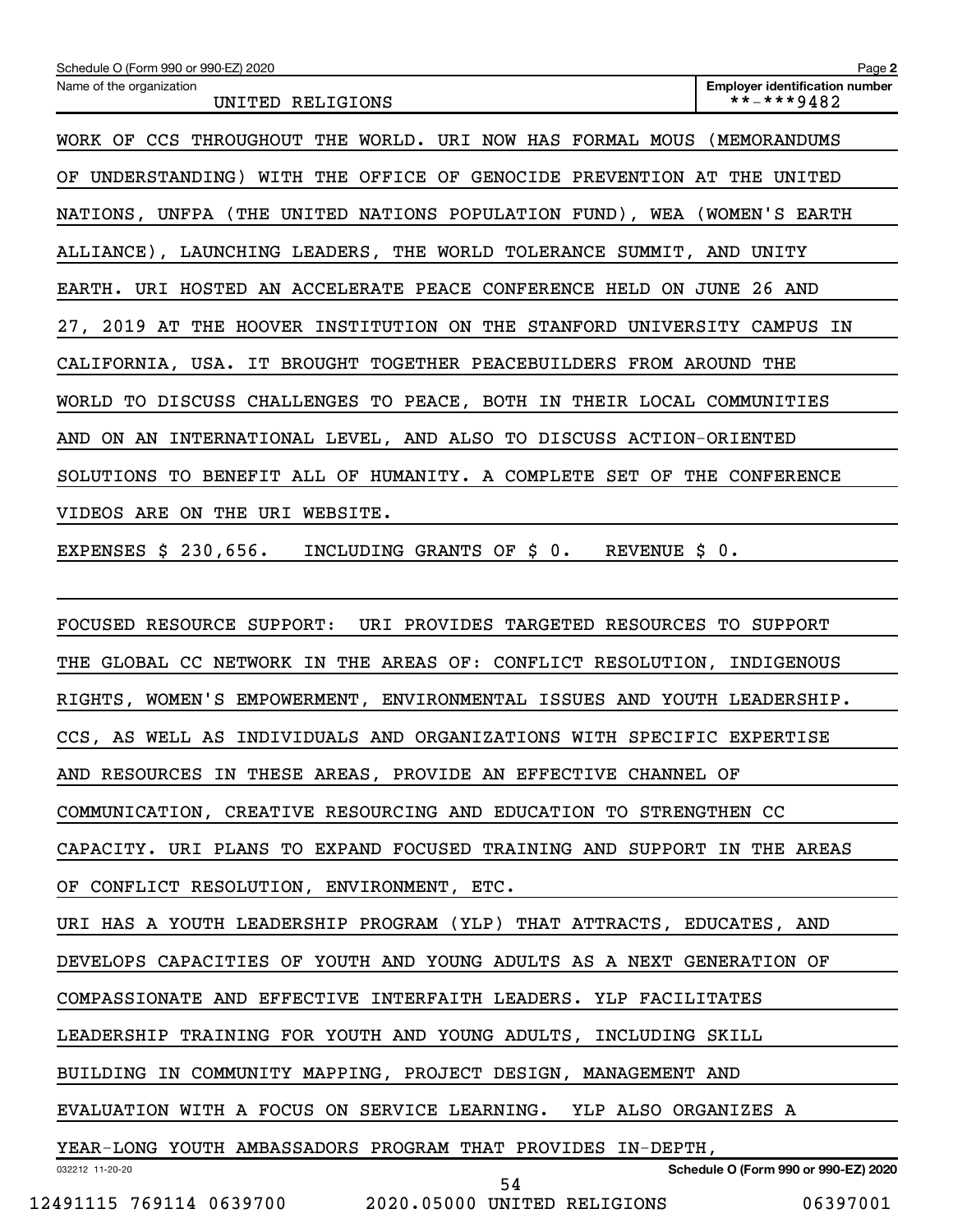| Schedule O (Form 990 or 990-EZ) 2020                                        | Page 2                                              |
|-----------------------------------------------------------------------------|-----------------------------------------------------|
| Name of the organization<br>UNITED RELIGIONS                                | <b>Employer identification number</b><br>**-***9482 |
| EXPERIENTIAL LEADERSHIP OPPORTUNITIES CULMINATING IN A COLLABORATIVE        |                                                     |
| SERVICE PROJECT. YLP SEEKS TO DEVELOP DIVERSE AND STRONG REGIONAL           |                                                     |
| NETWORKS OF YOUNG LEADERS, OFFERING PLATFORMS FOR DIALOGUE, BEST            |                                                     |
| PRACTICE SHARING AND INFORMATION EXCHANGE, AS WELL AS A WAY TO BUILD        |                                                     |
| LOCALLY RELEVANT INTERFAITH PROGRAMMING THAT MEETS THE SPECIFIC NEEDS       |                                                     |
| OF YOUTH IN EACH REGION.                                                    |                                                     |
| IN 2018, URI AND LAUNCHING LEADERS RAN YOUTH EMPOWERMENT AND                |                                                     |
| ENTREPRENEURSHIP PROGRAMS IN EAST AFRICA. AND URI AND WEA                   | (WOMEN'S                                            |
| EARTH ALLIANCE) TEAMED UP<br>TO PILOT THE RIPPLE ACADEMY, A TRAINING        |                                                     |
| PROGRAM FOR GRASSROOTS WOMEN LEADERS IN ENVIRONMENTAL SUSTAINABILITY.       |                                                     |
| THE FIRST PILOT PROGRAM INVOLVED 40 PARTICIPANTS AND WAS HELD IN NORTH      |                                                     |
| INDIA.                                                                      |                                                     |
| EXPENSES $$40,902$ . INCLUDING GRANTS OF $$0$ . REVENUE $$0$ .              |                                                     |
|                                                                             |                                                     |
| FORM 990, PART VI, SECTION A, LINE 6:                                       |                                                     |
| GROUPS CALLED "COOPERATION CIRCLES" ARE MEMBERS AND MUST BE APPROVED BY A   |                                                     |
| COMMITTEE OF THE BOARD. COOPERATION CIRCLES ARE THE ONLY CLASS OF MEMBERS   |                                                     |
| THAT HAVE THE RIGHTS TO ELECT MEMBERS OF THE GOVERNING BOARD. THE MEMBERS   |                                                     |
| DO NOT MAKE KEY DECISIONS, AND UNLIKE FOR-PROFIT ORGANIZATIONS, OUR MEMBERS |                                                     |
| DO NOT RECEIVE A SHARE OF PROFITS, EXCESS DUES, OR SHARE OF NET ASSETS.     |                                                     |
|                                                                             |                                                     |
| FORM 990, PART VI, SECTION A, LINE 7A:                                      |                                                     |
| MEMBERS IN EIGHT REGIONS VOTE TO ELECT 3 BOARD TRUSTEES EACH (24 TOTAL).    |                                                     |
|                                                                             |                                                     |

FORM 990, PART VI, SECTION B, LINE 11B:

THE ORGANIZATION RETAINS A PROFESSIONAL CPA FIRM TO PREPARE THE FORM 990,

AFTER REVIEW AND APPROVAL BY THE FINANCE COMMITTEE. COPIES ARE MADE

AVAILABLE TO ALL BOARD MEMBERS PRIOR TO FILING THE RETURN.

**Schedule O (Form 990 or 990-EZ) 2020**

032212 11-20-20

55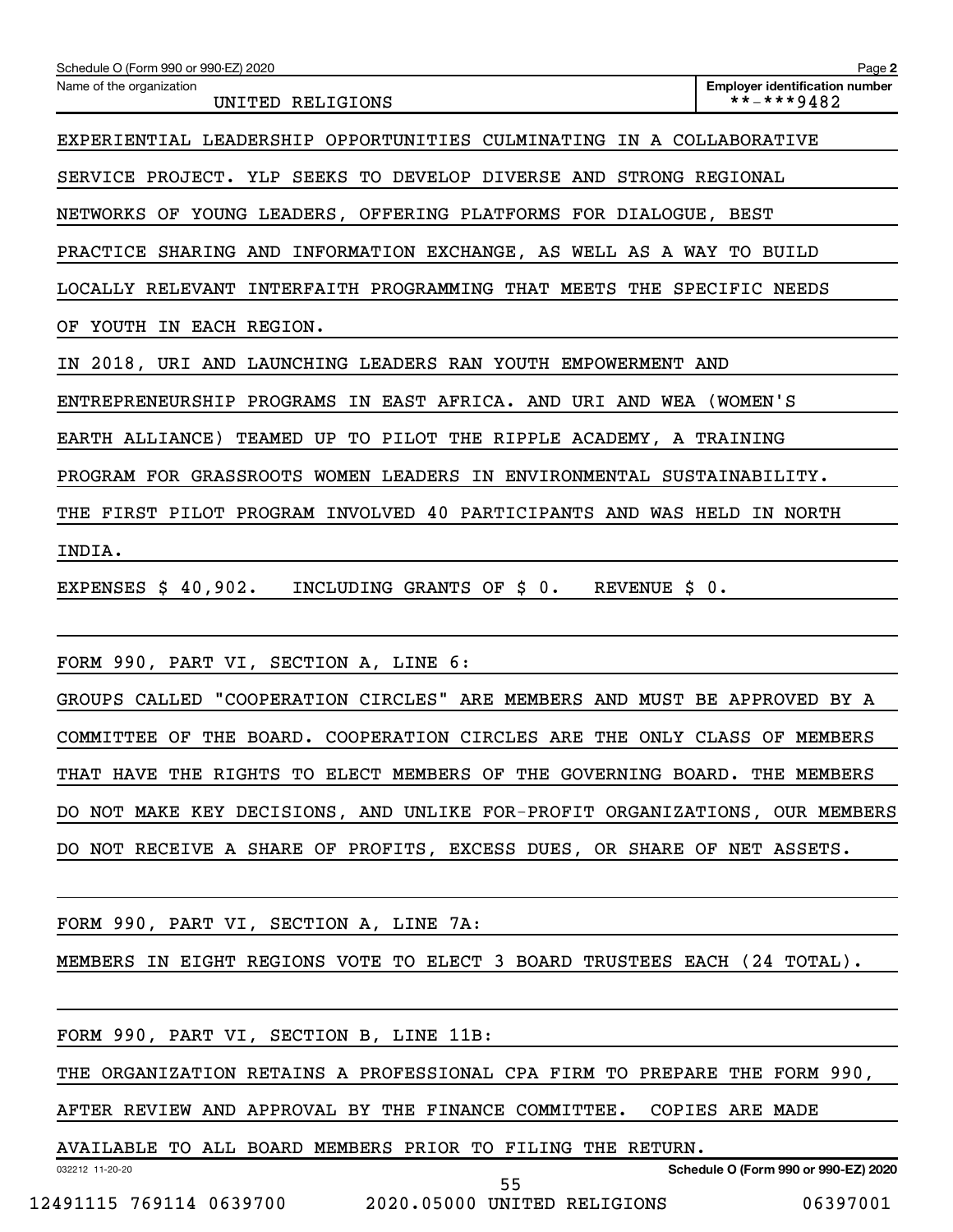UNITED RELIGIONS \*\*-\*\*\*9482

FORM 990, PART VI, SECTION B, LINE 12C:

THE CONFLICT OF INTEREST POLICY REQUIRES CONTEMPORANEOUS DISCLOSURE OF ANY

FINANCIAL TRANSACTIONS WHICH MAY GIVE RISE TO A CONFLICT. BOARD MEMBERS

AND OFFICERS ANNUALLY REVIEW THE POLICY AND SIGN AN AFFIDAVIT OF

INDEPENDENCE.

FORM 990, PART VI, SECTION B, LINE 15:

IN ORDER TO ENSURE EXECUTIVE COMPENSATION IS COMMENSURATE WITH SIMILAR ORGANIZATIONS, A BOARD SUBCOMMITTEE RETAINS AN INDEPENDENT CONSULTING FIRM TO ADVISE REGARDING EXECUTIVE COMPENSATION IN ORGANIZATIONS OF COMPARABLE SIZE AND LOCATION. ADDITIONALLY, AVAILABLE SURVEY MATERIALS AND FORMS 990 ARE REVIEWED. THE FULL BOARD MUST APPROVE THE COMPENSATION LEVEL OF THE EXECUTIVE DIRECTOR.

FORM 990, PART VI, SECTION C, LINE 19:

ANY DOCUMENTS, INCLUDING GOVERNING DOCUMENTS, THE CONFLICT OF INTEREST POLICY, AND PAST FINANCIAL STATEMENTS, ARE AVAILABLE UPON REQUEST TO ANY REVIEWER OR ON URI'S WEBSITE .

| FORM 990, PART XI, LINE 9, CHANGES IN NET ASSETS: |            |
|---------------------------------------------------|------------|
| EQUITY IN EARNINGS OF FOUNDATION                  | 1,075,522. |
| TRANSFER OF ASSETS OF URI FOUNDATION              | $-10,000.$ |
| TOTAL TO FORM 990, PART XI, LINE 9                | 1,065,522. |
|                                                   |            |

FORM 990, PART XII, LINE 2C

THERE IS NO CHANGE IN THE PROCESS FROM THE PRIOR YEAR.

032212 11-20-20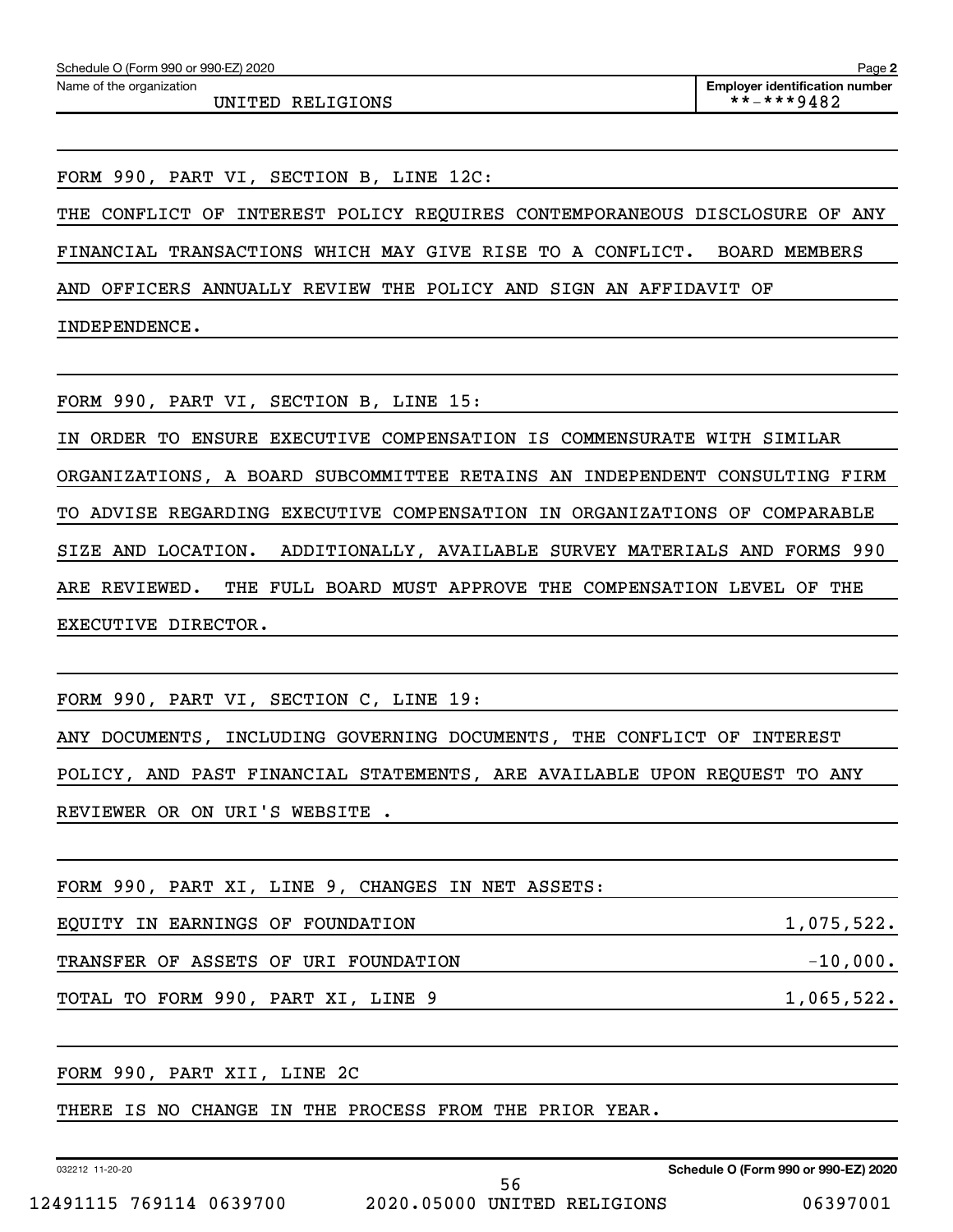| <b>SCHEDULE R</b> |  |
|-------------------|--|
|                   |  |

Department of the Treasury Internal Revenue Service

Name of the organization

### **Related Organizations and Unrelated Partnerships**

**(Form 990) Complete if the organization answered "Yes" on Form 990, Part IV, line 33, 34, 35b, 36, or 37.** |

■ Attach to Form 990. **Dependent of Attach to Form 990.** Open to Public

**| Go to www.irs.gov/Form990 for instructions and the latest information. Inspection**

**Employer identification number**<br> $\star \star - \star \star \star 9482$ 

UNITED RELIGIONS

Part I ldentification of Disregarded Entities. Complete if the organization answered "Yes" on Form 990, Part IV, line 33.

| (a)                                    | (b)              | (c)                      | (d)          | (e)                | (f)                |
|----------------------------------------|------------------|--------------------------|--------------|--------------------|--------------------|
| Name, address, and EIN (if applicable) | Primary activity | Legal domicile (state or | Total income | End-of-year assets | Direct controlling |
| of disregarded entity                  |                  | foreign country)         |              |                    | entity             |
|                                        |                  |                          |              |                    |                    |
|                                        |                  |                          |              |                    |                    |
|                                        |                  |                          |              |                    |                    |
|                                        |                  |                          |              |                    |                    |
|                                        |                  |                          |              |                    |                    |
|                                        |                  |                          |              |                    |                    |
|                                        |                  |                          |              |                    |                    |
|                                        |                  |                          |              |                    |                    |
|                                        |                  |                          |              |                    |                    |
|                                        |                  |                          |              |                    |                    |
|                                        |                  |                          |              |                    |                    |
|                                        |                  |                          |              |                    |                    |
|                                        |                  |                          |              |                    |                    |
|                                        |                  |                          |              |                    |                    |
|                                        |                  |                          |              |                    |                    |
|                                        |                  |                          |              |                    |                    |
|                                        |                  |                          |              |                    |                    |

#### **Part II** Identification of Related Tax-Exempt Organizations. Complete if the organization answered "Yes" on Form 990, Part IV, line 34, because it had one or more related tax-exempt<br>Part II acconizations during the tax ye organizations during the tax year.

| (a)<br>Name, address, and EIN<br>of related organization | (b)<br>Primary activity  | (c)<br>Legal domicile (state or<br>foreign country) | (d)<br>Exempt Code<br>section | (e)<br>Public charity<br>status (if section | (f)<br>Direct controlling<br>entity | $(g)$<br>Section 512(b)(13)<br>controlled<br>entity? |    |
|----------------------------------------------------------|--------------------------|-----------------------------------------------------|-------------------------------|---------------------------------------------|-------------------------------------|------------------------------------------------------|----|
|                                                          |                          |                                                     |                               | 501(c)(3))                                  |                                     | Yes                                                  | No |
| THE UNITED RELIGIONS INITIATIVE FOUNDATION.              |                          |                                                     |                               |                                             |                                     |                                                      |    |
| INC. - 20-8008593, P.O. BOX 29242, SAN                   | SUPPORT UNITED RELIGIONS |                                                     |                               |                                             |                                     |                                                      |    |
| FRANCISCO, CA 94129                                      | INITIATIVE               | CALIFORNIA                                          | 501(C)(3)                     | LINE 12A, I                                 | SELF                                | Χ                                                    |    |
|                                                          |                          |                                                     |                               |                                             |                                     |                                                      |    |
|                                                          |                          |                                                     |                               |                                             |                                     |                                                      |    |
|                                                          |                          |                                                     |                               |                                             |                                     |                                                      |    |

**For Paperwork Reduction Act Notice, see the Instructions for Form 990. Schedule R (Form 990) 2020**

OMB No. 1545-0047

**2020**<br>Open to Public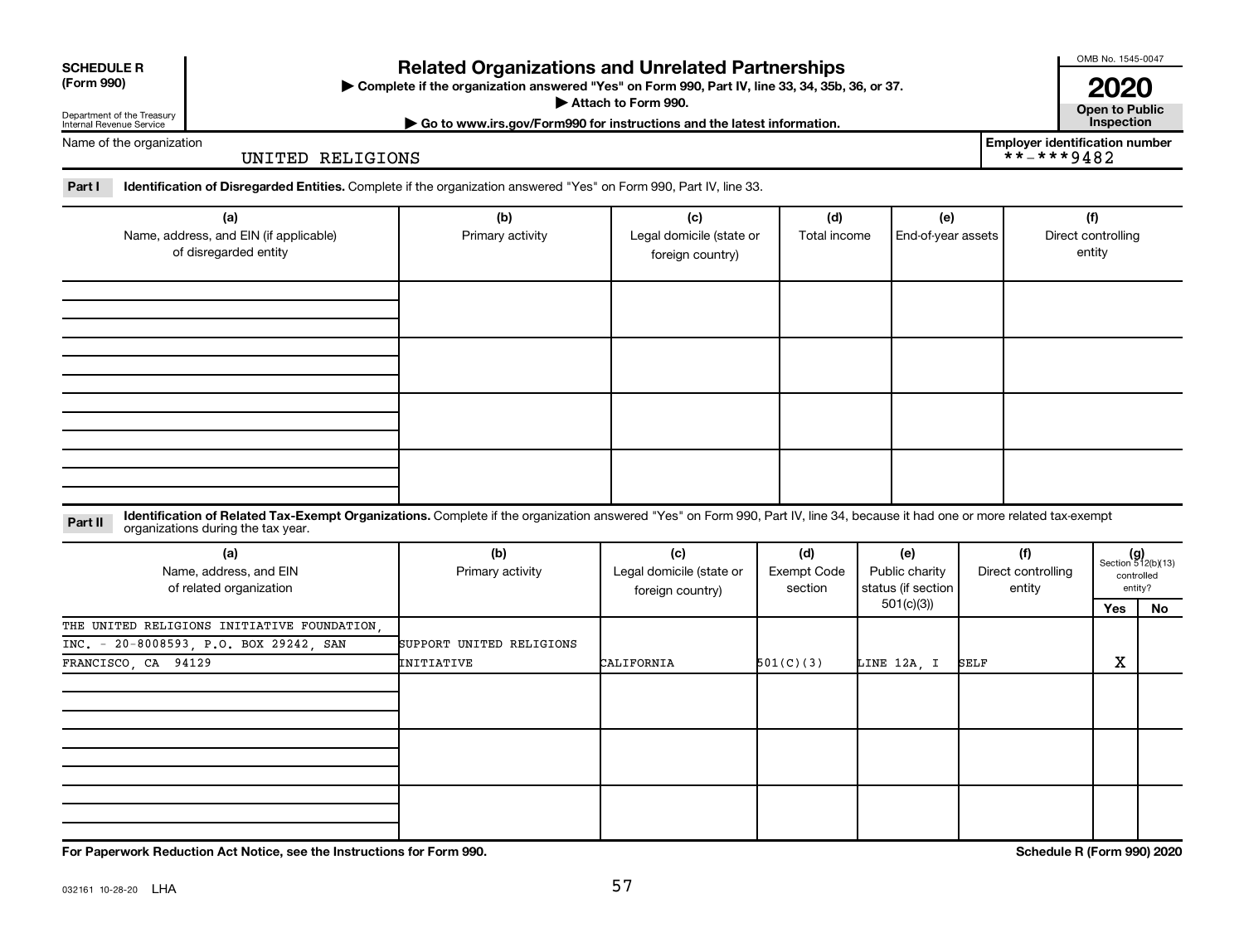**Disproportionate** allocations? Legal domicile (state or foreign country) General or Percentage managing partner? Section 512(b)(13) controlled entity? Legal domicile (state or foreign country) Part III Identification of Related Organizations Taxable as a Partnership. Complete if the organization answered "Yes" on Form 990, Part IV, line 34, because it had one or more related<br>Read to the organizations tracted as **(a) (b) (c) (d) (e) (f) (g) (h) (i) (j) (k) Yes No Yes No** K-1 (Form 1065) Part IV Identification of Related Organizations Taxable as a Corporation or Trust. Complete if the organization answered "Yes" on Form 990, Part IV, line 34, because it had one or more related **(a) (b) (c) (d) (e) (f) (g) (h) (i) Yes No** Predominant income<br>(related, unrelated, excluded from tax under sections 512-514) Schedule R (Form 990) 2020 UNITED RELIGIONS  $***-***9482$  Page organizations treated as a partnership during the tax year. Name, address, and EIN of related organization Primary activity  $\left| \begin{array}{c} \text{Legal} \\ \text{diamial} \end{array} \right|$  Direct controlling entity Share of total income Share of end-of-year assets Code V-UBI<br>amount in box 20 of Schedule ownership organizations treated as a corporation or trust during the tax year. Name, address, and EIN of related organization Primary activity |Legal domicile | Direct controlling entity Type of entity (C corp, S corp, or trust) Share of total income Share of end-of-year assets Percentage ownership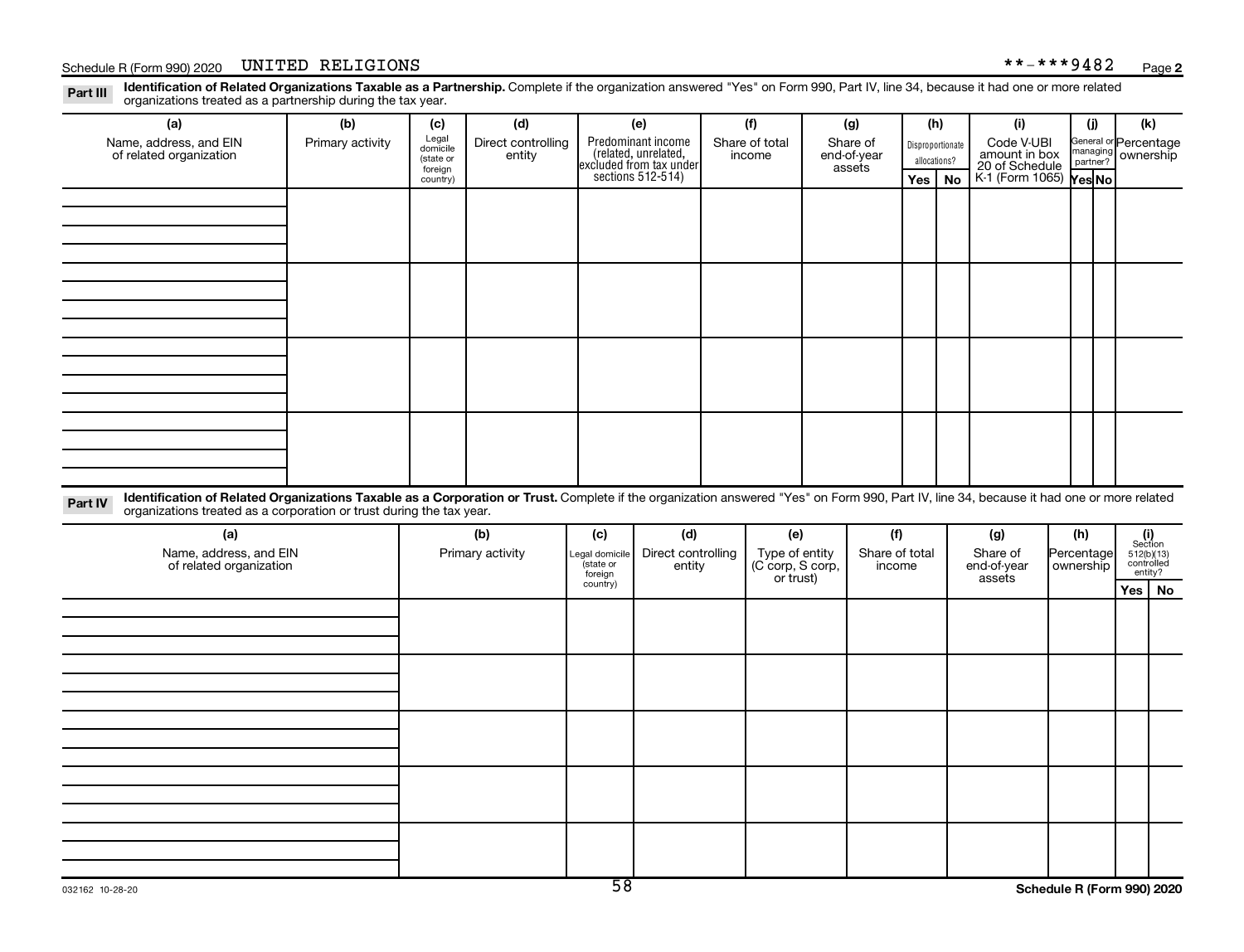#### Schedule R (Form 990) 2020 UNITED RELIGIONS  $***-***9482$  Page

|  |  |  | Part V Transactions With Related Organizations. Complete if the organization answered "Yes" on Form 990, Part IV, line 34, 35b, or 36. |
|--|--|--|----------------------------------------------------------------------------------------------------------------------------------------|
|--|--|--|----------------------------------------------------------------------------------------------------------------------------------------|

| Note: Complete line 1 if any entity is listed in Parts II, III, or IV of this schedule. |                                                                                                                                                                                                                                |                |   |                             |
|-----------------------------------------------------------------------------------------|--------------------------------------------------------------------------------------------------------------------------------------------------------------------------------------------------------------------------------|----------------|---|-----------------------------|
|                                                                                         | 1 During the tax year, did the organization engage in any of the following transactions with one or more related organizations listed in Parts II-IV?                                                                          |                |   |                             |
|                                                                                         |                                                                                                                                                                                                                                | 1a             |   | X                           |
|                                                                                         |                                                                                                                                                                                                                                | 1 <sub>b</sub> |   | $\overline{\mathbf{X}}$     |
|                                                                                         | c Gift, grant, or capital contribution from related organization(s) manufaction content to content the content of the contribution from related organization(s) manufaction content to content the content of the content of t | 1c             | х |                             |
|                                                                                         |                                                                                                                                                                                                                                | 1d             |   | x                           |
|                                                                                         | e Loans or loan guarantees by related organization(s) manufactured content to the content of the content of the content of the content of the content of the content of the content of the content of the content of the conte | 1e             |   | X                           |
|                                                                                         |                                                                                                                                                                                                                                |                |   |                             |
|                                                                                         |                                                                                                                                                                                                                                | 1f             |   | x                           |
|                                                                                         | g Sale of assets to related organization(s) www.assettion.com/www.assettion.com/www.assettion.com/www.assettion.com/www.assettion.com/www.assettion.com/www.assettion.com/www.assettion.com/www.assettion.com/www.assettion.co | 1g             |   | $\overline{\texttt{x}}$     |
|                                                                                         | h Purchase of assets from related organization(s) manufactured manufactured manufactured manufactured manufactured manufactured manufactured manufactured manufactured manufactured manufactured manufactured manufactured man | 1 <sub>h</sub> |   | X                           |
|                                                                                         | Exchange of assets with related organization(s) www.andromanachiochemical contraction and contract and contract and contract and contract and contract and contract and contract and contract and contract and contract and co | 1i             |   | $\overline{\textnormal{x}}$ |
|                                                                                         |                                                                                                                                                                                                                                | 1j.            |   | $\overline{\mathbf{X}}$     |
|                                                                                         |                                                                                                                                                                                                                                |                |   |                             |
|                                                                                         |                                                                                                                                                                                                                                | 1k             |   | х                           |
|                                                                                         | Performance of services or membership or fundraising solicitations for related organization(s) manufaction.community manufacture of services or membership or fundraising solicitations for related organization(s) manufactio | 11             |   | x                           |
|                                                                                         |                                                                                                                                                                                                                                | 1 <sub>m</sub> |   | x                           |
|                                                                                         |                                                                                                                                                                                                                                | 1n             |   | X                           |
|                                                                                         | o Sharing of paid employees with related organization(s) manufaction(s) and contain an examination of the state or state or state or state or state or state or state or state or state or state or state or state or state or | 1о             |   | X                           |
|                                                                                         |                                                                                                                                                                                                                                |                |   |                             |
|                                                                                         |                                                                                                                                                                                                                                | 1p             |   | X                           |
|                                                                                         |                                                                                                                                                                                                                                | 1q             |   | $\mathbf x$                 |
|                                                                                         |                                                                                                                                                                                                                                |                |   |                             |
|                                                                                         | r Other transfer of cash or property to related organization(s) encourance contains an example and contained and an example and contained and an example of cash or property from related organization(s) encourance contained | 1r             |   | x                           |
|                                                                                         |                                                                                                                                                                                                                                | 1s             | х |                             |
|                                                                                         | 2 If the answer to any of the above is "Yes," see the instructions for information on who must complete this line, including covered relationships and transaction thresholds.                                                 |                |   |                             |

| (a)<br>Name of related organization                       | (b)<br>Transaction<br>type (a-s) | (c)<br>Amount involved | (d)<br>Method of determining amount involved |
|-----------------------------------------------------------|----------------------------------|------------------------|----------------------------------------------|
| THE UNITED RELIGIONS INITIATIVE FOUNDATION,<br>$(1)$ INC. | C                                | $1,444,128$ . FMV      |                                              |
| THE UNITED RELIGIONS INITIATIVE FOUNDATION,<br>$(2)$ INC. | S                                | $-10,000$ . FMV        |                                              |
|                                                           |                                  |                        |                                              |
| (3)                                                       |                                  |                        |                                              |
| (4)                                                       |                                  |                        |                                              |
| (5)                                                       |                                  |                        |                                              |
| (6)                                                       | $-$                              |                        |                                              |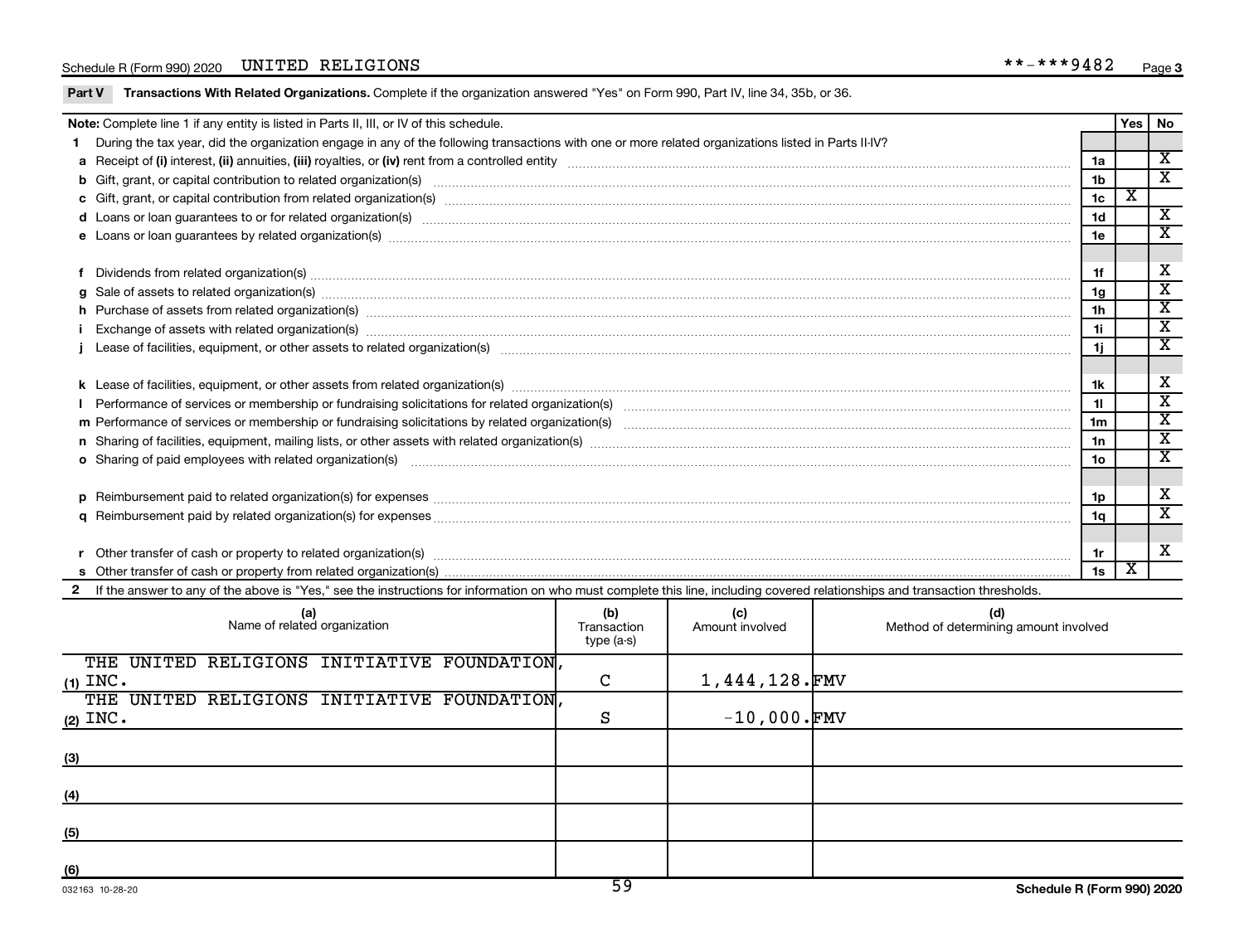#### Schedule R (Form 990) 2020 UNITED RELIGIONS  $***-***9482$  Page

Part VI Unrelated Organizations Taxable as a Partnership. Complete if the organization answered "Yes" on Form 990, Part IV, line 37.

Provide the following information for each entity taxed as a partnership through which the organization conducted more than five percent of its activities (measured by total assets or gross revenue) that was not a related organization. See instructions regarding exclusion for certain investment partnerships.

| (a)                                 | (b)              | (c)                                             | mat mac not a rolated organization. Oce included by regarding exercision for contain invectment partneremper<br>(d) |                                                                    | (f)                         | (g)                               |        | (h)                                                                                                                                       | (i)                                                                                                  | (i)    | $(\mathsf{k})$ |
|-------------------------------------|------------------|-------------------------------------------------|---------------------------------------------------------------------------------------------------------------------|--------------------------------------------------------------------|-----------------------------|-----------------------------------|--------|-------------------------------------------------------------------------------------------------------------------------------------------|------------------------------------------------------------------------------------------------------|--------|----------------|
| Name, address, and EIN<br>of entity | Primary activity | Legal domicile<br>(state or foreign<br>country) | Predominant income<br>(related, unrelated,<br>excluded from tax under<br>sections 512-514)                          | (e)<br>Are all<br>partners sec.<br>$501(c)(3)$<br>orgs.?<br>Yes No | Share of<br>total<br>income | Share of<br>end-of-year<br>assets | Yes No | $\fbox{\parbox{0.5cm}{\begin{tabular}{ l l } \hline Disproportion} \\ \hline \text{tion} \\ \hline allocations? \\ \hline \end{tabular}}$ | Code V-UBI<br>amount in box 20 managing<br>of Schedule K-1<br>(Form 1065)<br>$\overline{Y}_{res}$ No | Yes No |                |
|                                     |                  |                                                 |                                                                                                                     |                                                                    |                             |                                   |        |                                                                                                                                           |                                                                                                      |        |                |
|                                     |                  |                                                 |                                                                                                                     |                                                                    |                             |                                   |        |                                                                                                                                           |                                                                                                      |        |                |
|                                     |                  |                                                 |                                                                                                                     |                                                                    |                             |                                   |        |                                                                                                                                           |                                                                                                      |        |                |
|                                     |                  |                                                 |                                                                                                                     |                                                                    |                             |                                   |        |                                                                                                                                           |                                                                                                      |        |                |
|                                     |                  |                                                 |                                                                                                                     |                                                                    |                             |                                   |        |                                                                                                                                           |                                                                                                      |        |                |
|                                     |                  |                                                 |                                                                                                                     |                                                                    |                             |                                   |        |                                                                                                                                           |                                                                                                      |        |                |
|                                     |                  |                                                 |                                                                                                                     |                                                                    |                             |                                   |        |                                                                                                                                           |                                                                                                      |        |                |
|                                     |                  |                                                 |                                                                                                                     |                                                                    |                             |                                   |        |                                                                                                                                           |                                                                                                      |        |                |
|                                     |                  |                                                 |                                                                                                                     |                                                                    |                             |                                   |        |                                                                                                                                           |                                                                                                      |        |                |
|                                     |                  |                                                 |                                                                                                                     |                                                                    |                             |                                   |        |                                                                                                                                           |                                                                                                      |        |                |
|                                     |                  |                                                 |                                                                                                                     |                                                                    |                             |                                   |        |                                                                                                                                           |                                                                                                      |        |                |
|                                     |                  |                                                 |                                                                                                                     |                                                                    |                             |                                   |        |                                                                                                                                           |                                                                                                      |        |                |
|                                     |                  |                                                 |                                                                                                                     |                                                                    |                             |                                   |        |                                                                                                                                           |                                                                                                      |        |                |
|                                     |                  |                                                 |                                                                                                                     |                                                                    |                             |                                   |        |                                                                                                                                           |                                                                                                      |        |                |
|                                     |                  |                                                 |                                                                                                                     |                                                                    |                             |                                   |        |                                                                                                                                           |                                                                                                      |        |                |
|                                     |                  |                                                 |                                                                                                                     |                                                                    |                             |                                   |        |                                                                                                                                           |                                                                                                      |        |                |
|                                     |                  |                                                 |                                                                                                                     |                                                                    |                             |                                   |        |                                                                                                                                           |                                                                                                      |        |                |
|                                     |                  |                                                 |                                                                                                                     |                                                                    |                             |                                   |        |                                                                                                                                           |                                                                                                      |        |                |
|                                     |                  |                                                 |                                                                                                                     |                                                                    |                             |                                   |        |                                                                                                                                           |                                                                                                      |        |                |
|                                     |                  |                                                 |                                                                                                                     |                                                                    |                             |                                   |        |                                                                                                                                           |                                                                                                      |        |                |
|                                     |                  |                                                 |                                                                                                                     |                                                                    |                             |                                   |        |                                                                                                                                           |                                                                                                      |        |                |
|                                     |                  |                                                 |                                                                                                                     |                                                                    |                             |                                   |        |                                                                                                                                           |                                                                                                      |        |                |
|                                     |                  |                                                 |                                                                                                                     |                                                                    |                             |                                   |        |                                                                                                                                           |                                                                                                      |        |                |
|                                     |                  |                                                 |                                                                                                                     |                                                                    |                             |                                   |        |                                                                                                                                           |                                                                                                      |        |                |
|                                     |                  |                                                 |                                                                                                                     |                                                                    |                             |                                   |        |                                                                                                                                           |                                                                                                      |        |                |

**Schedule R (Form 990) 2020**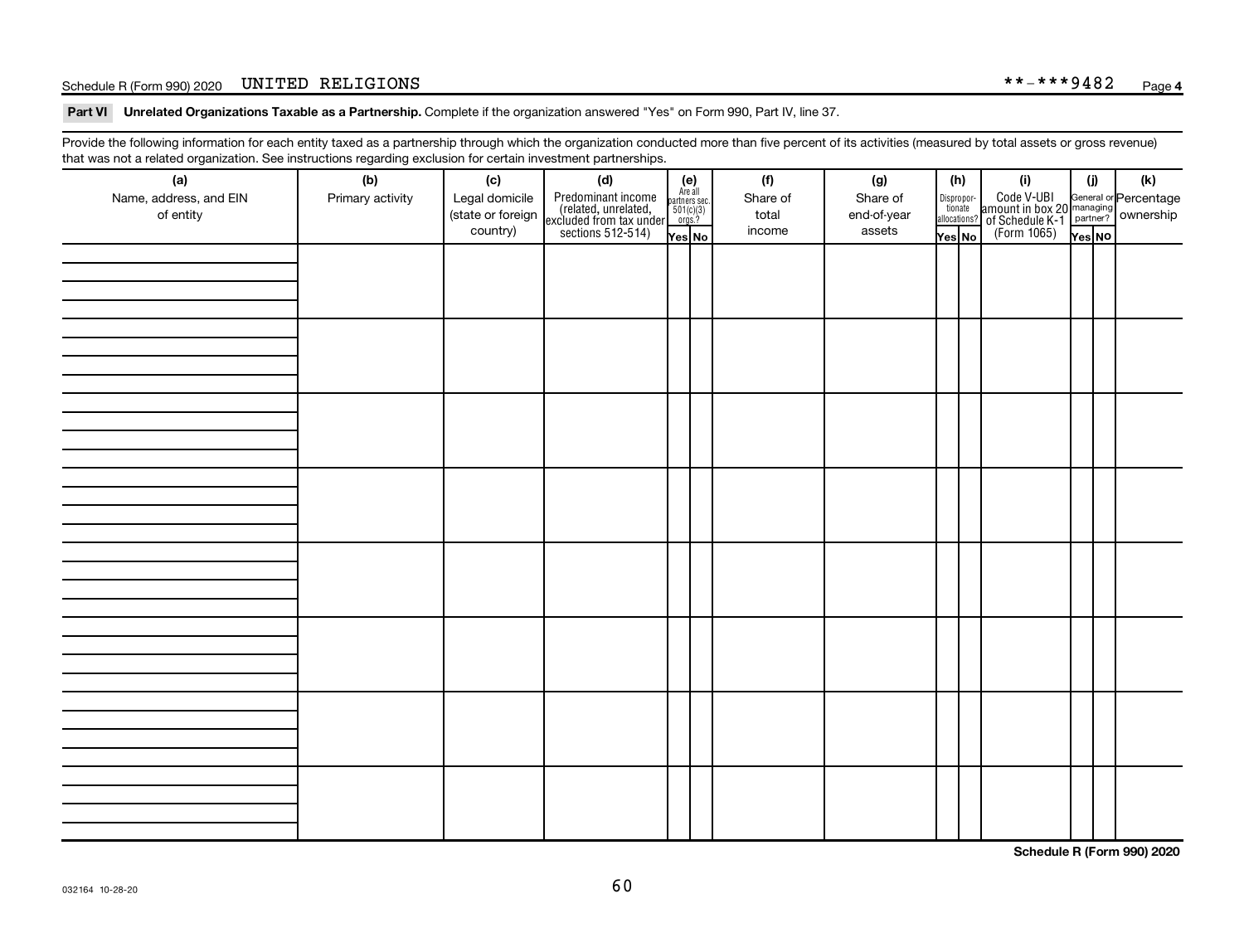**Part VII Referal 1990** 2020 **UNIT**<br>**Part VII Supplemental Information** 

Provide additional information for responses to questions on Schedule R. See instructions.

032165 10-28-20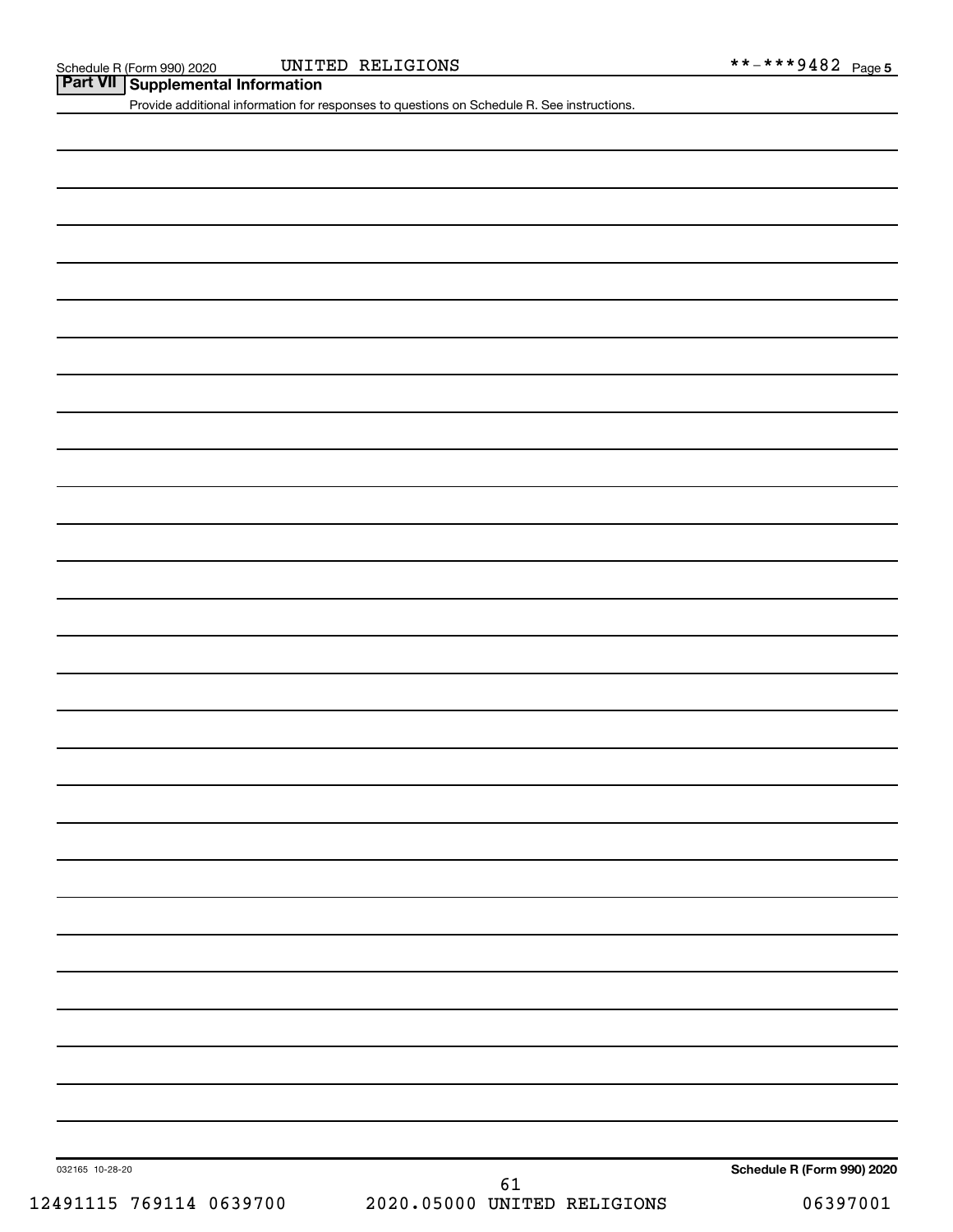|             | M |
|-------------|---|
| $F\cap r m$ |   |

**| Go to www.irs.gov/Form8938 for instructions and the latest information. | Attach to your tax return. Statement of Specified Foreign Financial Assets**<br> **2020 86 to www.irs.gov/Form8938 for instructions and the latest information.**<br> **2020** 

Attachment

OMB No. 1545-2195

| Department of the Treasury<br>Internal Revenue Service                                                                               |                                                                                                           | ► Allach lo your lax relum.<br>For calendar year $2020$ or tax year beginning                                                                                      |                 | and ending                                                                                    |                         | Attachment<br>Sequence No. 938                     |  |  |
|--------------------------------------------------------------------------------------------------------------------------------------|-----------------------------------------------------------------------------------------------------------|--------------------------------------------------------------------------------------------------------------------------------------------------------------------|-----------------|-----------------------------------------------------------------------------------------------|-------------------------|----------------------------------------------------|--|--|
|                                                                                                                                      |                                                                                                           | If you have attached continuation statements, check here                                                                                                           |                 | <b>Number of continuation statements</b>                                                      |                         |                                                    |  |  |
| 1.                                                                                                                                   | 2 Taxpayer identification number (TIN)<br>Name(s) shown on return<br>$* * * * * 9482$<br>UNITED RELIGIONS |                                                                                                                                                                    |                 |                                                                                               |                         |                                                    |  |  |
| 3<br>Type of filer<br>Specified individual<br>a                                                                                      |                                                                                                           |                                                                                                                                                                    |                 |                                                                                               |                         |                                                    |  |  |
|                                                                                                                                      | b                                                                                                         | Partnership<br>c<br>If you checked box 3a, skip this line 4. If you checked box 3b or 3c, enter the name and TIN of the specified individual who closely holds the | Corporation     |                                                                                               | d                       | Trust                                              |  |  |
|                                                                                                                                      |                                                                                                           | partnership or corporation. If you checked box 3d, enter the name and TIN of the specified person who is a current beneficiary of the trust.                       |                 |                                                                                               |                         |                                                    |  |  |
|                                                                                                                                      |                                                                                                           | (See instructions for definitions and what to do if you have more than one specified individual or specified person to list.)                                      |                 |                                                                                               |                         |                                                    |  |  |
|                                                                                                                                      |                                                                                                           |                                                                                                                                                                    |                 | TIN                                                                                           |                         |                                                    |  |  |
| a Name<br>Part I                                                                                                                     |                                                                                                           | <b>Foreign Deposit and Custodial Accounts Summary</b>                                                                                                              |                 | b                                                                                             |                         |                                                    |  |  |
| 1                                                                                                                                    |                                                                                                           |                                                                                                                                                                    |                 |                                                                                               |                         |                                                    |  |  |
| 2<br>Maximum value of all deposit accounts                                                                                           |                                                                                                           |                                                                                                                                                                    |                 |                                                                                               | \$                      | 24, 165.                                           |  |  |
| З                                                                                                                                    |                                                                                                           |                                                                                                                                                                    |                 |                                                                                               |                         |                                                    |  |  |
| Maximum value of all custodial accounts<br>4                                                                                         |                                                                                                           |                                                                                                                                                                    |                 |                                                                                               | \$                      |                                                    |  |  |
| 5                                                                                                                                    |                                                                                                           |                                                                                                                                                                    |                 |                                                                                               | Yes                     | $\mathbf{X}$<br>No                                 |  |  |
| Part II Other Foreign Assets Summary                                                                                                 |                                                                                                           |                                                                                                                                                                    |                 |                                                                                               |                         |                                                    |  |  |
| 1                                                                                                                                    |                                                                                                           |                                                                                                                                                                    |                 |                                                                                               |                         |                                                    |  |  |
| 2                                                                                                                                    | Maximum value of all assets (reported in Part VI)                                                         |                                                                                                                                                                    |                 |                                                                                               | \$                      |                                                    |  |  |
| 3                                                                                                                                    | Were any foreign assets acquired or sold during the tax year?                                             |                                                                                                                                                                    |                 |                                                                                               | Yes                     | $\overline{X}$ No                                  |  |  |
|                                                                                                                                      |                                                                                                           | Part III Summary of Tax Items Attributable to Specified Foreign Financial Assets (see instructions)                                                                |                 |                                                                                               |                         |                                                    |  |  |
| (a) Asset category                                                                                                                   | (b) Tax item                                                                                              | (c) Amount reported on                                                                                                                                             |                 | Where reported                                                                                |                         |                                                    |  |  |
|                                                                                                                                      |                                                                                                           | form or schedule                                                                                                                                                   |                 | (d) Form and line                                                                             |                         | (e) Schedule and line                              |  |  |
| 1 Foreign deposit and                                                                                                                | a Interest                                                                                                | \$                                                                                                                                                                 |                 |                                                                                               |                         |                                                    |  |  |
| custodial accounts                                                                                                                   | <b>b</b> Dividends                                                                                        | \$                                                                                                                                                                 |                 |                                                                                               |                         |                                                    |  |  |
|                                                                                                                                      | c Royalties                                                                                               | \$                                                                                                                                                                 |                 |                                                                                               |                         |                                                    |  |  |
|                                                                                                                                      | d Other income                                                                                            | \$                                                                                                                                                                 |                 |                                                                                               |                         |                                                    |  |  |
|                                                                                                                                      | e Gains (losses)                                                                                          | \$                                                                                                                                                                 |                 |                                                                                               |                         |                                                    |  |  |
|                                                                                                                                      | Deductions                                                                                                | \$                                                                                                                                                                 |                 |                                                                                               |                         |                                                    |  |  |
|                                                                                                                                      | g Credits                                                                                                 | \$                                                                                                                                                                 |                 |                                                                                               |                         |                                                    |  |  |
| 2 Other foreign assets                                                                                                               | a Interest                                                                                                | \$                                                                                                                                                                 |                 |                                                                                               |                         |                                                    |  |  |
|                                                                                                                                      | <b>b</b> Dividends                                                                                        | \$                                                                                                                                                                 |                 |                                                                                               |                         |                                                    |  |  |
|                                                                                                                                      | c Royalties                                                                                               | \$                                                                                                                                                                 |                 |                                                                                               |                         |                                                    |  |  |
|                                                                                                                                      | <b>d</b> Other income                                                                                     | \$                                                                                                                                                                 |                 |                                                                                               |                         |                                                    |  |  |
|                                                                                                                                      | e Gains (losses)                                                                                          | \$                                                                                                                                                                 |                 |                                                                                               |                         |                                                    |  |  |
|                                                                                                                                      | Deductions                                                                                                | \$                                                                                                                                                                 |                 |                                                                                               |                         |                                                    |  |  |
|                                                                                                                                      | g Credits                                                                                                 | \$                                                                                                                                                                 |                 |                                                                                               |                         |                                                    |  |  |
|                                                                                                                                      |                                                                                                           | Part IV Excepted Specified Foreign Financial Assets (see instructions)                                                                                             |                 |                                                                                               |                         |                                                    |  |  |
|                                                                                                                                      |                                                                                                           | If you reported specified foreign financial assets on one or more of the following forms, enter the number of such forms filed. You do not need to                 |                 |                                                                                               |                         |                                                    |  |  |
| include these assets on Form 8938 for the tax year.                                                                                  |                                                                                                           |                                                                                                                                                                    |                 |                                                                                               |                         |                                                    |  |  |
| 1. Number of Forms 3520                                                                                                              |                                                                                                           | 2. Number of Forms 3520-A                                                                                                                                          |                 |                                                                                               | 3. Number of Forms 5471 |                                                    |  |  |
| 4. Number of Forms 8621                                                                                                              |                                                                                                           | 5. Number of Forms 8865                                                                                                                                            |                 |                                                                                               |                         |                                                    |  |  |
|                                                                                                                                      |                                                                                                           | Part V Detailed Information for Each Foreign Deposit and Custodial Account Included in the Part I Summary                                                          |                 |                                                                                               |                         |                                                    |  |  |
| (see instructions)                                                                                                                   |                                                                                                           |                                                                                                                                                                    |                 |                                                                                               |                         |                                                    |  |  |
|                                                                                                                                      |                                                                                                           | If you have more than one account to report in Part V, attach a continuation statement for each additional account. See instructions.                              |                 |                                                                                               |                         |                                                    |  |  |
| $\lfloor x \rfloor$ Deposit<br>1 Type of account<br>Custodial<br>2 Account number or other designation<br>************1001           |                                                                                                           |                                                                                                                                                                    |                 |                                                                                               |                         |                                                    |  |  |
| 3<br>Check all that apply                                                                                                            | a<br>с                                                                                                    | Account opened during tax year<br>b<br>d<br>Account jointly owned with spouse                                                                                      |                 | Account closed during tax year<br>No tax item reported in Part III with respect to this asset |                         |                                                    |  |  |
| 24, 165.<br>4                                                                                                                        |                                                                                                           |                                                                                                                                                                    |                 |                                                                                               |                         |                                                    |  |  |
| $\overline{X}$ Yes<br>Did you use a foreign currency exchange rate to convert the value of the account into U.S. dollars?<br>No<br>5 |                                                                                                           |                                                                                                                                                                    |                 |                                                                                               |                         |                                                    |  |  |
| If you answered "Yes" to line 5, complete all that apply.<br>6                                                                       |                                                                                                           |                                                                                                                                                                    |                 |                                                                                               |                         |                                                    |  |  |
| (a) Foreign currency in which account                                                                                                |                                                                                                           | (b) Foreign currency exchange rate used to                                                                                                                         |                 | (c) Source of exchange rate used if not from U.S.                                             |                         |                                                    |  |  |
| is maintained                                                                                                                        |                                                                                                           | convert to U.S. dollars                                                                                                                                            |                 |                                                                                               |                         | Treasury Department's Bureau of the Fiscal Service |  |  |
| JORDAN, DINAR                                                                                                                        |                                                                                                           |                                                                                                                                                                    |                 |                                                                                               |                         | HTTPS://WWW.XE.COM/CURRENC                         |  |  |
| LHA                                                                                                                                  |                                                                                                           | For Paperwork Reduction Act Notice, see the separate instructions.<br>62                                                                                           | 023021 11-02-20 |                                                                                               |                         | Form 8938 (2020)                                   |  |  |

12491115 769114 0639700 2020.05000 UNITED RELIGIONS 06397001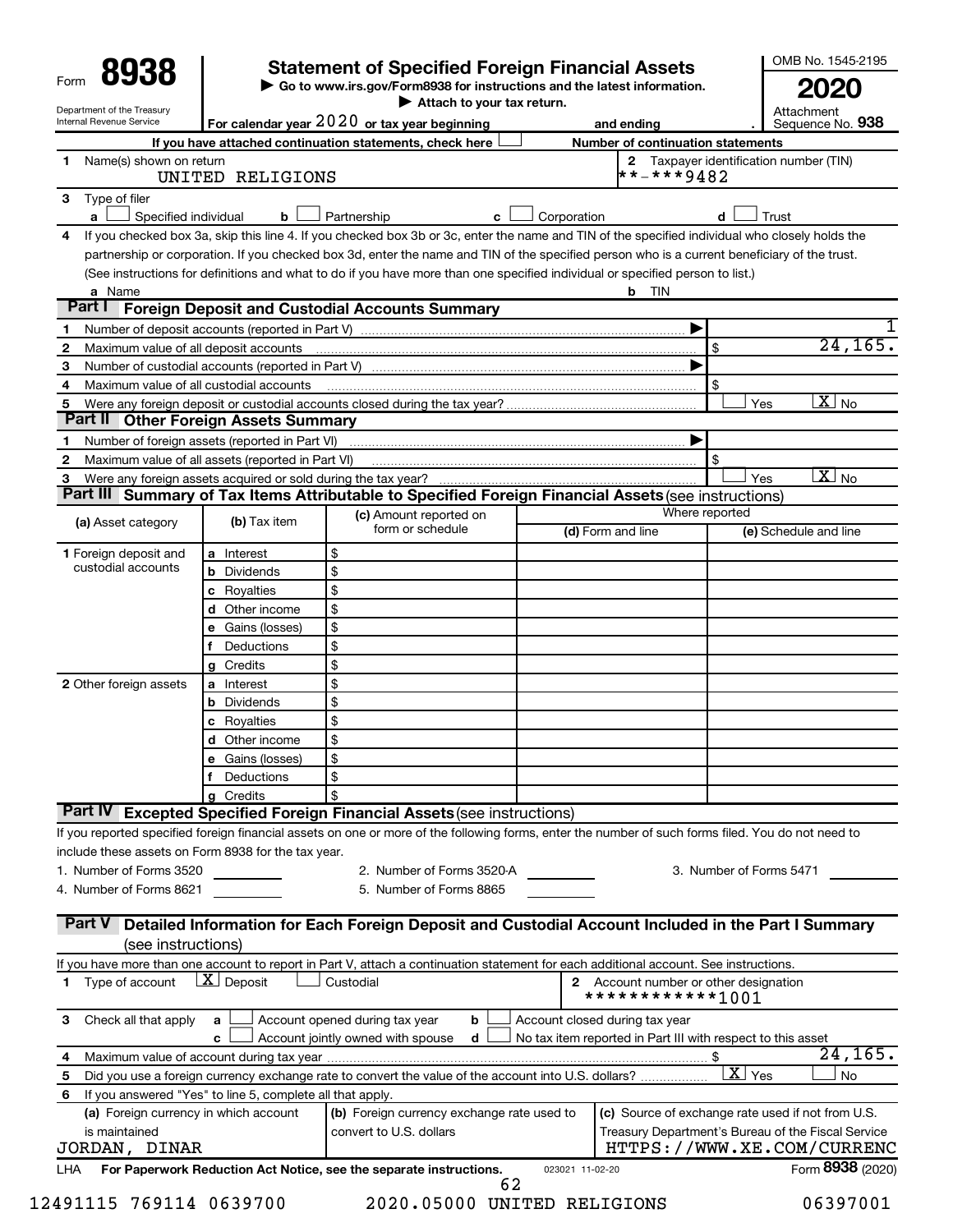| Form 8938 (2020)                                                                                                                     |                                                                                                                                                                         | Page 2                                                                                                                                             |  |  |  |  |
|--------------------------------------------------------------------------------------------------------------------------------------|-------------------------------------------------------------------------------------------------------------------------------------------------------------------------|----------------------------------------------------------------------------------------------------------------------------------------------------|--|--|--|--|
|                                                                                                                                      |                                                                                                                                                                         | Part V Detailed Information for Each Foreign Deposit and Custodial Account Included in the Part I Summary                                          |  |  |  |  |
| (see instructions) (continued)                                                                                                       |                                                                                                                                                                         |                                                                                                                                                    |  |  |  |  |
|                                                                                                                                      | 7a Name of financial institution in which account is maintained<br><b>b</b> Global Intermediary Identification Number (GIIN) (Optional)<br>HOUSING BANK TRADE & FINANCE |                                                                                                                                                    |  |  |  |  |
| Mailing address of financial institution in which account is maintained. Number, street, and room or suite no.<br>8<br>P.O. BOX 7693 |                                                                                                                                                                         |                                                                                                                                                    |  |  |  |  |
| City or town, state or province, and country (including postal code)<br>9                                                            |                                                                                                                                                                         |                                                                                                                                                    |  |  |  |  |
| AMMAN                                                                                                                                | JORDAN                                                                                                                                                                  | 11118                                                                                                                                              |  |  |  |  |
|                                                                                                                                      |                                                                                                                                                                         | Part VI Detailed Information for Each "Other Foreign Asset" Included in the Part II Summary (see instructions)                                     |  |  |  |  |
| If you have more than one asset to report in Part VI, attach a continuation statement for each additional asset. See instructions.   |                                                                                                                                                                         |                                                                                                                                                    |  |  |  |  |
| Description of asset<br>1                                                                                                            | $\mathbf{2}$                                                                                                                                                            | Identifying number or other designation                                                                                                            |  |  |  |  |
| Complete all that apply. See instructions for reporting of multiple acquisition or disposition dates.<br>З                           |                                                                                                                                                                         |                                                                                                                                                    |  |  |  |  |
|                                                                                                                                      |                                                                                                                                                                         |                                                                                                                                                    |  |  |  |  |
|                                                                                                                                      |                                                                                                                                                                         |                                                                                                                                                    |  |  |  |  |
| Check if asset jointly owned with spouse<br>c                                                                                        | d                                                                                                                                                                       | Check if no tax item reported in Part III with respect to this asset                                                                               |  |  |  |  |
| Maximum value of asset during tax year (check box that applies)<br>4                                                                 |                                                                                                                                                                         |                                                                                                                                                    |  |  |  |  |
| $$0 - $50,000$<br>$\mathbf{b}$ $\mathbf{b}$<br>a                                                                                     | \$50,001 - \$100,000<br>c                                                                                                                                               | \$100,001 - \$150,000<br>\$150,001 - \$200,000<br>d                                                                                                |  |  |  |  |
|                                                                                                                                      |                                                                                                                                                                         |                                                                                                                                                    |  |  |  |  |
| 5                                                                                                                                    |                                                                                                                                                                         | No<br>Yes                                                                                                                                          |  |  |  |  |
| If you answered "Yes" to line 5, complete all that apply.<br>6                                                                       |                                                                                                                                                                         |                                                                                                                                                    |  |  |  |  |
| (a) Foreign currency in which asset is                                                                                               | (b) Foreign currency exchange rate used to                                                                                                                              | (c) Source of exchange rate used if not from U.S.                                                                                                  |  |  |  |  |
| denominated                                                                                                                          | convert to U.S. dollars                                                                                                                                                 | Treasury Department's Bureau of the Fiscal Service                                                                                                 |  |  |  |  |
|                                                                                                                                      |                                                                                                                                                                         |                                                                                                                                                    |  |  |  |  |
| 7                                                                                                                                    |                                                                                                                                                                         | If asset reported on line 1 is stock of a foreign entity or an interest in a foreign entity, enter the following information for the asset.        |  |  |  |  |
| Name of foreign entity<br>а                                                                                                          |                                                                                                                                                                         | <b>b</b> GIIN (Optional)                                                                                                                           |  |  |  |  |
| (1)<br>Type of foreign entity<br>с                                                                                                   | Partnership<br>(2)                                                                                                                                                      | Trust<br>Corporation<br>(3)<br>(4)<br>Estate                                                                                                       |  |  |  |  |
| Mailing address of foreign entity. Number, street, and room or suite no.<br>d                                                        |                                                                                                                                                                         |                                                                                                                                                    |  |  |  |  |
|                                                                                                                                      |                                                                                                                                                                         |                                                                                                                                                    |  |  |  |  |
|                                                                                                                                      |                                                                                                                                                                         |                                                                                                                                                    |  |  |  |  |
| City or town, state or province, and country (including postal code)<br>е                                                            |                                                                                                                                                                         |                                                                                                                                                    |  |  |  |  |
|                                                                                                                                      |                                                                                                                                                                         |                                                                                                                                                    |  |  |  |  |
|                                                                                                                                      |                                                                                                                                                                         | 8 If asset reported on line 1 is not stock of a foreign entity or an interest in a foreign entity, enter the following information for the asset.  |  |  |  |  |
|                                                                                                                                      |                                                                                                                                                                         | Note: If this asset has more than one issuer or counterparty, attach a continuation statement with the same information for each additional issuer |  |  |  |  |
| or counterparty. See instructions.                                                                                                   |                                                                                                                                                                         |                                                                                                                                                    |  |  |  |  |
| a Name of issuer or counterparty                                                                                                     |                                                                                                                                                                         |                                                                                                                                                    |  |  |  |  |
| Check if information is for                                                                                                          | Issuer<br>Counterparty                                                                                                                                                  |                                                                                                                                                    |  |  |  |  |
|                                                                                                                                      |                                                                                                                                                                         |                                                                                                                                                    |  |  |  |  |
| Type of issuer or counterparty<br>b                                                                                                  |                                                                                                                                                                         |                                                                                                                                                    |  |  |  |  |
| Individual<br>(2)<br>(1)                                                                                                             | Partnership<br>(3)                                                                                                                                                      | Corporation<br>Trust<br>Estate<br>(4)<br>(5)                                                                                                       |  |  |  |  |
| Check if issuer or counterparty is a<br>с                                                                                            | U.S. person<br>Foreign person                                                                                                                                           |                                                                                                                                                    |  |  |  |  |
| Mailing address of issuer or counterparty. Number, street, and room or suite no.<br>d                                                |                                                                                                                                                                         |                                                                                                                                                    |  |  |  |  |
|                                                                                                                                      |                                                                                                                                                                         |                                                                                                                                                    |  |  |  |  |
|                                                                                                                                      |                                                                                                                                                                         |                                                                                                                                                    |  |  |  |  |
| City or town, state or province, and country (including postal code)<br>е                                                            |                                                                                                                                                                         |                                                                                                                                                    |  |  |  |  |

Form **8938** (2020)

023022 11-02-20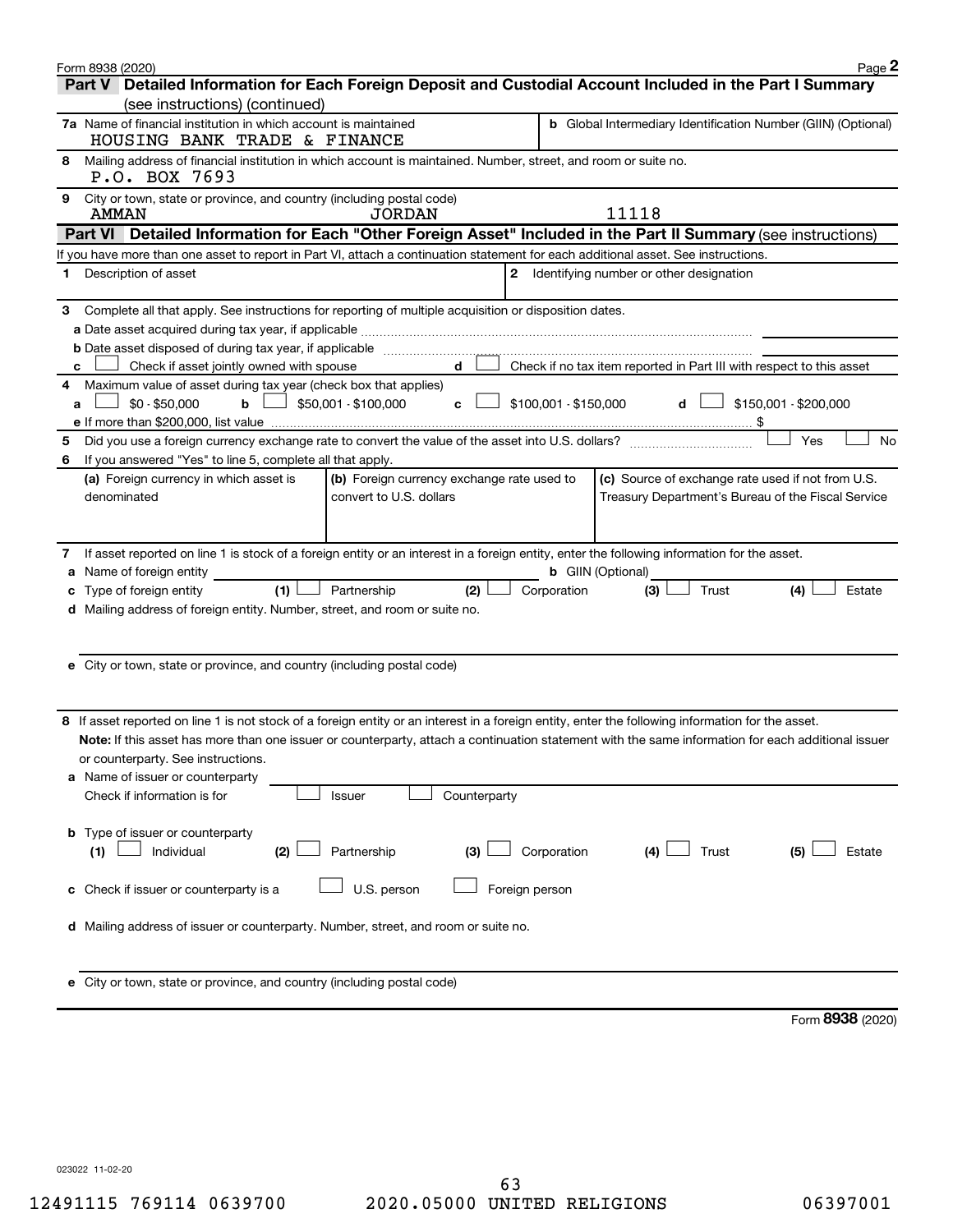Electronic Filing PDF Attachment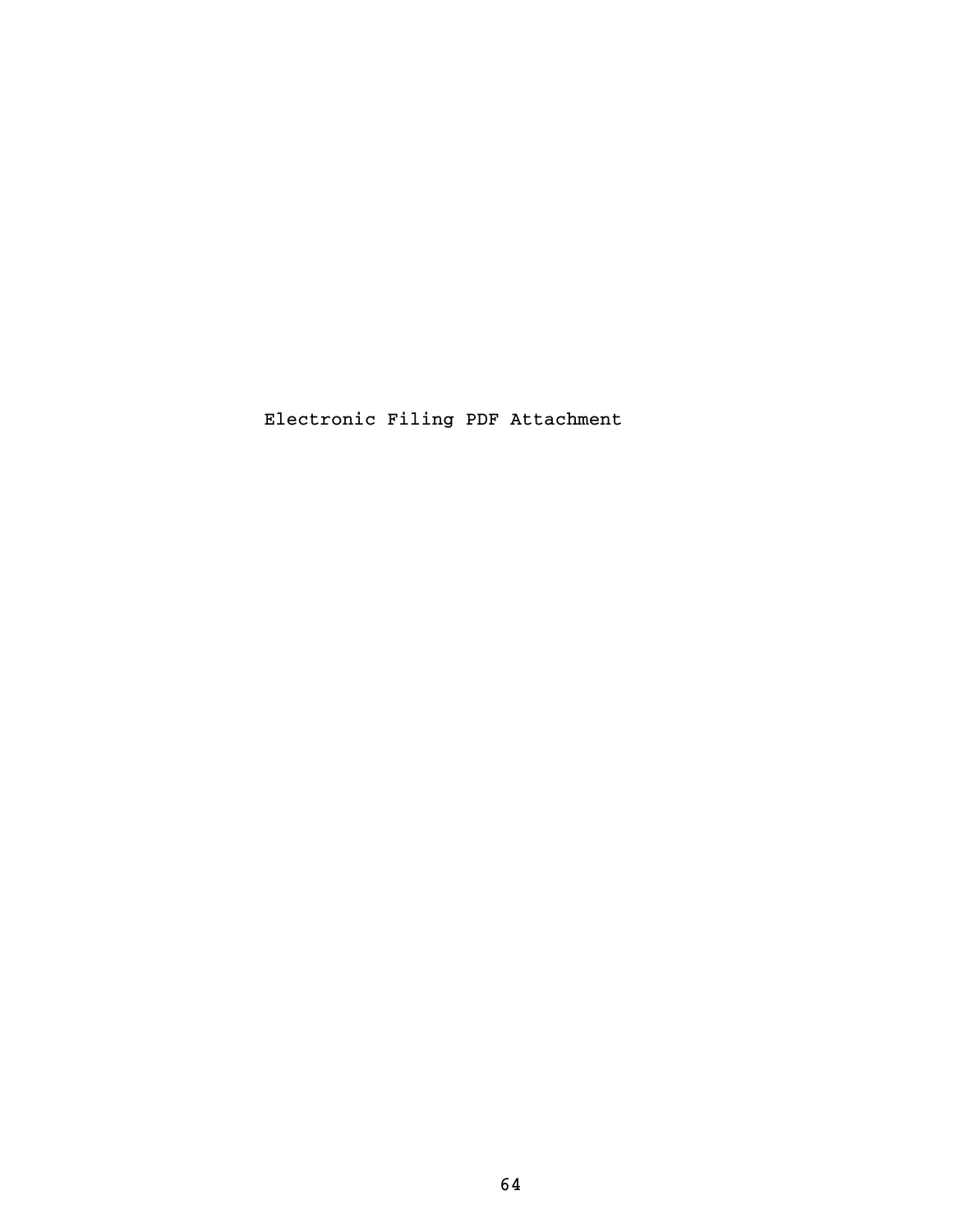|      | ١ί<br>- |
|------|---------|
| Form |         |

| Attach to your tax return.<br>Department of the Treasury<br>Attachment<br>For calendar year $2020$ or tax year beginning<br>Internal Revenue Service<br>and ending<br>If you have attached continuation statements, check here<br>Number of continuation statements<br>Name(s) shown on return<br>2 Taxpayer identification number (TIN)<br>1<br> 68-0369482<br>UNITED RELIGIONS<br>3 Type of filer<br>Corporation<br>Specified individual<br>b<br>Partnership<br>d<br>Trust<br>$\mathbf{a}$<br>c<br>If you checked box 3a, skip this line 4. If you checked box 3b or 3c, enter the name and TIN of the specified individual who closely holds the<br>4<br>partnership or corporation. If you checked box 3d, enter the name and TIN of the specified person who is a current beneficiary of the trust.<br>(See instructions for definitions and what to do if you have more than one specified individual or specified person to list.)<br><b>TIN</b><br>a Name<br>b<br>Part I<br><b>Foreign Deposit and Custodial Accounts Summary</b><br>1<br>\$<br>$\mathbf{2}$<br>Maximum value of all deposit accounts<br>3<br>\$<br>4<br>Maximum value of all custodial accounts<br>$\mathbf{X}$<br>Were any foreign deposit or custodial accounts closed during the tax year?<br>Yes<br>5<br><b>Part II</b> Other Foreign Assets Summary<br>Number of foreign assets (reported in Part VI)<br>1<br>$\begin{minipage}{0.5\textwidth} \begin{tabular}{ c c c c c } \hline \multicolumn{1}{ c }{0.5\textwidth} \begin{tabular}{ c c c } \hline \multicolumn{1}{ c }{0.5\textwidth} \begin{tabular}{ c c c } \hline \multicolumn{1}{ c }{0.5\textwidth} \begin{tabular}{ c c c } \hline \multicolumn{1}{ c }{0.5\textwidth} \begin{tabular}{ c c c } \hline \multicolumn{1}{ c }{0.5\textwidth} \begin{tabular}{ c c c } \hline \multicolumn{1}{ c $<br>\$<br>$\mathbf{2}$<br>Maximum value of all assets (reported in Part VI)<br>$\mathbf{X}$<br>Yes<br>3<br>Were any foreign assets acquired or sold during the tax year?<br>Part III Summary of Tax Items Attributable to Specified Foreign Financial Assets (see instructions)<br>Where reported<br>(c) Amount reported on<br>(a) Asset category<br>(b) Tax item<br>form or schedule<br>(d) Form and line<br>(e) Schedule and line<br>\$<br>1 Foreign deposit and<br>a Interest<br>custodial accounts<br>\$<br>Dividends<br>b<br>\$<br>c Royalties<br>\$<br>d Other income<br>\$<br>e Gains (losses)<br>\$<br>Deductions<br>f<br>\$<br>g Credits<br>\$<br>2 Other foreign assets<br>a Interest<br>\$<br>Dividends<br>b<br>\$<br>c Royalties<br>\$<br>d Other income<br>\$<br>Gains (losses)<br>\$<br>Deductions<br>\$<br>g Credits<br>Part IV Excepted Specified Foreign Financial Assets (see instructions)<br>If you reported specified foreign financial assets on one or more of the following forms, enter the number of such forms filed. You do not need to<br>include these assets on Form 8938 for the tax year.<br>1. Number of Forms 3520<br>2. Number of Forms 3520-A<br>3. Number of Forms 5471<br>4. Number of Forms 8621<br>5. Number of Forms 8865<br><b>Part V</b><br>Detailed Information for Each Foreign Deposit and Custodial Account Included in the Part I Summary<br>(see instructions)<br>If you have more than one account to report in Part V, attach a continuation statement for each additional account. See instructions.<br>$\lfloor x \rfloor$ Deposit<br>Type of account<br>Custodial<br>2 Account number or other designation<br>1.<br>0005531100201001<br>Check all that apply<br>Account opened during tax year<br>Account closed during tax year<br>b<br>3<br>a<br>No tax item reported in Part III with respect to this asset<br>Account jointly owned with spouse<br>d<br>с | Form | <b>Statement of Specified Foreign Financial Assets</b><br>Go to www.irs.gov/Form8938 for instructions and the latest information. |  | OMB No. 1545-2195 |
|---------------------------------------------------------------------------------------------------------------------------------------------------------------------------------------------------------------------------------------------------------------------------------------------------------------------------------------------------------------------------------------------------------------------------------------------------------------------------------------------------------------------------------------------------------------------------------------------------------------------------------------------------------------------------------------------------------------------------------------------------------------------------------------------------------------------------------------------------------------------------------------------------------------------------------------------------------------------------------------------------------------------------------------------------------------------------------------------------------------------------------------------------------------------------------------------------------------------------------------------------------------------------------------------------------------------------------------------------------------------------------------------------------------------------------------------------------------------------------------------------------------------------------------------------------------------------------------------------------------------------------------------------------------------------------------------------------------------------------------------------------------------------------------------------------------------------------------------------------------------------------------------------------------------------------------------------------------------------------------------------------------------------------------------------------------------------------------------------------------------------------------------------------------------------------------------------------------------------------------------------------------------------------------------------------------------------------------------------------------------------------------------------------------------------------------------------------------------------------------------------------------------------------------------------------------------------------------------------------------------------------------------------------------------------------------------------------------------------------------------------------------------------------------------------------------------------------------------------------------------------------------------------------------------------------------------------------------------------------------------------------------------------------------------------------------------------------------------------------------------------------------------------------------------------------------------------------------------------------------------------------------------------------------------------------------------------------------------------------------------------------------------------------------------------------------------------------------------------------------------------------------------------------------------------------------------------------------------------------------------------------------------------------------------------------------------------------------------------------------------------------------|------|-----------------------------------------------------------------------------------------------------------------------------------|--|-------------------|
|                                                                                                                                                                                                                                                                                                                                                                                                                                                                                                                                                                                                                                                                                                                                                                                                                                                                                                                                                                                                                                                                                                                                                                                                                                                                                                                                                                                                                                                                                                                                                                                                                                                                                                                                                                                                                                                                                                                                                                                                                                                                                                                                                                                                                                                                                                                                                                                                                                                                                                                                                                                                                                                                                                                                                                                                                                                                                                                                                                                                                                                                                                                                                                                                                                                                                                                                                                                                                                                                                                                                                                                                                                                                                                                                                               |      |                                                                                                                                   |  |                   |
|                                                                                                                                                                                                                                                                                                                                                                                                                                                                                                                                                                                                                                                                                                                                                                                                                                                                                                                                                                                                                                                                                                                                                                                                                                                                                                                                                                                                                                                                                                                                                                                                                                                                                                                                                                                                                                                                                                                                                                                                                                                                                                                                                                                                                                                                                                                                                                                                                                                                                                                                                                                                                                                                                                                                                                                                                                                                                                                                                                                                                                                                                                                                                                                                                                                                                                                                                                                                                                                                                                                                                                                                                                                                                                                                                               |      |                                                                                                                                   |  | Sequence No. 938  |
|                                                                                                                                                                                                                                                                                                                                                                                                                                                                                                                                                                                                                                                                                                                                                                                                                                                                                                                                                                                                                                                                                                                                                                                                                                                                                                                                                                                                                                                                                                                                                                                                                                                                                                                                                                                                                                                                                                                                                                                                                                                                                                                                                                                                                                                                                                                                                                                                                                                                                                                                                                                                                                                                                                                                                                                                                                                                                                                                                                                                                                                                                                                                                                                                                                                                                                                                                                                                                                                                                                                                                                                                                                                                                                                                                               |      |                                                                                                                                   |  |                   |
|                                                                                                                                                                                                                                                                                                                                                                                                                                                                                                                                                                                                                                                                                                                                                                                                                                                                                                                                                                                                                                                                                                                                                                                                                                                                                                                                                                                                                                                                                                                                                                                                                                                                                                                                                                                                                                                                                                                                                                                                                                                                                                                                                                                                                                                                                                                                                                                                                                                                                                                                                                                                                                                                                                                                                                                                                                                                                                                                                                                                                                                                                                                                                                                                                                                                                                                                                                                                                                                                                                                                                                                                                                                                                                                                                               |      |                                                                                                                                   |  |                   |
|                                                                                                                                                                                                                                                                                                                                                                                                                                                                                                                                                                                                                                                                                                                                                                                                                                                                                                                                                                                                                                                                                                                                                                                                                                                                                                                                                                                                                                                                                                                                                                                                                                                                                                                                                                                                                                                                                                                                                                                                                                                                                                                                                                                                                                                                                                                                                                                                                                                                                                                                                                                                                                                                                                                                                                                                                                                                                                                                                                                                                                                                                                                                                                                                                                                                                                                                                                                                                                                                                                                                                                                                                                                                                                                                                               |      |                                                                                                                                   |  |                   |
|                                                                                                                                                                                                                                                                                                                                                                                                                                                                                                                                                                                                                                                                                                                                                                                                                                                                                                                                                                                                                                                                                                                                                                                                                                                                                                                                                                                                                                                                                                                                                                                                                                                                                                                                                                                                                                                                                                                                                                                                                                                                                                                                                                                                                                                                                                                                                                                                                                                                                                                                                                                                                                                                                                                                                                                                                                                                                                                                                                                                                                                                                                                                                                                                                                                                                                                                                                                                                                                                                                                                                                                                                                                                                                                                                               |      |                                                                                                                                   |  |                   |
|                                                                                                                                                                                                                                                                                                                                                                                                                                                                                                                                                                                                                                                                                                                                                                                                                                                                                                                                                                                                                                                                                                                                                                                                                                                                                                                                                                                                                                                                                                                                                                                                                                                                                                                                                                                                                                                                                                                                                                                                                                                                                                                                                                                                                                                                                                                                                                                                                                                                                                                                                                                                                                                                                                                                                                                                                                                                                                                                                                                                                                                                                                                                                                                                                                                                                                                                                                                                                                                                                                                                                                                                                                                                                                                                                               |      |                                                                                                                                   |  |                   |
|                                                                                                                                                                                                                                                                                                                                                                                                                                                                                                                                                                                                                                                                                                                                                                                                                                                                                                                                                                                                                                                                                                                                                                                                                                                                                                                                                                                                                                                                                                                                                                                                                                                                                                                                                                                                                                                                                                                                                                                                                                                                                                                                                                                                                                                                                                                                                                                                                                                                                                                                                                                                                                                                                                                                                                                                                                                                                                                                                                                                                                                                                                                                                                                                                                                                                                                                                                                                                                                                                                                                                                                                                                                                                                                                                               |      |                                                                                                                                   |  |                   |
|                                                                                                                                                                                                                                                                                                                                                                                                                                                                                                                                                                                                                                                                                                                                                                                                                                                                                                                                                                                                                                                                                                                                                                                                                                                                                                                                                                                                                                                                                                                                                                                                                                                                                                                                                                                                                                                                                                                                                                                                                                                                                                                                                                                                                                                                                                                                                                                                                                                                                                                                                                                                                                                                                                                                                                                                                                                                                                                                                                                                                                                                                                                                                                                                                                                                                                                                                                                                                                                                                                                                                                                                                                                                                                                                                               |      |                                                                                                                                   |  |                   |
|                                                                                                                                                                                                                                                                                                                                                                                                                                                                                                                                                                                                                                                                                                                                                                                                                                                                                                                                                                                                                                                                                                                                                                                                                                                                                                                                                                                                                                                                                                                                                                                                                                                                                                                                                                                                                                                                                                                                                                                                                                                                                                                                                                                                                                                                                                                                                                                                                                                                                                                                                                                                                                                                                                                                                                                                                                                                                                                                                                                                                                                                                                                                                                                                                                                                                                                                                                                                                                                                                                                                                                                                                                                                                                                                                               |      |                                                                                                                                   |  |                   |
|                                                                                                                                                                                                                                                                                                                                                                                                                                                                                                                                                                                                                                                                                                                                                                                                                                                                                                                                                                                                                                                                                                                                                                                                                                                                                                                                                                                                                                                                                                                                                                                                                                                                                                                                                                                                                                                                                                                                                                                                                                                                                                                                                                                                                                                                                                                                                                                                                                                                                                                                                                                                                                                                                                                                                                                                                                                                                                                                                                                                                                                                                                                                                                                                                                                                                                                                                                                                                                                                                                                                                                                                                                                                                                                                                               |      |                                                                                                                                   |  | 17,339            |
|                                                                                                                                                                                                                                                                                                                                                                                                                                                                                                                                                                                                                                                                                                                                                                                                                                                                                                                                                                                                                                                                                                                                                                                                                                                                                                                                                                                                                                                                                                                                                                                                                                                                                                                                                                                                                                                                                                                                                                                                                                                                                                                                                                                                                                                                                                                                                                                                                                                                                                                                                                                                                                                                                                                                                                                                                                                                                                                                                                                                                                                                                                                                                                                                                                                                                                                                                                                                                                                                                                                                                                                                                                                                                                                                                               |      |                                                                                                                                   |  |                   |
|                                                                                                                                                                                                                                                                                                                                                                                                                                                                                                                                                                                                                                                                                                                                                                                                                                                                                                                                                                                                                                                                                                                                                                                                                                                                                                                                                                                                                                                                                                                                                                                                                                                                                                                                                                                                                                                                                                                                                                                                                                                                                                                                                                                                                                                                                                                                                                                                                                                                                                                                                                                                                                                                                                                                                                                                                                                                                                                                                                                                                                                                                                                                                                                                                                                                                                                                                                                                                                                                                                                                                                                                                                                                                                                                                               |      |                                                                                                                                   |  |                   |
|                                                                                                                                                                                                                                                                                                                                                                                                                                                                                                                                                                                                                                                                                                                                                                                                                                                                                                                                                                                                                                                                                                                                                                                                                                                                                                                                                                                                                                                                                                                                                                                                                                                                                                                                                                                                                                                                                                                                                                                                                                                                                                                                                                                                                                                                                                                                                                                                                                                                                                                                                                                                                                                                                                                                                                                                                                                                                                                                                                                                                                                                                                                                                                                                                                                                                                                                                                                                                                                                                                                                                                                                                                                                                                                                                               |      |                                                                                                                                   |  |                   |
|                                                                                                                                                                                                                                                                                                                                                                                                                                                                                                                                                                                                                                                                                                                                                                                                                                                                                                                                                                                                                                                                                                                                                                                                                                                                                                                                                                                                                                                                                                                                                                                                                                                                                                                                                                                                                                                                                                                                                                                                                                                                                                                                                                                                                                                                                                                                                                                                                                                                                                                                                                                                                                                                                                                                                                                                                                                                                                                                                                                                                                                                                                                                                                                                                                                                                                                                                                                                                                                                                                                                                                                                                                                                                                                                                               |      |                                                                                                                                   |  | No                |
|                                                                                                                                                                                                                                                                                                                                                                                                                                                                                                                                                                                                                                                                                                                                                                                                                                                                                                                                                                                                                                                                                                                                                                                                                                                                                                                                                                                                                                                                                                                                                                                                                                                                                                                                                                                                                                                                                                                                                                                                                                                                                                                                                                                                                                                                                                                                                                                                                                                                                                                                                                                                                                                                                                                                                                                                                                                                                                                                                                                                                                                                                                                                                                                                                                                                                                                                                                                                                                                                                                                                                                                                                                                                                                                                                               |      |                                                                                                                                   |  |                   |
|                                                                                                                                                                                                                                                                                                                                                                                                                                                                                                                                                                                                                                                                                                                                                                                                                                                                                                                                                                                                                                                                                                                                                                                                                                                                                                                                                                                                                                                                                                                                                                                                                                                                                                                                                                                                                                                                                                                                                                                                                                                                                                                                                                                                                                                                                                                                                                                                                                                                                                                                                                                                                                                                                                                                                                                                                                                                                                                                                                                                                                                                                                                                                                                                                                                                                                                                                                                                                                                                                                                                                                                                                                                                                                                                                               |      |                                                                                                                                   |  |                   |
|                                                                                                                                                                                                                                                                                                                                                                                                                                                                                                                                                                                                                                                                                                                                                                                                                                                                                                                                                                                                                                                                                                                                                                                                                                                                                                                                                                                                                                                                                                                                                                                                                                                                                                                                                                                                                                                                                                                                                                                                                                                                                                                                                                                                                                                                                                                                                                                                                                                                                                                                                                                                                                                                                                                                                                                                                                                                                                                                                                                                                                                                                                                                                                                                                                                                                                                                                                                                                                                                                                                                                                                                                                                                                                                                                               |      |                                                                                                                                   |  | No                |
|                                                                                                                                                                                                                                                                                                                                                                                                                                                                                                                                                                                                                                                                                                                                                                                                                                                                                                                                                                                                                                                                                                                                                                                                                                                                                                                                                                                                                                                                                                                                                                                                                                                                                                                                                                                                                                                                                                                                                                                                                                                                                                                                                                                                                                                                                                                                                                                                                                                                                                                                                                                                                                                                                                                                                                                                                                                                                                                                                                                                                                                                                                                                                                                                                                                                                                                                                                                                                                                                                                                                                                                                                                                                                                                                                               |      |                                                                                                                                   |  |                   |
|                                                                                                                                                                                                                                                                                                                                                                                                                                                                                                                                                                                                                                                                                                                                                                                                                                                                                                                                                                                                                                                                                                                                                                                                                                                                                                                                                                                                                                                                                                                                                                                                                                                                                                                                                                                                                                                                                                                                                                                                                                                                                                                                                                                                                                                                                                                                                                                                                                                                                                                                                                                                                                                                                                                                                                                                                                                                                                                                                                                                                                                                                                                                                                                                                                                                                                                                                                                                                                                                                                                                                                                                                                                                                                                                                               |      |                                                                                                                                   |  |                   |
|                                                                                                                                                                                                                                                                                                                                                                                                                                                                                                                                                                                                                                                                                                                                                                                                                                                                                                                                                                                                                                                                                                                                                                                                                                                                                                                                                                                                                                                                                                                                                                                                                                                                                                                                                                                                                                                                                                                                                                                                                                                                                                                                                                                                                                                                                                                                                                                                                                                                                                                                                                                                                                                                                                                                                                                                                                                                                                                                                                                                                                                                                                                                                                                                                                                                                                                                                                                                                                                                                                                                                                                                                                                                                                                                                               |      |                                                                                                                                   |  |                   |
|                                                                                                                                                                                                                                                                                                                                                                                                                                                                                                                                                                                                                                                                                                                                                                                                                                                                                                                                                                                                                                                                                                                                                                                                                                                                                                                                                                                                                                                                                                                                                                                                                                                                                                                                                                                                                                                                                                                                                                                                                                                                                                                                                                                                                                                                                                                                                                                                                                                                                                                                                                                                                                                                                                                                                                                                                                                                                                                                                                                                                                                                                                                                                                                                                                                                                                                                                                                                                                                                                                                                                                                                                                                                                                                                                               |      |                                                                                                                                   |  |                   |
|                                                                                                                                                                                                                                                                                                                                                                                                                                                                                                                                                                                                                                                                                                                                                                                                                                                                                                                                                                                                                                                                                                                                                                                                                                                                                                                                                                                                                                                                                                                                                                                                                                                                                                                                                                                                                                                                                                                                                                                                                                                                                                                                                                                                                                                                                                                                                                                                                                                                                                                                                                                                                                                                                                                                                                                                                                                                                                                                                                                                                                                                                                                                                                                                                                                                                                                                                                                                                                                                                                                                                                                                                                                                                                                                                               |      |                                                                                                                                   |  |                   |
|                                                                                                                                                                                                                                                                                                                                                                                                                                                                                                                                                                                                                                                                                                                                                                                                                                                                                                                                                                                                                                                                                                                                                                                                                                                                                                                                                                                                                                                                                                                                                                                                                                                                                                                                                                                                                                                                                                                                                                                                                                                                                                                                                                                                                                                                                                                                                                                                                                                                                                                                                                                                                                                                                                                                                                                                                                                                                                                                                                                                                                                                                                                                                                                                                                                                                                                                                                                                                                                                                                                                                                                                                                                                                                                                                               |      |                                                                                                                                   |  |                   |
|                                                                                                                                                                                                                                                                                                                                                                                                                                                                                                                                                                                                                                                                                                                                                                                                                                                                                                                                                                                                                                                                                                                                                                                                                                                                                                                                                                                                                                                                                                                                                                                                                                                                                                                                                                                                                                                                                                                                                                                                                                                                                                                                                                                                                                                                                                                                                                                                                                                                                                                                                                                                                                                                                                                                                                                                                                                                                                                                                                                                                                                                                                                                                                                                                                                                                                                                                                                                                                                                                                                                                                                                                                                                                                                                                               |      |                                                                                                                                   |  |                   |
|                                                                                                                                                                                                                                                                                                                                                                                                                                                                                                                                                                                                                                                                                                                                                                                                                                                                                                                                                                                                                                                                                                                                                                                                                                                                                                                                                                                                                                                                                                                                                                                                                                                                                                                                                                                                                                                                                                                                                                                                                                                                                                                                                                                                                                                                                                                                                                                                                                                                                                                                                                                                                                                                                                                                                                                                                                                                                                                                                                                                                                                                                                                                                                                                                                                                                                                                                                                                                                                                                                                                                                                                                                                                                                                                                               |      |                                                                                                                                   |  |                   |
|                                                                                                                                                                                                                                                                                                                                                                                                                                                                                                                                                                                                                                                                                                                                                                                                                                                                                                                                                                                                                                                                                                                                                                                                                                                                                                                                                                                                                                                                                                                                                                                                                                                                                                                                                                                                                                                                                                                                                                                                                                                                                                                                                                                                                                                                                                                                                                                                                                                                                                                                                                                                                                                                                                                                                                                                                                                                                                                                                                                                                                                                                                                                                                                                                                                                                                                                                                                                                                                                                                                                                                                                                                                                                                                                                               |      |                                                                                                                                   |  |                   |
|                                                                                                                                                                                                                                                                                                                                                                                                                                                                                                                                                                                                                                                                                                                                                                                                                                                                                                                                                                                                                                                                                                                                                                                                                                                                                                                                                                                                                                                                                                                                                                                                                                                                                                                                                                                                                                                                                                                                                                                                                                                                                                                                                                                                                                                                                                                                                                                                                                                                                                                                                                                                                                                                                                                                                                                                                                                                                                                                                                                                                                                                                                                                                                                                                                                                                                                                                                                                                                                                                                                                                                                                                                                                                                                                                               |      |                                                                                                                                   |  |                   |
|                                                                                                                                                                                                                                                                                                                                                                                                                                                                                                                                                                                                                                                                                                                                                                                                                                                                                                                                                                                                                                                                                                                                                                                                                                                                                                                                                                                                                                                                                                                                                                                                                                                                                                                                                                                                                                                                                                                                                                                                                                                                                                                                                                                                                                                                                                                                                                                                                                                                                                                                                                                                                                                                                                                                                                                                                                                                                                                                                                                                                                                                                                                                                                                                                                                                                                                                                                                                                                                                                                                                                                                                                                                                                                                                                               |      |                                                                                                                                   |  |                   |
|                                                                                                                                                                                                                                                                                                                                                                                                                                                                                                                                                                                                                                                                                                                                                                                                                                                                                                                                                                                                                                                                                                                                                                                                                                                                                                                                                                                                                                                                                                                                                                                                                                                                                                                                                                                                                                                                                                                                                                                                                                                                                                                                                                                                                                                                                                                                                                                                                                                                                                                                                                                                                                                                                                                                                                                                                                                                                                                                                                                                                                                                                                                                                                                                                                                                                                                                                                                                                                                                                                                                                                                                                                                                                                                                                               |      |                                                                                                                                   |  |                   |
|                                                                                                                                                                                                                                                                                                                                                                                                                                                                                                                                                                                                                                                                                                                                                                                                                                                                                                                                                                                                                                                                                                                                                                                                                                                                                                                                                                                                                                                                                                                                                                                                                                                                                                                                                                                                                                                                                                                                                                                                                                                                                                                                                                                                                                                                                                                                                                                                                                                                                                                                                                                                                                                                                                                                                                                                                                                                                                                                                                                                                                                                                                                                                                                                                                                                                                                                                                                                                                                                                                                                                                                                                                                                                                                                                               |      |                                                                                                                                   |  |                   |
|                                                                                                                                                                                                                                                                                                                                                                                                                                                                                                                                                                                                                                                                                                                                                                                                                                                                                                                                                                                                                                                                                                                                                                                                                                                                                                                                                                                                                                                                                                                                                                                                                                                                                                                                                                                                                                                                                                                                                                                                                                                                                                                                                                                                                                                                                                                                                                                                                                                                                                                                                                                                                                                                                                                                                                                                                                                                                                                                                                                                                                                                                                                                                                                                                                                                                                                                                                                                                                                                                                                                                                                                                                                                                                                                                               |      |                                                                                                                                   |  |                   |
|                                                                                                                                                                                                                                                                                                                                                                                                                                                                                                                                                                                                                                                                                                                                                                                                                                                                                                                                                                                                                                                                                                                                                                                                                                                                                                                                                                                                                                                                                                                                                                                                                                                                                                                                                                                                                                                                                                                                                                                                                                                                                                                                                                                                                                                                                                                                                                                                                                                                                                                                                                                                                                                                                                                                                                                                                                                                                                                                                                                                                                                                                                                                                                                                                                                                                                                                                                                                                                                                                                                                                                                                                                                                                                                                                               |      |                                                                                                                                   |  |                   |
|                                                                                                                                                                                                                                                                                                                                                                                                                                                                                                                                                                                                                                                                                                                                                                                                                                                                                                                                                                                                                                                                                                                                                                                                                                                                                                                                                                                                                                                                                                                                                                                                                                                                                                                                                                                                                                                                                                                                                                                                                                                                                                                                                                                                                                                                                                                                                                                                                                                                                                                                                                                                                                                                                                                                                                                                                                                                                                                                                                                                                                                                                                                                                                                                                                                                                                                                                                                                                                                                                                                                                                                                                                                                                                                                                               |      |                                                                                                                                   |  |                   |
|                                                                                                                                                                                                                                                                                                                                                                                                                                                                                                                                                                                                                                                                                                                                                                                                                                                                                                                                                                                                                                                                                                                                                                                                                                                                                                                                                                                                                                                                                                                                                                                                                                                                                                                                                                                                                                                                                                                                                                                                                                                                                                                                                                                                                                                                                                                                                                                                                                                                                                                                                                                                                                                                                                                                                                                                                                                                                                                                                                                                                                                                                                                                                                                                                                                                                                                                                                                                                                                                                                                                                                                                                                                                                                                                                               |      |                                                                                                                                   |  |                   |
|                                                                                                                                                                                                                                                                                                                                                                                                                                                                                                                                                                                                                                                                                                                                                                                                                                                                                                                                                                                                                                                                                                                                                                                                                                                                                                                                                                                                                                                                                                                                                                                                                                                                                                                                                                                                                                                                                                                                                                                                                                                                                                                                                                                                                                                                                                                                                                                                                                                                                                                                                                                                                                                                                                                                                                                                                                                                                                                                                                                                                                                                                                                                                                                                                                                                                                                                                                                                                                                                                                                                                                                                                                                                                                                                                               |      |                                                                                                                                   |  |                   |
|                                                                                                                                                                                                                                                                                                                                                                                                                                                                                                                                                                                                                                                                                                                                                                                                                                                                                                                                                                                                                                                                                                                                                                                                                                                                                                                                                                                                                                                                                                                                                                                                                                                                                                                                                                                                                                                                                                                                                                                                                                                                                                                                                                                                                                                                                                                                                                                                                                                                                                                                                                                                                                                                                                                                                                                                                                                                                                                                                                                                                                                                                                                                                                                                                                                                                                                                                                                                                                                                                                                                                                                                                                                                                                                                                               |      |                                                                                                                                   |  |                   |
|                                                                                                                                                                                                                                                                                                                                                                                                                                                                                                                                                                                                                                                                                                                                                                                                                                                                                                                                                                                                                                                                                                                                                                                                                                                                                                                                                                                                                                                                                                                                                                                                                                                                                                                                                                                                                                                                                                                                                                                                                                                                                                                                                                                                                                                                                                                                                                                                                                                                                                                                                                                                                                                                                                                                                                                                                                                                                                                                                                                                                                                                                                                                                                                                                                                                                                                                                                                                                                                                                                                                                                                                                                                                                                                                                               |      |                                                                                                                                   |  |                   |
|                                                                                                                                                                                                                                                                                                                                                                                                                                                                                                                                                                                                                                                                                                                                                                                                                                                                                                                                                                                                                                                                                                                                                                                                                                                                                                                                                                                                                                                                                                                                                                                                                                                                                                                                                                                                                                                                                                                                                                                                                                                                                                                                                                                                                                                                                                                                                                                                                                                                                                                                                                                                                                                                                                                                                                                                                                                                                                                                                                                                                                                                                                                                                                                                                                                                                                                                                                                                                                                                                                                                                                                                                                                                                                                                                               |      |                                                                                                                                   |  |                   |
|                                                                                                                                                                                                                                                                                                                                                                                                                                                                                                                                                                                                                                                                                                                                                                                                                                                                                                                                                                                                                                                                                                                                                                                                                                                                                                                                                                                                                                                                                                                                                                                                                                                                                                                                                                                                                                                                                                                                                                                                                                                                                                                                                                                                                                                                                                                                                                                                                                                                                                                                                                                                                                                                                                                                                                                                                                                                                                                                                                                                                                                                                                                                                                                                                                                                                                                                                                                                                                                                                                                                                                                                                                                                                                                                                               |      |                                                                                                                                   |  |                   |
|                                                                                                                                                                                                                                                                                                                                                                                                                                                                                                                                                                                                                                                                                                                                                                                                                                                                                                                                                                                                                                                                                                                                                                                                                                                                                                                                                                                                                                                                                                                                                                                                                                                                                                                                                                                                                                                                                                                                                                                                                                                                                                                                                                                                                                                                                                                                                                                                                                                                                                                                                                                                                                                                                                                                                                                                                                                                                                                                                                                                                                                                                                                                                                                                                                                                                                                                                                                                                                                                                                                                                                                                                                                                                                                                                               |      |                                                                                                                                   |  |                   |
|                                                                                                                                                                                                                                                                                                                                                                                                                                                                                                                                                                                                                                                                                                                                                                                                                                                                                                                                                                                                                                                                                                                                                                                                                                                                                                                                                                                                                                                                                                                                                                                                                                                                                                                                                                                                                                                                                                                                                                                                                                                                                                                                                                                                                                                                                                                                                                                                                                                                                                                                                                                                                                                                                                                                                                                                                                                                                                                                                                                                                                                                                                                                                                                                                                                                                                                                                                                                                                                                                                                                                                                                                                                                                                                                                               |      |                                                                                                                                   |  |                   |
|                                                                                                                                                                                                                                                                                                                                                                                                                                                                                                                                                                                                                                                                                                                                                                                                                                                                                                                                                                                                                                                                                                                                                                                                                                                                                                                                                                                                                                                                                                                                                                                                                                                                                                                                                                                                                                                                                                                                                                                                                                                                                                                                                                                                                                                                                                                                                                                                                                                                                                                                                                                                                                                                                                                                                                                                                                                                                                                                                                                                                                                                                                                                                                                                                                                                                                                                                                                                                                                                                                                                                                                                                                                                                                                                                               |      |                                                                                                                                   |  |                   |
|                                                                                                                                                                                                                                                                                                                                                                                                                                                                                                                                                                                                                                                                                                                                                                                                                                                                                                                                                                                                                                                                                                                                                                                                                                                                                                                                                                                                                                                                                                                                                                                                                                                                                                                                                                                                                                                                                                                                                                                                                                                                                                                                                                                                                                                                                                                                                                                                                                                                                                                                                                                                                                                                                                                                                                                                                                                                                                                                                                                                                                                                                                                                                                                                                                                                                                                                                                                                                                                                                                                                                                                                                                                                                                                                                               |      |                                                                                                                                   |  |                   |
|                                                                                                                                                                                                                                                                                                                                                                                                                                                                                                                                                                                                                                                                                                                                                                                                                                                                                                                                                                                                                                                                                                                                                                                                                                                                                                                                                                                                                                                                                                                                                                                                                                                                                                                                                                                                                                                                                                                                                                                                                                                                                                                                                                                                                                                                                                                                                                                                                                                                                                                                                                                                                                                                                                                                                                                                                                                                                                                                                                                                                                                                                                                                                                                                                                                                                                                                                                                                                                                                                                                                                                                                                                                                                                                                                               |      |                                                                                                                                   |  |                   |
|                                                                                                                                                                                                                                                                                                                                                                                                                                                                                                                                                                                                                                                                                                                                                                                                                                                                                                                                                                                                                                                                                                                                                                                                                                                                                                                                                                                                                                                                                                                                                                                                                                                                                                                                                                                                                                                                                                                                                                                                                                                                                                                                                                                                                                                                                                                                                                                                                                                                                                                                                                                                                                                                                                                                                                                                                                                                                                                                                                                                                                                                                                                                                                                                                                                                                                                                                                                                                                                                                                                                                                                                                                                                                                                                                               |      |                                                                                                                                   |  |                   |
|                                                                                                                                                                                                                                                                                                                                                                                                                                                                                                                                                                                                                                                                                                                                                                                                                                                                                                                                                                                                                                                                                                                                                                                                                                                                                                                                                                                                                                                                                                                                                                                                                                                                                                                                                                                                                                                                                                                                                                                                                                                                                                                                                                                                                                                                                                                                                                                                                                                                                                                                                                                                                                                                                                                                                                                                                                                                                                                                                                                                                                                                                                                                                                                                                                                                                                                                                                                                                                                                                                                                                                                                                                                                                                                                                               |      |                                                                                                                                   |  |                   |
|                                                                                                                                                                                                                                                                                                                                                                                                                                                                                                                                                                                                                                                                                                                                                                                                                                                                                                                                                                                                                                                                                                                                                                                                                                                                                                                                                                                                                                                                                                                                                                                                                                                                                                                                                                                                                                                                                                                                                                                                                                                                                                                                                                                                                                                                                                                                                                                                                                                                                                                                                                                                                                                                                                                                                                                                                                                                                                                                                                                                                                                                                                                                                                                                                                                                                                                                                                                                                                                                                                                                                                                                                                                                                                                                                               |      |                                                                                                                                   |  |                   |
|                                                                                                                                                                                                                                                                                                                                                                                                                                                                                                                                                                                                                                                                                                                                                                                                                                                                                                                                                                                                                                                                                                                                                                                                                                                                                                                                                                                                                                                                                                                                                                                                                                                                                                                                                                                                                                                                                                                                                                                                                                                                                                                                                                                                                                                                                                                                                                                                                                                                                                                                                                                                                                                                                                                                                                                                                                                                                                                                                                                                                                                                                                                                                                                                                                                                                                                                                                                                                                                                                                                                                                                                                                                                                                                                                               |      |                                                                                                                                   |  | 17,339.           |

### **Part V Detailed Information** (see instructions)

| If you have more than one account to report in Part V, attach a continuation statement for each additional account. See instructions. |                 |                         |                                                                                                  |                                                                                             |                                                                            |                                                                               |                                            |                                                                                                                                                                                           |                                                                                                                                                                                                                                             |
|---------------------------------------------------------------------------------------------------------------------------------------|-----------------|-------------------------|--------------------------------------------------------------------------------------------------|---------------------------------------------------------------------------------------------|----------------------------------------------------------------------------|-------------------------------------------------------------------------------|--------------------------------------------|-------------------------------------------------------------------------------------------------------------------------------------------------------------------------------------------|---------------------------------------------------------------------------------------------------------------------------------------------------------------------------------------------------------------------------------------------|
|                                                                                                                                       | Type of account | Deposit                 | Custodial                                                                                        |                                                                                             |                                                                            |                                                                               |                                            |                                                                                                                                                                                           |                                                                                                                                                                                                                                             |
| з                                                                                                                                     |                 | a                       |                                                                                                  | b                                                                                           |                                                                            |                                                                               |                                            |                                                                                                                                                                                           |                                                                                                                                                                                                                                             |
|                                                                                                                                       |                 | c                       |                                                                                                  |                                                                                             |                                                                            |                                                                               |                                            |                                                                                                                                                                                           |                                                                                                                                                                                                                                             |
|                                                                                                                                       |                 |                         |                                                                                                  |                                                                                             |                                                                            |                                                                               |                                            |                                                                                                                                                                                           | 17,339.                                                                                                                                                                                                                                     |
|                                                                                                                                       |                 |                         |                                                                                                  |                                                                                             |                                                                            |                                                                               | $\overline{\mathbf{X}}$ Yes                |                                                                                                                                                                                           | No.                                                                                                                                                                                                                                         |
| 6                                                                                                                                     |                 |                         |                                                                                                  |                                                                                             |                                                                            |                                                                               |                                            |                                                                                                                                                                                           |                                                                                                                                                                                                                                             |
|                                                                                                                                       |                 |                         |                                                                                                  |                                                                                             |                                                                            |                                                                               |                                            |                                                                                                                                                                                           |                                                                                                                                                                                                                                             |
|                                                                                                                                       | is maintained   |                         |                                                                                                  |                                                                                             |                                                                            |                                                                               |                                            |                                                                                                                                                                                           |                                                                                                                                                                                                                                             |
|                                                                                                                                       |                 |                         |                                                                                                  |                                                                                             |                                                                            |                                                                               |                                            |                                                                                                                                                                                           |                                                                                                                                                                                                                                             |
|                                                                                                                                       |                 |                         |                                                                                                  |                                                                                             |                                                                            |                                                                               |                                            |                                                                                                                                                                                           | Form 8938 (2020)                                                                                                                                                                                                                            |
|                                                                                                                                       |                 |                         |                                                                                                  |                                                                                             | h.                                                                         |                                                                               |                                            |                                                                                                                                                                                           |                                                                                                                                                                                                                                             |
|                                                                                                                                       | 04              | 0639700                 |                                                                                                  |                                                                                             |                                                                            |                                                                               |                                            |                                                                                                                                                                                           | 06397001                                                                                                                                                                                                                                    |
|                                                                                                                                       |                 | JORDAN,<br>LHA<br>11321 | $\mathbf{X}$<br>Check all that apply<br>(a) Foreign currency in which account<br>DINAR<br>769114 | Account opened during tax year<br>If you answered "Yes" to line 5, complete all that apply. | Account jointly owned with spouse<br>convert to U.S. dollars<br>2020.05000 | For Paperwork Reduction Act Notice, see the separate instructions.<br>חתידותו | (b) Foreign currency exchange rate used to | 0005531100201001<br>Account closed during tax year<br>Did you use a foreign currency exchange rate to convert the value of the account into U.S. dollars?<br>023021 11-02-20<br>RELIGIONS | Account number or other designation<br>No tax item reported in Part III with respect to this asset<br>(c) Source of exchange rate used if not from U.S.<br>Treasury Department's Bureau of the Fiscal Service<br>HTTPS://WWW.XE.COM/CURRENC |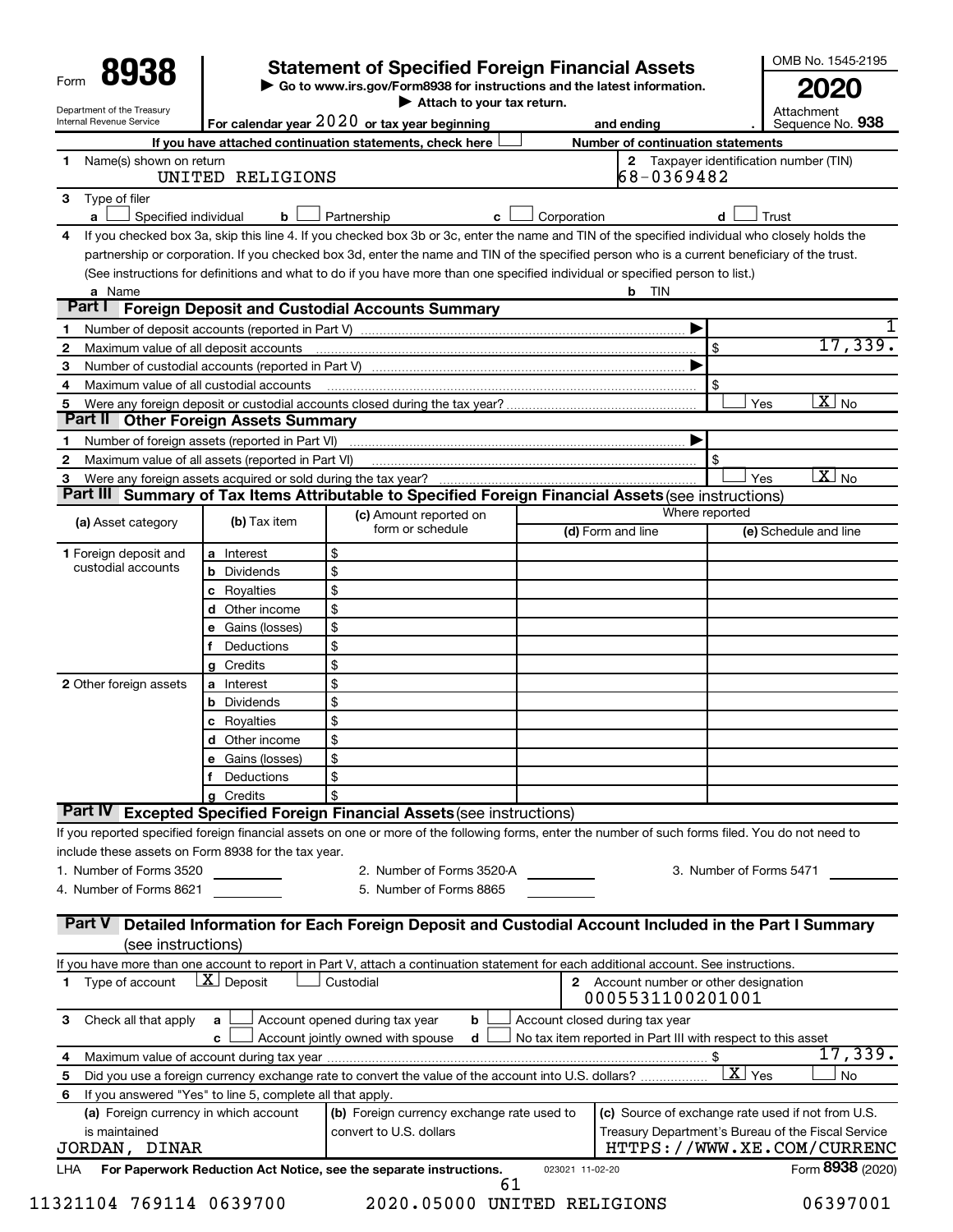| Form 8938 (2020)                                                                                                                     |                                            | Page 2                                                                                                                                             |
|--------------------------------------------------------------------------------------------------------------------------------------|--------------------------------------------|----------------------------------------------------------------------------------------------------------------------------------------------------|
|                                                                                                                                      |                                            | Part V Detailed Information for Each Foreign Deposit and Custodial Account Included in the Part I Summary                                          |
| (see instructions) (continued)                                                                                                       |                                            |                                                                                                                                                    |
| 7a Name of financial institution in which account is maintained<br>HOUSING BANK TRADE & FINANCE                                      |                                            | <b>b</b> Global Intermediary Identification Number (GIIN) (Optional)                                                                               |
| Mailing address of financial institution in which account is maintained. Number, street, and room or suite no.<br>8<br>P.O. BOX 7693 |                                            |                                                                                                                                                    |
| City or town, state or province, and country (including postal code)<br>9                                                            |                                            |                                                                                                                                                    |
| AMMAN                                                                                                                                | JORDAN                                     | 11118                                                                                                                                              |
|                                                                                                                                      |                                            | Part VI Detailed Information for Each "Other Foreign Asset" Included in the Part II Summary (see instructions)                                     |
| If you have more than one asset to report in Part VI, attach a continuation statement for each additional asset. See instructions.   |                                            |                                                                                                                                                    |
| Description of asset<br>1                                                                                                            | $\mathbf{2}$                               | Identifying number or other designation                                                                                                            |
| Complete all that apply. See instructions for reporting of multiple acquisition or disposition dates.<br>З                           |                                            |                                                                                                                                                    |
|                                                                                                                                      |                                            |                                                                                                                                                    |
|                                                                                                                                      |                                            |                                                                                                                                                    |
| Check if asset jointly owned with spouse<br>c                                                                                        | d                                          | Check if no tax item reported in Part III with respect to this asset                                                                               |
| Maximum value of asset during tax year (check box that applies)<br>4<br>$$0 - $50,000$<br>$\mathbf{b}$ $\mathbf{b}$<br>a             | \$50,001 - \$100,000<br>c                  | \$100,001 - \$150,000<br>\$150,001 - \$200,000<br>d                                                                                                |
|                                                                                                                                      |                                            |                                                                                                                                                    |
| 5                                                                                                                                    |                                            | No<br>Yes                                                                                                                                          |
| If you answered "Yes" to line 5, complete all that apply.<br>6                                                                       |                                            |                                                                                                                                                    |
| (a) Foreign currency in which asset is                                                                                               | (b) Foreign currency exchange rate used to | (c) Source of exchange rate used if not from U.S.                                                                                                  |
| denominated                                                                                                                          | convert to U.S. dollars                    | Treasury Department's Bureau of the Fiscal Service                                                                                                 |
|                                                                                                                                      |                                            |                                                                                                                                                    |
| 7                                                                                                                                    |                                            | If asset reported on line 1 is stock of a foreign entity or an interest in a foreign entity, enter the following information for the asset.        |
| Name of foreign entity<br>а                                                                                                          |                                            | <b>b</b> GIIN (Optional)                                                                                                                           |
| (1)<br>Type of foreign entity<br>с                                                                                                   | Partnership<br>(2)                         | Trust<br>Corporation<br>(3)<br>(4)<br>Estate                                                                                                       |
| Mailing address of foreign entity. Number, street, and room or suite no.<br>d                                                        |                                            |                                                                                                                                                    |
|                                                                                                                                      |                                            |                                                                                                                                                    |
|                                                                                                                                      |                                            |                                                                                                                                                    |
| City or town, state or province, and country (including postal code)<br>е                                                            |                                            |                                                                                                                                                    |
|                                                                                                                                      |                                            |                                                                                                                                                    |
|                                                                                                                                      |                                            | 8 If asset reported on line 1 is not stock of a foreign entity or an interest in a foreign entity, enter the following information for the asset.  |
|                                                                                                                                      |                                            | Note: If this asset has more than one issuer or counterparty, attach a continuation statement with the same information for each additional issuer |
| or counterparty. See instructions.                                                                                                   |                                            |                                                                                                                                                    |
| a Name of issuer or counterparty                                                                                                     |                                            |                                                                                                                                                    |
| Check if information is for                                                                                                          | Issuer<br>Counterparty                     |                                                                                                                                                    |
| Type of issuer or counterparty<br>b                                                                                                  |                                            |                                                                                                                                                    |
| Individual<br>(2)<br>(1)                                                                                                             | Partnership<br>(3)                         | Corporation<br>Trust<br>Estate<br>(4)<br>(5)                                                                                                       |
|                                                                                                                                      |                                            |                                                                                                                                                    |
| Check if issuer or counterparty is a<br>с                                                                                            | U.S. person<br>Foreign person              |                                                                                                                                                    |
| Mailing address of issuer or counterparty. Number, street, and room or suite no.<br>d                                                |                                            |                                                                                                                                                    |
|                                                                                                                                      |                                            |                                                                                                                                                    |
|                                                                                                                                      |                                            |                                                                                                                                                    |
| City or town, state or province, and country (including postal code)<br>е                                                            |                                            |                                                                                                                                                    |

Form **8938** (2020)

023022 11-02-20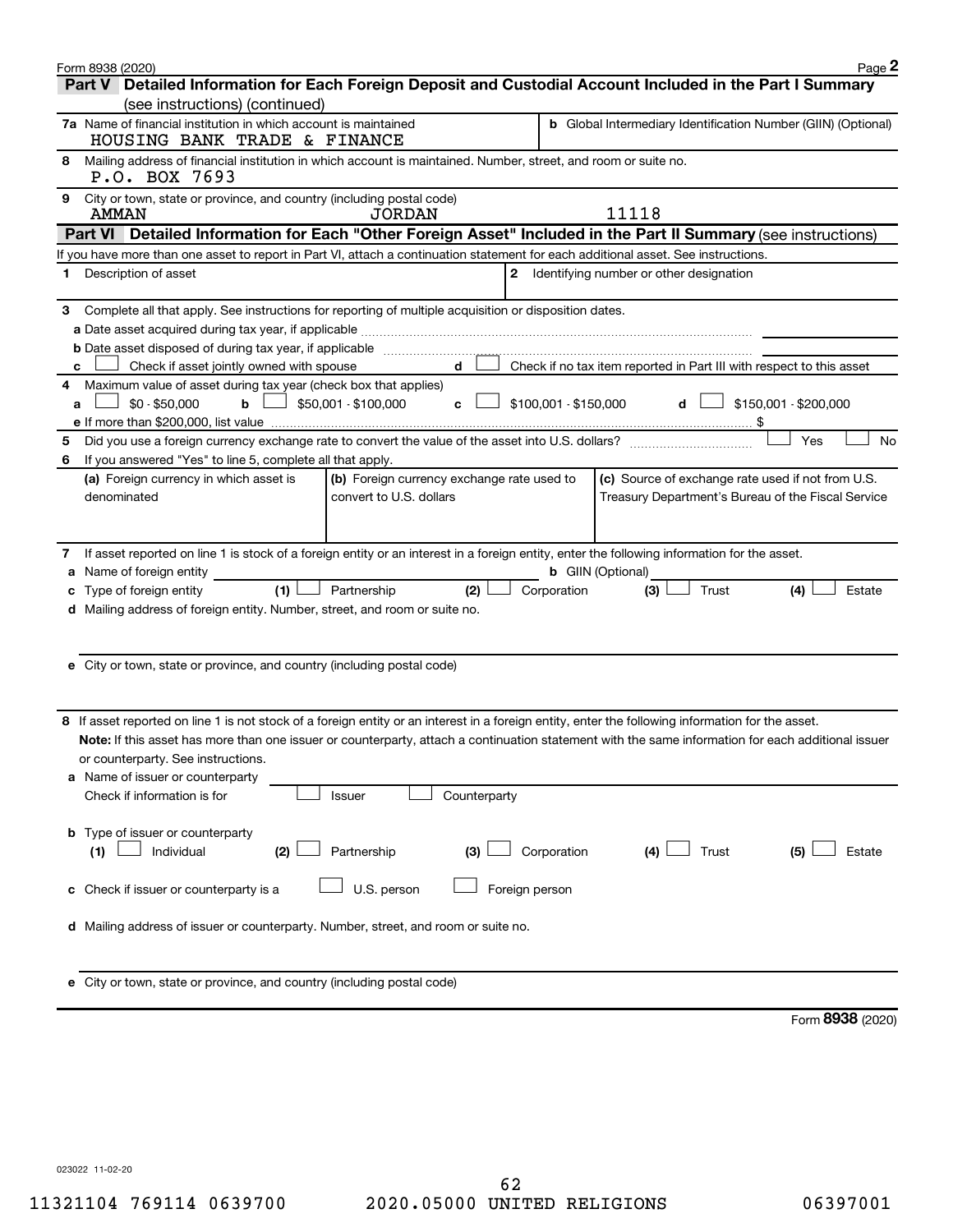# **2020 TAX RETURN FILING INSTRUCTIONS**

CALIFORNIA FORM 199

### **FOR THE YEAR ENDING**

December 31, 2020

| <b>Prepared for</b>                                |                                                                                                                                                                                                                                      |
|----------------------------------------------------|--------------------------------------------------------------------------------------------------------------------------------------------------------------------------------------------------------------------------------------|
|                                                    | United Religions                                                                                                                                                                                                                     |
|                                                    | P.O. Box 29242<br>San Francisco, CA 94129-0242                                                                                                                                                                                       |
|                                                    |                                                                                                                                                                                                                                      |
| <b>Prepared by</b>                                 |                                                                                                                                                                                                                                      |
|                                                    | RINA ACCOUNTANCY LLP                                                                                                                                                                                                                 |
|                                                    | 150 POST STREET, STE 200<br>SAN FRANCISCO, CA 94108                                                                                                                                                                                  |
| To be signed and                                   |                                                                                                                                                                                                                                      |
| dated by                                           | Not Applicable                                                                                                                                                                                                                       |
| Amount of tax                                      | \$ 0.00<br>Total tax                                                                                                                                                                                                                 |
|                                                    | Less: payments and credits<br>$\begin{array}{c}\n0.00 \\ \hline\n0.00\n\end{array}$                                                                                                                                                  |
|                                                    | Plus: other amount<br>$\begin{array}{c c} 0.00 \\ \hline 0.00 \end{array}$                                                                                                                                                           |
|                                                    | Plus: interest and penalties<br>\$<br>No pmt required \$                                                                                                                                                                             |
|                                                    |                                                                                                                                                                                                                                      |
| Overpayment                                        | 0.00<br>Credited to your estimated tax                                                                                                                                                                                               |
|                                                    | Other amount<br>0.00<br>Refunded to you                                                                                                                                                                                              |
|                                                    |                                                                                                                                                                                                                                      |
| <b>Make check</b><br>payable to                    | Not applicable                                                                                                                                                                                                                       |
| Mail tax return<br>and check (if<br>applicable) to | This return has qualified for electronic filing. Please review<br>your return for completeness and accuracy. We will then<br>transmit your return electronically to the FTB. Do not mail<br>the paper copy of the return to the FTB. |
| <b>Return must be</b><br>mailed on<br>or before    | Not Applicable                                                                                                                                                                                                                       |
| <b>Special</b><br><b>Instructions</b>              |                                                                                                                                                                                                                                      |
|                                                    |                                                                                                                                                                                                                                      |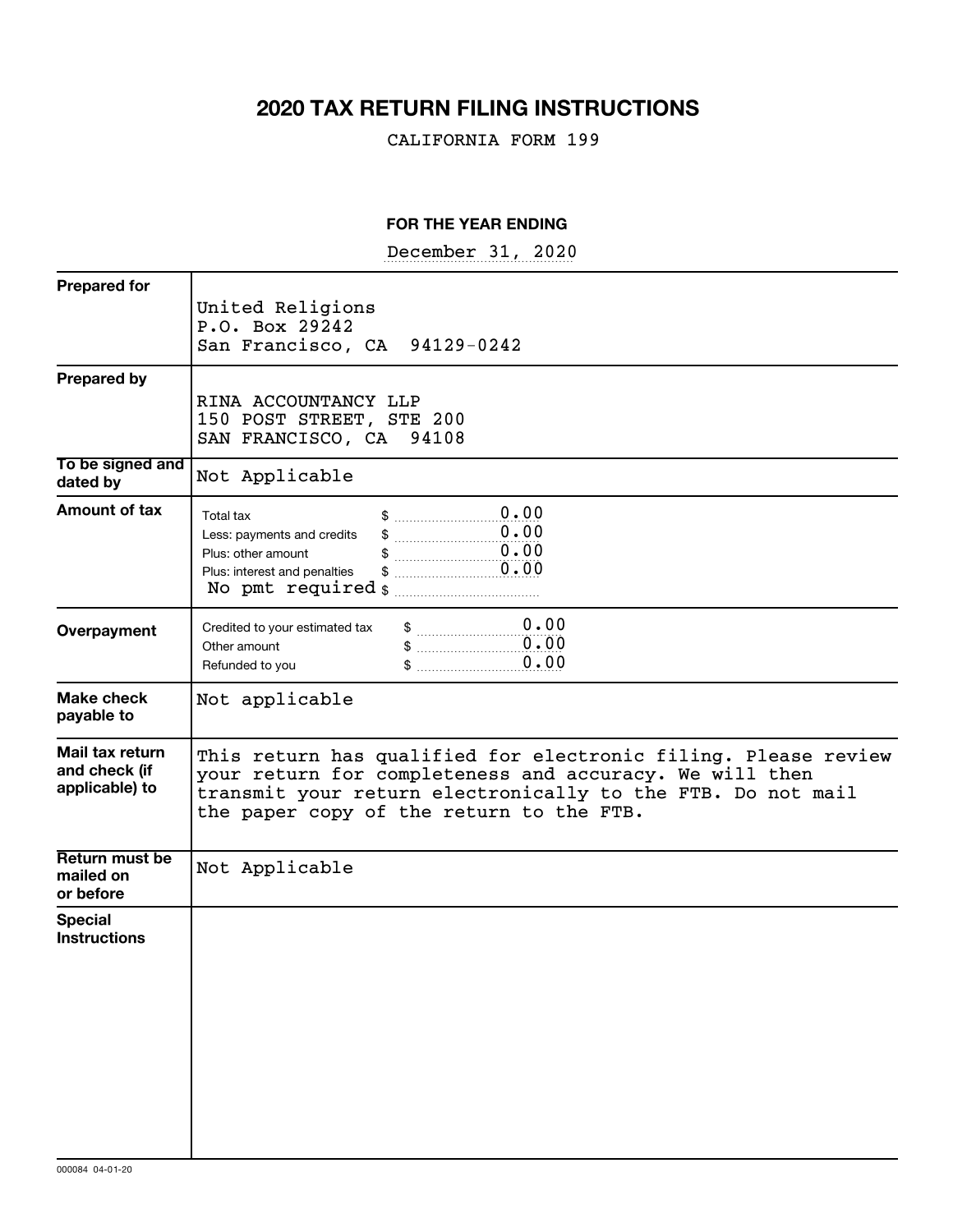|      | 2020                 | <b>Annual Information Return</b>                                                                                                                                                                                                    |                                                                                                            |                                                              |                           |             |                       |                               | 199                                                                                      |
|------|----------------------|-------------------------------------------------------------------------------------------------------------------------------------------------------------------------------------------------------------------------------------|------------------------------------------------------------------------------------------------------------|--------------------------------------------------------------|---------------------------|-------------|-----------------------|-------------------------------|------------------------------------------------------------------------------------------|
|      |                      | Calendar Year 2020 or fiscal year beginning (mm/dd/yyyy)                                                                                                                                                                            |                                                                                                            |                                                              | , and ending (mm/dd/yyyy) |             |                       |                               |                                                                                          |
|      |                      | Corporation/Organization name                                                                                                                                                                                                       |                                                                                                            |                                                              |                           |             |                       | California corporation number |                                                                                          |
|      |                      |                                                                                                                                                                                                                                     |                                                                                                            |                                                              |                           |             |                       |                               |                                                                                          |
|      |                      | UNITED RELIGIONS                                                                                                                                                                                                                    |                                                                                                            |                                                              |                           |             | 1947803               |                               |                                                                                          |
|      |                      | Additional information. See instructions.                                                                                                                                                                                           |                                                                                                            |                                                              |                           | <b>FEIN</b> |                       |                               |                                                                                          |
|      |                      |                                                                                                                                                                                                                                     |                                                                                                            |                                                              |                           |             |                       | **-***9482                    |                                                                                          |
|      |                      | Street address (suite or room)                                                                                                                                                                                                      |                                                                                                            |                                                              |                           |             | PMB no.               |                               |                                                                                          |
|      |                      | P.O. BOX 29242                                                                                                                                                                                                                      |                                                                                                            |                                                              |                           |             |                       |                               |                                                                                          |
| City |                      |                                                                                                                                                                                                                                     |                                                                                                            |                                                              |                           | State       | ZIP code              |                               |                                                                                          |
|      |                      | SAN FRANCISCO                                                                                                                                                                                                                       |                                                                                                            |                                                              |                           | CA          |                       | 94129-0242                    |                                                                                          |
|      | Foreign country name |                                                                                                                                                                                                                                     | Foreign province/state/county                                                                              |                                                              |                           |             | Foreign postal code   |                               |                                                                                          |
|      |                      |                                                                                                                                                                                                                                     |                                                                                                            |                                                              |                           |             |                       |                               |                                                                                          |
| Α    | First return         |                                                                                                                                                                                                                                     | Yes $\boxed{\mathbf{X}}$ No   I Did the organization have any changes to its guidelines                    |                                                              |                           |             |                       |                               |                                                                                          |
| В    |                      |                                                                                                                                                                                                                                     | Yes $X$ No                                                                                                 |                                                              |                           |             |                       |                               | Yes $\boxed{\mathbf{X}}$ No                                                              |
| C    |                      |                                                                                                                                                                                                                                     | Yes $\boxed{\mathbf{X}}$ No $\boxed{\mathbf{J}}$ If exempt under R&TC Section 23701d, has the organization |                                                              |                           |             |                       |                               |                                                                                          |
| D    |                      | Final information return?                                                                                                                                                                                                           |                                                                                                            |                                                              |                           |             |                       |                               | Yes $X$ No                                                                               |
|      |                      | Surrendered (Withdrawn) [1899] Merged/Reorganized<br>Dissolved                                                                                                                                                                      |                                                                                                            |                                                              |                           |             |                       |                               | K Is the organization exempt under R&TC Section 23701g? $\bullet$ $\Box$ Yes $\Box X$ No |
|      |                      | Enter date: (mm/dd/yyyy) $\bullet$                                                                                                                                                                                                  |                                                                                                            | If "Yes," enter the gross receipts from nonmember sources \$ |                           |             |                       |                               |                                                                                          |
| Е    |                      | Check accounting method: (1) Cash (2) $X$ Accrual (3) other                                                                                                                                                                         |                                                                                                            | L Is the organization a limited liability company? $\Box$    |                           |             |                       |                               | $Yes \nvert X \nvert No$                                                                 |
| F    |                      |                                                                                                                                                                                                                                     |                                                                                                            | M Did the organization file Form 100 or Form 109 to          |                           |             |                       |                               |                                                                                          |
|      |                      | $(4)$ X Other 990 series                                                                                                                                                                                                            |                                                                                                            |                                                              |                           |             |                       |                               | Yes $X$ No                                                                               |
| G    |                      | Is this a group filing? See instructions $\ldots$ $\bullet$ $\Box$ Yes $\boxed{\mathbf{X}}$ No   N Is the organization under audit by the IRS or has the                                                                            |                                                                                                            |                                                              |                           |             |                       |                               |                                                                                          |
| H.   |                      |                                                                                                                                                                                                                                     | Yes $X$ No                                                                                                 |                                                              |                           |             |                       |                               | Yes $X$ No                                                                               |
|      |                      | If "Yes," what is the parent's name?                                                                                                                                                                                                |                                                                                                            |                                                              |                           |             |                       |                               | Yes $X _{N0}$                                                                            |
|      |                      |                                                                                                                                                                                                                                     |                                                                                                            | Date filed with IRS                                          |                           |             |                       |                               |                                                                                          |
|      |                      |                                                                                                                                                                                                                                     |                                                                                                            |                                                              |                           |             |                       |                               |                                                                                          |
|      | Part I               | Complete Part I unless not required to file this form. See General Information B and C.                                                                                                                                             |                                                                                                            |                                                              |                           |             |                       |                               |                                                                                          |
|      |                      | 1                                                                                                                                                                                                                                   |                                                                                                            |                                                              |                           |             |                       | 1                             | $71,117$ 00                                                                              |
|      |                      | 2<br>Gross dues and assessments from members and affiliates [111] [11] contains and a filiates [11] contains and a filiates [11] contains and a filial mass and a filial mass and a filial mass and a filial mass and a filial mass |                                                                                                            |                                                              |                           |             |                       | $\overline{2}$                | 00                                                                                       |
|      |                      | Gross contributions, gifts, grants, and similar amounts received examples and string string TMT 1<br>3                                                                                                                              |                                                                                                            |                                                              |                           |             |                       | 3                             | $2,987,535$ <sub>00</sub>                                                                |
|      | Receipts             | Total gross receipts for filing requirement test. Add line 1 through line 3.<br>4                                                                                                                                                   |                                                                                                            |                                                              |                           | STMT 2      |                       |                               |                                                                                          |
|      | and                  | This line must be completed. If the result is less than \$50,000, see General Information B                                                                                                                                         |                                                                                                            |                                                              |                           |             |                       | 4                             | $3,058,652]$ <sub>00</sub>                                                               |
|      | Revenues             | Cost of goods sold with a construction of the cost of goods sold<br>5                                                                                                                                                               |                                                                                                            | 5  <br>$\overline{\phantom{a}}$ 6                            |                           |             | 00                    |                               |                                                                                          |
|      |                      | $Cost$ or other basis, and sales expenses of assets sold $\begin{array}{ccc} \dots & \dots & \dots & \dots \end{array}$<br>6                                                                                                        |                                                                                                            |                                                              |                           |             | $8,450$ <sub>00</sub> |                               |                                                                                          |
|      |                      | Total costs. Add line 5 and line 6<br>7                                                                                                                                                                                             |                                                                                                            |                                                              |                           |             |                       | 7<br>8                        | $8,450$ 00<br>$3,050,202$ <sub>00</sub>                                                  |
|      |                      | 8<br>Total gross income. Subtract line 7 from line 4                                                                                                                                                                                |                                                                                                            |                                                              |                           |             | ٠<br>$\bullet$        |                               | $3,160,459$ <sub>00</sub>                                                                |
|      | <b>Expenses</b>      | Total expenses and disbursements. From Side 2, Part II, line 18<br>9                                                                                                                                                                |                                                                                                            |                                                              |                           |             |                       | 9<br>10                       | $-110, 257$<br>l oo                                                                      |
|      |                      | 10<br>Total payments                                                                                                                                                                                                                |                                                                                                            |                                                              |                           |             |                       | 11                            |                                                                                          |
|      |                      | 11<br>Use tax. See General Information K<br>12                                                                                                                                                                                      |                                                                                                            |                                                              |                           |             |                       | 12                            | 00                                                                                       |
|      |                      | 13                                                                                                                                                                                                                                  |                                                                                                            |                                                              |                           |             |                       | 13                            | 00<br>00                                                                                 |
|      | <b>Filing Fee</b>    | Use tax balance. If line 12 is more than line 11, subtract line 11 from line 12<br>14                                                                                                                                               |                                                                                                            |                                                              |                           |             |                       | 14                            | 00                                                                                       |
|      |                      | Penalties and Interest. See General Information J<br>15                                                                                                                                                                             |                                                                                                            |                                                              |                           |             |                       | 15                            | 00                                                                                       |
|      |                      | Balance due. Add line 12 and line 15. Then subtract line 11 from the result [11] [11] [11] Balance due. Add line 12 and line 15. Then subtract line 11 from the result<br>16                                                        |                                                                                                            |                                                              |                           |             |                       | 16                            | 00                                                                                       |
|      |                      | The penalties of personal receiver that Thave examined this return, including accompanying schedules and statements, and to the best of my knowledge and belief,<br>It is true, correct, and complete. Declaration of preparer (o   |                                                                                                            |                                                              |                           |             |                       |                               |                                                                                          |
| Sign |                      |                                                                                                                                                                                                                                     |                                                                                                            |                                                              |                           |             |                       | ● Telephone                   |                                                                                          |
| Here |                      | Signature<br>of officer                                                                                                                                                                                                             | Title                                                                                                      | ACTING EXEC. D                                               |                           | Date        |                       | (415)                         | $561 - 2300$                                                                             |
|      |                      |                                                                                                                                                                                                                                     |                                                                                                            | Date                                                         |                           | Check if    |                       | $\bullet$ PTIN                |                                                                                          |
|      |                      | Preparer's<br>signature<br>EDWARD M. FAHEY »                                                                                                                                                                                        |                                                                                                            |                                                              | 11/15/21                  |             | self-employed         |                               | P00194561                                                                                |
| Paid |                      | Firm's name                                                                                                                                                                                                                         |                                                                                                            |                                                              |                           |             |                       |                               | <b>•</b> Firm's FEIN                                                                     |
|      | Preparer's           | (or yours,<br>RINA ACCOUNTANCY LLP                                                                                                                                                                                                  |                                                                                                            |                                                              |                           |             |                       |                               | $\ast$ * - * * * 0623                                                                    |
|      | Use Only             | if self-<br>150 POST STREET, STE 200<br>employed)                                                                                                                                                                                   |                                                                                                            |                                                              |                           |             |                       |                               | <b>• Telephone</b>                                                                       |
|      |                      | and address<br>SAN FRANCISCO, CA 94108                                                                                                                                                                                              |                                                                                                            |                                                              |                           |             |                       |                               | (415)777-4488                                                                            |
|      |                      |                                                                                                                                                                                                                                     |                                                                                                            |                                                              |                           |             | $\bullet$ $\vert$ X   | Yes                           | No                                                                                       |
|      |                      |                                                                                                                                                                                                                                     |                                                                                                            |                                                              |                           |             |                       |                               |                                                                                          |

п

028941 12-22-20

# TAXABLE YEAR **California Exempt Organization California Exempt Organization**

| נ<br>A<br>г |  |  |
|-------------|--|--|
|             |  |  |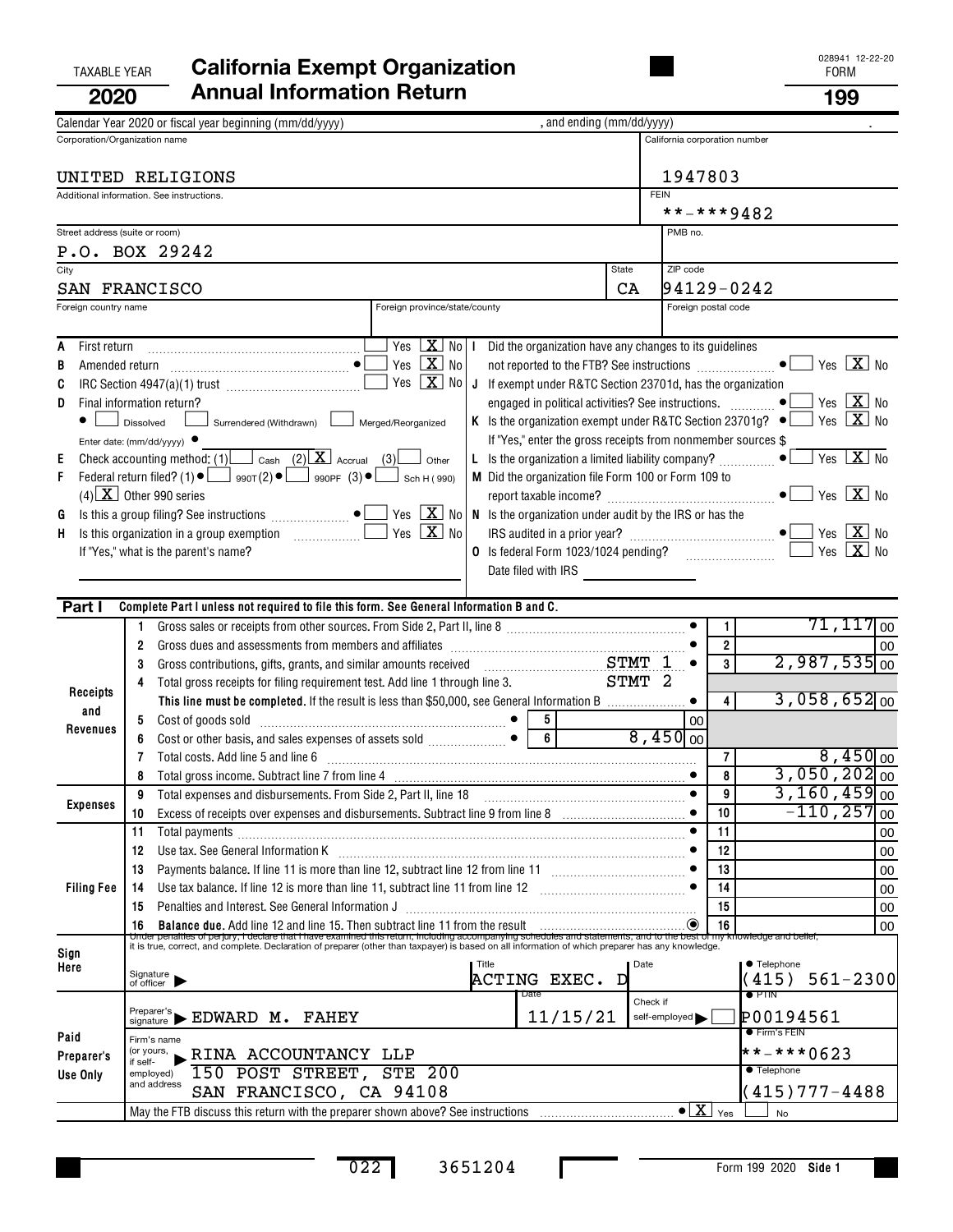### UNITED RELIGIONS \*\*-\*\*\*9482

**Organizations with gross receipts of more than \$50,000 and private foundations regardless of amount of gross receipts - complete Part II or furnish substitute information. Part II**

|                           | 2  |                                                                                                                                |                                                                                                                                                                     |                                               |                | $\mathbf{1}$<br>$\overline{2}$ | 00<br>344 00              |
|---------------------------|----|--------------------------------------------------------------------------------------------------------------------------------|---------------------------------------------------------------------------------------------------------------------------------------------------------------------|-----------------------------------------------|----------------|--------------------------------|---------------------------|
|                           | 3  |                                                                                                                                |                                                                                                                                                                     |                                               |                | 3                              | $9,297$ <sub>00</sub>     |
| Receipts                  | 4  | Gross rents                                                                                                                    |                                                                                                                                                                     |                                               |                | 4                              | $52, 393$ <sub>00</sub>   |
| from                      | 5. |                                                                                                                                |                                                                                                                                                                     |                                               |                | 5                              | 00                        |
| Other                     | 6  |                                                                                                                                |                                                                                                                                                                     |                                               |                | 6                              | $9,078$ <sub>00</sub>     |
| <b>Sources</b>            | 7  | Other income                                                                                                                   | <b>EXECUTE STATEMENT 4</b>                                                                                                                                          |                                               | $\bullet$      | $\overline{7}$                 | 00                        |
|                           | 8  | Total gross sales or receipts from other sources. Add line 1 through line 7. Enter here and on Side 1, Part I, line 1          |                                                                                                                                                                     |                                               |                | 8                              | $71,117$ 00               |
|                           | 9  | Contributions, gifts, grants, and similar amounts paid manufactured and contributions, gifts, grants, and similar amounts paid |                                                                                                                                                                     |                                               |                | 9                              | $640,840$ <sub>00</sub>   |
|                           | 10 |                                                                                                                                |                                                                                                                                                                     |                                               |                | 10                             | 00                        |
|                           | 11 |                                                                                                                                |                                                                                                                                                                     |                                               | $\bullet$      | 11                             | $422, 437$ <sub>00</sub>  |
|                           | 12 |                                                                                                                                |                                                                                                                                                                     |                                               |                | 12                             | $1,075,217$ <sub>00</sub> |
| <b>Expenses</b>           | 13 |                                                                                                                                |                                                                                                                                                                     |                                               |                | 13                             | 00                        |
| and                       | 14 |                                                                                                                                |                                                                                                                                                                     |                                               |                | 14                             | $79,711$ <sub>00</sub>    |
| Disburse-                 | 15 |                                                                                                                                |                                                                                                                                                                     |                                               |                | 15                             | $204,902$ <sub>00</sub>   |
| ments                     | 16 |                                                                                                                                |                                                                                                                                                                     |                                               |                | 16                             | $96,669$ <sub>00</sub>    |
|                           | 17 | Depreciation and depletion (See instructions)<br>Other expenses and disbursements<br>SEE STATEMENT 6                           |                                                                                                                                                                     |                                               | $\bullet$      | 17                             | $640, 683$ 00             |
|                           |    | 18 Total expenses and disbursements. Add line 9 through line 17. Enter here and on Side 1, Part I, line 9                      |                                                                                                                                                                     |                                               |                | 18                             | $3,160,459$ <sub>00</sub> |
| <b>Schedule L</b>         |    | <b>Balance Sheet</b>                                                                                                           | Beginning of taxable year                                                                                                                                           |                                               |                | End of taxable year            |                           |
| Assets                    |    |                                                                                                                                | (a)                                                                                                                                                                 | (b)                                           | (c)            |                                | (d)                       |
| 1 Cash                    |    |                                                                                                                                |                                                                                                                                                                     | 939,571                                       |                | $\bullet$                      | 782,948                   |
| 2                         |    | Net accounts receivable                                                                                                        |                                                                                                                                                                     |                                               |                | $\bullet$                      |                           |
| 3                         |    |                                                                                                                                |                                                                                                                                                                     |                                               |                | $\bullet$                      |                           |
| 4                         |    |                                                                                                                                |                                                                                                                                                                     |                                               |                | $\bullet$                      |                           |
| 5.                        |    | Federal and state government obligations                                                                                       |                                                                                                                                                                     |                                               |                | $\bullet$                      |                           |
| 6                         |    | Investments in other bonds                                                                                                     |                                                                                                                                                                     |                                               |                | $\bullet$                      |                           |
|                           |    | Investments in stock STMT 7                                                                                                    |                                                                                                                                                                     | 4,378                                         |                | $\bullet$                      | 3,112                     |
| Mortgage loans<br>8       |    |                                                                                                                                |                                                                                                                                                                     |                                               |                | $\bullet$                      |                           |
| 9                         |    |                                                                                                                                |                                                                                                                                                                     | 19,146                                        |                | $\bullet$                      | 539,568                   |
|                           |    |                                                                                                                                | 170,271                                                                                                                                                             |                                               | 177,994        |                                |                           |
|                           |    | <b>b</b> Less accumulated depreciation <i></i>                                                                                 | 169,632                                                                                                                                                             | 639(                                          | 170, 807       |                                | 7,187                     |
|                           |    |                                                                                                                                |                                                                                                                                                                     |                                               |                | $\bullet$                      |                           |
|                           |    |                                                                                                                                |                                                                                                                                                                     | 16,605,213                                    |                | $\bullet$                      | 17,151,432                |
|                           |    |                                                                                                                                |                                                                                                                                                                     | 17,568,947                                    |                |                                | 18,484,247                |
| Liabilities and net worth |    |                                                                                                                                |                                                                                                                                                                     |                                               |                |                                |                           |
|                           |    |                                                                                                                                |                                                                                                                                                                     | 164,654                                       |                | $\bullet$                      | 196,942                   |
|                           |    | 15 Contributions, gifts, or grants payable                                                                                     |                                                                                                                                                                     |                                               |                |                                |                           |
|                           |    | 16 Bonds and notes payable                                                                                                     |                                                                                                                                                                     |                                               |                | $\bullet$                      |                           |
|                           |    |                                                                                                                                |                                                                                                                                                                     |                                               |                | $\bullet$                      |                           |
|                           |    | 18 Other liabilities <b>STMT</b> 10                                                                                            |                                                                                                                                                                     | 401,911                                       |                |                                | 288,612                   |
|                           |    | 19 Capital stock or principal fund                                                                                             |                                                                                                                                                                     |                                               |                | $\bullet$                      |                           |
|                           |    | 20 Paid-in or capital surplus. Attach reconciliation                                                                           |                                                                                                                                                                     |                                               |                | $\bullet$                      |                           |
|                           |    | 21 Retained earnings or income fund                                                                                            |                                                                                                                                                                     | 17,002,382                                    |                | $\bullet$                      | 17,998,693                |
|                           |    | 22 Total liabilities and net worth                                                                                             |                                                                                                                                                                     | 17,568,947                                    |                |                                | 18,484,247                |
| <b>Schedule M-1</b>       |    |                                                                                                                                | Reconciliation of income per books with income per return<br>Do not complete this schedule if the amount on Schedule L, line 13, column (d), is less than \$50,000. |                                               |                |                                |                           |
|                           |    |                                                                                                                                | $\bullet$                                                                                                                                                           | 996, 311 7 Income recorded on books this year |                |                                |                           |
|                           |    |                                                                                                                                |                                                                                                                                                                     |                                               | $C$ m $M$ m 12 |                                | F C                       |

| 1 Net income per books                               | <b>PPP, PPP</b> | Theome recorded on books this year                           |            |
|------------------------------------------------------|-----------------|--------------------------------------------------------------|------------|
| 2 Federal income tax                                 |                 | STMT<br>not included in this return                          | 1,116,568  |
| <b>3</b> Excess of capital losses over capital gains |                 | 8 Deductions in this return not charged                      |            |
| 4 Income not recorded on books this year             |                 | against book income this year                                |            |
| 5 Expenses recorded on books this year not           |                 | 9 Total. Add line 7 and line 8                               | 1,116,568  |
| STMT<br>deducted in this return                      |                 | $\overline{10}$ , $\overline{000}$ 10 Net income per return. |            |
|                                                      | 006, 311        | Subtract line 9 from line 6                                  | $-110,257$ |

**Side 2** Form 199 2020

022 3652204

п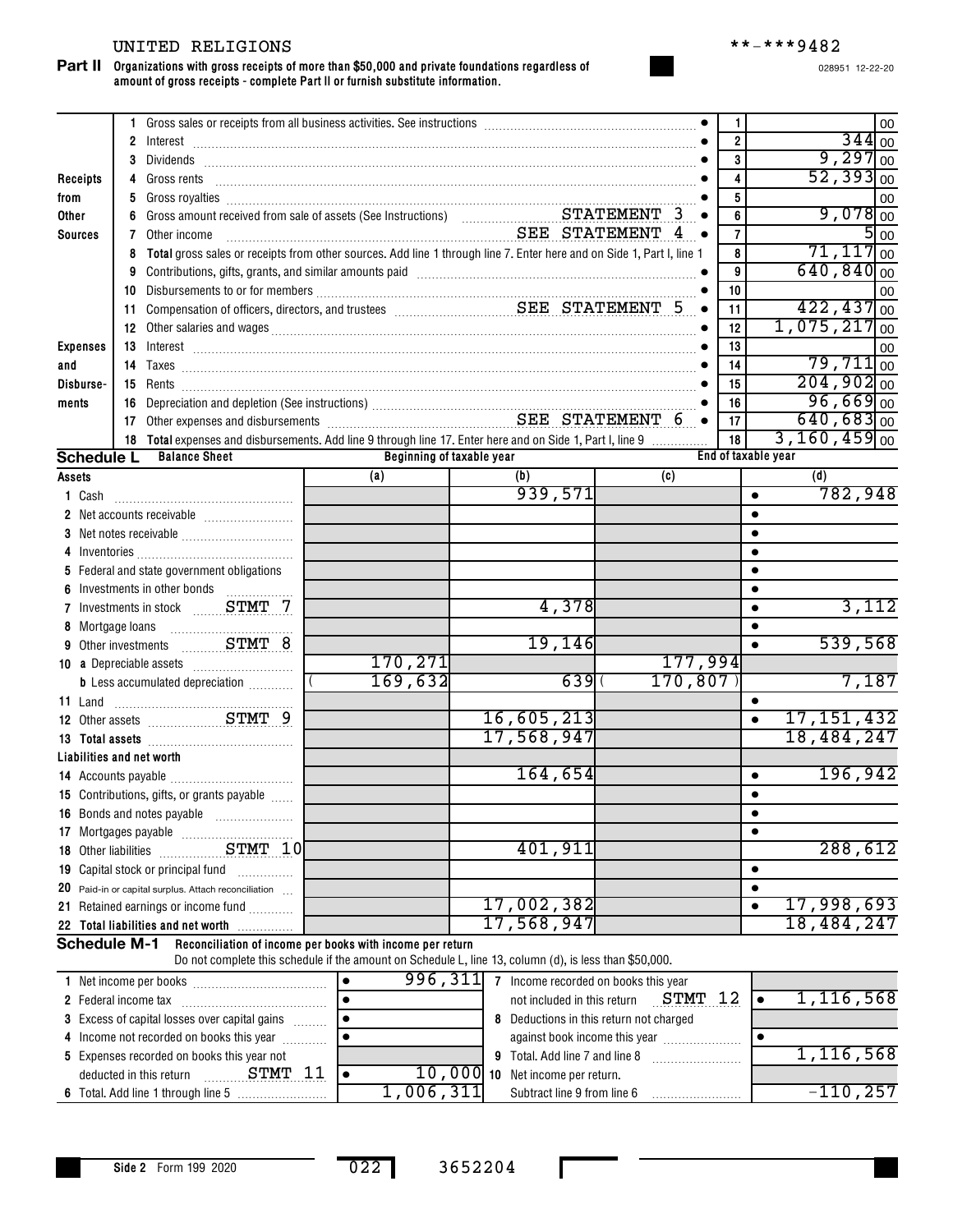UNITED RELIGIONS \*\*-\*\*\*9482

| CA 199                                                               | CASH CONTRIBUTIONS<br>INCLUDED ON PART I, LINE 3                   | $\mathbf{1}$<br><b>STATEMENT</b> |  |  |
|----------------------------------------------------------------------|--------------------------------------------------------------------|----------------------------------|--|--|
| CONTRIBUTOR'S NAME                                                   | CONTRIBUTOR'S ADDRESS                                              | DATE OF<br>GIFT<br><b>AMOUNT</b> |  |  |
| <b>GREATER MEMPHIS</b>                                               | COMMUNITY FOUNDATION OF 1900 UNION AVENUE MEMPHIS, TN<br>38104     | 266,676.                         |  |  |
| S. D. BECHTEL, JR. P. O. BOX 193809 SAN<br><b>FOUNDATION</b>         | FRANCISCO, CA 94119-3809                                           | 100,000.                         |  |  |
| JOHN AND MARCIA GOLDMAN<br>PHILANTHROPIC FUND                        | 101 SECOND STREET, STE 1625<br>SAN FRANCISCO, CA 94105             | 10,000.                          |  |  |
| MS. GWINNETH BEREXA AND 2355 THOMAS AVE., #1602<br>MR. STEVEN BEREXA | DALLAS, TX 75201                                                   | 11,100.                          |  |  |
| MRS. ROSELYNE C. SWIG                                                | 3710 WASHINGTON STREET SAN<br>FRANCISCO, CA 94118                  | 10,000.                          |  |  |
| THE STEPHEN AND MARGARET<br>GILL FAMILY FOUNDATION                   | 32 FLOOD CIRCLE ATHERTON, CA<br>94027                              | 30,000.                          |  |  |
| MARY CRANSTON                                                        | P.O. BOX 29242 SAN FRANCISCO,<br>CA 94129                          | 9,000.                           |  |  |
| SUZANNE SISKEL                                                       | P.O. BOX 29242 SAN FRANCISCO,<br>CA 94129                          | 11,050.                          |  |  |
| <b>JOHN WEISER</b>                                                   | P.O. BOX 29242 SAN FRANCISCO,<br>CA 94129                          | 11,000.                          |  |  |
| ENSEMBLE CAPITAL MGMT                                                | P.O. BOX 29242 SAN FRANCISCO,<br>CA 94129                          | 8,100.                           |  |  |
| LAURETTE VERBINSKI                                                   | P.O. BOX 29242 SAN FRANCISCO,<br>CA 94129                          | 10,000.                          |  |  |
| <b>GEORGE MARCUS</b>                                                 | P.O. BOX 29242 SAN FRANCISCO,<br>CA 94129                          | 1,000,000.                       |  |  |
| HERBST FOUNDATION                                                    | P.O. BOX 29242 SAN FRANCISCO,<br>CA 94129                          | 5,000.                           |  |  |
|                                                                      | KRAMER FAMILY FOUNDATION P.O. BOX 29242 SAN FRANCISCO,<br>CA 94129 | 1,000,000.                       |  |  |
| THE STIFTUNG AUXILIUM<br>FOUNDATION                                  | P.O. BOX 29242 SAN FRANCISCO,<br>CA 94129                          | 22,300.                          |  |  |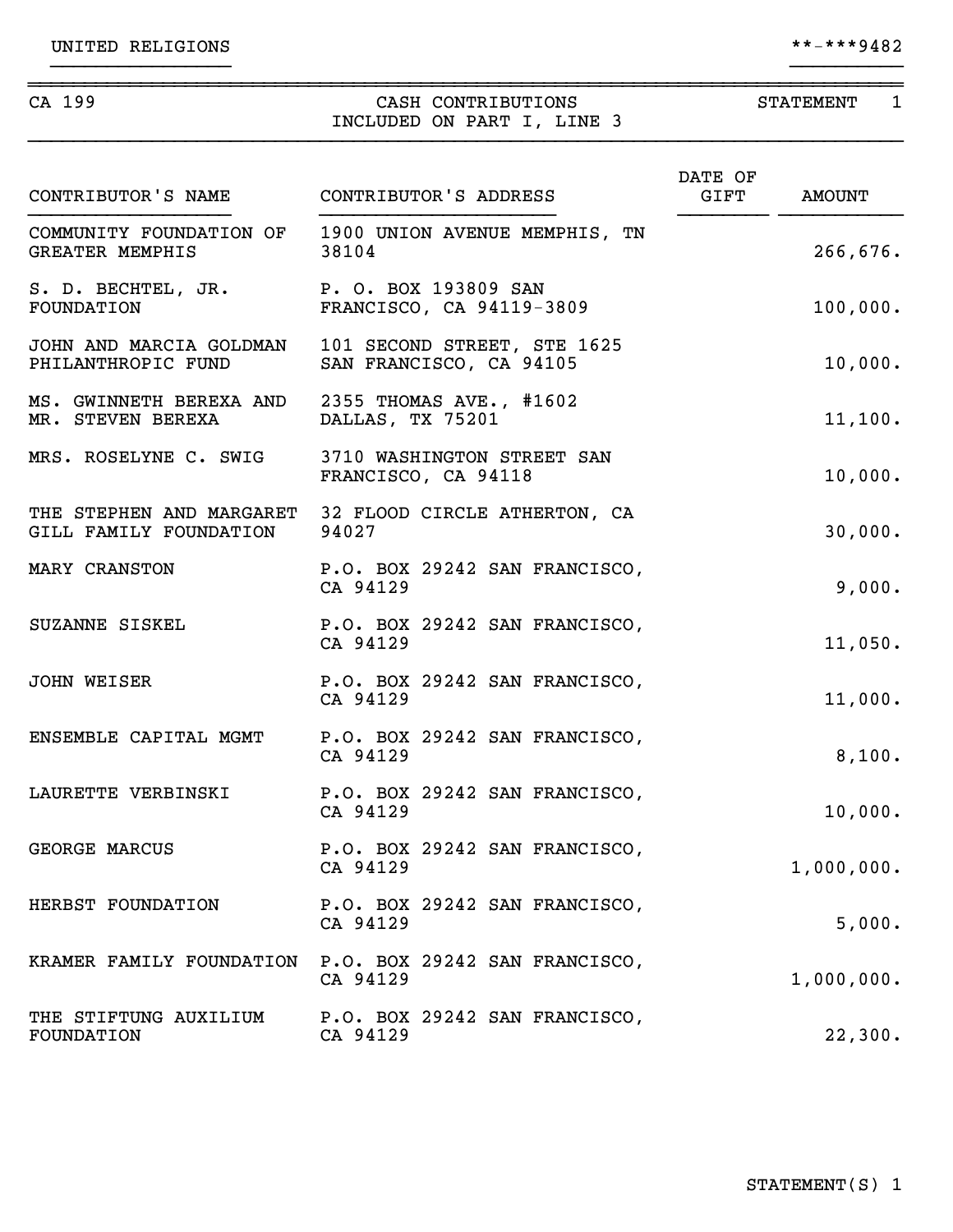| UNITED RELIGIONS               |                                                                    | **-***9482 |
|--------------------------------|--------------------------------------------------------------------|------------|
| BOS INVEST                     | P.O. BOX 29242 SAN FRANCISCO,<br>CA 94129                          | 5,000.     |
| NEIL JUBALI                    | 1990 N. CALIFORNIA BLVD., 8TH<br>FLOOR WALNUT CREEK, CA 94596      | 5,000.     |
|                                | PATRICK AND SHEILA GROSS 7401 GLENBROOK ROAD BETHESDA,<br>MD 20814 | 5,000.     |
| RICHARD LIVERMORE              | P.O. BOX 7583 MENLO PARK, CA<br>94026                              | 5,000.     |
| WILLIAM AND MARY SWING         | 601 LAUREL AVENUE, APT. 802<br>SAN MATEO, CA 94401                 | 9,300.     |
| <b>JUDITH GADALDI</b>          | 61 SHORE VIEW AVENUE SAN<br>FRANCISCO, CA 94121                    | 8,500.     |
|                                | PETER AND JANE CARPENTER 140 FOREST LANE MENLO PARK, CA<br>94025   | 10,000.    |
| <b>JAMES HORMEL</b>            | 101 MISSION STREET, SUITE 1750<br>SAN FRANCISCO, CA 94105          | 12,000.    |
| CHANDLER AND PAUL<br>TAGLIABUE | 5630 WISCONSIN AVENUE, APT.<br>503 CHEVY CHASE, MD 20815           | 25,000.    |
| JOHN AND LESLIE MCQUOWN        | 19320 CARRIGER ROAD SONOMA, CA<br>95476                            | 100,000.   |
| <b>ANONYMOUS</b>               | P.O. BOX 29242 SAN FRANCISCO,<br>CA 94129                          | 250,000.   |
| TOTAL INCLUDED ON LINE 3       |                                                                    | 2,939,026. |

~~~~~~~~~~~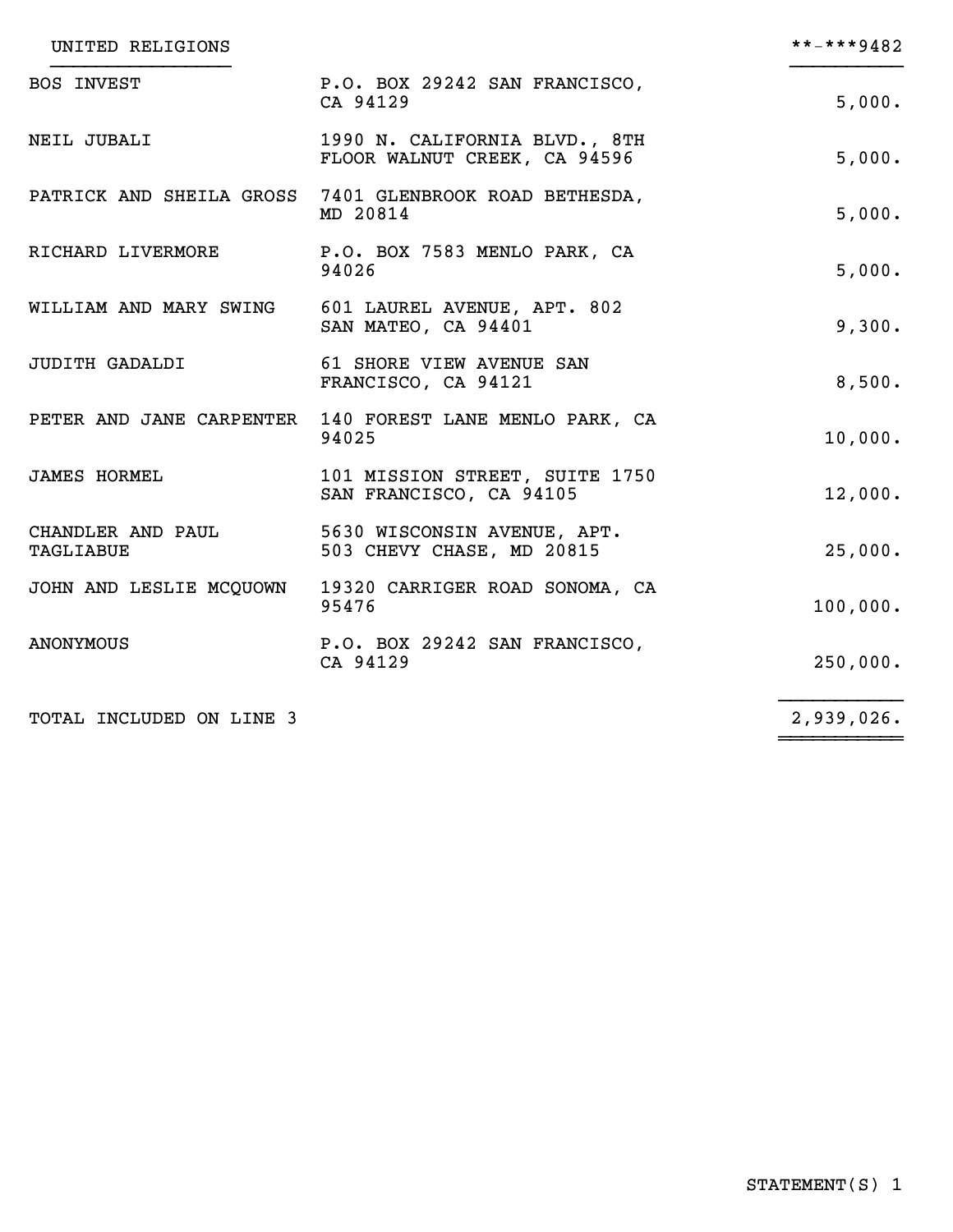| CA 199                                                                                               | NONCASH CONTRIBUTIONS<br>INCLUDED ON PART I, LINE 3 |                                        |         |  |  |  |
|------------------------------------------------------------------------------------------------------|-----------------------------------------------------|----------------------------------------|---------|--|--|--|
| CONTRIBUTOR'S NAME                                                                                   | CONTRIBUTOR'S ADDRESS                               |                                        |         |  |  |  |
| MR. WILLIAM P. FULLER AND MS. 2076 VALLEJO STREET SAN FRANCISCO, CA 94123<br><b>JENNIFER BECKETT</b> |                                                     |                                        |         |  |  |  |
| PROPERTY DESCRIPTION                                                                                 |                                                     | DATE OF GIFT FMV OF GIFT TOTAL AMOUNT  |         |  |  |  |
| COMMON STOCK                                                                                         | 11/25/20                                            | 7,041.                                 | 7,041.  |  |  |  |
| CONTRIBUTOR'S NAME                                                                                   | CONTRIBUTOR'S ADDRESS                               |                                        |         |  |  |  |
| J.R. COLEMAN                                                                                         |                                                     | P.O. BOX 29242 SAN FRANCISCO, CA 94129 |         |  |  |  |
| PROPERTY DESCRIPTION                                                                                 |                                                     | DATE OF GIFT FMV OF GIFT TOTAL AMOUNT  |         |  |  |  |
| COMMON STOCK                                                                                         | 02/28/20                                            | 27,007.                                | 27,007. |  |  |  |
| TOTAL INCLUDED ON LINE 3                                                                             |                                                     | 34,048.                                | 34,048. |  |  |  |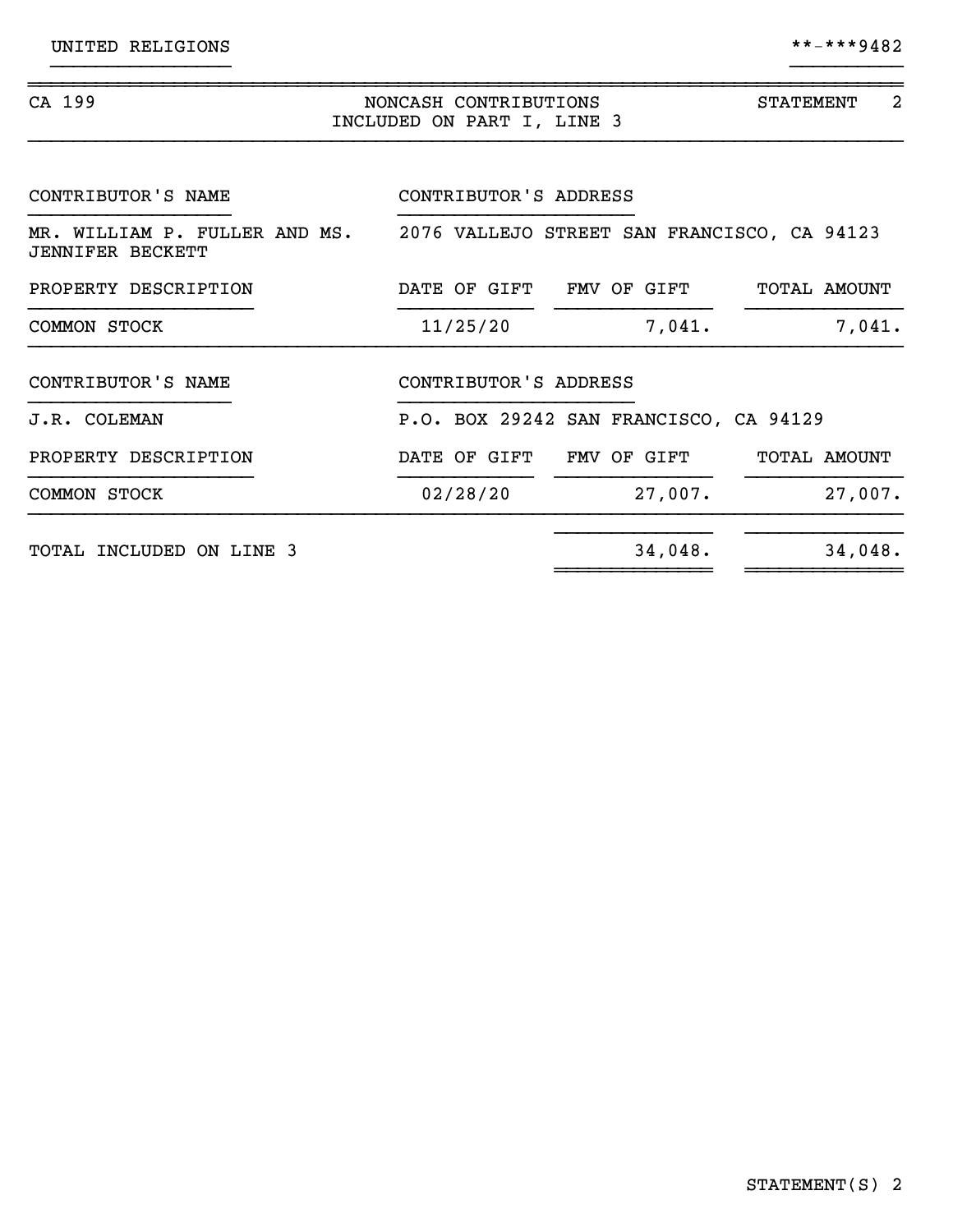| CA 199                             | GROSS AMOUNT FROM SALE OF ASSETS |                                 |                           | 3<br><b>STATEMENT</b>                  |
|------------------------------------|----------------------------------|---------------------------------|---------------------------|----------------------------------------|
| DESCRIPTION                        | <b>DATE</b>                      | <b>DATE</b><br>ACQUIRED<br>SOLD |                           | METHOD<br>ACQUIRED<br><b>PURCHASED</b> |
|                                    | COST OR<br>OTHER BASIS           | DEPREC.                         | <b>EXPENSE</b><br>OF SALE | GROSS<br>SALES PRICE                   |
|                                    | 8,450.                           | 0.                              | 0.                        | 9,078.                                 |
| TOTAL TO FORM 199, PAGE 2, LN 6    | 8,450.                           | 0.                              | 0.                        | 9,078.                                 |
| CA 199                             | OTHER INCOME                     |                                 |                           | <b>STATEMENT</b><br>4                  |
| DESCRIPTION                        |                                  |                                 |                           | <b>AMOUNT</b>                          |
| MISCELLANEOUS<br><b>INCOME</b>     |                                  |                                 |                           | 5.                                     |
| TOTAL TO FORM 199, PART II, LINE 7 |                                  |                                 |                           | 5.                                     |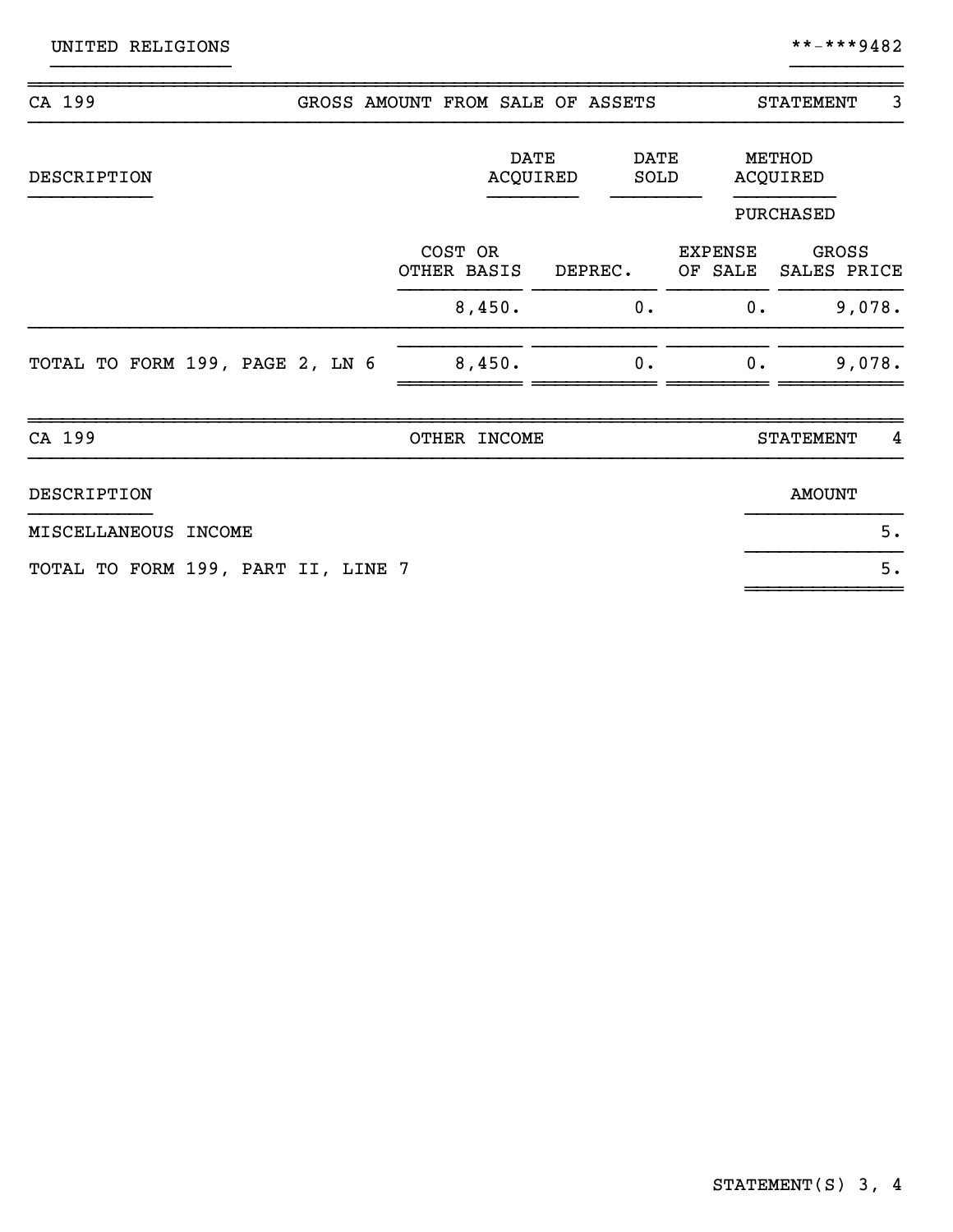| CA 199 COMPENSATION OF OFFICERS, DIRECTORS AND TRUSTEES                                            |                                                 | 5<br><b>STATEMENT</b> |
|----------------------------------------------------------------------------------------------------|-------------------------------------------------|-----------------------|
| NAME AND ADDRESS                                                                                   | TITLE AND<br>AVERAGE HRS WORKED/WK COMPENSATION |                       |
| REV. VICTOR H. KAZANJIAN, JR. EXECUTIVE DIRECTOR<br>P.O. BOX 29242<br>SAN FRANCISCO, CA 94129-0242 | 39.00                                           | $271,026$ .           |
| REV. WILLIAM E. SWING<br>P.O. BOX 29242<br>SAN FRANCISCO, CA 94129-0242                            | PRESIDENT<br>39.00                              | 151,411.              |
| KIRAN BALI<br>P.O. BOX 29242<br>SAN FRANCISCO, CA 94129-0242                                       | <b>CHAIRPERSON</b><br>10.00                     | 0.                    |
| <b>BECKY BURAD</b><br>P.O. BOX 29242<br>SAN FRANCISCO, CA 94129-0242                               | TREASURER<br>3.00                               | 0.                    |
| RAVINDRA KANDAGE<br>P.O. BOX 29242<br>SAN FRANCISCO, CA 94129-0242                                 | ASSISTANT TREASURER<br>3.00                     | 0.                    |
| SALETTE AQUINO<br>P.O. BOX 29242<br>SAN FRANCISCO, CA 94129-0242                                   | TRUSTEE<br>3.00                                 | 0.                    |
| POTRE DIRAMPTAN-DIAMPUAN<br>P.O. BOX 29242<br>SAN FRANCISCO, CA 94129-0242                         | TRUSTEE<br>3.00                                 | 0.                    |
| NAOUFAL EL HAMMOUMI<br>P.O. BOX 29242<br>SAN FRANCISCO, CA 94129-0242                              | TRUSTEE<br>3.00                                 | 0.                    |
| DANIEL EROR<br>P.O. BOX 29242<br>SAN FRANCISCO, CA 94129-0242                                      | <b>TRUSTEE</b><br>3.00                          | 0.                    |
| FRED FIELDING<br>P.O. BOX 29242<br>SAN FRANCISCO, CA 94129-0242                                    | <b>TRUSTEE</b><br>3.00                          | 0.                    |
| PETAR GRAMATIKOV<br>P.O. BOX 29242<br>SAN FRANCISCO, CA 94129-0242                                 | <b>TRUSTEE</b><br>3.00                          | 0.                    |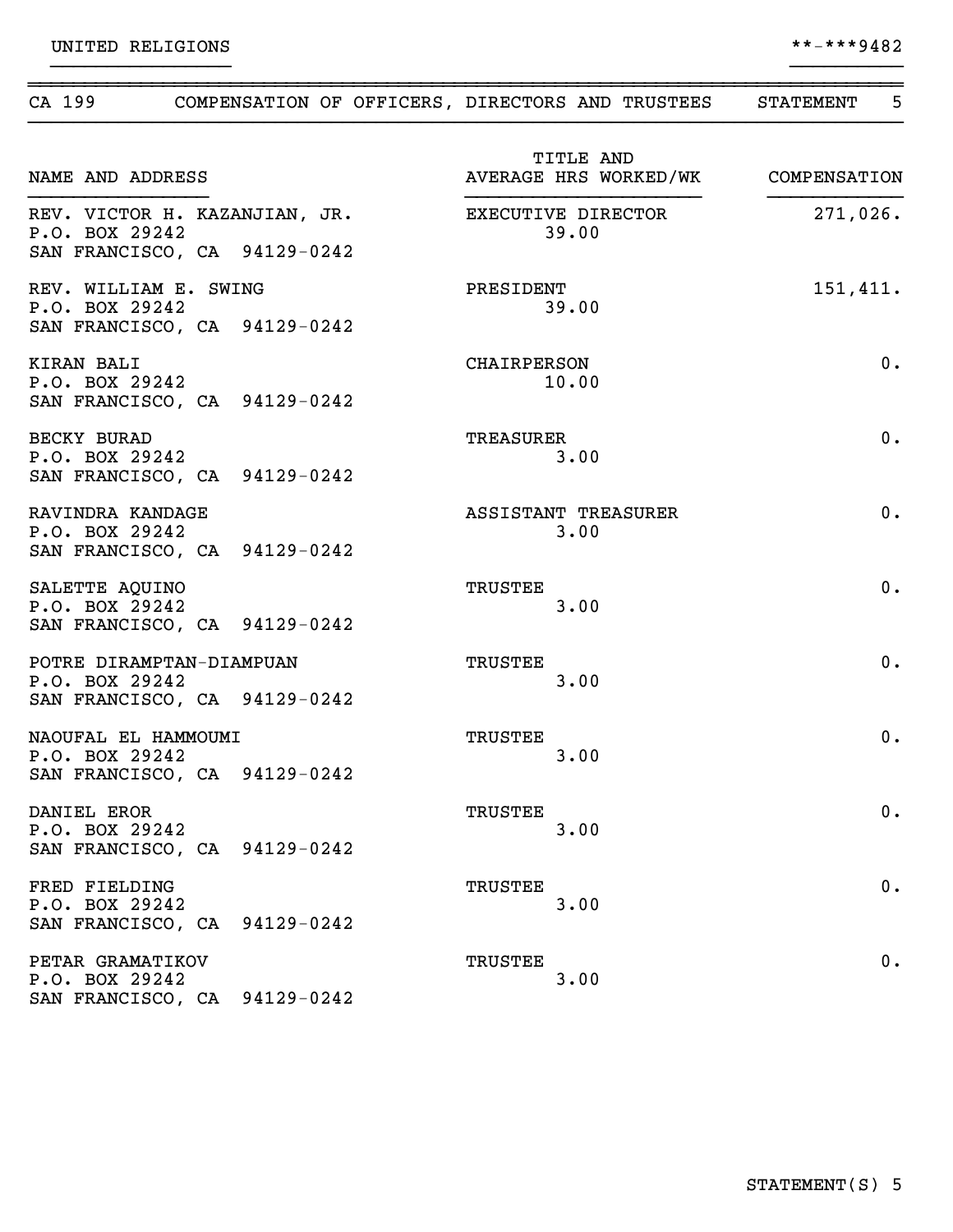| UNITED RELIGIONS                                                    |                        | **-***9482 |
|---------------------------------------------------------------------|------------------------|------------|
| MARIANNE HORLING<br>P.O. BOX 29242<br>SAN FRANCISCO, CA 94129-0242  | TRUSTEE<br>3.00        | 0.         |
| KALYAN KUMAR KISKU<br>P.O. BOX 29242                                | <b>TRUSTEE</b><br>3.00 | 0.         |
| SAN FRANCISCO, CA 94129-0242                                        |                        |            |
| CHIEF PHILIP LANE<br>P.O. BOX 29242<br>SAN FRANCISCO, CA 94129-0242 | <b>TRUSTEE</b><br>3.00 | 0.         |
|                                                                     |                        |            |
| PETER MOUSAFERIADIS<br>P.O. BOX 29242                               | TRUSTEE<br>3.00        | 0.         |
| SAN FRANCISCO, CA 94129-0242                                        |                        |            |
| WAMBUI NGIGE                                                        | <b>TRUSTEE</b>         | 0.         |
| P.O. BOX 29242<br>SAN FRANCISCO, CA 94129-0242                      | 3.00                   |            |
| JOHN NG'OMA                                                         | <b>TRUSTEE</b>         | 0.         |
| P.O. BOX 29242                                                      | 3.00                   |            |
| SAN FRANCISCO, CA 94129-0242                                        |                        |            |
| MACLEORD BAKER OCHOLA II                                            | <b>TRUSTEE</b>         | 0.         |
| P.O. BOX 29242<br>SAN FRANCISCO, CA 94129-0242                      | 3.00                   |            |
| C.N.N. RAJU                                                         | TRUSTEE                | 0.         |
| P.O. BOX 29242                                                      | 3.00                   |            |
| SAN FRANCISCO, CA 94129-0242                                        |                        |            |
| SWAMINI ADITYANANDA SARASWATI                                       | <b>TRUSTEE</b>         | 0.         |
| P.O. BOX 29242<br>SAN FRANCISCO, CA 94129-0242                      | 3.00                   |            |
| SOK SIDON                                                           | TRUSTEE                | 0.         |
| P.O. BOX 29242                                                      | 3.00                   |            |
| SAN FRANCISCO, CA 94129-0242                                        |                        |            |
| VALERIA VERGANI                                                     | <b>TRUSTEE</b>         | 0.         |
| P.O. BOX 29242<br>SAN FRANCISCO, CA 94129-0242                      | 3.00                   |            |
|                                                                     |                        |            |
| STEPHEN L VILLAESTER                                                | TRUSTEE                | 0.         |
| P.O. BOX 29242<br>SAN FRANCISCO, CA 94129-0242                      | 3.00                   |            |
| ELISHA BUBA YERO                                                    | TRUSTEE                | 0.         |
| P.O. BOX 29242                                                      | 3.00                   |            |
| SAN FRANCISCO, CA 94129-0242                                        |                        |            |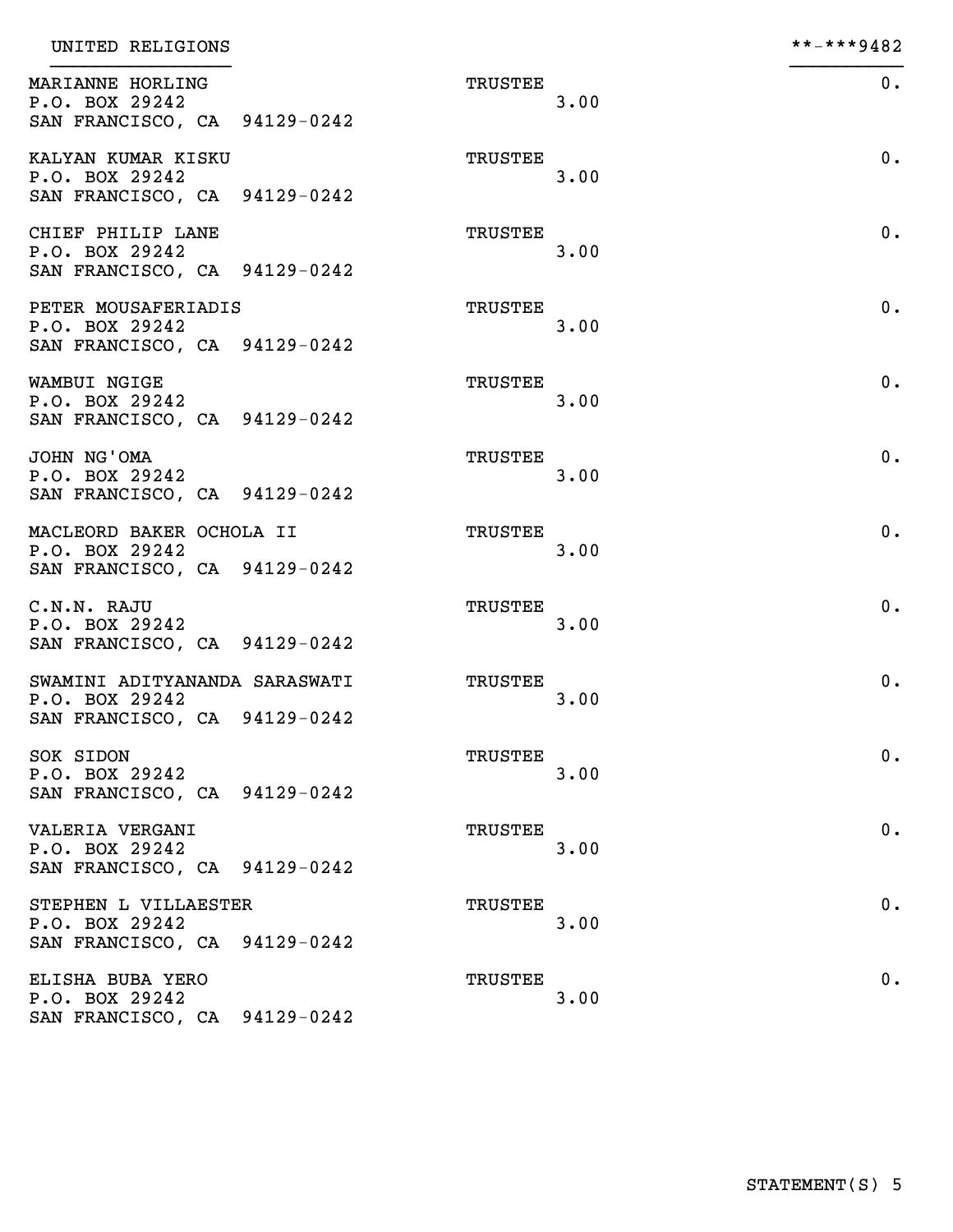| UNITED RELIGIONS                                                    |                        | **-***9482 |
|---------------------------------------------------------------------|------------------------|------------|
| GENEVA BLACKMER<br>P.O. BOX 29242<br>SAN FRANCISCO, CA 94129-0242   | <b>TRUSTEE</b><br>3.00 | $0$ .      |
| ANWAR DAHAK<br>P.O. BOX 29242<br>SAN FRANCISCO, CA 94129-0242       | <b>TRUSTEE</b><br>3.00 | 0.         |
| ROSA DELIA MACAS<br>P.O. BOX 29242<br>SAN FRANCISCO, CA 94129-0242  | <b>TRUSTEE</b><br>3.00 | 0.         |
| P.K. MCCARY<br>P.O. BOX 29242<br>SAN FRANCISCO, CA 94129-0242       | <b>TRUSTEE</b><br>3.00 | 0.         |
| FRANCISCO MORALES<br>P.O. BOX 29242<br>SAN FRANCISCO, CA 94129-0242 | <b>TRUSTEE</b><br>3.00 | $0$ .      |
| MORGANA SYTHOVE<br>P.O. BOX 29242<br>SAN FRANCISCO, CA 94129-0242   | <b>TRUSTEE</b><br>3.00 | 0.         |
| OMAR TAYEH<br>P.O. BOX 29242<br>SAN FRANCISCO, CA 94129-0242        | <b>TRUSTEE</b><br>3.00 | $0$ .      |
| ISSAC THOMAS<br>P.O. BOX 29242<br>SAN FRANCISCO, CA 94129-0242      | <b>TRUSTEE</b><br>3.00 | $0$ .      |
|                                                                     |                        |            |

~~~~~~~~~~~~~~~~~~~~~~~~~~~~~~~~~~~~~~~~~~~~~~~~~~~~~~~~~~~~~~~~~~~~~~~~~~~~~~ CA 199 COTHER EXPENSES STATEMENT 6 }}}}}}}}}}}}}}}}}}}}}}}}}}}}}}}}}}}}}}}}}}}}}}}}}}}}}}}}}}}}}}}}}}}}}}}}}}}}}} DESCRIPTION AMOUNT }}}}}}}}}}} }}}}}}}}}}}}}}

TOTAL TO FORM 199, PART II, LINE 11 422,437.

| <b>MISCELLANEOUS</b>                  | 104,583. |
|---------------------------------------|----------|
| PRINTING & COPYING                    | 25,443.  |
| <b>BANK FEES</b>                      | 14,486.  |
| WORKSHOPS, TRAINING                   | 2,486.   |
| DIRECT EXPENSES OF FUNDRAISING EVENTS | 44,144.  |
| OTHER EMPLOYEE BENEFITS               | 92, 265. |
| LEGAL FEES                            | 4,000.   |
| ACCOUNTING FEES                       | 33,000.  |
| OTHER PROFESSIONAL FEES               | 203,758. |
| OFFICE EXPENSES                       | 48,076.  |
| TRAVEL                                | 42,660.  |
| CONFERENCES AND CONVENTIONS           | 13,000.  |
|                                       |          |

~~~~~~~~~~~~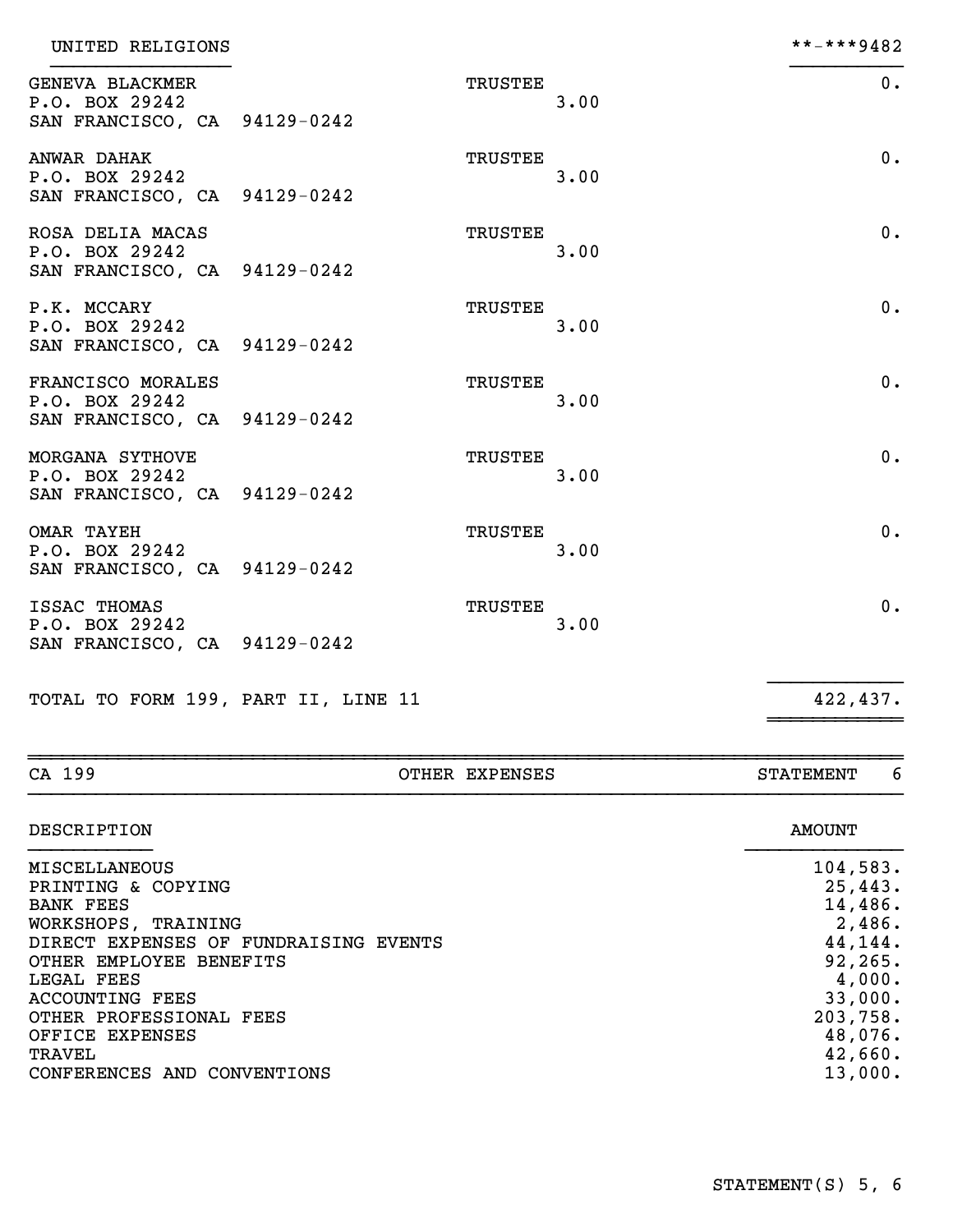| UNITED RELIGIONS                                                                           |                                                                                    |                                                      | **-***9482                                       |
|--------------------------------------------------------------------------------------------|------------------------------------------------------------------------------------|------------------------------------------------------|--------------------------------------------------|
| <b>INSURANCE</b>                                                                           |                                                                                    |                                                      | 12,782.                                          |
| TOTAL TO FORM 199, PART II, LINE 17                                                        |                                                                                    |                                                      | 640,683.                                         |
| CA 199                                                                                     | INVESTMENTS IN STOCK                                                               |                                                      | 7<br><b>STATEMENT</b>                            |
| DESCRIPTION                                                                                |                                                                                    | BEG. OF YEAR                                         | END OF YEAR                                      |
| <b>MUTUAL FUNDS</b>                                                                        |                                                                                    | 4,378.                                               | 3,112.                                           |
|                                                                                            | TOTAL TO FORM 199, SCHEDULE L, LINE 7                                              |                                                      | 4,378.<br>3,112.                                 |
| CA 199                                                                                     | OTHER INVESTMENTS                                                                  |                                                      | 8<br><b>STATEMENT</b>                            |
| DESCRIPTION                                                                                |                                                                                    | BEG. OF YEAR                                         | END OF YEAR                                      |
| ASSETS HELD BY URI FOUNDATION                                                              |                                                                                    | 19,146.                                              | 539,568.                                         |
| TOTAL TO FORM 199, SCHEDULE L, LINE 9                                                      |                                                                                    | 19,146.                                              | 539,568.                                         |
| CA 199                                                                                     | OTHER ASSETS                                                                       |                                                      | 9<br><b>STATEMENT</b>                            |
| DESCRIPTION                                                                                |                                                                                    | BEG. OF YEAR                                         | END OF YEAR                                      |
| PLEDGES AND GRANTS RECEIVABLE<br>INTANGIBLE ASSETS<br><b>DEPOSITS</b><br>OTHER RECEIVABLES | PREPAID EXPENSES AND DEFERRED CHARGES                                              | 560,196.<br>47,824.<br>167,066.<br>17,094.<br>1,574. | 280,839.<br>73,147.<br>102,803.<br>17,094.<br>0. |
|                                                                                            | INTEREST IN NET ASSETS OF URI FOUNDATION<br>TOTAL TO FORM 199, SCHEDULE L, LINE 12 | 15,811,459.                                          | 16,677,549.<br>16,605,213. 17,151,432.           |
|                                                                                            |                                                                                    |                                                      |                                                  |
| CA 199                                                                                     | OTHER LIABILITIES                                                                  |                                                      | 10<br><b>STATEMENT</b>                           |
| DESCRIPTION                                                                                |                                                                                    | BEG. OF YEAR                                         | END OF YEAR                                      |
| DUE TO FOUNDATION<br>CARES ACT PPP LOAN<br>DEFERRED REVENUE                                |                                                                                    | 400,000.<br>$0$ .<br>1,911.                          | 0.<br>275,735.<br>12,877.                        |
|                                                                                            | TOTAL TO FORM 199, SCHEDULE L, LINE 18                                             | 401,911.                                             | 288,612.                                         |
|                                                                                            |                                                                                    |                                                      |                                                  |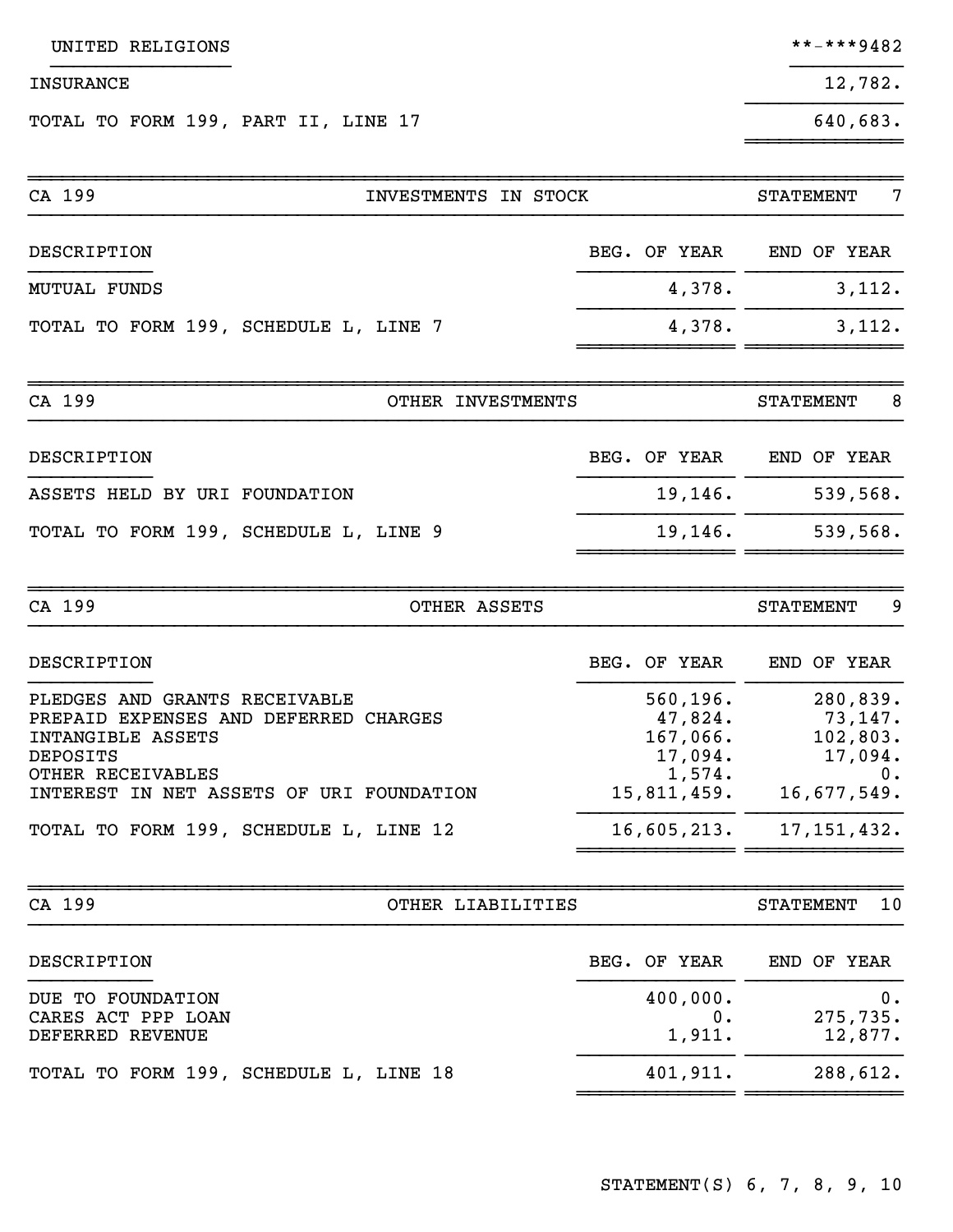~~~~~~~~~~~~~~

| CA 199                                                       | EXPENSES RECORDED ON BOOKS THIS YEAR<br>NOT DEDUCTED IN THIS RETURN | <b>STATEMENT</b>      | 11 |
|--------------------------------------------------------------|---------------------------------------------------------------------|-----------------------|----|
| DESCRIPTION                                                  |                                                                     | <b>AMOUNT</b>         |    |
| TRANSFER TO URI FOUNDATION                                   |                                                                     | 10,000.               |    |
|                                                              | TOTAL TO FORM 199, SCHEDULE M-1, LINE 5                             | 10,000.               |    |
| CA 199                                                       | INCOME RECORDED ON BOOKS THIS YEAR<br>NOT INCLUDED IN THIS RETURN   | <b>STATEMENT</b>      | 12 |
| DESCRIPTION                                                  |                                                                     | <b>AMOUNT</b>         |    |
| UNREALIZED GAIN ON INVESTMENTS<br>EARNINGS OF URI FOUNDATION |                                                                     | 41,046.<br>1,075,522. |    |
|                                                              | TOTAL TO FORM 199, SCHEDULE M-1, LINE 7                             | 1,116,568.            |    |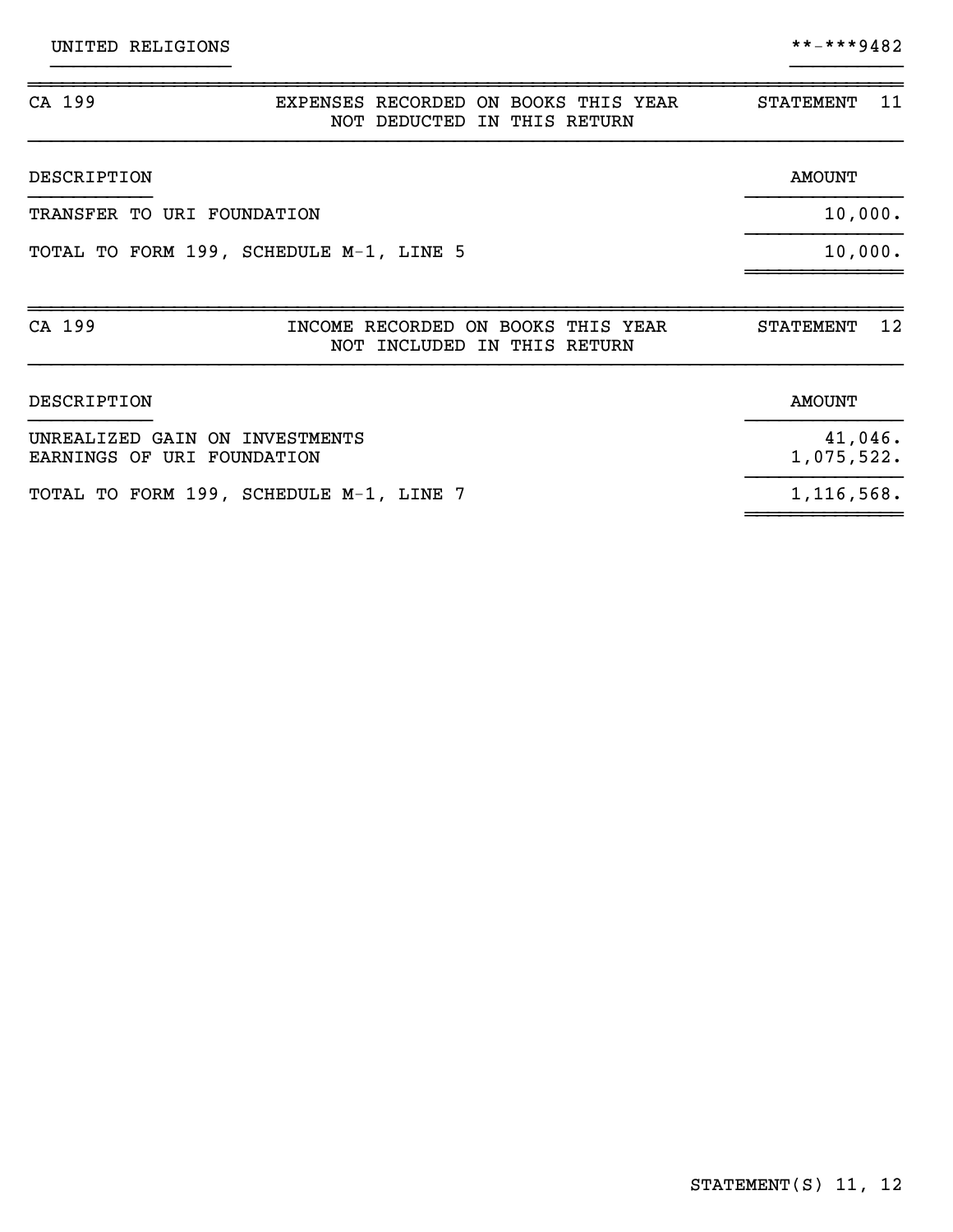| TAXABLE YEAR<br>2020            |                                          | <b>Exempt Organizations</b>                               | California e-file Return Authorization for                                                                                                                                                                                                                                                                                                                                                                                                                                                                                                                                                                                                                                                                                                                                                                                                                                                                                                                                                                                                                                                                                                                                                                                                                                                                                                                            |                       |                                 |                               |                      |                    | <b>FORM</b><br>8453-EO                      |
|---------------------------------|------------------------------------------|-----------------------------------------------------------|-----------------------------------------------------------------------------------------------------------------------------------------------------------------------------------------------------------------------------------------------------------------------------------------------------------------------------------------------------------------------------------------------------------------------------------------------------------------------------------------------------------------------------------------------------------------------------------------------------------------------------------------------------------------------------------------------------------------------------------------------------------------------------------------------------------------------------------------------------------------------------------------------------------------------------------------------------------------------------------------------------------------------------------------------------------------------------------------------------------------------------------------------------------------------------------------------------------------------------------------------------------------------------------------------------------------------------------------------------------------------|-----------------------|---------------------------------|-------------------------------|----------------------|--------------------|---------------------------------------------|
| <b>Exempt Organization name</b> |                                          |                                                           |                                                                                                                                                                                                                                                                                                                                                                                                                                                                                                                                                                                                                                                                                                                                                                                                                                                                                                                                                                                                                                                                                                                                                                                                                                                                                                                                                                       |                       |                                 |                               |                      | Identifying number |                                             |
|                                 | UNITED RELIGIONS                         |                                                           |                                                                                                                                                                                                                                                                                                                                                                                                                                                                                                                                                                                                                                                                                                                                                                                                                                                                                                                                                                                                                                                                                                                                                                                                                                                                                                                                                                       |                       |                                 |                               |                      | **-***9482         |                                             |
| Part I                          |                                          | <b>Electronic Return Information (whole dollars only)</b> |                                                                                                                                                                                                                                                                                                                                                                                                                                                                                                                                                                                                                                                                                                                                                                                                                                                                                                                                                                                                                                                                                                                                                                                                                                                                                                                                                                       |                       |                                 |                               |                      |                    |                                             |
| 1                               |                                          |                                                           |                                                                                                                                                                                                                                                                                                                                                                                                                                                                                                                                                                                                                                                                                                                                                                                                                                                                                                                                                                                                                                                                                                                                                                                                                                                                                                                                                                       |                       |                                 |                               |                      |                    | 3,058,652                                   |
| 2                               | Total gross income (Form 199, line 8)    |                                                           |                                                                                                                                                                                                                                                                                                                                                                                                                                                                                                                                                                                                                                                                                                                                                                                                                                                                                                                                                                                                                                                                                                                                                                                                                                                                                                                                                                       |                       |                                 |                               |                      |                    | $\frac{2}{3}$ $\frac{3,050,202}{3,160,459}$ |
| 3                               |                                          |                                                           |                                                                                                                                                                                                                                                                                                                                                                                                                                                                                                                                                                                                                                                                                                                                                                                                                                                                                                                                                                                                                                                                                                                                                                                                                                                                                                                                                                       |                       |                                 |                               |                      |                    |                                             |
| Part II                         |                                          | Settle Your Account Electronically for Taxable Year 2020  |                                                                                                                                                                                                                                                                                                                                                                                                                                                                                                                                                                                                                                                                                                                                                                                                                                                                                                                                                                                                                                                                                                                                                                                                                                                                                                                                                                       |                       |                                 |                               |                      |                    |                                             |
| 4                               | Electronic funds withdrawal              | 4a Amount                                                 |                                                                                                                                                                                                                                                                                                                                                                                                                                                                                                                                                                                                                                                                                                                                                                                                                                                                                                                                                                                                                                                                                                                                                                                                                                                                                                                                                                       |                       | 4b Withdrawal date (mm/dd/yyyy) |                               |                      |                    |                                             |
| Part III                        |                                          |                                                           | Banking Information (Have you verified the exempt organization's banking information?)                                                                                                                                                                                                                                                                                                                                                                                                                                                                                                                                                                                                                                                                                                                                                                                                                                                                                                                                                                                                                                                                                                                                                                                                                                                                                |                       |                                 |                               |                      |                    |                                             |
| 5 Routing number                |                                          |                                                           |                                                                                                                                                                                                                                                                                                                                                                                                                                                                                                                                                                                                                                                                                                                                                                                                                                                                                                                                                                                                                                                                                                                                                                                                                                                                                                                                                                       |                       |                                 |                               |                      |                    |                                             |
| 6 Account number                |                                          |                                                           |                                                                                                                                                                                                                                                                                                                                                                                                                                                                                                                                                                                                                                                                                                                                                                                                                                                                                                                                                                                                                                                                                                                                                                                                                                                                                                                                                                       | 7 Type of account:    |                                 |                               | Checking             |                    | Savings                                     |
| Part IV                         | <b>Declaration of Officer</b>            |                                                           |                                                                                                                                                                                                                                                                                                                                                                                                                                                                                                                                                                                                                                                                                                                                                                                                                                                                                                                                                                                                                                                                                                                                                                                                                                                                                                                                                                       |                       |                                 |                               |                      |                    |                                             |
| on line 4a.                     |                                          |                                                           | I authorize the exempt organization's account to be settled as designated in Part II. If I check Part II, Box 4, I authorize an electronic funds withdrawal for the amount listed                                                                                                                                                                                                                                                                                                                                                                                                                                                                                                                                                                                                                                                                                                                                                                                                                                                                                                                                                                                                                                                                                                                                                                                     |                       |                                 |                               |                      |                    |                                             |
|                                 |                                          |                                                           | California electronic return. To the best of my knowledge and belief, the exempt organization's return is true, correct, and complete. If the exempt organization is filing<br>a balance due return, I understand that if the Franchise Tax Board (FTB) does not receive full and timely payment of the exempt organization's fee liability, the exempt<br>organization will remain liable for the fee liability and all applicable interest and penalties. I authorize the exempt organization return and accompanying schedules and<br>statements be transmitted to the FTB by the ERO, transmitter, or intermediate service provider. If the processing of the exempt organization's return or refund is<br>delayed, I authorize the FTB to disclose to the ERO or intermediate service provider the reason(s) for the delay.                                                                                                                                                                                                                                                                                                                                                                                                                                                                                                                                      |                       |                                 |                               |                      |                    |                                             |
| Sign                            |                                          |                                                           |                                                                                                                                                                                                                                                                                                                                                                                                                                                                                                                                                                                                                                                                                                                                                                                                                                                                                                                                                                                                                                                                                                                                                                                                                                                                                                                                                                       | ACTING EXEC. DIRECTOR |                                 |                               |                      |                    |                                             |
| <b>Here</b>                     | Signature of officer                     |                                                           | Date                                                                                                                                                                                                                                                                                                                                                                                                                                                                                                                                                                                                                                                                                                                                                                                                                                                                                                                                                                                                                                                                                                                                                                                                                                                                                                                                                                  |                       |                                 |                               |                      |                    |                                             |
|                                 |                                          |                                                           |                                                                                                                                                                                                                                                                                                                                                                                                                                                                                                                                                                                                                                                                                                                                                                                                                                                                                                                                                                                                                                                                                                                                                                                                                                                                                                                                                                       |                       |                                 |                               |                      |                    |                                             |
| Part V                          |                                          |                                                           | Declaration of Electronic Return Originator (ERO) and Paid Preparer.                                                                                                                                                                                                                                                                                                                                                                                                                                                                                                                                                                                                                                                                                                                                                                                                                                                                                                                                                                                                                                                                                                                                                                                                                                                                                                  |                       |                                 |                               |                      |                    |                                             |
|                                 |                                          |                                                           | I declare that I have reviewed the above exempt organization's return and that the entries on form FTB 8453-EO are complete and correct to the best of my knowledge. (If I<br>am only an intermediate service provider, I understand that I am not responsible for reviewing the exempt organization's return. I declare, however, that form FTB 8453-EO<br>accurately reflects the data on the return.) I have obtained the organization officer's signature on form FTB 8453-EO before transmitting this return to the FTB; I have<br>provided the organization officer with a copy of all forms and information that I will file with the FTB, and I have followed all other requirements described in FTB Pub.<br>1345, 2020 Handbook for Authorized e-file Providers. I will keep form FTB 8453-EO on file for four years from the due date of the return or four years from the date<br>the exempt organization return is filed, whichever is later, and I will make a copy available to the FTB upon request. If I am also the paid preparer, under penalties of perjury,<br>I declare that I have examined the above exempt organization's return and accompanying schedules and statements, and to the best of my knowledge and belief, they are<br>true, correct, and complete. I make this declaration based on all information of which I have knowledge. |                       |                                 |                               |                      |                    |                                             |
| ERO's-                          |                                          |                                                           |                                                                                                                                                                                                                                                                                                                                                                                                                                                                                                                                                                                                                                                                                                                                                                                                                                                                                                                                                                                                                                                                                                                                                                                                                                                                                                                                                                       | Date                  | Check if                        |                               | Check                |                    | <b>ERO's PTIN</b>                           |
| ERO                             | signature                                | RINA ACCOUNTANCY LLP                                      |                                                                                                                                                                                                                                                                                                                                                                                                                                                                                                                                                                                                                                                                                                                                                                                                                                                                                                                                                                                                                                                                                                                                                                                                                                                                                                                                                                       |                       | also paid<br>preparer           | ΙX                            | if self-<br>employed |                    | P00194561                                   |
| Must                            | Firm's name (or yours                    | RINA ACCOUNTANCY LLP                                      |                                                                                                                                                                                                                                                                                                                                                                                                                                                                                                                                                                                                                                                                                                                                                                                                                                                                                                                                                                                                                                                                                                                                                                                                                                                                                                                                                                       |                       |                                 |                               |                      |                    | Firm's FEIN **-***0623                      |
| Sign                            | if self-employed)<br>and address         | SAN FRANCISCO, CA                                         | 150 POST STREET, STE 200                                                                                                                                                                                                                                                                                                                                                                                                                                                                                                                                                                                                                                                                                                                                                                                                                                                                                                                                                                                                                                                                                                                                                                                                                                                                                                                                              |                       |                                 |                               |                      | ZIP code $94108$   |                                             |
|                                 |                                          |                                                           | Under penalties of perjury, I declare that I have examined the above organization's return and accompanying schedules and statements, and to the best of my knowledge<br>and belief, they are true, correct, and complete. I make this declaration based on all information of which I have knowledge.                                                                                                                                                                                                                                                                                                                                                                                                                                                                                                                                                                                                                                                                                                                                                                                                                                                                                                                                                                                                                                                                |                       |                                 |                               |                      |                    |                                             |
|                                 |                                          |                                                           |                                                                                                                                                                                                                                                                                                                                                                                                                                                                                                                                                                                                                                                                                                                                                                                                                                                                                                                                                                                                                                                                                                                                                                                                                                                                                                                                                                       |                       |                                 |                               |                      |                    |                                             |
| Paid<br>Preparer                | Paid<br>preparer's<br>signature          |                                                           |                                                                                                                                                                                                                                                                                                                                                                                                                                                                                                                                                                                                                                                                                                                                                                                                                                                                                                                                                                                                                                                                                                                                                                                                                                                                                                                                                                       | Date                  |                                 | Check<br>if self-<br>employed |                      |                    | Paid preparer's PTIN                        |
| <b>Must</b>                     | Firm's name (or yours                    |                                                           |                                                                                                                                                                                                                                                                                                                                                                                                                                                                                                                                                                                                                                                                                                                                                                                                                                                                                                                                                                                                                                                                                                                                                                                                                                                                                                                                                                       |                       |                                 |                               |                      | Firm's FEIN        |                                             |
| Sign                            | if self-employed)<br>and address         |                                                           |                                                                                                                                                                                                                                                                                                                                                                                                                                                                                                                                                                                                                                                                                                                                                                                                                                                                                                                                                                                                                                                                                                                                                                                                                                                                                                                                                                       |                       |                                 |                               |                      |                    |                                             |
|                                 |                                          |                                                           |                                                                                                                                                                                                                                                                                                                                                                                                                                                                                                                                                                                                                                                                                                                                                                                                                                                                                                                                                                                                                                                                                                                                                                                                                                                                                                                                                                       |                       |                                 |                               |                      | ZIP code           |                                             |
|                                 |                                          |                                                           |                                                                                                                                                                                                                                                                                                                                                                                                                                                                                                                                                                                                                                                                                                                                                                                                                                                                                                                                                                                                                                                                                                                                                                                                                                                                                                                                                                       |                       |                                 |                               |                      |                    |                                             |
|                                 | For Privacy Notice, get FTB 1131 ENG/SP. |                                                           |                                                                                                                                                                                                                                                                                                                                                                                                                                                                                                                                                                                                                                                                                                                                                                                                                                                                                                                                                                                                                                                                                                                                                                                                                                                                                                                                                                       |                       |                                 |                               |                      |                    | FTB 8453-EO 2020                            |
|                                 |                                          |                                                           |                                                                                                                                                                                                                                                                                                                                                                                                                                                                                                                                                                                                                                                                                                                                                                                                                                                                                                                                                                                                                                                                                                                                                                                                                                                                                                                                                                       |                       |                                 |                               |                      |                    |                                             |
|                                 |                                          |                                                           |                                                                                                                                                                                                                                                                                                                                                                                                                                                                                                                                                                                                                                                                                                                                                                                                                                                                                                                                                                                                                                                                                                                                                                                                                                                                                                                                                                       |                       |                                 |                               |                      |                    |                                             |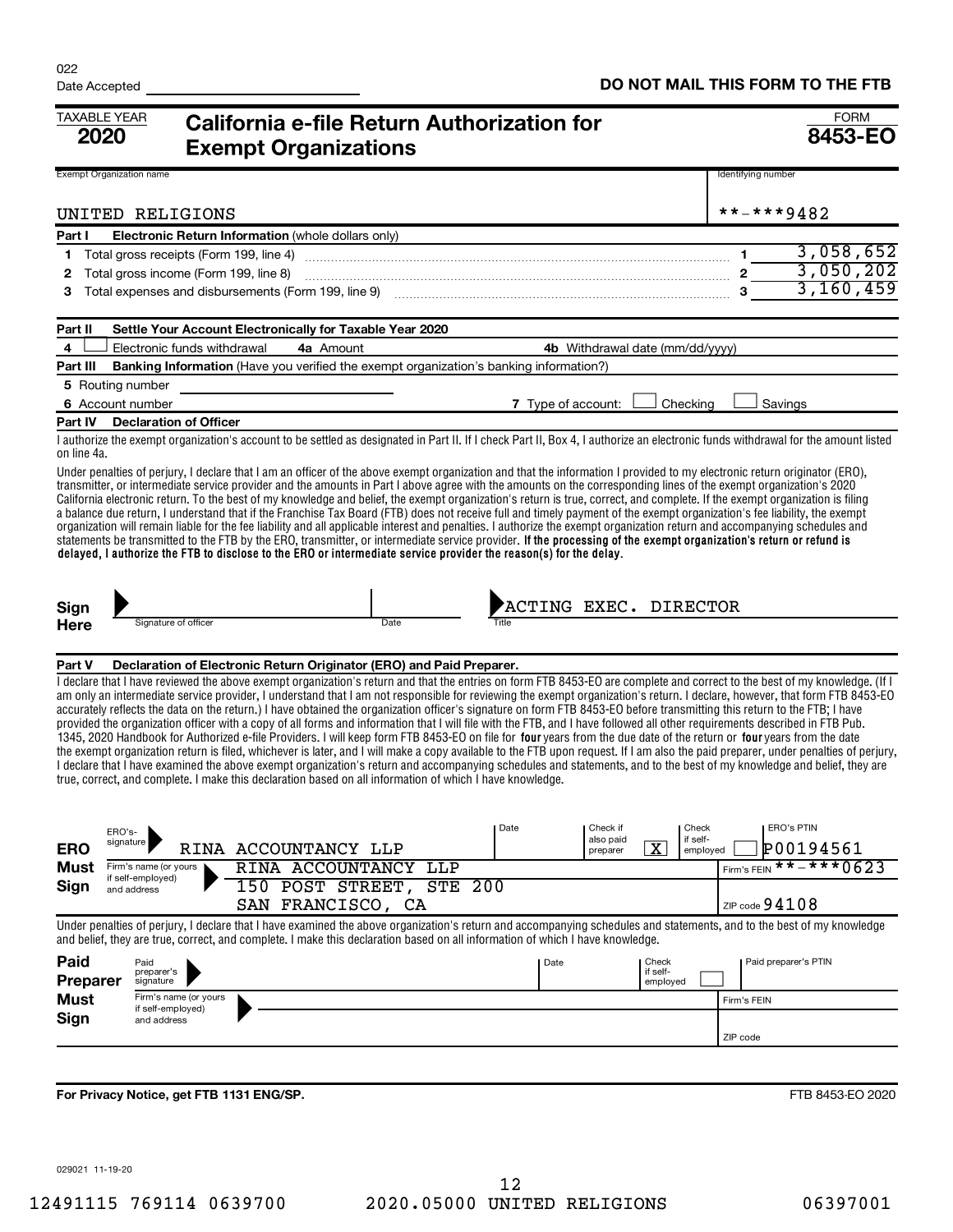# **TAX RETURN FILING INSTRUCTIONS**

CALIFORNIA FORM RRF-1

### **FOR THE YEAR ENDING**

December 31, 2020

| <b>Prepared for</b>                                | United Religions<br>P.O. Box 29242<br>San Francisco, CA 94129-0242                                                                                                                                                                                                                      |
|----------------------------------------------------|-----------------------------------------------------------------------------------------------------------------------------------------------------------------------------------------------------------------------------------------------------------------------------------------|
| <b>Prepared by</b>                                 | RINA ACCOUNTANCY LLP<br>150 POST STREET, STE 200<br>SAN FRANCISCO, CA 94108                                                                                                                                                                                                             |
| Amount due<br>or refund                            | Balance due of \$150.00                                                                                                                                                                                                                                                                 |
| Make check<br>payable to                           | Department of Justice                                                                                                                                                                                                                                                                   |
| Mail tax return<br>and check (if<br>applicable) to | Registry of Charitable Trusts<br>P.O. Box 903447<br>Sacramento, CA 94203-4470                                                                                                                                                                                                           |
| Return must be<br>mailed on<br>or before           | November 15, 2021                                                                                                                                                                                                                                                                       |
| <b>Special</b><br><b>Instructions</b>              | The report should be signed and dated by the authorized<br>$indivial(s)$ .<br>A copy of the federal return is also provided. In conjunction<br>with Form RRF-1 this comprises the Annual Report to be filed<br>with the California Attorney General's Registry of Charitable<br>Trusts. |